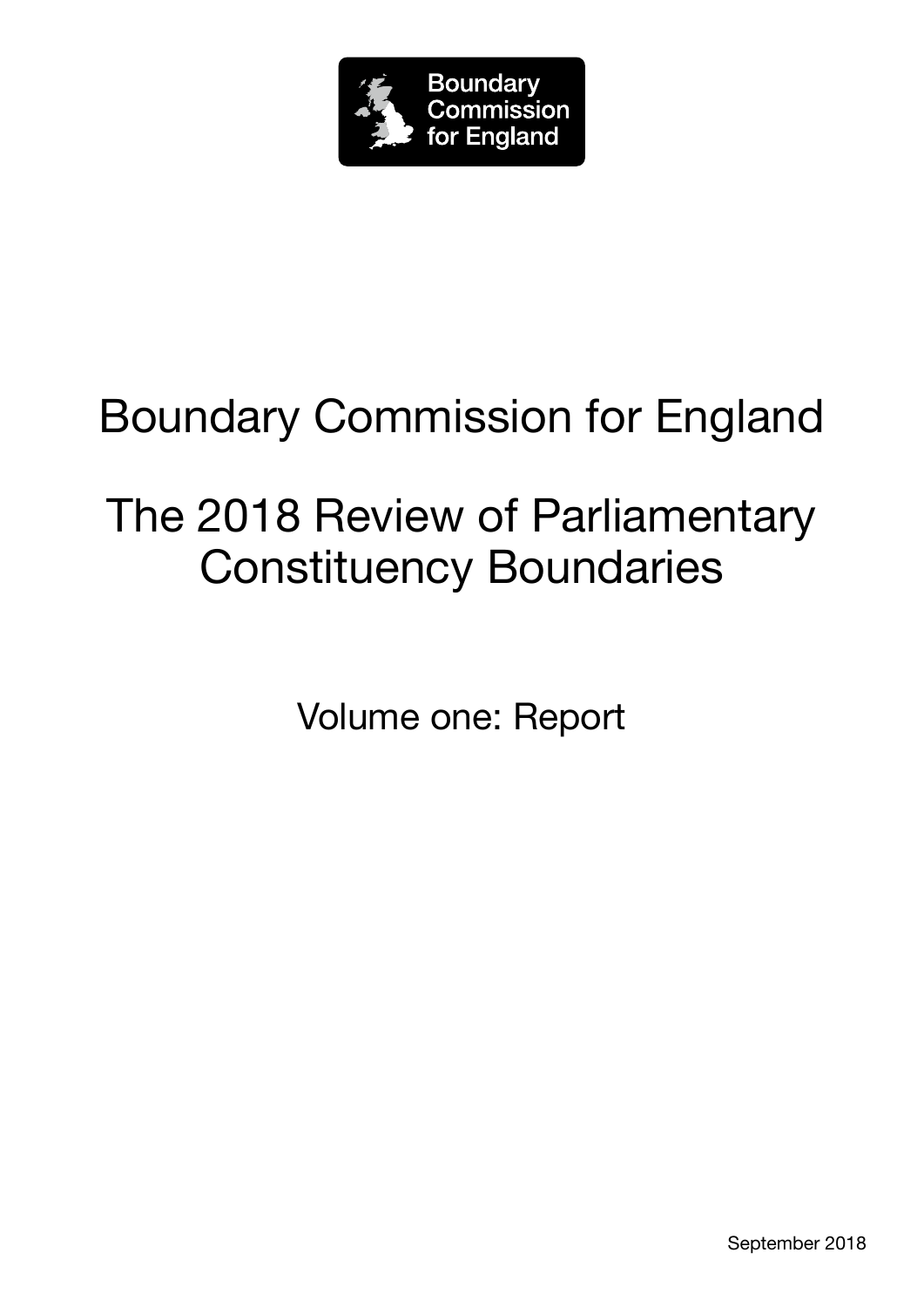Boundary Commission for England

# The 2018 Review of Parliamentary Constituency Boundaries

Presented to Parliament pursuant to section 3(5) of the Parliamentary Constituencies Act 1986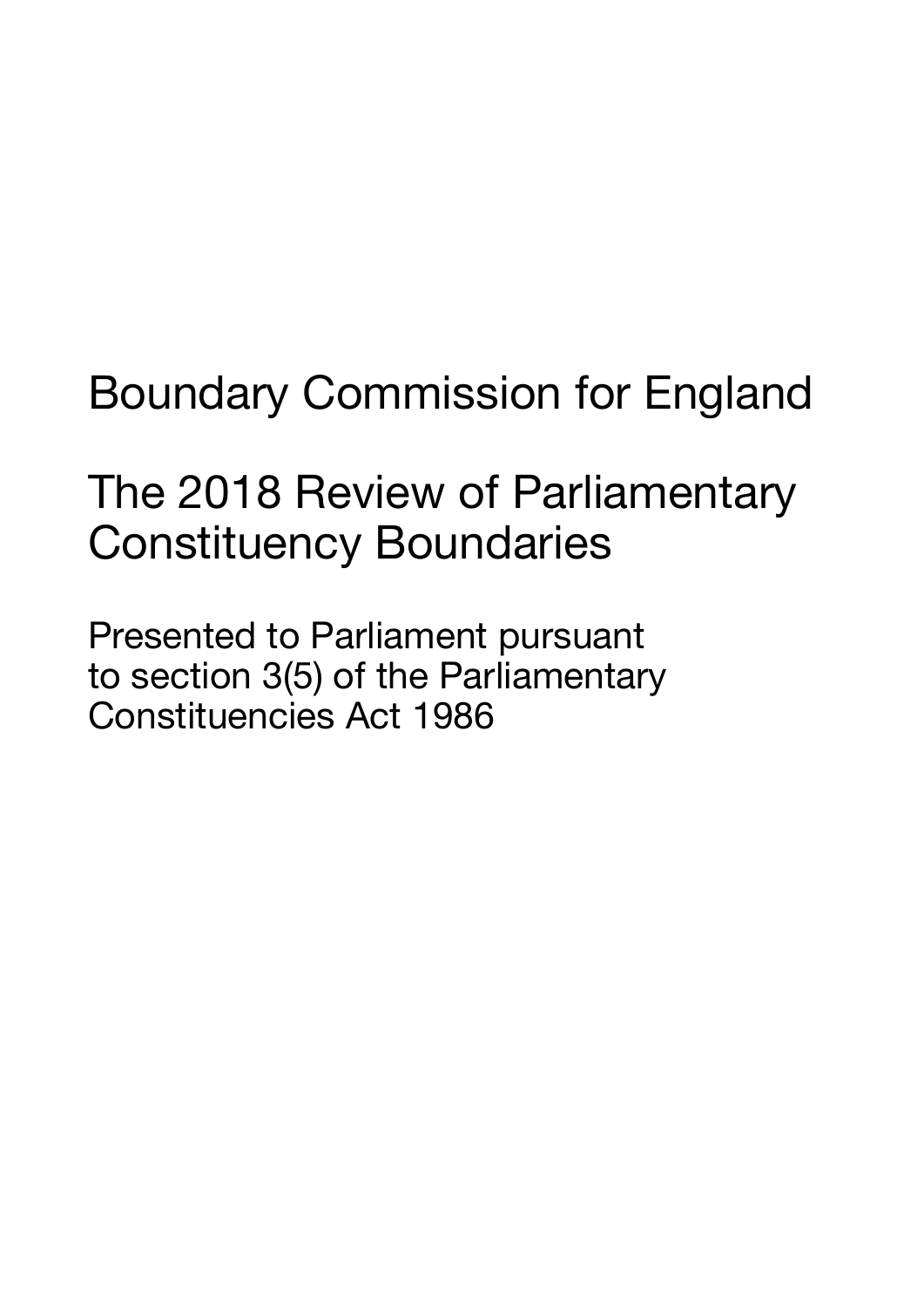

© Crown copyright 2018

This publication is licensed under the terms of the Open Government Licence v3.0 except where otherwise stated. To view this licence, [visit](http://visit nationalarchives.gov.uk/doc/open-government-licence/version/3)  [nationalarchives.gov.uk/doc/open-government-licence/version/3](http://visit nationalarchives.gov.uk/doc/open-government-licence/version/3)

Where we have identified any third party copyright information you will need to obtain permission from the copyright holders concerned.

This publication is available at [www.gov.uk/government/publications](http://www.gov.uk/government/publications)

Any enquiries regarding this publication should be sent to us at [publiccorrespondence@cabinetoffice.gov.uk.](mailto:publiccorrespondence@cabinetoffice.gov.uk)

ISBN 978-1-5286-0678-3 CCS0718012798 09/18

Printed on paper containing 75% recycled fibre content minimum

Printed in the UK by the APS Group on behalf of the Controller of Her Majesty's Stationery Office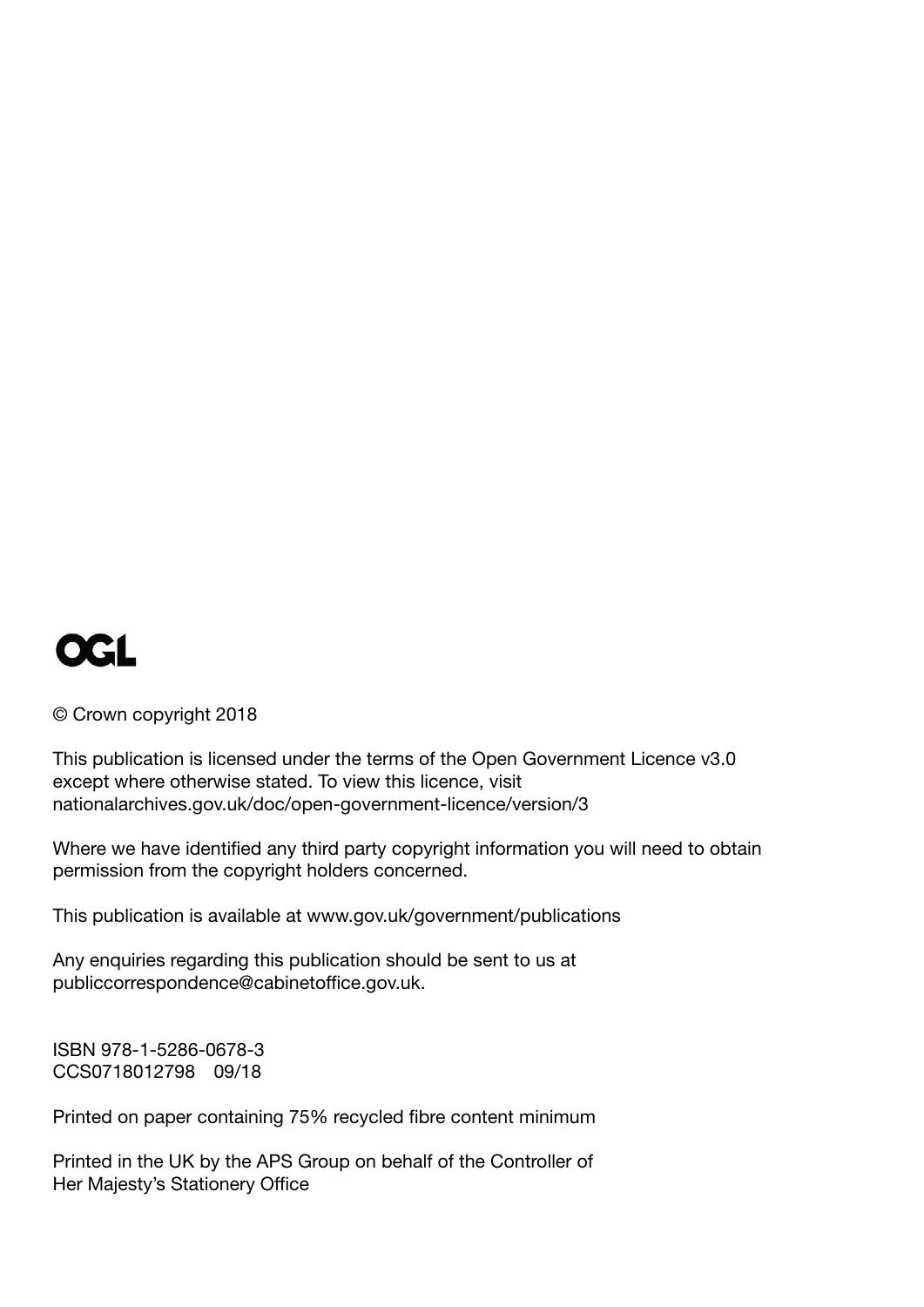# **Contents**

| Foreword                                                      | 3   |
|---------------------------------------------------------------|-----|
| The administration of the 2018 Review                         | 5   |
| Final recommendations                                         | 21  |
| Eastern                                                       | 23  |
| East Midlands                                                 | 43  |
| London                                                        | 59  |
| <b>North East</b>                                             | 81  |
| North West                                                    | 95  |
| South East                                                    | 123 |
| South West                                                    | 145 |
| <b>West Midlands</b>                                          | 169 |
| Yorkshire and the Humber                                      | 189 |
| Appendix A: Membership of the Boundary Commission for England | 211 |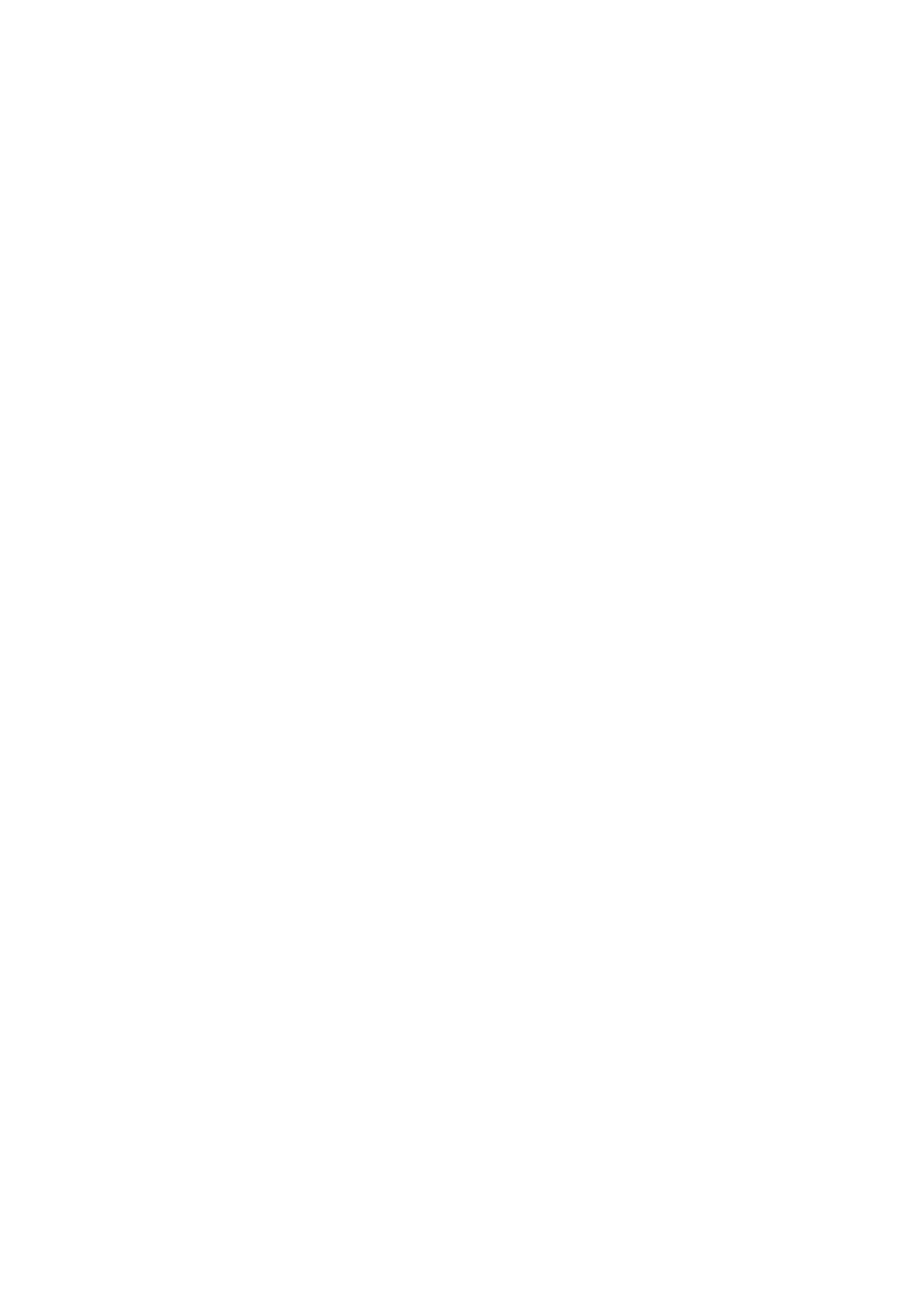# <span id="page-5-0"></span>Foreword

I became the Deputy Chair of the Boundary Commission for England in sad circumstances. My predecessor was Dame Frances Patterson DBE. Tragically, she died in 2016.

The Report that follows is the culmination of over two years of hard work that began under Frances' tenure.

As we explain in the first chapter, there are some absolute requirements to which the Commission must work. First, the number of constituencies must be reduced. Throughout the UK there are now 650. Across the UK that number must be reduced to 600. For England, that means a reduction from 533 to 501.

Next, with two exceptions, the English constituencies that we propose must be within 5% of the electoral quota. This means that the number of electors registered on the electoral roll for each constituency in England must be between 71,031 and 78,507.

The exceptions are on the Isle of Wight, which by law must have two constituencies.

Third, our proposals must satisfy these requirements across England. It would be no good for us to say that we think we have done a pretty good job by meeting those requirements in say, 97% of the constituencies. Every constituency must meet them.

But, subject to those overriding considerations, we have to make choices. We are guided by other factors that Parliament told us we may take into account. These are set out in the first chapter of this report. As we say there, the one factor that has attracted a great deal of attention is 'local ties'. The process that Parliament requires us to undertake for each review places considerable emphasis on consultation. We have followed that process and each consultation has led to a great many responses about 35,000 in total. Very many of those responses addressed the issue of local ties — most commonly expressed in the context of the cultural and social ties in the area — and whether, in the view of the consultee, our proposals respected or disregarded those ties. Unsurprisingly, it is not unusual for those responses to be contradictory, emphasising the different views individuals hold as to what unites their local community. We have taken account of all the responses we received, but, even if they are cogently argued, it has not always been possible to incorporate them into our final recommendations because of the other factors.

The first chapter also emphasises that our role is entirely non-political. That does not mean that all those who commented on our proposals did so from a non-partisan perspective. Far from it. Indeed, it was often (though not exclusively) the political parties who had the resources to put forward counterproposals that paid attention, as we must, to the bigger picture and who could look at a whole region, sub-region or area rather than suggesting an adjustment to a single constituency, disregarding knockon consequences for others. However, whatever the motives of the proponents of suggestions, what the Commission is proposing is entirely without regard to any party political advantage or disadvantage that it may cause.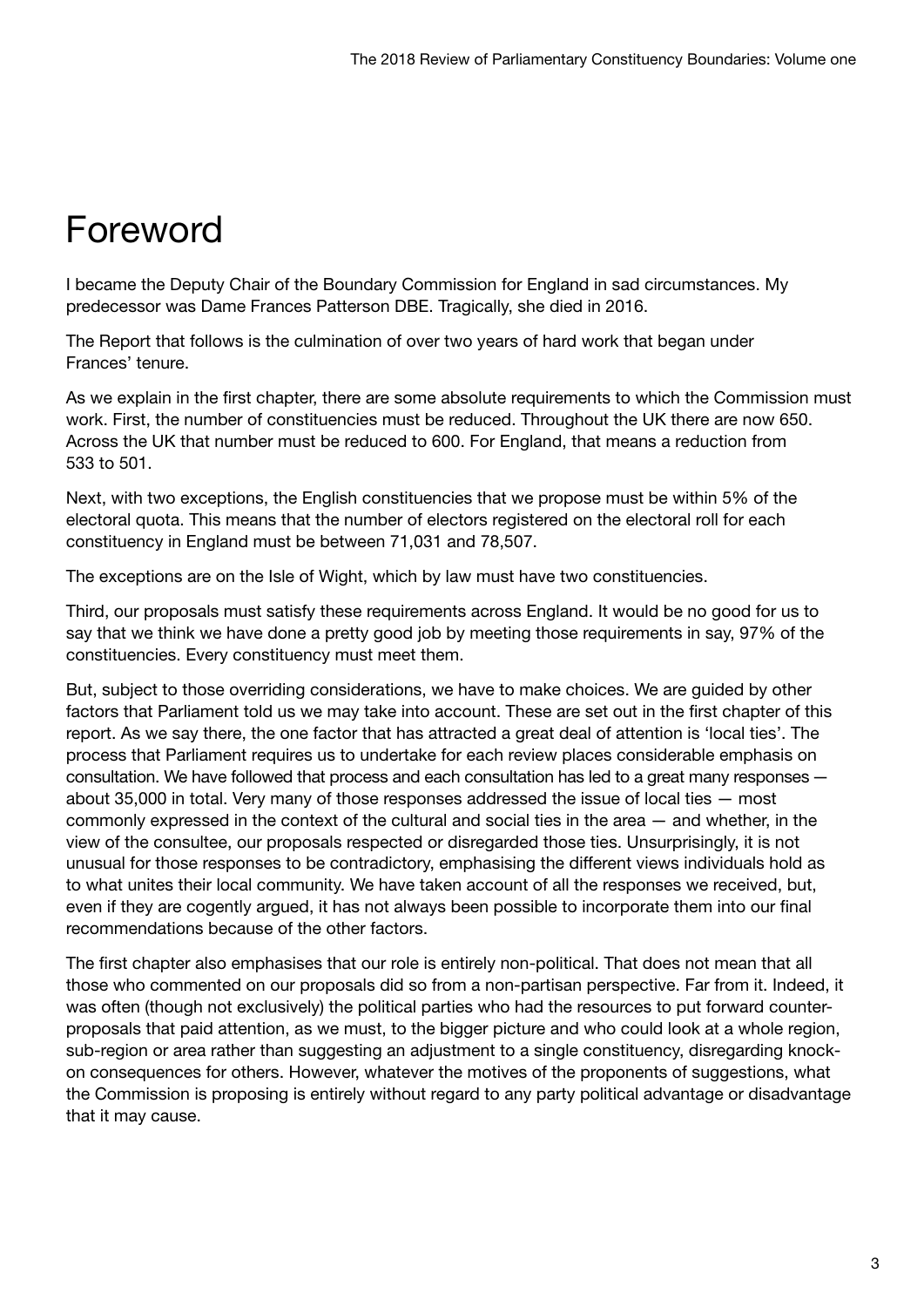All members of the Commission extend warm thanks and appreciation to the staff of the Commission (superbly led by our Secretary, Sam Hartley, his Deputy, Tony Bellringer, and the Head of Reviews, Tim Bowden) and to our assistant commissioners. Our task would have been impossible without their skill, dedication, hard work and good humour. I personally want to express extra thanks to my fellow commissioners, David Elvin QC and Neil Pringle, who began this review under Frances and who have brought to it a wealth of experience and insight for which I am extremely grateful.

The Hon. Mr Justice Nicol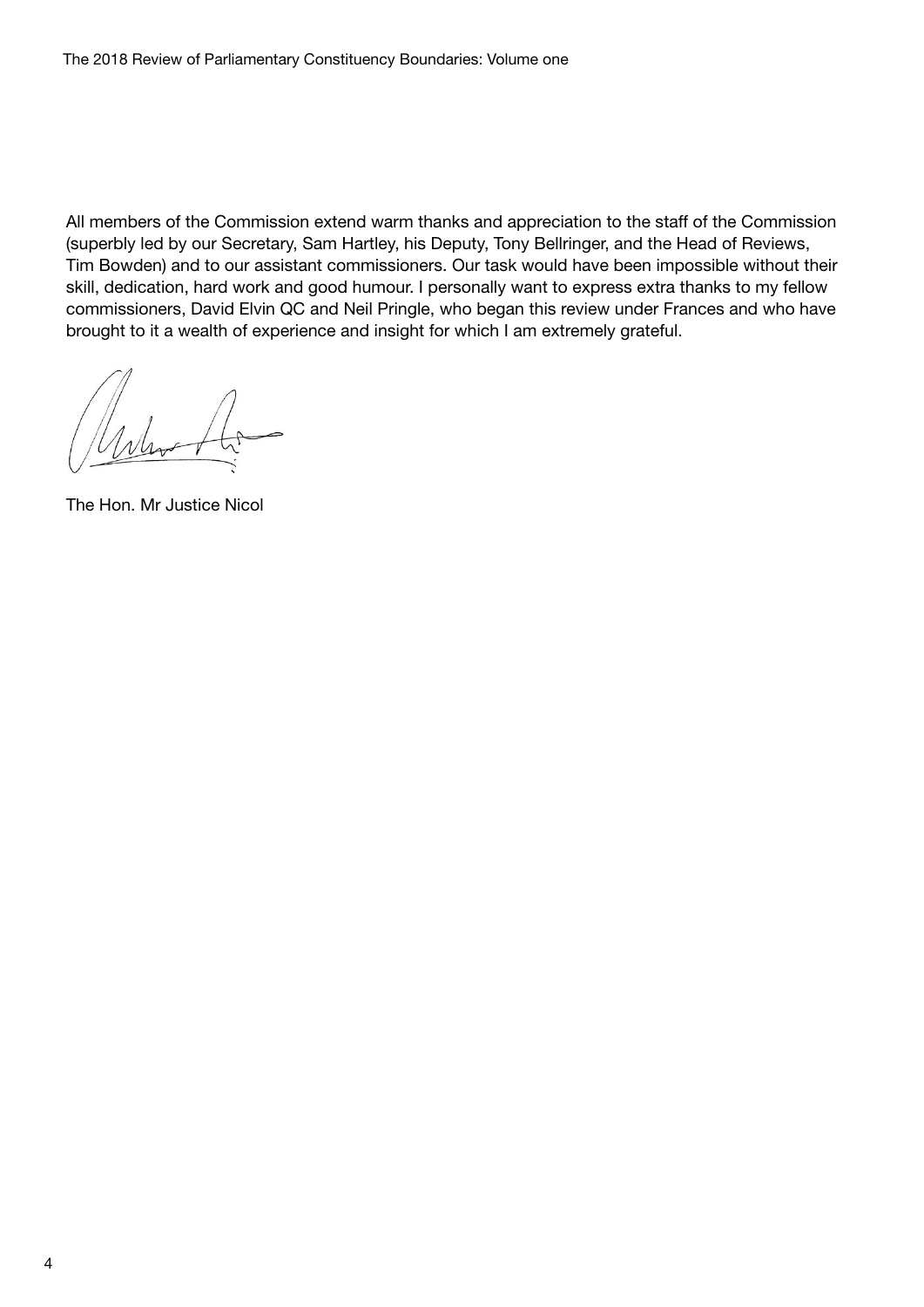# <span id="page-7-0"></span>The administration of the 2018 Review

### Legislative framework and source data

- 1. The Boundary Commission for England (BCE) is an independent and impartial advisory nondepartmental public body, established under the Parliamentary Constituencies Act 1986 to keep under review Parliamentary constituency boundaries in England. Similar commissions conduct equivalent work for Wales, Scotland, and Northern Ireland. The members of the BCE and other key positions are listed at Appendix A.
- 2. The statutory rules governing the conduct of our work are contained within the Parliamentary Constituencies Act 1986 (as amended<sup>1</sup>). These rules require a review of all UK Parliament constituencies to be conducted every five years, with a report and recommendations to be submitted to the Government by each commission at the end of the review, detailing the extent, name and designation of all constituencies in that commission's area (as far as it recommends change). 'Designation' means whether the constituency should be a 'county constituency' or a 'borough constituency'. This last task is perhaps the least controversial of all the tasks that the Commission has to perform.
- 3. The statutory rules establish a fixed number of 600 constituencies for the UK, from which elections are to be held for the House of Commons (a reduction from the existing 650). From this total, four constituencies (two in the Scottish islands, and two for the Isle of Wight) are 'protected', in the sense that they are reserved for the specified areas and thereby not subject to some of the criteria and statistical calculations applied to all other constituencies (in particular as regards electorate size).

#### The electorate for the 2018 Review

4. For a given review, the rules specify a particular UK electorate figure that is to be used throughout that review. For the 2018 Review, this is the figure from the register of Parliamentary electors required to be published by the local electoral registration officers following the autumn 2015 canvass (these were mostly published in December 2015, but some were delayed until February 2016).

#### Distribution of constituencies across the UK

5. The legislation then specifies a mathematical formula (set out in Schedule 2 to the 1986 Act and referred to as the Sainte-Laguë formula) to determine how the 596 unprotected constituencies are allocated to each part of the UK for a given review, taking into account the relative sizes of the respective Parliamentary electorates of each part of the UK (not including the electorates of the four protected constituencies). The statutory distribution formula applied to the electorate figures for the 2018 Review resulted in the allocation set out in the table overleaf.

<sup>1</sup> The statutory rules in the 1986 Act were significantly revised by Schedule 2 to the Parliamentary Voting System and Constituencies Act 2011.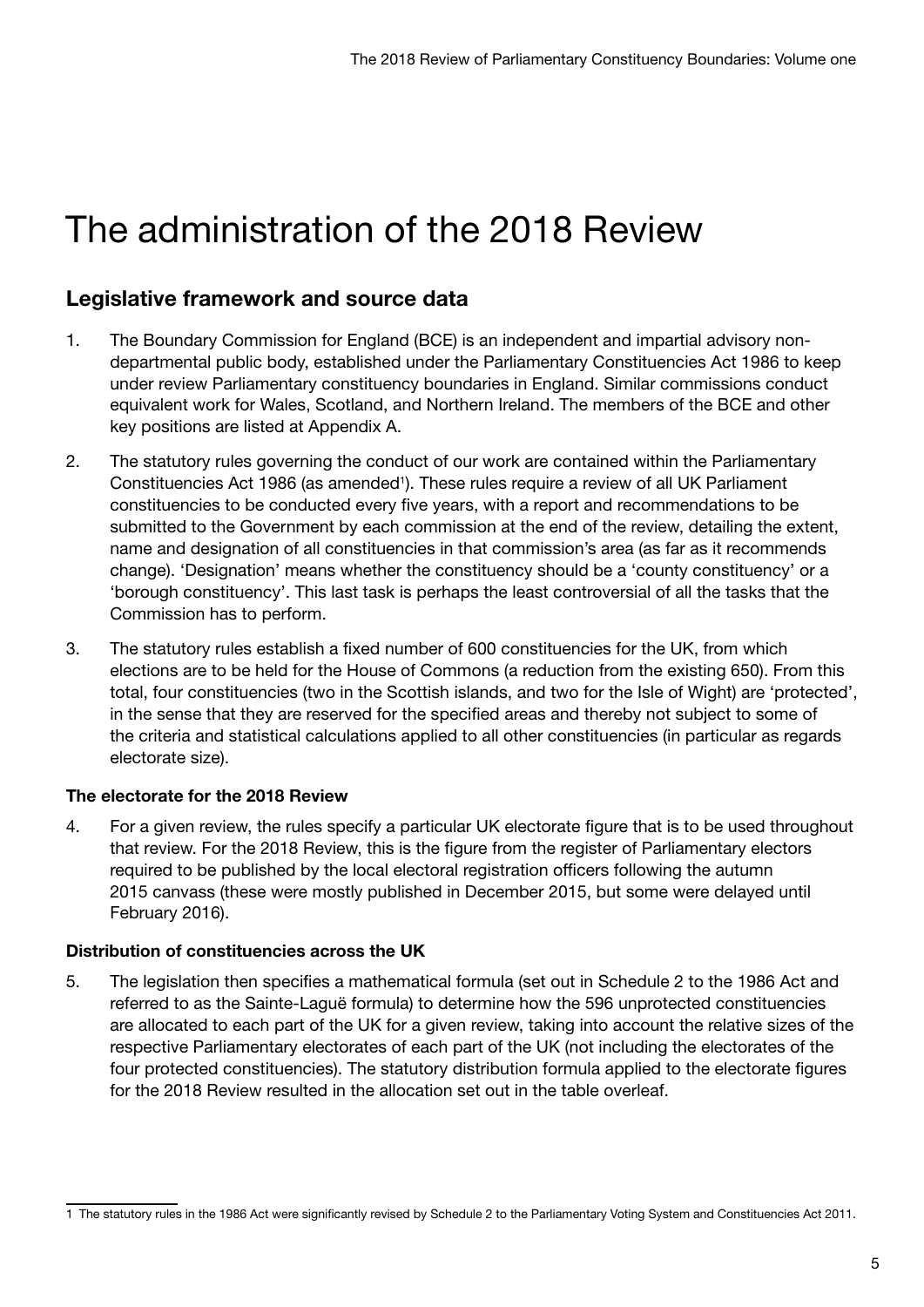| Part of the UK              | <b>Constituencies allocated</b> |  |
|-----------------------------|---------------------------------|--|
| England                     | $499 (+2$ Isle of Wight)        |  |
| Scotland                    | 51 (+2 Scottish islands)        |  |
| Wales                       | 29                              |  |
| Northern Ireland            | 17                              |  |
| <b>Total United Kingdom</b> | 596 $(+4$ protected)            |  |

#### The electoral quota and the permitted electorate range

6. The legislation requires all recommended unprotected constituencies to be broadly similar in electorate size. Specifically, they must all be within 5% of an 'electoral quota' figure, which is the median average Parliamentary electorate for the 596 unprotected constituencies. We refer to this as the 'permitted electorate range'. Using the 2018 Review electorate data, the **electoral** quota figure is 74,769, meaning the permitted electorate range for this review is between 71,031 (minimum) and 78,507 (maximum).

#### Local government boundaries

7. Where the commissions wish to take account of local government boundaries (see statutory factors in the BCE policies section below), the statute requires us to have regard to such boundaries as they were at a specified point in time. For the 2018 Review, the local government boundaries are those that were in place on 7 May 2015.

#### Geographical size of constituencies

8. The statute also requires all unprotected constituencies to be no larger than 13,000 square kilometres in size (except in prescribed circumstances). In England, this does not become a concern, as even in its most sparsely populated areas, constituency sizes do not come near this figure.

#### Requirements for public consultation

- 9. The legislation requires the commissions to conduct a 12-week public consultation on initial proposals for new constituencies during a review. We must display hard copy materials in each proposed constituency, and we must hold public hearings between weeks five and ten of the consultation period. In England, the legislation requires between two and five public hearings to be held in each of its nine administrative regions.
- 10. All comments received during the initial consultation must subsequently be published, and people must be given an opportunity to comment on those responses during a four-week public consultation period. Where commissions revise their proposals in light of comments from the first two consultations, those revised proposals must be published and a final eight-week public consultation conducted on them.
- 11. Detailed information on how we complied with the consultation requirements and actively sought to inform and engage the public in these consultations — is set out later in this chapter.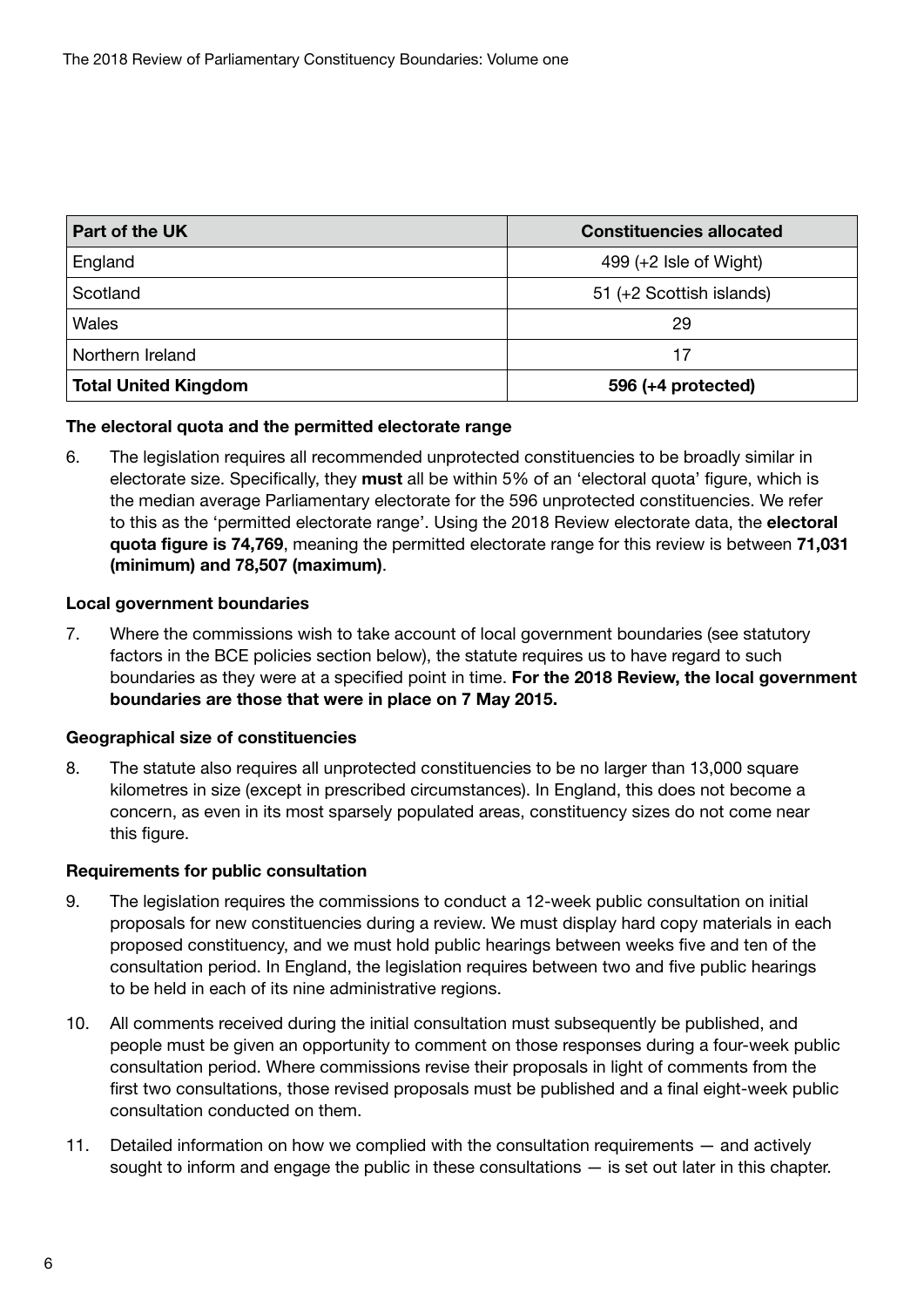## BCE policies

12. Within the mandatory legislative framework described above, there are a number of key issues on which the commissions have discretion to determine their own policies.

#### Sub-division of England into nine administrative regions

- 13. A key preliminary question before detailed work commenced was whether from the outset — we should seek to contain constituencies within regional boundaries. Freely allowing constituencies to straddle regional boundaries would provide maximum flexibility, but might often be considered undesirable in terms of local community identity and the administration of elections in those constituencies. We conducted a public consultation on this question in 2011, to which the overwhelming response was to support a general policy of working within regional boundaries in developing our proposals.
- 14. For the 2018 Review, we adopted the same general policy of working within the nine regional boundaries. We stated clearly  $-$  before any public consultation in this review  $-$  that this approach did not prevent anyone from putting forward counter-proposals that included one or more constituencies being split between regions, but that very compelling reasons would need to be given to persuade us to depart from the general policy.
- 15. Having established that we would work within the nine regions, we then needed to distribute fairly England's allocation of 499 constituencies (plus the two protected constituencies) between those regions. A further application of the Sainte-Laguë distribution formula — this time using only England figures — seemed to us the fairest approach. Again, such an approach was consulted on in 2011 and had been overwhelmingly supported.

#### Having regard to the statutory factors

- 16. The legislation specifies a number of factors that a commission 'may take into account, if and to such extent as they think fit', in developing proposals. Unlike consideration of geographical or electorate size, these are not mandatory requirements, but their explicit presence in the legislation leads the BCE to seek to have regard to them as far as possible (although in many instances the separate factors will lend themselves to differing options in the same area). The factors relevant to the 2018 Review<sup>2</sup> are:
	- Special geographical considerations, including in particular the size, shape and accessibility of a constituency: We consider that the special geographical considerations that may have an impact on the ability to form a constituency with an electorate within the permitted electorate range will primarily relate to physical geography such as mountains, hills, lakes, rivers, estuaries or islands rather than to human or social geography. Matters of culture, history, socio-economics and other possible aspects of non-physical geography are more likely to arise as issues when considering the separate factor of 'local ties' (below).
	- **Local government boundaries:** As noted above, this specifically relates to the boundaries as they existed on 7 May 2015. Such boundaries include both the external boundaries of local councils and their internal — ward or electoral division — boundaries. Our policy has been to

<sup>2</sup> A further factor — 'the inconveniences attendant on such changes' — is expressly excluded for 'the first review' following the legislative changes of 2011, but may be considered for subsequent reviews. For these purposes, the 2018 Review is 'the first review'.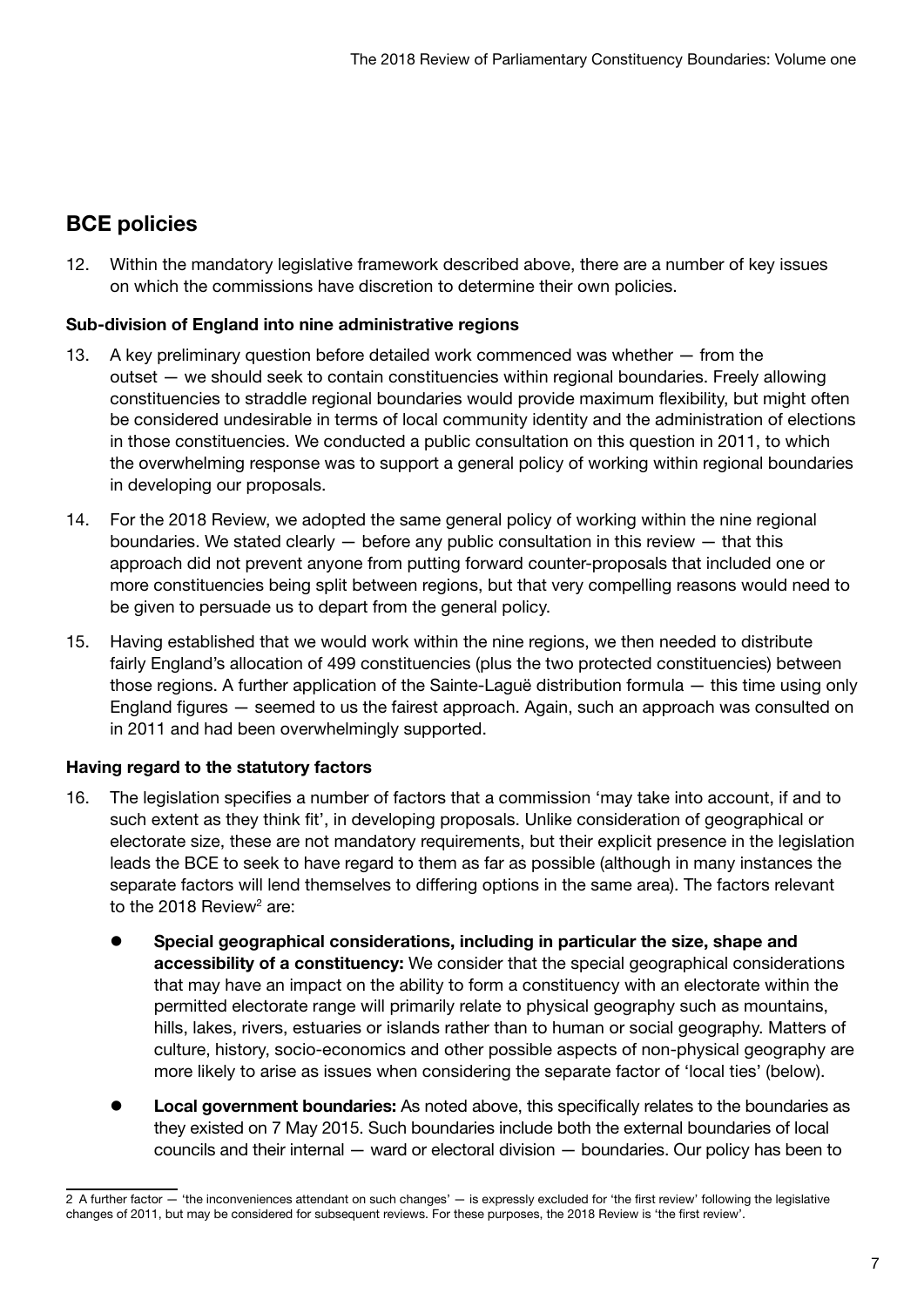identify constituencies by reference to local authority external boundaries as far as practicable, but it has nevertheless often proven necessary to cross these boundaries in order to form constituencies that comply with the permitted electorate range. Our particular policy in relation to the use of wards/electoral divisions is discussed further below.

- **Boundaries of existing constituencies:** We have sought to have regard to existing constituencies as far as possible, as we have not considered that it would be appropriate to start from a blank sheet of paper. However, the existing constituencies vary markedly in the size of their electorates. The mandatory requirement to keep within 5% of the electoral quota, and the substantial reduction in the number of constituencies across the country, mean that the scope for following existing constituency boundaries has been limited. Furthermore, it has been important to be clear that an existing constituency could not automatically be considered protected from change, simply on the basis of its electoral figure already falling within the permitted range: many such constituencies have needed to be altered, to allow for the creation of viable constituencies in the surrounding area.
- Any local ties that would be broken by changes in constituencies: We very much recognise that this is the factor that resonates the most with the general public. It is also the factor for which we have drawn most heavily on the evidence from consultation responses as to the exact nature of such local ties and the nature of their impact.

#### Using the full permitted electorate range

17. Legislation does not require the commissions to achieve constituency electorates that are as close as possible to the electoral quota figure, and we do not consider it appropriate to adopt such a policy objective. To do so would undermine our ability to take properly into account the other statutory factors mentioned above. Accordingly, by way of illustration, we have preferred to recommend a constituency that has, say, a 4% variance from the electoral quota, but which respected local ties, in preference to an alternative that would produce a constituency with only a 1% variance, but which would split communities.

#### Policy on wards

- 18. The BCE uses wards (in district and borough council areas) or electoral divisions (in areas of unitary authorities that have a county status) as the basic building block for designing constituencies. The use of the term 'ward' throughout the rest of this report should be taken to include electoral divisions in unitary authorities.
- 19. The BCE's long-standing policy is to avoid dividing wards between constituencies unless there is an exceptional and compelling reason for doing so. Wards are well-defined and well-understood units, which are generally indicative of areas that share a broad community of interest. Any division of these units between constituencies would be likely to break local ties, disrupt political party organisations, and cause difficulties for electoral registration and returning officers. Our view is therefore that wards should continue to be the default building block for constituencies. In the unfinished previous review in 2013, the BCE proposed no split wards in its initial proposals, and just two in its revised proposals.
- 20. However, we recognise that in a few cases there may be exceptional and compelling circumstances — particularly having regard to the specified statutory factors mentioned above —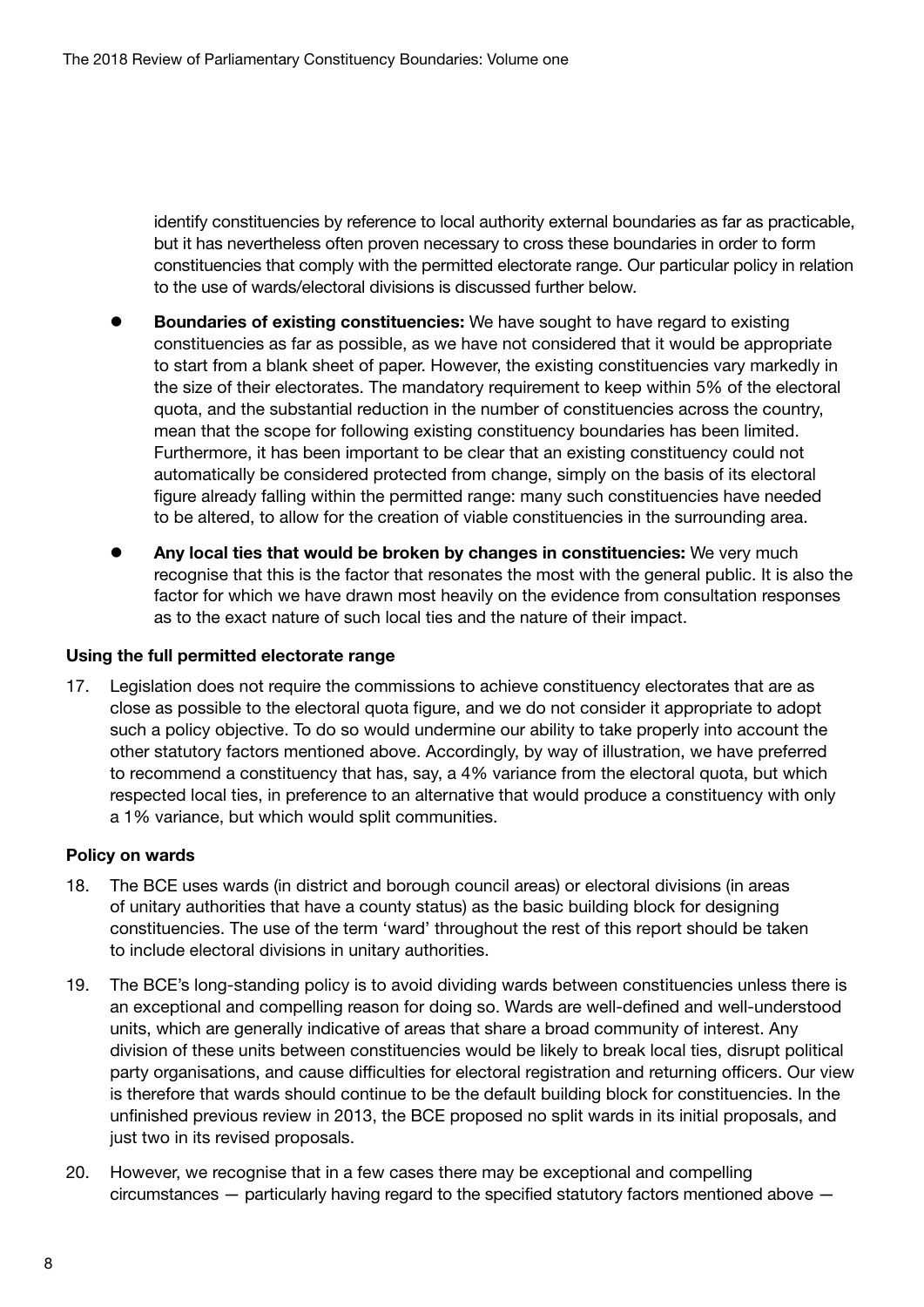that may make it appropriate to divide a ward. Strong evidence and justification needs to be provided in any constituency scheme that proposes to split a ward, and examples of circumstances in which we have realistically considered splitting a ward include: a) where all the possible 'whole ward' options in an area would significantly cut across local ties; or b) where splitting a single ward may prevent a significant 'domino effect' of otherwise unnecessary change to a chain of constituencies in order to meet the permitted electorate range requirement. Where we have agreed the need to split a ward, we have nevertheless sought to do so along the existing administrative boundaries of the polling districts that form part of that ward. Overall, we still believe that the number of such split wards should be kept to an absolute minimum, but are nevertheless recommending 10 split wards across England, where we feel a sufficiently strong justification exists.

21. As far as possible, we have sought to create constituencies: a) from wards that are adjacent to each other; and b) that do not contain 'detached parts', i.e. where the only physical connection between one part of the constituency and the remainder would require travel through a different constituency.

#### Factors we do not consider

- 22. There are a number of matters that we specifically do not take into account when looking at constituency boundaries. In particular, these are:
	- Voting patterns and support for political parties: As an independent and impartial body, we emphasise very strongly that existing voting patterns and the prospective fortunes of political parties should not and do not enter our considerations during a review. Unlike the following issues, there is no nuance to this: we do not collect information on voting patterns, and we conduct our work without any consideration to what implications our proposals may have on the fortunes of particular political parties or individual politicians.
	- Changes to local government boundaries after the specified statutory date: The local government boundaries that we may take into account in the 2018 Review are — as stated previously — those that existed on 7 May 2015. Consequently, we have not generally taken into account new boundaries that may have come into effect at local council elections in May 2016, or in subsequent years. However, in the limited circumstances where we have had to consider whether to divide a ward (as it existed on 7 May 2015) between constituencies in order to meet the statutory electorate range, and if so how it should be divided, we have sought to take into account as appropriate any new ward boundaries introduced after 7 May 2015, while also seeking to split along polling district lines.
	- **Changes to electorates after the specified statutory date:** We are required to work on the basis of the numbers of electors on the electoral registers published in December 2015. As such, we cannot take account of claims of under-registration or over-registration of electors in some areas. However, leading up to and during the course of the 2018 Review we have seen particularly significant initiatives that have impacted on the number of registered electors, most prominently the full implementation of individual electoral registration, the holding of referendums on Scottish independence and membership of the EU, and a UK General Election. Particularly in this context, we have not taken the view that we are obliged to shut our eyes entirely to growth (or decline) that has occurred since the start of the review (which can be verified from the annual updates of electorate figures we receive). In any particular situation where we have been choosing between two or more competing options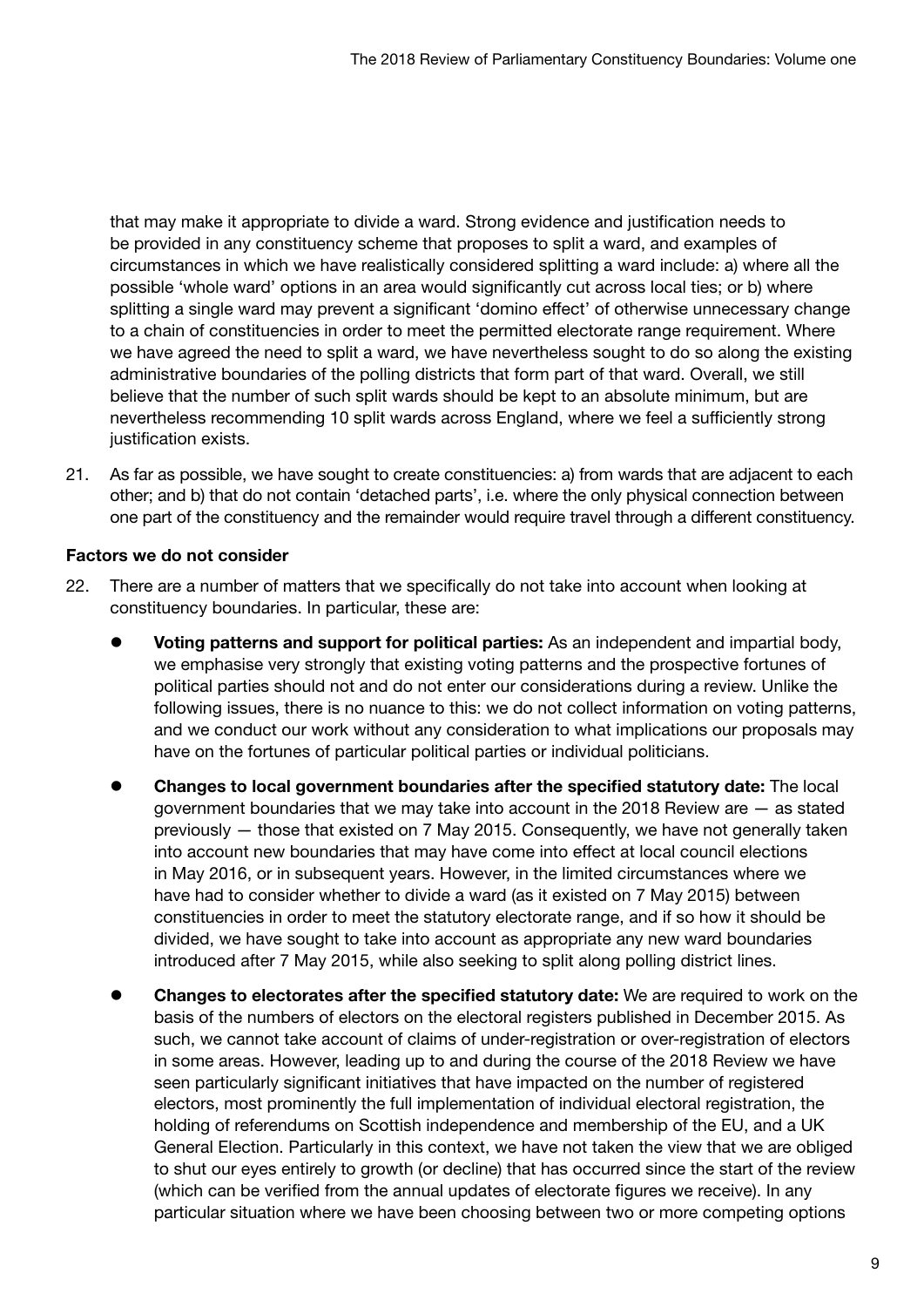for the same area (that all satisfy the statutory rules), we have therefore been prepared to take into consideration such proven changes.

#### Naming and designating constituencies

- 23. In making our recommendations, we are required by the legislation to specify a name and designation for each proposed constituency, but there is no statutory guidance on these points.
- 24. Our policy on the naming of constituencies is that where recommended constituencies remain largely unchanged, the existing constituency name should usually be retained. In such cases constituency names are likely to be altered only where there is good reason for change.
- 25. Where a new name is justified, our general policy has been that the name should normally reflect the main population centre(s) contained in the constituency. Where a new constituency is split between two or more local authorities, the name will generally relate primarily to the majority area, but we have also sought to give some recognition in the name to the minority area (particularly where it consists of more than one ward). However, this is not always practicable.
- 26. We adopt compass point names when there does not appear to be an obviously more suitable name. The compass point reference used generally forms a prefix in cases where the rest of the constituency name refers to the county area or a local council, but a suffix where the rest of the name refers to a population centre.
- 27. We have been conscious of the desirability of constituency names being shorter rather than longer (although this has not always been achievable).
- 28. Notwithstanding the above, where a suitable alternative name is proposed that generally commands greater support locally than what we may have initially proposed, we have usually been prepared to recommend that alternative.
- 29. In designating constituencies, our policy is that, as a general principle, where constituencies contain more than a small rural element they should normally be designated as county constituencies. In other cases they should be designated as borough constituencies. The designation is suffixed to the constituency name and is usually abbreviated: BC for borough constituency and CC for county constituency.

### Progression of the 2018 Review

#### The first review since 2011

30. Although the commissions commenced working under the new rules immediately after the legislation was enacted in 2011 (in what we refer to as the '2013 Review'), subsequent amendment of the legislation in early 2013 effectively required all the commissions to abandon that work and formally restart in 2016, with a view to making their final recommendations in September 2018. We therefore refer to the current review as the '2018 Review', and consider it the first review since the enactment of the new rules in 2011, as it is the first to be brought to completion.

#### Establishing and publishing the local government boundaries dataset

31. The legislation provides for local government boundaries as they existed on 7 May 2015 to be those to which we may have regard in our review work. These were established by taking a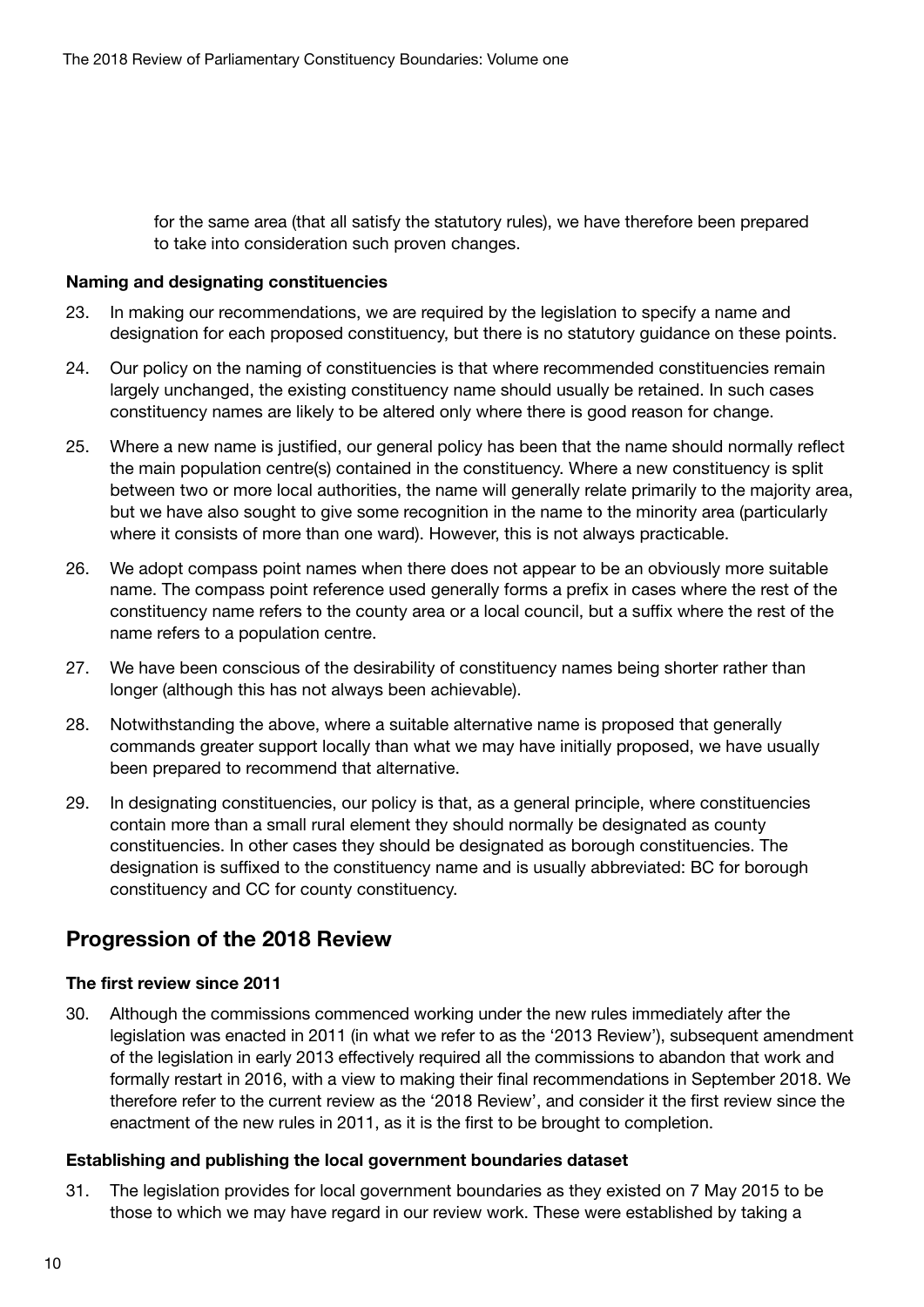snapshot of the relevant boundaries as they are officially mapped by Ordnance Survey (OS) in its Boundary-Line product.

32. Alongside this, we also worked with OS and electoral services officers in local authorities across the whole of England, to develop for the first time a sub-ward mapping layer of reflecting polling districts as they existed on 7 May 2015. This was loaded into our Geographic Information System (GIS), along with the OS Boundary-Line maps, to facilitate the most efficient mapping and consideration of multiple potential options for schemes of constituencies in a given area, including possible ward splits where these might be justified.

#### Establishing the Parliamentary electorate dataset, calculation of the distribution of constituencies and formal launch of the 2018 Review

33. The aggregate Parliamentary electorate figures for the UK for the 2018 Review — and subsequent distribution of constituencies between the four parts of the UK using the statutory Sainte-Laguë formula — were as follows:

|                             | Electorate* | <b>Constituencies allocated</b> |  |
|-----------------------------|-------------|---------------------------------|--|
| England                     | 37,294,494* | $499 (+2)$                      |  |
| Scotland                    | 3,842,736*  | $51 (+2)$                       |  |
| Wales                       | 2,181,841   | 29                              |  |
| Northern Ireland            | 1,243,369   | 17                              |  |
| <b>Total United Kingdom</b> | 44,562,440* | $596 (+4)$                      |  |

\*The electorates of the four protected constituencies are not included in the figures.

34. Applying the Sainte-Laguë distribution formula to the England-only data resulted in the following allocation across England:

| <b>Region</b>            | Electorate* | <b>Constituencies allocated</b> |
|--------------------------|-------------|---------------------------------|
| Eastern                  | 4,242,266   | 57                              |
| <b>East Midlands</b>     | 3,275,046   | 44                              |
| London                   | 5,118,884   | 68                              |
| North East               | 1,874,396   | 25                              |
| North West               | 5,074,302   | 68                              |
| South East               | 6,067,475*  | $81 (+2)$                       |
| South West               | 3,930,770   | 53                              |
| West Midlands            | 3,989,320   | 53                              |
| Yorkshire and the Humber | 3,722,035   | 50                              |
| <b>Total England</b>     | 37,294,494* | $499 (+2)$                      |

\*Excludes electorate of Isle of Wight.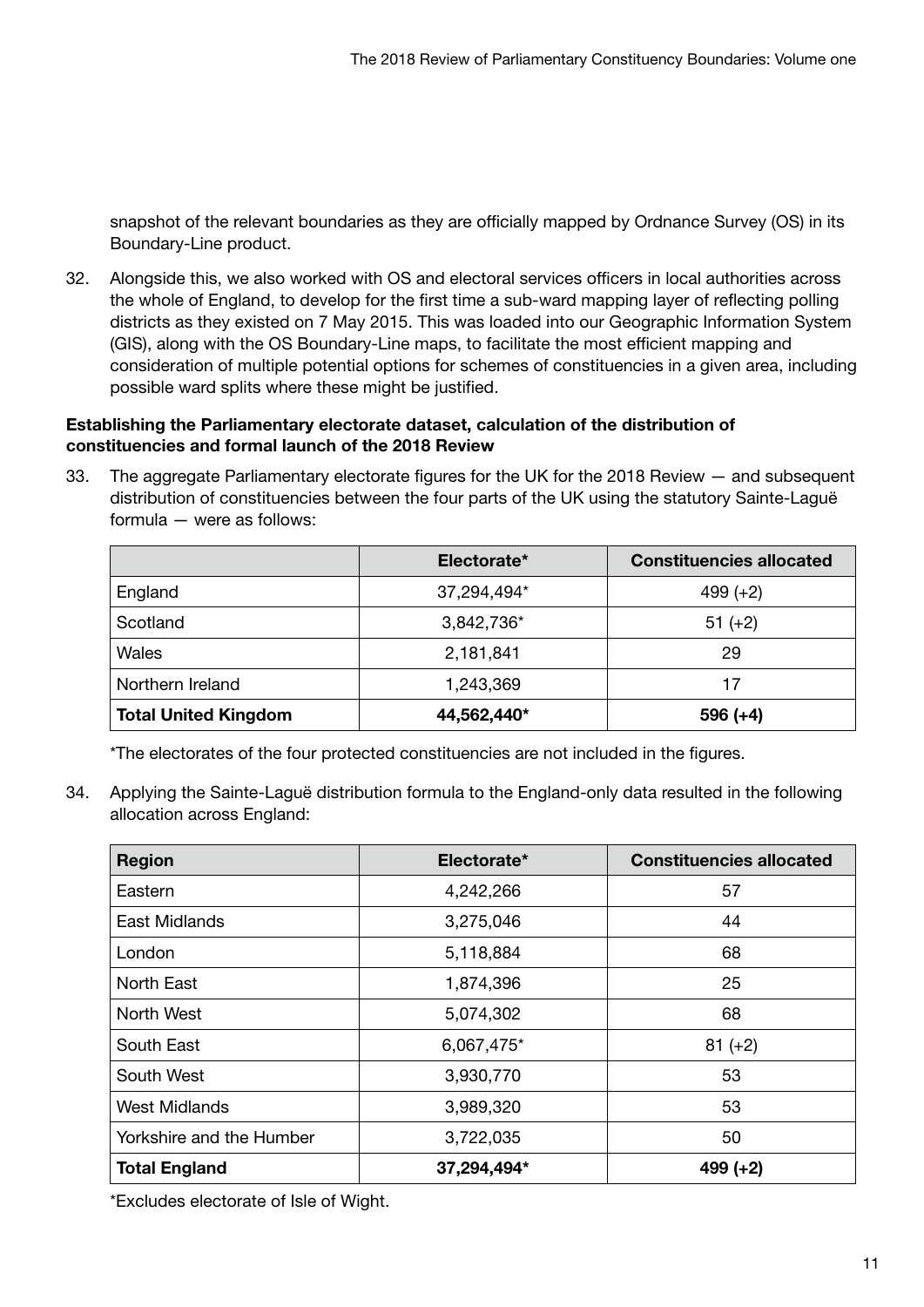#### Development of initial proposals, recruitment of assistant commissioners and logistical planning for the initial consultation

- 35. As soon as the numbers of constituencies for each region were established, we commenced work drawing up and analysing multiple different options for how constituencies might best be changed (where necessary) to ensure an optimal scheme in every area that complied with the statutory factors. We also published, in July 2016, our 'Guide to the 2018 Review', which sought to set out clearly in one place the statutory requirements for the review, what our own policies in relation to it were, and how, when and where the review would progress. This was one of the first significant steps intended to both aid the general public's understanding of the 2018 Review, and support and encourage their informed engagement with the later consultation stages of the process.
- 36. In parallel with this substantive work in developing the initial proposals, we also ran an open recruitment competition to have suitable individuals appointed to assist us in our task. 'Assistant commissioners' play a key role through the middle stages of the review in chairing public hearings, analysing representations received, and making proposals to us for revisions. We sought to fill 21 positions, and received 369 applications, conducting 52 interviews. Following our recommendation of names to the appropriate Cabinet Office Minister, 21 assistant commissioners were appointed for 12-month terms of office running from 1 September 2016, and were distributed to work on specific regions in proportion to the electorates in those regions, as follows:

| <b>Region</b>            | <b>Electorate</b> | <b>Assistant commissioners</b> |
|--------------------------|-------------------|--------------------------------|
| Eastern                  | 4,242,266         | 2                              |
| East Midlands            | 3,275,046         | 2                              |
| London                   | 5,118,884         | 3                              |
| North East               | 1,874,396         | $\overline{2}$                 |
| North West               | 5,074,302         | 3                              |
| South East               | 6,067,475         | 3                              |
| South West               | 3,930,770         | $\overline{2}$                 |
| <b>West Midlands</b>     | 3,989,320         | 2                              |
| Yorkshire and the Humber | 3,722,035         | 2                              |
| <b>Total England</b>     | 37,294,494        | 21                             |

- 37. In each region one of the assistant commissioners was identified as the lead assistant commissioner.
- 38. Also during this period, the secretariat made the administrative arrangements for the printing of the initial proposals reports and maps, distribution of those to the statutory places of public deposit in each proposed constituency, and the distribution of bespoke initial proposals packs to all MPs representing current English constituencies. Arrangements were also made for the delivery of statutory public hearings across England, and the logistics supporting those events.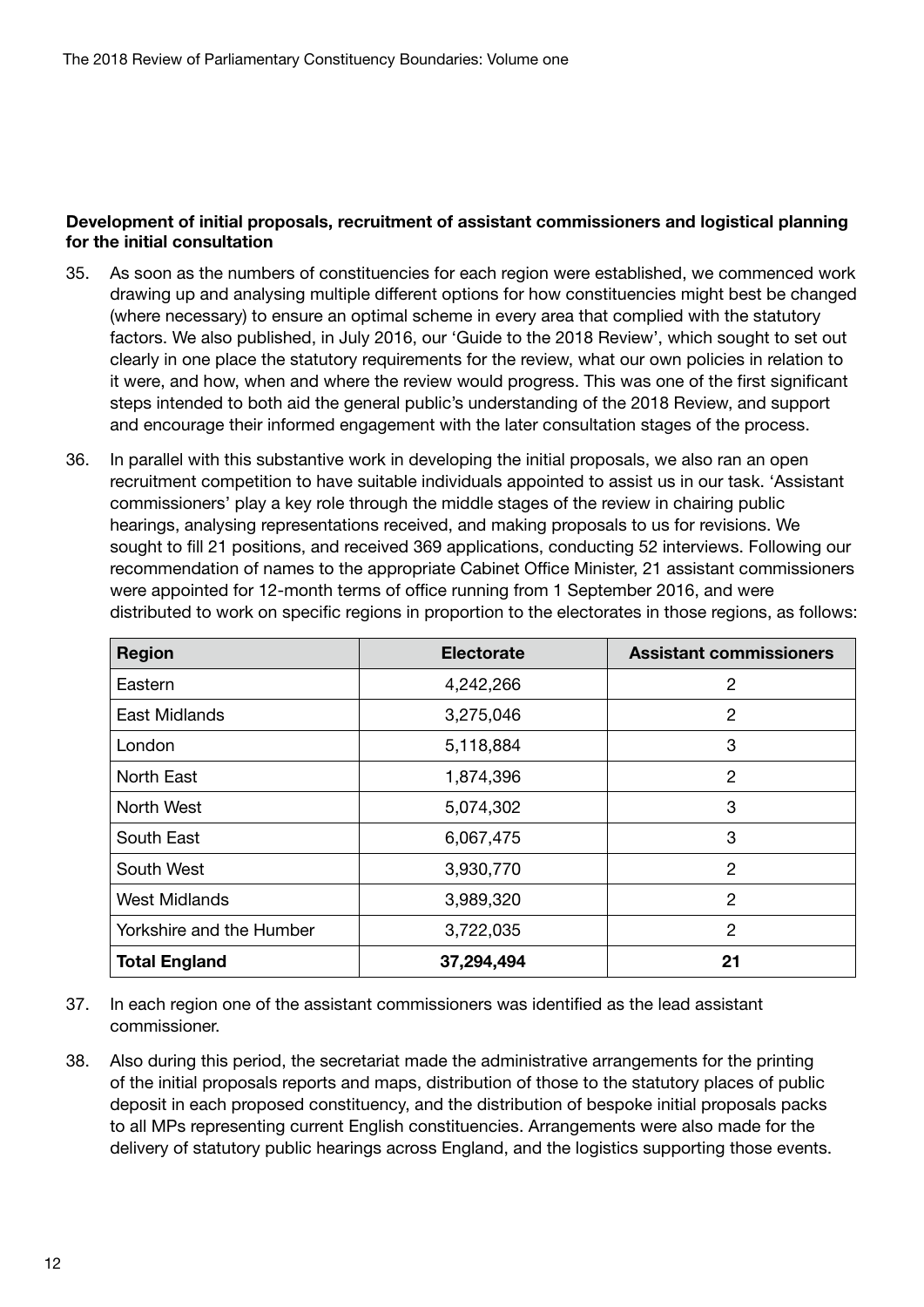#### Consultation on initial proposals

- 39. Our initial proposals were published on 13 September 2016, and we ran a public consultation on them for the statutory 12-week period, with the last date for receipt of responses being 5 December 2016. We undertook a significant range of communications activities to promote public awareness and understanding of the consultation, and to encourage engagement. In addition to the statutory requirement to place initial proposals in a public place of deposit in each proposed constituency, these communications activities included national and local press adverts, a national media briefing session, supported by a national and local media news release, spokesperson interviews on national and local media outlets, adverts on local radio stations, and audience-specific digital advertising on websites and popular social media applications.
- 40. In line with the legislative requirements, we also ran public hearings across England during the prescribed period of weeks five to ten of the consultation period. Public hearings were chaired by assistant commissioners and were held in the following locations:

| <b>Region</b>            | <b>Public hearing locations</b>                           |
|--------------------------|-----------------------------------------------------------|
| Eastern                  | Chelmsford, Norwich, Luton, Cambridge                     |
| East Midlands            | Derby, Northampton, Lincoln                               |
| London                   | Westminster, Bromley, Harrow, Kingston,<br>Romford        |
| North East               | Newcastle, Darlington                                     |
| North West               | Manchester, Chester, Carlisle, Liverpool,<br>Lancaster    |
| South East               | Guildford, Oxford, Portsmouth, Brighton,<br>Maidstone     |
| South West               | Exeter, Truro, Poole, Bristol                             |
| <b>West Midlands</b>     | Birmingham, Shrewsbury,<br>Royal Leamington Spa, Stafford |
| Yorkshire and the Humber | Leeds, Sheffield, Northallerton, Hull                     |

41. By the end of the initial proposals consultation period, we had received 18,775 individual representations (in addition to a number of petitions and letter-writing campaigns) via our consultation website, email, hard copy letter and at public hearings.

#### Collation of material for secondary consultation

42. Following the close of the consultation on the initial proposals, all of the responses were prepared for publication, as required by the legislation.

#### Secondary consultation on responses to initial proposals

43. We published all the responses to the initial proposals on 28 February 2017, opening the statutory four-week period for consultation on those responses, which subsequently closed on 27 March 2017.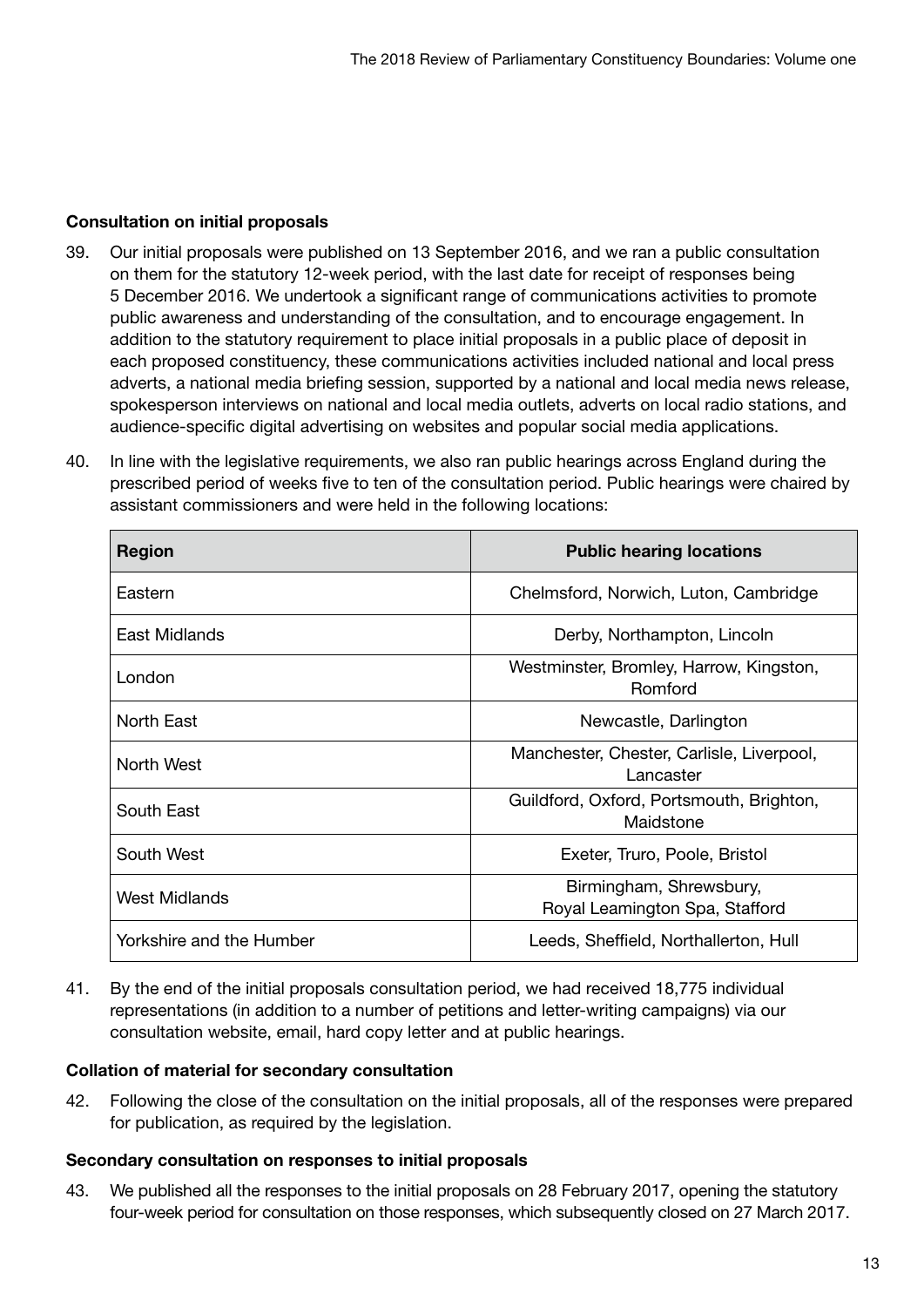We supported this consultation period with a news release to national and local media, and further audience-specific advertising on websites and social media. During this consultation we received 7,776 individual representations (again with a number of petitions and letter-writing campaigns) via our consultation website, email and hard copy letter.

#### Analysis of responses, development of revised proposals and planning for revised consultation

- 44. Following the end of the secondary consultation period, all of the 26,551 responses from the initial and the secondary consultations were brought together for each area and assessed in detail by the assistant commissioners and review staff for the relevant region. This work included mapping out counter-proposals that had been put forward by respondents (including considering how any unspecified consequential effects on surrounding areas might best be accommodated), and visiting any areas around the country that had proven particularly complex or controversial. Our assistant commissioners then considered all the representations received, the counter-proposals put forward, and any further solutions that would reflect the local communities, and made recommendations to the Commission on what revisions to make to the initial proposals.
- 45. Also during this period, the secretariat made the administrative arrangements for the printing of the revised proposals reports and maps, distribution of those to the statutory places of public deposit in each proposed constituency, and the distribution of bespoke revised proposals packs to all MPs representing current English constituencies.

#### Consultation on revised proposals

- 46. Our revised proposals were published on 17 October 2017, and we ran a public consultation on them for the statutory eight-week period, with the last date for receipt of responses being 11 December 2017. We again undertook a full range of communications activities to promote public awareness and understanding of the consultation, and to encourage engagement. In addition to the statutory requirement to place revised proposals in a public place of deposit in each proposed constituency, these communications activities again included national and local press adverts, a national media briefing session, supported by a national and local media news release, spokesperson interviews on national and local media outlets, adverts on local radio stations, and audience-specific digital advertising on websites and popular social media applications.
- 47. By the end of the revised proposals consultation period, we had received 10,489 individual representations (again with a number of petitions and letter-writing campaigns) via our consultation website, email and hard copy letter.

#### Development of final recommendations and drafting of final report

- 48. Following the close of this final consultation, individual commissioners worked with the secretariat to analyse in detail the evidence in the responses, and assess whether any final adjustments would be appropriate. The Commission as a whole then considered this analysis and advice, and decided on any final amendments to be made.
- 49. The text of this final report and the associated illustrative maps were then prepared, ready for submission to the Government during September 2018, as prescribed by the legislation.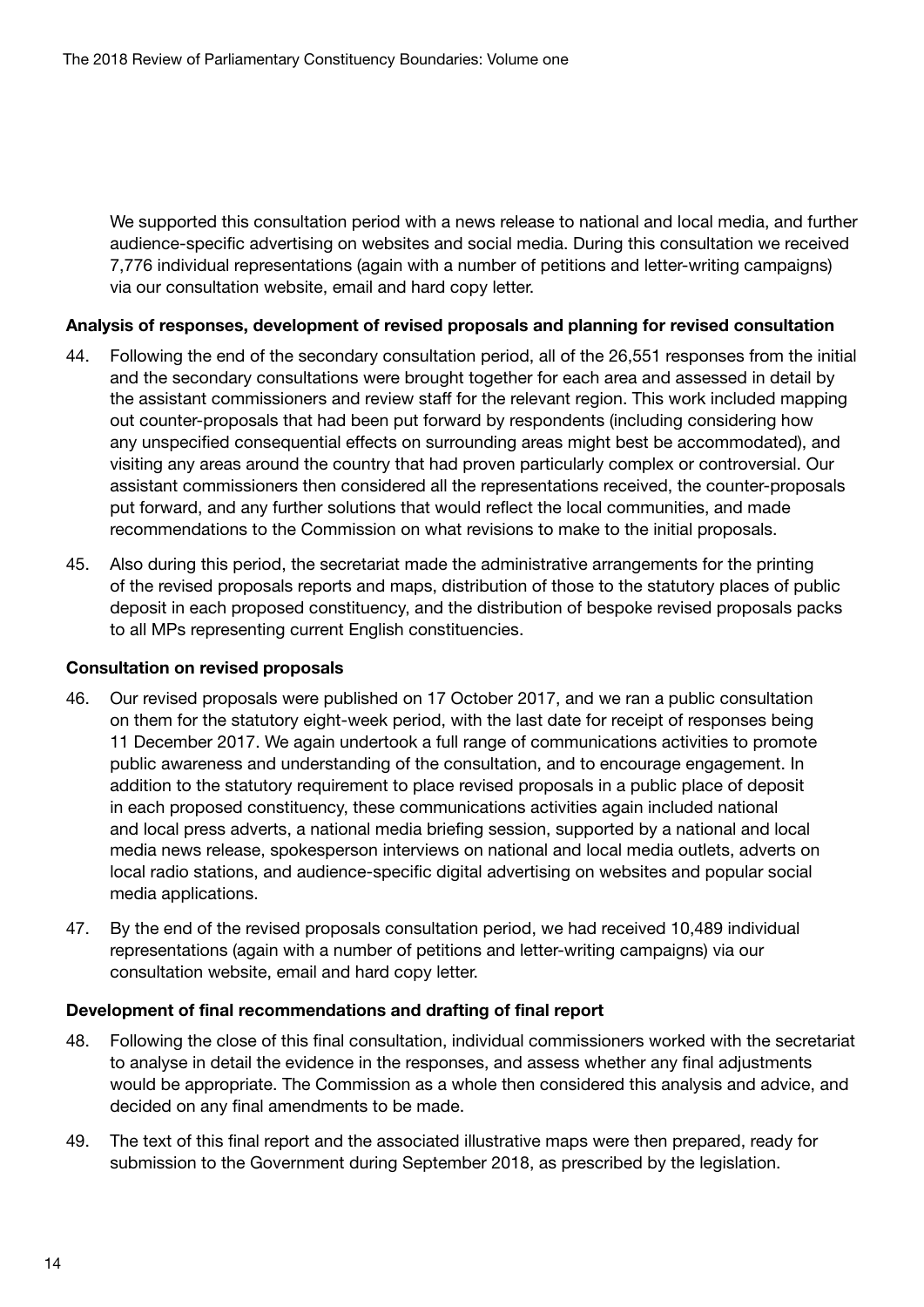### Administrative learning from the 2018 Review and wider issues

50. Through the course of preparing for and delivering the 2018 Review, we have identified a number of administrative aspects where we believe either that the experience has been particularly positive (and the aim should therefore be to replicate that in future), or that improvements to the current process could usefully be made both to secure better value for public money and to improve the rigour of the process overall. Where it is within our own power to implement these improvements, we will of course be doing so, but some require an amendment by Parliament of the legislation that governs our work. We previously provided evidence to relevant Parliamentary select committees on some of these matters in November 2014 and January 2018, but we set them out again below for ease of reference.

#### Use of modern technology to promote the consultation and engage the public

- 51. To facilitate the public consultation process, we procured the provision of a web-based consultation tool, specialising in handling consultations involving maps. Following an open procurement, the product we used was supplied by Informed Solutions, being based on their InformedCONSULT platform, an earlier version of which had previously been used successfully by the Boundary Commission for Scotland during the 2013 Review, as well as in various other public sector map-based consultations. The front-facing interactive map provided a user-friendly interface where an individual could explore our proposals (both initial and revised) and seamlessly submit their comments to us on those; then subsequently be able to see the comments that others had provided in earlier stages of the consultation. The system was designed to make the collation and sorting of responses much easier and more efficient, which in turn made for a much improved experience for the public at the secondary consultation stage when searching for particular kinds of responses that had been submitted by others.
- 52. Our goal at the start of the 2018 Review was to achieve a target of 70% of responses to our consultation coming to us through the new online system. However, the percentage of written responses received through the consultation website across the three consultation periods was in the event much higher, at 92%. This approach therefore provided significant resource savings for the Commission, drastically reducing the amount of time needed to be spent in simply sorting responses, thereby allowing us to dedicate more time to the core role of actually assessing the strength of the arguments put forward. The very high take-up rate also suggests that the public found it more convenient and at least relatively easy to use, compared with either email or physical mail. Technological change is rapid, but our working assumption would be that a similar system could very usefully be deployed in future reviews.
- 53. Similarly, online and social media advertising seemed to be particularly effective in promoting awareness of the review and consultation, producing a relatively good return for the budget invested when compared with general public sector advertising. The evidence we have received from evaluating the success of our communications strategy thus far leads us to conclude that online and social media advertising should be the focus of our awareness-raising strategy in future reviews.
- 54. Conversely, in both the 2013 Review and the 2018 Review, significant expense was attributable to the printing and delivery to hundreds of public places of deposit across England of copies of the report and maps containing proposals at both initial and revised stages. However, feedback from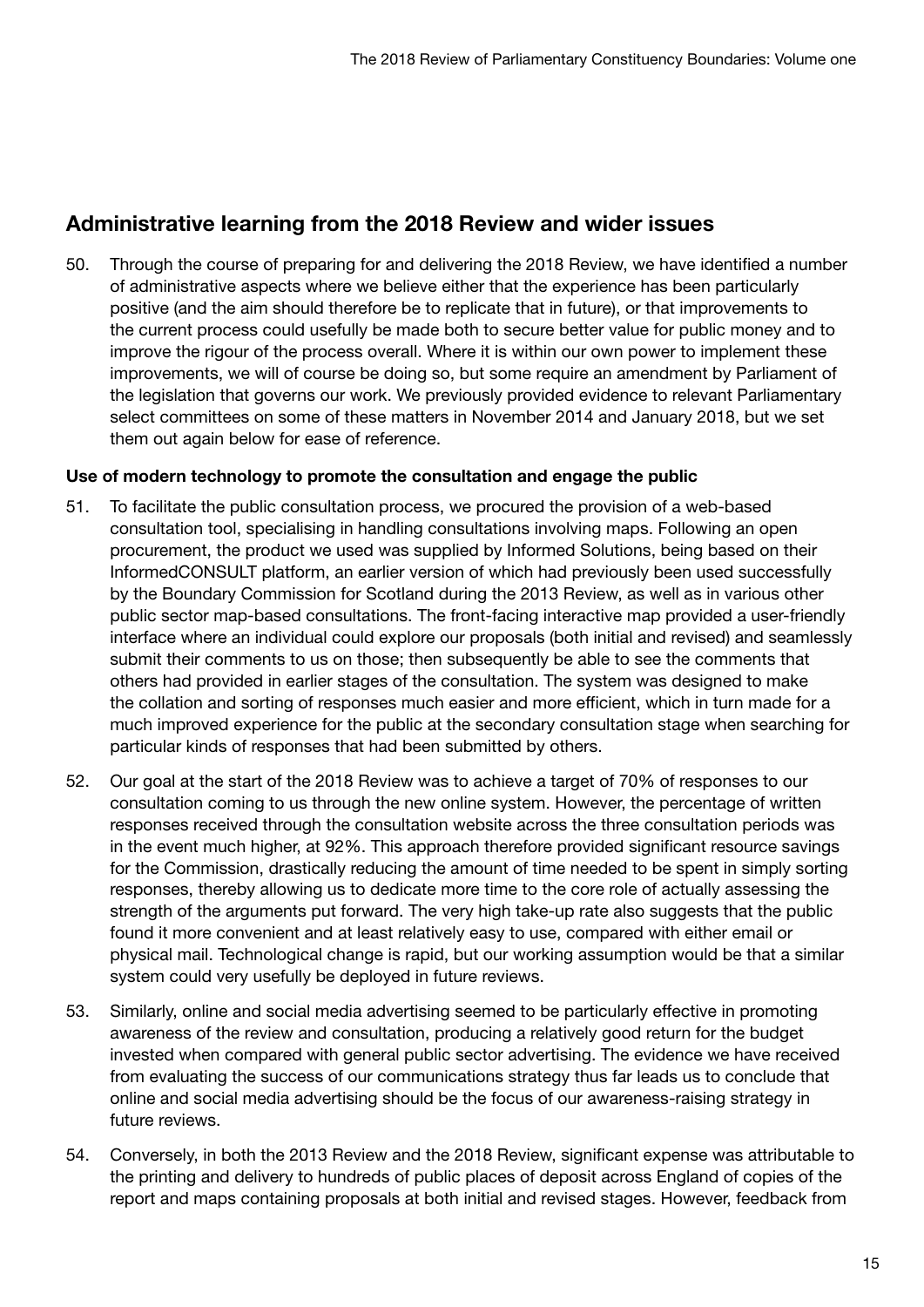the places of deposit indicates that these hard copies were rarely  $-$  and in many cases never  $$ actually viewed. This raises a legitimate question as to whether a continued statutory requirement to provide a hard copy of our proposals in every impacted constituency is the best use of significant sums of public money in the digital age, even if the environmental consequences of their printing and distribution are discounted.

#### Difficulty of creating a consistent and high-quality sub-ward layer of electoral boundary data

55. As mentioned previously, in preparing for the 2018 Review, we worked with local electoral registration officers and Ordnance Survey to establish a layer of mapping data to illustrate polling district boundary lines across England, which could be easily used to assess the impact of splitting a ward in any instance where that might be a possibility we were considering. Given the different systems used by local authorities to record this information — and the varying levels of their responsiveness to the initiative – this proved to be a lengthy and onerous process. The dataset has proven useful during the 2018 Review, but is merely a snapshot of the polling district boundaries as they were in May 2015, and therefore cannot be re-used in future reviews. Although there is currently a statutory requirement for local authorities to regularly review their polling districts, and publish the results of those reviews, there is no requirement for that information to be provided to us, let alone in any standardised manner. Accordingly, in the absence of such a requirement, it will be necessary to consider the relative value of such an exercise in preparation for the next review.

#### Attendance at public hearings

- 56. We do not take a particular position on the merits of having public hearings, and we are aware that the matter was the subject of debate during the Parliamentary passage of the bill that became the Parliamentary Voting System and Constituencies Act 2011. However, our experience is that the public's attendance at these hearings has been extremely variable, ranging from attendees in single figures and a handful of speakers across the two-day hearing, to attendance figures well into the hundreds, with full speaker lists. We believe, whatever the merits of holding public hearings, that the current statutory provisions for these hearings are problematic.
- 57. Currently, legislation requires public hearings to be held in weeks five to ten of the 12-week consultation period on our initial proposals. However, in practice, suitable venues need to be identified and booked well in advance of the start of that consultation period, i.e. before we receive any actual evidence of where the most controversy and/or splits of opinion are arising over our proposals. Accordingly, although we take into account other important factors (such as accessibility) when selecting where to hold public hearings, at the time we have to book those venues we can only ever be speculating about the level of interest likely to be generated in the proposals in a particular area. A more effective use of public money would seem to be to allow public hearings to be held at some point between the general consultation periods on initial and revised proposals. Crucially, this would allow us the opportunity to select locations on the basis of actual levels of interest in the proposals, as demonstrated through responses to the initial consultation. This might be combined with  $-$  or replace  $-$  the current secondary consultation period, which does not involve consultation on any new proposals of our own.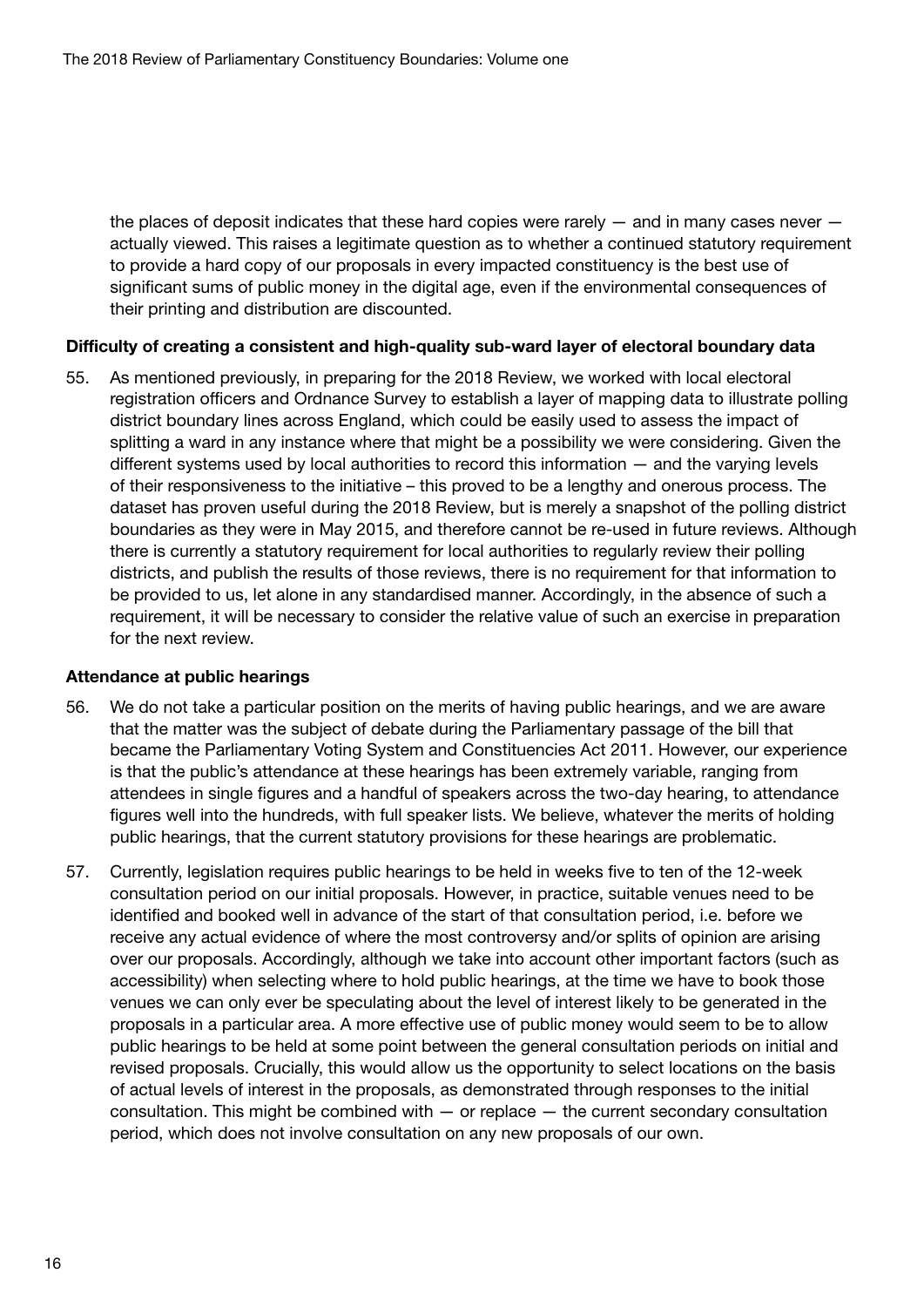#### The role of the 'assessors'

58. Schedule 1 to the Parliamentary Constituencies Act 1986 (as amended) provides that the officers of the BCE shall include, as 'assessors', the Statistics Board (the governing body of the UK Statistics Authority: no particular post is specified) and the Director General of Ordnance Survey. Nothing is said about what the role of assessor is intended to entail. The final report of the last completed constituencies review, in 2006, identified that, although our secretariat staff work closely with officials in both the Office for National Statistics and Ordnance Survey at various points of a review, there was 'very limited input that either assessor was able to make to the review' and, accordingly, 'serious consideration should be given to whether the role of the assessors should be retained'. We have to report that the 2018 Review saw no change to that position and there was no situation in which it was necessary to engage the assessors. The Commission's view continues to be that there is no clarity about the need or purpose for such a statutory provision.

#### The 'fallow' years between reviews

- 59. Under the current statutory provisions, a constituency review takes place every five years, but active review work must be completed within a much shorter period — a little longer than two and a half years. With little more than recording and monitoring of annual electorates in the other 'fallow' two and a half years, we currently experience the loss of the vast majority of our experienced secretariat staff during this period, and then need to go through a recruitment and technical training process for new staff as a new review begins, all of which involves a cost in terms of both recruitment and loss of expertise.
- 60. We believe that a preferable approach would be to allow a review to be conducted across a full five-year period, i.e. as soon as one review concludes with a report, to immediately commence the next. This would allow us to retain invaluable staff expertise, knowledge and understanding from one review to the next, and remove the extreme peaks and troughs of workload from the current review cycle, without impacting on when and how frequently our final recommendations are produced.
- 61. An alternative solution would be to adopt a similar approach to that taken in both Scotland and Wales, where a single secretariat supports the separate commissions responsible for Parliamentary and local government boundary reviews. This allows a single small experienced team to deliver both Parliamentary and local government boundary reviews in each country (including for their devolved legislatures) in a planned programme that avoids the costly inefficiency of having to regularly lose experienced staff then later hire and retrain new staff. Clearly the size of both Parliamentary and local government review work in England is significantly larger, but we believe that the commensurately larger resources available for the tasks in England and the increased flexibility that these allow for — should mean that the principle of delivering reviews using a unified secretariat warrants serious consideration. This has proved difficult to achieve in practice, not least due to the differing sponsorship arrangements for what is similar work: we address this issue in the following paragraphs.

#### Sponsorship of the Parliamentary Boundary Commissions

62. The Parliamentary Boundary Commissions as independent advisory non-departmental public bodies are nonetheless sponsored by UK Government departments, i.e. the members (except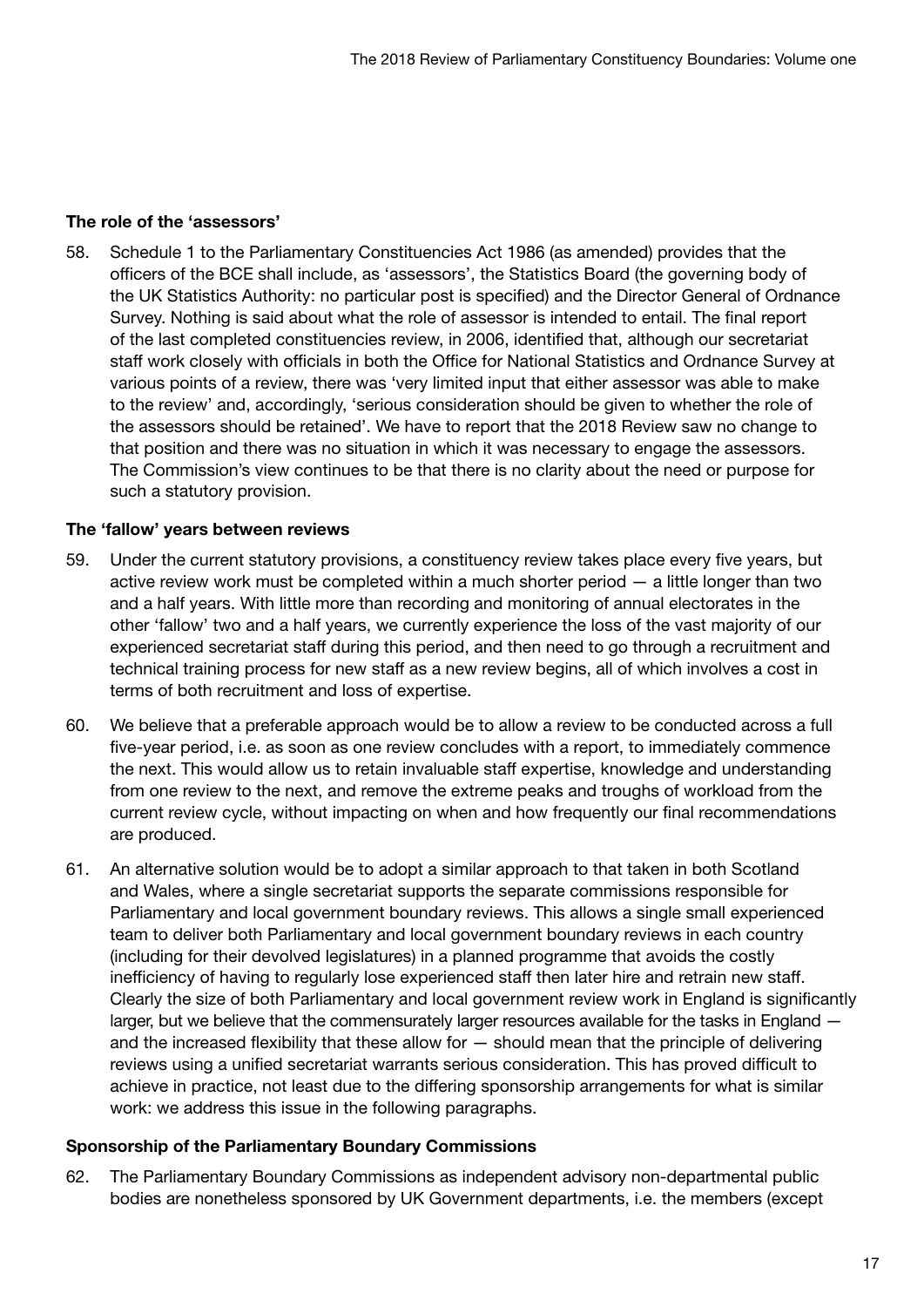the Speaker of the Commons as ex officio Chair) are appointed by a Government Minister; our budgets are set and monitored by a Government department; and in England all administrative services (including all the secretariat staff) are provided by that department. Given the importance of our work being — and being seen to be — independent from Government influence, this governance arrangement unfortunately reinforces the common misunderstanding by the public and frequently by the media — that we and our work are a product of 'the Government'. It is important that we state very clearly that at no time during the current review (and to the best of our knowledge in past reviews) has there been any political pressure from the Government in relation to our substantive work. However, the sponsor arrangements are not easily understood more generally. These can lead to some tensions, particularly around financial requirements where, regardless of the sponsor department, there is a responsibility on that department to control public spending and to allocate expenditure, having regard to the often conflicting priorities the department is called upon to manage. Again it is important for us to state that at no time during the current review do we feel our work has been anything other than adequately funded: our concern is solely about the perception of our independence from the Government in that context.

63. At the same time, the legislation states that our final recommendations are handed to Government, and states also that those recommendations must be laid before Parliament in the first instance without amendment by the Government. This underlines the independence and integrity of our work. It does, however, mean that the role of the Government is in reality that of an intermediary adding no value  $-$  but most likely more time  $-$  to the process. By contrast, the Local Government Boundary Commission for England (LGBCE) — undertaking work that is in national terms politically less sensitive — is sponsored directly by Parliament, with no Government intermediary: it agrees its budget with, and is accountable to, the Speaker's Committee in the House of Commons, through which it also lays its statutory instruments to make new local government boundaries. It seems to us contradictory that while the body responsible for local government boundaries reports directly to Parliament, the bodies responsible for Parliament's own constituency boundaries do not have such a direct line of reporting and accountability. The potential merging of the BCE secretariat and that of the LGBCE would prospectively allow easy adoption of the latter's established mechanisms for direct accountability to Parliament and establish a single independent funding stream for both areas of activity.

#### Timely refreshing of constituencies

64. The current constituencies were brought into force at the General Election in 2010, but were for most practical purposes the product of the last completed general review, the electorate data for which was set at the beginning of that review, in 2000. If the recommendations set out later in this report are approved by Parliament within a timely period, then by virtue of the Fixed-term Parliaments Act 2011 we would expect the new constituencies to be used in the next scheduled General Election in May 2022. There is, of course, no guarantee that our recommendations will be adopted, and at the time of writing this report a Private Member's Bill (affecting the work of the Commission) had passed second reading in the House of Commons. It is no part of our role to predict the progress or otherwise of this bill, but we do recognise that if it were to be enacted without amendment it would have the effect of making the 2018 Review redundant, and requiring us to immediately start a new review, to report by October 2020. We have already indicated in our January 2018 evidence to the Public Administration and Constitutional Affairs Committee that, in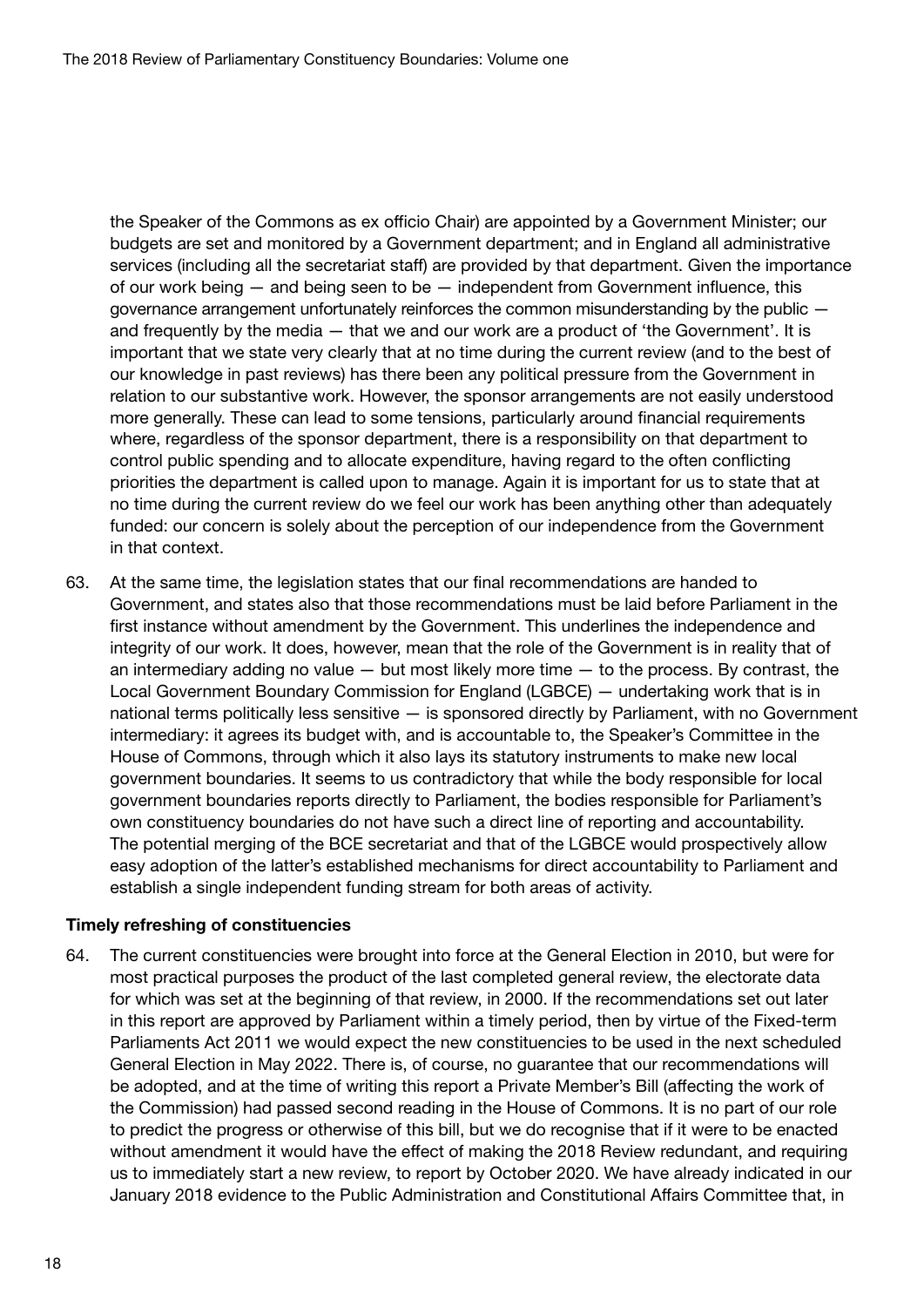the context of the delivery of a review in England, such a timetable would be almost impossible to meet without significant amendment to the current consultation stages.

- 65. We need to be clear that the parameters that govern our work (particularly the key issues of the total number of constituencies, the permitted tolerance from the electoral quota and the calculation of that quota) are properly set by Parliament and subsequently set out in statute. We will continue to offer our advice on the practical application of those criteria in the context of our work, when that advice is sought.
- 66. However, we do feel it appropriate to draw attention to one important effect that the delayed implementation of reviews has on both our current and future work. The boundary commissions were established as independent bodies 'to keep constituencies under review'. The role is, however, not only to ensure that constituencies are reviewed to prevent them becoming excessively imbalanced, but also to make sure that such reviews are conducted with regularity and reasonable frequency. Although Parliament has changed the permitted frequency of reviews over the years (fluctuating between prioritisation of either prevention of electorate drift, or stability of constituencies), the 12 years that will have passed between the 2006 conclusion of the last completed review (for the most part based on 2000 electoral statistics) and the submission of this report already equals the maximum period that Parliament has previously envisaged should pass between constituencies being reviewed since permanent commissions were first established in 1944.
- 67. Nor can it be said that this is because we have enjoyed a period of electoral stability. Statistically, constituencies have continued to drift further into imbalance since the 2010 General Election. Of the 533 constituencies in England in use since the 2010 election, the number that have an electorate within 5% of the mean average has fallen from 196 in 2010 to 174 in 2018 (a reduction of 11%). Nor should it be assumed that this could be fully addressed by adopting a wider tolerance. The application of a 10% tolerance from the mean average still sees a 2% fall in the number meeting the criteria, from 357 constituencies in 2010 to 351 in 2018. The purpose of including this section in our report is not to involve the Commission in matters that are properly the preserve of Parliament, but simply to illustrate the effect that the failure to agree upon a single set of rules — and to give effect to a review properly carried out under those rules — is likely to have on electoral equality. We hope that the current review we have undertaken and detailed in this report will command support. We believe that, even if there remain reservations about some of the statutory criteria established for its conduct, it will provide a better base from which to consider any future reviews, whether those rules remain as presently enacted or as further amended by Parliament in statute.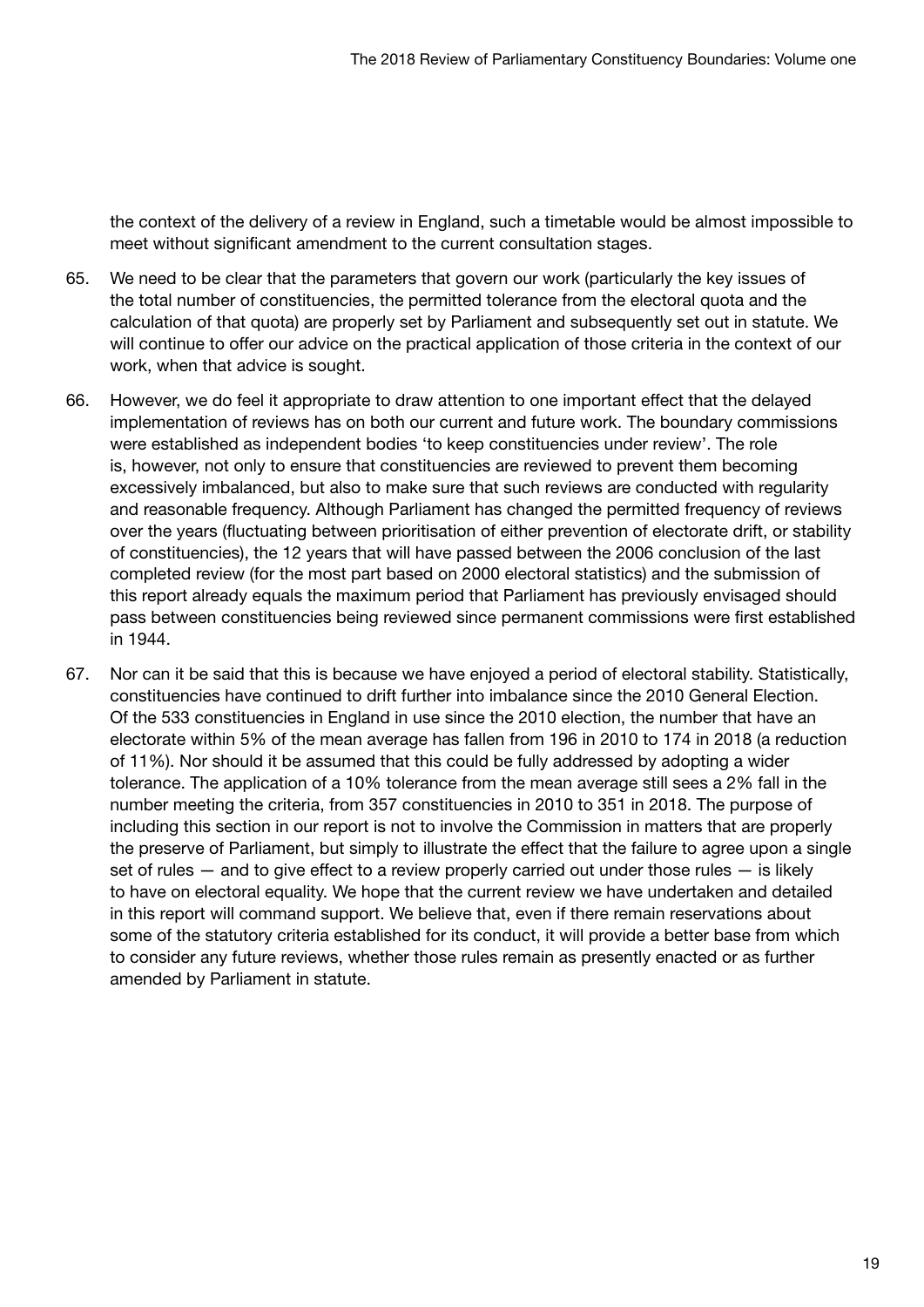The 2018 Review of Parliamentary Constituency Boundaries: Volume one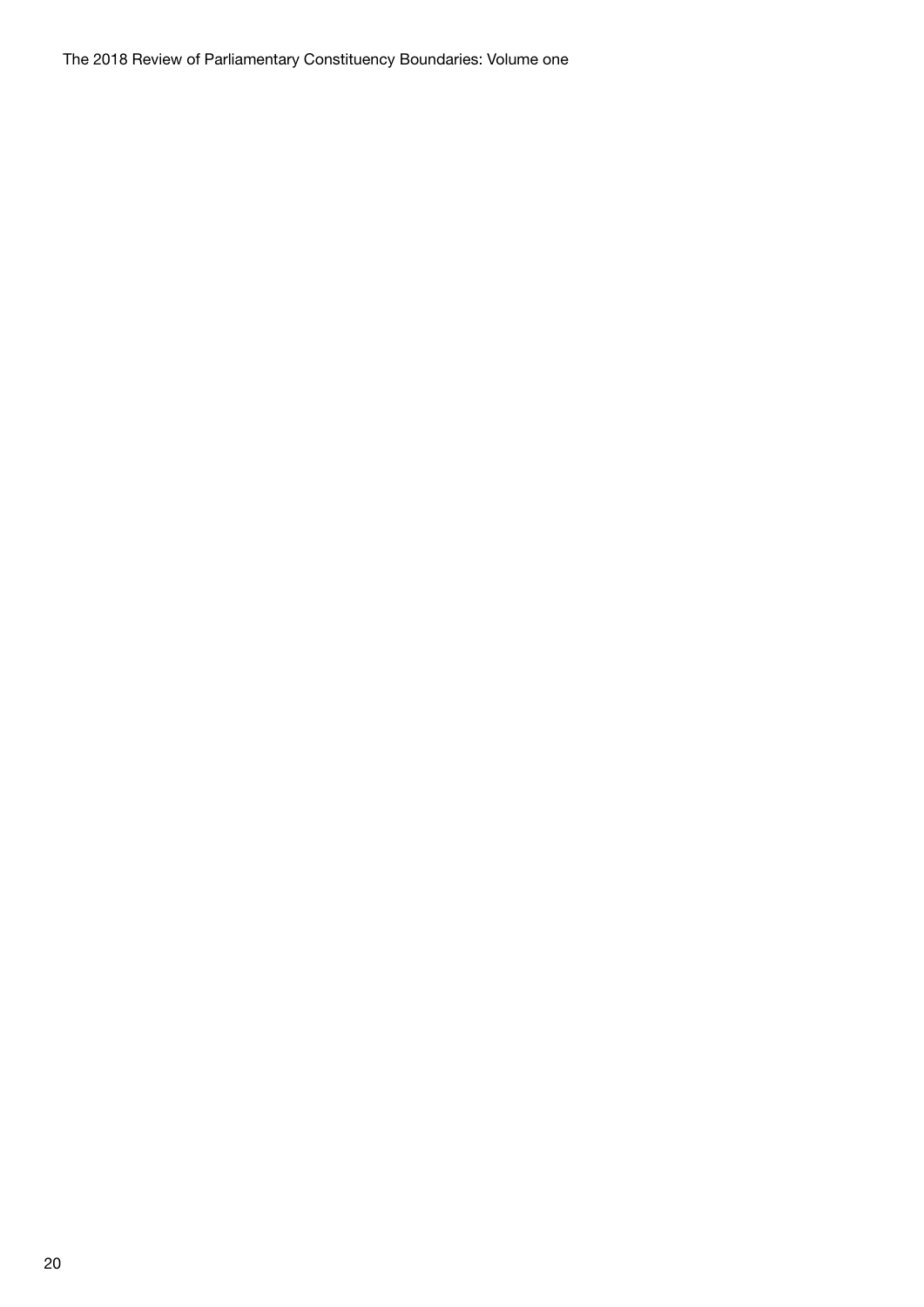# <span id="page-23-0"></span>Final recommendations

- 68. Our final recommendations are set out in a report of three volumes. This volume, containing the previous introductory chapter and the following commentary on how we have reached our final recommendations, should be considered alongside Volume two: Constituency names, designations and composition, and Volume three: Maps. The remainder of this volume sets out, by each administrative region in England, our final recommendations for new constituency boundaries, and how we arrived at them.
- 69. As we point out in the previous chapter, the new rules under which this review has taken place, combined with the amount of changes within the electorate since the last time a constituency review was implemented, mean that significant change to the existing pattern of boundaries is inevitable. In fact, our final recommendations result in only 80 of the existing 533 constituencies in England remaining completely unchanged. The scale of change in each region is set out in the below table.

| Region                   | <b>Number of recommended constituencies</b><br>unchanged from existing | $\frac{0}{0}$ |
|--------------------------|------------------------------------------------------------------------|---------------|
| <b>East Midlands</b>     | 8                                                                      | 17%           |
| Eastern                  | 6                                                                      | 10%           |
| London                   | 6                                                                      | 8%            |
| North East               | 3                                                                      | 10%           |
| North West               | 13                                                                     | 17%           |
| South East               | 21                                                                     | 25%           |
| South West               | 10                                                                     | 18%           |
| <b>West Midlands</b>     | 5                                                                      | 8%            |
| Yorkshire and the Humber | 8                                                                      | 15%           |
| <b>Total England</b>     | 80                                                                     | 15%           |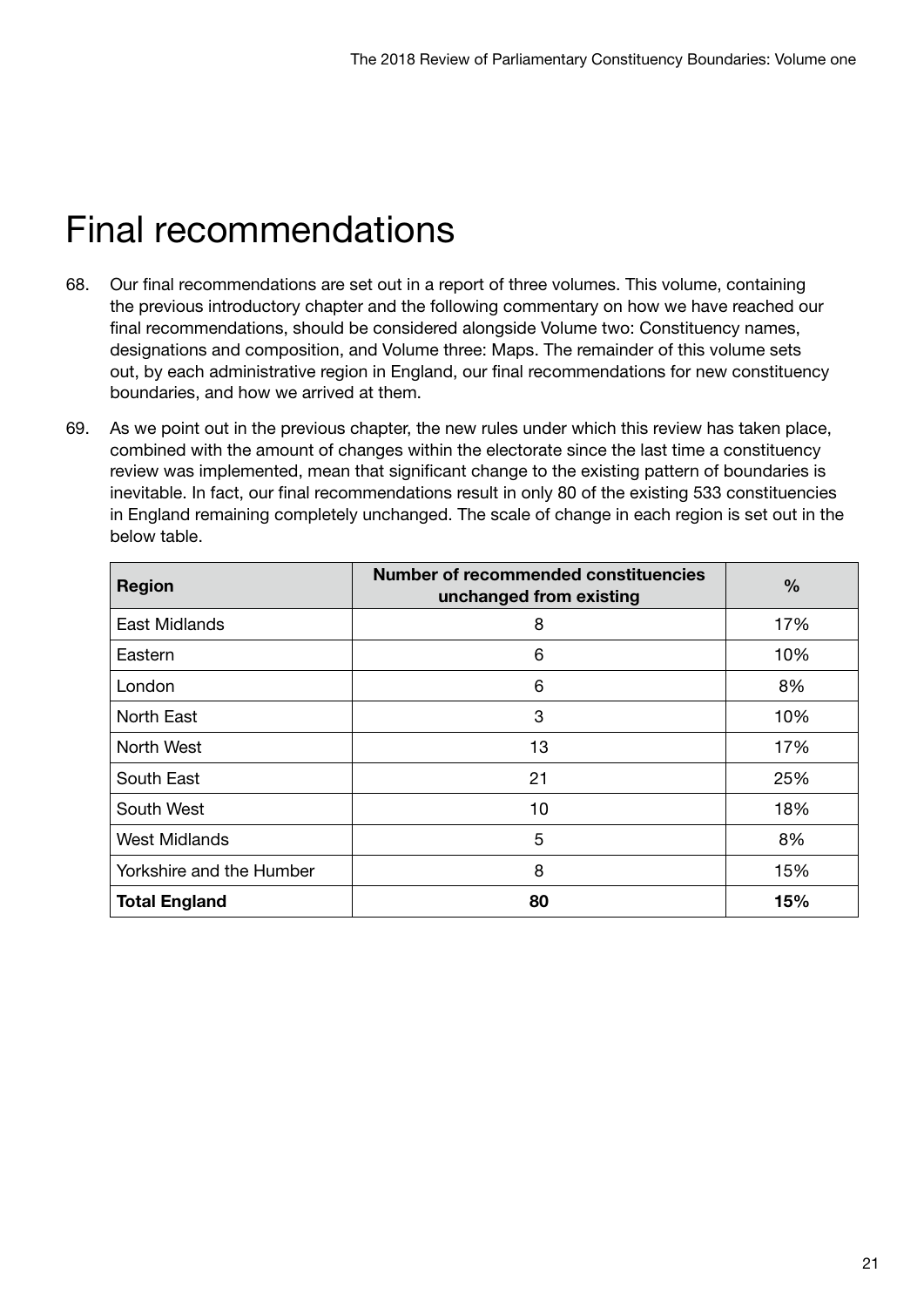The 2018 Review of Parliamentary Constituency Boundaries: Volume one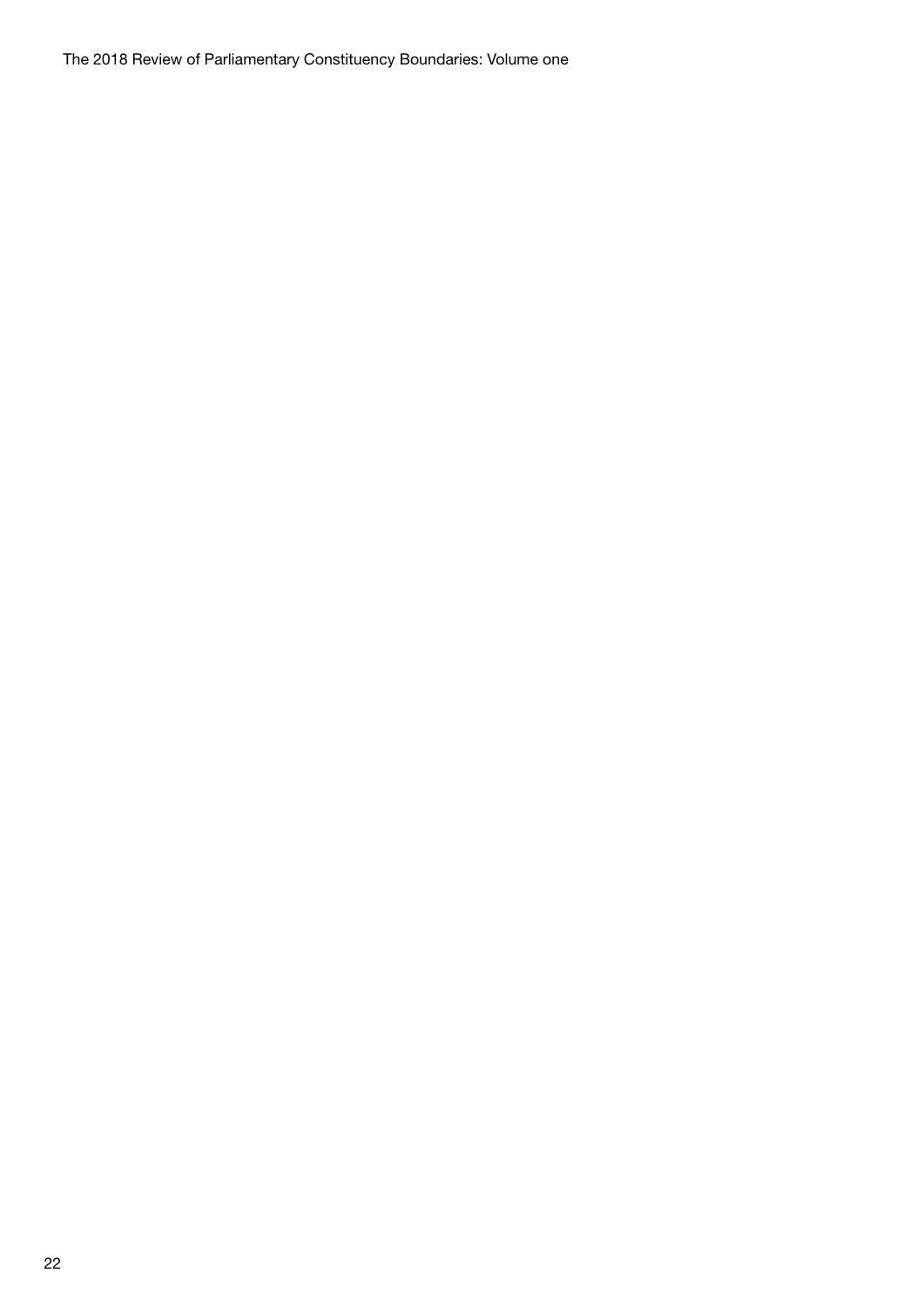# <span id="page-25-0"></span>Eastern

- 70. The Eastern region currently has 58 constituencies. Of these constituencies, 20 have electorates within the permitted electorate range. The electorates of 27 constituencies currently fall below the permitted electorate range, while the electorates of 11 constituencies are above. Our proposals reduce the number of constituencies in the region by one from 58 to 57.
- 71. The Eastern region comprises the counties of Bedfordshire (comprising the unitary authorities of Bedford, Central Bedfordshire, and Luton), Cambridgeshire (including the City of Peterborough), Essex (including Southend-on-Sea and Thurrock), Hertfordshire, Norfolk and Suffolk and is covered by a mix of district and county councils, and unitary authorities.
- 72. We appointed two assistant commissioners for the Eastern region Sarah Hamilton and Laura Jane Smallwood — to assist us with the analysis of the representations received during the first two consultation periods. This included chairing public hearings, which were held in the region in order to hear oral evidence direct from the public. The dates and locations of these hearings were:
	- z Chelmsford: 31 October–1 November 2016
	- Norwich: 3–4 November 2016
	- Luton: 7–8 November 2016
	- Cambridge: 10-11 November 2016.

### Sub-division of the region

- 73. In formulating our initial proposals, we noted that the electorate of the Eastern region of 4,242,266 results in it being entitled to 57 constituencies, a reduction of one. We then considered how this number of constituencies could be allocated across the region.
- 74. We noted that Cambridgeshire's electorate (which includes the unitary authority of Peterborough) of 554,887 results in an entitlement of 7.42 constituencies. However, it would be impossible to allocate seven constituencies to the sub-region that all fell within the permitted electorate range. The county therefore needed to be grouped with a neighbouring county. The electorate of Norfolk at 645,761 results in an entitlement of 8.64 constituencies. If we allocated nine constituencies, the average constituency electorate in Norfolk would be just 720 electors within the permitted electorate range and it would be very challenging to create constituencies, using whole wards, that all fell within the permitted electorate range while respecting local ties. We therefore decided to group Cambridgeshire with Norfolk for the purpose of creating constituencies.
- 75. The electorate of Hertfordshire is 801,230, which results in an entitlement of 10.72 constituencies. Hertfordshire could be allocated 11 whole constituencies, but, with a low average electorate, to do so would be challenging without dividing towns between constituencies. We noted that both Bedfordshire and Essex have electorates that come close to allowing for the allocation of a whole number of constituencies to each. We considered that there would be no practical benefit to include either of these counties in a sub-region with Hertfordshire and therefore proposed that Hertfordshire should be included in a sub-region with Cambridgeshire and Norfolk.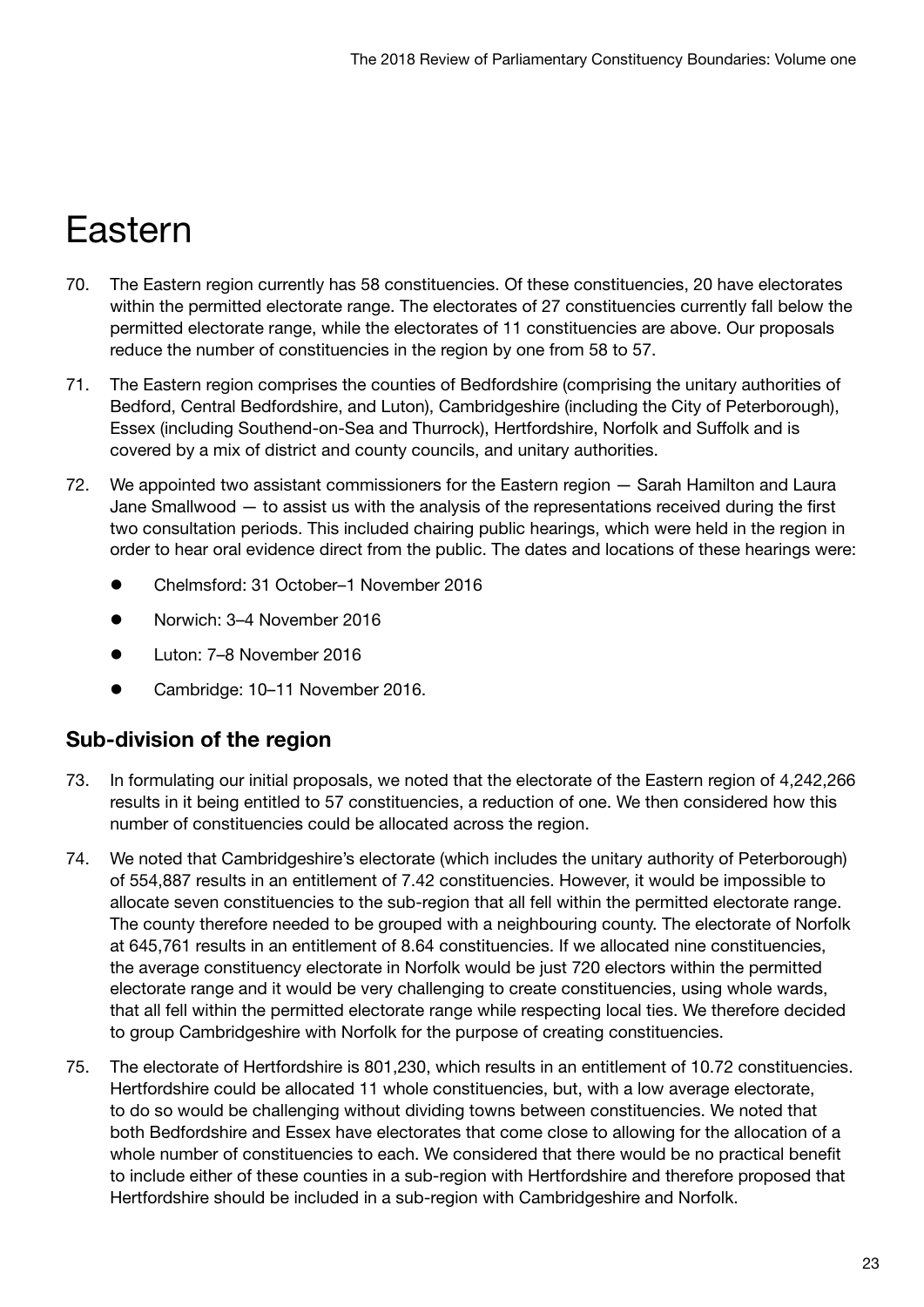- 76. The electorate of the ceremonial county of Bedfordshire (comprising the unitary authorities of Luton, Bedford and Central Bedfordshire) has an electorate of 439,574, which results in an entitlement of 5.88 constituencies. We therefore proposed to treat the county separately and allocate six constituencies. The county of Essex (which includes the boroughs of Southendon-Sea and Thurrock) has an electorate of 1,274,597, which results in an entitlement of almost exactly 17 constituencies (17.05). We therefore decided to treat Essex on its own and allocate 17 whole constituencies, a reduction of one. This would therefore mean that there would have to be a significant degree of change in the county. The county of Suffolk has an electorate of 526,217, which results in an entitlement of 7.04 constituencies. We therefore proposed to treat Suffolk on its own and to allocate seven constituencies to the county.
- 77. There was some support for the use of the sub-regions outlined above during the consultation on the initial proposals. There was also some support for the grouping of Cambridgeshire, Hertfordshire and Norfolk. However, we did receive some objections to the split of sub-regions, particularly with regard to the inevitable crossing of the county boundary between Cambridgeshire and Hertfordshire. Among the counter-proposals aiming to address this issue was one that had wide-ranging implications for the sub-regions we had proposed. The alternative arrangements suggested:
	- a sub-region which comprised Bedfordshire, Cambridgeshire, Essex, Hertfordshire, and Norfolk
	- a sub-region which comprised Suffolk on its own.
- 78. Another counter-proposal suggested that Cambridgeshire, Hertfordshire and Norfolk should be grouped together as a sub-region, and a further counter-proposal suggested a constituency that crossed the Bedfordshire/Hertfordshire county boundaries.
- 79. We also received proposals that suggested crossing the regional boundary between the Eastern region and both the East Midlands and South East regions, with cross-regional constituencies that would include parts of Bedfordshire and Hertfordshire. In formulating our revised proposals we considered that we had not received any compelling or persuasive evidence to lead us to propose constituencies that crossed the regional boundaries, or to propose alternative subregions. Our revised proposals were, therefore, based on the same sub-regions as those of our initial proposals.
- 80. In response to the consultation on the revised proposals, we did not receive any new evidence that would justify either the crossing of the Eastern regional boundary, or the use of alternative sub-regions. Therefore, the sub-regions we are basing our recommendations on are:
	- **Bedfordshire**
	- Cambridgeshire, Hertfordshire, and Norfolk
	- **Essex**
	- Suffolk.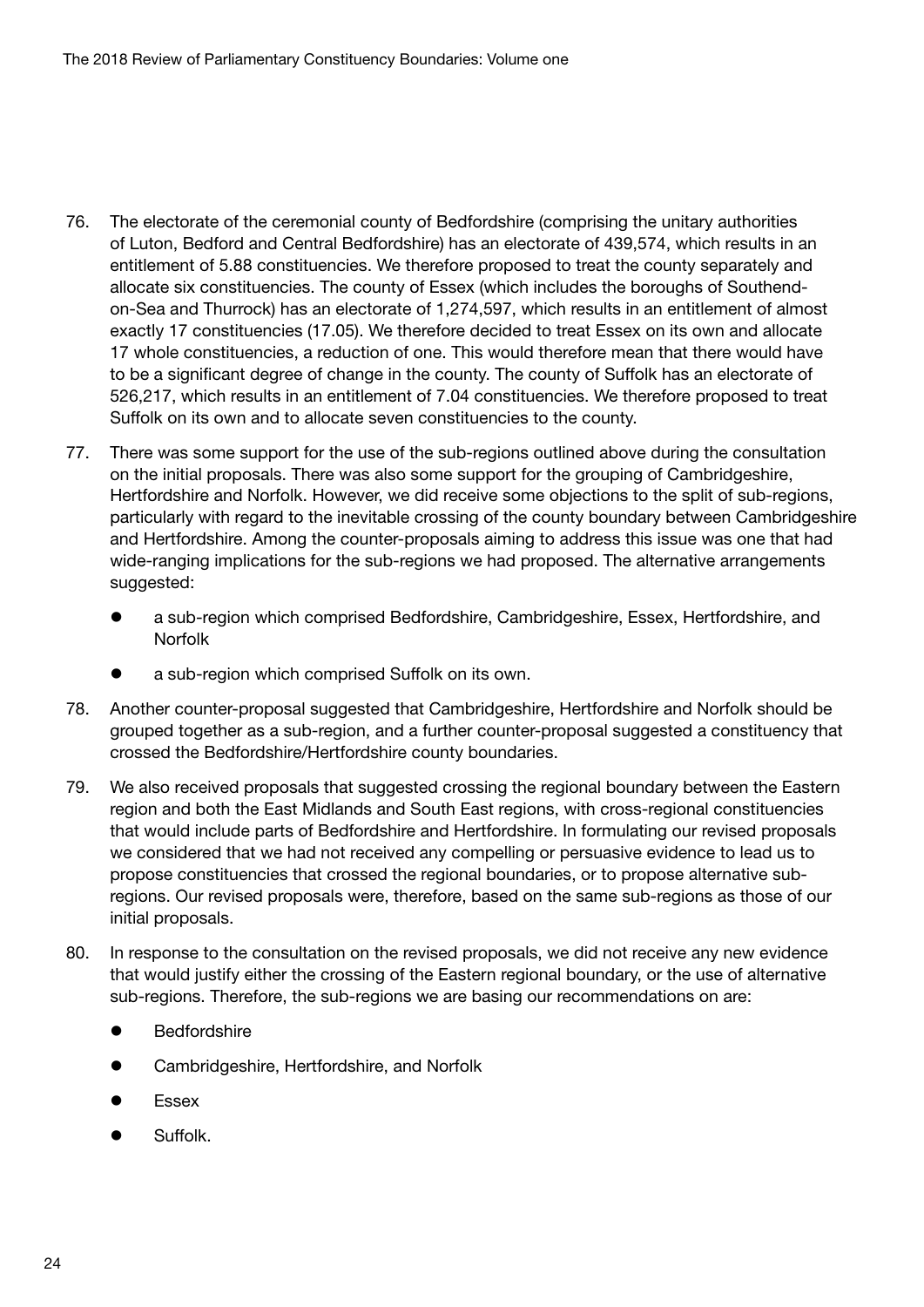## **Bedfordshire**

#### Initial proposals

- 81. Of the six existing constituencies in this sub-region, only one (South West Bedfordshire) has an electorate that is within the permitted electorate range. In order that each constituency in the county was within the permitted electorate range, it was not possible to retain the South West Bedfordshire constituency without change. Therefore, our initial proposals for Bedfordshire were for a new pattern of constituencies.
- 82. Under our initial proposals we included the Borough of Bedford ward of Eastcotts in the Mid Bedfordshire constituency. This change, and local government boundary changes to the Borough of Bedford wards of Kempston Rural, Clapham, and Great Barford, and the Central Bedfordshire Council wards of Arlesey, and Northill, brought the electorate of the North East Bedfordshire constituency within the permitted electorate range.
- 83. To bring the Mid Bedfordshire constituency within the permitted electorate range, we included the Central Bedfordshire Council wards of Aspley and Woburn, Toddington, and Barton-le-Clay in the South West Bedfordshire constituency. Local government boundary changes to the Central Bedfordshire ward of Caddington, which we proposed be wholly in the Luton South constituency, still did not bring the electorate of the South West Bedfordshire constituency within the permitted electorate range. We therefore included the Central Bedfordshire Council wards of Tithe Farm, Parkside, and Houghton Hall (which comprise the town of Houghton Regis) in a Luton North and Houghton constituency.
- 84. The boundary changes to the Elstow and Stewartby, Goldington, and also to the Kempston Rural wards (following local government boundary reviews) meant that the Bedford constituency was changed only by the reconfiguration of these wards.
- 85. We proposed that the Borough of Luton ward of Barnfield should be included in the Luton South constituency, rather than in Luton North, so that both Luton constituencies would have electorates within the permitted range. As a result of our proposals in Luton and the surrounding areas, the Central Bedfordshire Council wards that comprise the town of Dunstable were included in our proposed South West Bedfordshire constituency.

#### Consultation on the initial proposals

- 86. In response to the consultation on our initial proposals, there was support for our proposal to consider Bedfordshire as a sub-region in its own right, although this was not unanimous. As previously mentioned, we received a counter-proposal that suggested crossing the Bedfordshire/ Hertfordshire county boundary. However, we did not consider that there was sufficiently good reason for this and we rejected this proposal.
- 87. We received few representations with regard to the North East Bedfordshire constituency, although there was some objection to the consequent inclusion of the towns of Stotfold and Arlesey in different constituencies.
- 88. Our initial proposals to include the two Borough of Bedford wards of Elstow and Stewartby, and Kempston Rural in (respectively) the Bedford and Mid Bedfordshire constituencies generated a number of representations, which appeared to be evenly divided between support and opposition.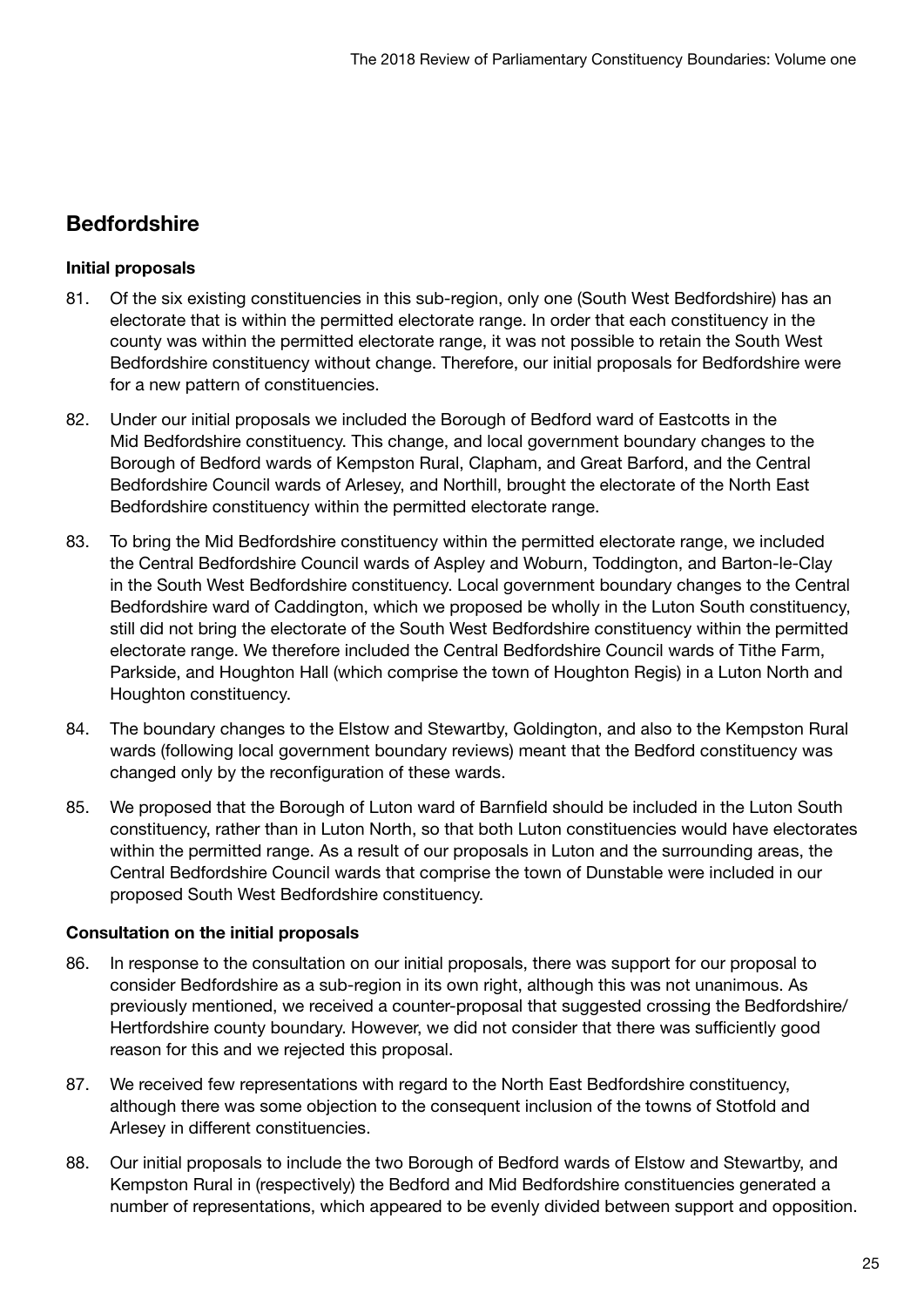Those opposing our proposals cited the connections between the Kempston Rural ward — and in particular the area around Great Denham — with Bedford and the four other Kempston wards that we had included in the Bedford constituency, as well as the physical separation of the Elstow and Stewartby ward from Bedford. If the Kempston Rural ward were to be included in Bedford, and the Elstow and Stewartby ward in Mid Bedfordshire, it would be necessary to include another ward in Mid Bedfordshire to bring it within the permitted electorate range. Some representations suggested that the Central Bedfordshire ward of Barton-le-Clay was a suitable ward for inclusion in the constituency, noting the ward's links with the Flitwick and Shillington areas. However, there was also support for the inclusion of the Aspley and Woburn ward in the Mid Bedfordshire constituency.

89. Our proposals for the two Luton constituencies also elicited both support and objection. The inclusion of the town of Houghton Regis in the Luton North constituency was welcomed by some who cited links between the two towns. Some thought that our proposals meant that neither the town of Dunstable nor the parish of Houghton Regis were divided, with Dunstable included in the South West Bedfordshire constituency. However, there was also significant opposition to this. Many respondents from Houghton Regis drew attention to the town's links with Dunstable, rather than with Luton, and there was opposition to the inclusion of the Caddington ward in the Luton South constituency. Very little comment was received about the South West Bedfordshire constituency, although there was support for the continued inclusion of the towns of Dunstable and Leighton Buzzard.

#### Revised proposals

- 90. Although there was some limited opposition to the inclusion of the town of Stotfold in the North East Bedfordshire constituency, there was also some support. We therefore did not consider that there were sufficient grounds to amend this constituency in our revised proposals.
- 91. In formulating our revised proposals we noted that our proposed inclusion of the Kempston Rural ward in the Bedford constituency, and the Elstow and Stewartby ward in the Mid Bedfordshire constituency had divided opinion. The evidence regarding the two wards was finely balanced. However, we were persuaded by the evidence that the Kempston Rural ward, and in particular the Great Denham area of the ward, had strong links with the town of Bedford. We noted that including the ward in the Bedford constituency would mean that all five Kempston wards would be in the same constituency. We did consider that there was a case for the inclusion of the Elstow and Stewartby ward in the Bedford constituency, but we considered that the evidence regarding Kempston Rural was more persuasive. We therefore revised our proposals for the Bedford constituency.
- 92. The transfer of these two wards between the Bedford and Mid Bedfordshire constituencies would mean that Mid Bedfordshire would fall outside the permitted electorate range. We therefore included the Barton-le-Clay ward in our revised Mid Bedfordshire constituency from the existing South West Bedfordshire constituency. We noted evidence drawing our attention to the links of the ward with Flitwick and Shillington. No revisions were made to the South West Bedfordshire constituency, apart from the move of the Barton-le-Clay ward to Mid Bedfordshire.
- 93. There was both support for and opposition to our proposed Luton North and Houghton, and Luton South constituencies. Although we noted evidence for the town of Houghton Regis to be included in a constituency with Dunstable, this would inevitably lead to the division of Dunstable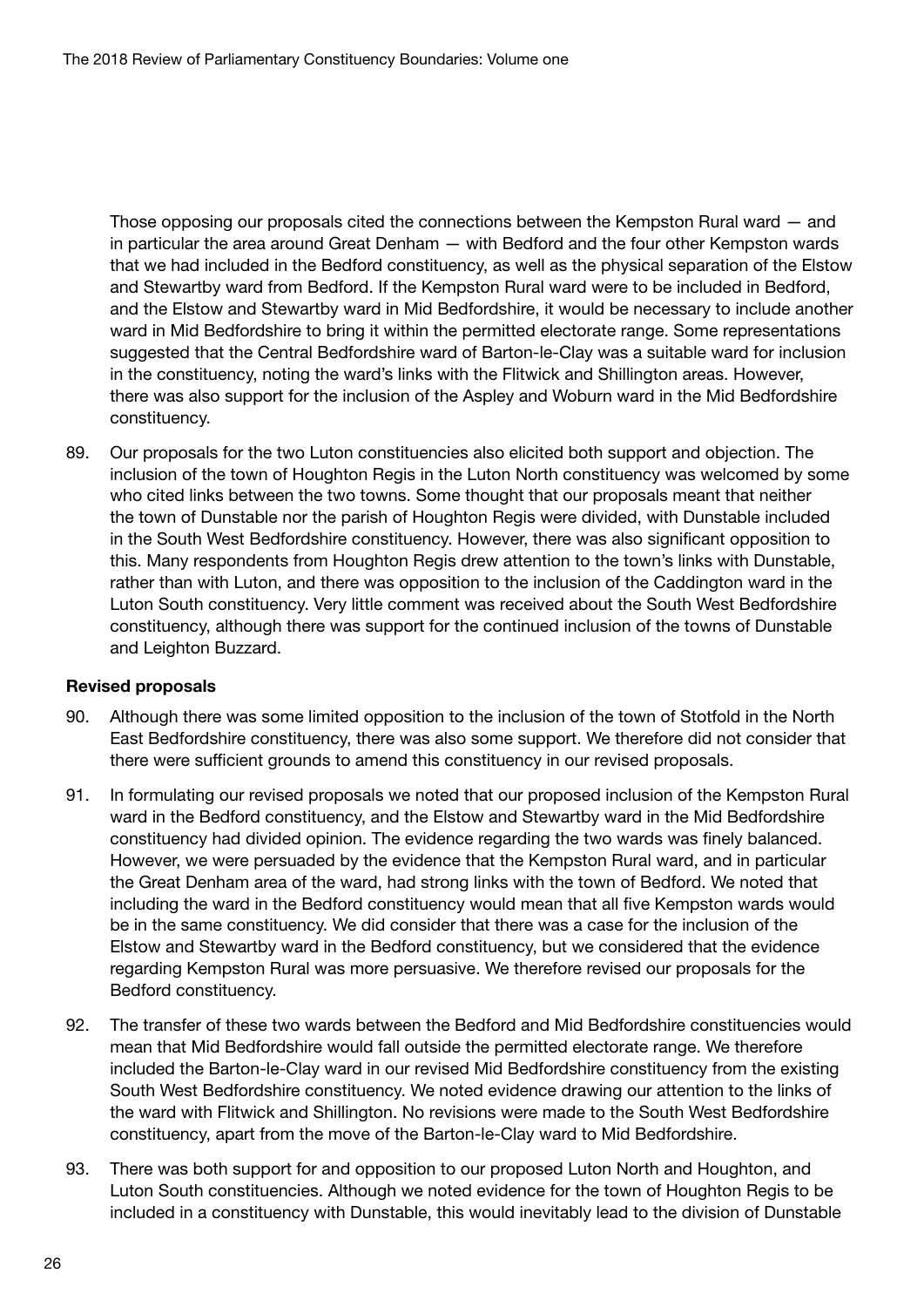between constituencies. We also noted the links of Houghton Regis to Luton. We understood the opposition to the inclusion of the Caddington ward in the Luton South constituency, particularly in light of its large geographical size following local ward boundary changes. However, we considered that our initial proposals for both Luton constituencies were logical and resulted in minimal change across Bedfordshire. We therefore made no revision to the boundaries of the Luton North and Houghton, and Luton South constituencies. However, we did agree with the suggestion that Luton North and Houghton Regis was a more accurate description for the constituency, and we therefore renamed the constituency.

#### Consultation on the revised proposals

- 94. The responses to our revised proposals in Bedfordshire were mostly centred on the three areas that had been contentious in the previous two public consultations.
- 95. There continued to be objection from Houghton Regis regarding the town's inclusion in the Luton North and Houghton Regis constituency. The objections continued to draw attention to the links of the town with the town of Dunstable, but we did not consider that any significant new evidence had been presented. Similarly, we did not consider that any new evidence had been presented with regard to the inclusion of the Caddington ward in the Luton South constituency (where many of the respondents came from the parish of Studham in the south west of the ward).
- 96. There continued to be divided opinions as to in which constituency the Kempston Rural, and Elstow and Stewartby wards should be included, although it was drawn to our attention that the area of the Elstow and Stewartby ward to the north of the A421(T) road was in effect part of Bedford.

#### Final recommendations

- 97. Although there remained some opposition to our revised proposals in Bedfordshire particularly with regard to the Kempston Rural, Elstow and Stewartby, and Caddington wards — there was also a degree of support. We did not consider that any significant new evidence had been submitted that would lead us to further amend our revised proposals in Bedfordshire. We also did not consider that any of the alternatives suggested for the names of constituencies were appropriate, particularly where the existing constituency had not been subject to much change.
- 98. Our final recommendations in this sub-region are for constituencies of: Bedford, Luton North and Houghton Regis, Luton South, Mid Bedfordshire, North East Bedfordshire, and South West Bedfordshire. These constituencies are listed in Volume two and shown on the maps in Volume three of this report.

### Cambridgeshire, Hertfordshire, and Norfolk

#### Initial proposals

99. Of the 27 existing constituencies in this sub-region, seven are currently within the permitted electorate range. Under our initial proposals, we proposed to retain only one existing constituency — Hitchin and Harpenden — unchanged, in order that we could formulate constituencies elsewhere that were within the permitted electorate range.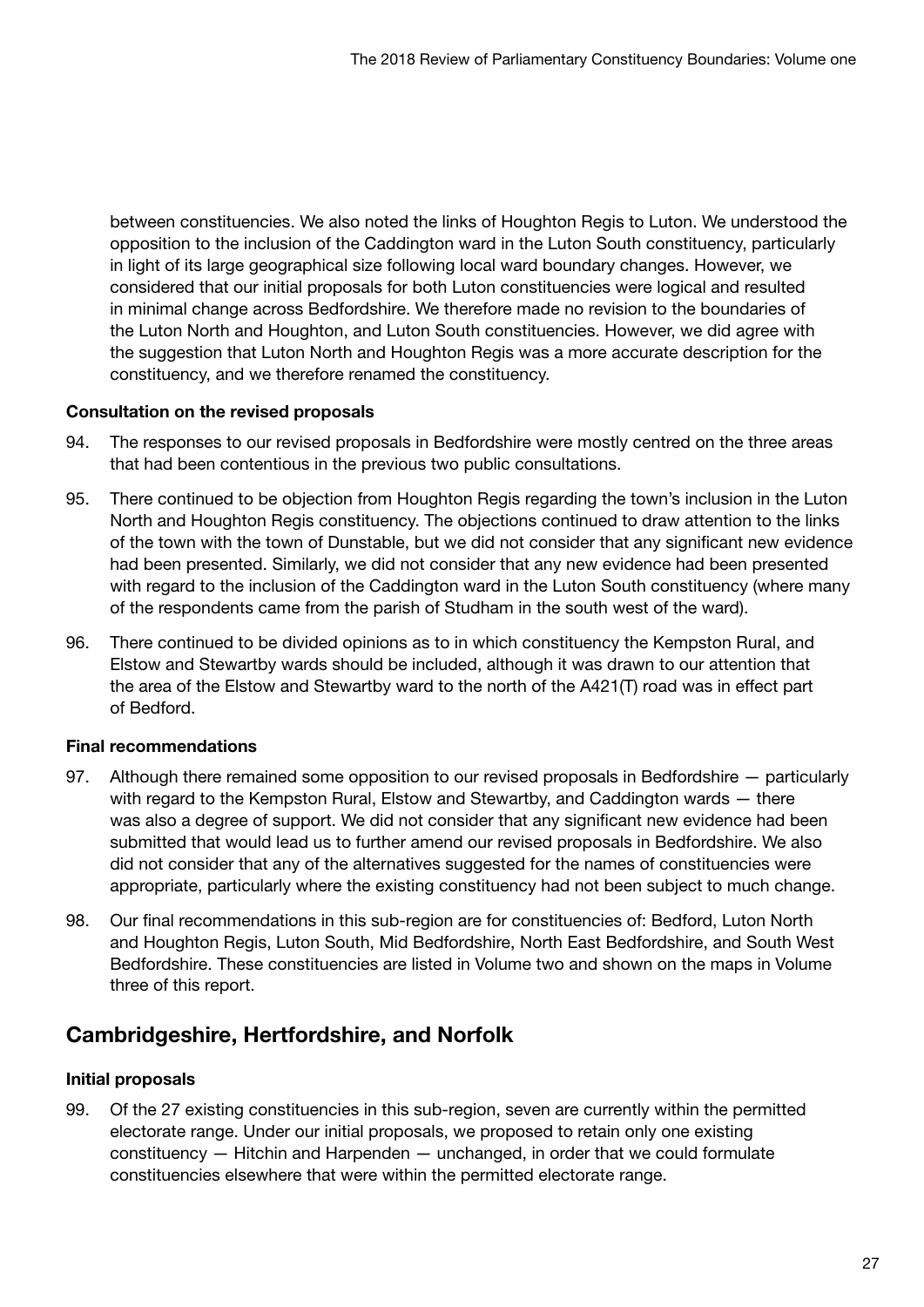- 100. In Cambridgeshire, we included the District of South Cambridgeshire ward of Milton, together with the Queen Edith's ward in our proposed Cambridge constituency. To reduce the high electorate of the existing North West Cambridgeshire constituency, we included the District of Huntingdonshire ward of Earith in our proposed South East Cambridgeshire constituency. We included the City of Peterborough ward of Fletton and Woodston in the Peterborough constituency. We had considered including the City of Peterborough ward of Stanground Central in the Peterborough constituency, rather than the Newborough, and Eye and Thorney wards, but noted that this resulted in unnecessary changes and the splitting of the community of Stanground between constituencies.
- 101. We proposed that the two District of South Cambridgeshire wards of Fulbourn and Linton be included in our proposed South Cambridgeshire constituency, in order to bring the electorate of the existing North East Cambridgeshire constituency (81,779) within the permitted electorate range. The District of Huntingdonshire ward of Gransden and The Offords was also included in the South Cambridgeshire constituency in order to reduce the high electorate of the Huntingdon constituency (81,303) and bring the constituency within the permitted electorate range.
- 102. We proposed the inclusion of the three District of South Cambridgeshire wards of Bassingbourn, Melbourn, and The Mordens in the cross-county boundary North East Hertfordshire constituency, noting good transport links across the county boundaries. We had proposed this cross-county boundary constituency because the constituencies in Cambridgeshire had such large electorates that it was not possible to construct seven constituencies that were wholly contained within the county. We also proposed another cross-county boundary constituency between Cambridgeshire and Norfolk, with the inclusion of the two District of East Cambridgeshire wards of Littleport East and Littleport West in our proposed South West Norfolk constituency.
- 103. In Hertfordshire, we included the District of East Hertfordshire wards of Walkern and Wattonat-Stone in our proposed Stevenage constituency, and two further District of East Hertfordshire wards (Hertford Rural North and Hertford Rural South) in the Welwyn Hatfield constituency to bring it within the permitted electorate range.
- 104. There had been some changes to local government ward boundaries in the south of Hertfordshire around the Oxhey Hall & Hayling, South Oxhey, and Carpenders Park wards. As the electorate of the existing Watford constituency was now almost 82,000, change to the constituency and the surrounding constituencies was inevitable. We included the District of Three Rivers ward of South Oxhey in the Watford constituency to compensate for the inclusion of the Borough of Dacorum ward of Ashridge in our proposed South West Hertfordshire constituency. The divided District of Three Rivers ward of Gade Valley was included in the Hemel Hempstead constituency. The District of Three Rivers wards of Leavesden, and Abbots Langley & Bedmond (which was divided between constituencies) were included in our proposed St Albans constituency from the existing Watford constituency. The Carpenders Park ward was included in our proposed Hertsmere constituency.
- 105. In order to bring the electorate of the Broxbourne constituency within the permitted electorate range we included the District of East Hertfordshire ward of Great Amwell from the existing Hertford and Stortford constituency, making no further changes to Hertford and Stortford. We decided against the inclusion of the Borough of Hertsmere ward of Potters Bar Oakmere in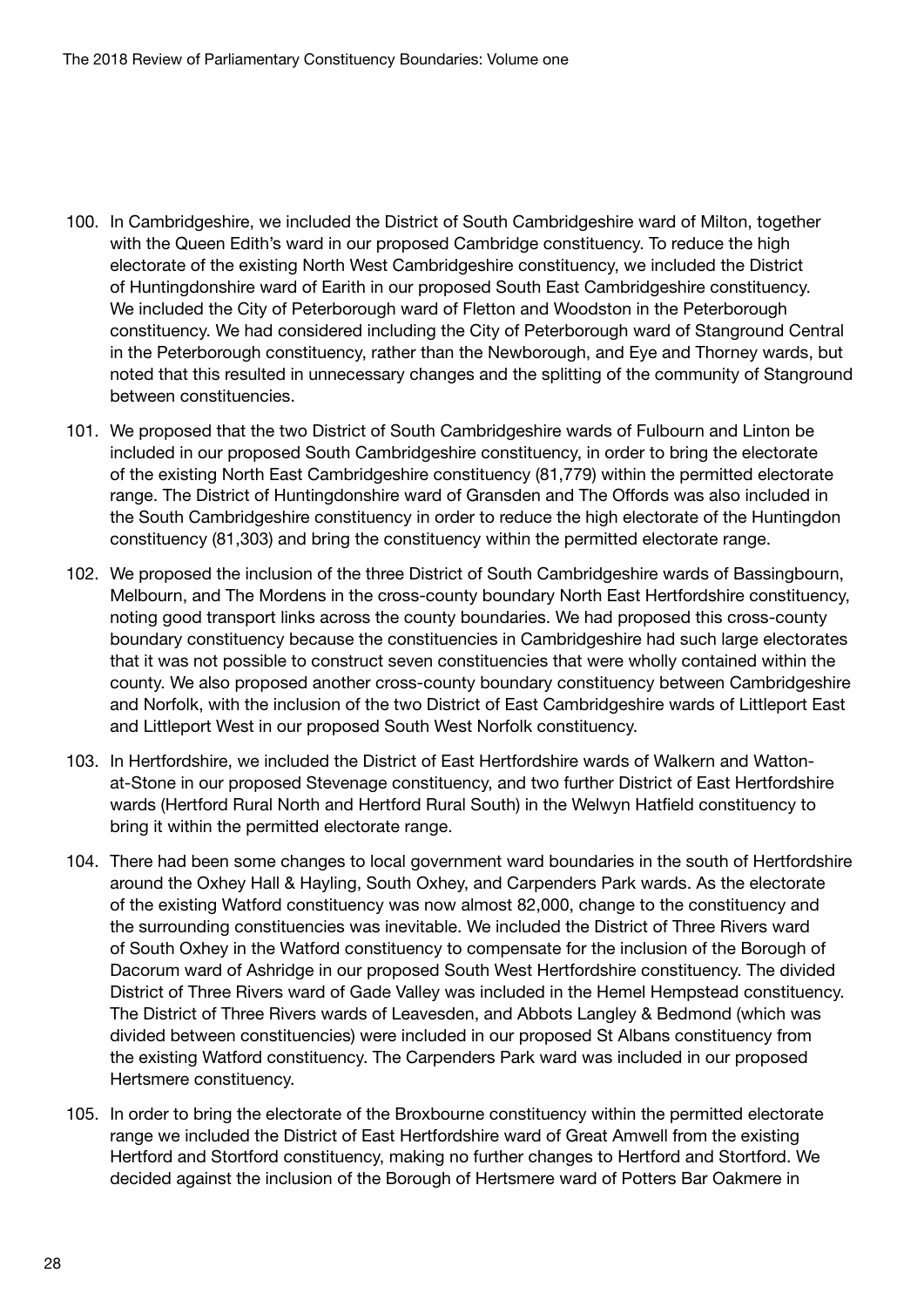the Broxbourne constituency as we considered that this would divide the town of Potters Bar between constituencies.

- 106. In Norfolk, in order to bring the Great Yarmouth constituency within the permitted electorate range, we included the District of South Norfolk ward of Thurlton from the existing South Norfolk constituency. To compensate, our proposed South Norfolk constituency included the wards that comprise and surround the town of Wymondham (Northfields, Rustens, Abbey, Town, and Cromwells). The inclusion of the Wymondham wards in the South Norfolk constituency meant that further revisions to some of the constituencies in Norfolk were required. Therefore, we suggested that the South Norfolk district wards of Cringleford and Old Costessey be included in our proposed Norwich South constituency. We also proposed the inclusion of the City of Norwich ward of Wensum in Norwich North, rather than in Norwich South, where it is currently located.
- 107. In order to bring the North Norfolk constituency within the permitted electorate range, we included the District of Broadland ward of Aylsham. This led to the Broadland constituency falling outside the permitted electorate range, so we included the District of North Norfolk ward of Briston, in addition to the District of Breckland ward of Hermitage from the existing Mid Norfolk constituency. Following these changes, and due to the inclusion of the Wymondham wards in the South Norfolk constituency, we included in the Mid Norfolk constituency the District of Breckland wards of Harling & Heathlands, and Guiltcross. Further changes were made to the Mid Norfolk constituency to take into account changes made to ward boundaries following local government boundary reviews which affected the Launditch, Ashill, All Saints & Wayland, and The Buckenhams & Banham wards.
- 108. As mentioned above, we decided to include the District of East Cambridgeshire wards of Littleport East and Littleport West in the cross-county boundary South West Norfolk constituency. In order to bring the electorate of the North West Norfolk constituency within the permitted range, we included the Borough of King's Lynn and West Norfolk ward of Walton.

#### Consultation on the initial proposals

- 109. In response to the consultation on the initial proposals, our proposals for Peterborough were largely supported. We also heard support at the public hearing in Norwich for the inclusion of the Fletton and Woodston ward in Peterborough. However, we received representations suggesting the inclusion of the Stanground Central and Stanground East wards in the Peterborough constituency with the Newborough ward being included in the North West Cambridgeshire constituency. Although not objecting specifically to the composition of the Huntingdon constituency, a large number of representations suggested that the town of St Neots should be included in the name as this was now the largest town in the constituency.
- 110. There was support for the inclusion of the Queen Edith's ward in our proposed Cambridge constituency. There was also some support for the inclusion of the Milton ward in the Cambridge constituency, which contained the University of Cambridge Science Park. However, there was also considerable opposition to this, with a campaign and counter-proposals suggesting that the ward should remain in the South East Cambridgeshire constituency. This would result in the South East Cambridgeshire constituency being outside the permitted electorate range. Therefore, there were suggestions that the South Cambridgeshire district wards of Teversham and Fulbourn, which, it was argued, shared close ties, should be transferred from South East Cambridgeshire to the South Cambridgeshire constituency.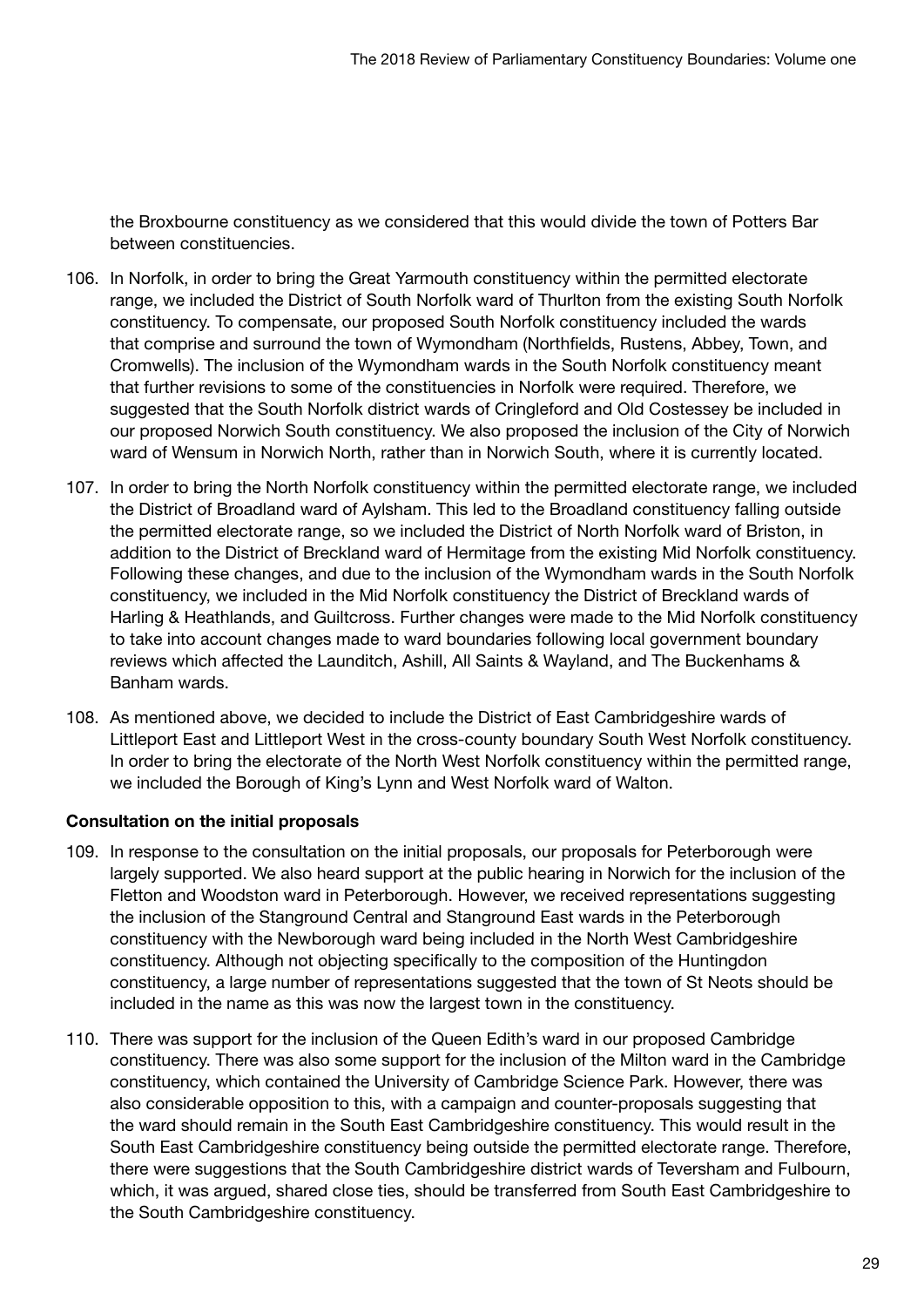- 111. There was little support for our cross-county boundary constituency of North East Hertfordshire, and considerable opposition to the three District of South Cambridgeshire wards of Bassingbourn, Melbourn and The Mordens being included in this constituency. There was a campaign to retain the Melbourn ward in South Cambridgeshire and a well-supported counter-proposal that retained the three wards in South Cambridgeshire, although this had considerable knock-on effects on a number of other constituencies in the region, with the result that only Suffolk would be considered as a subregion in its own right. It was noted that there was no support from the constituencies that would be affected if this counter-proposal were to be accepted. In addition to the opposition regarding these three wards, we also received a significant number of representations that suggested that the Meldreth ward had very close links with the Melbourn ward — with both wards sharing many amenities such as schools, the railway station, health provision and churches — and that the Meldreth and Melbourn wards should be contained within the same constituency.
- 112. We received few representations for the constituencies of Broxbourne, Hertford and Stortford, Hitchin and Harpenden, Stevenage, and Welwyn Hatfield. There were limited calls to split the Borough of Dacorum ward of Bovingdon, Flaunden and Chipperfield in order to retain the Ashridge ward in the Hemel Hempstead constituency, to split the District of North Hertfordshire ward of Chesfield, and to split the District of Welwyn Hatfield ward of Hatfield East, the latter to avoid creating a cross-county boundary constituency. However, there was also a representation that four further South Cambridgeshire wards should be included in the North East Hertfordshire constituency. We received a representation that proposed changing the unaltered Hitchin and Harpenden constituency by including the City of St Albans wards of Sandridge and Redbourn in the St Albans constituency.
- 113. There was considerable opposition to our initial proposals in the south of Hertfordshire around Watford, with calls for the District of Three Rivers ward of South Oxhey ward to remain in the South West Hertfordshire constituency, rather than in Watford. There was also evidence calling for the District of Three Rivers wards of Abbots Langley & Bedmond, Gade Valley, and Leavesden to be contained within one constituency. However, there was support for the inclusion of the South Oxhey ward in the Watford constituency, which, it was claimed, was part of Watford Rural parish. There was significant opposition to and a well-supported campaign against our proposals to place the District of Three Rivers ward of Carpenders Park in the Hertsmere constituency, with respondents highlighting the ward's close links with Watford.
- 114. In Norfolk our proposals did not generate large numbers of representations, although there was some opposition and counter-proposals to our suggested constituencies. In North West Norfolk there was some support for the inclusion of the Borough of King's Lynn wards of Walpole and Walton in the constituency. Our proposals to include the Littleport East and Littleport West wards in the cross-county boundary constituency of South West Norfolk were mostly supported, although there were some calls for the retention of the wards in the North East Cambridgeshire constituency. Alternative counter-proposals suggested that other wards should be included in the cross-county boundary constituency in this area, but these resulted in considerable knock-on effects involving the composition of a number of constituencies.
- 115. There was a mix of support for and opposition to the inclusion of the District of South Norfolk ward of Thurlton in the Great Yarmouth constituency. We also received support for the inclusion of the District of Broadland ward of Aylsham in the North Norfolk constituency, but also objection, with concerns that this would make the Broadland constituency which was considered 'already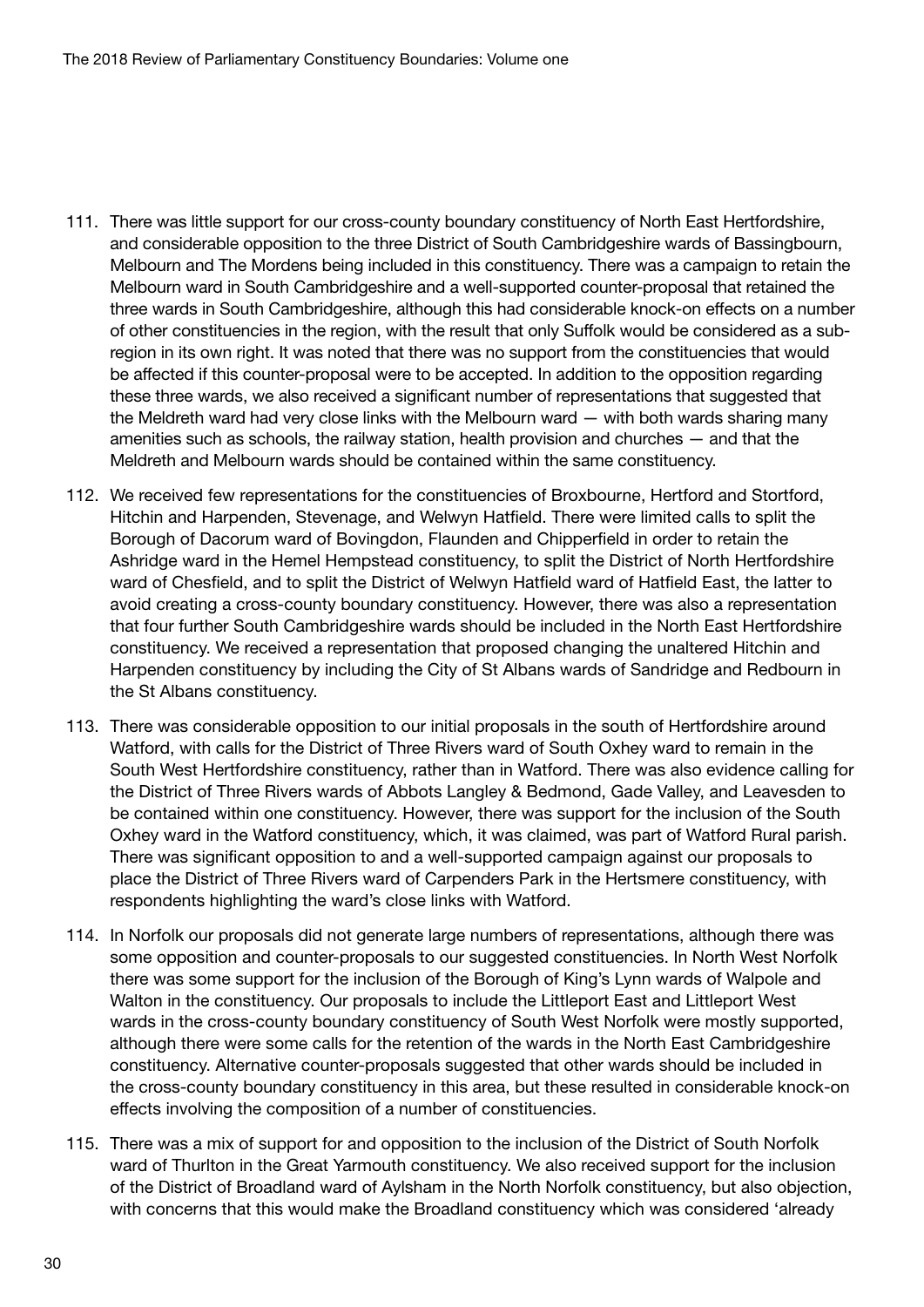unusually long and thin', even more so. There was also opposition to the inclusion of the Briston ward in the Broadland constituency, rather than in North Norfolk.

116. In Norwich we received conflicting evidence concerning the inclusion of the District of South Norfolk wards of Cringleford and Old Costessey in the Norwich South constituency and the consequent inclusion of the Wensum ward in Norwich North, with calls also for the Broadland district wards of Drayton North, Drayton South, and Taverham to be included in the Norwich North constituency. Our initial proposals for the Mid Norfolk and South Norfolk constituencies did not elicit many representations, whether in support of, or objection to, our initial proposals.

#### Revised proposals

- 117. In formulating our revised proposals in Cambridgeshire we noted a degree of support for some of our initial proposals. In light of this we decided to make no change to the North East Cambridgeshire, North West Cambridgeshire and Peterborough constituencies that we had initially proposed. We accepted the evidence about the continued growth of St Neots, and, while making no changes to the composition of the proposed Huntingdon constituency, we decided to rename the constituency Huntingdon and St Neots.
- 118. The inclusion of the Queen Edith's ward in the Cambridge constituency was well-supported, but the inclusion of the District of South Cambridgeshire ward of Milton in the Cambridge constituency was more contentious with both support for, and considerable opposition to the ward's inclusion in the constituency. Our assistant commissioners decided to visit the ward to observe for themselves its links to Cambridge. While they noted the University Science Park and considered that the ward was part of the northern overspill of Cambridge, they also considered that the ward had a somewhat separate village feel and recommended that the Milton ward should not be included in the Cambridge constituency but rather in South East Cambridgeshire, where it is currently located. We agreed with their recommendation and revised our proposals, which would mean that the Cambridge constituency boundaries would be coterminous with the Cambridge local authority boundaries.
- 119. Our assistant commissioners also visited the Teversham and Fulbourn wards. They considered that the evidence that both wards had a shared identity was not evident to them and noted that both wards had a separate village identity. However, if the Milton ward were to be retained in the South East Cambridgeshire constituency, it would be necessary to reduce the electorate of the constituency to bring it within the permitted electorate range. Our assistant commissioners therefore recommended to us that the Teversham ward be reunited with Fulbourn in the South Cambridgeshire constituency. We accepted their recommendations and accordingly revised our proposals for the South Cambridgeshire and South East Cambridgeshire constituencies.
- 120. The inclusion of the Bassingbourn, Melbourn, and The Moderns wards in the cross-county boundary constituency of North East Hertfordshire had been vigorously opposed by many respondents. We had noted the consultation evidence that had emerged during the consultation stages that the Meldreth ward shared many community links with the Melbourn ward and that both should be included in the same constituency.
- 121. Our assistant commissioners visited each of the wards in order to observe for themselves the links on the ground. It was their view that there were links between the three wards we had proposed be in the North East Hertfordshire constituency and that they all, to some extent, looked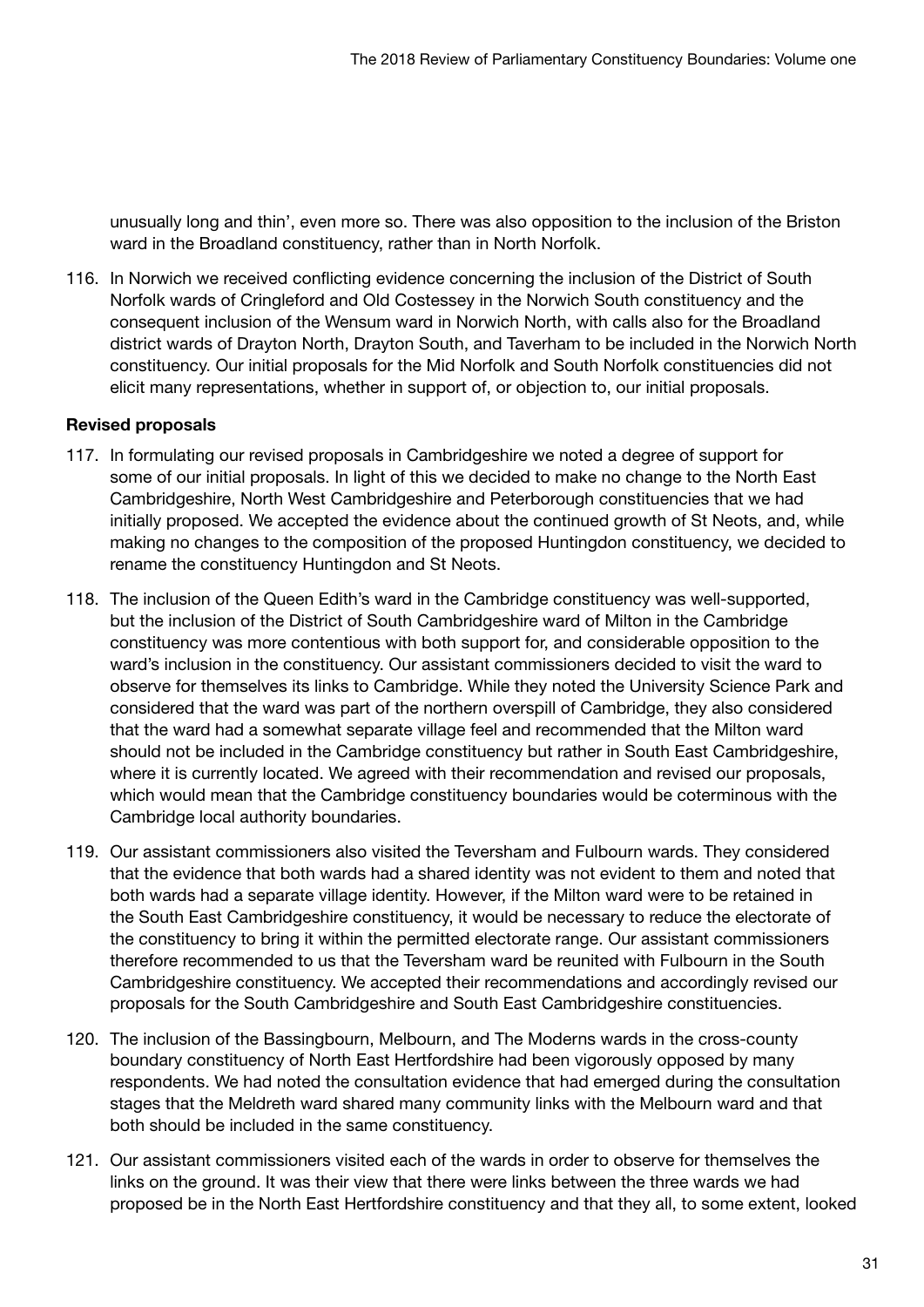towards the nearby town of Royston. They also visited the Meldreth ward in order to observe that ward's links with Melbourn and firmly agreed with the evidence presented that both wards were very closely linked and that they should be included in the same constituency. However, it would not be possible to retain the Melbourn ward in a Cambridgeshire constituency without very considerable disruption elsewhere in the region. Our assistant commissioners therefore considered that the three South Cambridgeshire wards, and the Meldreth ward, should all be included in the cross-county boundary constituency of North East Hertfordshire. We fully agreed with them. However, in order to recognise that the constituency did not just contain Hertfordshire wards, we proposed that Hertfordshire should not be included in the constituency name and decided to rename it Letchworth and Royston.

- 122. Very few representations were received for the constituencies of Broxbourne, Hertford and Stortford, Hitchin and Harpenden, Stevenage, Welwyn Hatfield, Hemel Hempstead, and South West Hertfordshire. We considered that evidence that had suggested the split of certain wards in Hertfordshire to be unpersuasive. We therefore decided to make no further change to these seven constituencies.
- 123. Elsewhere in Hertfordshire, there had been considerable opposition to our proposal to include the District of Three Rivers ward of Carpenders Park in the Hertsmere constituency with a wellsupported campaign by local residents opposed to this proposal. There was also objection to (but some support for) the inclusion of the District of Three Rivers ward of South Oxhey in our proposed Watford constituency. Our options were somewhat limited, and our assistant commissioners decided to visit south Hertfordshire to see for themselves the local ties. They were persuaded that both the South Oxhey and Carpenders Park wards looked towards Watford and so should be included in the constituency. However, it was necessary to identify a ward that would have to be excluded from the Watford constituency.
- 124. The assistant commissioners visited the Borough of Watford ward of Woodside in the north of the constituency. Although they acknowledged that it was part of Watford, they considered it to be the best candidate for inclusion in another constituency, noting that the ward was separated from the rest of Watford by the A405. They recommended that the ward be located in the St Albans constituency, and in turn, that the St Albans ward of London Colney should be included in the Hertsmere constituency instead of Carpenders Park. Although we did not consider these proposals ideal, we accepted the evidence from our assistant commissioners, and from the written and oral representations, and revised the Hertsmere, Watford, and St Albans constituencies.
- 125. In Norfolk, our proposals had not generated a significant number of representations, although there were a number of counter-proposals. There was general support for the North West Norfolk constituency. There was also support for the cross-county boundary South West Norfolk constituency and the inclusion of the two Littleport wards from the District of East Cambridgeshire. However, we accepted the suggestion from our assistant commissioners to rename the constituency Thetford and Downham Market to reflect the largest settlements in the constituency, and the links of the Cambridgeshire wards to the town of Downham Market.
- 126. We noted both the opposition and some support for our proposals for the North Norfolk and Broadland constituencies, in particular with regard to the Aylsham and Briston wards, but did not consider that there was any significant new evidence that would lead us to revise our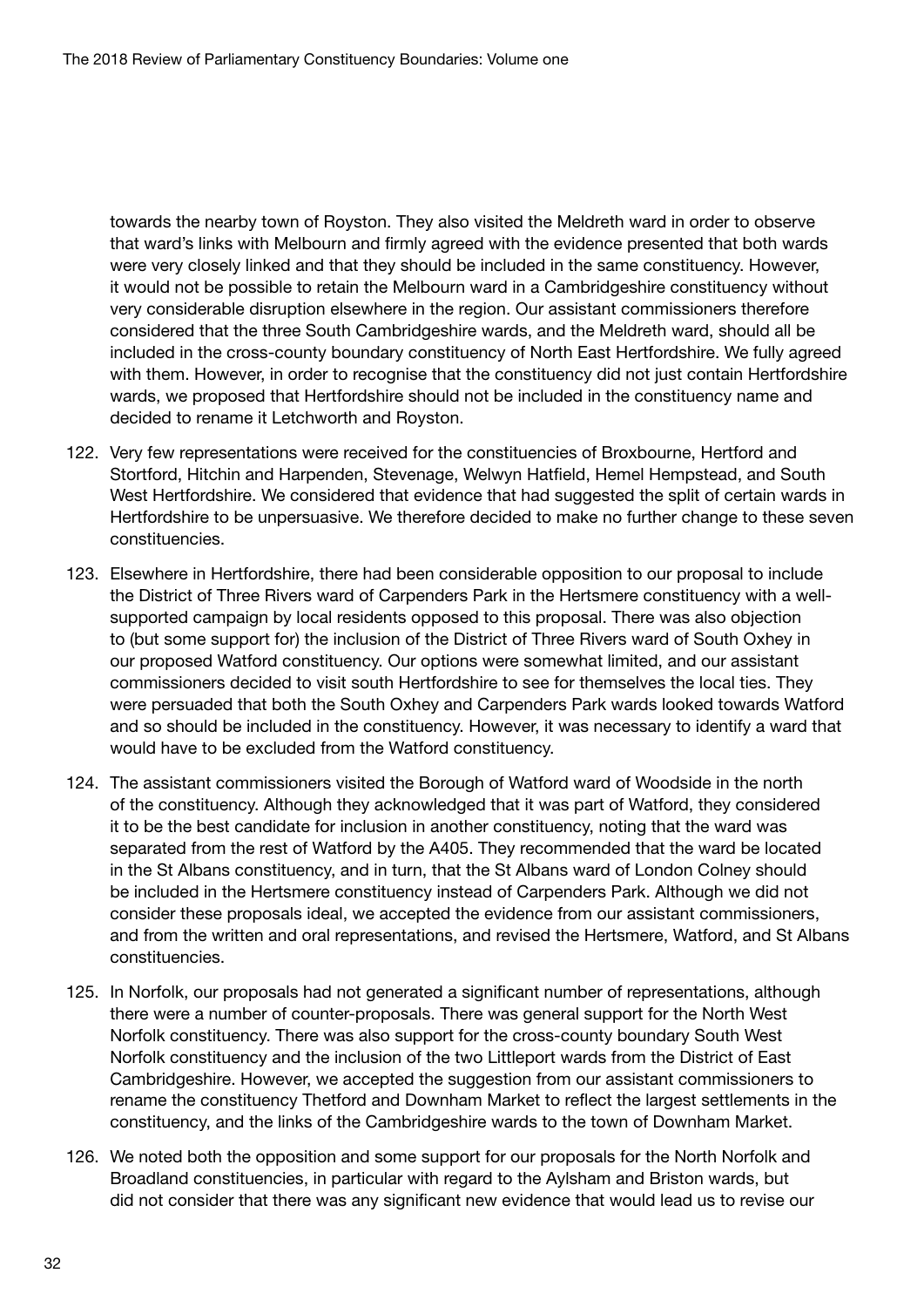proposals for these two constituencies. A number of representations were opposed to the inclusion of the Thurlton ward in the Great Yarmouth constituency, but we did not consider that the counter-proposals provided a better solution and we decided not to amend the Great Yarmouth constituency.

- 127. As mentioned above, in Norwich there was conflicting evidence concerning in which constituency the Old Costessey, Cringleford, and Wensum wards should be located. There was some support for maintaining both the two Costessey wards in Norwich South, although the evidence both supported and opposed the inclusion of the Wensum ward in Norwich North, with those opposing suggesting that the River Wensum had always been considered the boundary between the north and south of the City. This suggested that the Wensum ward should be in Norwich South. As it would have been necessary to include a ward from the District of Broadland in the Norwich North constituency if Wensum were to be included in Norwich South, and in view of the conflicting evidence, we decided that the Wensum ward was a suitable candidate for inclusion in Norwich North. We did not revise our proposals for the Norwich North and Norwich South constituencies.
- 128. There was both support for and opposition to the inclusion of the town of Wymondham in our proposed South Norfolk constituency — and it was noted that the settlement was the largest in the District of South Norfolk. We considered that the evidence received regarding the Mid Norfolk and South Norfolk constituencies was balanced and we proposed no revisions to these two constituencies.

#### Consultation on the revised proposals

- 129. In response to the consultation on the revised proposals, we continued to receive support, but also some opposition to our proposed constituencies, in particular to the inclusion of the District of South Cambridgeshire wards in the cross-county boundary constituency of Letchworth and Royston, with the added inclusion of the Meldreth ward. However, the key counter-proposal, which had retained the wards in the South Cambridgeshire constituency, and which had been submitted in the public consultation on our initial proposals, had considerable knock-on effects throughout the region to the extent that, were it to be adopted, only Suffolk would remain as a stand-alone sub-region. Although the counter-proposal was well-supported, it did not provide any significant new evidence and we noted that no support for it was received from the other constituencies that would be affected.
- 130. Elsewhere in Cambridgeshire, there was support for our revised proposal to continue to include the District of South Cambridgeshire ward of Milton in the South East Cambridgeshire following a local campaign during the previous public consultation, but some objection with some representations calling for it to be once again included in the Cambridge constituency. However, there was no significant new evidence and this would mean that the Cambridge constituency would no longer be coterminous with the Cambridge local authority. Our revised proposals for the inclusion of the Teversham and Fulbourn wards in the South Cambridgeshire constituency elicited few comments.
- 131. Although the initial proposals for the Peterborough constituency were generally supported, leading us to make no revisions, there were some objections following publication of our revised proposals, with a number of representations calling for the more urban wards to the south of the River Nene (and, in particular, the Orton Longueville and Orton Waterville wards) being included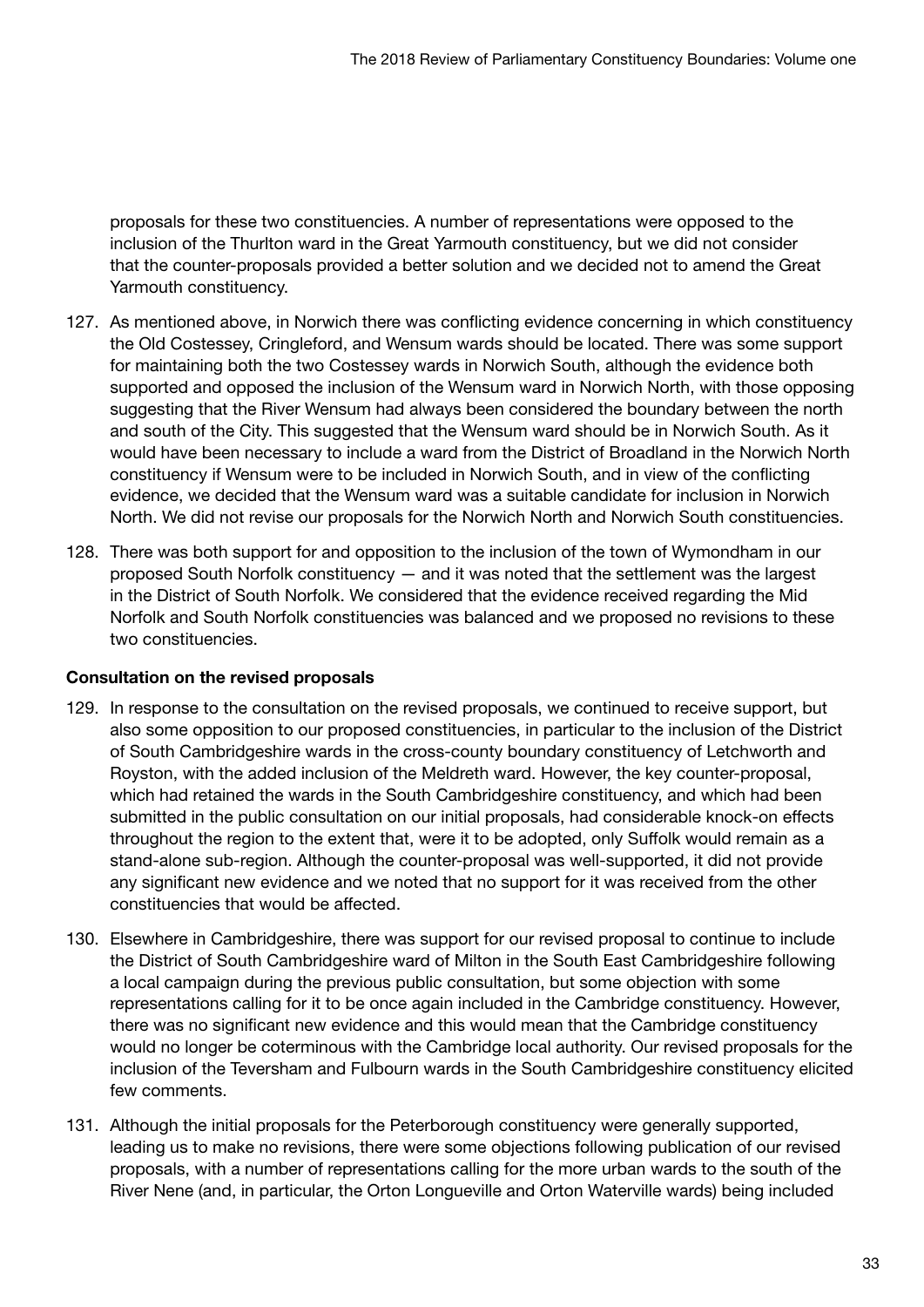in the Peterborough constituency. It was inferred that these wards, although in the existing North West Cambridgeshire constituency, were an integral part of the City of Peterborough.

- 132. Similarly, although there had been some support for the inclusion of the East Cambridgeshire district wards of Littleport East and Littleport West in the cross-county boundary Thetford and Downham Market constituency, there was some objection following publication of our revised proposals. A counter-proposal suggested that, rather than including the Littleport wards in a cross-county boundary constituency, the two wards should continue to be included in the North East Cambridgeshire constituency. This representation further proposed that the District of Fenland ward of Roman Bank be included in the North West Norfolk constituency. This would result in a different crossing of the Cambridgeshire and Norfolk county boundaries and the Borough of King's Lynn and West Norfolk wards of Priory and West Winch being included in the Thetford and Downham Market constituency.
- 133. In Norfolk, there remained some limited opposition to the inclusion of the Wensum ward in our proposed Norwich North constituency, with calls that it be included in Norwich South, with the Thorpe Hamlet ward being included in Norwich North instead, as it was claimed that the River Wensum had traditionally been seen as the divider between Norwich North and Norwich South. However, we considered that no new evidence was submitted in support of the opposition. Similarly, there remained some limited opposition to the inclusion of the District of Broadland ward of Aylsham in the North Norfolk constituency, and the North Norfolk wards of Astley and Briston in the Broadland constituency, but no significant new evidence.
- 134. In Hertfordshire, our revised proposals for Watford, Hertsmere and St Albans generated considerable opposition and campaigns. There were also objections at this stage to the inclusion of the District of Three Rivers ward of Leavesden in the St Albans constituency, as well as the Three Rivers district ward of Abbots Langley & Bedmond, although part of this ward is in the existing St Albans constituency. There was also a counter-proposal to split the Gade Valley ward between the St Albans and Hemel Hempstead constituencies. Many of the representations in this area called for a return to the initial proposals with regard to the Watford, Hertsmere and St Albans constituencies. We also received a counter-proposal that included both the Carpenders Park and Woodside wards in the Watford constituency, and the London Colney ward in the St Albans constituency, but this had consequential effects on a further four constituencies.
- 135. The inclusion of the District of East Hertfordshire ward of Great Amwell in the Broxbourne constituency had not been contentious following publication of our initial proposals, and had generated no discernible opposition. However, although we did not change our proposals for this ward in our revised proposals, there was now opposition to the ward's inclusion in Broxbourne with it being argued that there was no community of interest with the rest of the Broxbourne constituency.

#### Final recommendations

136. Having considered the evidence received in response to our revised proposals, we were not persuaded to amend the boundaries of any of our proposed constituencies in the Cambridgeshire (including Peterborough), Hertfordshire and Norfolk sub-region. We were conscious of the considerable opposition to the inclusion of four South Cambridgeshire district wards in the cross-county boundary Letchworth and Royston constituency. However, the electorates of the existing Cambridgeshire constituencies were such that it would be impossible for us to construct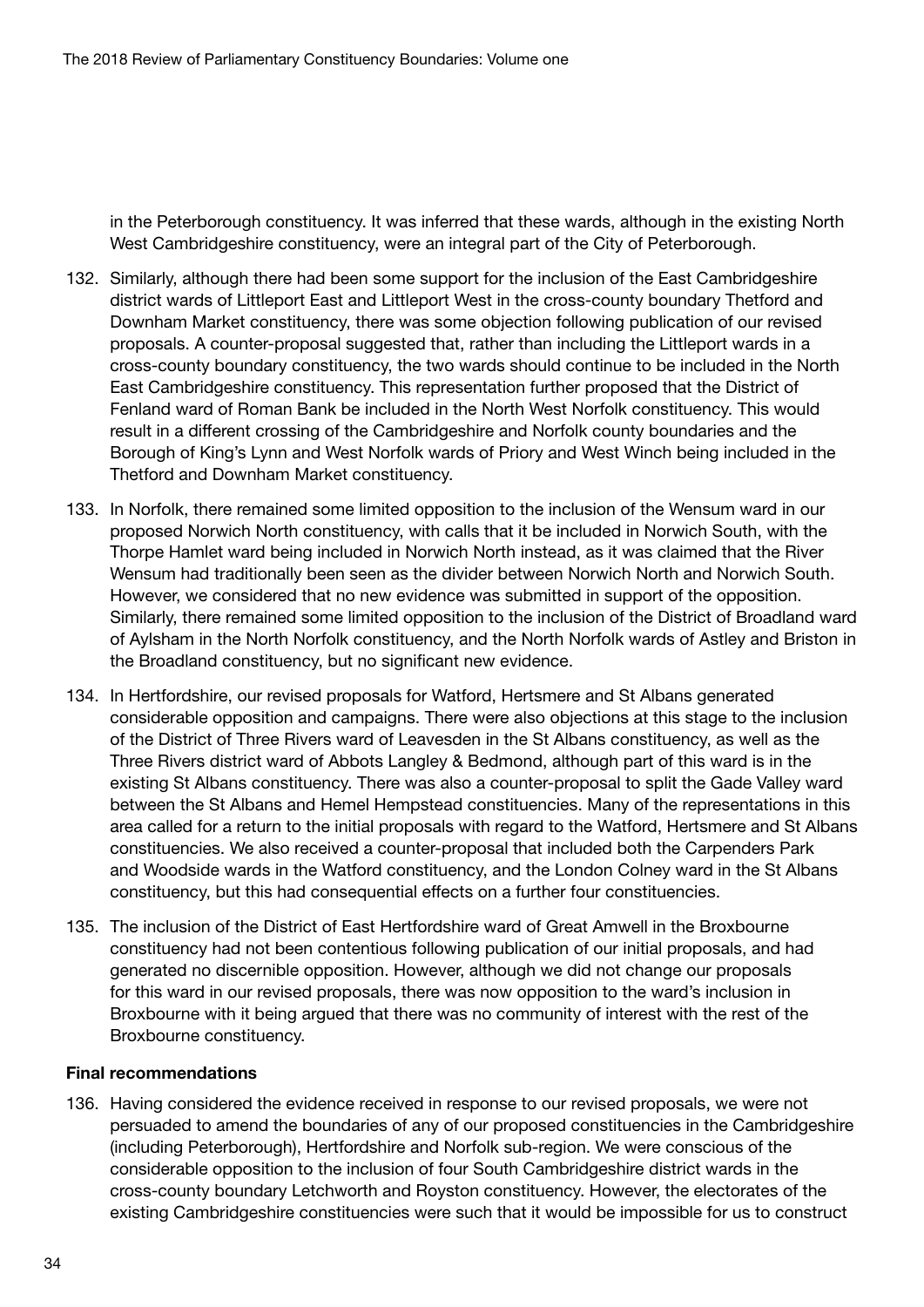constituencies in Cambridgeshire within the permitted range without crossing the county boundary. The key counter-proposal in this area that retained the Bassingbourn, Melbourn and The Morderns wards in a wholly Cambridgeshire constituency had far-ranging consequences across many constituencies and we considered that such disruption across the region could not be justified. We also considered that the Meldreth ward does have very close links with the Melbourn ward, as confirmed by strong evidence and the observations of our assistant commissioners, and we are convinced that the ward should also be included in the Letchworth and Royston constituency.

- 137. Although we accept that the District of South Cambridgeshire ward of Milton does have some links with Cambridge (in particular the university), we were not persuaded by the evidence that the ward should be included in the Cambridge constituency. We noted the initial support for our proposals regarding the inclusion of the Littleport East and Littleport West wards in the crosscounty South West Norfolk constituency. While acknowledging the later opposition to this, the alternative proposals had consequential effects on other constituencies, and we did not consider that they provided a better solution.
- 138. In Norfolk, we were not persuaded by the evidence that we should alter the boundaries of our proposed North Norfolk and Broadland constituencies, although we have renamed the Broadland constituency Broadland and Fakenham. This recognised that the broadlands themselves formed only part of the constituency in the east and that the constituency reflected the town of Fakenham in the west. With regard to the Wensum and Thorpe Hamlets wards, and into which Norwich constituency each should be located, we did not consider that any new and compelling evidence had been presented and we decided to make no change to our revised proposals for the two Norwich constituencies.
- 139. In Hertfordshire, we noted the strong opposition to the inclusion of the Borough of Watford ward of Woodside in the St Albans constituency, and the City of St Albans ward of London Colney in the Hertsmere constituency. This was a consequence of including the District of Three Rivers ward of Carpenders Park ward in the Watford constituency. We also noted the objections from the Three Rivers district ward of Leavesden about that ward's inclusion in the St Albans constituency. However, we considered that our options were limited and did not consider that sufficient evidence had been provided for us to reverse our revised proposals to include the Carpenders Park ward in the Watford constituency, in view of the very significant opposition that was received to our initial proposals to include the ward in the Hertsmere constituency, and our assistant commissioners' view that Carpenders Park was an extension of Watford. We considered the only other alternative would be to adopt a counter-proposal that had been submitted, but we considered that this had significant implications for the composition of other constituencies in Hertfordshire and did not consider that its adoption could be justified.
- 140. If we were to exclude the District of East Hertfordshire ward of Great Amwell from the Broxbourne constituency, Broxbourne's electorate would be outside the permitted electorate range. We did not consider that the objections that we received about the inclusion of the Great Amwell ward in Broxbourne were sufficiently compelling for us to alter our revised proposals, given the subsequent knock-on effects.
- 141. Our final recommendations in this sub-region are for constituencies of: Broadland and Fakenham, Broxbourne, Cambridge, Great Yarmouth, Hemel Hempstead, Hertford and Stortford, Hertsmere,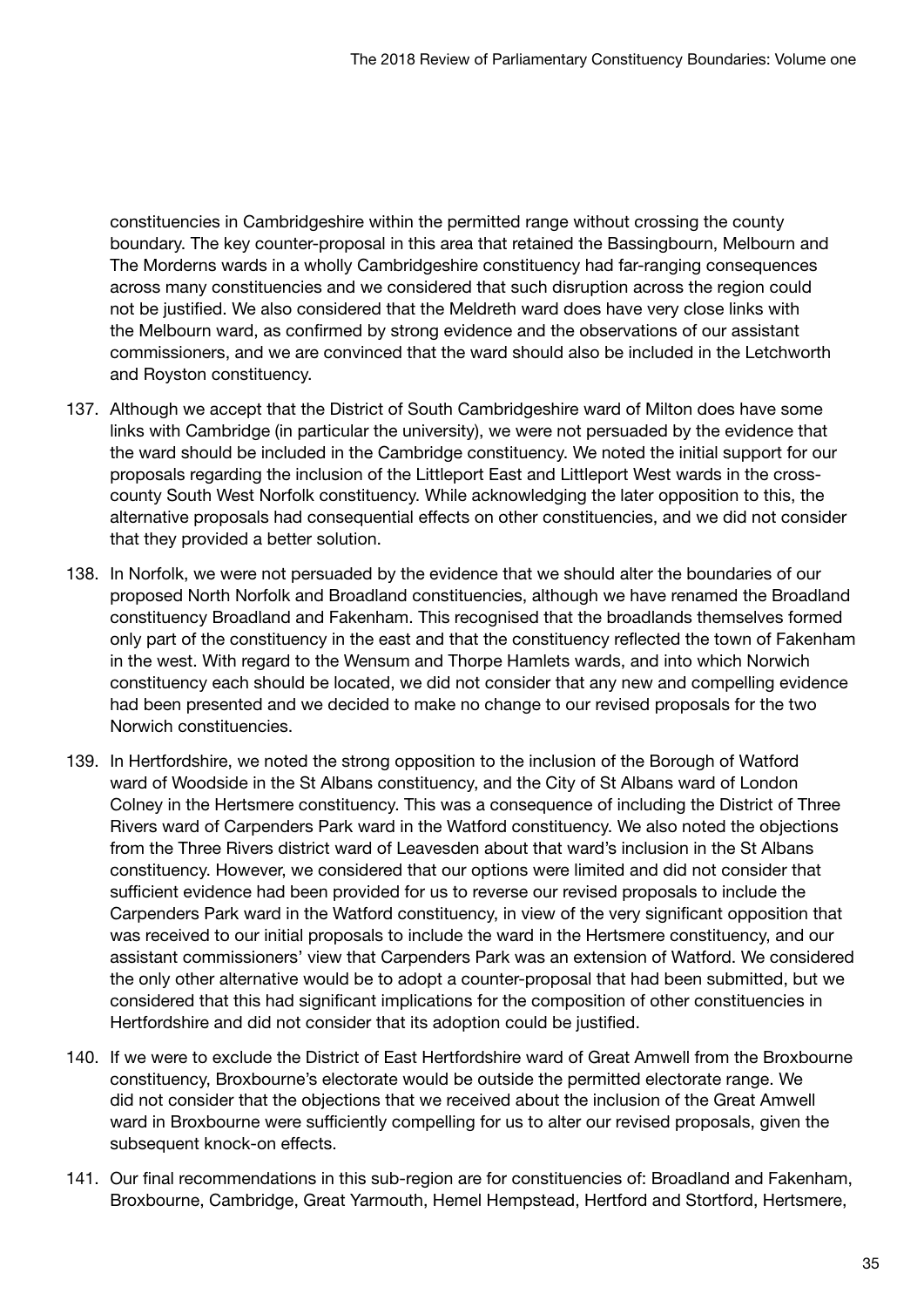Hitchin and Harpenden, Huntingdon and St Neots, Letchworth and Royston, Mid Norfolk, North East Cambridgeshire, North Norfolk, North West Cambridgeshire, North West Norfolk, Norwich North, Norwich South, Peterborough, South Cambridgeshire, South East Cambridgeshire, South Norfolk, South West Hertfordshire, St Albans, Stevenage, Thetford and Downham Market, Watford, and Welwyn Hatfield. These constituencies are listed in Volume two and shown on the maps in Volume three of this report.

# Essex

#### Initial proposals

- 142. The electorate of the county of Essex (including the boroughs of Southend-on-Sea and Thurrock) is 1,274,597, which results in an entitlement of almost exactly 17 constituencies. We therefore decided to allocate 17 constituencies to the area, a reduction of one. Seven constituencies have electorates within the permitted electorate range, and in order to accommodate change elsewhere, we have retained three of these constituencies unchanged (Chelmsford, Epping Forest, and Thurrock).
- 143. We proposed just one change to the Colchester constituency, with the inclusion of the Borough of Colchester ward of East Donyland. In order to bring the electorate of the Harlow constituency within the permitted electorate range, we included in Harlow the District of Epping Forest wards of North Weald Bassett, and Moreton and Fyfield from the existing Brentwood and Ongar constituency. Although the Brentwood and Ongar constituency was within the permitted electorate range, we proposed considerable change to the constituency in order to address electorates that were outside the electorate range in surrounding constituencies. We included two Borough of Brentwood wards, from Brentwood and Ongar, in the South Basildon and East Thurrock constituency (Herongate, Ingrave and West Horndon, and Warley) and included in Brentwood and Ongar four Borough of Chelmsford wards that are currently located in the Saffron Walden constituency. To compensate, we proposed the inclusion of four District of Braintree wards in the Saffron Walden constituency and a further three District of Braintree wards in the Braintree constituency from the existing Witham constituency.
- 144. We included the Borough of Basildon wards of Laindon Park, and Lee Chapel North in our proposed South Basildon and East Thurrock constituency and the three Borough of Basildon wards that comprise the town of Wickford in our proposed Basildon and Billericay constituency. The City of Chelmsford ward of South Hanningfield, Stock and Margaretting was also included in our proposed Basildon and Billericay constituency.
- 145. We included the two Borough of Basildon wards of Pitsea North West and Pitsea South East in the Castle Point constituency, and, in turn, two Borough of Castle Point wards of St. James and Victoria in the Southend West constituency. The District of Rochford ward of Ashingdon and Canewdon was included in our proposed Rochford and Southend East constituency. The considerable degree of change in south Essex was due to the fact that five existing constituencies in the area had electorates that are outside the permitted electorate range.
- 146. We proposed that the Rayleigh and Wickford constituency should be renamed Rayleigh and Woodham Ferrers to recognise that we had proposed that the town of Wickford should be contained within the Basildon and Billericay constituency. We also included in the constituency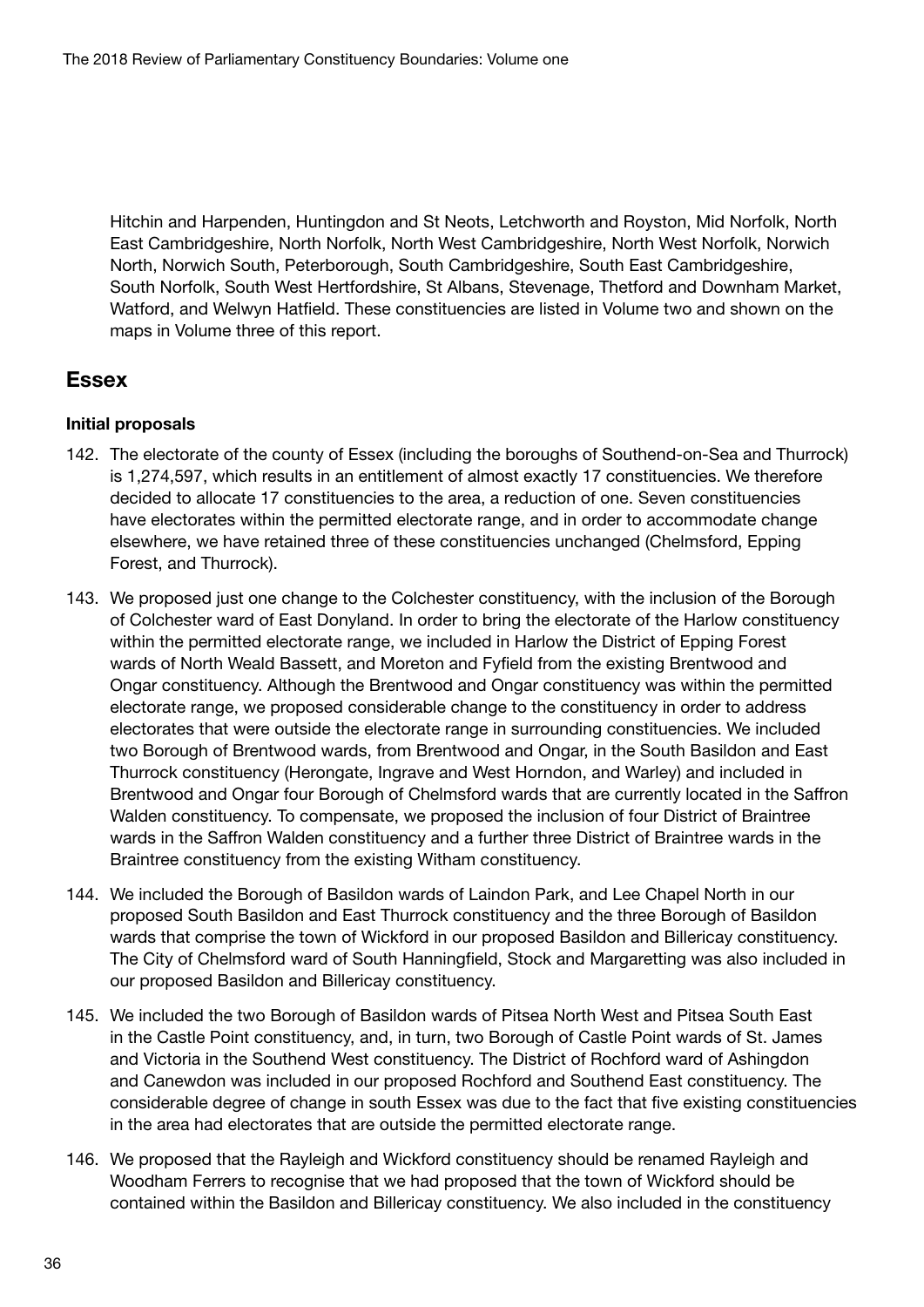four City of Chelmsford wards (including the town of Woodham Ferrers) and the Purleigh ward from the District of Maldon in the constituency. To compensate, we proposed the inclusion in the Maldon constituency 10 wards to the north and west: one from the City of Chelmsford, five from the District of Braintree, and four from the District of Maldon. As the constituency would now include nine wards from the existing Witham constituency, we proposed that the constituency be called Witham and Maldon.

147. Towards the coast, we made significant changes and included the towns of Harwich and Clacton-on-Sea in a Harwich and Clacton constituency. We also proposed that 13 wards from the Borough of Colchester and 10 wards from the District of Tendring be included in a North East Essex constituency that would completely surround the Colchester constituency. As a result, the whole of the Harwich and Clacton constituency is contained within the District of Tendring and the villages of Point Clear, St. Osyth, Seawick, and Jaywick would no longer be included in a constituency with Clacton-on-Sea.

# Consultation on the initial proposals

- 148. There was a considerable degree of support for our initial proposals in Essex, although inevitably some objection. There was significant opposition to our proposal to include the District of Tendring ward of Golf Green, which includes the coastal town of Jaywick, in the North East Essex constituency, with respondents citing the ward's links with Clacton-on-Sea and arguing that it should be located in the Harwich and Clacton constituency, with the Little Clacton and Weeley ward being included in the North East Essex constituency. Our proposals for the Colchester constituency were largely non-contentious, despite some concerns about it being wholly surrounded by the North East Essex constituency. Similarly, there were few representations concerning the Braintree and Saffron Walden constituencies.
- 149. In the west of the county of Essex, there was some limited objection to the separation of the District of Epping Forest ward of Broadley Common, Epping Upland and Nazeing, from the Lower Nazeing and Roydon wards which we had included, respectively, in our proposed Epping Forest and Harlow constituencies.
- 150. In south Essex there was support for the unchanged Thurrock constituency, but considerable opposition elsewhere. There was strong opposition to our proposals to include the Borough of Brentwood wards of Herongate, Ingrave and West Horndon, and Warley from the existing Brentwood and Ongar constituency in the South Basildon and East Thurrock constituency. Two campaigns highlighted the links of the two wards with Brentwood and pointed out that it appeared Brentwood station would no longer be in the Brentwood constituency. There were calls for the Borough of Basildon ward of St. Martin's to be included in the South Basildon and East Thurrock constituency instead of in Basildon and Billericay, as in our initial proposals.
- 151. There was also some opposition to the proposed Basildon and Billericay constituency, with a counter-proposal suggesting that a number of the wards that we had included in the Rayleigh and Woodham Ferrers constituency — the City of Chelmsford ward of Little Baddow, Danbury and Sandon (included in our proposed Witham and Maldon constituency) and the Writtle ward (included in the Brentwood and Ongar constituency) — be included in a newly configured Billericay constituency. This would mean that the three wards comprising the town of Wickford would not be in the Billericay constituency. Instead, they would be in the Rayleigh and Woodham Ferrers constituency, which would otherwise be similar to the existing constituency. There had been some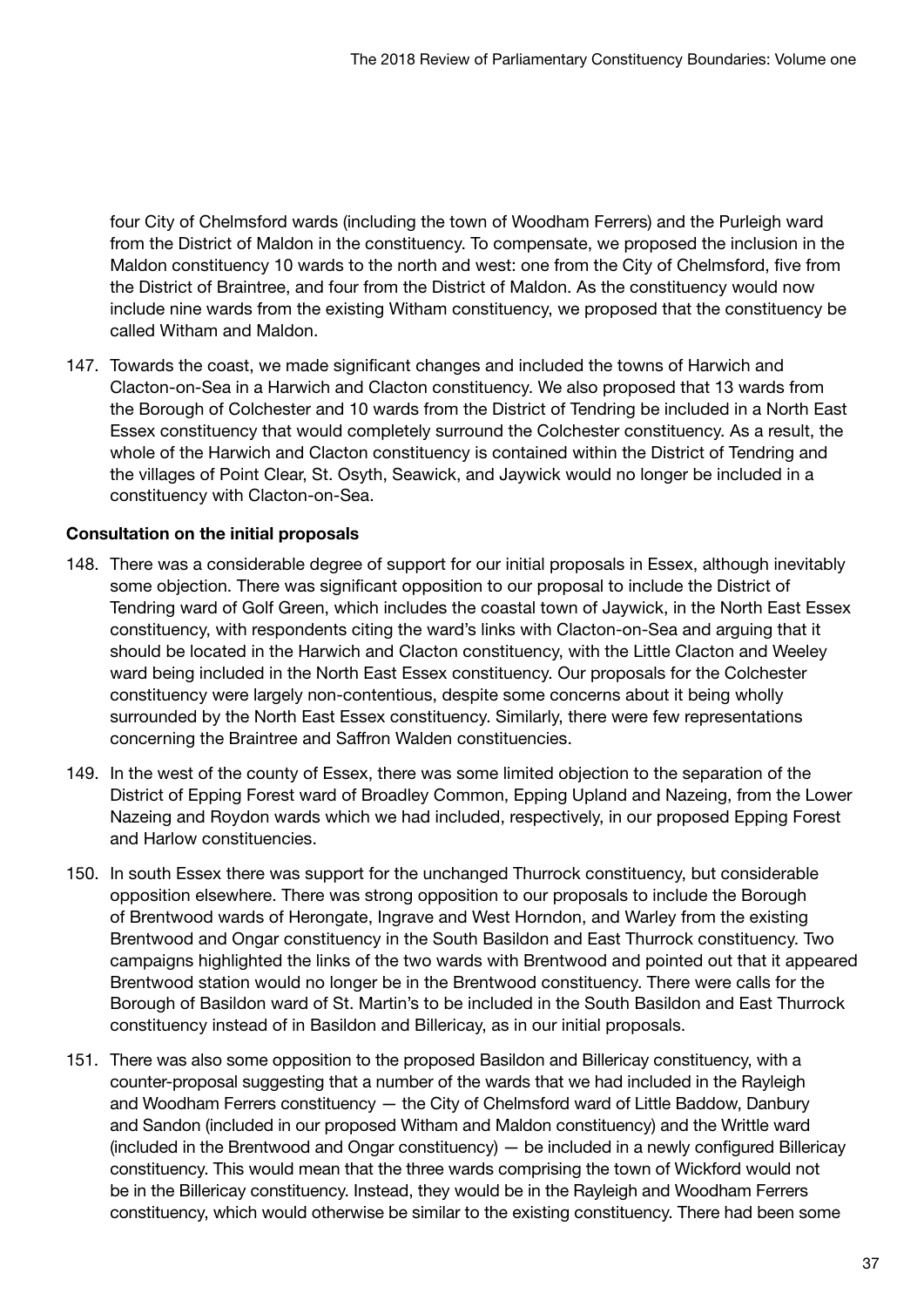support for our proposals for the inclusion of Wickford in a constituency with Billericay, although it was also noted that the town is currently in the same constituency as Rayleigh.

- 152. Our proposed Witham and Maldon constituency elicited little response, although we did receive a counter-proposal that suggested the inclusion of the Purleigh ward (from our proposed Rayleigh and Woodham Ferrers constituency), and the Boreham and The Leighs ward that we had included in our proposed Brentwood and Ongar constituency. As a result of this counter-proposal, the whole of the Maldon Council area would be included in a single constituency.
- 153. We received support for our initial proposals to make no change to the existing Chelmsford constituency, and very few representations regarding our proposed Rochford and Southend East constituency.
- 154. There was, however, considerable opposition to our proposed Castle Point and Southend West constituencies, where the existing Castle Point constituency was coterminous with the Borough of Castle Point. We had noted that our options in this area were limited by geography and we had included the two Castle Point wards of St. James and Victoria in the Southend West constituency as the best solution to bring the Southend West constituency within the permitted electorate range. The wards of Pitsea North West and Pitsea South East were included in the Castle Point constituency to compensate for the loss of the St. James and Victoria wards. Many of the respondents cited few links between Castle Point and Southend, and a large number observed that, under our proposals, the castle after which Castle Point had been named would no longer be included in the Castle Point constituency.

#### Revised proposals

- 155. In formulating our revised proposals in Essex (including the boroughs of Thurrock and Southendon-Sea) we were cognisant of the degree of support for our initial proposals, although there continued to be some opposition and a number of counter-proposals were received, some with wide-ranging consequences. In response to the objections to the inclusion of the District of Tendring ward of Golf Green, which contains the town of Jaywick, in the North East Essex constituency, we amended our proposals to include the ward in the Harwich and Clacton constituency, with the consequential inclusion of the Little Clacton and Weeley ward in the North East Essex constituency.
- 156. As few representations were received concerning the Braintree, Saffron Walden, Harlow, Epping Forest, and Thurrock constituencies, the latter two being unchanged in our initial proposals, we decided to make no further changes to these constituencies. In our initial proposals, we had additionally included the Borough of Colchester ward of East Donyland in the existing Colchester constituency. Although there was some objection to the constituency being surrounded entirely by the North East Essex constituency, we proposed no further change to the constituency as part of our revised proposals.
- 157. There had been considerable objection to the Brentwood and Ongar, and South Basildon and East Thurrock constituencies that we had proposed as part of our initial proposals. Although the existing Brentwood and Ongar constituency was within the permitted electorate range, we had altered the constituency to effect necessary change elsewhere and had included the Herongate, Ingrave and West Horndon, and Warley wards in our proposed South Basildon and East Thurrock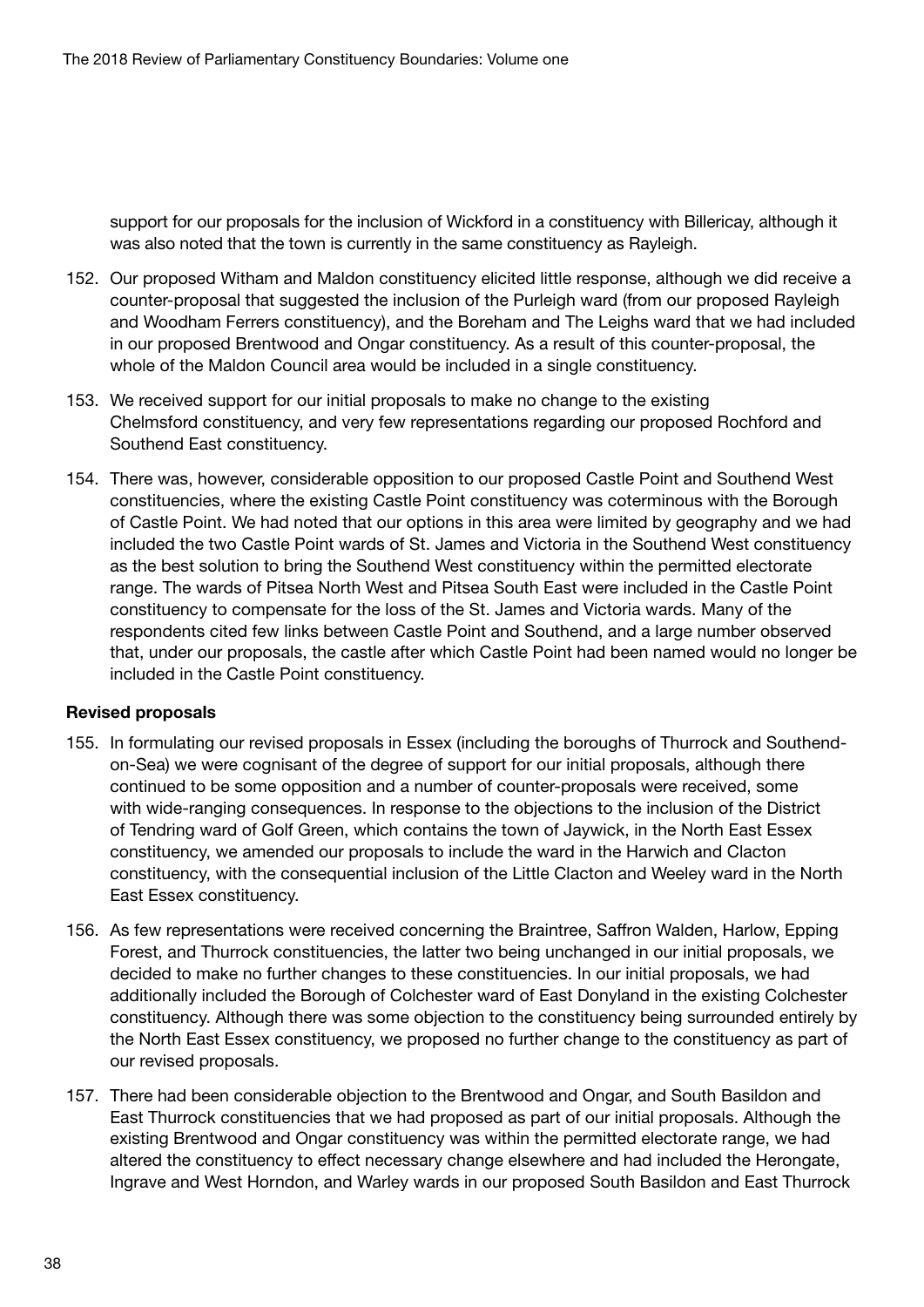constituency. In light of the evidence received about the links of these two wards with Brentwood, our assistant commissioners visited the area to observe these ties for themselves.

- 158. They were persuaded that the links of these two wards to Brentwood were strong, particularly in the case of Warley. However, to include the wards in Brentwood and Ongar would mean that additional wards would have to be included in the South Basildon and East Thurrock constituency in order to bring that constituency within the permitted electorate range. The assistant commissioners also visited the Borough of Basildon wards along the A127 and considered that the St. Martin's and Fryerns wards were very similar in nature, were both close to the centre of Basildon, and should be included in the South Basildon and East Thurrock constituency (from Basildon and Billericay). This would mean that a further ward would have to be included in the Basildon and Billericay constituency. While visiting the area, they considered that the Laindon Park ward, although lying to the south of the A127, was more rural in nature than the St. Martin's and Fryern wards and was further away from the centre of Basildon. They therefore recommended that the Laindon Park ward be included in the Basildon and Billericay constituency. This would also have the effect of allowing most of the town of Basildon to be included in a single constituency, and would allow the renaming of the constituencies as Basildon and East Thurrock, and Billericay.
- 159. Further consequential changes to the renamed Billericay constituency would be needed and we considered that the four wards we included in our proposed Rayleigh and Woodham Ferrers constituency, one ward from the proposed Witham and Maldon constituency, and the Writtle ward from the proposed Brentwood and Ongar constituency, should be included in the Billericay constituency. We excluded from the Billericay consistency the three wards containing the town of Wickford, which we proposed should be included in the Rayleigh and Woodham Ferrers constituency, and decided to rename it as Rayleigh and Wickford (the existing constituency name). We further included the Purleigh ward in the Witham and Maldon constituency.
- 160. Although there had been some support for our initial proposal to include Wickford in the Basildon and Billericay constituency, our revised proposals meant that the Rayleigh and Wickford constituency would be almost the same as the existing constituency, apart from the inclusion of the Ashingdon and Canewdon ward in Rochford and Southend East.
- 161. Our initial proposals for the Witham and Maldon constituency had attracted little response from local residents, although there was both support and objection. The changes we were proposing elsewhere would result in revisions to the Witham and Maldon constituency, but these amendments would have the benefit of containing the whole of the Maldon council area within the Witham and Maldon constituency. We therefore had revised our proposals for the Brentwood and Ongar, Basildon and East Thurrock, Billericay, Rayleigh and Wickham, and Witham and Maldon constituencies. We received support for making no change to the Chelmsford constituency in our initial proposals, and we decided to make no revisions to the constituency.
- 162. Our proposed Castle Point and Southend West constituencies had been vigorously opposed by Castle Point residents. Our assistant commissioners visited the area to observe the issues and local ties. Although they had sympathy with those who were opposed to the St. James and Victoria wards being included in the Southend West constituency — and the consequent inclusion of the Pitsea North West, and Pitsea South East wards in the Castle Point constituency — it was necessary to increase the electorate of the Southend West constituency to bring it within the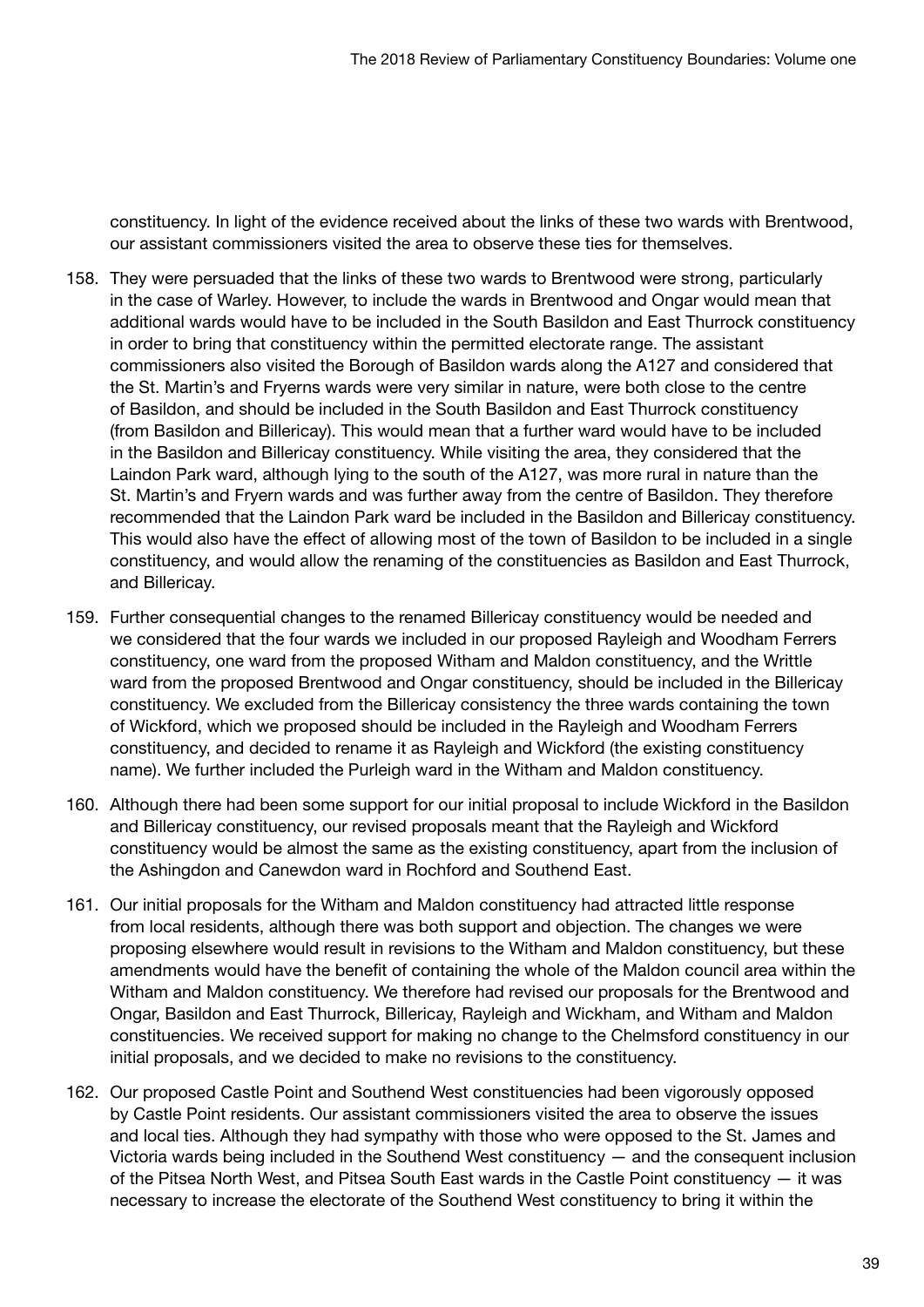permitted electorate range. The geography of the area was such that the only solution that did not involve a substantial amount of disruption elsewhere in Essex was the inclusion of the St. James and Victoria wards in the Southend West constituency. We agreed with their assessment and made no change to the composition of the two constituencies, although we did decide to rename the constituency Southend West and Hadleigh, to reflect the two Castle Point wards that were included in the constituency.

#### Consultation on the revised proposals

- 163. We received few representations with regard to Essex following the publication of our revised proposals. There was a considerable degree of support for a number of the constituencies we had proposed and for the revisions that we had made, particularly with regard to the Brentwood and Ongar constituency. The main area of objection continued to be the inclusion of the Pitsea North West and Pitsea South East wards in the Castle Point constituency, and the St. James and Victoria wards in the Southend West and Hadleigh constituency. Despite these continued objections, no significant new evidence was received nor viable counter-proposals submitted.
- 164. There was some very limited opposition to the inclusion of the District of Epping Forest wards of Hastingwood, Matching and Sheering Village, and Moreton and Fyfield in the Harlow constituency, with it being argued that these rural wards had little in common with Harlow. We received a counter-proposal to split the Silver End & Cressing ward between the Braintree, and Witham and Maldon constituencies. However, we had made no alterations concerning these wards in our revised proposals.

#### Final recommendations

- 165. Having considered the evidence received, we were not persuaded to amend the boundaries or names of any of our proposed constituencies in Essex (including the boroughs of Southend-on-Sea and Thurrock). There remained significant opposition to the inclusion of the Borough of Castle Point wards of St. James and Victoria in the Southend West and Hadleigh constituency, although we did not consider that any significant new evidence had been submitted. We considered that our options in this part of Essex were very limited and that our revised proposals were the best solution for the Castle Point, and Southend West and Hadleigh constituencies as disruption elsewhere was reduced. We did not consider that the evidence concerning the inclusion of the Hastingwood, Matching and Sheering Village, and Moreton and Fyfield wards in the Harlow constituency was sufficient for us to amend our proposals.
- 166. There was support for our revised proposals to return the Ingrave, Herongate and West Horndon, and Warley wards to the Brentwood and Ongar constituency, and our subsequent revisions to the Basildon and East Thurrock, Billericay, Rayleigh and Wickford, and Witham and Maldon constituencies did not prove to be contentious.
- 167. Our final recommendations in this sub-region are for constituencies of: Basildon and East Thurrock, Billericay, Braintree, Brentwood and Ongar, Castle Point, Chelmsford, Colchester, Epping Forest, Harlow, Harwich and Clacton, North East Essex, Rayleigh and Wickford, Rochford and Southend East, Saffron Walden, Southend West and Hadleigh, Thurrock, and Witham and Maldon.These constituencies are listed in Volume two and shown on the maps in Volume three of this report.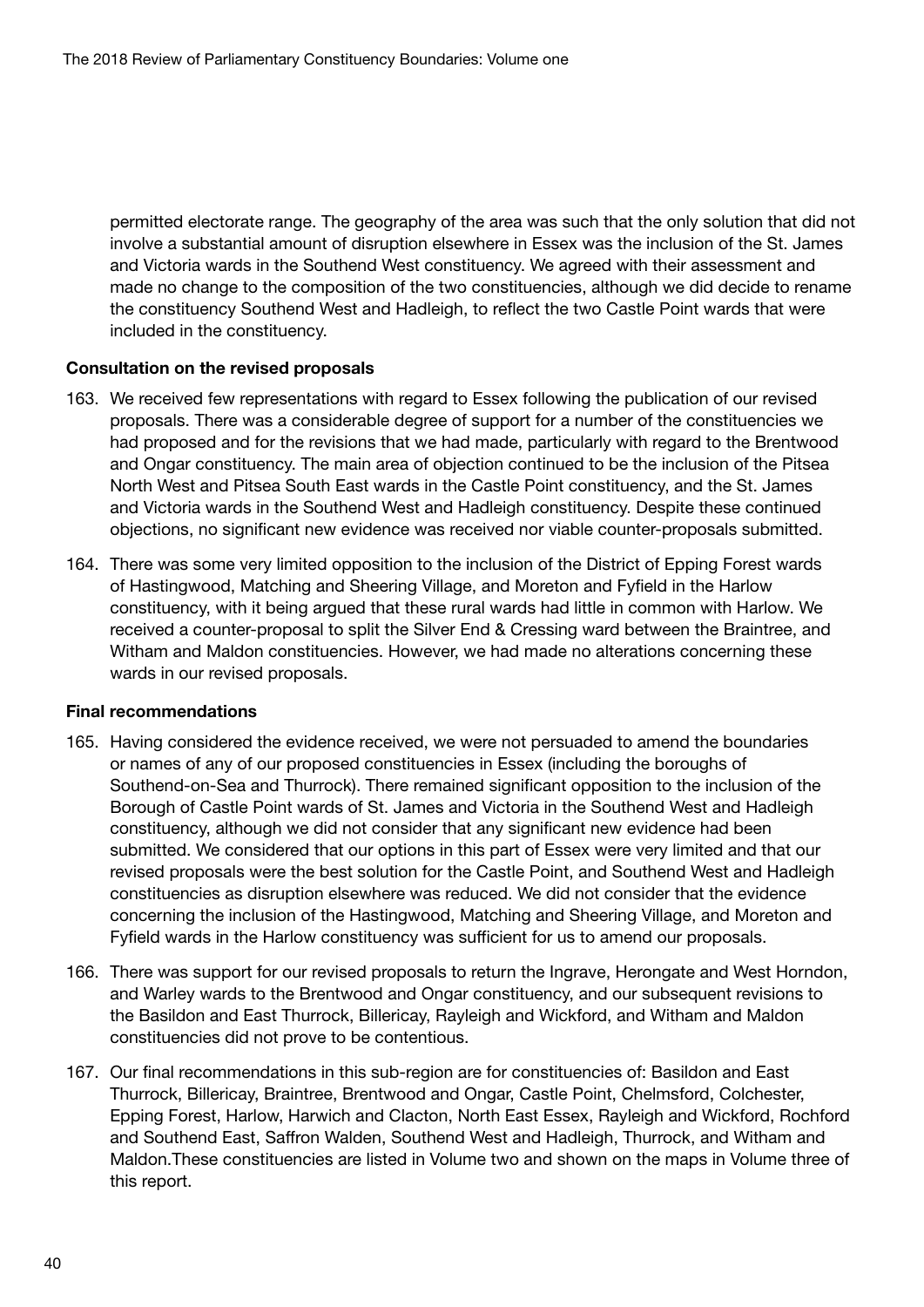# Suffolk

# Initial proposals

- 168. Of the seven existing constituencies in Suffolk, we were able to leave four constituencies unchanged, apart from the realignment of ward and constituency boundaries following ward boundary reviews, as they were within the permitted electorate range. These are: Central Suffolk and North Ipswich, Suffolk Coastal, Waveney, and West Suffolk.
- 169. In order to bring the Ipswich constituency within the permitted range we included the District of Babergh ward of Pinewood from the South Suffolk constituency. We considered that the Pinewood ward was part of Ipswich and that the A14 was a clear, identifiable boundary between the Ipswich and South Suffolk constituencies. To compensate for this change, and to bring the Bury St Edmunds constituency to within the permitted electorate range, we included the three District of Mid Suffolk wards of Rattlesden, Onehouse, and Ringshall in the South Suffolk constituency.

# Consultation on the initial proposals

- 170. We received a degree of support for our initial proposals throughout Suffolk. There was support for our Ipswich constituency, but some objection with a counter-proposal suggesting that the Castle Hill ward rather than the Pinewood ward should be included in the Ipswich constituency. This counter-proposal further suggested that the wards of Rattlesden and Onehouse could be retained in the Bury St Edmunds constituency (in which they are currently located) and that the wards of Ringshall and Needham Market should instead be included in the Central Suffolk and North Ipswich constituency. This counter-proposal attracted some support and there were similar counter-proposals suggesting the inclusion of the Castle Hill ward in the Ipswich constituency rather than the Pinewood ward. Other counter-proposals suggested that all three wards of Castle Hill, Whitehouse, and Whitton should be kept together in the same constituency.
- 171. A further counter-proposal suggested that, in addition to retaining the three wards in Bury St Edmunds, the Pakenham ward should be included in the West Suffolk constituency.
- 172. We received relatively few representations regarding the other constituencies of South Suffolk, Suffolk Coastal and Waveney.

# Revised proposals

- 173. In formulating our revised proposals we noted the general level of support for our proposals in Suffolk and we considered that any revisions would therefore be modest in nature.
- 174. We noted the support and the counter-proposals regarding which wards should be included in the Ipswich constituency. In order to observe for themselves, our assistant commissioners visited the wards of Pinewood, Castle Hill, Whitton and Whitehouse. They found that the Pinewood ward was clearly part of the Ipswich overspill, but it did have its own identity and, although separated from the rest of Suffolk by the A14, it was nevertheless a District of Babergh 'orphan ward'<sup>3</sup> in the Ipswich constituency. They considered that the Whitehouse ward is more urban when compared with the Pinewood ward. They noted that the street signs displayed the Ipswich coat of arms, signifying the close affiliation with the rest of Ipswich.

<sup>3 &#</sup>x27;Orphan ward' refers to a clear minority of wards (usually just one ward) from one local authority, in a constituency where the overwhelming majority of wards are from another local authority.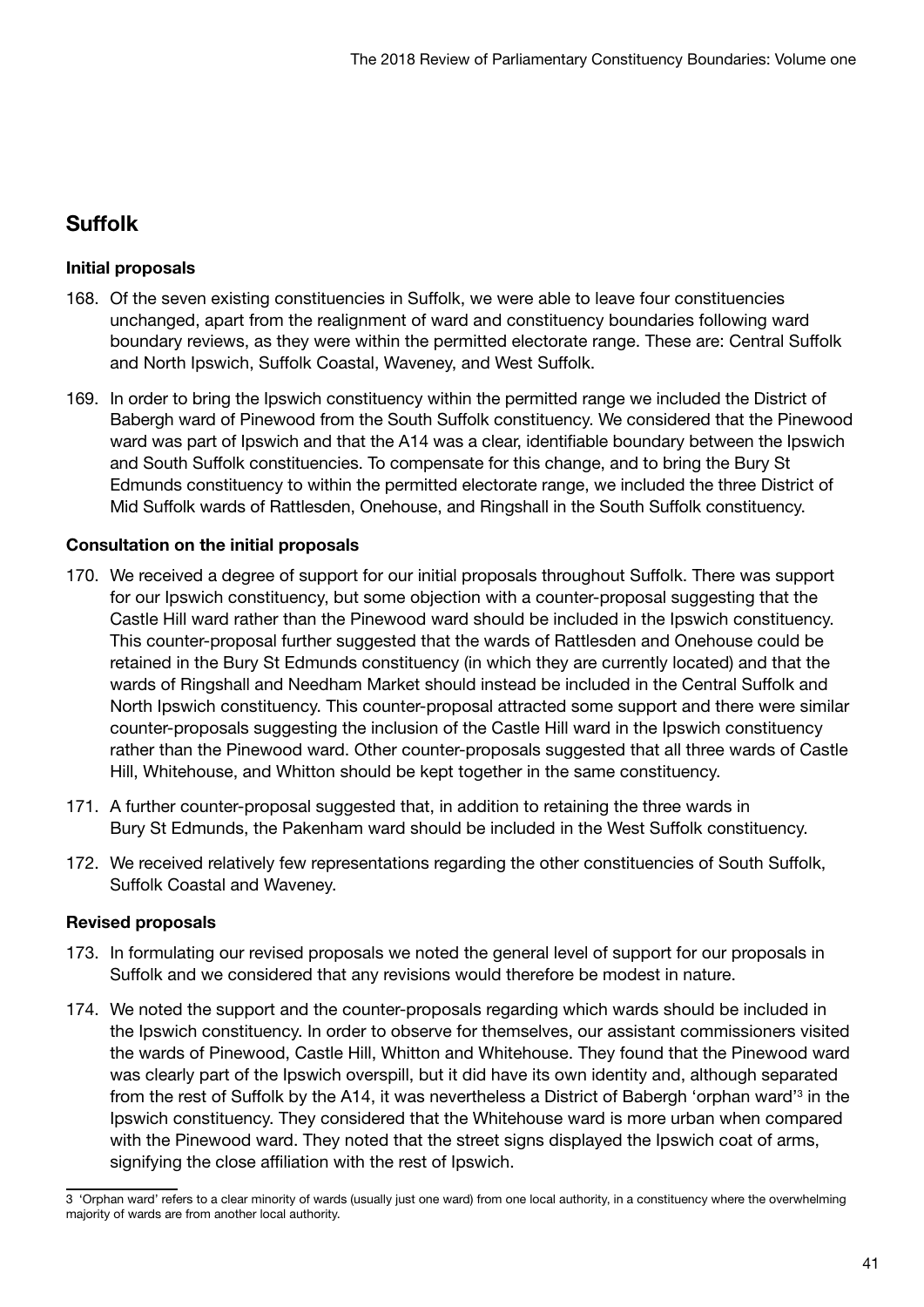- 175. The assistant commissioners further observed that the Castle Hill ward was also an established urban area. They considered that there was little to differentiate the ward from the neighbouring Whitton ward, but they considered that Castle Hill was an integral part of Ipswich, being close to the town centre, with good road links.They considered Castle Hill to be the most suitable candidate for inclusion in the Ipswich constituency instead of the Pinewood ward. Moving just one ward would mean that the existing South Suffolk constituency could remain intact. We therefore revised our proposals and included the Castle Hill ward in the Ipswich constituency, and the Pinewood ward in the South Suffolk constituency (where it is currently located).
- 176. Our revised proposals also allowed for the retention of the Onehouse and Rattlesden wards in the Bury St Edmunds constituency, reflecting the strong ties the wards have with the town of Stowmarket. We also maintained the links between the Needham Market and Ringshall wards by including them in the Central Suffolk and North Ipswich constituency. These proposals would result in an unchanged South Suffolk constituency and fewer changes to the existing Bury St Edmunds constituency.

#### Consultation on the revised proposals

- 177. There was significant local support for our revised proposals to include the Castle Hill ward in the Ipswich constituency, rather than the Pinewood ward. However, this was not unanimous. One counter-proposal continued to call for the Pinewood ward to be included in the Ipswich constituency. However, the counter-proposal suggested that, if we retained the Pinewood ward in the South Suffolk constituency, then the Whitehouse ward, rather than the Castle Hill ward, would be the preferable ward to be included in the Ipswich constituency.
- 178. There were few representations with regard to the rest of the constituencies in Suffolk, although it was suggested that the Central Suffolk and North Ipswich constituency should be renamed either Central Suffolk, or Mid Suffolk, as the constituency contained one fewer Ipswich ward.

#### Final recommendations

- 179. In light of the strong support for the inclusion of the Castle Hill ward in the Ipswich constituency, we decided to make no further revision to the Ipswich constituency, and no changes to the composition of the Central Suffolk and North Ipswich constituency.
- 180. Elsewhere in Suffolk, we considered that our revised proposals were a better solution than our initial proposals, particularly with regard the retention of the Onehouse and Rattlesden wards in the Bury St Edmunds constituency, and the inclusion of the Needham Market and Ringshall wards in the Central Suffolk and North Ipswich constituency, thereby resulting in an unchanged South Suffolk constituency and fewer changes to Bury St Edmunds. In view of the small number of representations with regard to the other constituencies in Suffolk, we made no further revisions.
- 181. We have decided to change the name of the Central Suffolk and North Ipswich constituency to Central Suffolk to recognise that the constituency now contained just two Borough of Ipswich wards, one fewer than the existing constituency.
- 182. Our final recommendations in this sub-region are for constituencies of: Bury St Edmunds, Central Suffolk, Ipswich, South Suffolk, Suffolk Coastal, Waveney, and West Suffolk. These constituencies are listed in Volume two and shown on the maps in Volume three of this report.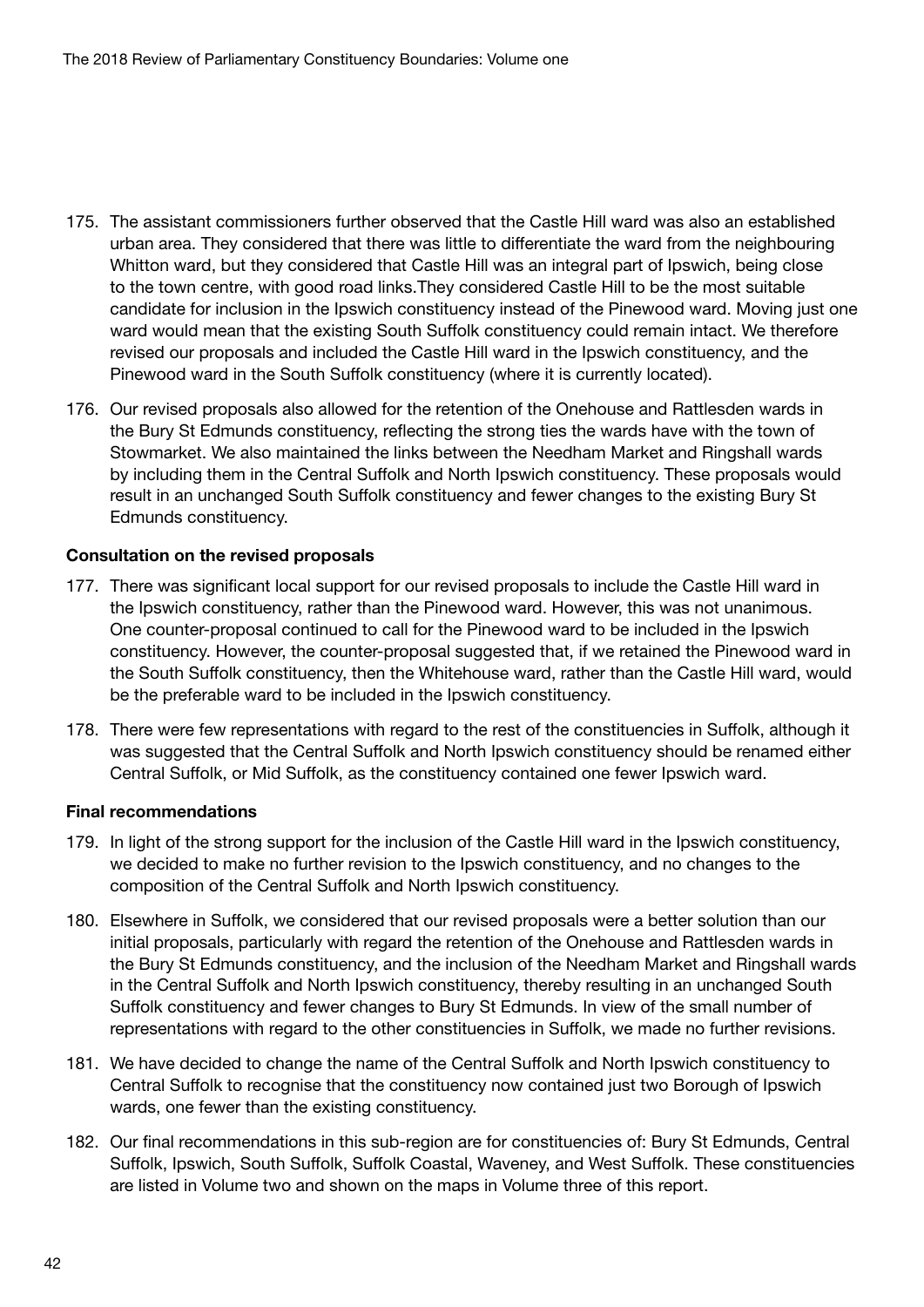# East Midlands

- 183. The East Midlands currently has 46 constituencies. Of these constituencies, 24 have electorates within the permitted electorate range. The electorates of 19 constituencies currently fall below the permitted electorate range, while the electorates of three constituencies are above. Our proposals reduce the number of constituencies in the region by two, to 44.
- 184. The East Midlands comprises the counties of Derbyshire (including the City of Derby), Leicestershire (including the City of Leicester and County of Rutland), Lincolnshire, Northamptonshire, and Nottinghamshire (including the City of Nottingham), and is covered by a mix of district and county councils, and unitary authorities.
- 185. We appointed two assistant commissioners for the East Midlands Scott Handley and Ashraf Khan — to assist us with the analysis of the representations received during the first two consultation periods. This included chairing public hearings, which were held in the region in order to hear oral evidence direct from the public. The dates and locations of these hearings were:
	- Derby: 27-28 October 2016
	- Northampton: 31 October–1 November 2016
	- Lincoln: 3–4 November 2016.

# Sub-division of the region

- 186. In formulating our initial proposals, we noted that the electorate of the East Midlands of 3,275,046 results in it being entitled to 44 constituencies, a reduction of two. We then considered how this number of constituencies could be split across the region.
- 187. We noted that Lincolnshire's electorate of just over 521,000 results in an entitlement of 6.97 constituencies. We therefore decided to allocate the county seven constituencies and treated it as a sub-region. Similarly, we noted that the City of Derby and Derbyshire have a combined electorate of 756,550, which results in an entitlement of 10.12 constituencies. We therefore decided to allocate 10 constituencies to Derbyshire and Derby, a reduction of one, and treat it as a sub-region.
- 188. The combined electorate of Nottinghamshire and the City of Nottingham is just over 769,000, which results in the area being entitled to 10.29 constituencies, which would be a reduction of one. The combined electorate of Leicestershire, the City of Leicester and Rutland is nearly 735,000, resulting in an entitlement of 9.83 constituencies. In formulating our initial proposals we decided to continue to include Rutland in a constituency with parts of Leicestershire rather than include it in a constituency with parts of Northamptonshire.
- 189. The electorate of Northamptonshire is nearly 494,000, which results in an entitlement of 6.60 constituencies. We noted that this entitlement of constituencies meant that it was not possible to propose a sub-region consisting solely of Northamptonshire and that it would be necessary to propose a constituency that crossed county boundaries. Given the location of Northamptonshire in the southern part of the East Midlands region, we considered that it could only possibly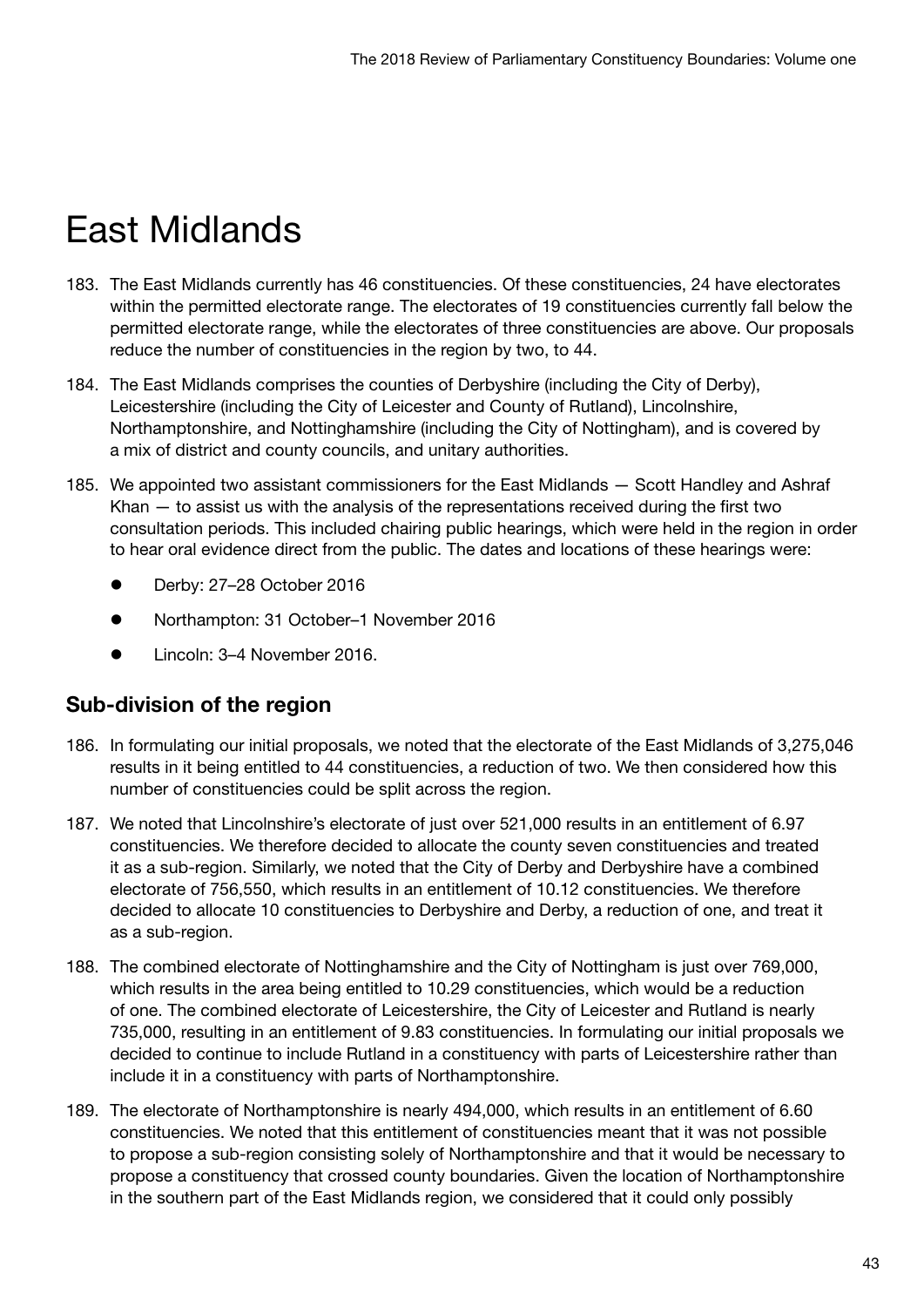be linked with Leicestershire. We considered that the Nottinghamshire (including the City of Nottingham) entitlement of 10.29 constituencies may not allow for the best allocation of constituencies, and therefore proposed a sub-region of Nottinghamshire, Leicestershire (including Rutland), and Northamptonshire. This sub-region was allocated 27 constituencies.

- 190. The use of the sub-regions outlined above was largely supported during the consultation on the initial proposals. We did receive some objections to the split of sub-regions with alternative arrangements suggested as:
	- a sub-region which comprised the areas of Derbyshire, Leicestershire, Nottinghamshire, and Northamptonshire
	- a sub-region which comprised the areas of Derbyshire, Leicestershire, Lincolnshire, and Nottinghamshire, and a further sub-region that comprised the areas of Northamptonshire and Rutland.
- 191. We also received proposals from some respondents that suggested crossing the regional boundary between Yorkshire and the Humber, and the East Midlands. These proposals largely focused on reconfiguring constituencies in the Grimsby area. We also received a proposal to cross the regional boundary between the South East and the East Midlands, in order to reconfigure constituencies in Milton Keynes.
- 192. In formulating our revised proposals, we considered that compelling evidence had not been received to propose constituencies that crossed the regional boundaries. We also considered that no persuasive evidence had been received to propose alternative sub-regions. Our revised proposals were, therefore, based on the same sub-regions as those of our initial proposals.
- 193. In response to our revised proposals, we did not receive any further evidence that would justify crossing the regional boundary of the East Midlands, nor the use of alternative sub-regions. Therefore, the sub-regions we propose as part of the final recommendations are:
	- Lincolnshire
	- Derbyshire and Derby
	- Leicestershire, Leicester, Northamptonshire, Nottinghamshire, Nottingham, and Rutland.

# **Lincolnshire**

# Initial proposals

- 194. Of the seven existing constituencies in Lincolnshire, four are currently within the permitted electorate range. Under our initial proposals, we proposed to retain two existing constituencies: Gainsborough, and South Holland and The Deepings. Additionally, we proposed to retain the existing constituencies of Grantham and Stamford, and Louth and Horncastle, with minor modifications to reflect changes to local government ward boundaries.
- 195. The existing constituencies of Lincoln, and Boston and Skegness both fall below the permitted electorate range and the existing constituency of Sleaford and North Hykeham is above the permitted electorate range. As part of our initial proposals, we proposed that the five wards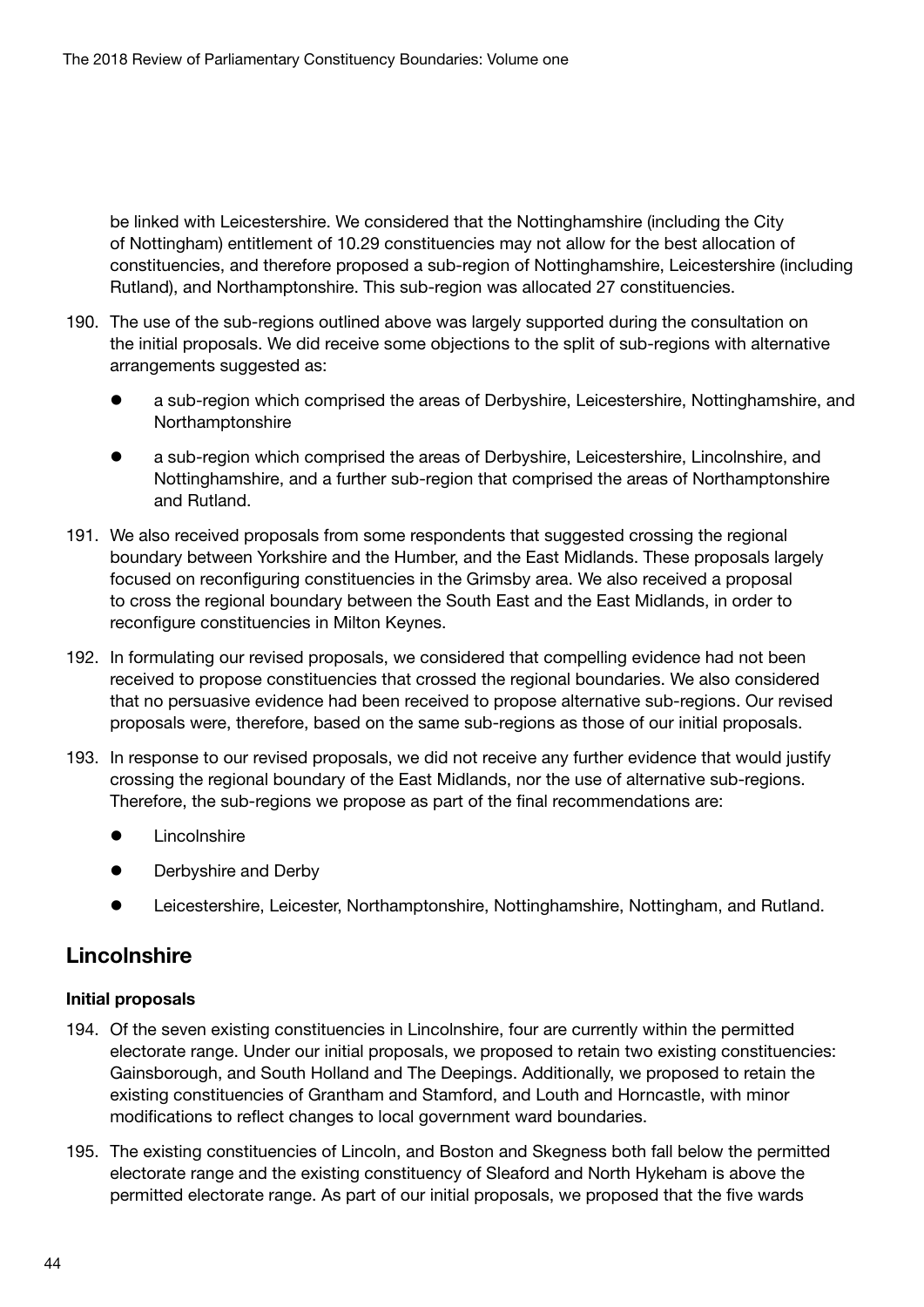comprising the town of North Hykeham and the Waddington West ward be included in the Lincoln constituency. We also proposed that the Bracebridge Heath and Waddington East ward be included in our proposed Sleaford constituency, and that the wards of Heckington Rural, and Kirkby la Thorpe and South Kyme be included in our proposed Boston and Skegness constituency.

# Consultation on the initial proposals

- 196. In response to the consultation on the initial proposals, our proposed constituencies of Gainsborough, Louth and Horncastle, Grantham and Stamford, South Holland and The Deepings, and Boston and Skegness were largely supported. The main focus of opposition was to our proposed Lincoln and Sleaford constituencies, with representations focusing on which wards should be included in the Lincoln constituency.
- 197. We received a number of alternatives to the proposed Lincoln and Sleaford constituencies including:
	- that the Waddington West ward should be included in the Sleaford constituency due to links that this ward has with the Bracebridge Heath area
	- that the North Hykeham area be included in the Sleaford constituency, and the two wards of Waddington West, and Heighington and Washingborough be included in the Lincoln constituency.
- 198. These counter-proposals and our initial proposals were both supported and opposed by different respondents. Having considered the written and oral evidence, our assistant commissioners visited the Lincoln, and Sleaford and North Hykeham constituencies in order to observe the areas themselves, in relation to the arguments that had been made. Our conclusion, based on the advice provided by our assistant commissioners, was that the North Hykeham area had close links to Lincoln.

# Revised proposals

199. Our revised proposals for Lincolnshire were, therefore, identical to those put forward in our initial proposals, including the names of the seven constituencies.

# Consultation on the revised proposals

- 200. In response to the consultation on the revised proposals, we continued to receive support for our proposed constituencies in Lincolnshire, including support for our proposed Lincoln constituency.
- 201. We received some objection to the inclusion of the Kirkby la Thorpe and South Kyme, and Heckington Rural wards in the proposed Boston and Skegness constituency. These wards are currently in the existing Sleaford and North Hykeham constituency and some respondents expressed the view that the wards should remain there, due to their local council and health services being based in Sleaford. We note that making this change would require consequential changes to other constituencies in the sub-region, including those that are otherwise unchanged.
- 202. One respondent suggested that North Hykeham should not be included in the Lincoln constituency, but that if North Hykeham were to be included in the Lincoln constituency then the name of the constituency should reflect its inclusion.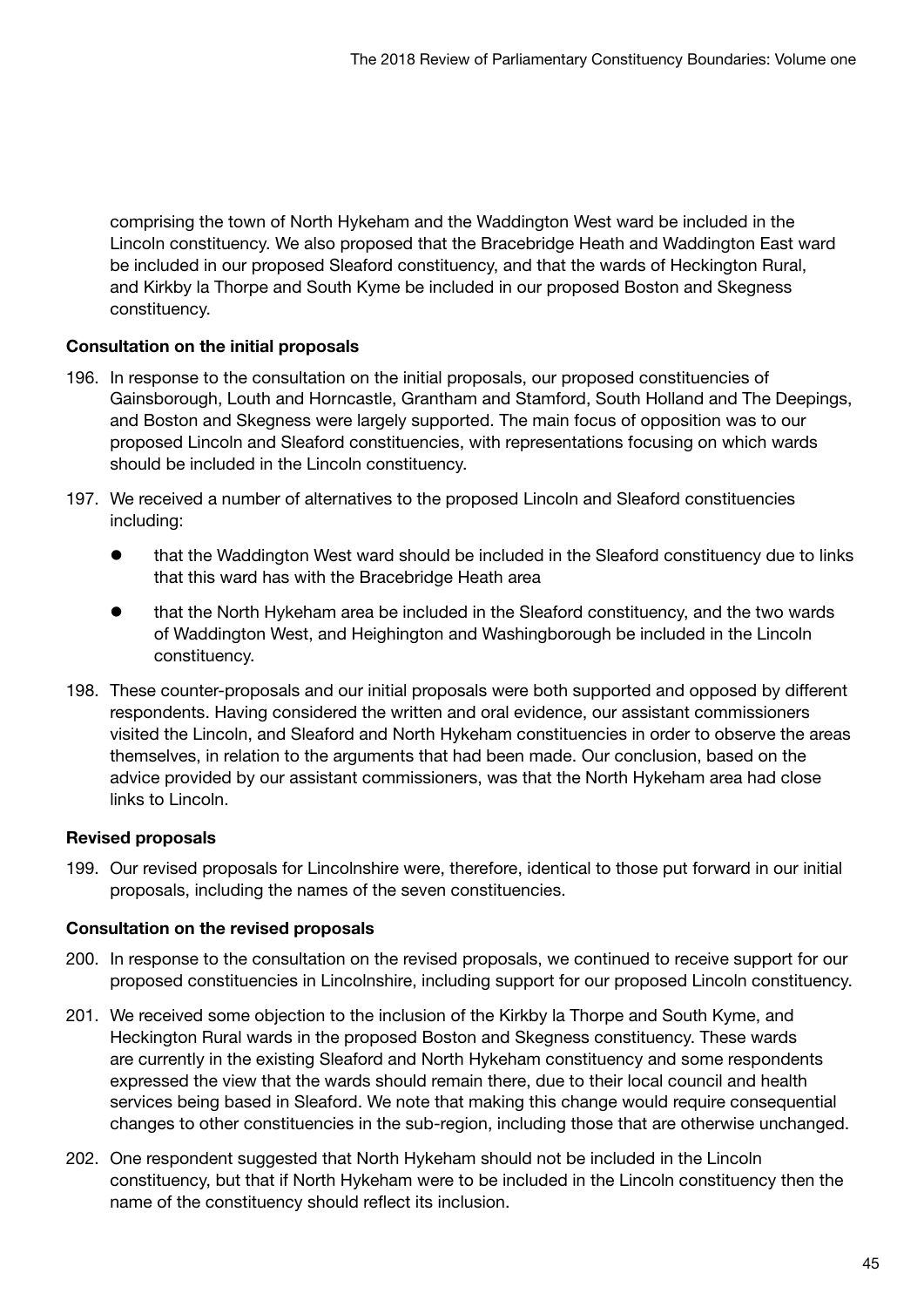#### Final recommendations

203. Having considered the evidence received, we are not persuaded to amend the boundaries of any of our proposed constituencies in Lincolnshire. We do not consider that any further compelling or new evidence has been provided that might justify changing the constitution of our revised constituencies. We do, however, accept that the inclusion of North Hykeham with Lincoln in a constituency should be reflected in the constituency name, given that North Hykeham is part of a neighbouring local authority (North Kesteven), and makes up a significant part of the constituency. Our final recommendations in this sub-region are for constituencies of: Boston and Skegness, Gainsborough, Grantham and Stamford, Lincoln and North Hykeham, Louth and Horncastle, Sleaford, and South Holland and The Deepings. These constituencies are listed in Volume two and shown on the maps in Volume three of this report.

# Derbyshire and Derby

#### Initial proposals

- 204. Of the existing 11 constituencies in Derbyshire, three are currently within the permitted electorate range: Chesterfield, High Peak, and South Derbyshire. The other eight constituencies all fall below the permitted electorate range. Under our initial proposals, we proposed that the High Peak constituency be retained completely unchanged. We proposed minor modifications to the Chesterfield constituency to include the Barrow Hill and New Whittington ward, and minor changes to the Erewash constituency to include the Ockbrook & Borrowash ward.
- 205. We proposed more significant changes to the other constituencies in Derbyshire. We proposed a Derbyshire Dales constituency, which included five wards from North East Derbyshire district, a Bolsover and Dronfield constituency, which included 11 wards from North East Derbyshire district, the Lowgates and Woodthorpe ward of Chesterfield borough, and 16 wards from Bolsover district. Our Alfreton and Clay Cross constituency included nine wards from North East Derbyshire district, seven from Amber Valley borough, and four from Bolsover district. To the south we proposed an Amber Valley constituency that included 13 wards from Amber Valley borough, two from Erewash borough and the Allestree ward from the City of Derby.
- 206. In the City of Derby, we proposed constituencies of Derby North and Derby South. The Derby North constituency consisted of eight wards of the City of Derby. The Derby South constituency comprised seven wards of the City of Derby and the Aston ward from South Derbyshire district. The remaining wards of South Derbyshire district formed our South Derbyshire constituency, in which we also included the City of Derby ward of Mickleover.

#### Consultation on the initial proposals

207. In response to the consultation on our initial proposals, we received some support for our proposed constituencies in Derbyshire. We received opposition to the initial proposals dividing North East Derbyshire district between three constituencies, and the division of Bolsover district between two constituencies. Respondents particularly opposed the division of the town of Dronfield between the Bolsover and Dronfield, and Derbyshire Dales constituencies. We received a number of counter-proposals that proposed a North East Derbyshire constituency that was coterminous with the district and therefore would not divide Dronfield between constituencies. This counter-proposal would require a series of modifications to neighbouring constituencies.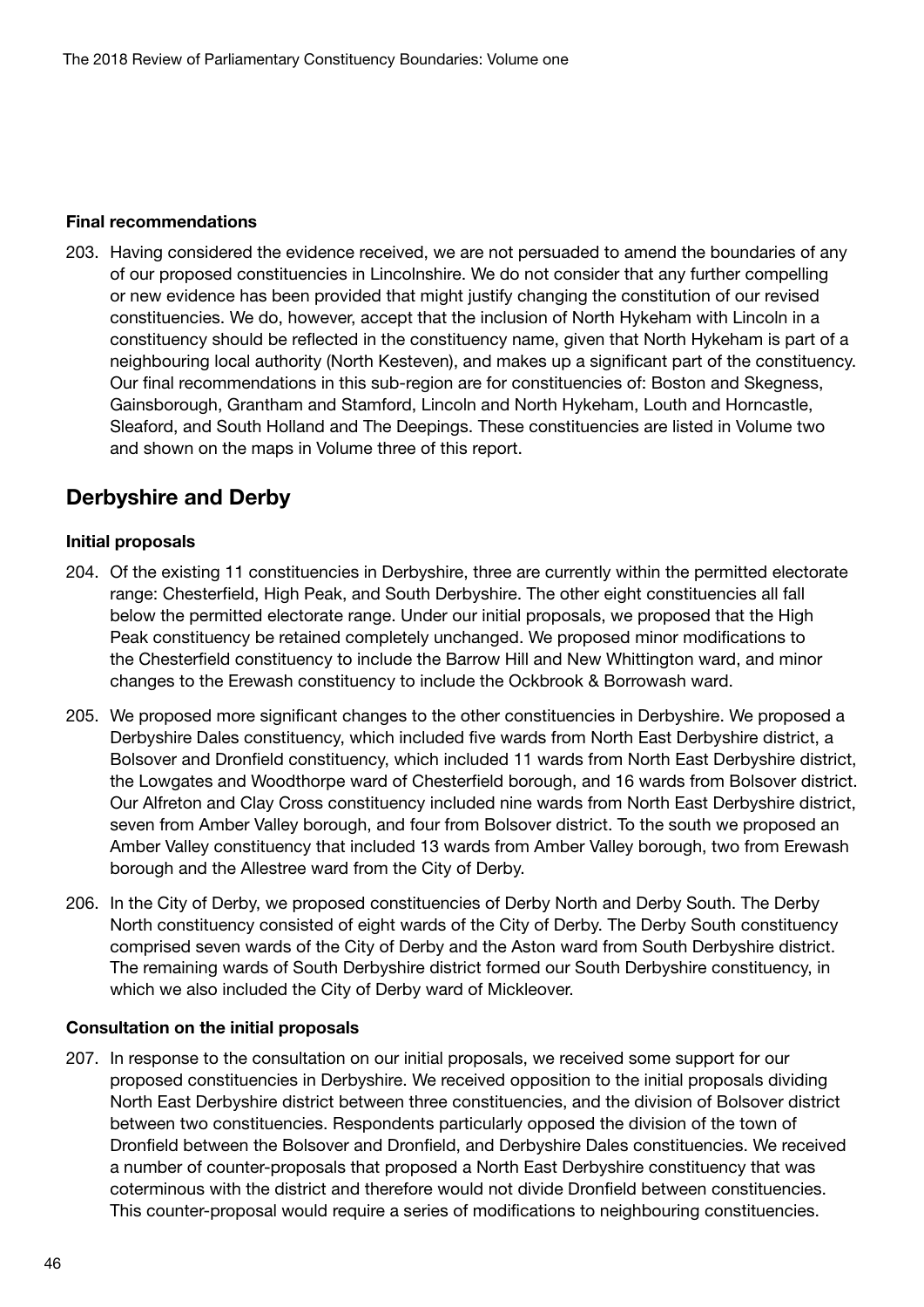One respondent proposed a Bolsover constituency that included all wards from Bolsover district, the Lowgates and Woodthorpe ward from Chesterfield borough, and three wards from Amber Valley borough.

- 208. We also received different counter-proposals for our proposed Derbyshire Dales constituency. Some respondents considered that the Derbyshire Dales district wards of Bradwell, Hathersage and Eyam, and Tideswell should be included in the High Peak constituency. This was objected to by some respondents on the basis that the proposed High Peak constituency was unchanged and was coterminous with its local authority area. Other consequential changes were proposed for the Derbyshire Dales constituency. Some respondents considered that it should include the wards covering the town of Belper, whereas others suggested it should include the City of Derby ward of Allestree.
- 209. The proposed Derby North and Derby South constituencies were also objected to. Respondents considered that the names did not reflect the east and west configuration of the constituencies. Additionally, some respondents considered that the Derwent ward should be included in a Derby East constituency and the Sinfin ward in the Derby West constituency. Supporters of this counterproposal considered that it united the Chaddesden community in the Derby East constituency. We also received objection to the inclusion of the South Derbyshire district ward of Aston in the proposed Derby South constituency. Respondents considered that the ward was rural in nature and separated from Derby by the A50. However, we did also receive some support for our proposed South Derbyshire constituency.

# Revised proposals

- 210. In light of the representations received, our assistant commissioners recommended that we modify our initial proposals for Derbyshire. We considered that the evidence demonstrating that Dronfield should not be divided between constituencies was persuasive, and as part of our revised proposals we proposed a North East Derbyshire constituency that was coterminous with the district. We also proposed a Bolsover constituency that contained all the wards from Bolsover district so that it would not be divided between constituencies, and were persuaded by the counter-proposal that it should also include three wards from Amber Valley borough.
- 211. We were not persuaded by evidence to modify the existing High Peak constituency. Therefore, in light of other changes, we considered alternative patterns of constituencies for Derbyshire Dales and Amber Valley. Some respondents suggested that the City of Derby ward of Allestree should be included in the Derbyshire Dales constituency, whereas others proposed that the town of Belper should be included in the constituency. We noted that the latter counter-proposal would result in Amber Valley borough being divided between three constituencies.
- 212. Having considered the written and oral evidence, our assistant commissioners visited the constituencies in order to observe the areas themselves, in relation to the arguments that had been made. They observed that the Allestree ward was on the urban fringe of the City of Derby and that it had poor road links going west into the Derbyshire Dales constituency. They observed that Belper had good road links in all directions and noted its similarities to other mill towns located along the A6 and River Derwent. Our conclusion, based on the advice provided by our assistant commissioners was that the four wards comprising Belper be included in our Derbyshire Dales constituency and Allestree be included in our Amber Valley constituency under our revised proposal.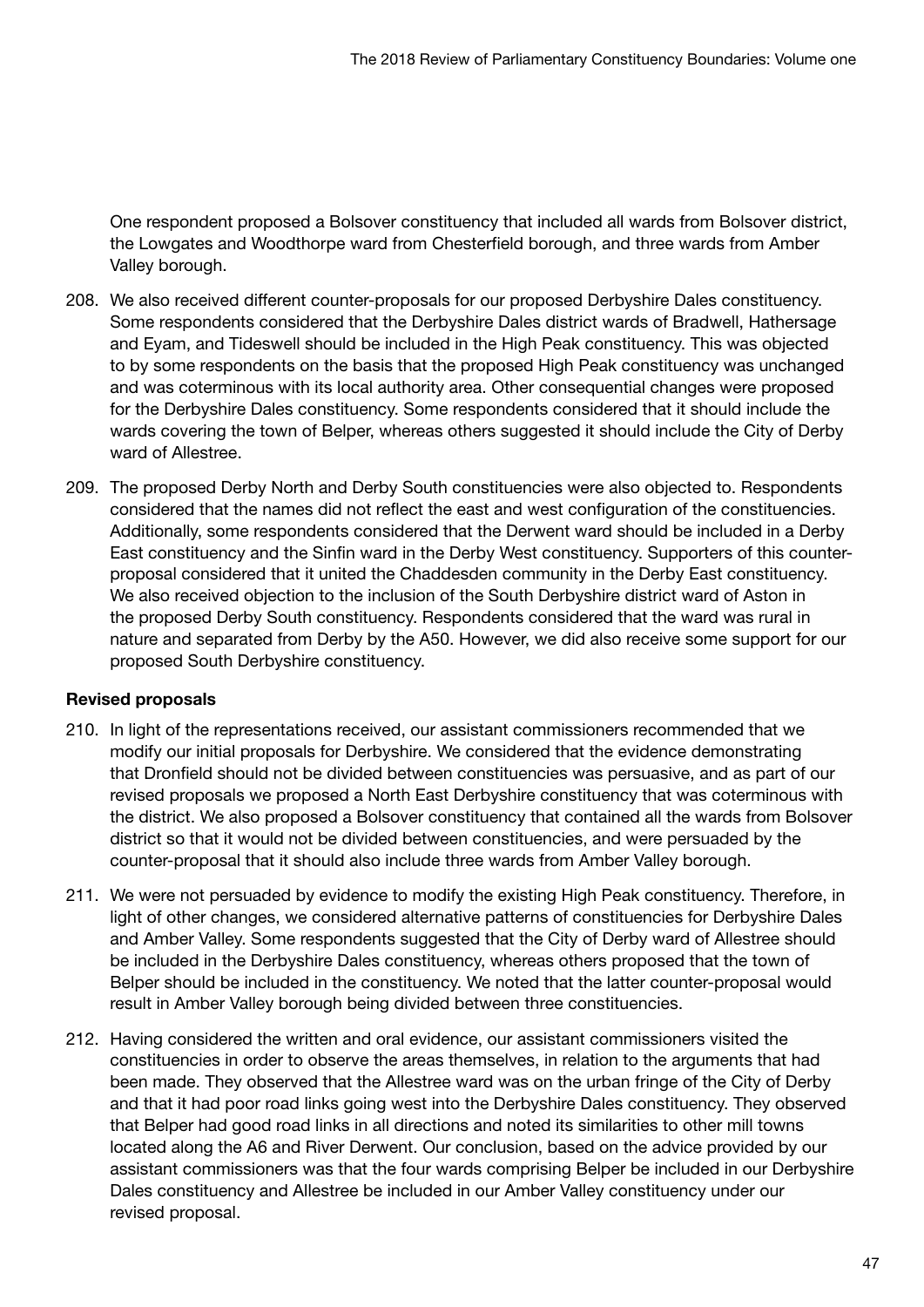- 213. We considered the alternative proposals put forward in the City of Derby and decided to modify our initial proposals. We proposed Derby East and Derby West constituencies, with Derby East to include the Derwent ward which reflected the evidence received regarding the Chaddesden area, and our proposed Derby West constituency to include the Sinfin ward.
- 214. We did not propose any changes to our initial proposals for Chesterfield, Erewash, and South Derbyshire. We noted the concerns regarding Aston ward not being included in a South Derbyshire constituency but considered that the reconfigurations required were too significant.

#### Consultation on the revised proposals

- 215. In response to the consultation on our revised proposals we received support for our constituencies of North East Derbyshire, Bolsover, High Peak, Derby East, Derby West, and South Derbyshire. We did receive some opposition to the other constituencies in the sub-region.
- 216. Some respondents opposed the Amber Valley constituency. This included opposition from Dale Abbey parish, with respondents proposing that the area be included in the Erewash constituency. A petition signed by 145 individuals supported this modification. We noted that Dale Abbey parish is located in the West Hallam & Dale Abbey ward and that respondents did not suggest that the whole ward be included in the Erewash constituency, as this would result in both the Amber Valley and Erewash constituencies being outside the permitted electorate range. Instead respondents considered that the ward could be divided between constituencies and highlighted the cultural, historical and social links the village of Dale Abbey has with Stanton-by-Dale and Ilkeston.
- 217. Opposition to the Derbyshire Dales constituency largely focused on whether it should include the town of Belper. Some respondents considered that Belper had close links with the areas of Ripley, Heanor and Loscoe and therefore should be included in the Amber Valley constituency. Advocates of this counter-proposal suggested that the Allestree ward should be included in the Derbyshire Dales constituency. Some opposition was also received to the split of the four wards that make up the Alfreton and Somercotes county electoral division (Alfreton, Ironville and Riddings, Somercotes, and Swanwick) between the proposed Amber Valley and Bolsover constituencies. Respondents indicated that the Ironville and Riddings ward should be included in the Bolsover constituency in order to unite all of the Alfreton and Somercotes county electoral division in one constituency and not divide the Leabrooks area between constituencies. Should it prove necessary to include one of these four wards in Amber Valley, the counter-proposal suggested that the Swanwick ward would be the more appropriate candidate to be placed in Amber Valley, and not Ironville and Riddings.

#### Final recommendations

- 218. Having considered the evidence received, we are not recommending any changes to the boundaries of our revised proposals for Derbyshire. We note the evidence regarding whether Belper or Allestree should be included in the Derbyshire Dales constituency and continue to consider that Allestree should not be included in this constituency given the poor road connections and difference in nature of the areas. We also note the support for our proposed Amber Valley and Derbyshire Dales constituencies.
- 219. We are also not persuaded by the evidence regarding the split of the Alfreton and Somercotes area between constituencies. We consider that it is not clear from the evidence what comprises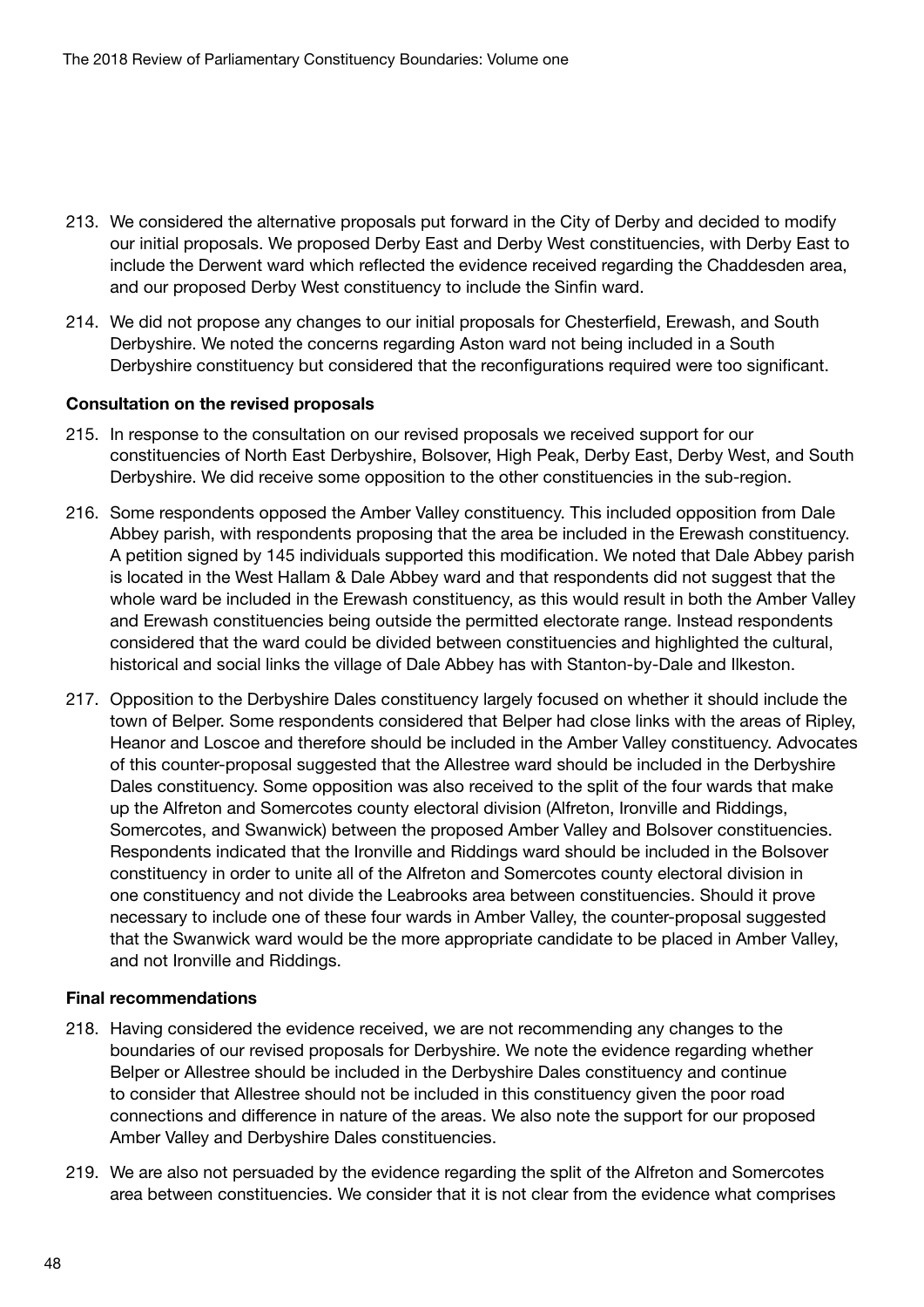the Leabrooks area and note that it is divided by ward boundaries. Additionally, we are not persuaded that the Swanwick ward should be included in the Amber Valley constituency, and are of the view that this change is not supported by evidence relating to local ties. As noted above, some respondents suggested that the West Hallam & Dale Abbey ward should be divided between the Erewash and Amber Valley constituencies so that the Dale Abbey village could be included in the Erewash constituency. We do not consider that this proposal meets our exceptional and compelling threshold to divide a ward (set out in the first chapter) and, therefore, do not propose any modifications to the constituencies.

- 220. We did receive some representations regarding the names of our constituencies in Derbyshire. Alternative constituency names mainly focused on the inclusion of other town areas in constituency names. Given that most of the names of our proposed constituencies in the sub-region reflect the names of existing constituencies, we have decided not to modify the names of our revised proposal constituencies.
- 221. Our final recommendations in this sub-region are for constituencies of: Amber Valley, Bolsover, Chesterfield, Derby East, Derby West, Derbyshire Dales, Erewash, High Peak, North East Derbyshire, and South Derbyshire. These constituencies are listed in Volume two and shown on the maps in Volume three of this report.

# Leicestershire, Leicester, Northamptonshire, Nottinghamshire, Nottingham, and Rutland

222. Under the initial proposals we proposed two cross-county boundary constituencies: a Loughborough and Rushcliffe South constituency which crossed the boundaries of Nottinghamshire and Leicestershire, and a Daventry and Lutterworth constituency which crossed the boundaries of Northamptonshire and Leicestershire. As noted above in the report, we do not propose to modify this sub-region, therefore our final recommendations will continue to propose two cross-county boundary constituencies. These are detailed later in this section.

# Nottinghamshire and Nottingham

# Initial proposals

- 223. Of the 11 existing constituencies in Nottinghamshire, six are currently within 5% of the electoral quota, while the other five constituencies all fall below the permitted electorate range. Under our initial proposals we proposed to retain the existing constituencies of Mansfield and Bassetlaw completely unchanged. We also proposed an Ashfield constituency which was only changed to reflect new local government boundaries.
- 224. Our proposed Newark constituency included the Ollerton and Boughton wards and reflected changes to local government boundaries. We proposed a Sherwood constituency that included the Lowdham and Dover Beck wards and the Gedling borough wards that comprise the town of Arnold and reflected the new local government ward boundaries.
- 225. In formulating the initial proposals, we noted that the existing Nottingham constituencies were all significantly below the permitted electorate range. We therefore decided to expand these constituencies while trying to respect the River Trent, which we considered represented a physical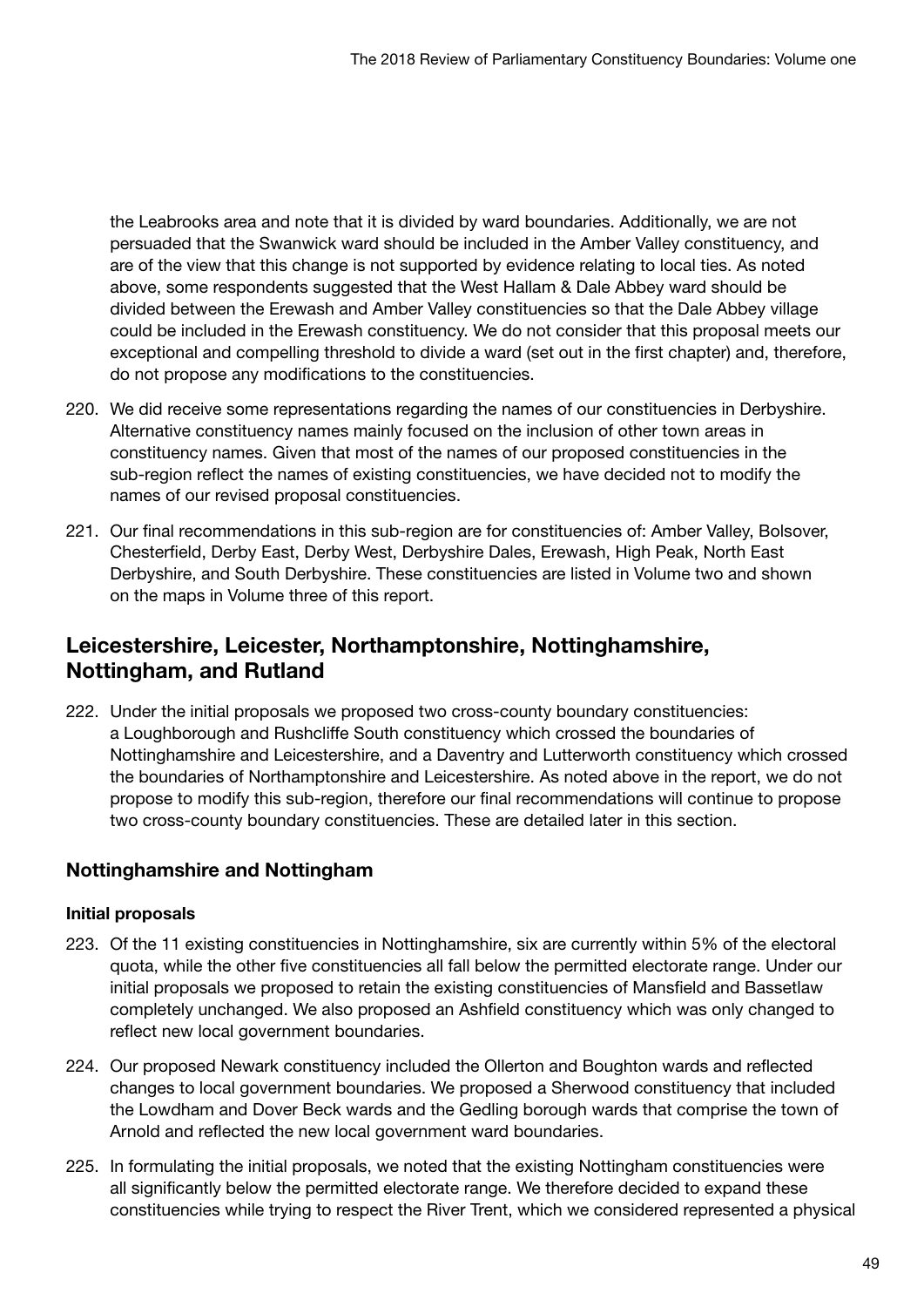boundary in the area. We proposed a Nottingham South and Beeston constituency that included six wards from the City of Nottingham and seven wards from Broxtowe borough, including the town of Beeston. Our Nottingham East and Carlton constituency comprised four wards from the City of Nottingham and eight wards from Gedling borough, including the town of Carlton. Our Nottingham North constituency comprised only wards from Nottingham City but did not include the Bilborough ward, which we proposed be included in a reconfigured Broxtowe and Hucknall constituency, which consisted of wards from three local authorities.

226. To the south of Nottingham, we proposed a West Bridgford constituency that included 16 wards from Rushcliffe borough, including the town of West Bridgford, and the Nottingham city wards of Clifton North and Clifton South. The remaining wards of Rushcliffe borough were included in our proposed cross-county boundary constituency of Loughborough and Rushcliffe South.

#### Consultation on the initial proposals

- 227. In response to the consultation on our initial proposals, our decision to retain the Mansfield and Bassetlaw constituencies completely unchanged was supported, although we did receive some alternative proposals for the Bassetlaw constituency. Our proposed Ashfield constituency was also largely supported by respondents.
- 228. We received some opposition to our proposed constituencies of Newark and Sherwood. Some respondents opposed the inclusion of the Ollerton and Boughton wards in the Newark constituency rather than Sherwood, and the exclusion of the East Bridgford ward from the Newark constituency. Some counter-proposals received sought to address these concerns by also including the Farnsfield ward in the Newark constituency along with the Lowdham and Dover Beck wards.
- 229. In the City of Nottingham area, we received significant opposition to the inclusion of the Nottingham city ward of Bilborough in the proposed Broxtowe and Hucknall constituency. Respondents considered that the ward should be included in either the Nottingham North or the proposed Nottingham South and Beeston constituency. Some counter-proposals resolved including Bilborough in a Nottingham constituency by reconfiguring nearly all constituencies in the sub-region, whereas some counter-proposals suggested modifications to the proposed Nottingham South and Beeston, and Broxtowe and Hucknall constituencies.
- 230. We received a mixture of support for and opposition to the inclusion of the Clifton North and Clifton South wards in our proposed West Bridgford constituency. Those supporting this proposal indicated that the River Trent was a boundary in the area and that the Clifton and West Bridgford areas shared ties both economically and socially. Those opposing the proposal considered that Clifton was more directly linked with Nottingham city centre and that public transport routes reflected these ties. Some respondents submitted counter-proposals that included the two Clifton wards in a Nottingham constituency. We noted that these proposals would result in modifications to most constituencies in Nottinghamshire, including the constituency that crossed the county boundary between Nottinghamshire and Leicestershire.

#### Revised proposals

231. We noted that the Ashfield, Bassetlaw, and Mansfield constituencies had all been supported and therefore decided not to amend these constituencies when formulating our revised proposals. We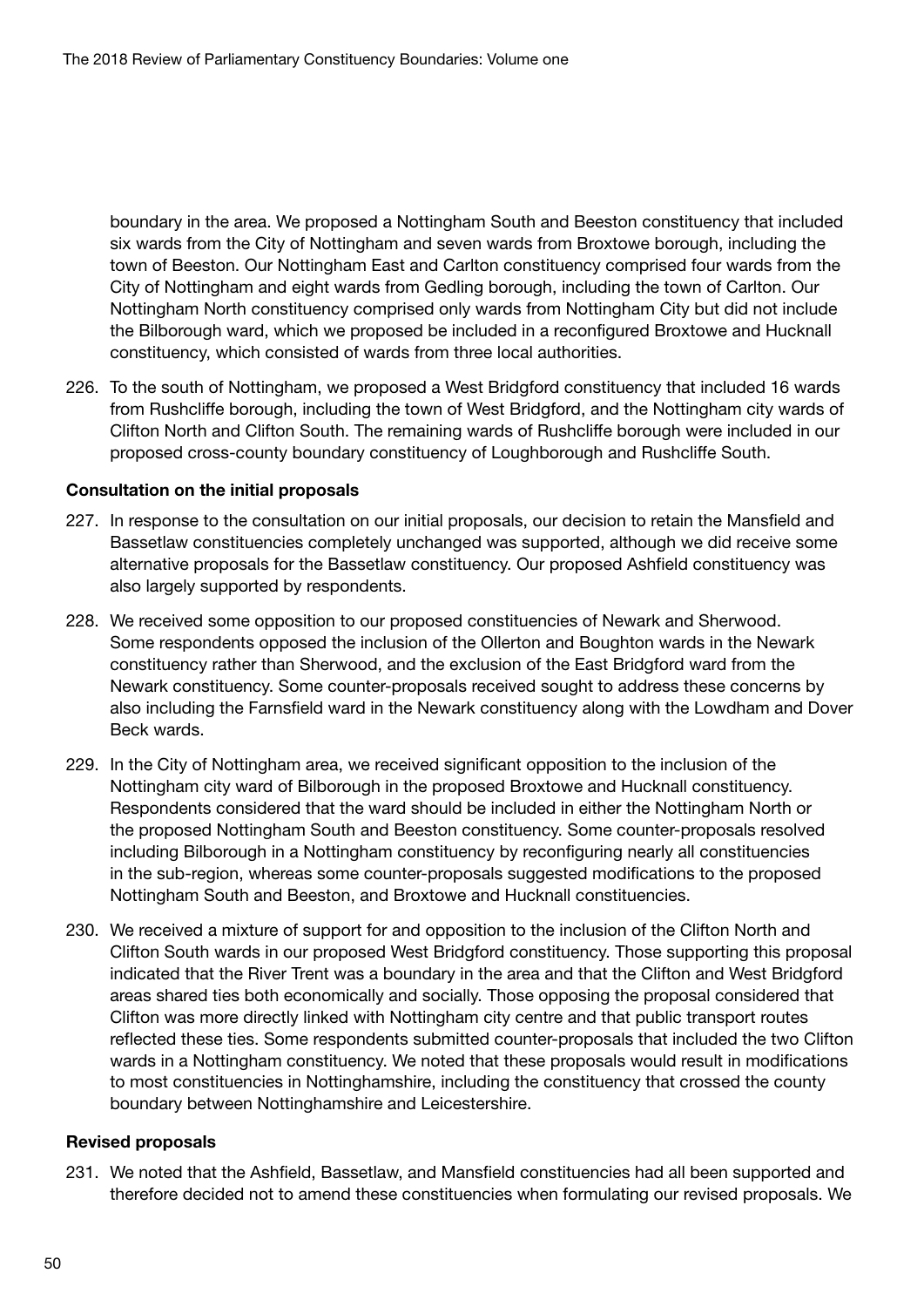considered that persuasive evidence had been received to include Bilborough in a Nottingham constituency and investigated alternatives. We were not persuaded to include the ward in a Nottingham North constituency as this resulted in a number of modifications being required to constituencies in the sub-region. In our revised proposals, we therefore decided to include the Bilborough ward in the proposed Nottingham South and Beeston constituency. Consequently, we proposed that the Toton & Chilwell Meadows and Chilwell West wards be included in the Broxtowe and Hucknall constituency. We noted concerns that this would divide the Chilwell area between constituencies but were mindful that this proposal had significantly less knock-on effect to other constituencies. Therefore, we also decided not to modify our proposed Nottingham North, and Nottingham East and Carlton constituencies.

- 232. As noted above, we received a series of different configurations for the Sherwood and Newark constituencies. We were persuaded by evidence received to include the Ollerton and Boughton wards in the Sherwood constituency and the Lowdham, Dover Beck, Farnsfield, and East Bridgford wards in the Newark constituency. Having considered the written and oral evidence, our assistant commissioners visited the constituencies in order to observe the areas themselves, in relation to the arguments that had been made. They observed the apparent geographical bottleneck created in the town of Rainworth by including the Farnsfield ward in the Newark constituency. Our conclusion, based on the advice provided by our assistant commissioners, was that the apparent issue of a bottleneck was not supported by their observations and that the Sherwood constituency retained good road links.
- 233. In addition to the modification of our West Bridgford constituency (to no longer include the East Bridgford ward), we proposed that this constituency be named North Rushcliffe. We also proposed modifications to the cross-county boundary constituency of Loughborough and Rushcliffe South, which are detailed in the Leicestershire section below.

# Consultation on the revised proposals

- 234. In response to the consultation on our revised proposals, we received some support for our revised proposals, including the modifications made to the Newark and Sherwood constituencies and to the inclusion of the Bilborough ward in the proposed Nottingham South and Beeston constituency. However, this proposal was also objected to by some respondents who considered that it resulted in the division of the Chilwell area, which they considered would negatively impact the local ties and representation of the area.
- 235. We again received opposition to the inclusion of the Clifton North and Clifton South wards in the proposed North Rushcliffe constituency. Some respondents considered that the Clifton area has no links with the other areas in the constituency and that it was fundamentally different in character. We received some counter-proposals that sought to include the Clifton wards in a constituency based mainly in the City of Nottingham. These counter-proposals were similar to those suggested during previous consultations and would result in significant modifications to constituencies in Nottinghamshire.
- 236. We also received a counter-proposal that suggested the Trent Valley ward of Gedling borough be included in the Nottingham East and Carlton constituency. The proponent of this modification indicated that changes to other constituencies as part of the revised proposals resulted in the Trent Valley ward no longer having any road connections with the Sherwood constituency. Some respondents suggested that a more appropriate title for the Nottingham South and Beeston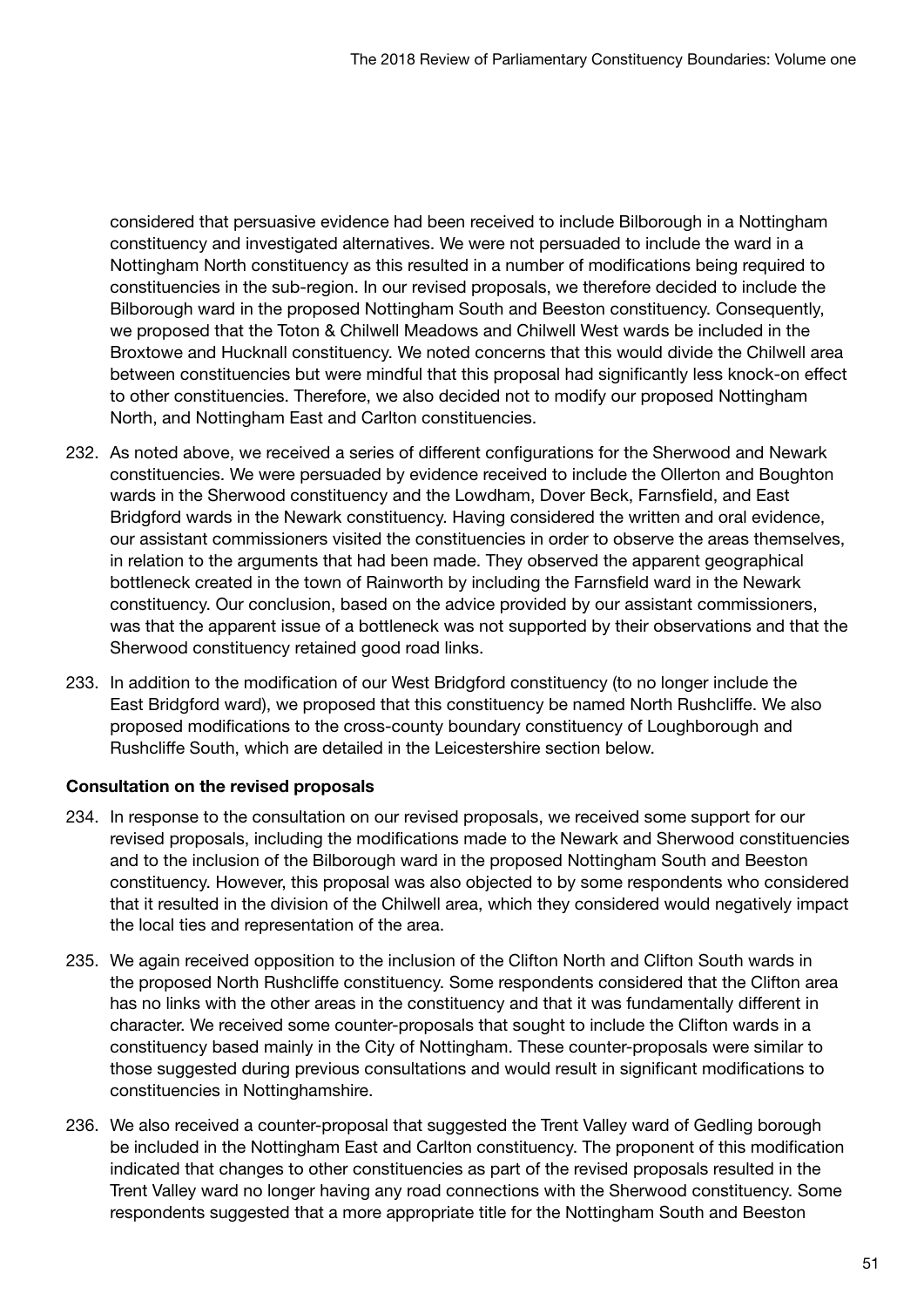constituency would be Nottingham West and Beeston, given the orientation of the constituency. We noted that this counter-proposal did not require any other consequential changes to either the Nottingham East and Carlton or Sherwood constituencies. We also received some opposition to the proposed cross-county boundary constituency, which is detailed in the Leicestershire section below.

#### Final recommendations

- 237. We have considered the evidence received and are not making changes to the boundaries of our proposed constituencies of Ashfield, Bassetlaw, Broxtowe and Hucknall, Newark, North Rushcliffe, Nottingham North, and Nottingham South and Beeston. We recognise the opposition received regarding the inclusion of the Clifton area in the North Rushcliffe constituency, but consider that the counter-proposals resulted in significant changes to other constituencies that had largely been supported. Similarly, we note the concerns regarding the division of Chilwell between constituencies and we did investigate alternative proposals. We considered whether to revert to our initial proposals, but noted the support we had received for including the Bilborough ward in the Nottingham South and Beeston constituency. However, we do propose to modify the names of the Nottingham South and Beeston, and North Rushcliffe constituencies. We are renaming the Nottingham South and Beeston constituency as Nottingham West and Beeston to better reflect the orientation of the constituency. We recognise that the Clifton wards form a large part of the electorate of the North Rushcliffe constituency and are not part of Rushcliffe borough, and therefore are renaming this constituency North Rushcliffe and Clifton.
- 238. We are not modifying our proposed Nottingham East and Carlton, and Sherwood constituencies. We are persuaded by evidence received that the inclusion of the Trent Valley ward in the Nottingham East and Carlton constituency would better reflect the transport links in this area and have therefore decided to include this change in our final recommendations.
- 239. Our final recommendations for Nottinghamshire are for constituencies of: Ashfield, Bassetlaw, Broxtowe and Hucknall, Mansfield, Newark, North Rushcliffe and Clifton, Nottingham East and Carlton, Nottingham North, Nottingham West and Beeston, and Sherwood. These constituencies are listed in Volume two and shown on the maps in Volume three of this report.

# Leicestershire, Leicester, and Rutland

#### Initial proposals

240. We noted that the electorate of Rutland at 27,355 meant that Rutland had to be included in a constituency with parts of another county. Given that Rutland has previously been included with Leicestershire for the purpose of constructing constituencies, we suggested in our initial proposals that the association of Rutland with Leicestershire should be maintained. At present, Leicestershire (including the City of Leicester and Rutland) has 10 constituencies. Of these, nine are within the permitted electorate range, with Leicester West being below the permitted electorate range. Under our initial proposals, we proposed to retain the existing Leicester East and Leicester South constituencies completely unchanged. We proposed that the Leicester West constituency include three Blaby district wards to bring it within the permitted electorate range, and proposed modifications to all other constituencies.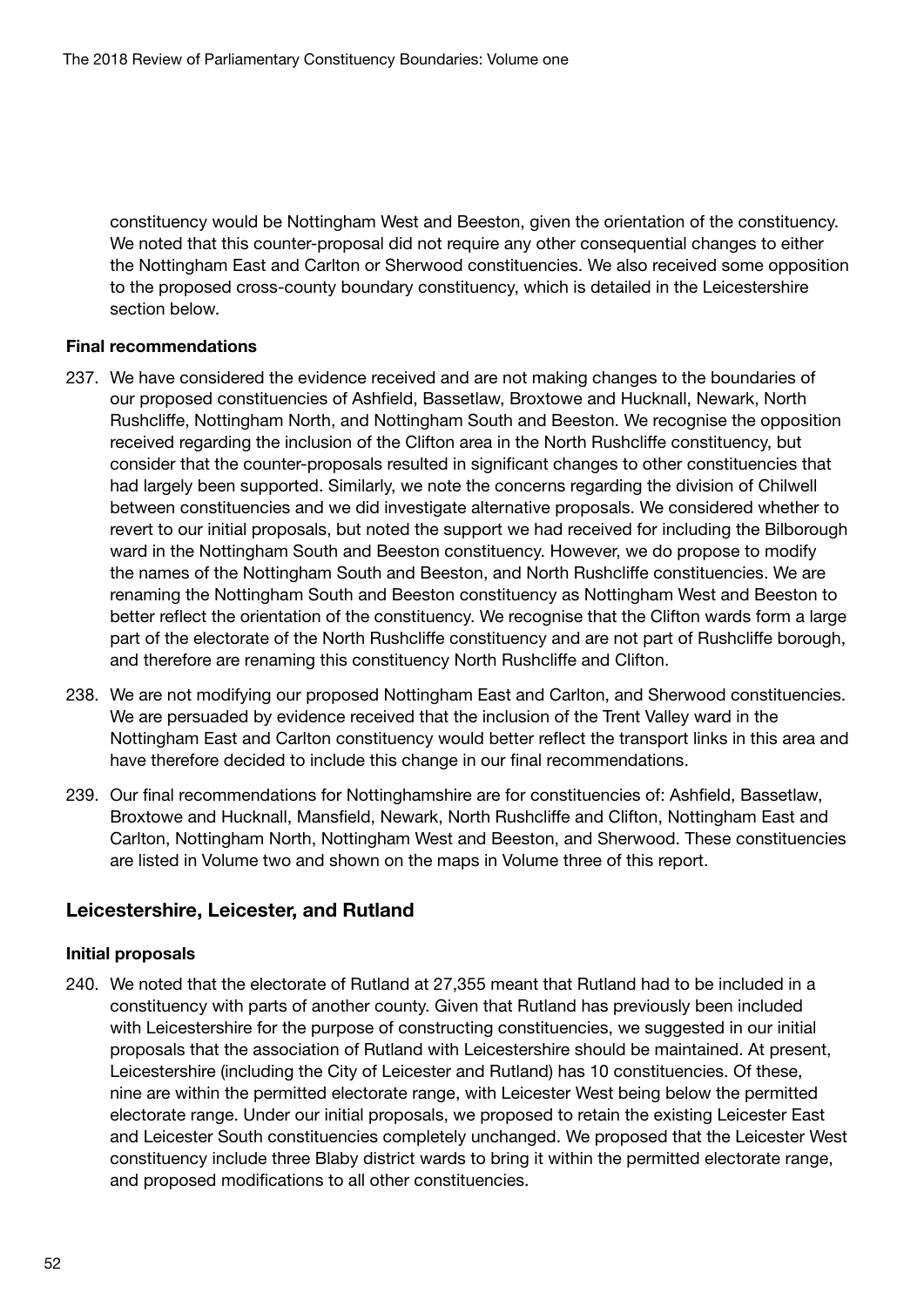- 241. We proposed a North West Leicestershire constituency that included the two wards covering the town of Shepshed, but did not include the five wards from the existing constituency along the southern edge of North West Leicestershire district. We included these five wards in our proposed Bosworth constituency. We proposed a Charnwood constituency that included three wards from Hinckley and Bosworth borough and 12 wards from Charnwood borough. The remainder of Charnwood borough was divided between three other constituencies — the proposed Loughborough and Rushcliffe South, North West Leicestershire, and Rutland and Melton constituencies. The wards covering the area of Loughborough were included in the crosscounty boundary Loughborough and Rushcliffe South constituency, and the East Goscote and Queniborough wards were included in our proposed Rutland and Melton constituency, which also included all wards that comprise the local authorities of Melton borough and Rutland.
- 242. To the south of the City of Leicester, our initial proposals were for a South Leicestershire constituency which included all but three wards that comprise Blaby district and seven wards from Harborough district. The remaining Harborough wards were divided between two other constituencies. The wards covering the town of Market Harborough were included in a Harborough constituency with all the wards that comprise the Oadby and Wigston borough. The other Harborough district wards, including those covering the town of Lutterworth, were included in the proposed cross-county boundary constituency of Daventry and Lutterworth.

# Consultation on the initial proposals

- 243. In response to the consultation on the initial proposals, our decision to retain the existing constituencies of Leicester East and Leicester South was largely supported. There was also support for our proposed Leicester West constituency, which was altered by the addition of the three wards that comprise the town of Braunstone, in order to bring its electorate within the permitted range. However, we did receive opposition and counter-proposals for other constituencies in Leicestershire.
- 244. We received opposition to our proposed North West Leicestershire constituency, with respondents suggesting that the existing North West Leicestershire constituency should be retained as this would be coterminous with the district and enable for a better pattern of constituencies elsewhere in the county. Respondents noted that retaining the existing North West Leicestershire constituency would require consequential changes to the constituencies of Bosworth, Charnwood, and Loughborough and Rushcliffe South.
- 245. One counter-proposal was received that suggested that the Hinckley and Bosworth borough ward of Ratby, Bagworth and Thornton should be included in the Bosworth constituency, with the wards covering Shepshed being included in a Loughborough and Keyworth constituency along with The Wolds ward. Under this counter-proposal the Barrow and Sileby West, and Quorn and Mountsorrel Castle wards were included in the Charnwood constituency. Advocates of this configuration considered that the Mountsorrel area would not be divided between constituencies and that the counter-proposal resulted in improvements to the cross-county boundary constituency.
- 246. We also received a counter-proposal that proposed changes to the constituencies of Bosworth, Charnwood, Loughborough and Rushcliffe South, South Leicestershire, Harborough, Rutland and Melton, North West Leicestershire, and the cross-county boundary constituency of Daventry and Lutterworth. This counter-proposal suggested different wards be included in the Daventry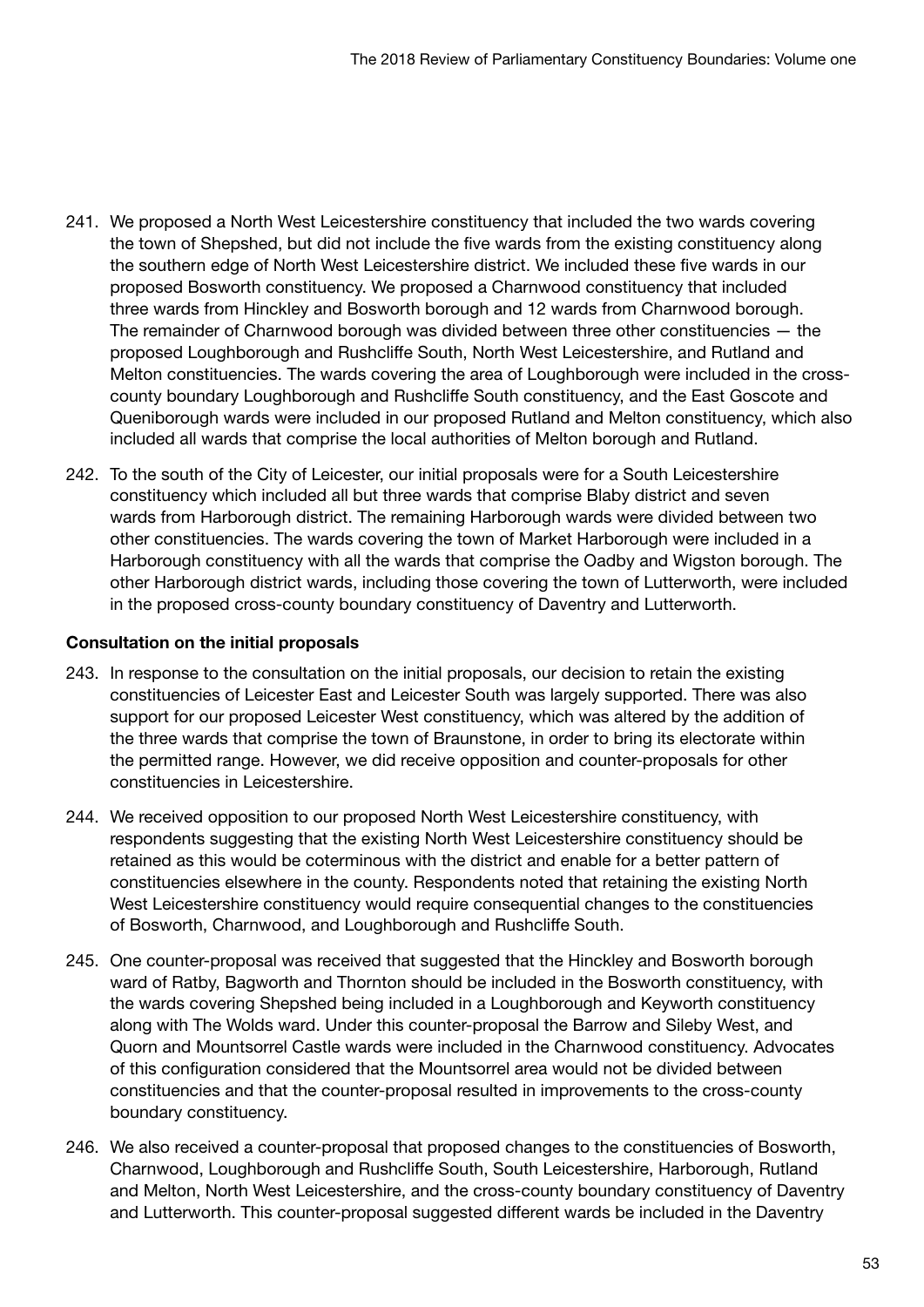and Lutterworth constituency and that the town of Loughborough not be included in a crosscounty boundary constituency with Nottinghamshire. This counter-proposal instead suggested Loughborough should be included with Shepshed and Sileby in a Loughborough constituency, and proposed a cross-county boundary Charnwood and Keyworth constituency that included wards from both Charnwood borough and Rushcliffe borough.

247. We received opposition to our proposed cross-county boundary Daventry and Lutterworth constituency with respondents indicating that the towns of Daventry and Lutterworth did not share any social, economic or transport links. A counter-proposal was received, which proposed that Rutland could be included with parts of Northamptonshire in a cross-county boundary constituency rather than Lutterworth.

#### Revised proposals

- 248. Having considered the evidence received, we decided to revise our initial proposals for parts of Leicestershire. We were persuaded by the evidence to retain the existing North West Leicestershire constituency, and to include Shepshed and The Wolds in a constituency with Loughborough named Loughborough and South Rushcliffe, as the evidence received suggested that this would improve road links in the constituency. We therefore considered the extent of consequential changes that should be made to other constituencies.
- 249. We were not persuaded by the arguments to include the southern part of Charnwood borough in the cross-county boundary constituency with parts of Rushcliffe. Consequently, we proposed a reconfigured Charnwood constituency that would include the Quorn and Mountsorrel Castle, and Barrow and Sileby West wards in the constituency. We considered that this configuration reflected the communities of Sileby and Mountsorrel. As a result of our changes for North West Leicestershire, we proposed that the Ratby, Bagworth and Thornton ward be included in the Bosworth constituency.
- 250. We considered the alternatives suggested for a cross-county boundary constituency between Leicestershire and Northamptonshire and were not persuaded by the arguments to include Rutland in a cross-county boundary constituency. We decided therefore not to revise our initial proposals for the constituencies of South Leicestershire, Harborough, Rutland and Melton, Daventry and Lutterworth, Leicester West, Leicester East, and Leicester South.

#### Consultation on the revised proposals

- 251. In response to the consultation on our revised proposals, we received support for our revised constituencies in Leicestershire, particularly our decision to retain the existing North West Leicestershire constituency and our revised Charnwood constituency. We also received some support for our Loughborough and South Rushcliffe constituency, particularly that transport links were improved by the inclusion of The Wolds ward. However, we did again receive some opposition to this constituency, with respondents considering that the areas included in the constituency shared few common interests.
- 252. We received some representations that suggested that the Harborough constituency should be named Harborough, Oadby and Wigston due to Oadby and Wigston being the major population centres, being administered by the local authority of the same name.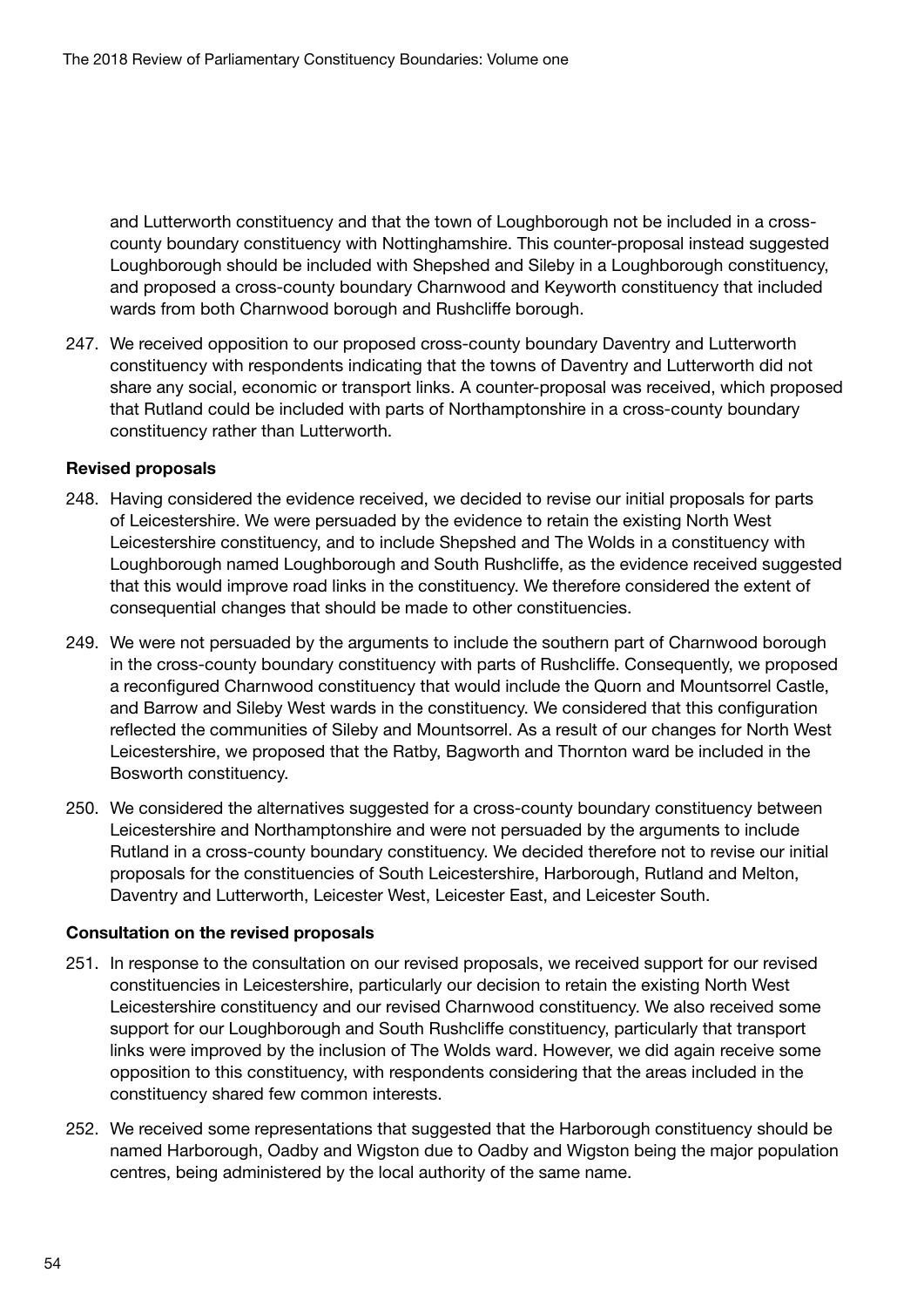253. We also received opposition to our proposed Daventry and Lutterworth constituency with respondents considering that the two areas did not have any shared community identity. A counter-proposal was received that sought to reconfigure this cross-county boundary constituency. The counter-proposal suggested alternative constituencies for South Leicestershire, Charnwood, Harborough, Daventry and Lutterworth, and Rutland and Melton. Under this counterproposal, the existing Rutland and Melton constituency would be retained, and the town of Market Harborough would be included in a new cross-county boundary constituency named Daventry and Market Harborough, instead of Lutterworth. Lutterworth would be included in a reconfigured Wigston and Lutterworth constituency.

# Final recommendations

- 254. Having considered the evidence received, we are not persuaded to amend the boundaries of any of our proposed constituencies in Leicestershire. We are not persuaded by the arguments to include Market Harborough in the cross-county boundary constituency rather than Lutterworth. We note that this counter-proposal would result in consequential changes to a number of constituencies, for which we have received some support. We do not consider that any further compelling or new evidence has been provided that might justify changing the constitution of our revised proposals.
- 255. We do, however, consider that persuasive evidence has been received to revise the name of the Harborough constituency. We recognise that this constituency includes wards from Harborough district and all the wards that comprise Oadby and Wigston borough. To reflect this, we recommend this constituency be named Harborough, Oadby and Wigston.
- 256. Our final recommendations for Leicestershire are for constituencies of: Bosworth, Charnwood, Harborough, Oadby and Wigston, Leicester East, Leicester South, Leicester West, Loughborough and South Rushcliffe, Rutland and Melton, South Leicestershire, and North West Leicestershire. These constituencies are listed in Volume two and shown on the maps in Volume three of this report.

# Northamptonshire

# Initial proposals

- 257. Of the existing seven constituencies in Northamptonshire, only Daventry and Wellingborough are within the permitted electorate range. The other constituencies are all outside of the permitted electorate range. As previously detailed, in configuring our initial proposals we noted that Northamptonshire had to be grouped in a sub-region in order to formulate a pattern of constituencies that are all within the permitted electorate range. Therefore, as part of our initial proposals, we proposed that 14 wards from Daventry district and the two wards of Earls Barton, and Harrowden & Sywell from Borough of Wellingborough be included in the proposed crosscounty boundary Daventry and Lutterworth constituency.
- 258. We noted that the existing Wellingborough constituency was within the permitted electorate range but we considered that retaining it unchanged would require a ward to be divided between constituencies and significant reconfigurations of all other constituencies in Northamptonshire. As part of our initial proposals, we proposed an alternative Wellingborough constituency. To increase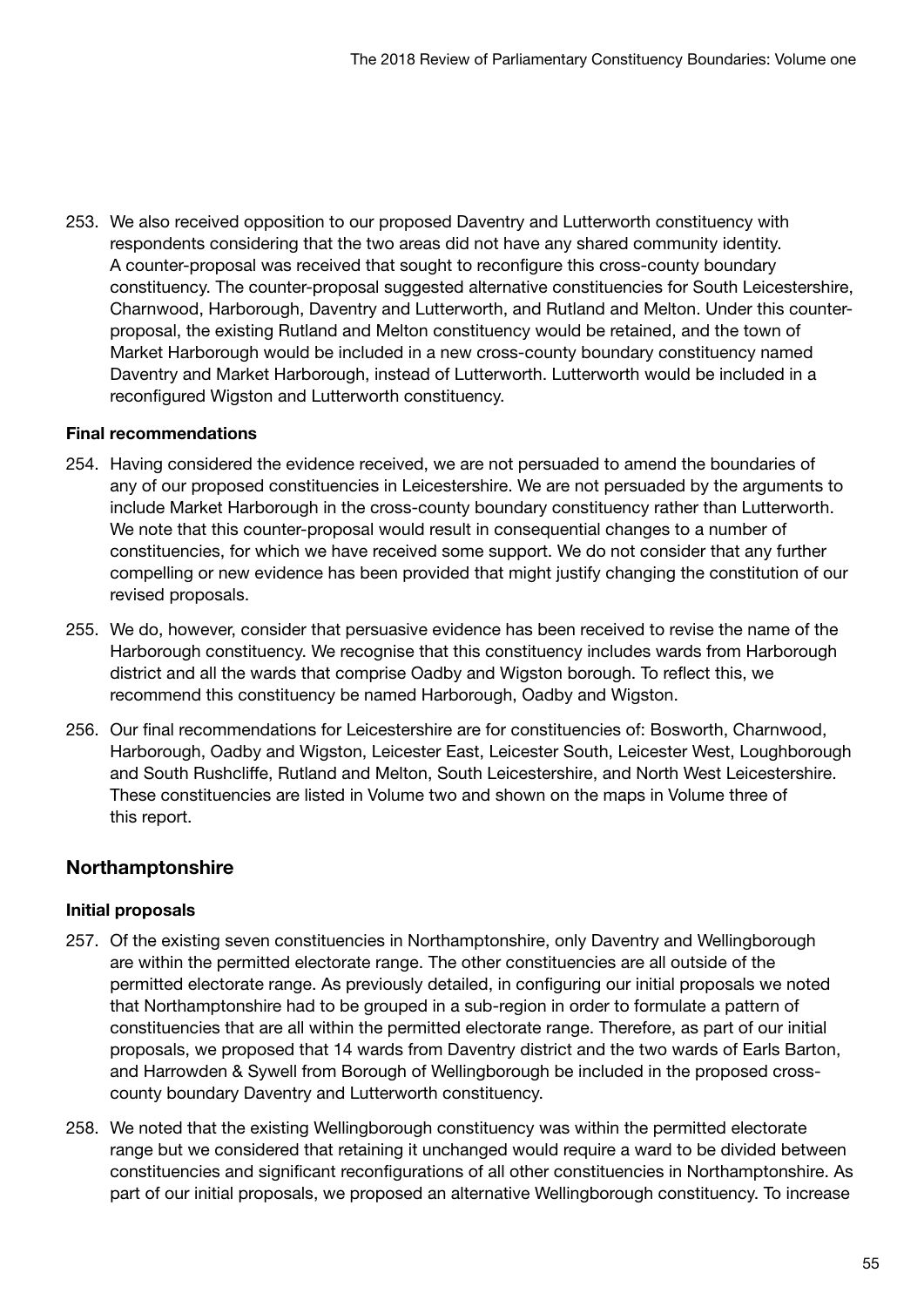the electorate of the Kettering constituency, we suggested that it include the Finedon ward from the Borough of Wellingborough. To reduce the electorate of the Corby constituency, we proposed that it should no longer include the two wards covering Irthlingborough.

259. To increase the electorate of the Northampton South constituency, we proposed that it should include the Borough of Wellingborough wards of Wollaston and Bozeat, along with the two wards of Brafield and Yardley, and Hackleton from South Northamptonshire district. Within the Borough of Northampton we proposed that the Billing, Park, and Riverside wards be included in the Northampton North constituency to bring it within the permitted electorate range. Finally, we proposed a South Northamptonshire constituency that included 25 wards from the district and the two wards of Woodford and Weedon from Daventry district.

#### Consultation on the initial proposals

- 260. In response to the consultation on our initial proposals, we received significant opposition to our proposed Wellingborough constituency. Respondents considered that the existing Wellingborough constituency should be retained and objected to the wards of Bozeat, Earls Barton, Finedon, Wollaston, and Harrowden & Sywell being included in different constituencies. Counterproposals were received that would retain the existing Wellingborough constituency, which involved consequential changes to the Kettering and Corby constituencies. Advocates of these counter-proposals suggested that either the Stanion & Corby Village ward, or part of this ward, be included in the Kettering constituency to bring it within the permitted electorate range. We received support for our proposed Corby constituency, albeit some respondents suggested that the constituency should be renamed Corby and East Northamptonshire to reflect the inclusion of East Northamptonshire district in the constituency.
- 261. Our proposed Northampton North constituency was largely supported but some respondents considered that some Northampton borough wards should be included in the Daventry and Lutterworth constituency. We received a mixture of support for and opposition to our proposed Northampton South and South Northamptonshire constituencies. As previously detailed, respondents opposed the inclusion of the Bozeat and Wollaston wards in the Northampton South constituency. Instead, counter-proposals were received suggesting that it was more appropriate to include the South Northamptonshire district wards of Harpole and Grange, and Grange Park in the Northampton South constituency. As part of this counter-proposal it was proposed that the Brafield and Yardley, and Hackleton wards should also be included in the South Northamptonshire constituency. As previously detailed, we received opposition to the inclusion of Daventry district wards in the cross-county boundary Daventry and Lutterworth constituency.

#### Revised proposals

- 262. Having considered the evidence received, we investigated alternative configurations to constituencies in Northamptonshire. We were not persuaded by the evidence to retain the existing Wellingborough constituency. We particularly felt that the case for dividing the Harrowden & Sywell ward, as proposed by some respondents, was neither exceptional nor compelling. However, we did consider whether the Bozeat, Finedon, and Wollaston wards could be included in the Wellingborough constituency.
- 263. We considered that persuasive evidence had not been received to include the Finedon ward in the Wellingborough constituency, particularly given the consequential changes required to the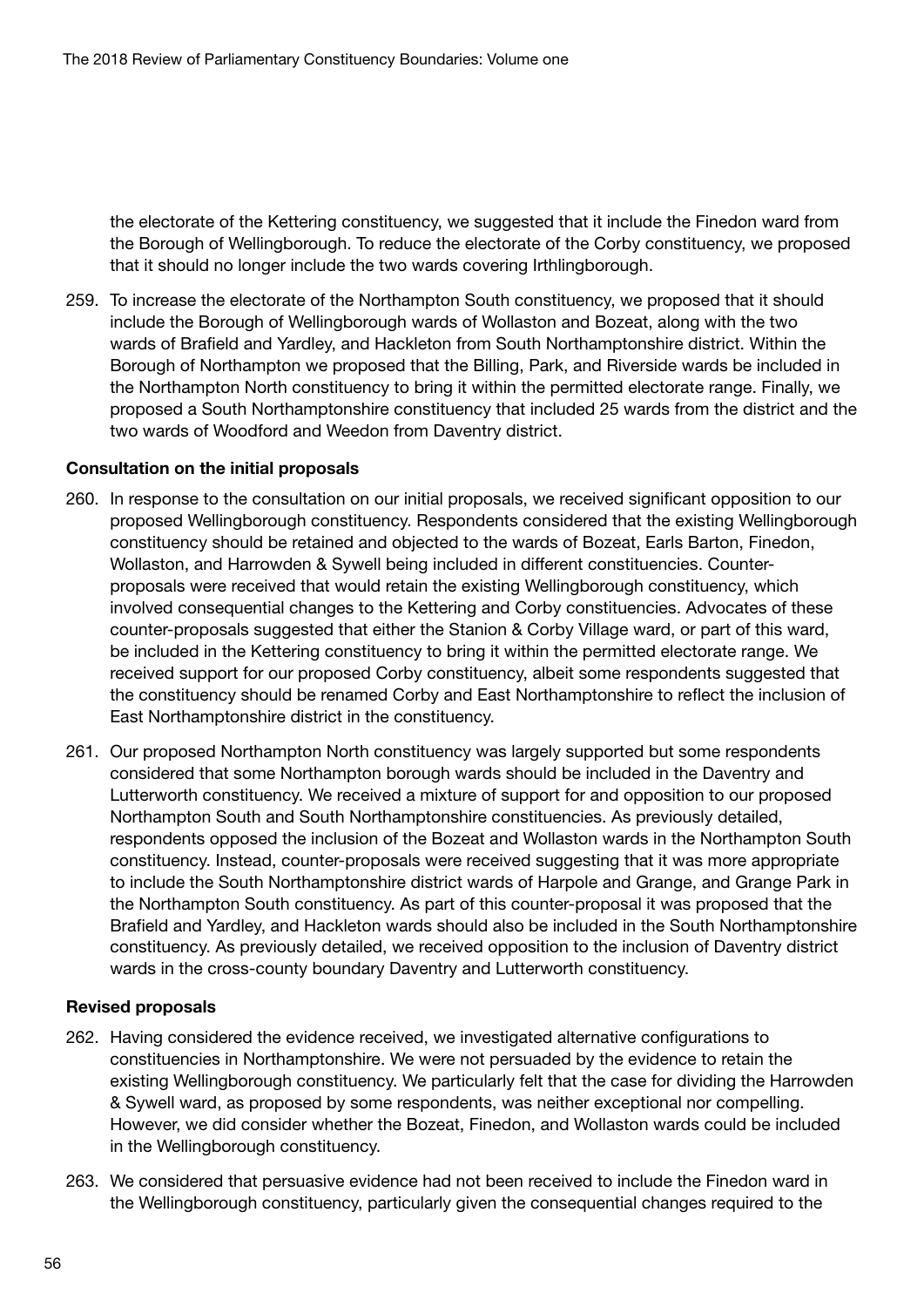Kettering constituency. As noted above, the counter-proposals were to include either the whole or part of the Stanion & Corby Village ward in the Kettering constituency. We considered that including all of the ward broke local ties between Corby and Corby Village and that an exceptional and compelling case had not been made to divide the ward. We noted that it was possible to include the Wollaston and Bozeat wards in the Wellingborough constituency and sought to do so by reconfiguring the Northampton South and South Northamptonshire constituencies.

264. We proposed that the wards of Brafield and Yardley, and Hackleton be included in the South Northamptonshire constituency, and the wards of Grange Park, and Harpole and Grange be included in the Northampton South constituency. We considered that the latter wards were close in geography and nature to the Northampton South constituency. We proposed no changes to the Daventry and Lutterworth, and Northampton North constituencies. As part of our revised proposals, we did not suggest any changes to the boundaries of the Corby constituency for the reasons outlined above, but we did propose that the constituency be renamed Corby and East Northamptonshire to reflect that it comprised wards from both local authorities.

# Consultation on the revised proposals

- 265. In response to the consultation on our revised proposals, we did not receive any substantial counter-proposals for Northamptonshire, aside from those previously mentioned that proposed an alternative cross-county boundary constituency. Our decision not to retain the existing Wellingborough constituency was again opposed by respondents. Some supported the inclusion of the Bozeat and Wollaston wards in the revised constituency, but were still concerned that the Finedon ward had not been included. Additionally, some respondents from the Harrowden & Sywell ward opposed the revised proposals, suggesting that part of the ward should be included in the Wellingborough constituency. Other respondents commented on the title of the proposed constituency, considering the name Wellingborough and Rushden to be more suitable.
- 266. We also received some support for our revised proposals, particularly the proposed configuration and name of the Corby and East Northamptonshire constituency.

# Final recommendations

- 267. We have again considered the evidence received in relation to retaining the existing Wellingborough constituency. We are not persuaded that an exceptional and compelling case has been made to divide either the Harrowden & Sywell or Stanion & Corby Village wards. Given that our revised proposals in Northamptonshire have generally been supported, we do not propose to modify any of the boundaries of our proposed constituencies.
- 268. However, we do consider that persuasive evidence has been received to modify the name of the Wellingborough constituency. Some respondents considered that, as the proposed constituency incorporated a large part of East Northamptonshire district, particularly the town of Rushden, the constituency name should reflect the configuration. We therefore recommend the constituency be named Wellingborough and Rushden.
- 269. Our final recommendations for Northamptonshire are for constituencies of: Corby and East Northamptonshire, Daventry and Lutterworth, Kettering, Northampton North, Northampton South, South Northamptonshire, and Wellingborough and Rushden. These constituencies are listed in Volume two and shown on the maps in Volume three of this report.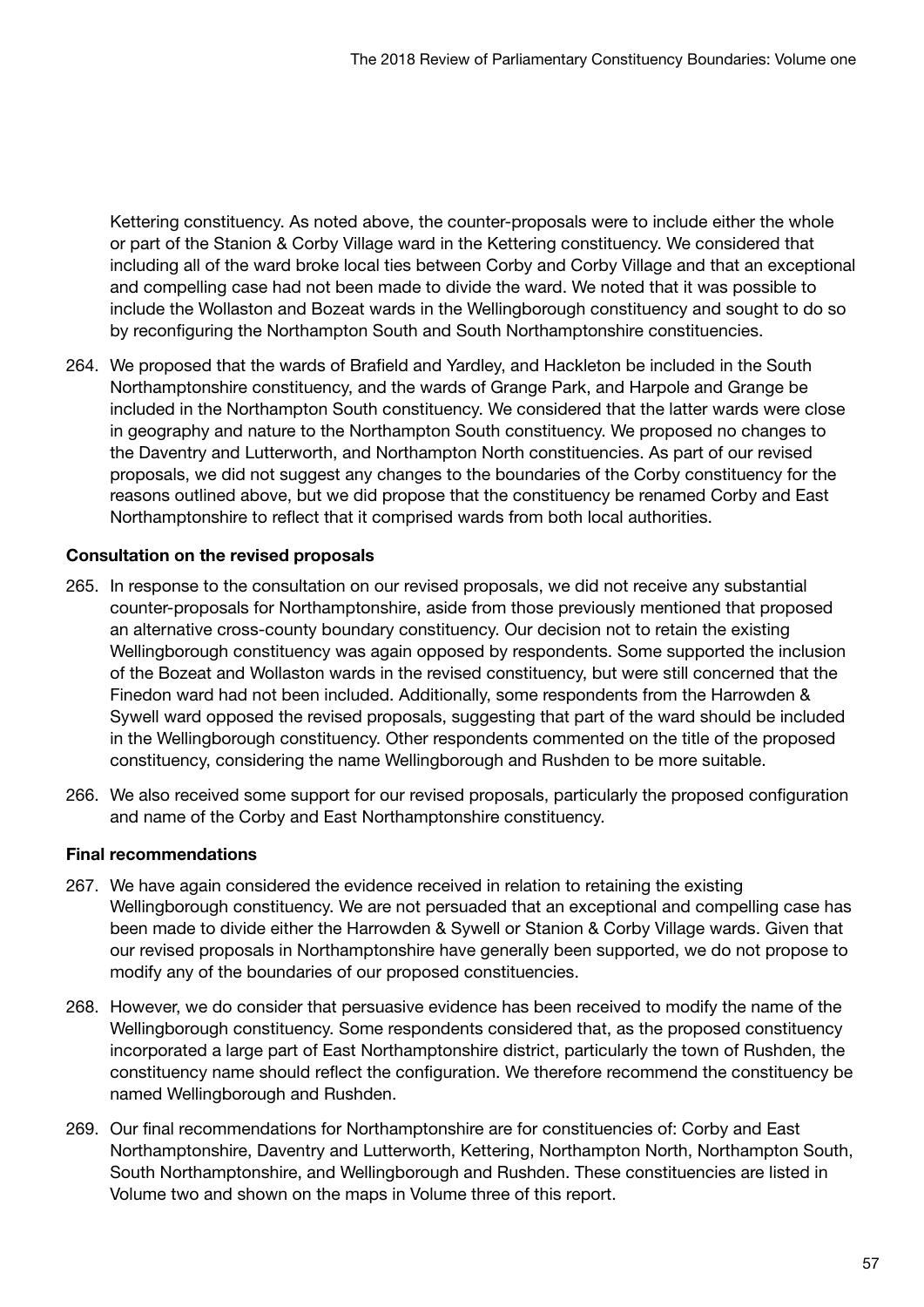The 2018 Review of Parliamentary Constituency Boundaries: Volume one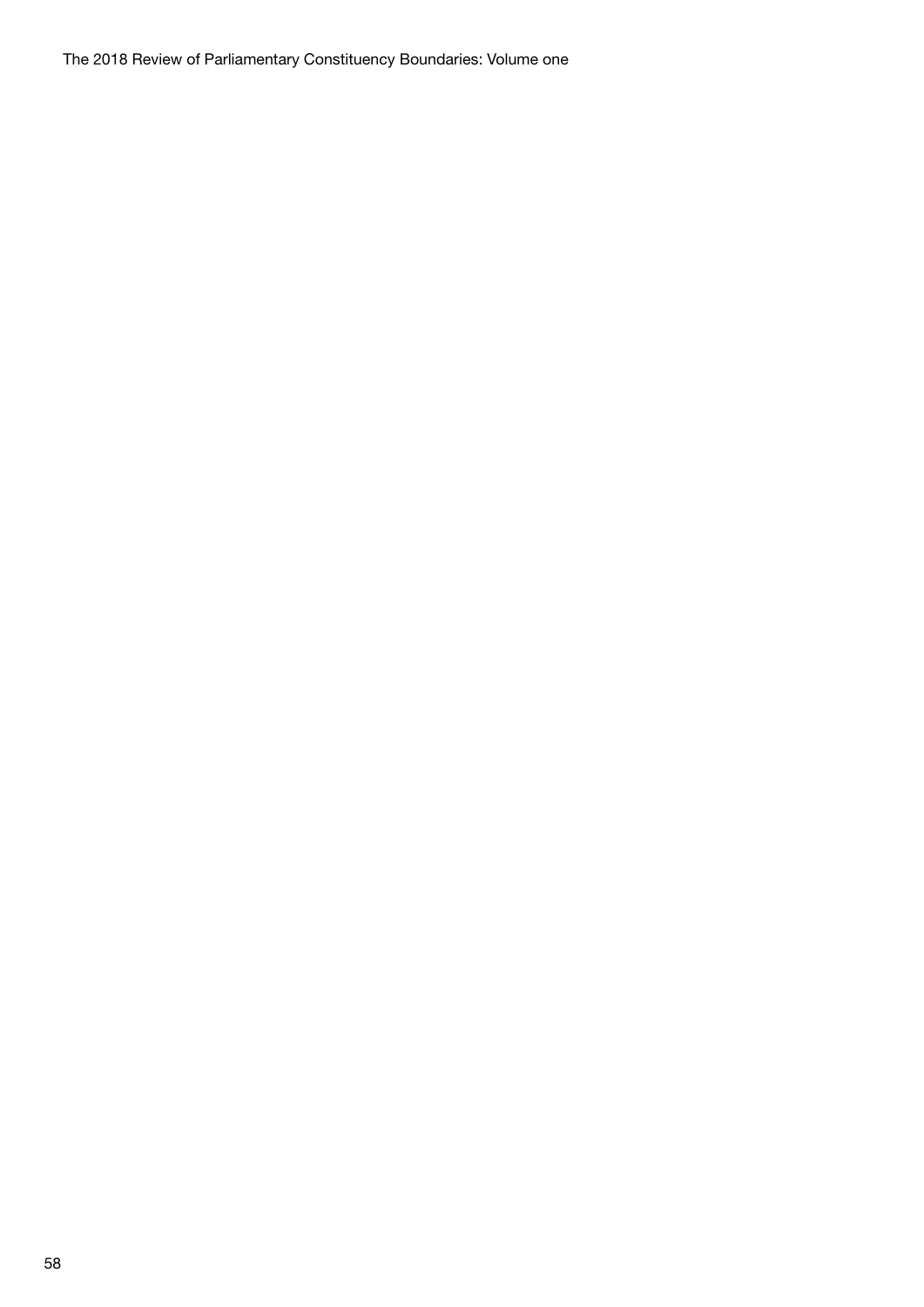# London

- 270. The London region currently has 73 constituencies. Of these constituencies, 20 have electorates within the permitted electorate range. The electorates of 43 constituencies currently fall below the permitted electorate range, while the electorates of 10 constituencies are above. Our proposals reduce the number of constituencies in London by five, from 73 to 68.
- 271. The London region comprises 32 London boroughs and the City of London.
- 272. We appointed three assistant commissioners for the London region Howard Simmons, Emma Davy and Richard Wald — to assist us with the analysis of the representations received during the first two consultation periods. This included chairing public hearings, which were held in the region in order to hear oral evidence direct from the public. The dates and locations of these hearings were:
	- Westminster: 17–18 October 2016
	- Bromley: 20–21 October 2016
	- $\bullet$  Harrow: 24–25 October 2016
	- Kingston: 27–28 October 2016
	- Romford: 31 October–1 November 2016

# Sub-division of the region

- 273. In formulating our initial proposals, we noted that the electorate of the London region of 5,118,884 results in it being entitled to 68 constituencies, a reduction of five. We then considered how this number of constituencies could be allocated across the region and whether the London boroughs could be grouped together to create sub-regions. We were mindful of respecting, where we could, the external boundaries of the London boroughs, and the River Thames and River Lee, which create natural boundaries across the region. For this reason we chose the River Thames as a natural division and created two sub-regions: the North Thames sub-region containing 20 London boroughs, part of Richmond upon Thames, and the City of London, and the South Thames sub-region containing 11 London boroughs and part of Richmond upon Thames.
- 274. The combined electorate of the City of London and the London boroughs in the North Thames sub-region (Barking and Dagenham, Barnet, Brent, Camden, Ealing, Enfield, Hackney, Hammersmith and Fulham, Haringey, Harrow, Havering, Hillingdon, Hounslow, Islington, Kensington and Chelsea, Newham, Redbridge, Richmond upon Thames (part),<sup>4</sup> Tower Hamlets, Waltham Forest, and Westminster) totalled 3,171,133. It therefore has an entitlement of 42.4 constituencies, and 42 constituencies were allocated to this sub-region, a reduction of three from the current 45. We further bore in mind that a constituency crossing the River Lee would need to be achieved in order for the constituencies to fall within the permitted electorate range.

<sup>4</sup> Richmond upon Thames is divided between the two sub-regions by the River Thames.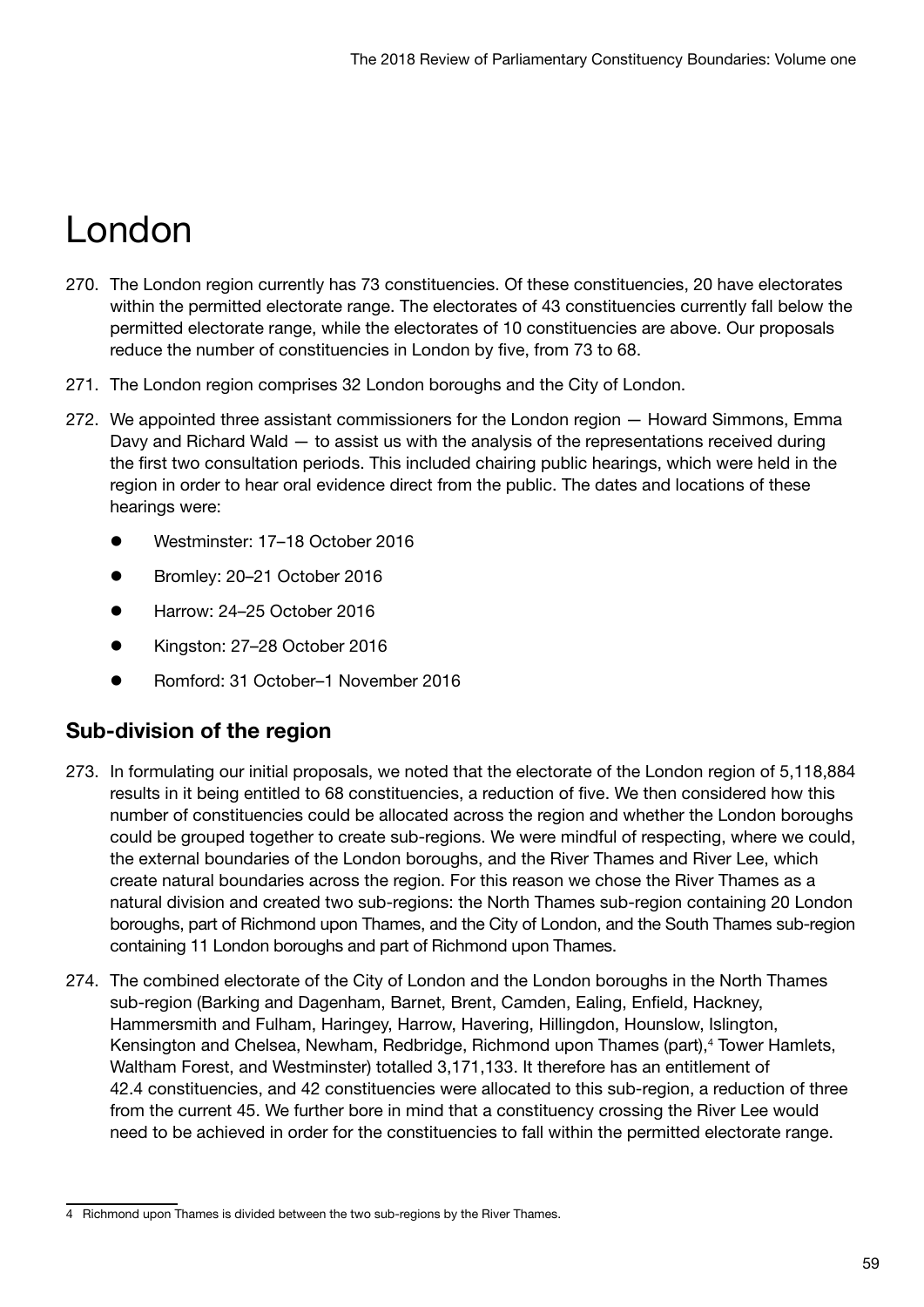- 275. The combined electorate of the London boroughs in the South Thames sub-region (Bexley, Bromley, Croydon, Greenwich, Kingston upon Thames, Lambeth, Lewisham, Merton, Richmond upon Thames (part), Southwark, Sutton, and Wandsworth) totalled 1,947,751. It therefore has an entitlement of 26.02 constituencies. We allocated 26 constituencies to this sub-region, a reduction of two from the current 28.
- 276. Within the London region, 53 of the existing constituencies fall outside of the permitted electorate range; this meant that there would have to be a great deal of change to existing constituencies in order to ensure that all 68 constituencies fall within the permitted electorate range. A further issue to affect the distribution of constituencies throughout London was the number of electors in each ward, with the majority of wards containing more than 6,000 electors. This made it difficult to create constituencies within the permitted electorate range.
- 277. The use of the sub-regions outlined above was widely supported during consultation on the initial proposals and secondary consultations. We did not receive any counter-proposals that suggested alternative sub-regions, with respondents supporting the use of the River Thames as a boundary between the two sub-regions.
- 278. Our revised proposals were, therefore, based on the same sub-regions as those of our the initial proposals. In response to the consultation on the revised proposals, we did not receive any new evidence that would justify the use of alternative sub-regions within the London region.
- 279. Therefore, our final recommendations for London are based on the sub-regions of:
	- North Thames
	- South Thames.

# North Thames

280. Of the 45 existing constituencies in the North Thames sub-region, 14 (Barking, Bethnal Green and Bow, Brent Central, Chipping Barnet, Ealing North, Hackney North and Stoke Newington, Hackney South and Shoreditch, Hampstead and Kilburn, Hornchurch and Upminster, Hornsey and Wood Green, Ilford South, Poplar and Limehouse, Ruislip, Northwood and Pinner, and Twickenham) are currently within the permitted electorate range. Of the remaining constituencies, six are above and 25 are below the permitted electorate range. Under our initial proposals, we proposed to retain two existing constituencies unchanged: Hornchurch and Upminster, and Twickenham.

# North East London

# Initial proposals

281. In formulating our initial proposals, we recognised that the River Lee formed a natural boundary with limited crossing points, particularly towards the northern part of the river in the region. We therefore sought to limit the number of constituencies crossing the River Lee. By using the River Lee as a natural boundary, we were able to allocate 11 constituencies to the east across the five London boroughs of Barking and Dagenham, Havering, Newham, Redbridge, and Waltham Forest. However, the proposed Bow and Canning Town constituency crossed the River Lee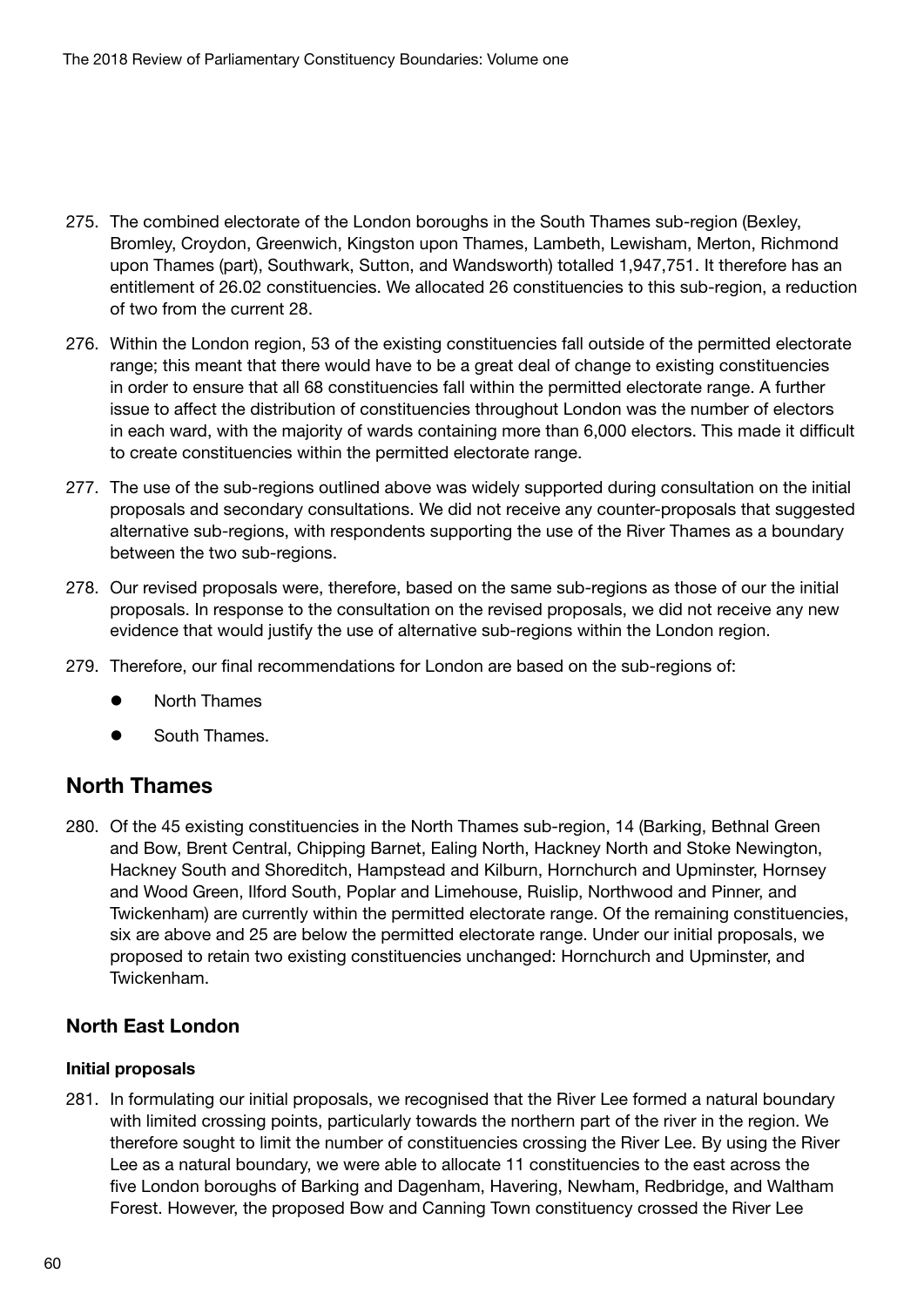between the Newham and Tower Hamlet borough boundaries. We considered that the crossing of the River Lee in the south of the sub-region was appropriate given the number of crossing points in this part of the region.

- 282. In the Borough of Havering, we retained the existing Hornchurch and Upminster constituency and proposed that the Romford constituency include seven wards from the existing constituency and the Eastbrook ward from the neighbouring Dagenham and Rainham constituency. The proposed Dagenham and Rainham constituency included eight wards from the existing constituency and was brought into the permitted electorate range by the inclusion of the Alibon and Valence wards from the existing Barking constituency.
- 283. The proposed Barking constituency retained nine of its wards, with two wards from the existing Ilford South constituency. We further proposed an Ilford North constituency that included six wards from the existing constituency and three wards from the existing Ilford South constituency. The proposals for a Leytonstone and Wanstead constituency included four wards from the existing Leyton and Wanstead constituency, plus the Wood Street ward from the Walthamstow constituency, two wards from the Ilford North constituency and two wards from the Ilford South constituency to bring it into the permitted electorate range.
- 284. In the Borough of Waltham Forest, we proposed a Chingford and Woodford Green constituency that retained eight wards from the existing constituency and the Chapel End ward from the Walthamstow constituency. We modified the existing Walthamstow constituency by retaining six of its wards, and also including four wards from the Leyton and Wanstead constituency. We proposed a Forest Gate and Loxford constituency, which contained three wards from the existing East Ham constituency, two wards from the existing Ilford South constituency and four wards from the existing West Ham constituency. This meant that the Newham borough wards of Green Street East and Green Street West were included in the same constituency; currently, they are divided between constituencies. The remaining wards in the existing East Ham constituency were joined with the Custom House and Plaistow wards in a new East Ham constituency. Our proposed Poplar and Limehouse constituency included eight wards from the existing constituency, two wards from the existing Bethnal Green and Bow constituency, and the divided ward of Whitechapel.
- 285. We also proposed a Bow and Canning Town constituency, which included four wards from the existing West Ham constituency, three wards from the existing Poplar and Limehouse constituency, and two wards from the Bethnal Green and Bow constituency. As noted above, this constituency would cross the River Lee to ensure that all the constituencies fell within the permitted electorate range. We considered that the A13 and A118 provided suitable road crossings of the River Lee in this area and therefore suggested this constituency as part of our initial proposals.

# Consultation on the initial proposals

286. In North East London, we received a mixture of support for and opposition to our initial proposals. Our proposal to retain the existing Hornchurch and Upminster constituency unchanged from the existing was broadly supported. We received a number of other representations that commented on our proposals, with some of these wanting to retain other existing constituencies in the sub-region.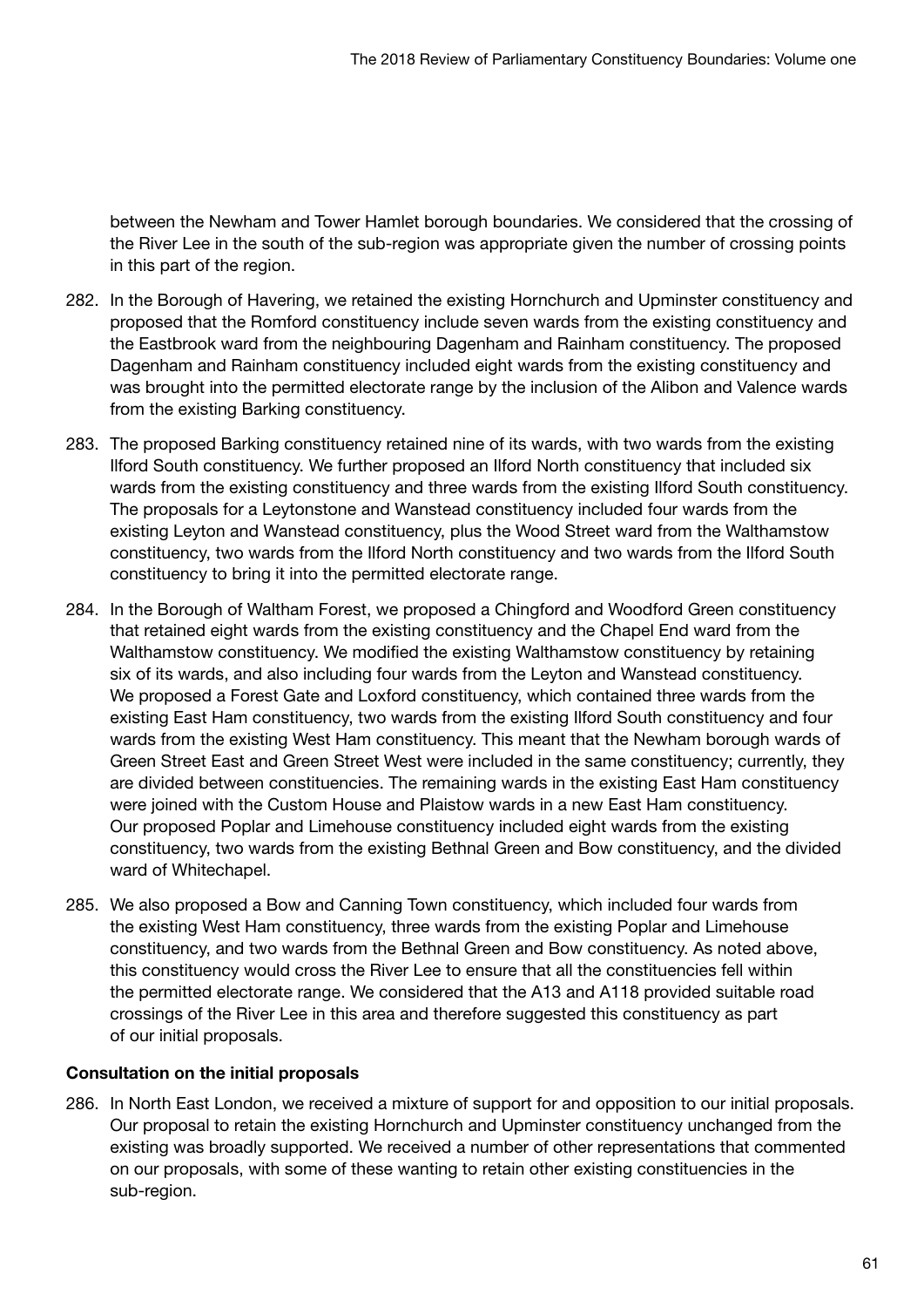- 287. We received a number of counter-proposals suggesting alternative patterns of constituencies in North East London. These included:
	- that the Eastbrook ward be divided between the Dagenham and Rainham, and Romford constituencies
	- that the Bridge ward should be included in the Chingford and Woodford Green constituency
	- that the Chapel End ward should remain in the Walthamstow constituency as the initial proposals broke community ties in this area
	- that the redistribution of all the wards of the existing Ilford South constituency, which was within the permitted electorate range, should be re-examined as the initial proposals divided Ilford town centre.

#### Revised proposals

- 288. Having considered the written and oral evidence, our assistant commissioners considered what modifications should be made to the initial proposals. They recommended to us that the Bridge ward be included in the proposed Chingford and Woodford Green constituency as this would better reflect the community ties in the Woodford area, which had been split under the initial proposals, and that the constituency be named Chingford and Woodford. To the south of this constituency, they recommended that Chapel End ward be included in the proposed Walthamstow constituency. They considered that the evidence received indicated that the initial proposals divided Walthamstow between constituencies.
- 289. As a result of the modifications to the constituencies of Walthamstow, and Chingford and Woodford, consequential changes were required to surrounding constituencies. Our assistant commissioners considered the different counter-proposals and recommended an Ilford North and Wanstead constituency, which included all the wards in the existing Ilford North constituency (apart from Bridge ward) and two wards from the existing Leyton and Wanstead constituency. They also recommended retaining the existing Ilford South constituency completely unchanged.
- 290. Different counter-proposals were received for the constituencies of Dagenham and Rainham, and Romford. The assistant commissioners considered that the evidence received supported the Chadwell Heath ward being included in the Romford constituency and the Eastbrook ward being included in the Dagenham and Rainham constituency. Having considered whether the Rush Green area of Eastbrook ward should be included in the Romford constituency with the remainder being included in the Dagenham and Rainham constituency, our assistant commissioners noted that this would create an 'orphan polling district<sup>5</sup>' in Havering borough. In addition to this concern, they also did not consider that an exceptional and compelling case had been made to divide a ward between constituencies. Accordingly, our assistant commissioners recommended that Eastbrook ward be retained in its current constituency of Dagenham and Rainham, and Chadwell Heath ward be included in the Romford constituency. They did not recommend any changes to the Hornchurch and Upminster constituency, which retained its existing constituency boundary. We agreed with their recommendations.

<sup>5</sup> 'Orphan polling district' refers to a clear minority of polling districts (usually just one polling district) from one local authority, in a constituency where the overwhelming majority of polling districts are from another local authority.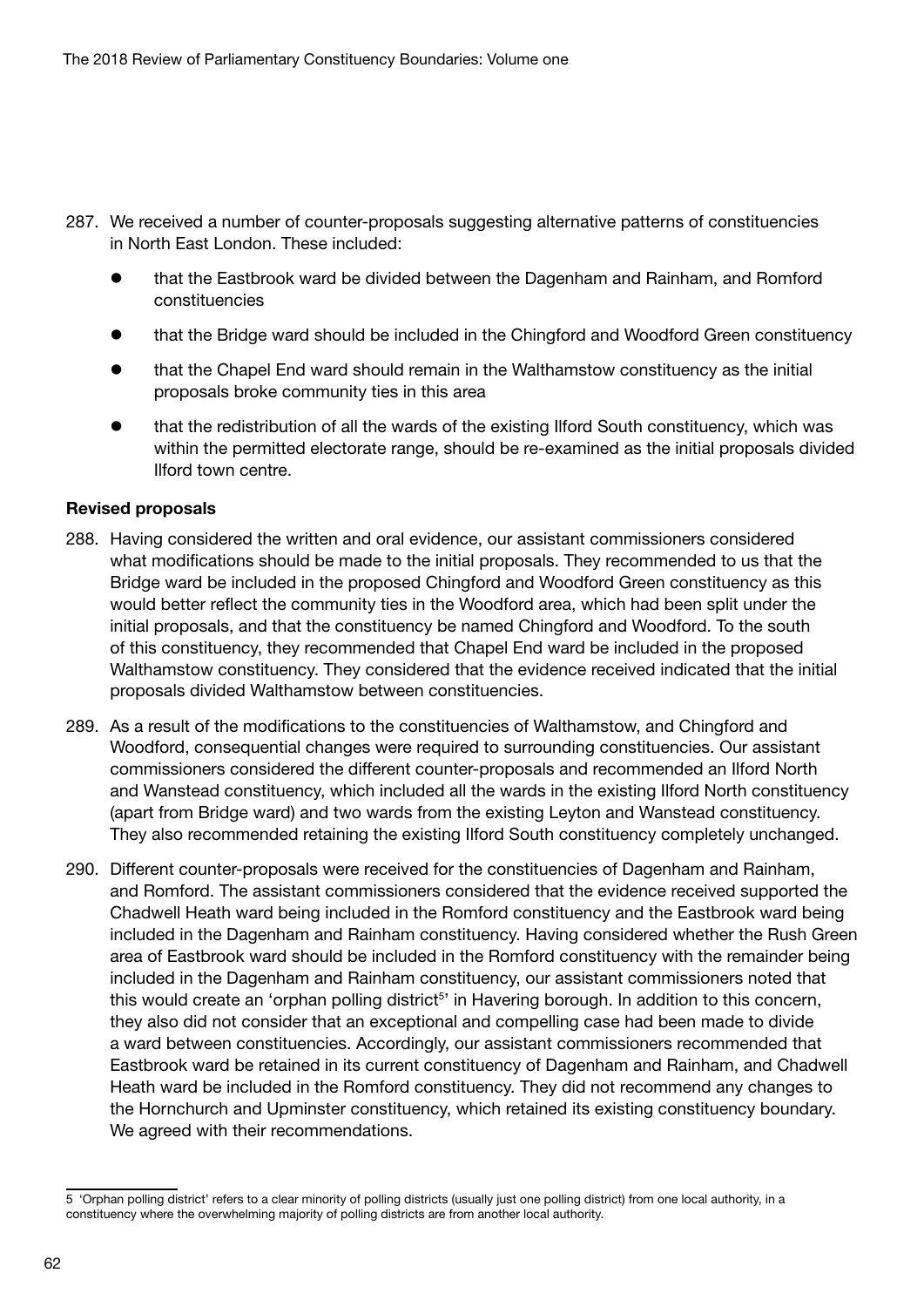- 291. Our assistant commissioners recommended further changes to our initial proposals in this part of the sub-region that we accepted, based on the evidence presented to us. Our revised proposals amended the Barking and East Ham initial proposals, and proposed new Leyton and Stratford, and Stepney and Bow constituencies having reconfigured the initial proposals for Forest Gate and Loxford, and Bow and Canning Town. We also proposed a cross-borough boundary constituency of Poplar and Canning Town. We noted that this constituency would cross the River Lee and considered it was suitable for this constituency to do so.
- 292. As a consequence of the boundary changes detailed above, it was necessary to reconfigure the existing Barking constituency gaining the London City Airport area to the south west. We renamed this constituency Barking and Beckton.

# Consultation on the revised proposals

- 293. In response to the consultation on the revised proposals, we received support for many of the proposed constituencies in this part of the North Thames sub-region, with some respondents supporting the majority of the proposed constituencies. However, opposition was again received to a number of our proposed constituencies in the sub-region.
- 294. Similarly to the representations on the initial proposals, we received some representations supporting the dividing of Eastbrook ward in the Dagenham and Rainham constituency, and including polling district MA (Rush Green) in the Romford constituency. We also received a counter-proposal to place the whole of Eastbrook ward in a Romford constituency.

# Final recommendations

- 295. Having further considered the proposal to split the Eastbrook ward, we remain of the view that there are not exceptional and compelling circumstances to do so and therefore do not recommend this proposal. In relation to the counter-proposal arguing that the whole of Eastbrook ward should be included in a Romford constituency: to ensure both Eastbrook, and Dagenham and Rainham constituencies are within the permitted electorate range under this proposal, it would be necessary to transfer a ward to the Dagenham and Rainham constituency — for example, the Chadwell Heath ward as per our initial proposals. We do not consider that evidence has been received to modify either of these constituencies and therefore recommend the revised proposal constituencies of Dagenham and Rainham, and Romford as part of our final recommendations.
- 296. Having considered the evidence received, and in light of the good levels of support for many of our revised proposals in the area, we are not persuaded to amend the boundaries of any of our proposed constituencies in this part of the North Thames sub-region. Under our final recommendations we have retained two existing constituencies unchanged: Ilford South, and Hornchurch and Upminster.
- 297. However, on the basis of evidence put to us during the final consultation, we have decided to modify some of our proposed constituency names as part of the final recommendations. We propose that the Chingford and Woodford constituency is renamed Chingford and Woodford Green to better reflect the existing constituency.
- 298. Our final recommendations in this part of the sub-region are for constituencies of: Barking and Beckton, Chingford and Woodford Green, Dagenham and Rainham, East Ham, Hornchurch and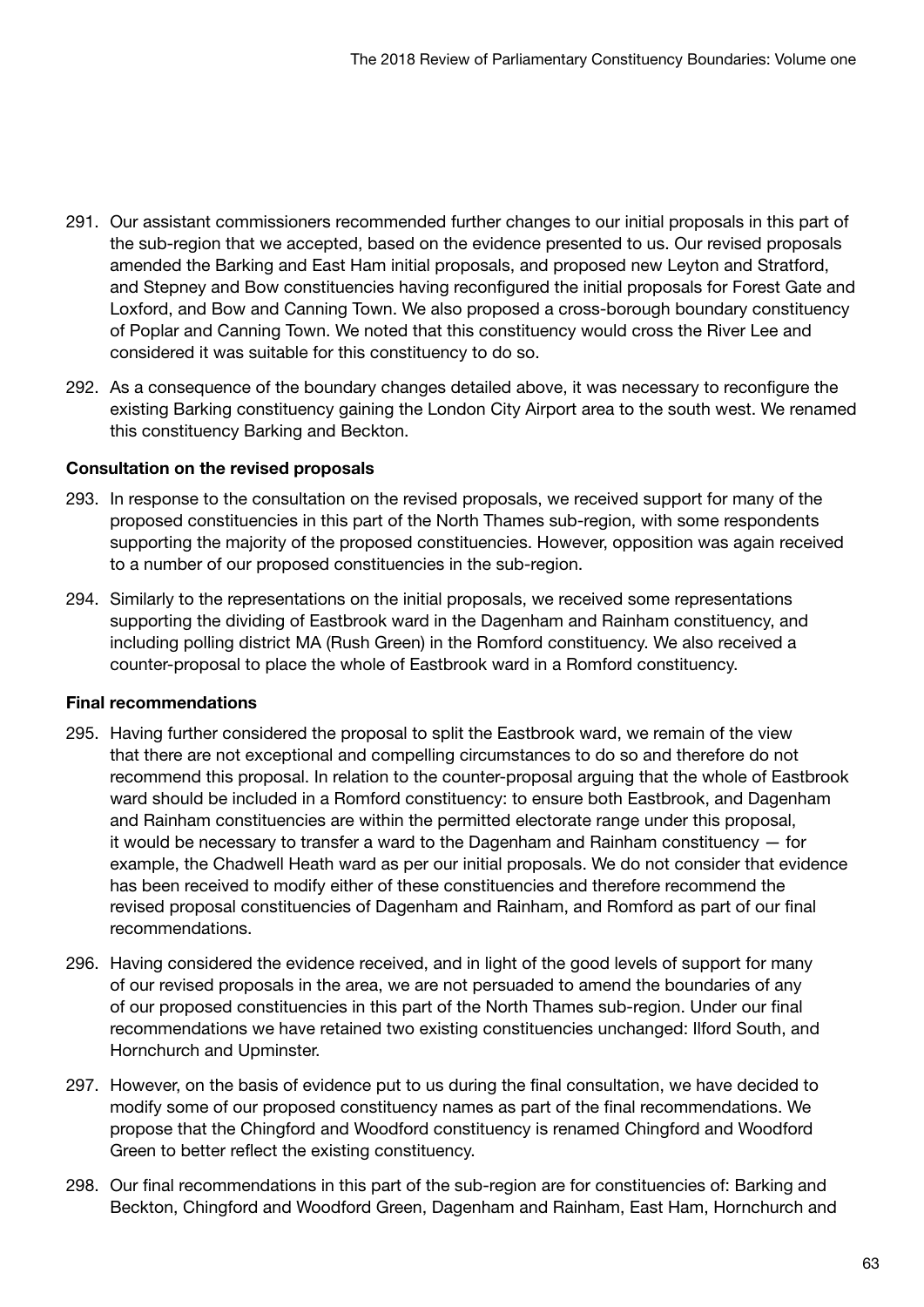Upminster, Ilford North and Wanstead, Ilford South, Leyton and Stratford, Poplar and Canning Town, Romford, Stepney and Bow, and Walthamstow.

299. These constituencies are listed in Volume two and shown on the maps in Volume three of this report.

# North London

#### Initial proposals

- 300. The initial proposals in North London to the west of the River Lee, extending to the Edgware Road and Maida Vale (A5) — covered the boroughs of Barnet, Camden, Enfield, Haringey, and Islington, and parts of Hackney. In the Borough of Enfield, we proposed an Enfield constituency retaining seven wards from the existing Enfield North constituency, with Grange ward from the existing Enfield, Southgate constituency. Our proposed Edmonton constituency included seven wards from the existing constituency with the Palmers Green ward from the existing Enfield, Southgate constituency to bring it within the permitted electorate range.
- 301. In Barnet, the electorate of the borough is too low to create three whole constituencies within the boundaries of the borough. We therefore investigated how the borough would be paired with neighbouring boroughs to create a pattern of constituencies. As part of our initial proposals, we suggested a Finchley and Southgate constituency, which included three wards from the existing Enfield, Southgate constituency, two wards from the Chipping Barnet constituency, and three wards from the Finchley and Golders Green constituency. The proposed Chipping Barnet and Mill Hill constituency retained five wards from the existing Chipping Barnet constituency, with the Cockfosters ward from the Enfield, Southgate constituency, and the Mill Hill ward from the Hendon constituency. Our proposed Hendon constituency included six wards from the existing constituency and two wards from the existing Finchley and Golders Green constituency.
- 302. In the boroughs of Camden and Islington, our initial proposals were for a Hampstead and Golders Green constituency, which included seven wards from the existing Hampstead and Kilburn constituency, two wards from the Finchley and Golders Green constituency, and the Highgate ward from the existing Holborn and St Pancras constituency. Additionally, we proposed a Holborn and St Pancras constituency that retained eight of its wards and added the two wards of Junction and St. George's from Islington borough. We proposed an Islington constituency, which included eight wards from the existing Islington South and Finsbury constituency and the Mildmay ward from the Islington North constituency to bring it into the permitted electorate range. We also proposed a Finsbury Park and Stoke Newington constituency, which included five wards from the existing Islington North constituency and five wards from the Hackney North and Stoke Newington constituency.
- 303. In the Borough of Hackney, both of the existing constituencies fell within the permitted electorate range. However, in order to ensure adjacent constituencies also fell within the permitted electorate range changes were required. We therefore proposed a Hackney Central constituency, which included five wards from the existing Hackney North and Stoke Newington constituency and five wards from the existing Hackney South and Shoreditch constituency. We also proposed a Hackney West and Bethnal Green constituency, which included five wards from the existing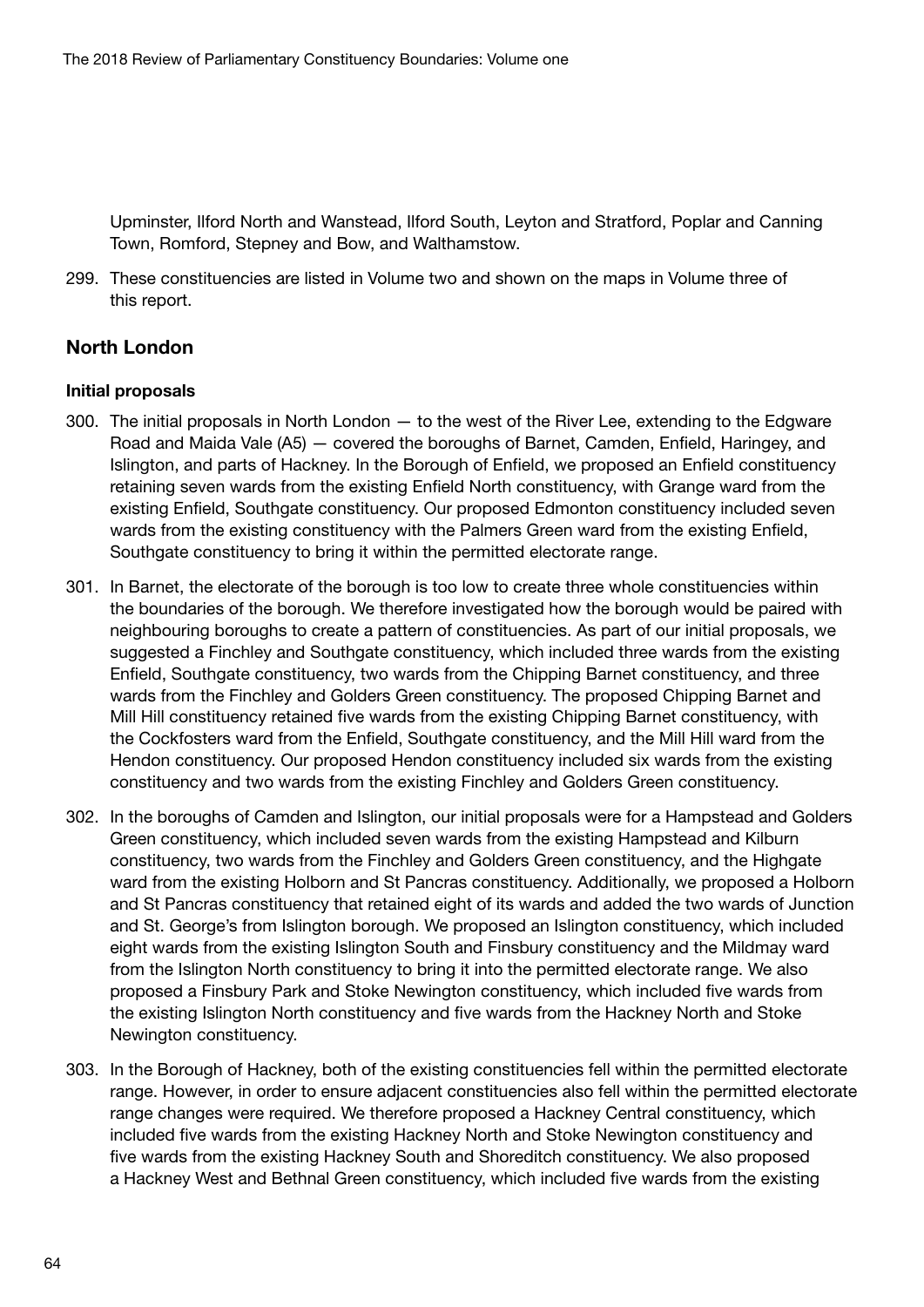Hackney South and Shoreditch constituency and four wards from the existing Bethnal Green and Bow constituency.

304. In Haringey, we retained the existing Tottenham constituency and added Stroud Green ward from Hornsey and Wood Green to bring the constituency within the permitted electorate range. The remainder of the existing Hornsey and Wood Green constituency had Bowes ward added to it from the existing Enfield, Southgate constituency.

# Consultation on the initial proposals

- 305. Our proposed Chipping Barnet, Edmonton, and Tottenham constituencies were generally supported (although as noted below there were some concerns about the addition of Stroud Green ward to Tottenham). We received a substantial number of representations that opposed our Finchley and Southgate constituency, along with a number of letter-writing campaigns and petitions. Those opposing our proposed Finchley and Southgate constituency had concerns that the initial proposals divided the existing Enfield, Southgate constituency between five proposed constituencies and also divided the Borough of Enfield between five constituencies.
- 306. We received a number of comments on the initial proposals in this part of the sub-region. These included:
	- that the Stroud Green ward should be included in the Hornsey and Wood Green constituency as it had no connection to the Tottenham constituency, due to the East Coast Main Line railway line running along its eastern boundary
	- that the Bowes and Cockfosters wards should be included in the proposed Finchley and Southgate constituency as these changes would allow for the retention of more of the existing Enfield, Southgate constituency
	- that the Mill Hill ward should be included in the Hendon constituency
	- that the Hackney North and Stoke Newington, and Hackney South and Shoreditch constituencies are both within the permitted electorate range and are coterminous with the borough boundaries, and therefore should remain unchanged.

# Revised proposals

307. As detailed above, we received a number of submissions that commented on our proposed Finchley and Southgate constituency, many accompanied by counter-proposals for the Enfield Southgate area. Some sought to retain the existing constituency, while others proposed minimal change. Our assistant commissioners noted that, while these counter-proposals addressed the concerns raised about Enfield Southgate, they would require changes to surrounding constituencies such as Edmonton, Tottenham, and Hornsey and Wood Green, all of which had broadly been supported during both consultations. Having considered various alternative proposals, our assistant commissioners agreed with the evidence that suggested that the Cockfosters ward should be included in the Finchley and Southgate constituency. In order to avoid revising those constituencies that had been supported with good evidence, they recommended that this constituency be modified to include part of the Brunswick Park ward, and exclude the West Finchley ward. They considered that the test of exceptional and compelling circumstances had been met in this instance to divide the Brunswick Park ward between two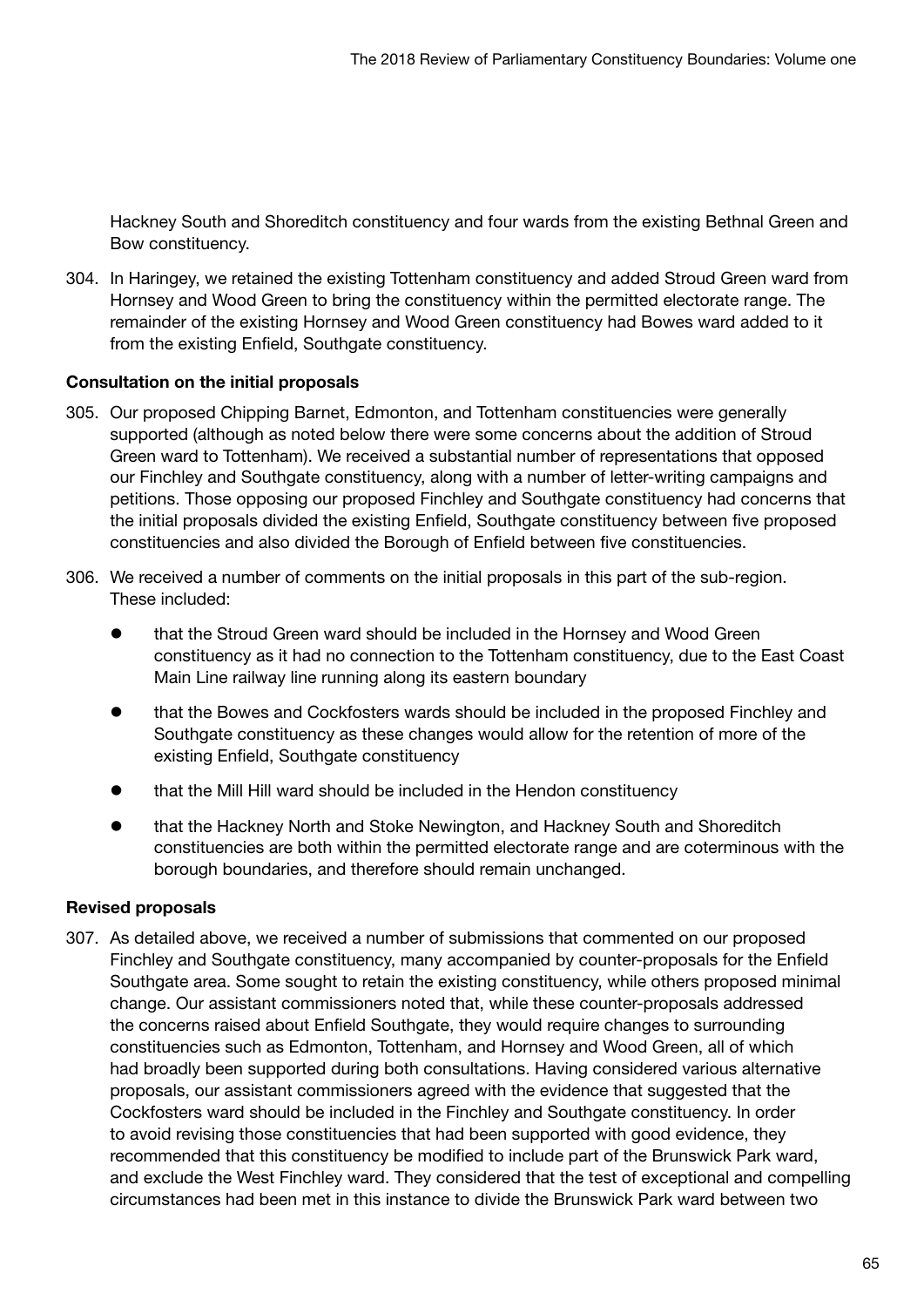constituencies. They noted particularly that the splitting of this ward allowed the inclusion of Cockfosters ward in a constituency with Southgate and also avoided modifications to other constituencies that had broadly been supported. They visited the Brunswick Park ward to observe the proposed split and considered that it was sensible.

- 308. Therefore, they recommended to us a revised constituency named Finchley and Enfield Southgate, which included four wards from the existing Enfield, Southgate constituency, three whole wards from the Borough of Barnet and the polling districts of CCA, CCB and CCC from the Brunswick Park ward. Consequently, they recommended a revised Chipping Barnet constituency that included five wards from the existing constituency, two wards from the existing Finchley and Golders Green constituency, and polling district CCD from the Brunswick Park ward. As a result of these changes, our assistant commissioners recommended that the Mill Hill ward be included in the Hendon constituency. We agreed with their recommendations.
- 309. Our assistant commissioners were also persuaded by the evidence that the Stroud Green ward should be included in the Hornsey and Wood Green constituency rather than the Tottenham constituency. They considered that the Stroud Green ward was divided from Tottenham by the East Coast Main Line railway. As a result, it would be necessary to include a different ward in the Tottenham constituency. Having considered the representations received, they recommended that the Woodside ward be included in the Tottenham constituency. We agreed with this recommendation.
- 310. We did not propose any boundary changes to the other initially proposed constituencies in the sub-region. However, we did propose the renaming of some of the constituencies in this part of the sub-region. We proposed that: Hampstead and Golders Green be called Hampstead; Hackney West and Bethnal Green be renamed Shoreditch and Bethnal Green; and Holborn and St Pancras be named Camden and St Pancras.

#### Consultation on the revised proposals

- 311. In response to our revised proposals, there remained opposition to the proposed Finchley and Enfield Southgate constituency, which again mainly focused on the division of the existing Enfield, Southgate constituency across constituencies. We also received representations that commented on dividing Brunswick Park ward between the Chipping Barnet, and Finchley and Enfield Southgate constituencies. Some respondents were concerned that this proposal had not been suggested in any representations. There was also opposition to the wards of East Finchley and Woodhouse being included in the proposed Finchley and Enfield Southgate constituency, with respondents concerned that our revised proposals divided Finchley area between constituencies.
- 312. A counter-proposal was received that sought to address the concerns about dividing the Finchley area across constituencies. It was proposed that the division of the Oakleigh ward, in the Barnet borough, instead of the Brunswick Park ward would provide for a better pattern of constituencies. The counter-proposal suggested a Southgate and East Barnet constituency, which would include four wards from the existing Enfield, Southgate constituency, the East Barnet, Brunswick Park, and Coppetts wards from the Chipping Barnet constituency and polling district CED from the Oakleigh ward to bring it into the permitted electorate range. This reconfiguration would result in what was described as the four 'Finchley wards' — East Finchley, Finchley Church End, West Finchley, and Woodhouse — being included in the proposed Chipping Barnet constituency,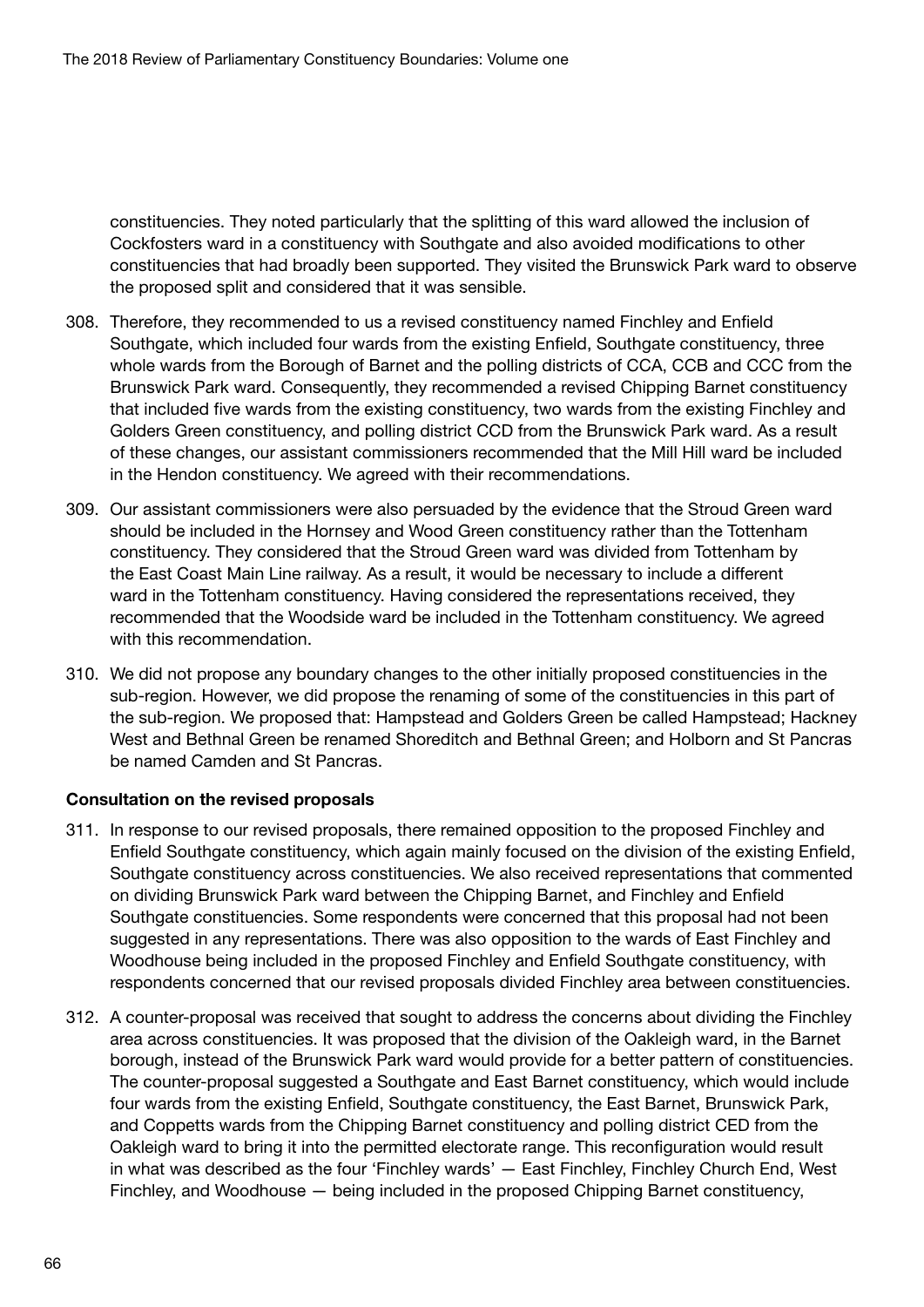with polling districts CEA, CEB, CEC from the Oakleigh ward. There was general support for the proposals we had not revised.

### Final recommendations

- 313. As during previous consultations, some counter-proposals were suggested that sought to retain the existing Enfield, Southgate constituency all within Enfield borough, which would require substantial changes to surrounding constituencies. We do not consider that further evidence has been received to recommend this counter-proposal and note that we have received support for the surrounding constituencies that it would modify. We have investigated the counter-proposal that sought to unite all four wards described to us as 'Finchley wards' in one constituency, and proposed dividing the Oakleigh Park ward. We noted the benefits of this counter-proposal, particularly that it reflects some of the evidence received regarding community ties between the wards of Finchley Church End, East Finchley, West Finchley, and Woodhouse.
- 314. However, we also had a number of concerns with the counter-proposal, particularly as it appeared to divide Barnet between constituencies and did not reflect the community ties between the Coppetts and West Finchley wards, which include the area of Friern Barnet. Given that it was an untested proposal, which has not been aired at any previous stage of the review, and therefore has not been open to public consultation, on balance we are not persuaded by the counterproposal and therefore do not recommend any changes to our revised proposal constituencies of Chipping Barnet, and Finchley and Enfield Southgate.
- 315. Having considered the evidence received during the consultation on the revised proposals, we are not persuaded to amend the boundaries of any of our proposed constituencies in this part of the North Thames sub-region.
- 316. However, on the basis of evidence put to us during the final consultation, we have decided to modify some of our proposed constituency names as part of the final recommendations. We are renaming the Hornsey and Wood Green constituency Hornsey, as not all of the Wood Green area is included in the proposed constituency. On the basis of evidence put to us, we also have renamed Islington as Islington and South Finsbury, and Hackney Central as Hackney.
- 317. Our final recommendations in this part of the sub-region are for constituencies of: Camden and St Pancras, Chipping Barnet, Edmonton, Enfield, Finchley and Enfield Southgate, Finsbury Park and Stoke Newington, Hackney, Hampstead, Hendon, Hornsey, Islington South and Finsbury, Shoreditch and Bethnal Green, and Tottenham.
- 318. These constituencies are listed in Volume two and shown on the maps in Volume three of this report.

# Central and West London

# Initial proposals

319. The proposals to the west of the Edgware Road and Maida Vale (A5) included constituencies in the boroughs of Brent, Ealing, Harrow, Hammersmith and Fulham, Hillingdon, Hounslow, Kensington and Chelsea, Westminster, and part of Richmond upon Thames, as well as the City of London. In Westminster and the City of London, the combined electorate of the two authorities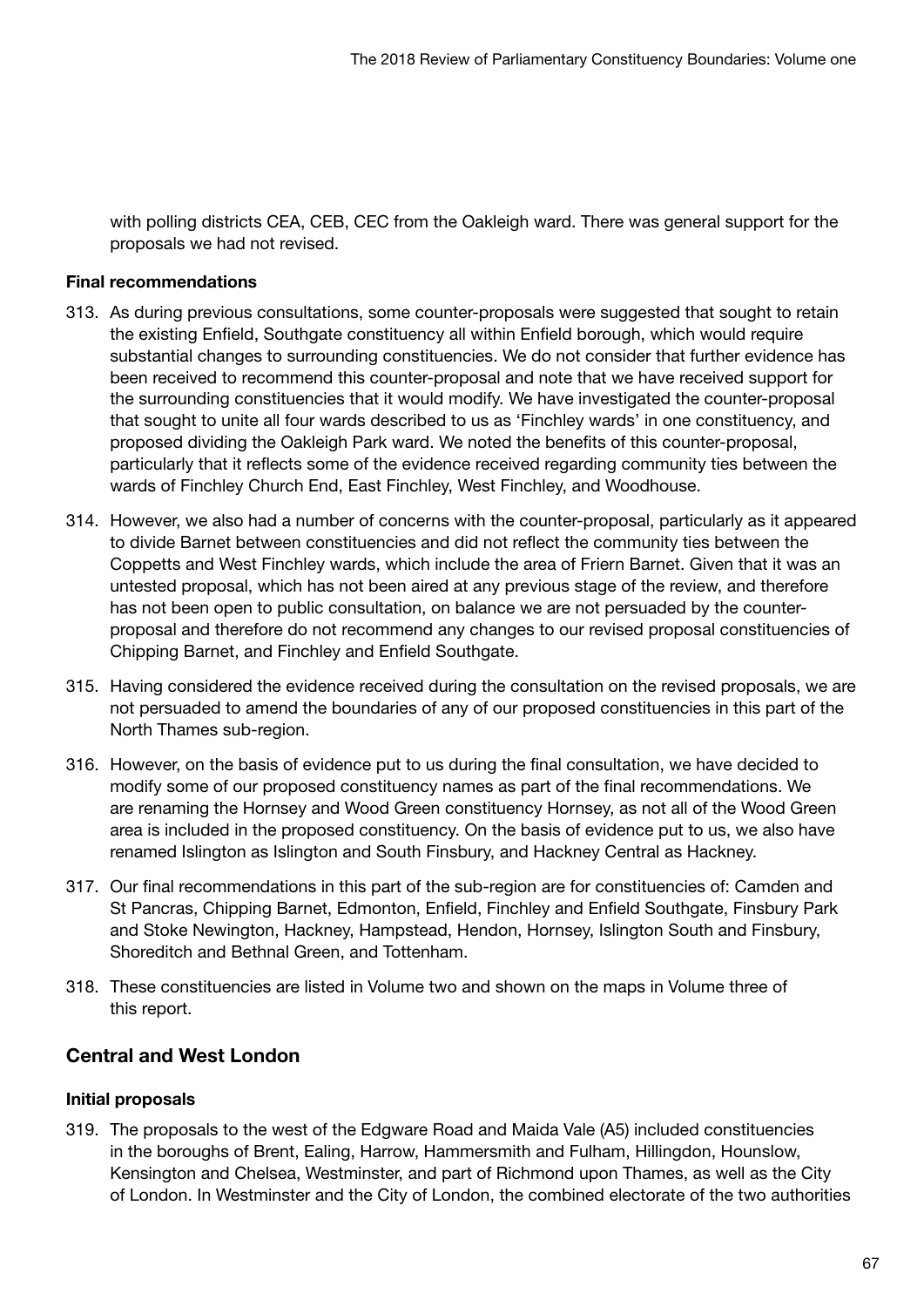does not allow us to construct constituencies that fall within the permitted electorate range, so, as part of our initial proposals, we proposed a Cities of London and Westminster constituency that included the City of London and 10 Westminster borough wards from the existing constituency, the Lancaster Gate ward from the Westminster North constituency, and two wards from the Camden borough constituency of Holborn and St Pancras. To bring the existing Westminster North constituency within the permitted electorate range, we included the Brent borough wards of Queens Park and Kilburn from the existing Hampstead and Kilburn constituency. We decide to name this constituency Queen's Park and Regent's Park in our initial proposals.

- 320. We proposed a Kensington and Chelsea constituency that was coterminous with the borough boundary. In the Borough of Hammersmith and Fulham, we proposed a Hammersmith and Fulham constituency that included six wards from the existing Hammersmith constituency and added six wards from the existing Chelsea and Fulham constituency. This constituency was wholly within the Hammersmith and Fulham borough boundary. However, in order to create other constituencies within the permitted electorate range it was necessary to include the remaining Hammersmith and Fulham borough wards in constituencies with wards from other boroughs. We proposed an Ealing Central and Shepherd's Bush constituency, which included three wards in the north of the Borough of Hammersmith and Fulham — namely Askew, Wormholt and White City, and Shepherd's Bush Green — and six wards from the Borough of Ealing.
- 321. In the Borough of Brent, we proposed a Willesden constituency, which included eight wards from the existing Brent Central constituency, one Borough of Hammersmith and Fulham ward (College Park and Old Oak), and the Brondesbury Park ward from the existing Hampstead and Kilburn constituency. We proposed two further constituencies that included wards from the Borough of Brent: a Kenton constituency, which included four wards from the existing Brent North constituency and five from the existing Harrow East constituency; and a Wembley and Harrow on the Hill constituency, which included three wards from the existing Harrow West constituency, five wards from the existing Brent North constituency, and the Tokyngton ward from Brent Central. In the Borough of Harrow, we proposed a Harrow and Stanmore constituency, which included four wards from the existing Harrow East constituency, five wards from the existing Harrow West constituency, and the Hatch End ward from the existing Ruislip, Northwood and Pinner constituency.
- 322. The Borough of Hillingdon is too large for two constituencies wholly within its boundary. We therefore proposed a Ruislip, Northwood and Pinner constituency that retained six of its wards, with two wards from the existing Uxbridge and South Ruislip constituency and the Rayners Lane ward from Harrow West. Our proposed Hillingdon and Uxbridge constituency included five wards from the existing Uxbridge and South Ruislip constituency, two wards from the existing Ruislip, Northwood and Pinner constituency, and two Borough of Ealing wards from the existing Ealing North constituency. Our proposed Ealing North constituency included six wards from the existing constituency, with the Lady Margaret and Dormers Wells wards from the existing Ealing, Southall constituency. The remaining four wards of the Ealing, Southall constituency were added to four wards from the Feltham and Heston constituency, and the Walpole ward from the Ealing Central and Acton constituency, in our proposed Southall and Heston constituency.
- 323. In the southern part of the Borough of Hillingdon, we proposed a Hayes and Harlington constituency that retained eight of its wards and included the Yiewsley ward from the Uxbridge and South Ruislip constituency. To the south of this constituency, we proposed a Feltham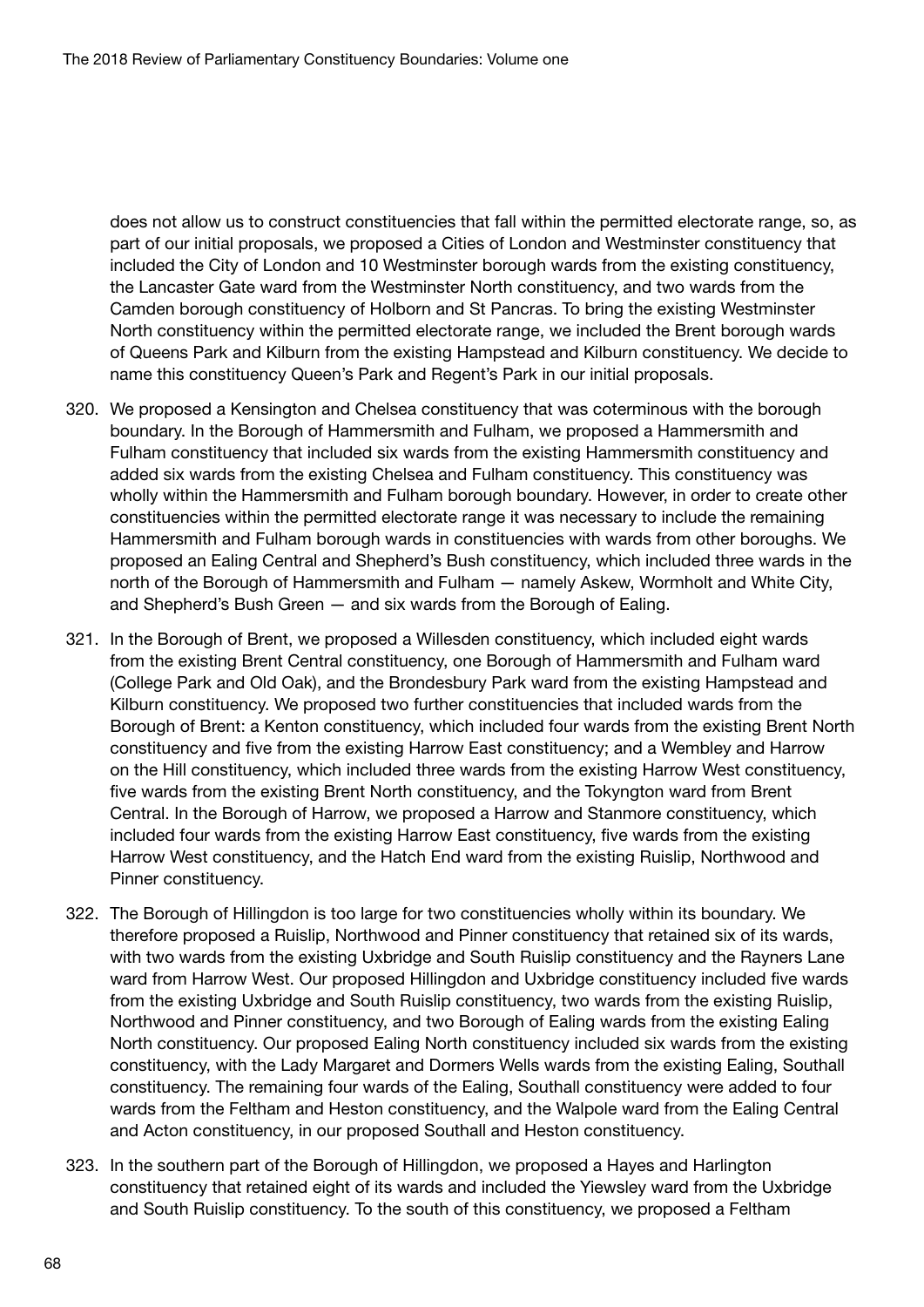and Hounslow constituency, which included six wards from the existing Feltham and Heston constituency, and three wards from the existing Brentford and Isleworth constituency.

324. The proposed Brentford and Chiswick constituency combined the remaining seven wards from the Brentford and Isleworth constituency with the Northfield ward from the Ealing, Southall constituency, and the Southfield ward from the Ealing Central and Acton constituency. In the Borough of Richmond upon Thames, we noted that the existing Twickenham constituency was within the permitted electorate range and left it unchanged. The remaining seven wards within the borough were included within constituencies in the South Thames sub-region.

# Consultation on the initial proposals

- 325. In the centre and west of the sub-region, we received some support for our initial proposals, including for the constituencies of Cities of London and Westminster, Kensington and Chelsea, Hammersmith and Fulham, Brentford and Chiswick, Ruislip, Northwood and Pinner, and Twickenham. However, we also received some opposition to our initial proposals across the centre and west of the sub-region.
- 326. We received a number of representations in this part of the sub-region, which stated:
	- that the Kilburn ward in the Borough of Brent and the Kilburn ward in the Borough of Camden should be in the same constituency as the community is united by the Kilburn High Road
	- that the Harrow on the Hill ward should be included in the proposed Harrow constituency with the Greenhill ward, and not the proposed Wembley constituency, as these are seen as the heart of Harrow
	- that the Belmont ward should be in the same constituency as the Canons and Stanmore Park wards
	- that Rayners Lane ward should remain in a Harrow constituency and not the proposed Ruislip, Northwood and Pinner constituency
	- that there was no community ties between the three wards from the Borough of Hammersmith — namely Askew, Shepherd's Bush Green, and Wormholt and White City  $-$  with the other wards included in the proposed Ealing Central and Shepherd's Bush constituency
	- that the proposed Hammersmith constituency should include the Askew, Shepherd's Bush Green, and Wormholt and White City wards.
- 327. In the area of Ealing, we received opposition to our initial proposals, with representations suggesting we had divided Ealing between our proposed Southall and Heston, and Ealing Central and Shepherd's Bush constituencies. We also received significant opposition to the inclusion of Shepherd's Bush in this constituency with respondents concerned that it was not included in a constituency with Hammersmith. We received a number of counter-proposals for the proposed Hammersmith and Fulham constituency, which addressed the concerns and combined Hammersmith and Shepherd's Bush in the same constituency. However, many of these counterproposals did require consequential changes to other constituencies in the sub-region, particularly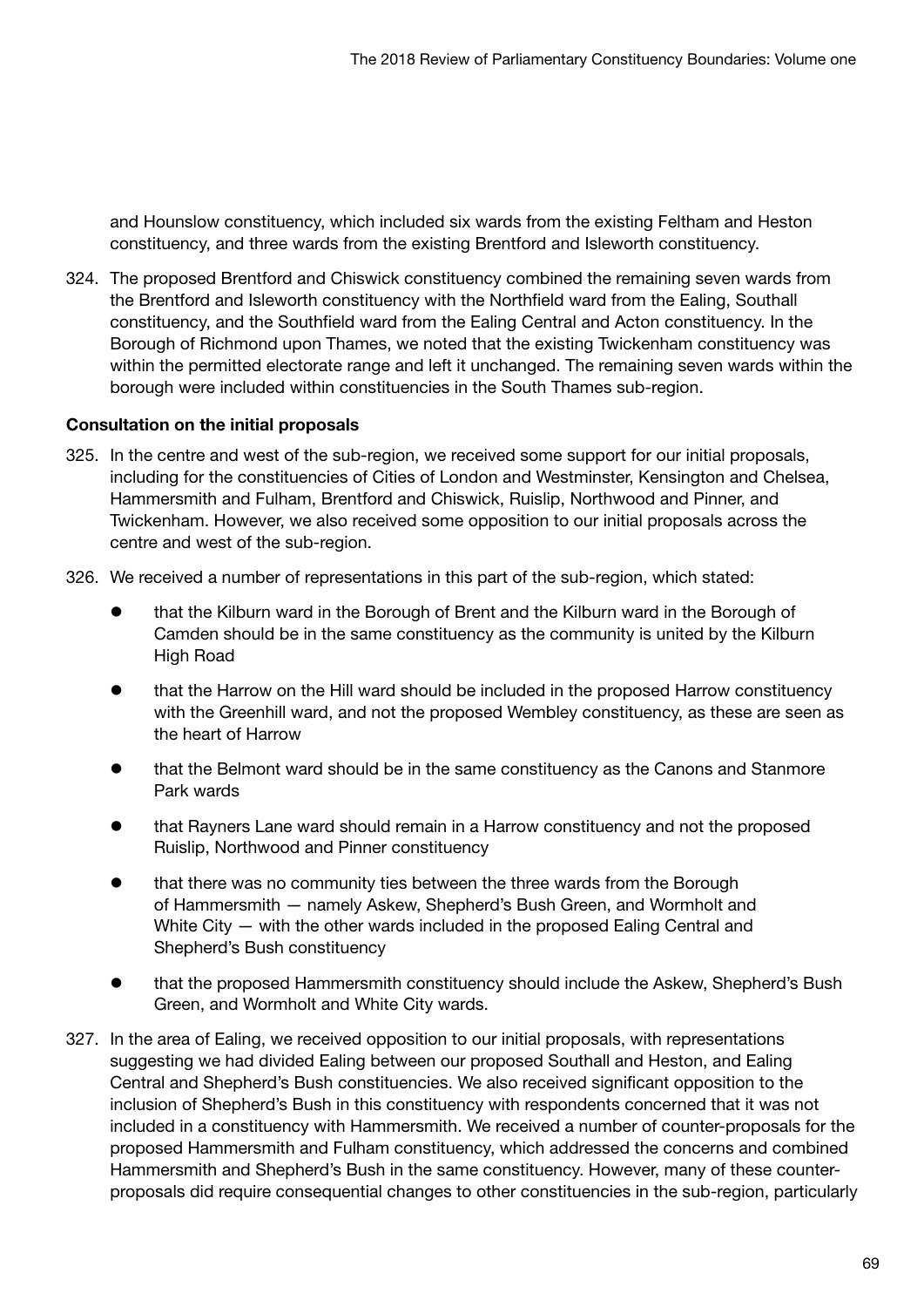the neighbouring constituency of Kensington and Chelsea, our proposals for which had received significant support.

#### Revised proposals

- 328. As detailed above, we received mixed evidence regarding whether the Kilburn wards (one being in the Borough of Camden, the other in the Borough of Brent) should be included in the same constituency. Some respondents considered that the proposal to use the Kilburn High Road as a boundary divided the community, while others considered it to be a sensible boundary and argued that the initial proposals did not break community ties. On the basis of the evidence received, our assistant commissioners visited the area and recommended that the best pattern of constituencies was achieved by the two Kilburn wards being in different constituencies.
- 329. To the south of Kilburn, our assistant commissioners noted the representations that suggested the proposed boundary of the Cities of London and Westminster constituency divided communities in the Hyde Park and Lancaster Gate wards. A counter-proposal was received which indicated that these wards looked north towards Bayswater and Little Venice. It was suggested that these wards could be accommodated in this constituency if the Regent's Park and Abbey Road wards were included in the Cities of London and Westminster constituency. Having considered the evidence, our assistant commissioners recommended this modification as part of the revised proposals as they considered it better reflected community ties. In addition, they also recommended that the initially proposed constituency of Queen's Park and Regent's Park be renamed Kilburn.
- 330. To the west of the A5, on the advice of our assistant commissioners, we also decided to modify substantial parts of our initial proposals. As noted above, we received a number of representations that commented on our initial proposals dividing the areas of Harrow, Belmont and Wembley between constituencies. Our assistant commissioners were persuaded by the evidence that the Belmont ward should be included in the same constituency as the Canons and Stanmore Park wards. They recommended that all three wards be included in a revised Harrow North constituency. They also recommended revised constituencies of Harrow South and Kenton, Wembley, Greenford and Sudbury, and Hillingdon and Uxbridge. As a result of the proposed changes to these constituencies, they recommended the retention of the existing Ruislip, Northwood and Pinner constituency.
- 331. Our assistant commissioners considered the counter-proposals received for the Ealing Central and Shepherd's Bush constituency. They considered that Ealing had been divided under the initial proposals and recommended that the wards of Elthorne and Walpole be included in a revised constituency of Ealing and Acton, which no longer divided Ealing between constituencies. Consequently, they recommended a revised Southall and Heston constituency, which no longer divided Southall between constituencies. As Shepherd's Bush would no longer be included in a constituency with Ealing, they considered what other modifications were required to the initial proposals. They noted the evidence regarding the inclusion of Hammersmith and Shepherd's Bush in the same constituency but were concerned that this required significant modifications to the Kensington and Chelsea constituency, which had been substantially supported. Therefore, they recommended a Willesden and Shepherd's Bush constituency, which we accepted as part of our revised proposals.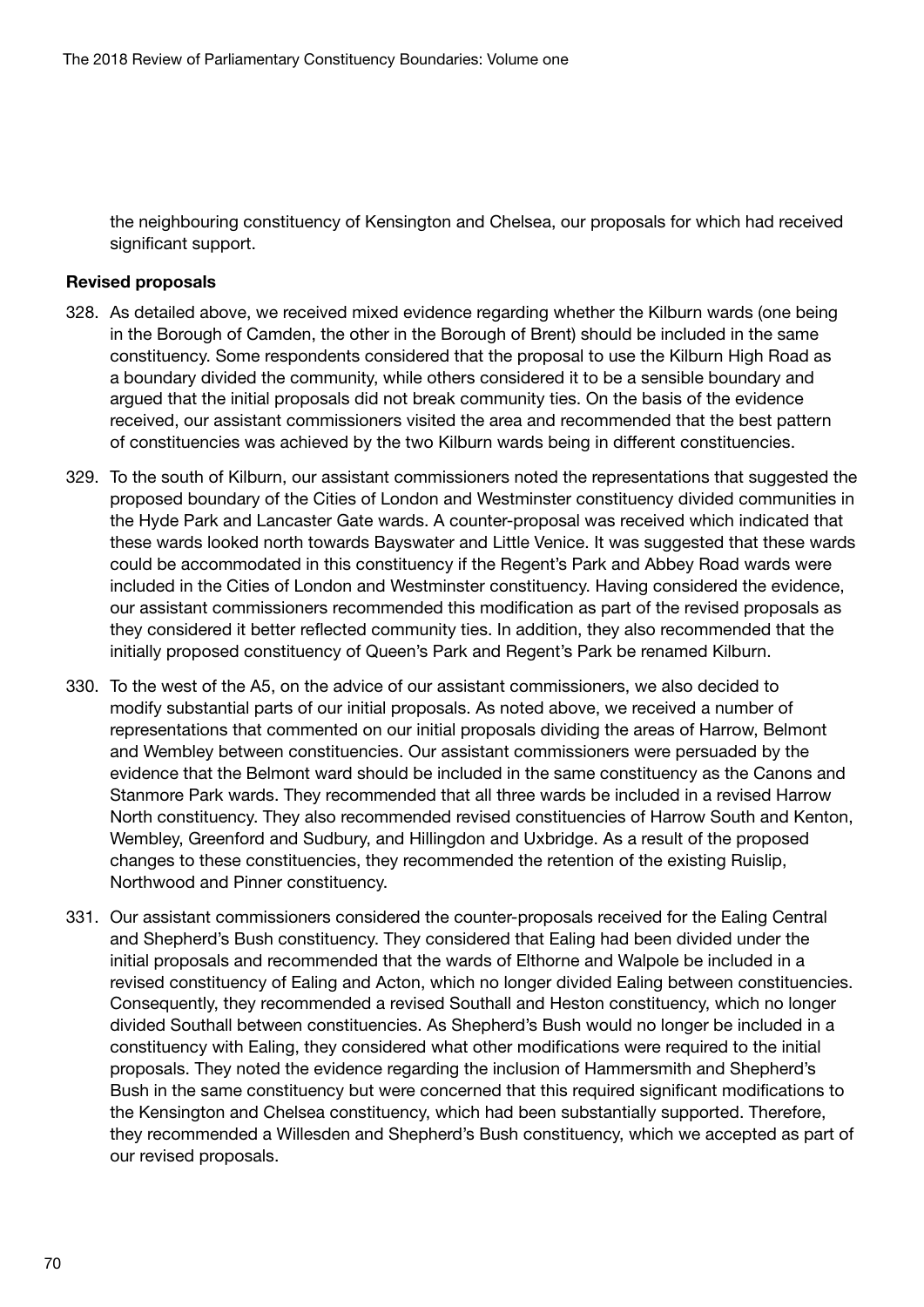332. We did not propose any boundary changes to the other initially proposed constituencies in Central and West London. However, we did propose, based on local evidence, that the proposed Brentford and Chiswick constituency be called Isleworth, Brentford and Chiswick.

## Consultation on the revised proposals

- 333. In the west of the sub-region, we received several counter-proposals for the transfer of single wards between the Harrow North, and Harrow South and Kenton constituencies, and between the Greenford and Sudbury, and Wembley constituencies. These counter-proposals largely sought to address local concerns with the revised proposals. We also received a counter-proposal that changed five constituencies in the boroughs of Ealing, Harrow, and Hillingdon. This counterproposal would result in the existing Ruislip, Northwood and Pinner constituency no longer being retained; instead, it would retain the Ealing North constituency.
- 334. We did not include the three Shepherd's Bush wards in the Hammersmith constituency as part of our revised proposals and this continued to generate opposition. Our Willesden and Shepherd's Bush constituency was also opposed as respondents considered the areas did not share community ties with each other. As with our initial proposals, we received some opposition to our Hammersmith and Fulham constituency with counter-proposals again suggesting changes to neighbouring constituencies, including Kensington and Chelsea. We received a general level of support for many of our other revisions in this part of the sub-region.

#### Final recommendations

- 335. In the west of the sub-region, we investigated the different counter-proposals received. We considered that compelling evidence had not been received to accept the counter-proposal that modified five of the revised proposed constituencies. We also investigated the counterproposals that suggested the transfer of individual wards between the proposed constituencies of Harrow North, Harrow South and Kenton, Wembley, and Greenford and Sudbury. We considered that these counter-proposals did not better reflect community ties and in some cases would result in dividing communities between constituencies. Therefore, we propose no changes to the boundaries of these constituencies as part of our final recommendations. However, we are renaming the Greenford and Sudbury constituency. We propose this constituency is renamed Ealing North and Sudbury as we accept the argument put to us that this better reflects the communities included in this constituency.
- 336. We noted that, during the consultation on the revised proposals, we again received a number of representations that opposed the Hammersmith and Fulham constituency. Similarly to previous consultations, the counter-proposals were for a Hammersmith and Shepherd's Bush constituency, which resulted in consequential changes to neighbouring constituencies. We consider that no further compelling evidence has been received to modify the Hammersmith and Fulham constituency and so we confirm it as part of our final proposals.
- 337. Having considered the evidence received, following the consultation on the revised proposals, we are not persuaded to amend the boundaries of any of our proposed constituencies in this part of the North Thames sub-region. Under our final recommendations we have retained two existing constituencies unchanged in this part of the sub-region: Ruislip, Northwood and Pinner, and Twickenham.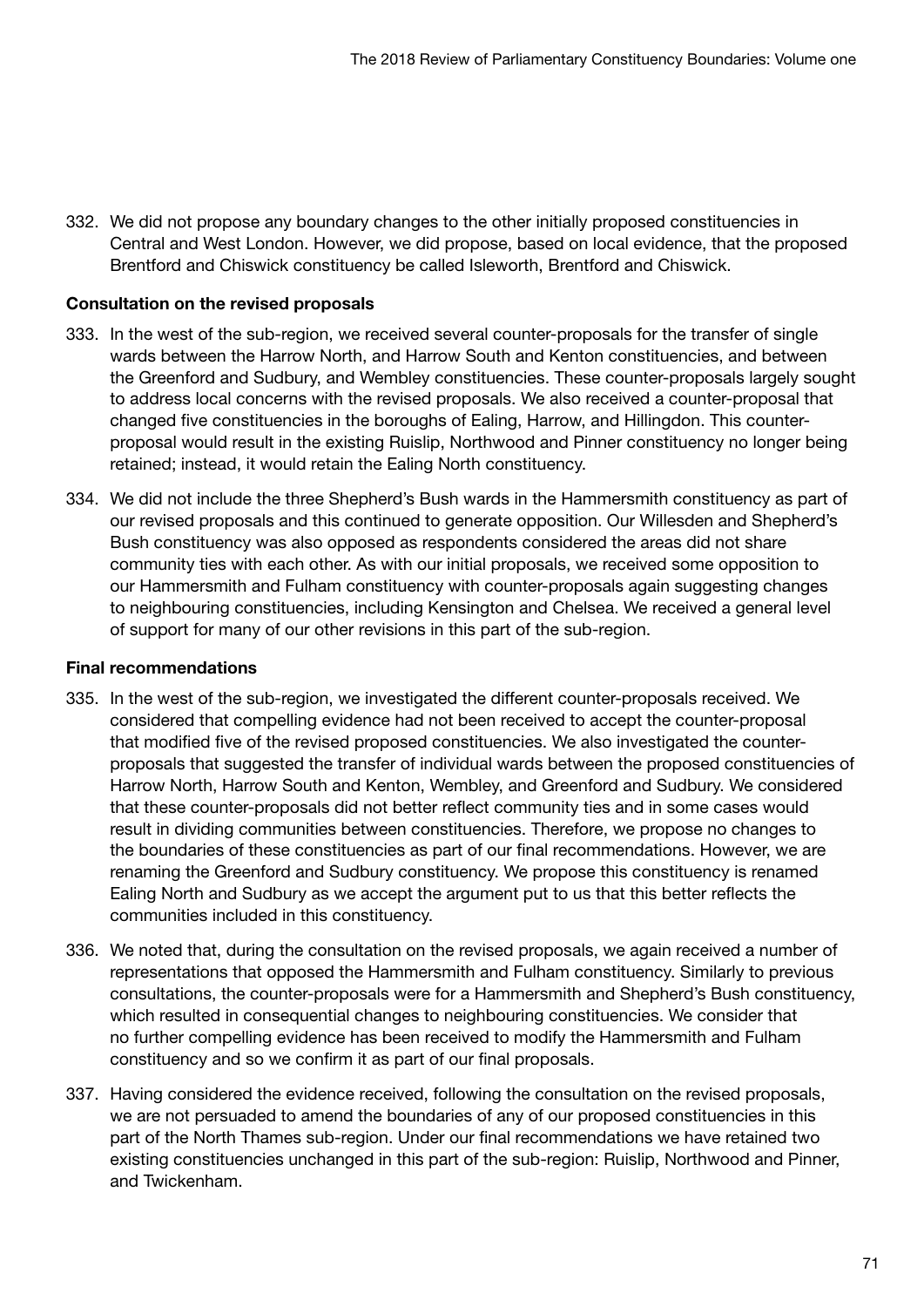- 338. However, on the basis of evidence put to us during the final consultation, we have decided to modify some of our proposed constituency names as part of the final recommendations. We recommend that: the Ealing and Acton constituency is renamed Ealing Central and Acton to reflect the name of the existing constituency; the Greenford and Sudbury constituency is renamed Ealing North and Sudbury as we accept the argument put to us that this better reflects the communities included in this constituency; the Hillingdon and Uxbridge constituency is renamed Uxbridge and Northolt to better reflect the towns in the constituency; and the Kilburn constituency is renamed Paddington and Queen's Park as this better reflects the constituency.
- 339. Our final recommendations in this sub-region are for constituencies of: Cities of London and Westminster, Ealing Central and Acton, Ealing North and Sudbury, Feltham and Hounslow, Hammersmith and Fulham, Harrow North, Harrow South and Kenton, Hayes and Harlington, Isleworth, Brentford and Chiswick, Kensington and Chelsea, Paddington and Queen's Park, Ruislip, Northwood and Pinner, Southall and Heston, Twickenham, Uxbridge and Northolt, Wembley, and Willesden and Shepherd's Bush.
- 340. These constituencies are listed in Volume two and shown on the maps in Volume three of this report.

# South Thames

## Initial proposals

- 341. Of the existing 28 constituencies in this sub-region, six have electorates within the permitted electorate range: Croydon Central, Dulwich and West Norwood, Kingston and Surbiton, Richmond Park, Tooting, and Vauxhall. Of the remaining constituencies, 18 have electorates that are below the permitted electorate range, and four are above. In developing the proposals for the South Thames sub-region, we proposed to retain as wholly unchanged the constituencies of Kingston and Surbiton, and Richmond Park.
- 342. In the boroughs of Merton and Wandsworth, we proposed a Wimbledon Common and Putney constituency, which included all six wards from the existing Putney constituency, and the two Merton borough wards of Wimbledon Park and Village from the Wimbledon constituency. We also proposed a Merton and Wimbledon Central constituency, which included eight wards from the existing Wimbledon constituency and four wards from the existing Mitcham and Morden constituency. Our Tooting constituency retained all seven of its existing wards and added Graveney ward from the existing Mitcham and Morden constituency. Our Battersea constituency included all seven of its existing wards and was brought into the permitted electorate range by adding the Lambeth borough ward of Thornton from the existing Streatham constituency.
- 343. In the Borough of Sutton, we proposed a Sutton and Cheam constituency that included eight wards from the existing constituency and the two Merton borough wards of Lower Morden and St. Helier from the existing Mitcham and Morden constituency. Our proposed Carshalton and Wallington constituency remained as is, with the addition of the Belmont ward from the existing Sutton and Cheam constituency.
- 344. In the Borough of Croydon, we were able to retain three constituencies with minor reconfiguration. The proposed Croydon South constituency retained five of its wards and added three wards from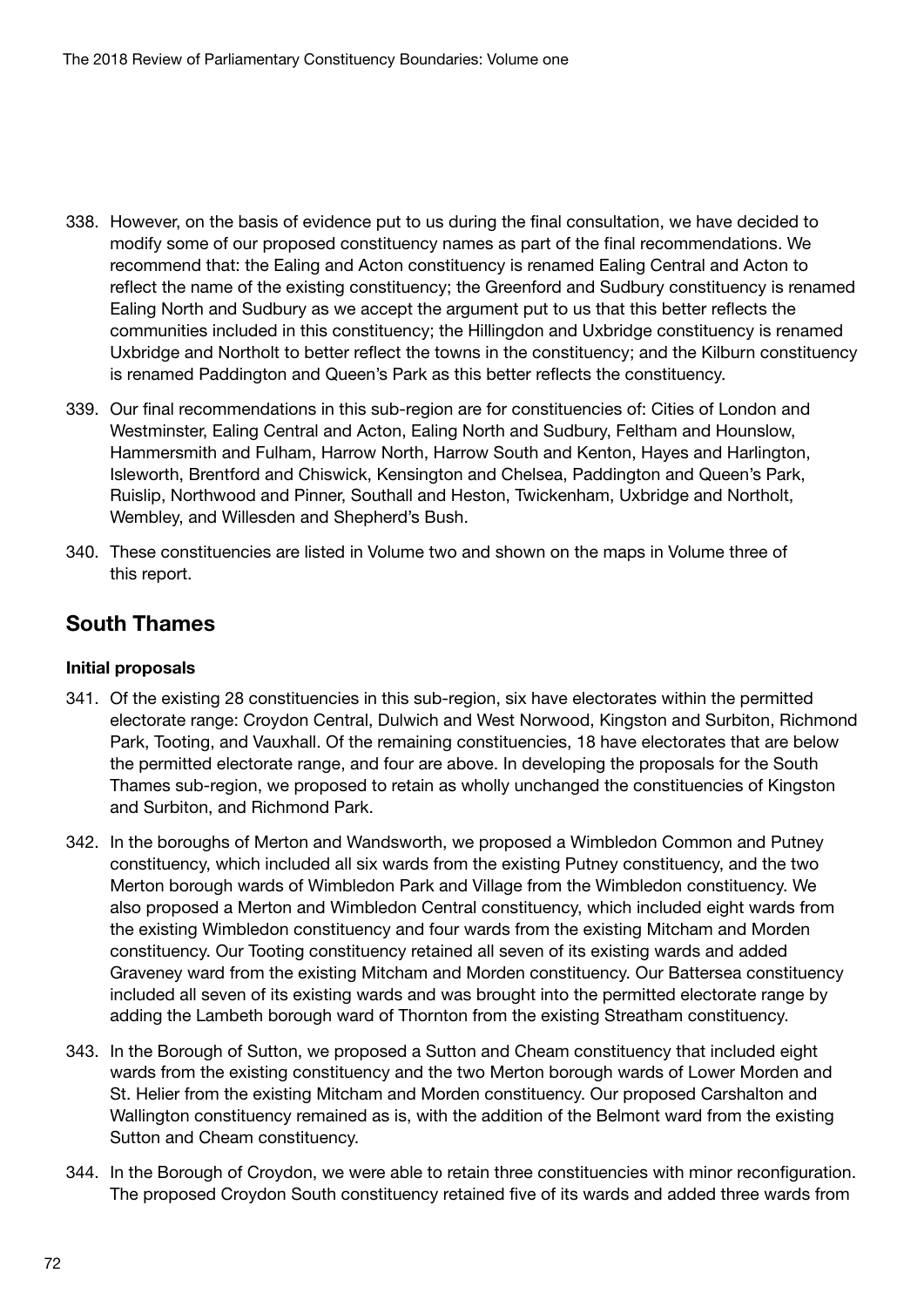the existing Croydon Central constituency; our proposed Croydon Central constituency included three wards from the existing constituency, three from Croydon South, and one ward from Croydon North; while the proposed Croydon North constituency retained six of its wards, adding the Borough of Bromley ward of Crystal Palace from the existing Lewisham West and Penge constituency, and the Woodside ward from the Croydon Central constituency.

- 345. In the centre of the South Thames sub-region, we proposed a number of cross-borough boundary constituencies to ensure that all constituencies were within the permitted electorate range. The proposed Streatham and Mitcham constituency included four wards from the existing Streatham constituency, the Norbury ward from the Croydon North constituency, the Lambeth borough ward of Knight's Hill from the existing Dulwich and West Norwood constituency, and three Merton borough wards from the existing Mitcham and Morden constituency.
- 346. In the Lambeth and Southwark boroughs, the electorate of the existing Dulwich and West Norwood constituency was within the permitted electorate range. However, minor changes were required to ensure that the electorates of adjacent constituencies were also within the permitted electorate range.
- 347. The proposed Dulwich and West Norwood constituency included six of its existing wards, the Lambeth borough ward of Tulse Hill from the existing Streatham constituency, and the Southwark borough ward of South Camberwell from the Camberwell and Peckham constituency. We further proposed a Clapham North and Stockwell constituency, which included five wards from the existing Vauxhall constituency, the Coldharbour ward from the existing Dulwich and West Norwood constituency, and the Brixton Hill and Clapham Common wards from the existing Streatham constituency. We proposed a Camberwell and Vauxhall Bridge constituency, which included five wards from the existing Camberwell and Peckham constituency, the Lambeth borough wards of Prince's and Vassall from the existing Vauxhall constituency, and the Newington ward from the existing Bermondsey and Old Southwark constituency.
- 348. Our proposed Bermondsey and Old Southwark constituency retained eight of its wards and added the Lambeth borough ward of Bishop's, which provided a link to the adjacent Cathedrals ward of the Borough of Southwark. We also proposed a Peckham and Lewisham West constituency, which included three wards from the existing Camberwell and Peckham constituency, three wards from the Lewisham West and Penge constituency, and two wards from the Lewisham, Deptford constituency.
- 349. In the east of the South Thames sub-region, we formulated constituencies that were within the permitted electorate range in the boroughs of Bromley, Bexley, Greenwich, and Lewisham, but doing so required significant changes to the existing constituencies. We were able to retain three constituencies in the Borough of Bromley. The Orpington constituency included all seven of its existing wards with the Cray Valley West ward from the existing Bromley and Chislehurst constituency. Our proposed Bromley and Chislehurst constituency included the remaining five wards from the existing constituency, and the Bromley Common and Keston, and Hayes and Coney Hall wards from the existing Beckenham constituency. Our proposed Beckenham constituency included four wards from the existing constituency, the Clock House, and Penge and Cator wards from the existing Lewisham West and Penge constituency, and the Croydon borough ward of Shirley from the existing Croydon Central constituency.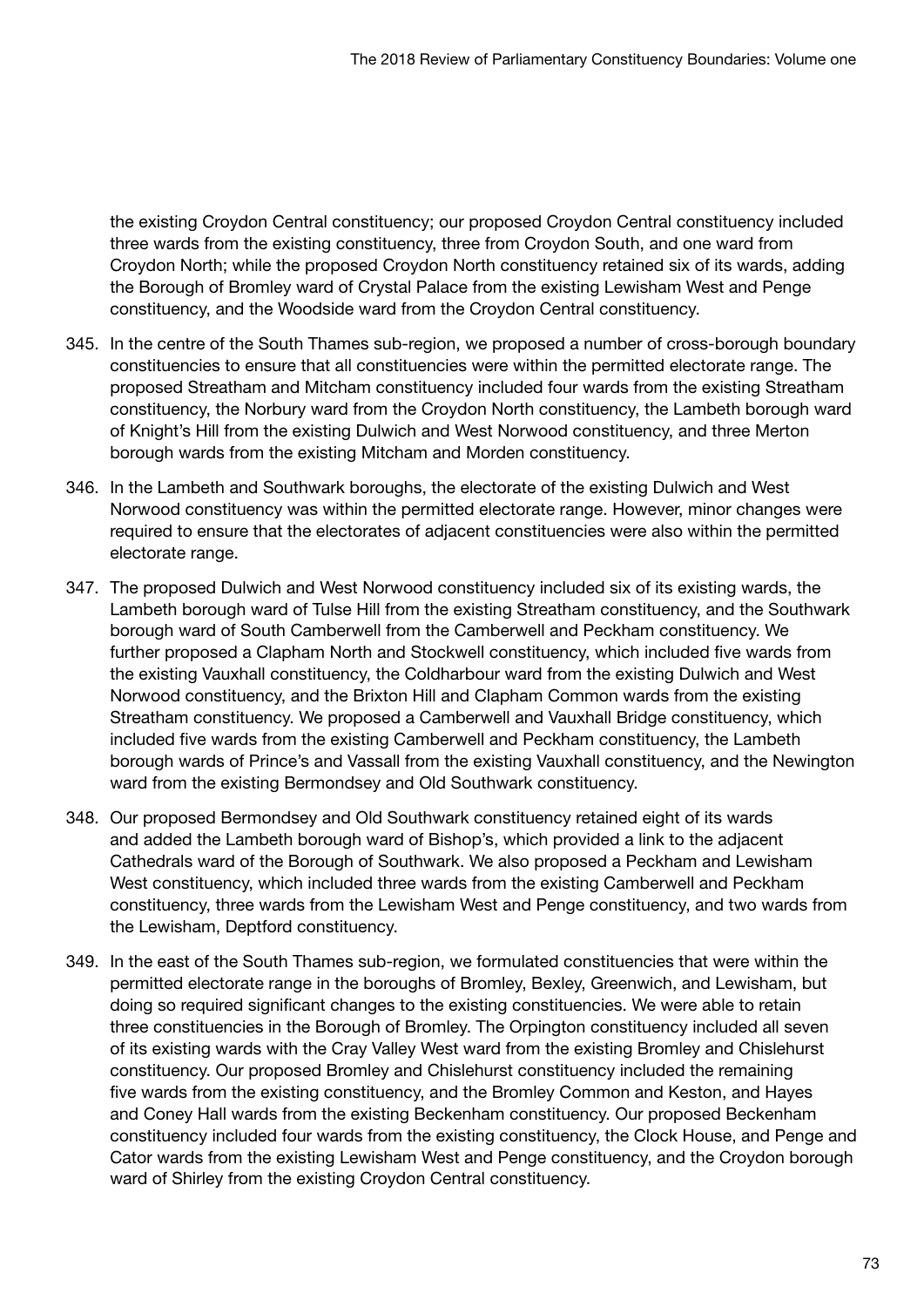- 350. In the Lewisham and Greenwich boroughs, we proposed a Lewisham and Catford constituency, which included five wards from the existing Lewisham East constituency, the Bellingham ward from the existing Lewisham West and Penge constituency, and the Ladywell and Lewisham Central wards from the existing Lewisham and Deptford constituency. We proposed a Greenwich and Deptford constituency, which included three wards from the existing Greenwich and Woolwich constituency, three wards from the existing Lewisham, Deptford constituency and two wards from the existing Lewisham East constituency. Our proposed Eltham constituency retained all seven of its wards and added the Woolwich Common ward from the existing Greenwich and Woolwich constituency.
- 351. We further proposed a Woolwich constituency, which included three wards from the existing Greenwich and Woolwich constituency, four wards from the existing Erith and Thamesmead constituency, and the Bexley borough ward of St. Michael's from the existing Bexleyheath and Crayford constituency. Our proposed Old Bexley and Sidcup constituency included all eight of its existing wards and the Danson Park ward from the existing Bexleyheath and Crayford constituency. We also proposed an Erith and Crayford constituency, which included four wards from the existing Erith and Thamesmead constituency, and six wards from the existing Bexleyheath and Crayford constituency.

#### Consultation on the initial proposals

- 352. In response to the consultation on our initial proposals in the South Thames sub-region, we received some support for our proposed constituencies of Battersea, Beckenham, Kingston and Surbiton, Orpington, Richmond Park, Streatham and Mitcham, Tooting, and Wimbledon Common and Putney (although there were also some strong objections to the last constituency).
- 353. However, our proposed Merton and Wimbledon Central, and Streatham and Mitcham constituencies were strongly opposed. There were concerns that, under the initial proposals, the existing Mitcham and Morden constituency had been divided between four constituencies and that the Borough of Merton had been divided between five constituencies. Those commenting on the proposed Streatham and Mitcham constituency were also concerned that it divided the town of Mitcham between the Streatham and Mitcham, and Merton and Wimbledon constituencies. We received a larger number of representations commenting on this issue than any other in the region, including several letter-writing campaigns and petitions. The main objection to our proposed Merton and Wimbledon Central constituency was that it did not include the Borough of Merton wards of Wimbledon Park and Village which, under our initial proposals, had been included in the Wimbledon Common and Putney constituency. Residents of these wards considered that the initial proposals divided Wimbledon between constituencies and that they relied on the centre of Wimbledon for many of their services including transport.
- 354. We received a number of counter-proposals that sought to address the objections to our proposed Wimbledon constituencies. Some counter-proposals suggested the inclusion of both the Wimbledon Park and Village wards in a constituency with other Wimbledon wards but proposed also that the Borough of Wandsworth ward of Roehampton and Putney Heath be included in the constituency. We also received some counter-proposals that only included the Village ward in a proposed Wimbledon constituency. A number of counter-proposals were also submitted to address the concerns with the proposed Streatham and Mitcham constituency. Many of these did not divide Mitcham between constituencies and sought to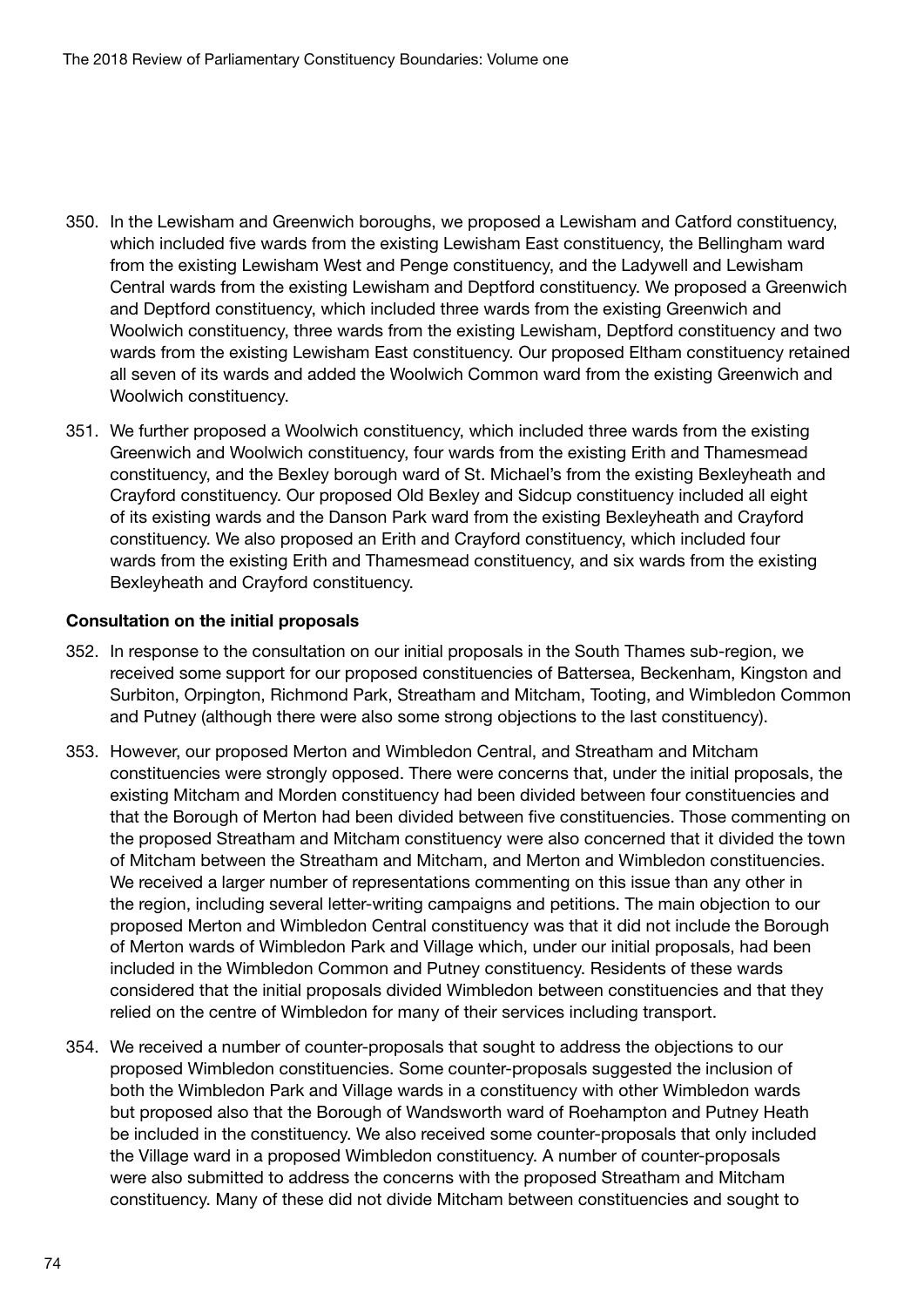propose a constituency that included as many wards as possible from the existing Mitcham and Morden constituency.

- 355. The proposed Carshalton and Wallington, and Sutton and Cheam constituencies received some opposition during the initial and secondary consultation periods. The objections to these constituencies mainly focused on the exclusion of the Belmont ward from the Sutton and Cheam constituency. Some counter-proposals attempted to include the ward in the Sutton and Cheam constituency. This either required the division of the Borough of Merton between another constituency or the inclusion of Borough of Croydon wards, specifically in the Coulsdon area of the Carshalton and Wallington constituency.
- 356. In the Borough of Croydon, the proposed Croydon South constituency and our decision to include the Shirley ward in the Beckenham constituency were both opposed. Many representations objected to the wards of Coulsdon East, Coulsdon West, and Kenley being included in the Croydon South constituency, with opponents citing that the links of all three wards were to the north with Purley. The representations commenting on the inclusion of the Shirley ward in a Beckenham constituency considered that the initial proposals divided the Shirley area between constituencies, therefore breaking local ties. We received a number of counter-proposals that sought to address these issues.
- 357. Towards the north of this sub-region, we received support for our proposed Battersea constituency; however, some respondents considered that the constituency should also include the Borough of Lambeth wards of Clapham Common, Clapham Town, and Thornton.
- 358. In the centre of this sub-region, we received opposition to our proposed Dulwich and West Norwood constituency. Our proposals to divide the existing Vauxhall constituency between constituencies was also largely opposed, with many respondents objecting to the Borough of Lambeth ward of Bishop's being included in the Bermondsey and Old Southwark constituency.
- 359. In the east of the sub-region, our proposed Woolwich, and Erith and Crayford constituencies were both opposed, with concerns focusing on the inclusion of the Borough of Bexley wards of St. Michael's and Lesnes Abbey in the Woolwich constituency. Many representations considered that these wards had links to Erith and Crayford and a number of counter-proposals were received that reflected these views. Some of these counter-proposals suggested that the Lesnes Abbey ward could be divided between constituencies.

## Revised proposals

360. In view of the considerable objections to our initial proposals and the variations in a number of the counter-proposals, our assistant commissioners visited many of the areas of contention, to observe for themselves some of the links between areas that had been suggested. In particular, they visited the Roehampton and Putney Heath, and Village wards and travelled to the centre of Wimbledon. In their view, they considered that both the Village and Wimbledon Park wards were an integral part of the Wimbledon constituency. They also noted that the open space of Wimbledon Common was used by residents in the boroughs of Merton and Wandsworth, on both sides of the common, and that the Roehampton and Putney Heath ward in particular had links to the common and Village ward. They therefore considered it appropriate to include the Roehampton and Putney Heath ward in a revised Wimbledon constituency, in order to allow for a better pattern of constituencies across Wandsworth and Merton boroughs. We accepted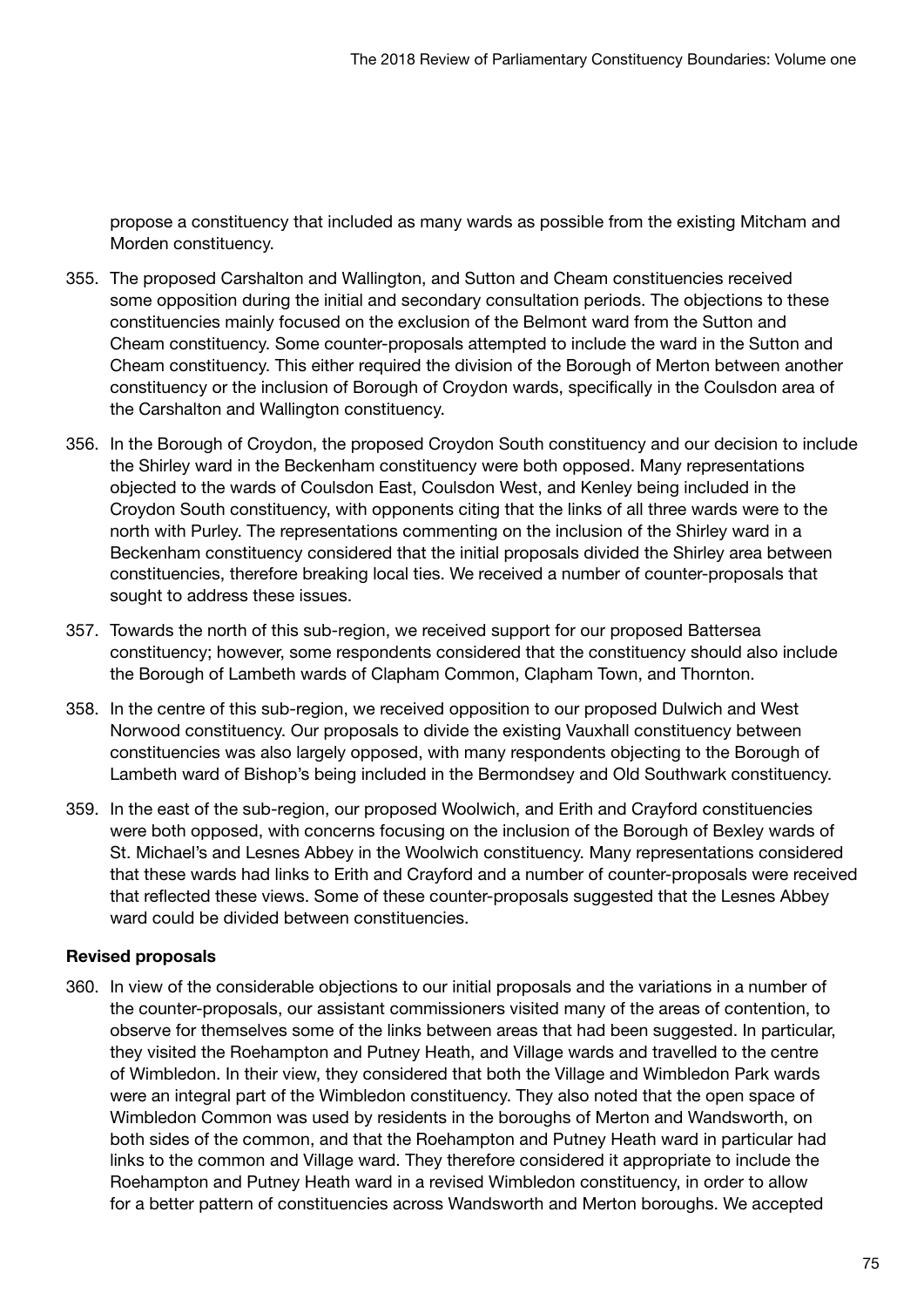their recommendation, agreeing that it would help address the substantial objections with the initial proposals in the Mitcham area (discussed below). We therefore proposed a Wimbledon constituency that included all wards from the existing constituency, Colliers Wood ward from the existing Mitcham and Morden constituency, and Roehampton and Putney Heath ward from the existing Putney constituency to bring it into the permitted electorate range.

- 361. In view of the significant opposition to our proposals for Merton and the division of Mitcham in particular, and the consequent changes proposed in the Merton borough, our assistant commissioners visited the area to observe the community links and the different counterproposals received. As a result, they recommended a pattern of constituencies that divided the Borough of Merton between three constituencies — rather than the five under our initial proposals — and a Mitcham and Norbury constituency that included seven of the 10 wards from the existing Mitcham and Morden constituency and the three Croydon borough wards of Broad Green, Norbury, and West Thornton. As part of their site visit, it was observed that these wards had links to the west.
- 362. The reconfiguration of the Wimbledon, and Mitcham and Norbury constituencies required us to make changes to adjacent constituencies. During their site visit, the assistant commissioners observed the links between the Earlsfield ward, the Southfields ward, the Fairfield ward and the area of Putney. They considered that including all three wards in a revised Wandsworth and Putney constituency more closely reflected the statutory criteria. We agreed with their recommendation and included this constituency as part of our revised proposals.
- 363. We were not persuaded by the arguments to include the Belmont ward in a revised Sutton and Cheam constituency. We noted the objections to the initial proposals but were concerned that the counter-proposals either divided the Borough of Merton between a further constituency or required the inclusion of the Coulsdon area in the Carshalton and Wallington constituency, which did not reflect the evidence received. We therefore decided to propose no changes to either of our initially proposed Carshalton and Wallington, and Sutton and Cheam constituencies.
- 364. The evidence received in the Borough of Croydon was that the initial proposals broke community ties, particularly in the areas of Coulsdon, Kenley, and Shirley. Our assistant commissioners investigated the counter-proposals and recommended that the Coulsdon East, Coulsdon West, and Kenley wards should be included in a revised Croydon South West constituency, as the evidence received indicated community links between these wards and Purley. They addressed the concerns about the division of Shirley between constituencies by recommending a Croydon South East constituency that included the Ashburton, Shirley, and Heathfield wards, which were identified as comprising the Shirley area. They proposed that the remaining wards in the Borough of Croydon be included in a revised Norwood and Thornton Heath constituency.
- 365. As a result of the changes proposed in the Borough of Croydon, as part of our revised proposals we were able to propose three constituencies (Beckenham, Bromley and Chislehurst, and Orpington) that were all wholly contained within the Borough of Bromley.
- 366. In the east of the sub-region, we noted the objections to the exclusion of the St. Michael's and Lesnes Abbey wards from the Erith and Crayford constituency. Our assistant commissioners visited the area to observe the evidence received and the counter-proposals. They noted that one counter-proposal suggested that the Lesnes Abbey ward could be divided between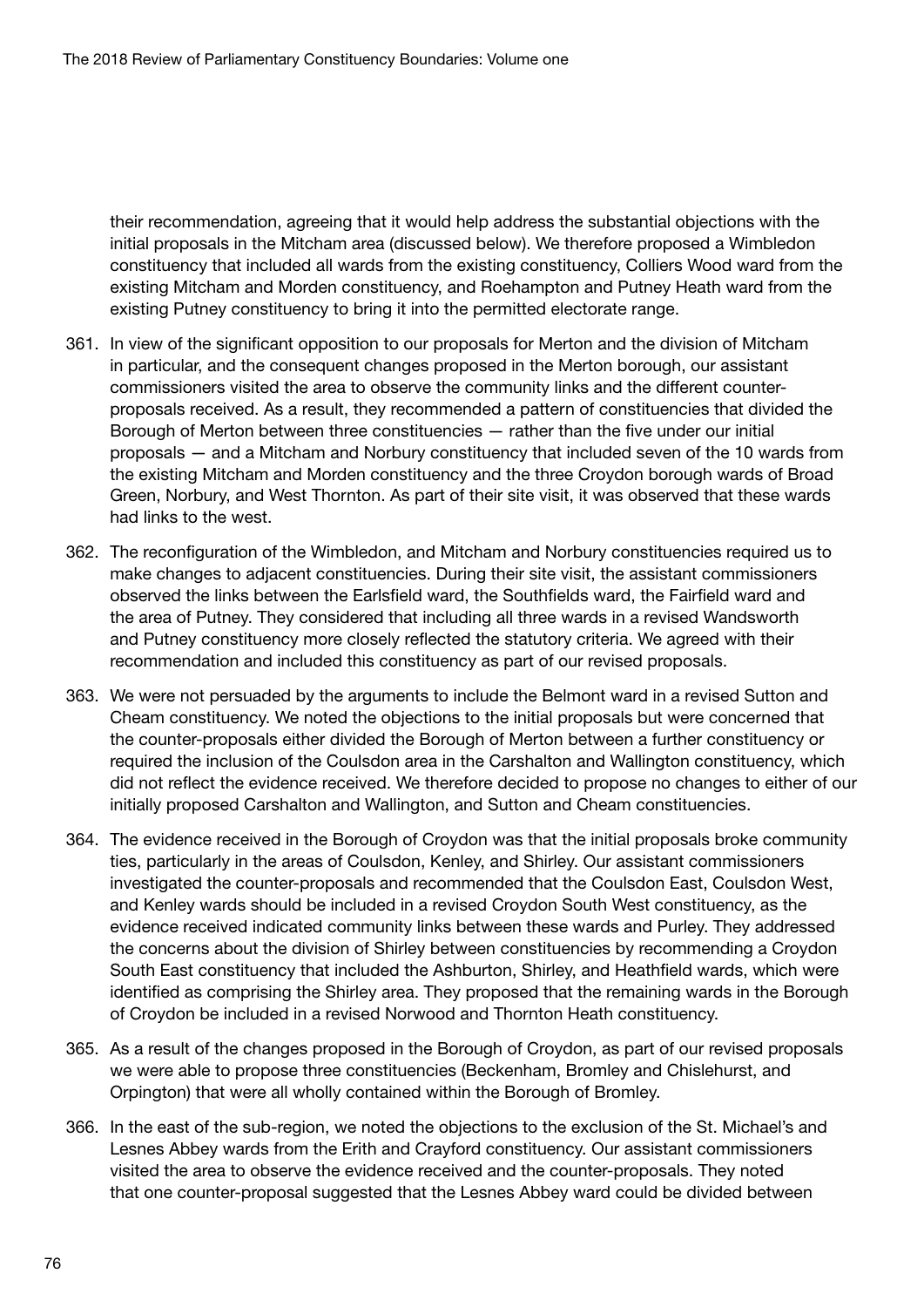constituencies; however, they considered that the argument for splitting a ward in this part of London was not compelling, nor necessary in formulating a pattern of constituencies that reflected the evidence received. After investigating the different counter-proposals, our assistant commissioners recommended revised constituencies of Bexley and Sidcup, Eltham and Welling, Erith and Crayford, and Woolwich. As part of this pattern of constituencies, the proposed Erith and Crayford constituency included both the St. Michael's and Lesnes Abbey wards. In order to include both these wards in this constituency, it was proposed to include the Christchurch and Barnehurst wards in a revised Bexley and Sidcup constituency. We agreed with their recommendation, noting that this pattern of constituencies better reflected community ties in the area.

- 367. In the north and centre of the sub-region, our assistant commissioners recommended a number of modifications be made to the initial proposals. They considered that the evidence of community ties between the wards of Bishop's, Prince's, and Oval was persuasive, and they therefore recommended that all three wards be included in a revised Brixton and Vauxhall constituency.
- 368. We received multiple representations supporting a counter-proposal to include the Borough of Lambeth ward of Clapham Common in a Battersea constituency, and our assistant commissioners recommended that this alteration should be made. However, other changes would be required to this constituency to ensure that it was within the permitted electorate range. There were counter-proposals that recommended that the Clapham Town ward should also be included in this constituency as this would avoid splitting the Thornton and Clapham Common wards. Some of the representations received indicated that there was some ongoing major development at the Clapham Park Estate which straddles the two wards east and west of Clarence Avenue. It was felt that this solution would bring the Lambeth and Clapham wards together for the first time in many years. We therefore proposed a constituency that included five wards from the existing Battersea constituency, Clapham Common, and Thornton wards from the existing Streatham constituency, and Clapham Town ward from the existing Vauxhall constituency. To reflect this change, we proposed to name the constituency Battersea and Clapham. As a result of these changes, our assistant commissioners recommended that the Borough of Wandsworth ward of Balham be included in a revised Tooting constituency. We agreed with this proposal and included it as part of our revised proposals.
- 369. As noted in the section above, we received some opposition to our initially proposed Dulwich and West Norwood constituency. The objections mainly focused on the constituency excluding wards from the Boroughs of Lambeth and the division of the Herne Hill area. We received counterproposals suggesting that the constituency should include parts of the Boroughs of Lewisham and Southwark. Having investigated the different counter-proposals received, our assistant commissioners recommended revised constituencies of Bermondsey and Old Southwark, Camberwell and Peckham, Dulwich and Sydenham, and Streatham and Brixton South. As part of this pattern of constituencies, the revised Dulwich and Sydenham constituency included wards only from the boroughs of Southwark and Lewisham. We agreed with their recommendation and considered that it provided for an improved pattern of constituencies. We did not propose any changes to our initially proposed Lewisham and Catford constituency as part of our revised proposals.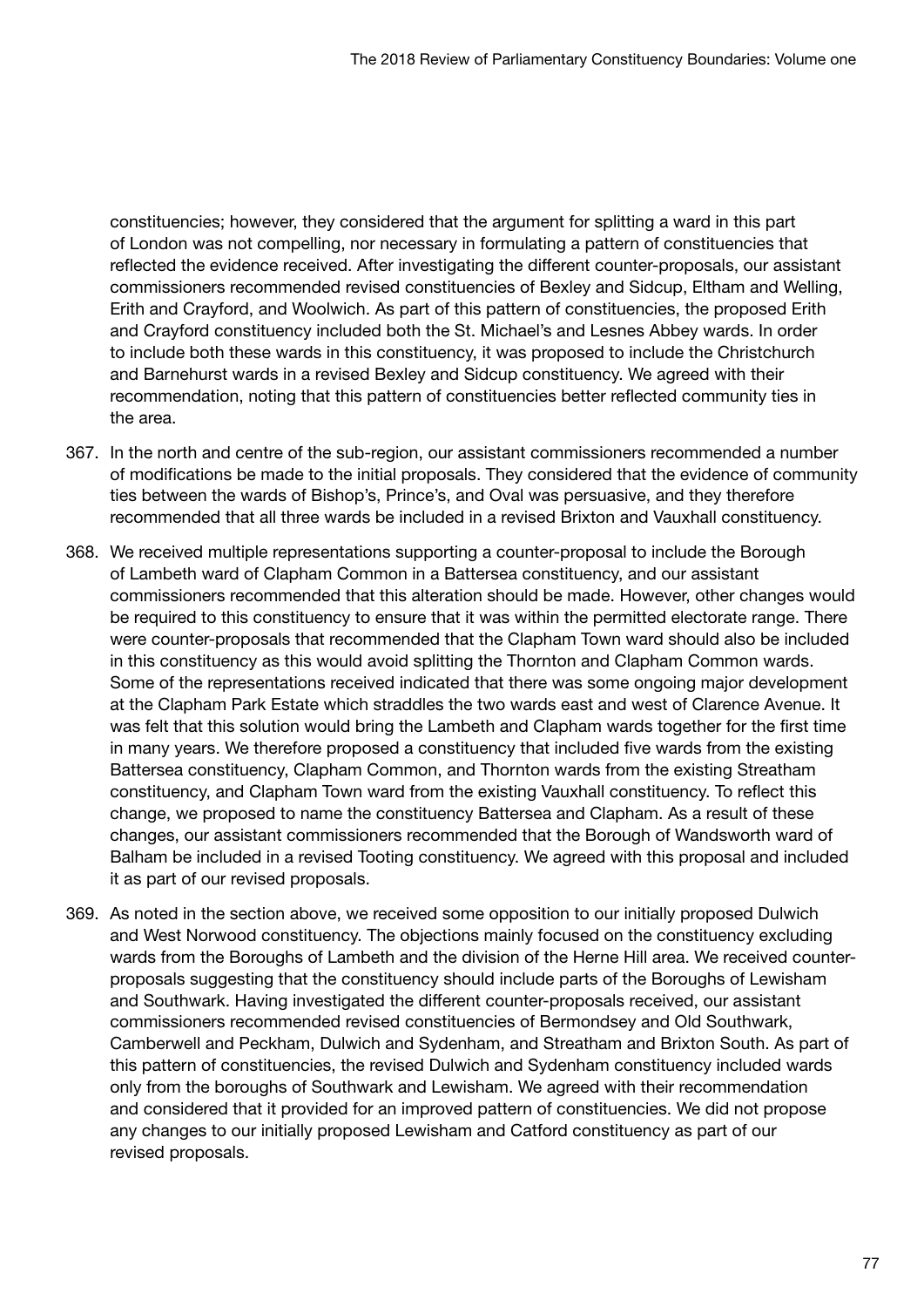#### Consultation on the revised proposals

- 370. The revised proposals attracted fewer comments than the initial proposals, with our modifications to constituencies across most of the sub-region being largely supported. However, the constituencies of Wimbledon, Sutton and Cheam, Carshalton and Wallington, Croydon South West, Dulwich and Sydenham, Lewisham and Catford, and Erith and Crayford did attract some opposition.
- 371. While the proposed Wimbledon constituency was broadly supported for uniting the Village and Wimbledon Park wards, there were some objections to the inclusion of the Roehampton and Putney Heath ward in the constituency, with representations arguing that this ward has community links with Putney. A counter-proposal was received that included the Roehampton and Putney Heath ward in the Wandsworth and Putney constituency, but required the splitting of the Earlsfield ward between the Wandsworth and Putney, and Wimbledon constituencies to ensure both were within the permitted electorate range.
- 372. Our revised Mitcham and Norbury constituency was largely supported, with representations considering it an improvement on the initial proposals. Some comments were received on this constituency that wanted us to include further wards from the existing Mitcham and Morden constituency in it.
- 373. We again received opposition to the inclusion of the Belmont ward in the Carshalton and Wallington constituency, with representations indicating that this ward had shared links with Sutton and Cheam. Similar counter-proposals received during the earlier consultation were put forward, which proposed that the Belmont ward could be included in the Sutton and Cheam constituency and the Borough of Merton ward of St. Helier could be included in the Carshalton and Wallington constituency.
- 374. Our revised proposals in the Borough of Croydon were generally supported, particularly the inclusion of the Coulsdon and Kenley wards in the Croydon South West constituency and the inclusion of the Shirley area in the Croydon South East constituency. However, some counter-proposals were received that proposed an alternative pattern of constituencies in the borough. One counter-proposal suggested constituencies of Croydon Central and Croydon South. The counter-proposal sought to reflect the existing constituencies and required splitting the Heathfield ward between both constituencies. The other counter-proposal received in the Borough of Croydon attempted to include the Broad Green ward in the Croydon South West constituency. The respondent considered that the revised proposals had divided the centre of Croydon between constituencies. This counter-proposal required modifications to be made to a number of other constituencies including the division of Coulsdon between constituencies.
- 375. Towards the centre of the sub-region, we received little opposition to our revised proposals; however, a counter-proposal was received for the Camberwell and Peckham, Dulwich and Sydenham, and Lewisham and Catford constituencies. It proposed that the South Camberwell ward be transferred to the Dulwich and Sydenham constituency and the Peckham Rye ward be included in the Camberwell and Peckham constituency. The respondent considered this better reflected community ties. The second part of the counter-proposal was to transfer the Crofton Park ward to the Lewisham and Catford constituency and the Bellingham ward to the Dulwich and Sydenham constituency. It was considered that this proposal better reflected community ties in the Catford area in particular. In investigating the counter-proposal, we noted that not all four ward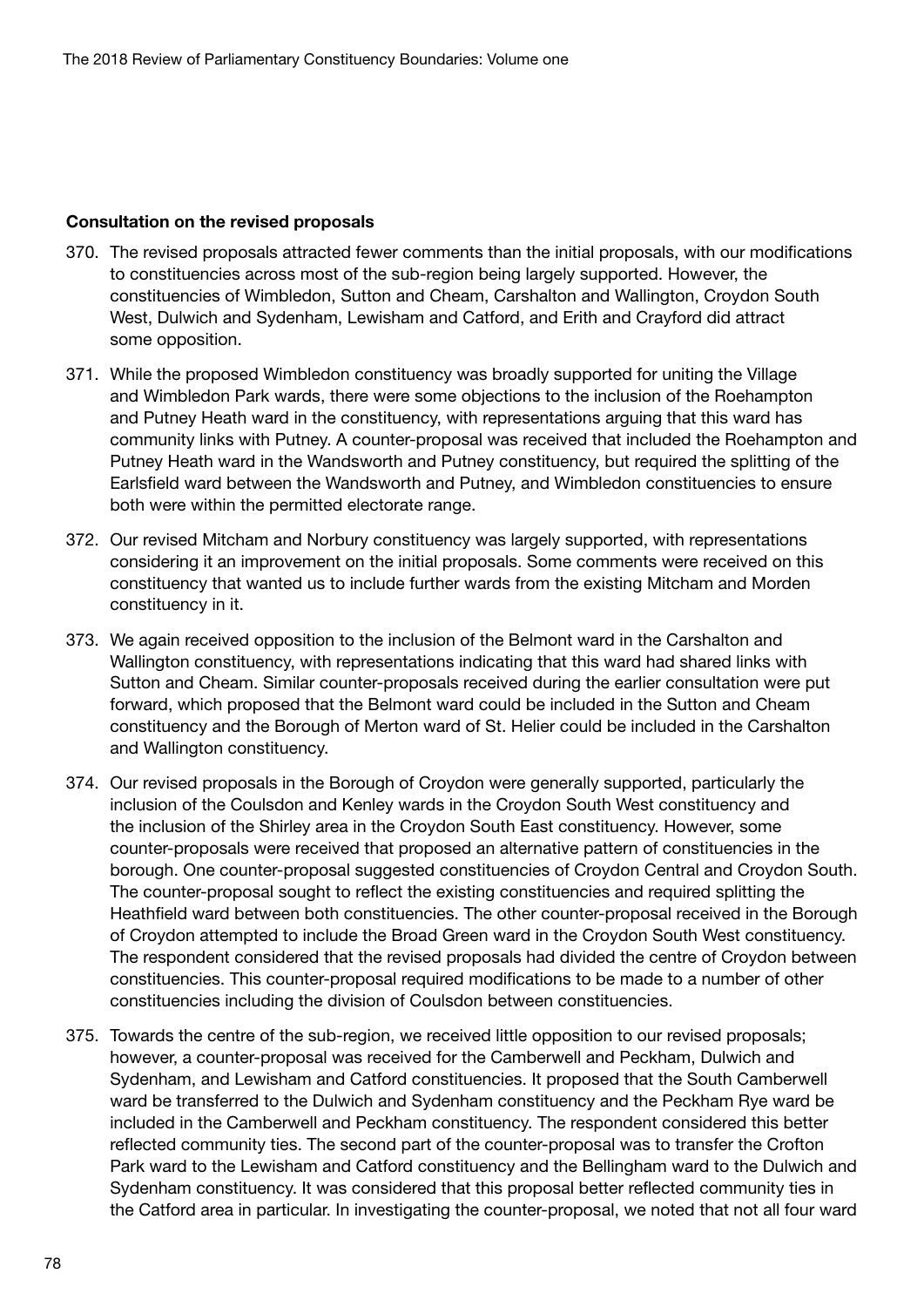transfers were required to produce constituencies that were within the permitted electorate range, and that the ward transfers proposed could be considered independently from each other.

- 376. In the east of the sub-region, our revised constituencies of Bexley and Sidcup, and Erith and Crayford were largely supported. A counter-proposal was received that proposed the Barnehurst, Crayford and North End wards be included in a revised Bexley, Crayford and Sidcup constituency, and the Christchurch and Danson Parks wards be included in a revised Bexleyheath and Erith constituency.
- 377. The revised proposals in the remainder of the sub-region were all broadly supported. In a number of cases we did receive suggestions for alternative constituency names.

## Final recommendations

- 378. We carefully considered the case for the inclusion of the Roehampton and Putney Heath ward in the Wandsworth and Putney constituency, and we are not satisfied that we received persuasive evidence to justify changing this proposal. We note that the counter-proposal that aims to include this ward in a constituency with Putney results in the division of the Earlsfield ward between constituencies. We consider that the division of this ward between constituencies is likely to break community ties and does not appear to command any further local support, or offer a generally better solution in terms of the statutory criteria, and therefore consider that there is not an exceptional and compelling case to adopt this proposal.
- 379. We acknowledge the objections to the exclusion of the Belmont ward from the Sutton and Cheam constituency and have reconsidered the counter-proposal for this constituency that was submitted during previous consultation. We remain unpersuaded by this counterproposal, particularly as it would result in the Borough of Merton being divided between four constituencies and would create an orphan ward. Therefore, we propose no changes to the revised constituencies of Sutton and Cheam, and Carshalton and Wallington, as part of our final recommendations.
- 380. We have investigated the different counter-proposals received in the Borough of Croydon and have decided not to alter the pattern of constituencies in this part of the sub-region. We are not persuaded by the counter-proposal to create constituencies of Croydon Central and Croydon South, particularly as this required the splitting of the Heathfield ward between constituencies. We consider that an exceptional and compelling case has not been made to divide this ward. We are also not persuaded by the counter-proposal that attempted to include the Broad Green ward in the Croydon South West constituency. The consequential modifications as part of this counterproposal are not supported in representations and are likely to break community ties, particularly in the Coulsdon area. Therefore, we propose no changes to the revised proposals in the Borough of Croydon under our final recommendations.
- 381. In the east of the sub-region, the revised proposals for the constituencies of Bexley and Sidcup, and Erith and Crayford were both broadly supported. We noted the counter-proposal that transferred wards between both constituencies but consider that compelling evidence has not been received to recommend it. We were concerned that the counter-proposal was likely to divide parts of Bexleyheath between constituencies. Therefore, we propose no changes to the revised constituencies of Bexley and Sidcup, and Erith and Crayford under our final recommendations.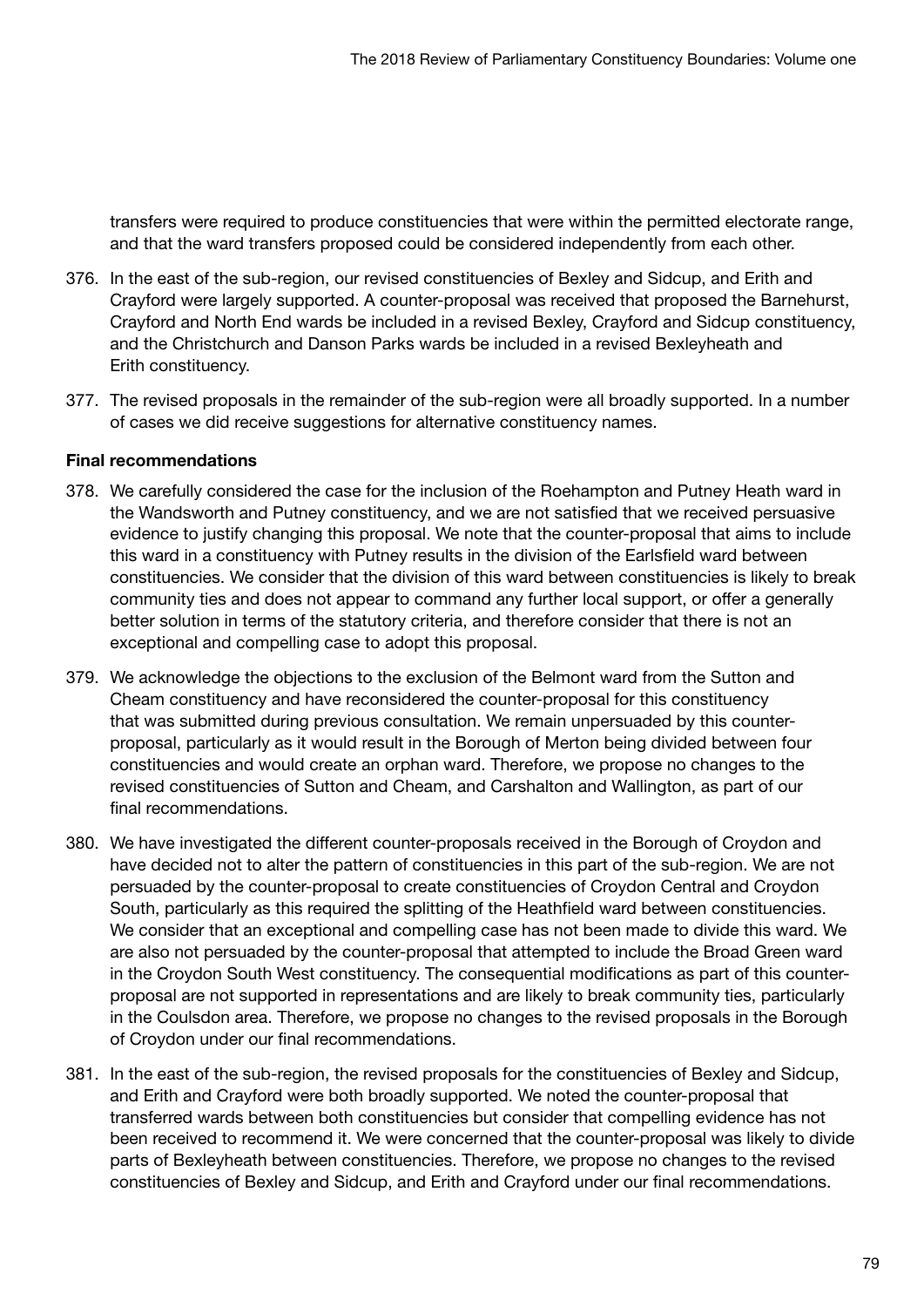- 382. We noted the counter-proposal that suggested modifications to the proposed constituencies of Camberwell and Peckham, Dulwich and Sydenham, and Lewisham and Catford. We investigated the proposed modification between the Camberwell and Peckham, and Dulwich and Sydenham constituencies, and while we considered it might better reflect community ties in the Nunhead area we had concerns that it might break community ties in the Denmark Hill area. We therefore do not support this modification. However, we have decided to modify the constituencies of Dulwich and Sydenham, and Lewisham and Catford. We are persuaded by the transfer of the Crofton Park ward to the Lewisham and Catford constituency and the Bellingham ward to the Dulwich and Sydenham constituency. We consider this pattern of constituencies better reflects community ties, particularly in Catford, and better reflects the existing pattern of constituencies.
- 383. Having considered the evidence received during the consultation on the revised proposals, we are not persuaded to amend the boundaries of any other proposed constituencies in the South Thames sub-region. We note that our revised proposals have been broadly supported in the sub-region and on the whole any modification would require substantial changes to a number of constituencies. Under our final recommendations, we have retained the two existing constituencies of Kingston and Surbiton, and Richmond Park unchanged.
- 384. We have decided to modify some of our proposed constituency names as part of the final recommendations, based on evidence put to us during the final consultation. We recommend that the Eltham and Welling constituency is renamed Eltham and East Wickham, and the Tooting constituency is renamed Tooting and Balham. This would better reflect the geography and settlements of the constituencies. On the basis of evidence put to us about the areas within each constituency, the Streatham and Brixton South constituency is renamed Streatham and Brixton Hill, and the Wandsworth and Putney constituency is renamed Putney and Wandsworth Town.
- 385. Our final recommendations in this sub-region are for constituencies of: Battersea and Clapham, Beckenham, Bermondsey and Old Southwark, Bexley and Sidcup, Brixton and Vauxhall, Bromley and Chislehurst, Camberwell and Peckham, Carshalton and Wallington, Croydon South East, Croydon South West, Dulwich and Sydenham, Eltham and East Wickham, Erith and Crayford, Greenwich and Deptford, Kingston and Surbiton, Lewisham and Catford, Mitcham and Norbury, Norwood and Thornton Heath, Orpington, Putney and Wandsworth Town, Richmond Park, Streatham and Brixton Hill, Sutton and Cheam, Tooting and Balham, Wimbledon, and Woolwich.
- 386. These constituencies are listed in Volume two and shown on the maps in Volume three of this report.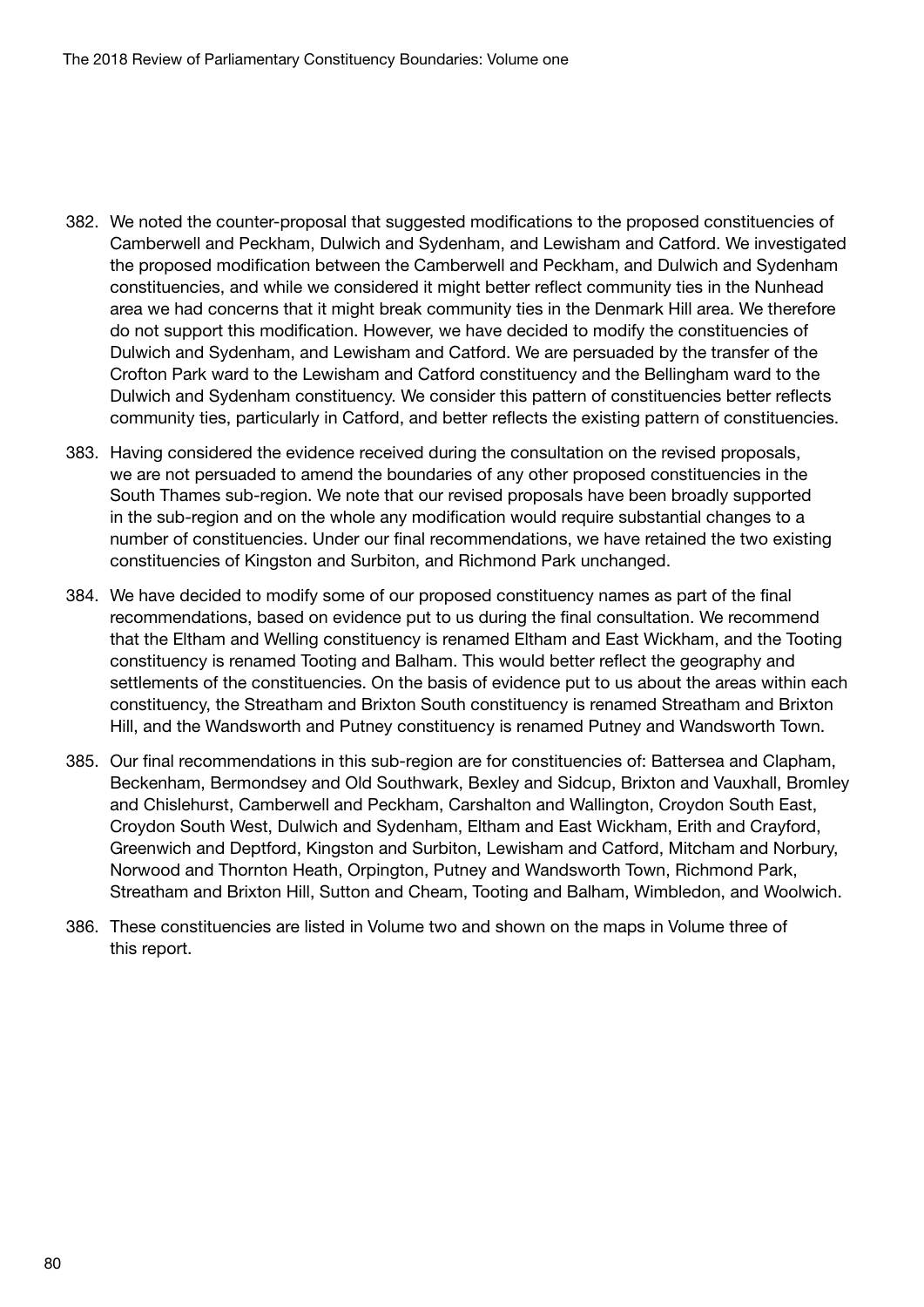# North East

- 387. The North East region currently has 29 constituencies. Of these constituencies, four have electorates within the permitted electorate range. The electorates of the remaining 25 constituencies currently fall below the permitted electorate range. Our recommendations reduce the number of constituencies in the region by four, from 29 to 25.
- 388. The North East comprises the unitary authorities of Northumberland, County Durham, Darlington, Hartlepool, Middlesbrough, Redcar and Cleveland, and Stockton-on-Tees, and the boroughs that formed the former metropolitan county of Tyne and Wear: Gateshead, Newcastle upon Tyne, North Tyneside, South Tyneside, and Sunderland. The region is therefore covered by a mix of metropolitan districts and unitary authorities.
- 389. We appointed two assistant commissioners for the North East Eileen Brady and Adele Baumgardt — to assist us with the analysis of the representations received during the first two consultation periods. This included chairing public hearings, which were held in the region in order to hear oral evidence direct from the public. The dates and locations of these hearings were:
	- Newcastle upon Tyne: 14–15 November 2016
	- Darlington: 17–18 November 2016.

# Sub-division of the region

- 390. In formulating our initial proposals, we noted that the electorate of the North East of 1,874,396 results in the region being entitled to 25 constituencies, a reduction of four. We then considered how this number of constituencies could be allocated across the region.
- 391. We noted that Northumberland, with an electorate of 232,448, could be allocated three constituencies contained wholly within its boundaries. However, as part of our initial proposals, we decided to allocate three constituencies that are wholly within the county boundary of Northumberland, and one that crossed the county boundary with Newcastle upon Tyne.
- 392. Similarly, we noted that Tyne and Wear, with an electorate of 792,738, could be allocated 11 constituencies within the permitted electorate range that would be wholly contained within its boundary. County Durham, with an electorate of 377,715, could be allocated five constituencies that would be wholly contained within its boundary. Finally, Hartlepool, Middlesbrough, Redcar and Cleveland, and Stockton-on-Tees (otherwise known collectively as 'Cleveland' throughout this report for ease of reference) could be allocated five constituencies within the permitted electorate range, and one constituency could be wholly contained within the unitary authority of Darlington. Given the challenges of creating constituencies within the permitted electorate range, we decided to consider the North East as a single region without any division into sub-regions. In formulating the initial proposals, we considered that creating a set of constituencies across the entire region provided us with more flexibility in ensuring a pattern of constituencies that were within 5% of the electoral quota. We were also mindful of the need to respect natural boundaries and the external boundaries of local authorities as far as possible.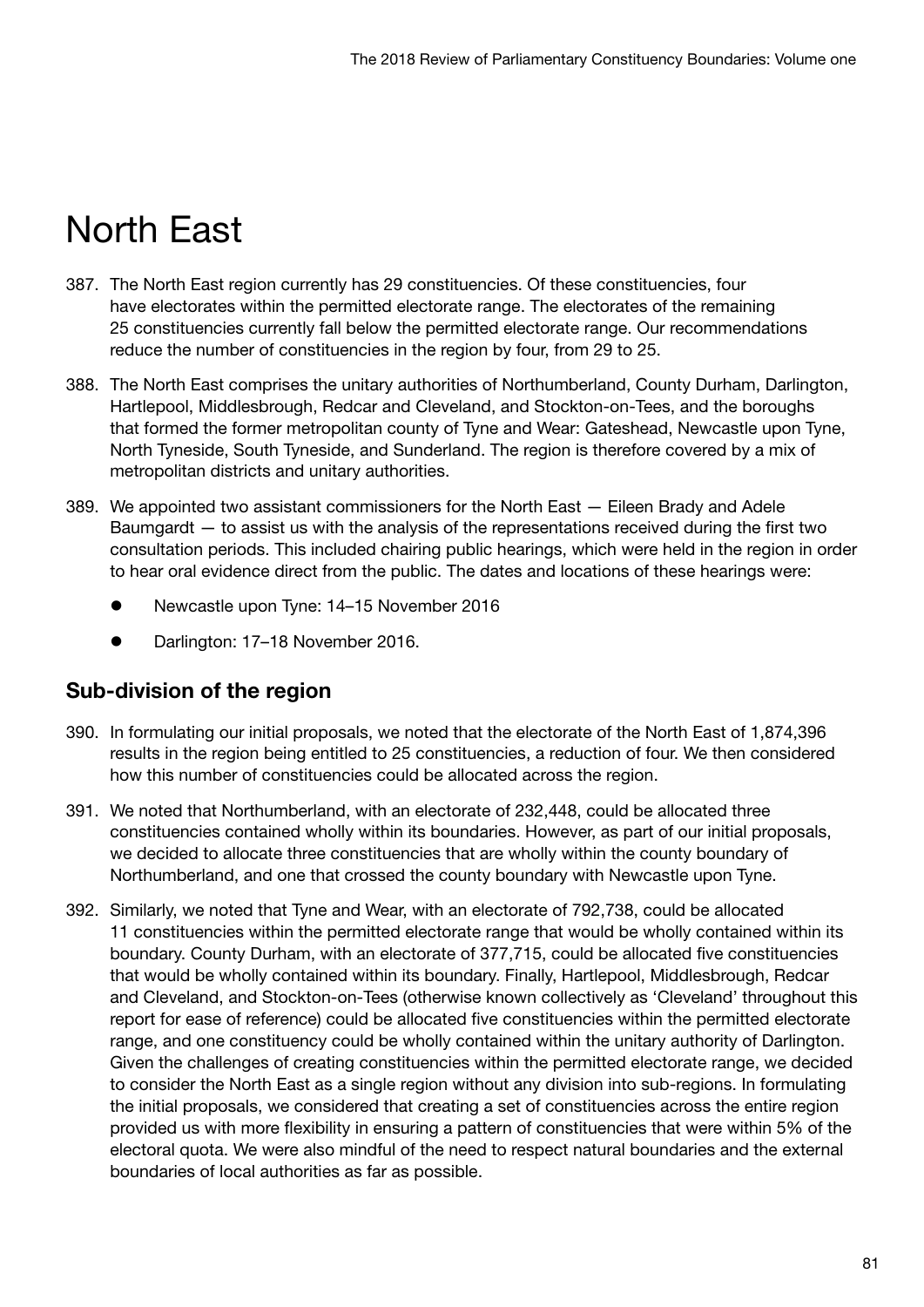- 393. As a result, we proposed a pattern of constituencies whereby only one crossed the River Tyne within the Tyne and Wear metropolitan area, and only one constituency crossed the River Tees. Of the 25 constituencies allocated to the region, 21 constituencies were wholly contained within the Tyne and Wear metropolitan area, County Durham, Darlington, and the former county of Cleveland. One constituency — Newcastle upon Tyne North West — crossed the Northumberland and Tyne and Wear county boundary. Four constituencies crossed the county boundary between County Durham and Tyne and Wear: City of Durham, Easington and Houghton, North Durham and Chester-le-Street, and West Durham and Teesdale. One constituency — East Durham — crossed the boundary between County Durham and Cleveland.
- 394. The use of the sub-regions outlined above generated mixed responses during consultation on the initial proposals. We received some objections to the split of sub-regions, with alternative arrangements suggesting that Northumberland could be treated as a separate sub-region. Some respondents considered that Northumberland was different in nature to the metropolitan areas in the region and therefore should be considered separately. In addition, objection was received to the particular crossing between Northumberland and Tyne and Wear, with respondents suggesting that it resulted in the breaking of community ties.
- 395. We also received proposals from some respondents that proposed crossing the regional boundary with Yorkshire and the Humber. These proposals largely focused on reconfiguring constituencies in Cleveland.
- 396. In formulating our revised proposals, we considered that compelling evidence had not been received to propose constituencies that crossed the regional boundaries. However, we did believe persuasive evidence had been received to propose alternative sub-regions. As a result, in our revised proposals we proposed a separate Northumberland sub-region, and a sub-region comprising Tyne and Wear, County Durham, Darlington, and Cleveland.
- 397. In response to the consultation on the revised proposals, we did not receive sufficient evidence that would justify the crossing of the regional boundary, nor to support the use of alternative subregions. Therefore, the sub-regions we propose as part of the final recommendations are:
	- **Northumberland**
	- Tyne and Wear, County Durham, Darlington, and Cleveland.

# Northumberland

## Initial proposals

- 398. Of the four existing constituencies in Northumberland, all have electorates below the permitted electorate range. Under our initial proposals, we proposed three constituencies that were wholly contained within the county boundaries: Berwick and Ashington, Hexham and Morpeth, and Blyth Valley, and one cross-county boundary constituency with Newcastle upon Tyne: Newcastle upon Tyne North West.
- 399. In the existing constituency of Berwick-upon-Tweed which has an electorate of only 55,548 we included the wards that comprise the towns of Ashington and Newbiggin-by-the Sea from the existing Wansbeck constituency, and renamed the constituency Berwick and Ashington. Our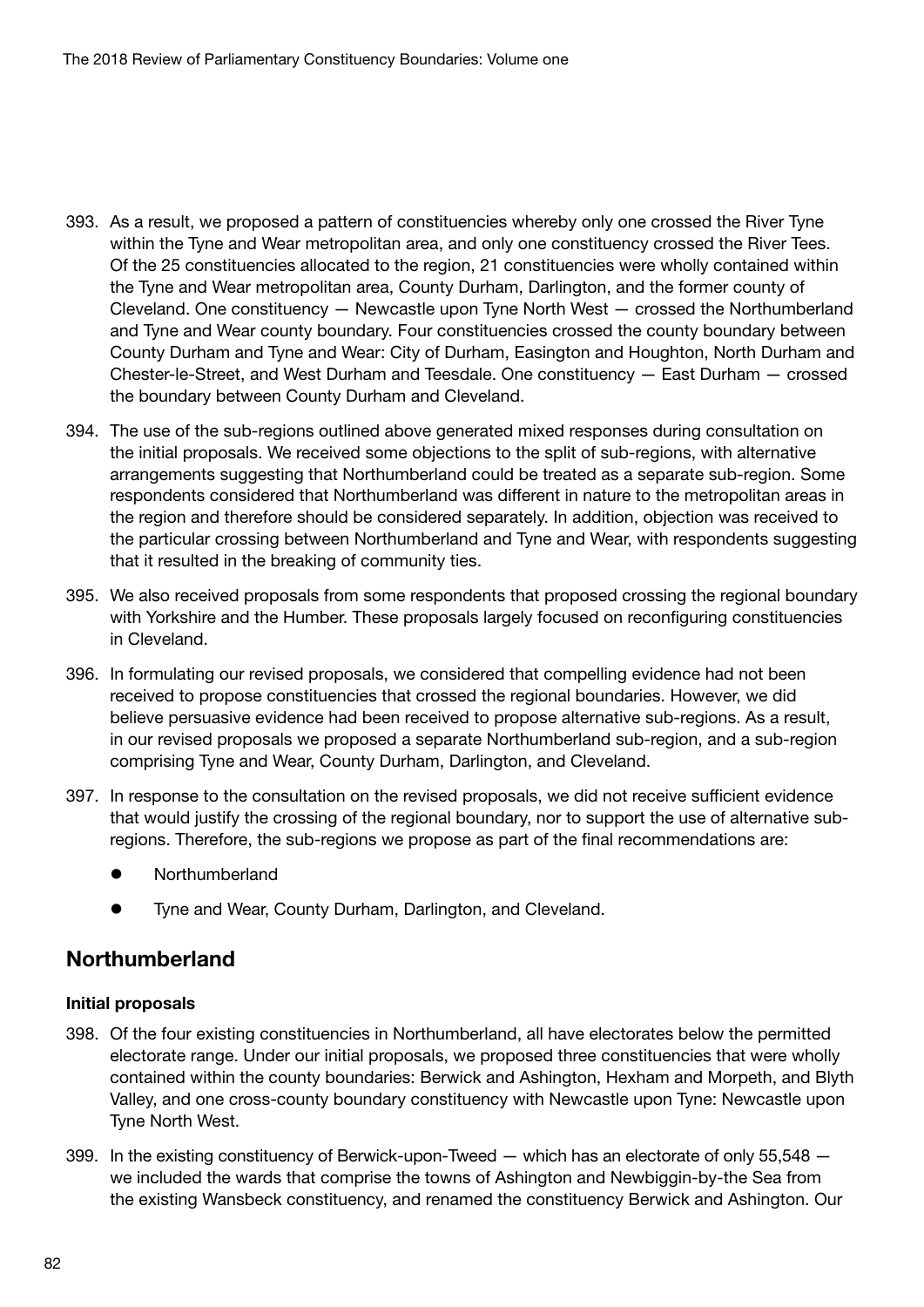Hexham and Morpeth constituency included the wards of Pegswood, Rothbury and Longhorsley, along with the three wards of Morpeth Kirkhill, Morpeth North, and Morpeth Stobhill. In order to bring the existing Blyth Valley constituency within the permitted electorate range, wards from the towns of Bedlington, Sleekburn, and Stakeford were added. We proposed that the ward of Ponteland East and Stannington be included in the cross-county boundary constituency of Newcastle upon Tyne North West.

## Consultation on the initial proposals

- 400. In response to the consultation on the initial proposals, our proposed constituencies in Northumberland received limited support. The main focus of opposition was our decision to link the towns of Hexham and Morpeth in a constituency, and the linking of Berwick with Ashington. We also received significant opposition to the division of the town of Ponteland between constituencies, and in particular to the inclusion of the Ponteland East and Stannington ward, which was an orphan ward, in the proposed Newcastle upon Tyne West constituency. Respondents suggested the whole of the town of Ponteland should be included in a Northumberland-based constituency.
- 401. We received a number of alternatives to our proposed constituencies in Northumberland:
	- that Berwick should be included in a constituency with Morpeth and Alnwick
	- $\bullet$  that Blyth and Ashington should be in the same constituency
	- that Hexham and Cramlington should be linked to allow for a better pattern of constituencies in the rest of the Northumberland sub-region.
- 402. These counter-proposals received significant support from respondents. Having considered the written and oral evidence received during both consultation periods, our assistant commissioners considered that community links between Berwick and Morpeth were stronger than the ties between Berwick and Ashington. They were also mindful of the close ties linking the towns of Blyth and Ashington.

#### Revised proposals

- 403. In light of the evidence received, our assistant commissioners concluded that constructing constituencies that linked the towns of Berwick with Morpeth, Blyth with Ashington, and Hexham with Cramlington in three revised constituencies better reflected local community ties in Northumberland on the whole.
- 404. The axis of our proposed Hexham and Cramlington constituency was an east–west configuration as it extended across the region. However, we concluded that this constituency allowed for a better pattern of constituencies across the sub-region, would result in Ponteland not being divided between constituencies, and would not divide Cramlington between constituencies.

#### Consultation on the revised proposals

405. In response to the consultation on the revised proposals, we received substantial support for our configuration of the constituencies in Northumberland. In comparison to our initial proposals, respondents believed that our newly configured constituencies in a separate Northumberland sub-region better reflected local community ties.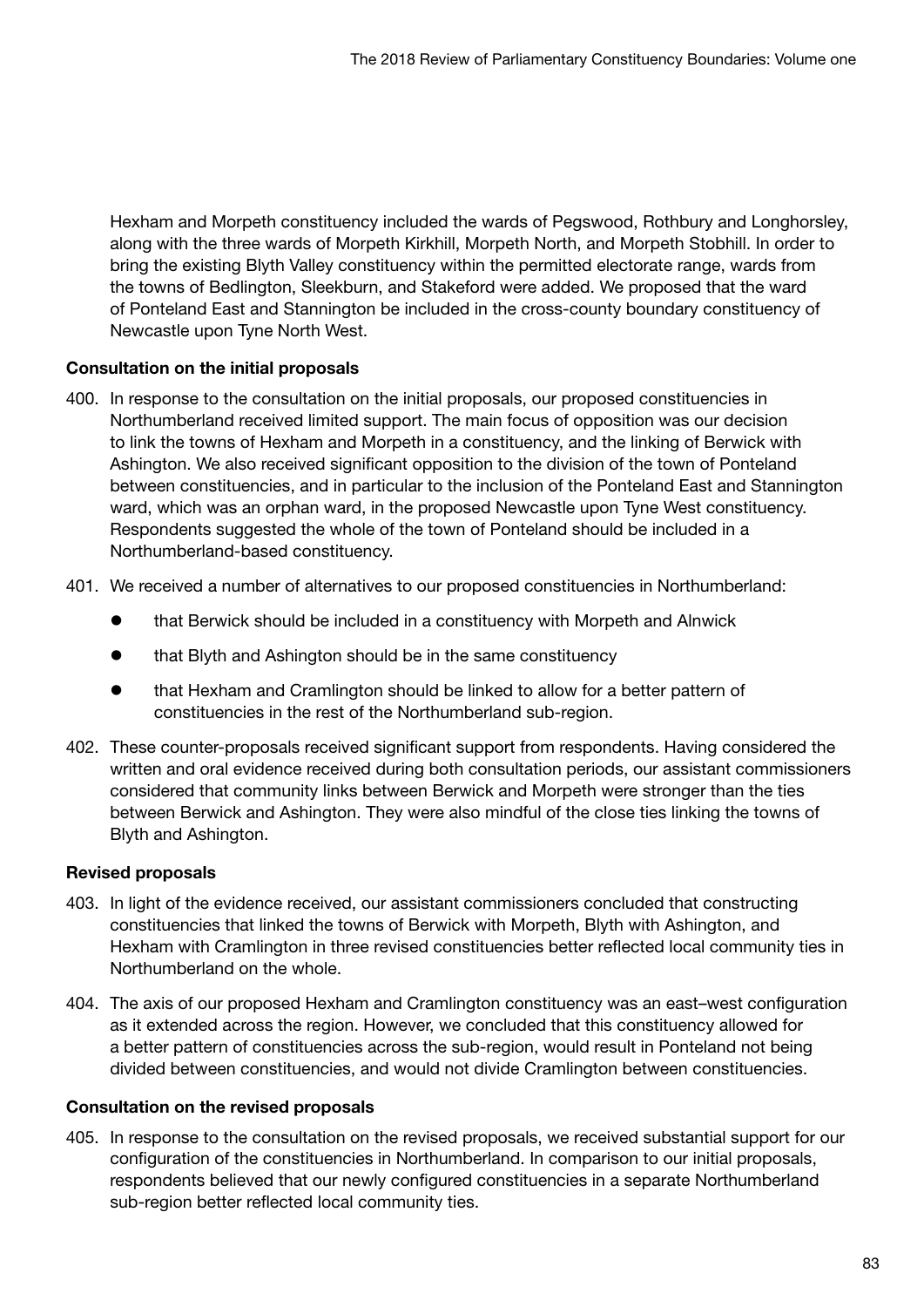406. However, we did receive some objection to our decision to treat Northumberland as a separate sub-region, with respondents arguing that a consequence of this was a revised Blaydon constituency, which included parts of three local authorities and created an orphan ward (in the case of the County Durham ward of Burnopfield and Dipton). Reservations were also expressed regarding the east–west nature of our revised Hexham and Cramlington constituency. However, given the geography of the North East region and the criteria within which we are required to work, we consider that constituencies of this nature are inevitable.

#### Final recommendations

- 407. Having considered the evidence received, we are not persuaded to amend the boundaries of any of our proposed constituencies in Northumberland. We do not consider that any further compelling or new evidence has been provided that might justify changing the composition of our revised proposal constituencies.
- 408. Our final recommendations in this sub-region are for constituencies of: Berwick and Morpeth, Blyth and Ashington, and Hexham and Cramlington. These constituencies are listed in Volume two and shown on the maps in Volume three of this report.

## Tyne and Wear, County Durham, Darlington, and Cleveland

## Tyne and Wear

#### Initial proposals

- 409. Of the existing constituencies in the metropolitan area of Tyne and Wear, three are currently within the permitted electorate range: North Tyneside, Sunderland Central, and Tynemouth. These remained unchanged in our initial proposals. The electorates of the remaining constituencies in Tyne and Wear were all below the permitted electorate range and required significant change to their configuration. In our initial proposals we were able to propose constituencies that did not cross the River Tyne in the centre of the City of Newcastle upon Tyne. However, to ensure that all constituencies were within the permitted electorate range, it was necessary to propose a constituency that crossed the River Tyne in the Blaydon area. As mentioned above, we proposed a Newcastle upon Tyne North West constituency that crossed the county boundary with Northumberland and included the Ponteland East and Stannington ward.
- 410. We proposed a Newcastle upon Tyne East constituency that retained nine wards from the existing constituency of that name and added the wards of Westgate and Wingrove from the existing Newcastle upon Tyne Central constituency. The ward of East Gosforth was also included in the constituency from the existing Newcastle upon Tyne North constituency.
- 411. Our proposed Blaydon constituency retained six wards from the existing Blaydon constituency but added three wards from the existing Newcastle upon Tyne North constituency, plus two wards from the existing Newcastle upon Tyne Central constituency. The remaining wards of the existing Newcastle upon Tyne Central constituency were included in the constituency of Newcastle upon Tyne North West.
- 412. Our proposed Gateshead constituency retained 10 wards from the existing Gateshead constituency and added the City of Sunderland ward of Washington West from the existing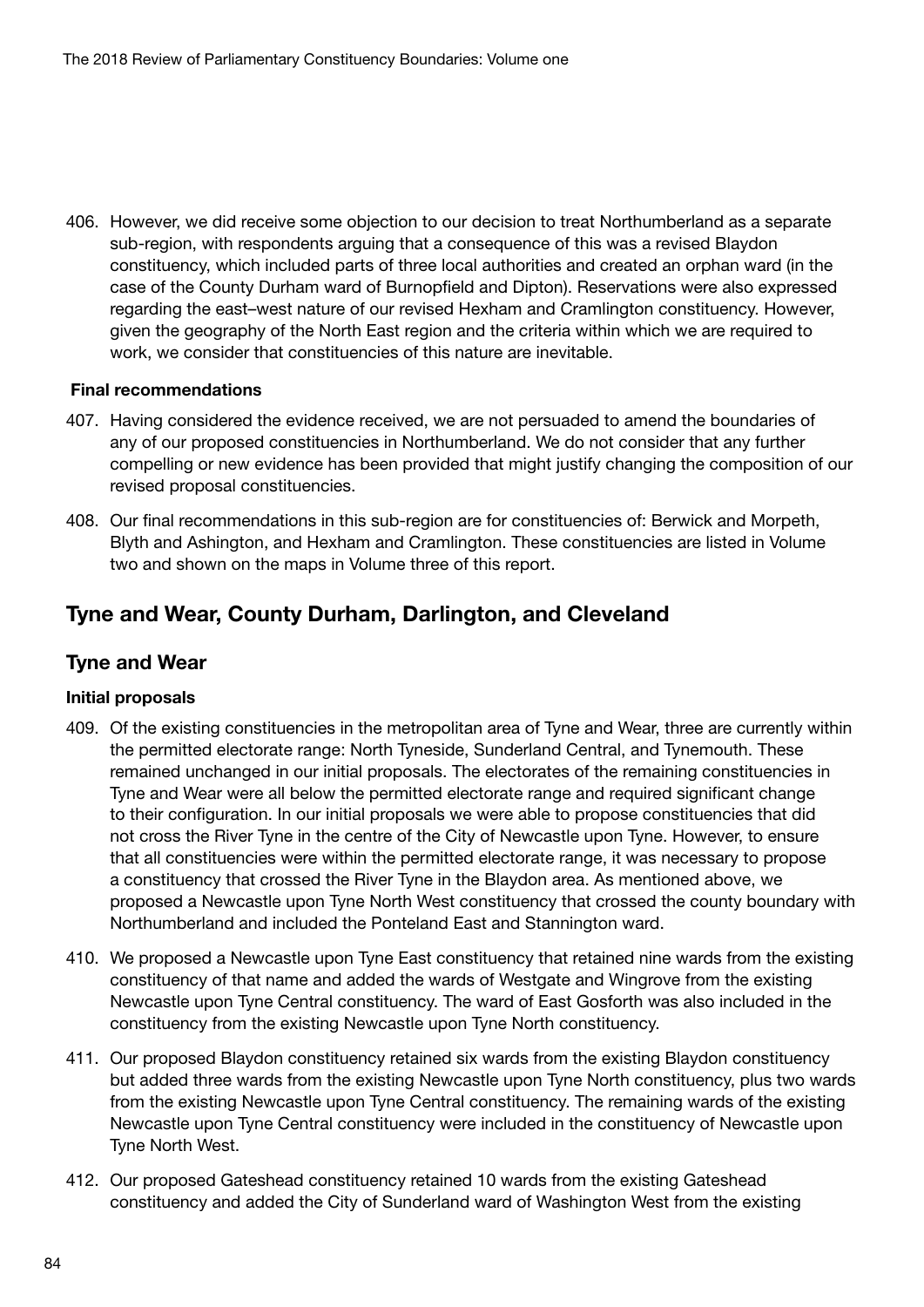Washington and Sunderland West constituency, and the Pelaw and Heworth ward from the existing Jarrow constituency.

- 413. We proposed a Jarrow constituency that retained seven wards from the existing Jarrow constituency and added three wards from the existing Washington and Sunderland West constituency, and the Simonside and Rekendyke ward from the existing South Shields constituency. We considered that these proposals helped to maintain the close ties of the Hebburn communities.
- 414. Our proposed South Shields constituency retained nine wards from the existing South Shields constituency and added the two wards of Cleadon and East Boldon, and Boldon Colliery from the existing Jarrow constituency, thereby maintaining the community links around Boldon Colliery. We did not alter the Sunderland Central constituency, but we proposed a Sunderland West constituency which contained four wards from the existing Washington and Sunderland West constituency, and four wards from the existing Houghton and Sunderland South constituency. The constituency of Sunderland West also crossed the local government boundary of Gateshead with the inclusion of the Birtley ward from the existing Blaydon constituency.

## Consultation on the initial proposals

- 415. In response to the consultation on our initial proposals, we received some support for the three constituencies in Tyne and Wear that we proposed should not be altered, namely North Tyneside, Tynemouth, and Sunderland Central. We received significant opposition to our proposed constituency of Newcastle upon Tyne North West. Respondents objected to the inclusion of the rural ward of Ponteland East and Stannington in a mainly urban constituency. Numerous counterproposals were received that included the Ponteland East and Stannington ward with the three other Ponteland wards in a revised Hexham and Cramlington constituency.
- 416. There was also significant opposition to the initial proposals for our South Shields and Jarrow constituencies. Multiple respondents objected to our proposal to include the Simonside and Rekendyke, and Boldon Colliery wards in the Jarrow and South Shields constituencies, respectively. It was suggested that the Simonside and Rekendyke ward had few ties to Jarrow and looked more towards South Shields. Similarly, respondents stated that the Boldon Colliery ward had closer ties with Jarrow and few with South Shields. A counter-proposal was put to us, which suggested a solution to this problem that would allow the Simonside and Rekendyke ward to remain in South Shields without significant knock-on effects across the sub-region. This counter-proposal also suggested the splitting of Bede ward between constituencies, with polling district LC, known as Brockley Whins, being included in the South Shields constituency. As well as providing a solution to the breaking of local ties, it was also claimed that this polling district identified with South Shields rather than with the rest of the Bede ward. Prior to a local government boundary review in 2004, Brockley Whins had been part of the South Shields constituency. Five campaigns initiated by local residents were also received in support of this specific counter-proposal. It was believed by all that the counter-proposed configuration of constituencies better reflected local community ties in the area.
- 417. Respondents also had concerns about our proposed Blaydon constituency. It was suggested that there were significantly fewer transport links and crossings at this point of the River Tyne. Some considered that it resembled the former Tyne Bridge constituency that had been controversial and unpopular with some local residents. There were strong objections to the division of the town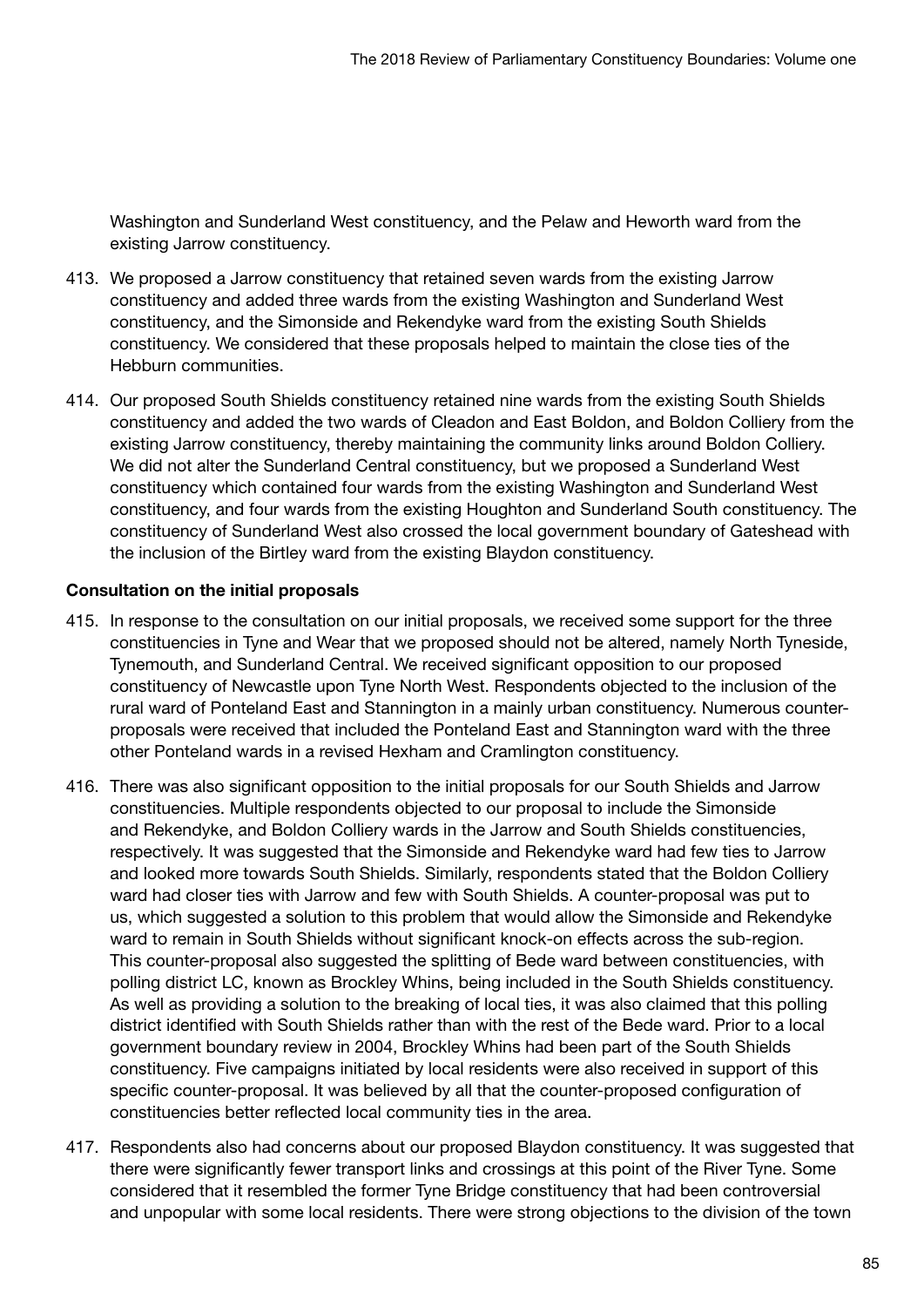of Washington across the three constituencies of Jarrow, Gateshead, and Sunderland West. It was suggested that Washington was a notable urban centre in the region that needed proper representation. Various counter-proposals were submitted, all of which sought to unite the five Washington wards in a single constituency.

#### Revised proposals

- 418. As the three unchanged constituencies of North Tyneside, Tynemouth, and Sunderland Central had been supported, we decided not to amend these constituencies when formulating our revised proposals. Given the opposition to the inclusion of the orphan ward of Ponteland East and Stannington in the Newcastle upon Tyne North West constituency, we decided to include this ward with all the other Ponteland wards in a revised Hexham and Cramlington constituency (as mentioned above), and proposed a revised Newcastle upon Tyne North West constituency that was wholly contained within the City of Newcastle upon Tyne local authority and bounded by the River Tyne to its south. Our revised Newcastle upon Tyne East constituency was very similar to the existing constituency, apart from the inclusion of the East Gosforth and West Gosforth wards.
- 419. Following a site visit to the area, and being cognisant of the strength of feeling regarding this area during the abandoned 2013 Boundary Review, our assistant commissioners decided that there should not be a Tyne Bridge constituency that crossed the River Tyne in the centre of Newcastle, and they supported our initial proposal to cross the River Tyne further west in Blaydon. We noted the objections to our initial proposals for the Blaydon constituency, but, given the numerical constraints, coupled with our decision to create a separate Northumberland sub-region, crossing the River Tyne somewhere was inevitable.
- 420. We proposed a revised Gateshead West constituency that consisted of five wards from the existing Blaydon constituency and seven wards of the existing Gateshead constituency. Although this configuration had not been widely suggested by respondents, our assistant commissioners considered that this configuration would result from resolving issues elsewhere and so was an appropriate solution.
- 421. Our assistant commissioners considered the evidence that had been received regarding the Simonside and Rekendyke, and Boldon Colliery wards, and polling district LC of Bede ward. They acknowledged the strength of feeling from local residents and the local authority. However, they were also aware that the only counter-proposal that did not result in crossing the River Tyne split the Bede ward. Given that the evidence to split a ward needed to be exceptional and compelling, our assistant commissioners did not consider that the criteria to split a ward had been met on this particular occasion. They did, however, encourage us to specifically invite further evidence on the matter as part of our revised proposals consultation.
- 422. As noted above, we received multiple counter-proposals that aimed to unite all five wards of the town of Washington in a single constituency. These proposals received widespread support. Having considered both the oral and written evidence, our assistant commissioners decided to create a Washington and Sunderland West constituency that was the same as the existing constituency, with the addition of the Sandhill ward.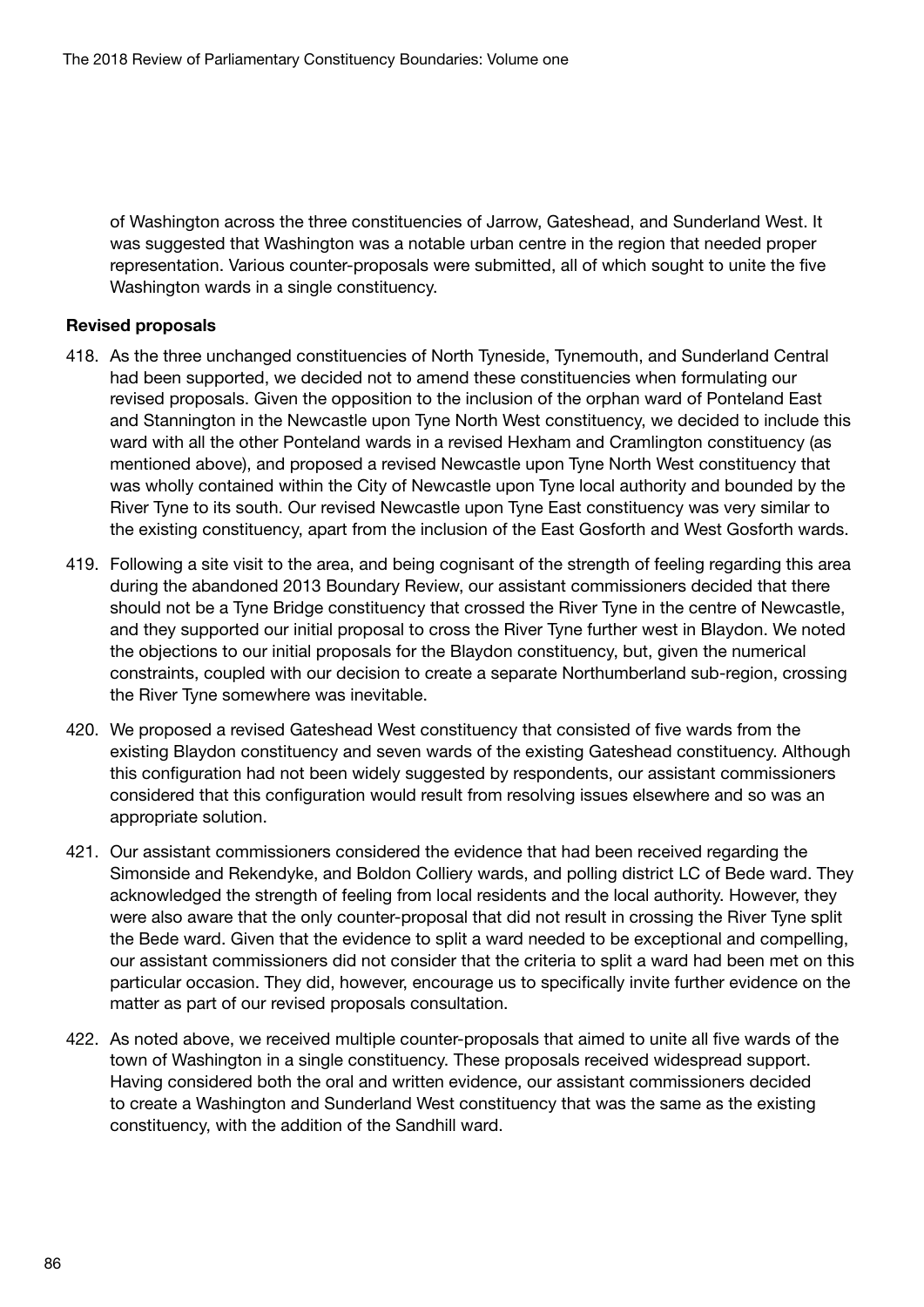### Consultation on the revised proposals

- 423. There was a degree of support for most of our revised proposals for the constituencies in Tyne and Wear, but there remained some objection. Our initial proposals for the Blaydon constituency — which traversed the River Tyne and was divided across three local authorities — continued to attract opposition, but no significant new evidence was received. There also continued to be opposition to the inclusion of the Simonside and Rekendyke ward in the revised Jarrow constituency.
- 424. In formulating our revised proposals, the assistant commissioners had considered that the evidence received to split the Bede ward was not sufficiently exceptional and compelling, but we agreed with their recommendation to invite further evidence on this issue. Further evidence in support of the counter-proposal to split the Bede ward was forthcoming, as was additional evidence regarding the links and community identity between the Simonside and Rekendyke ward and South Shields. It was suggested that the part of the Bede ward known as Brockley Whins (polling district LC) strongly associated with South Shields and had no association with Jarrow. Residents of South Shields referred to themselves as 'Sand Dancers', as they did in Brockley Whins, whereas those from Jarrow were considered 'Jarrovians'. There was also evidence of transport links between this area and South Shields (rather than with Jarrow) and where children went to school.

#### Final recommendations

- 425. We noted the support for most of our revised constituencies in Tyne and Wear. Although we also noted the objections with regard to the Blaydon constituency, we decided not to make any modifications to this constituency given the knock-on effects that would result.
- 426. We noted the opposition to the Jarrow and South Shields constituencies and again investigated alternative proposals. We considered that persuasive evidence had been received that supported the inclusion of the Simonside and Rekendyke ward in the South Shields constituency and the Boldon Colliery ward in the Jarrow constituency. Our investigations indicated that resolving this issue by transferring whole wards between constituencies would require changes to existing constituencies — constituencies that had been supported — or the division of Gateshead town centre. We therefore considered again the evidence regarding the breaking of local ties between Simonside and Rekendyke ward and the rest of South Shields constituency, as well as the division of the Bede ward between the South Shields and Jarrow constituencies. We considered that the additional evidence that we had invited and received was compelling and we decided, as suggested in representations, that the Bede ward should be split, with the Brockley Whins area of the ward (polling district LC) included in the South Shields constituency. We consider that this proposal would better reflect community ties in the area and avoid disruption to existing constituencies.
- 427. We noted that the Gateshead West constituency was very similar to the existing Gateshead constituency. As such, we considered that a name change was necessary and we decided to revert to the existing constituency name of Gateshead.
- 428. Our final recommendations in this part of the sub-region are for constituencies of: Blaydon, Gateshead, Jarrow, Newcastle upon Tyne East, Newcastle upon Tyne North West, North Tyneside, South Shields, Sunderland Central, Tynemouth, and Washington and Sunderland West.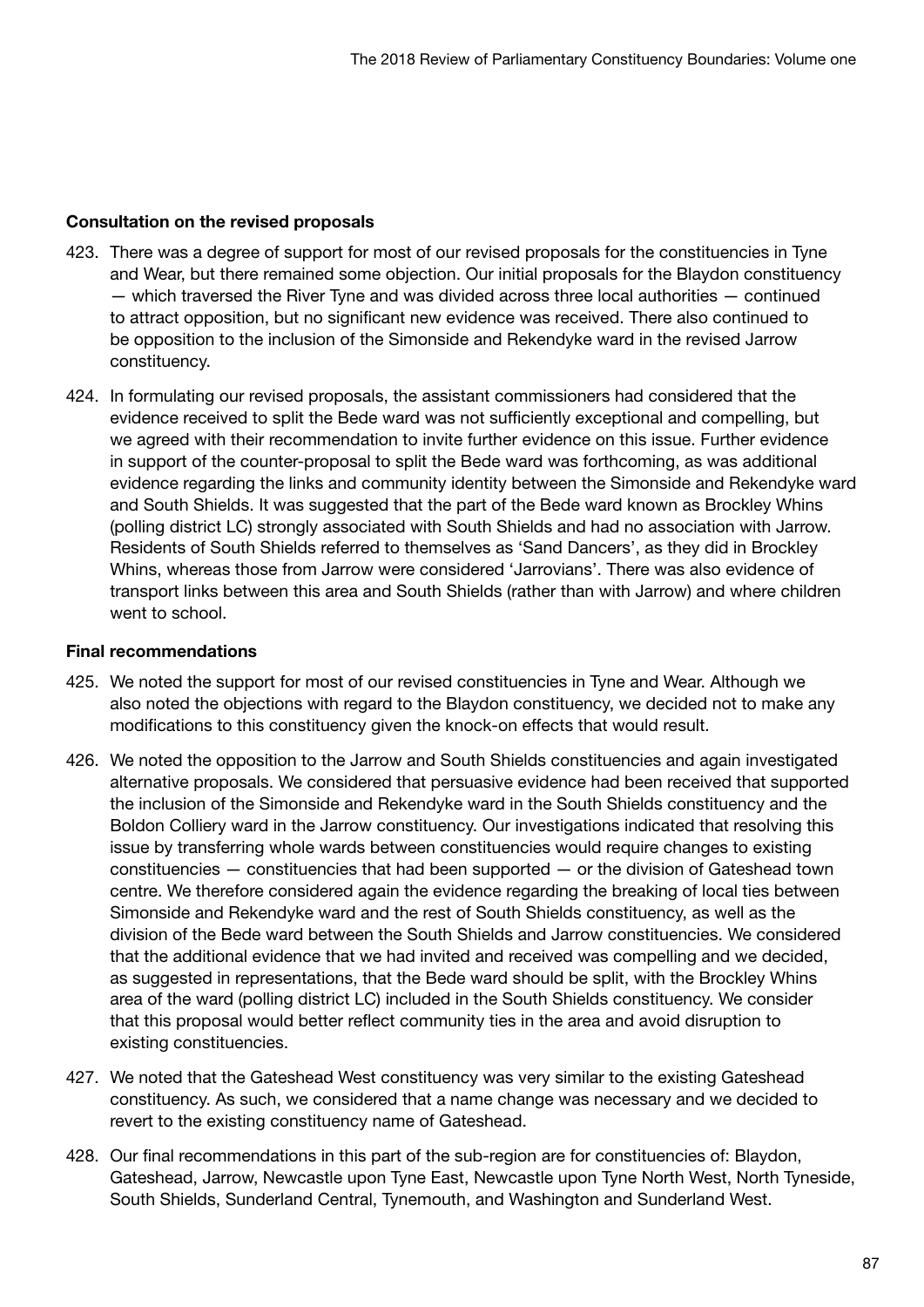# County Durham and Darlington

### Initial proposals

- 429. Of the seven existing constituencies in County Durham and the Borough of Darlington, all have electorates below the permitted electorate range. Under our initial proposals, we proposed one constituency that is wholly within the boundaries of County Durham: Bishop Auckland. The other constituencies in County Durham either linked part of the county with parts of Tyne and Wear or parts of Hartlepool. As we were able to include all of the Borough of Darlington wards in the Darlington constituency, our proposed Darlington constituency was coterminous with the borough boundaries.
- 430. We proposed a West Durham and Teesdale constituency that included nine wards from the existing North West Durham constituency, the ward of Barnard Castle West from the existing Bishop Auckland constituency, and the two Borough of Gateshead wards of Chopwell and Rowlands Gill, and Winlaton and High Spen from the existing Blaydon constituency. We proposed a North Durham and Chester-le-Street constituency that included 12 wards from the existing North Durham constituency and was brought within the permitted electorate range by the inclusion of the Gateshead borough ward of Lamesley.
- 431. Our City of Durham constituency included nine wards from the existing City of Durham constituency, including the whole of the wards of Deerness, and Esh and Wilton Gilbert, and also the Tow Law ward from the existing North West Durham constituency. The proposed constituency also included the City of Sunderland ward of Hetton from the existing Houghton and Sunderland South constituency. Our proposed East Durham constituency included 11 wards from County Durham (including eight wards from the existing Sedgefield constituency) and the Hartlepool borough wards of Hart and De Bruce from the existing Hartlepool constituency.
- 432. The Easington and Houghton constituency that we proposed consisted of nine County Durham wards from the existing Easington constituency, including those covering the towns of Easington, Seaham and Peterlee, and three City of Sunderland wards, including those covering the town of Houghton-le-Spring, which we reflected in the constituency name.

## Consultation on the initial proposals

- 433. There was widespread support for our initial proposals to include all the Borough of Darlington wards — and not others — in the Darlington constituency. However, there were suggestions that the Heighington & Coniscliffe ward from the Sedgefield constituency had closer community ties outside the borough with the town of Newton Aycliffe.
- 434. We received some limited support for our proposals for the City of Durham constituency, but elsewhere there was opposition to our initial proposals in this part of the sub-region. There was particular opposition to the inclusion of the Barnard Castle East, and Barnard Castle West wards in different constituencies. It was claimed that our proposals were damaging to the local community, broke community ties and did not reflect the geography of the area. It was suggested that both wards should be in the same constituency, thereby uniting the town of Barnard Castle in one constituency.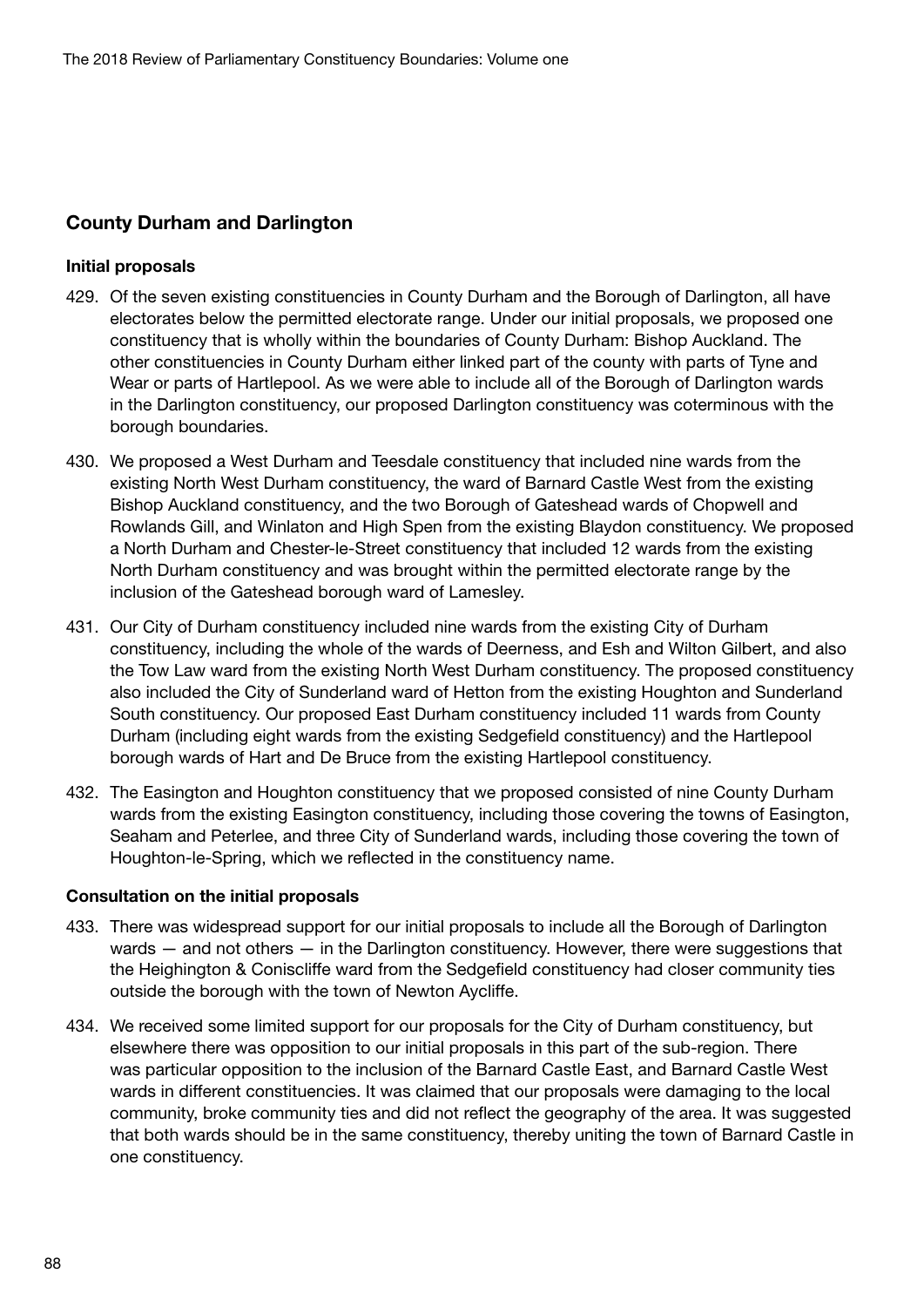- 435. We also received a proposal suggesting that the Framwellgate and Newton Hall ward which we had included in the City of Durham constituency in our initial proposals — should instead be included in our proposed North Durham and Chester-le-Street constituency. It was also suggested that the constituency be renamed City of Durham and Chester-le-Street.
- 436. A number of the counter-proposals we received suggested changes to the initial proposals for constituencies in County Durham in order to address concerns regarding other constituencies in the Tyne and Wear area and, in particular, the division of the town of Washington between constituencies.

## Revised proposals

- 437. In light of the evidence received across the region in the representations, and from their visits to certain areas to observe for themselves links between communities, our assistant commissioners recommended, and we accepted, considerable change to the constituencies we had initially proposed in County Durham, in order to achieve the best balance between the statutory criteria.
- 438. As mentioned previously, we had included the City of Sunderland ward of Sandhill in our revised Washington and Sunderland West constituency. This led our assistant commissioners to propose a revised Houghton and Seaham constituency that included the wards of Dawdon, Deneside, and Seaham. Our assistant commissioners were aware that these wards had closer ties with the Easington and Murton wards, but it was not possible to include all five wards together in the same constituency, given the numerical constraints.
- 439. In our revised proposals, there would no longer be an East Durham constituency, the Borough of Hartlepool wards of De Bruce and Hart would be included in a Hartlepool constituency, and the City of Durham would be combined in a constituency with the coastal areas of Easington and Peterlee. The assistant commissioners acknowledged that the links between these areas were not strong and considered that the town of Easington might look more towards the wards of Dawdon and Deneside, while the City of Durham had established ties with the wards of Brandon, Coxhoe, and Framwellgate and Newton Hall. However, they considered that the configuration of the revised City of Durham and Easington constituency allowed for a better pattern of constituencies across the North East region as a whole. We accepted the revisions for this constituency.
- 440. Despite its links with the City of Durham, our assistant commissioners could see no compelling reason why the Framwellgate and Newton Hall ward (which they had visited) should not be included in the proposed North Durham and Chester-le-Street constituency. They were of the view that the ward did not need to be included in a City of Durham constituency and recommended its inclusion in the North Durham and Chester-le-Street constituency, noting that their recommended North Durham and Chester-le-Street constituency was similar to the existing North Durham constituency, apart from the addition of the Framwellgate and Newton Hall ward. They considered that this ward had good road connections between the ward and to the town of Chester-le-Street via the A167. However, they acknowledged that this proposal was untested and invited further evidence on it in the consultation on the revised proposals.
- 441. Under our revised proposals, we recommended a North West Durham constituency, similar to the existing North West Durham constituency with only minimal changes. The constituency would include the wards of Brandon, Deerness, and Esh and Witton Gilbert that we had initially included in our proposed City of Durham constituency.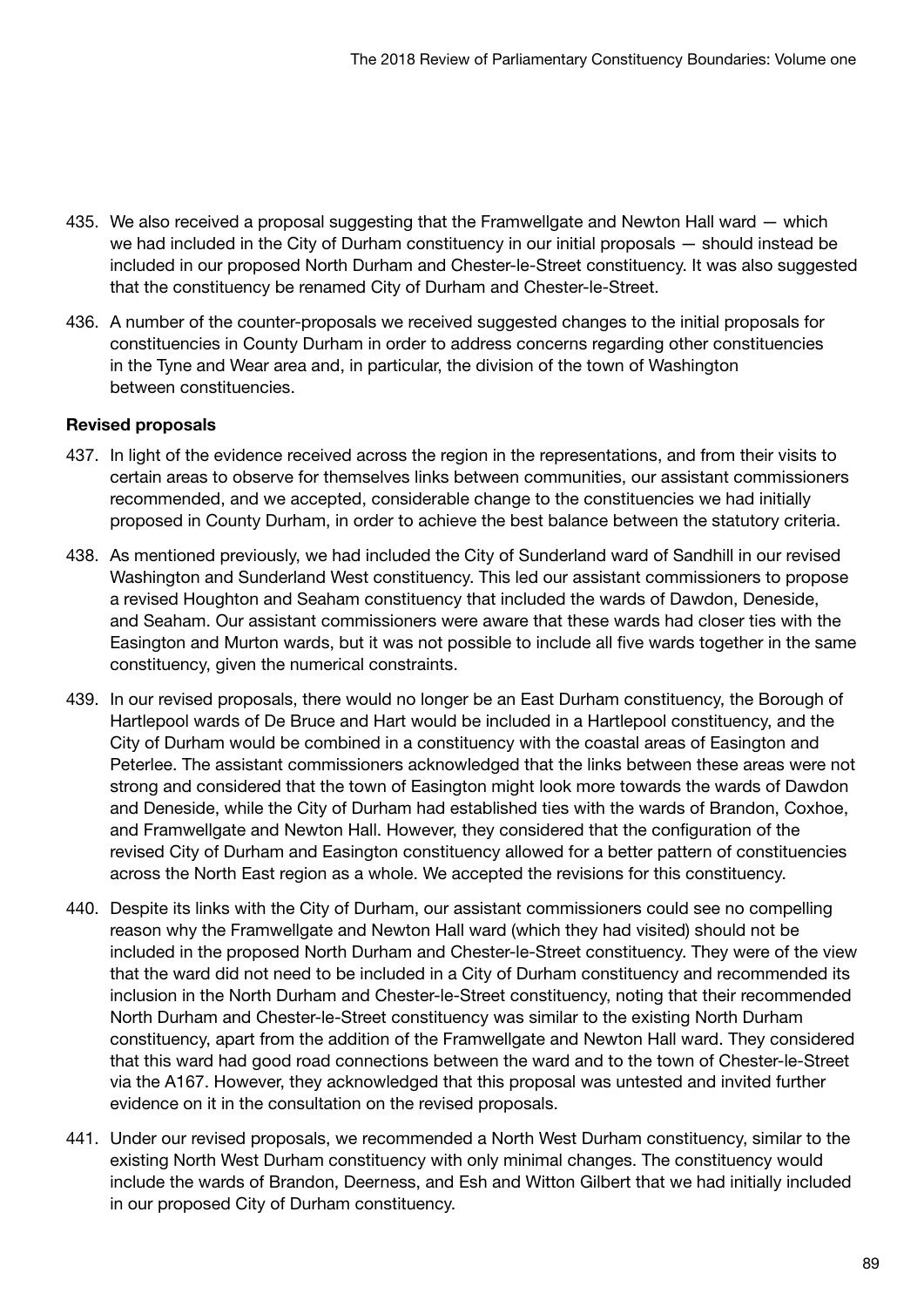- 442. As detailed above, a number of respondents objected to the division of the town of Barnard Castle between constituencies. Therefore, we revised our initial Bishop Auckland constituency, which would now be the same as the existing Bishop Auckland constituency, but with the addition of the Willington and Hunwick ward. This constituency united all of Barnard Castle in the same constituency and reflected the evidence that Barnard Castle and Bishop Auckland have good road connections along the A688.
- 443. As we were no longer proposing an East Durham constituency, we redistributed the wards of the proposed constituency among three other constituencies in our revised proposals. Seven wards, including the wards that formed the town of Newton Aycliffe, were included in a Billingham and Sedgefield constituency, which also contained six Borough of Stockton-on-Tees wards, including the town of Billingham. The Shotton and South Hetton, and Trimdon and Thornley wards were included in the City of Durham and Easington constituency, and in addition to the De Bruce and Hart wards, the County Durham wards of Blackhalls and Wingate were included in the Hartlepool constituency.
- 444. We did not consider that the counter-proposals or any of the evidence contained within the representations warranted any change to the Darlington constituency that we had proposed initially.

#### Consultation on the revised proposals

- 445. Some support was received for our revised pattern of constituencies in County Durham and Hartlepool, but our proposals for the County of Durham were nonetheless the most contentious in the whole North East region. There was particular opposition to the revised North Durham and Chester-le-Street constituency and to the inclusion of the Framwellgate and Newton Hall ward in the constituency. There was also significant opposition to our proposed City of Durham and Easington constituency, which linked the City of Durham with coastal areas.
- 446. There was also opposition to the inclusion of the Burnopfield and Dipton ward in the Blaydon constituency. The ward had been included in the Blaydon constituency as a consequence of our decision to treat Northumberland as a separate sub-region without crossing county boundaries.
- 447. There was support for retaining the Darlington constituency as in the initial proposals without any further change, and for the revised proposals which reunited the town of Bishop Auckland in one constituency.

#### Final recommendations

448. We received a number of counter-proposals that offered alternative proposals for County Durham. With regard to the opposed inclusion of the Burnopfield and Dipton ward in the Blaydon constituency, we consider that the counter-proposals that had been submitted would inevitably create an alternative sub-region and result in a significant amount of change to other constituencies. We consider that the counter-proposals do not contain any significant new evidence, and that the evidence that was presented did not demonstrate how the counterproposals would better reflect the statutory rules. We therefore do not consider that there was an ideal solution among the counter-proposals, or one that we could consider was an improvement on our revised proposals and that would lead us to modify our revised proposals. We therefore made no changes to the configuration of our revised proposals for constituencies in this area.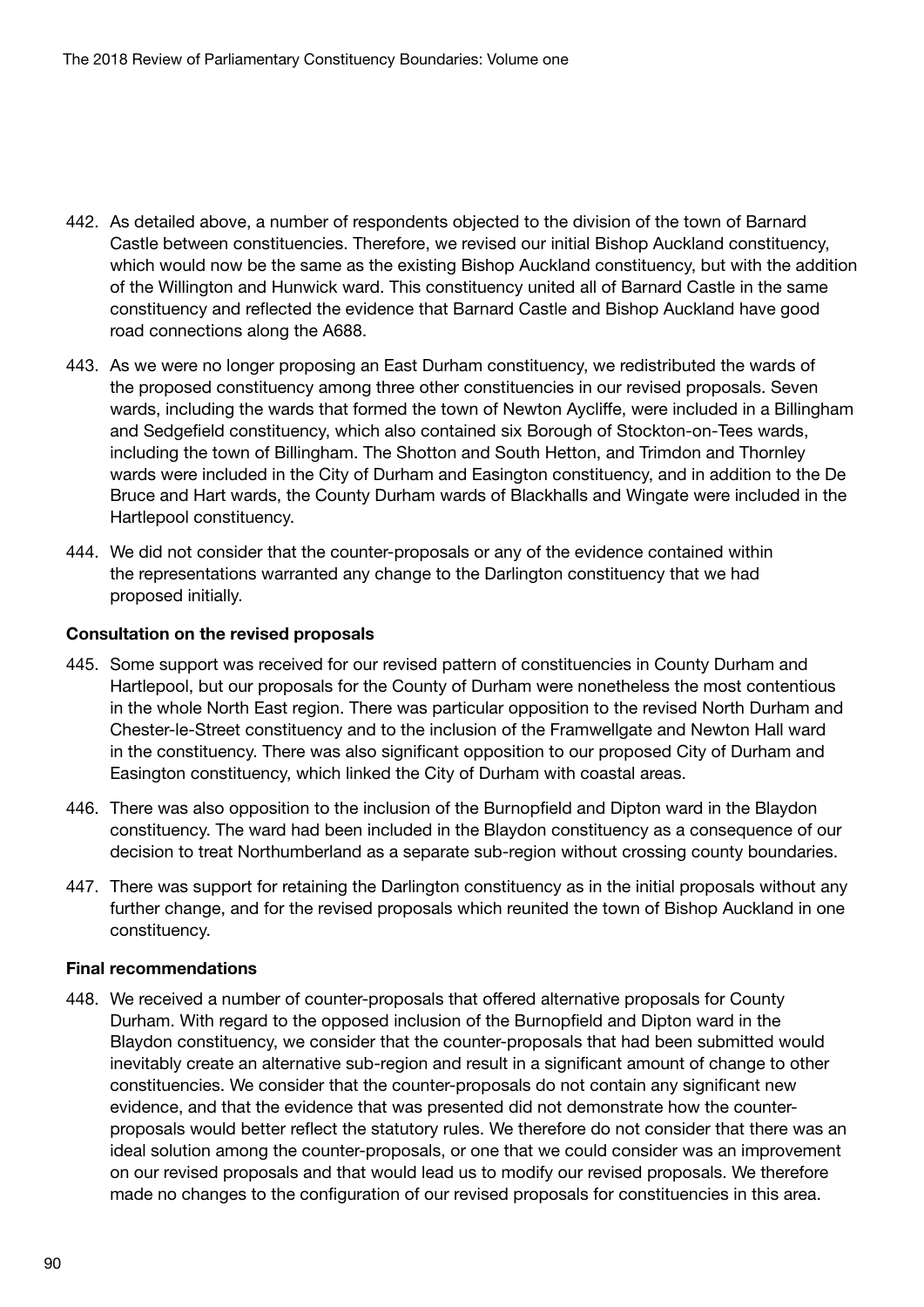- 449. However, we consider that the configuration of the North Durham and Chester-le-Street constituency is not sufficiently dissimilar to the existing North Durham constituency to warrant the inclusion of the town of Chester-le-Street in the constituency name. We therefore rename the constituency North Durham.
- 450. Our final recommendations in this part of the sub-region are for constituencies of: Billingham and Sedgefield, Bishop Auckland, City of Durham and Easington, Darlington, Houghton and Seaham, North Durham, and North West Durham.

## Hartlepool, Middlesbrough, Redcar and Cleveland, and Stockton-on-Tees (Cleveland)

## Initial proposals

- 451. Of the six existing constituencies in the unitary authorities of Hartlepool, Middlesbrough, Redcar and Cleveland, and Stockton-on-Tees, five have electorates below the permitted electorate range, while the electorate of the existing Stockton South constituency is within the permitted electorate range. Under our initial proposals, we proposed constituencies wholly within this area, although the two Borough of Hartlepool wards of De Bruce and Hart were included in an East Durham constituency. The remaining wards of the Borough of Hartlepool were included with four Borough of Stockton-on-Tees wards covering part of the town of Billingham to form a Hartlepool and Billingham constituency.
- 452. We proposed a wholly Borough of Stockton-on-Tees constituency that included seven wards from the existing Stockton South constituency, and eight wards from the existing Stockton North constituency. This included most of the town of Stockton-on-Tees. We named this constituency Stockton West. Our Middlesbrough West and Stockton East contained seven wards from the existing Middlesbrough constituency and five from the Stockton South constituency. This constituency also included Norton South and Stockton Town Centre wards which currently reside in the Stockton North constituency.
- 453. We proposed two further constituencies covering the Borough of Middlesbrough. Our Middlesbrough North East and Redcar constituency included 11 wards from the existing Redcar constituency and six wards from the existing Middlesbrough constituency. This configuration ensured that this constituency was located wholly to the south of the River Tees. Our Middlesbrough South and East Cleveland constituency retained 13 wards from the existing constituency, and three wards from the existing Redcar constituency.

## Consultation on the initial proposals

- 454. We received some support for our initial proposals in the south and east of the area. Respondents supported the inclusion of the Borough of Stockton-on-Tees wards of Yarm and Eaglescliffe in the same constituency. Evidence we received indicated the close ties between the two areas, although some respondents suggested that, while Yarm and Eaglescliffe should be kept together, the two areas should be in a constituency with parts of North Yorkshire.
- 455. However, we received significant opposition to our proposals in Stockton and Middlesbrough as respondents considered that our initial proposals divided the respective town centres between constituencies. In addition, respondents were concerned about the division of the local authorities of Middlesbrough and Stockton between three constituencies. A number of counter-proposals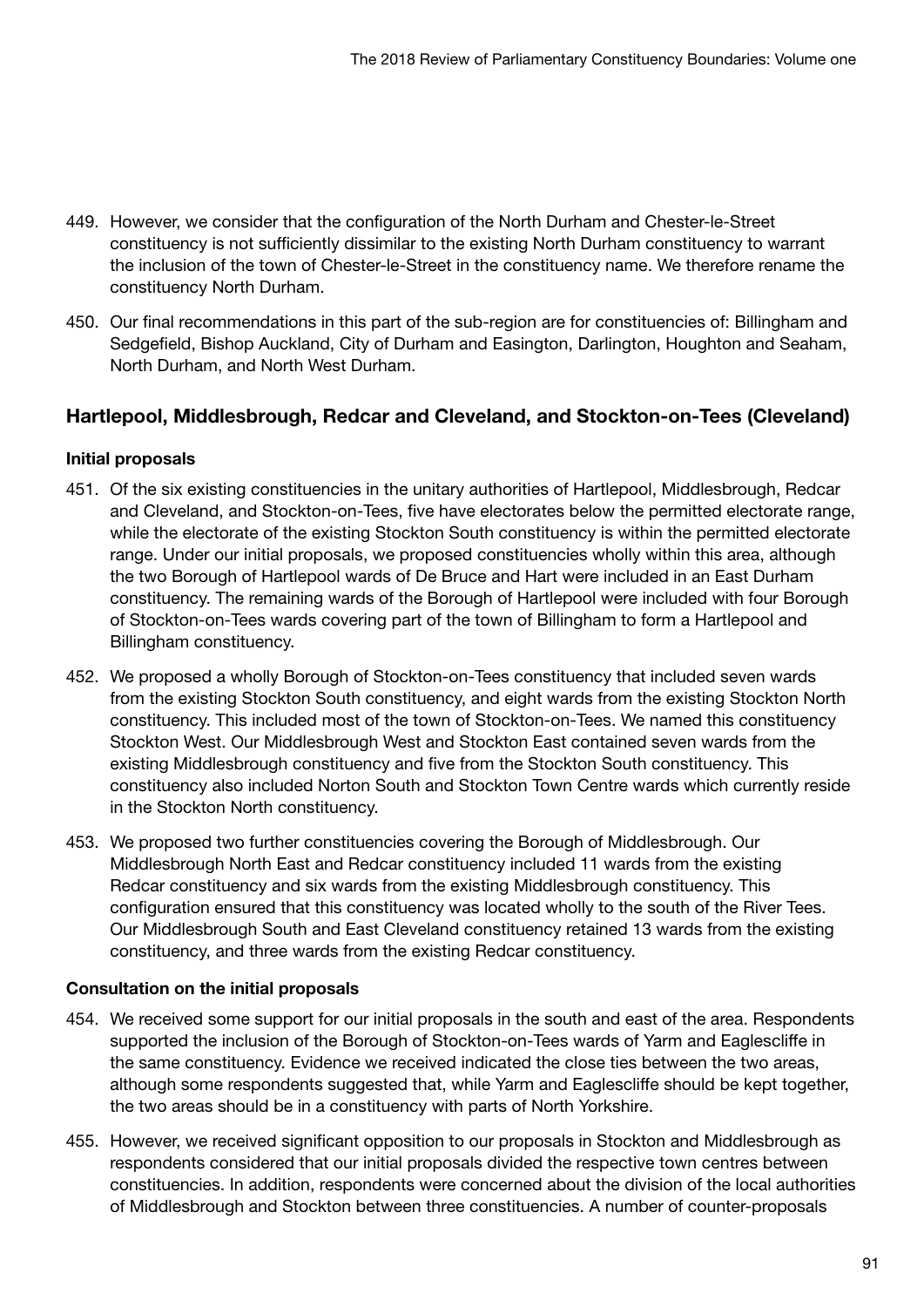were received that sought to amend the initial proposals. Some of these counter-proposals suggested that parts of Middlesbrough should be included in a constituency with Redcar, whereas others suggested that Redcar should be included in a constituency with Guisborough and the coastal area of Saltburn-by-the-Sea. Those who opposed Middlesbrough being included in a constituency with Redcar indicated that the largely industrial ward of Dormanstown separated the two areas.

456. Counter-proposals were made in the Hartlepool area which objected to the division of the borough between two constituencies and objected to the division of the town of Billingham between constituencies, as the Billingham West ward had been included in the Stockton West constituency in our initial proposals.

#### Revised proposals

- 457. Having considered the evidence received, we were of the view that improvements could be made to our initial proposals in this part of the region. As part of our revised proposals, we sought to reduce the division of the Borough of Middlesbrough between three constituencies to two. We were also persuaded by the evidence that our initial proposals divided the town centres of Middlesbrough and Stockton between constituencies.
- 458. There was significant objection to the division of the town of Billingham and counter-proposals suggested alternative configurations that would require extensive revisions. We decided to include the whole of the Borough of Hartlepool in a Hartlepool constituency with, reluctantly, the two County Durham wards of Blackhalls and Wingate. However, this meant that we were able to retain all the wards that formed the town of Billingham in a single constituency with eight County of Durham wards, including the town of Newton Aycliffe, in a constituency that we called Billingham and Sedgefield. Although we had reservations about including these different areas in the same constituency, we considered that the construction of this constituency allowed for a better pattern overall in the area.
- 459. We proposed a Middlesbrough South and Thornaby constituency that had the identifiable boundary of the River Tees to its west and did not divide the town centre of Stockton between constituencies. This constituency was comprised of wards from both the local authorities of Middlesbrough and Stockton. We were not persuaded by evidence to combine parts of Middlesbrough and Redcar in a constituency as we considered that the areas were largely separated by the Dormanstown ward. Therefore, we proposed a Middlesbrough and Eston constituency which included wards from the Borough of Middlesbrough and the Borough of Redcar and Cleveland, resulting in the centre of Middlesbrough not being divided between constituencies. To the east, we proposed a Redcar and East Cleveland constituency that included the coastal areas of the borough and the town of Guisborough.
- 460. In Stockton-on-Tees, we proposed a Stockton and Yarm constituency. This constituency included all the wards that form Stockton town centre and ensured that both the Yarm and Eaglescliffe wards were included in the same constituency. This further enabled all the wards covering Billingham town to be included in a Billingham and Sedgefield constituency, rather than be divided as under our initial proposals, as discussed previously.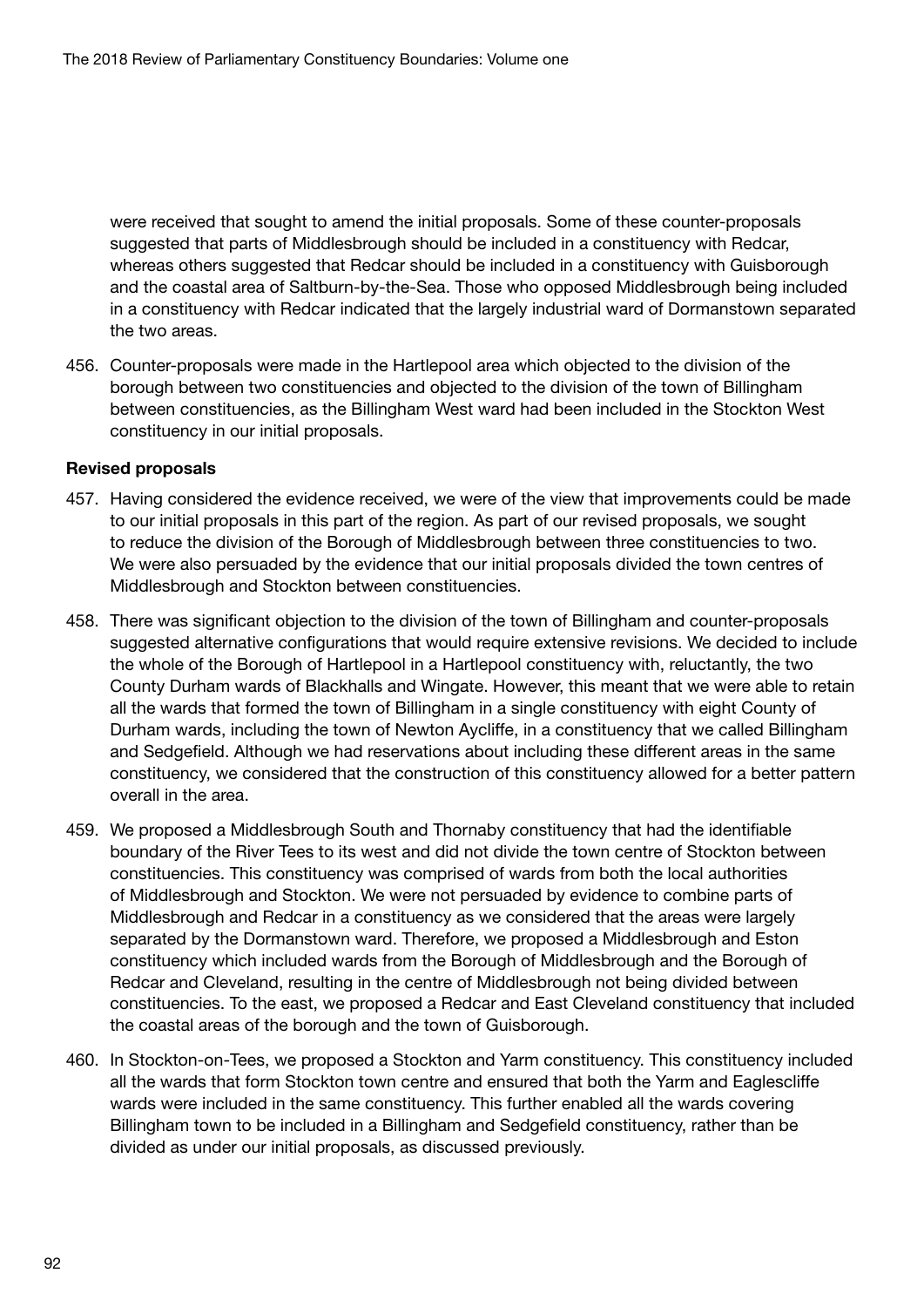### Consultation on the revised proposals

461. Relatively few representations were received in response to our revised proposals in this area, but, overall, our revised proposals have generally been supported. A further counter-proposal was received which suggested that the Borough of Redcar and Cleveland ward of Ormesby should be included in the Redcar and Cleveland constituency, rather than in the Middlesbrough and Eston constituency, as it was suggested that the ward was more rural in nature and that its ties were with Redcar and Cleveland.

### Final recommendations

- 462. We considered the counter-proposal to include the Ormesby ward in the Redcar and Cleveland constituency but were of the view that doing so would divide the Ormesby community between constituencies. We therefore decided not to modify either of the Middlesbrough and Eston, and Redcar and Cleveland constituencies.
- 463. Having reviewed all the evidence, we are making no further amendments to our revised proposals in this area. Our final recommendations in this sub-region are for constituencies of: Hartlepool, Middlesbrough and Eston, Middlesbrough South and Thornaby, Redcar and East Cleveland, and Stockton and Yarm. These constituencies are listed in Volume two and shown on the maps in Volume three of this report.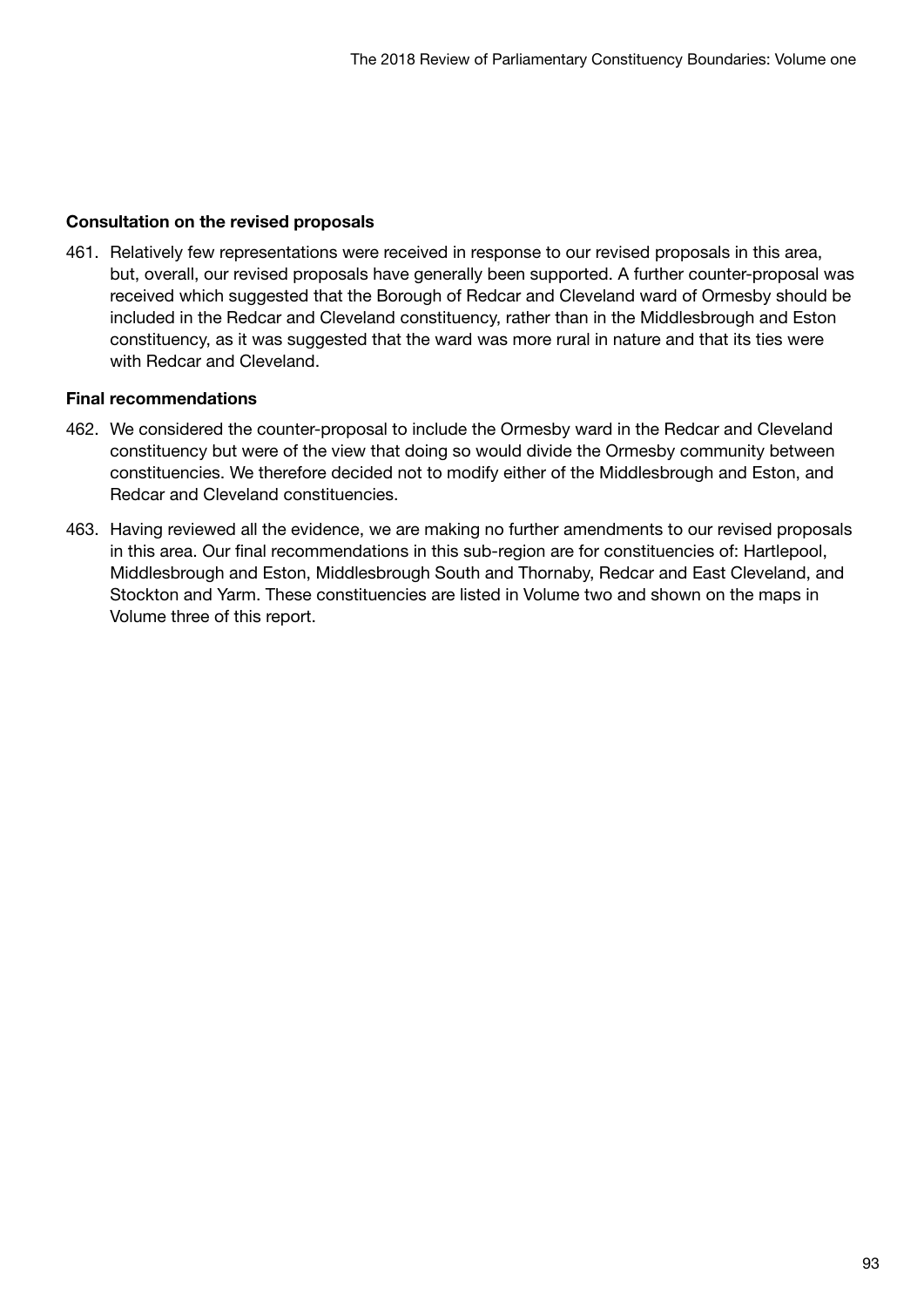The 2018 Review of Parliamentary Constituency Boundaries: Volume one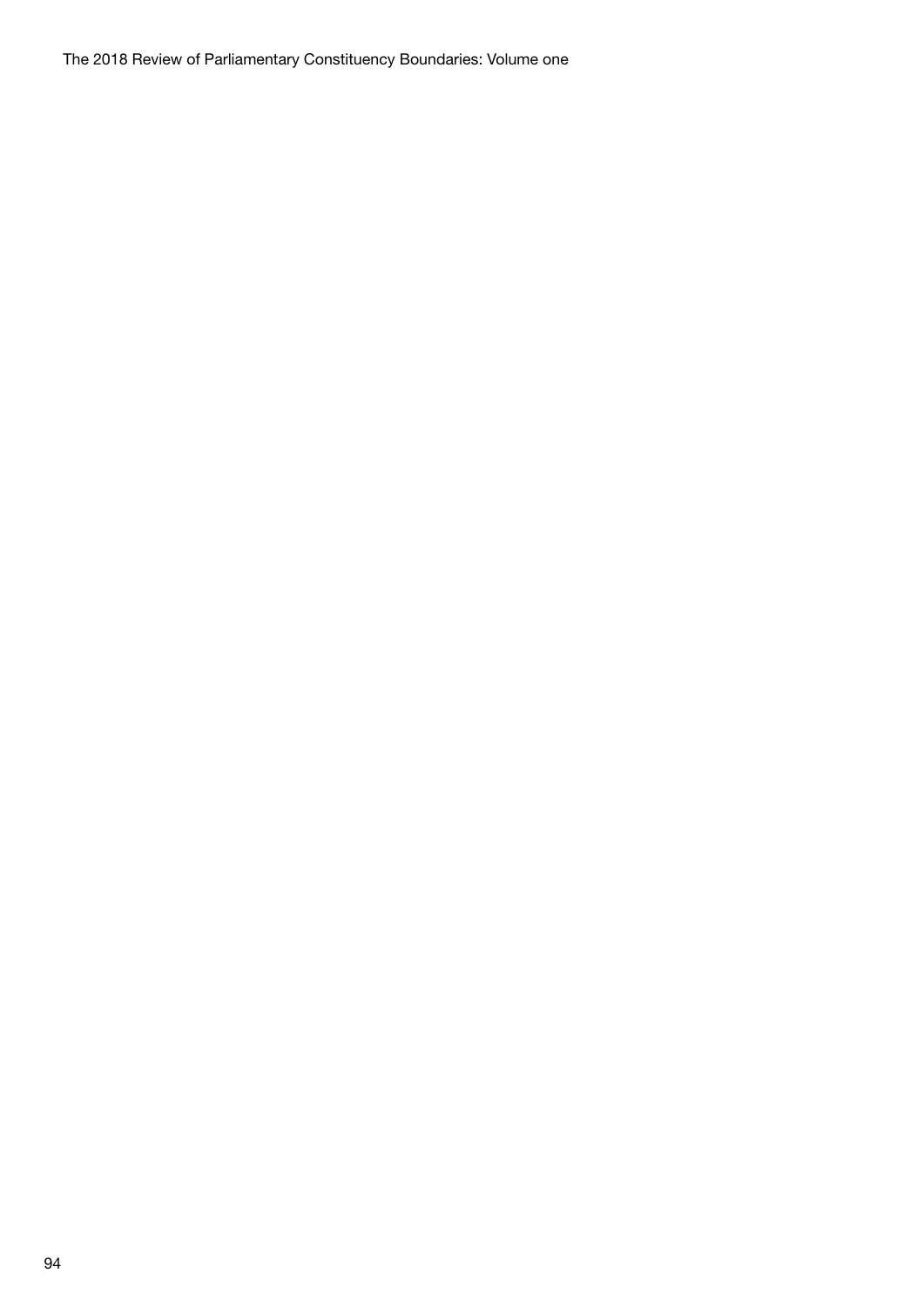# North West

- 464. The North West currently has 75 constituencies. Of these constituencies, 20 have electorates within the permitted electorate range. The electorates of 53 constituencies currently fall below the permitted electorate range, while the electorates of two constituencies are above. Our proposals reduce the number of constituencies in the region by seven, to 68.
- 465. The North West comprises the counties of Cumbria, Cheshire (Cheshire East, Cheshire West and Chester, Halton and Warrington) and Lancashire (including Blackburn with Darwen, and Blackpool), which are covered by a mix of district and county councils, and unitary authorities. It also includes the former metropolitan counties of Greater Manchester and Merseyside (covered by metropolitan boroughs).
- 466. We appointed three assistant commissioners for the North West Neil Ward, Nicholas Elliott, and Graeme Clarke — to assist us with the analysis of the representations received during the first two consultation periods. This included chairing public hearings, which were held in the region in order to hear oral evidence direct from the public. The dates and locations of these hearings were:
	- Manchester: 11–12 October 2016
	- z Chester: 13–14 October 2016
	- Carlisle: 17–18 October 2016
	- Liverpool: 20–21 October 2016
	- Lancaster: 24–25 October 2016.

# Sub-division of the region

- 467. In formulating our initial proposals, we noted that the electorate of the North West of 5,074,302 results in it being entitled to 68 constituencies, a reduction of seven. We then considered how this number of constituencies could be allocated across the region.
- 468. Cumbria's electorate of almost 374,000 results in an entitlement of 5.02 constituencies. We have therefore considered Cumbria as a sub-region in its own right and have allocated five whole constituencies, a reduction of one.
- 469. The electorate of Lancashire and its unitary authorities of just over 1.05 million results in an entitlement of 14.06 constituencies. We have therefore considered Lancashire as a sub-region in its own right and have allocated 14 constituencies, a reduction of two. However, we have proposed one constituency that crosses the county boundary with Merseyside.
- 470. The electorate of the Metropolitan County of Merseyside, at almost 980,000, indicates that it should be allocated 13 constituencies. However, the electorate in the Metropolitan Borough of Wirral of almost 235,000 results in an entitlement of 3.14 constituencies, and suggests that it would be necessary either for a constituency to cross the boundary with Cheshire, or for a constituency to cross the River Mersey in Liverpool. With an entitlement of 9.94 constituencies, we decided to consider the remainder of Merseyside, without the Wirral, as a separate entity.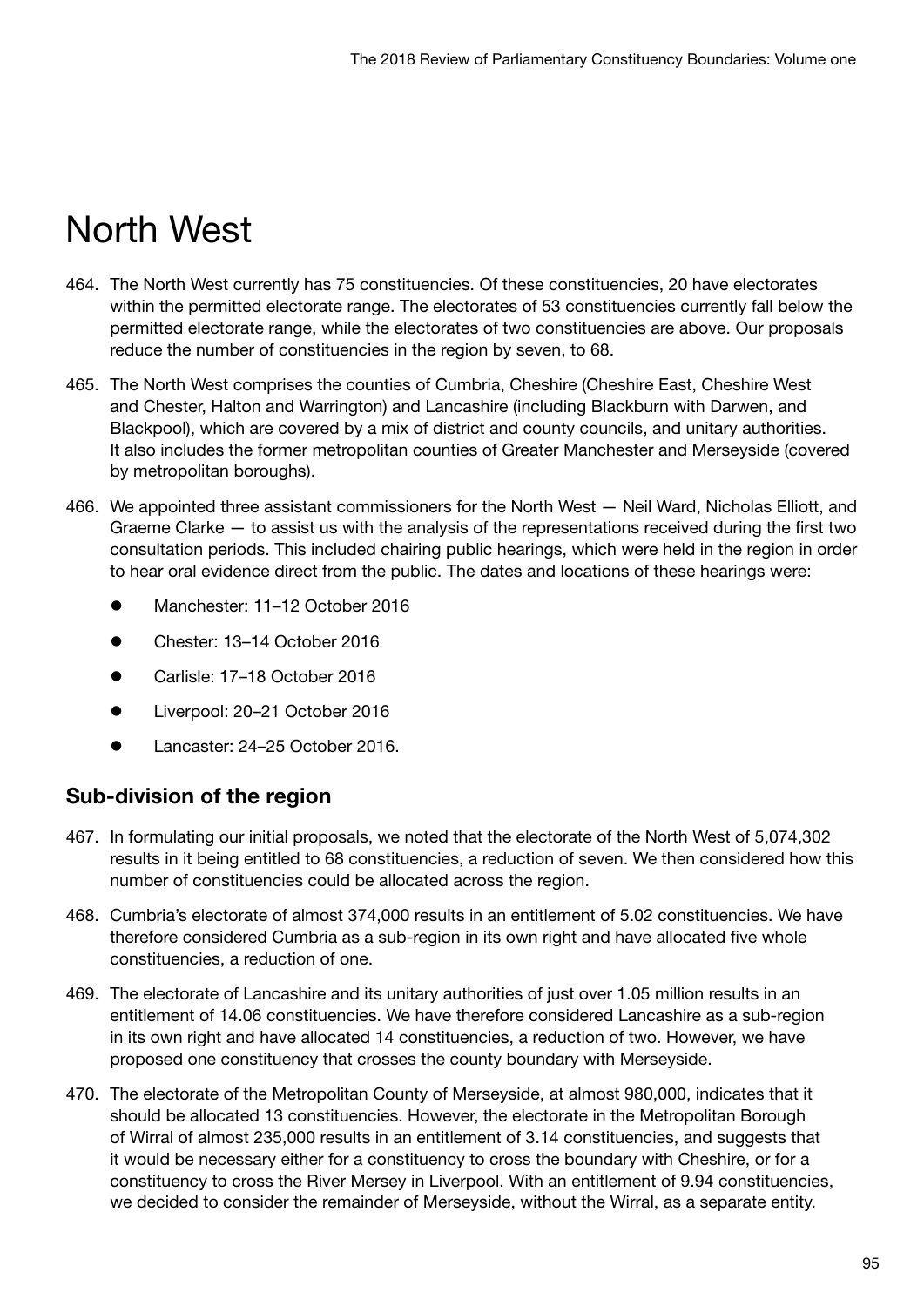We also decided to include the Wirral in a sub-region with Greater Manchester and Cheshire; we acknowledge that this will necessitate a constituency that crosses the boundary with Cheshire. We therefore propose to allocate 13 whole constituencies to Merseyside (three to the Wirral and 10 to the rest of Merseyside), a reduction overall of two constituencies. As mentioned previously, despite the allocation of 10 constituencies in the remainder of Merseyside to the north and east of the River Mersey, we have crossed the county boundary between Merseyside and Lancashire in one constituency.

- 471. Greater Manchester's electorate, at almost 1.9 million, results in an entitlement of 25.37 constituencies. We considered that making proposals for 25 constituencies (a reduction of two constituencies) in this area that respected local government boundaries, while also seeking to minimise change to existing constituencies, would be very challenging.
- 472. Cheshire's electorate, at just over 773,000, results in an entitlement of 10.34 constituencies and therefore a reduction of one constituency to 10. The entitlements in both Greater Manchester and Cheshire suggest that it would be necessary for both counties to contain at least one constituency that crosses a county boundary. We considered that Lancashire's entitlement to 14.06 constituencies demonstrated that there could be no justification to propose a crossing of the boundary with Greater Manchester and the unnecessary disruption that would be caused. We had already concluded that the Wirral should be considered with Cheshire and decided that Greater Manchester, Cheshire and the Wirral should be considered as a sub-region, as there was likely to be a constituency that crossed the boundary between the Wirral and Cheshire, and two constituencies that crossed the boundary between Cheshire and Greater Manchester. One constituency would combine the Poynton area in Cheshire East with areas in the Metropolitan Borough of Stockport, and the other would combine the town of Knutsford and the area broadly to its north, also in Cheshire East, with areas in the Metropolitan Borough of Trafford.
- 473. The use of the sub-regions outlined above was largely supported during consultation on the initial proposals.
- 474. In formulating our revised proposals, we considered that compelling evidence had not been received to propose constituencies that crossed the regional boundaries. We also considered that no persuasive evidence had been received to propose alternative sub-regions. Our revised proposals were, therefore, based on the same sub-regions as those of our initial proposals.
- 475. In response to the revised proposals consultation, we did receive a representation that suggested the crossing of the regional boundary between the North West and the East Midlands in order to reconfigure constituencies in east Cheshire. However, we did not receive sufficient evidence that would justify the crossing of the regional boundary, nor to support the use of alternative subregions. The sub-regions we propose as part of the final recommendations are:
	- $\bullet$  Cumbria
	- Lancashire
	- **•** Merseyside (less the Wirral)
	- Greater Manchester, the Wirral, and Cheshire (Cheshire East, Cheshire West and Chester, Halton and Warrington).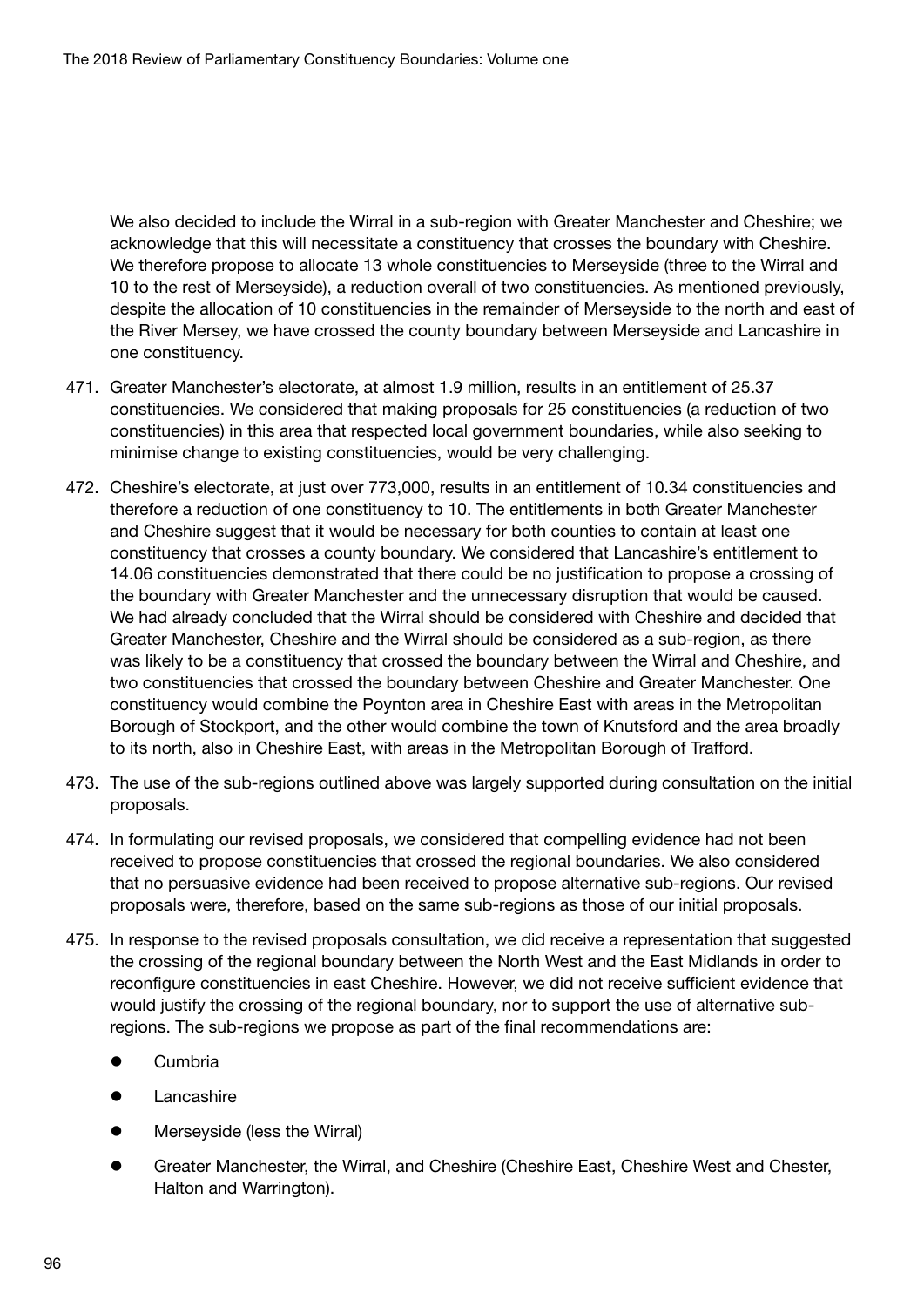# **Cumbria**

## Initial proposals

- 476. Of the six existing constituencies in Cumbria, none are within the permitted electorate range. Given its entitlement of 5.02 constituencies, under our initial proposals, the number of constituencies within Cumbria was reduced by one to give the sub-region a total of five constituencies. Significant changes were required to bring these five constituencies within the permitted electorate range.
- 477. In the north of the county, we proposed a Carlisle constituency, coterminous with the boundaries of Carlisle City Council, and encompassing the city and its rural hinterland.
- 478. We proposed that the existing Barrow and Furness constituency, which needed to gain electors in order to be within the permitted range, should extend northwards rather than eastwards, due to poor transport links across Cartmel Sands. Noting that the electorate of the existing Copeland constituency was well outside the permitted electorate range, we also suggested the creation of a coastal Workington and Whitehaven constituency in the west, extending from the town of Maryport down to the River Mite.
- 479. We then divided the Lakeland areas of Cumbria along an east–west axis, creating the constituencies of Penrith and Solway, and Westmorland and Lonsdale. We proposed that the town of Appleby-in-Westmorland be included in our Westmorland and Lonsdale constituency, which also contained the southern lakes, while the northern lakes and fells would be included in the Penrith and Solway constituency that extended to the Solway Firth in the west.

## Consultation on the initial proposals

- 480. We received broad support for all of our initial proposals in Cumbria, particularly for the proposed constituencies of Carlisle, and Penrith and Solway.
- 481. It was suggested that the Bootle ward on the west coast, which we recommended be included in the Barrow and Furness constituency, would be more appropriately included in the Workington and Whitehaven constituency.
- 482. Some respondents considered that the Dalston ward, which was proposed to be part of the Carlisle constituency, would be better placed in Penrith and Solway.
- 483. We received counter-proposals that suggested a cross-county boundary constituency between Cumbria and Lancashire. The primary aim of these proposals was to produce an alternative configuration for the proposed North Lancashire, and Lancaster and Morecambe constituencies.

## Revised proposals

- 484. Given the support our initial proposals received, our revised proposals for Cumbria were very similar and change was kept to a minimum.
- 485. We considered that the Bootle ward did indeed look north for its services and community links and the initial proposals were amended, resulting in the transfer of the Bootle ward from the Barrow and Furness constituency into the Workington and Whitehaven constituency. As was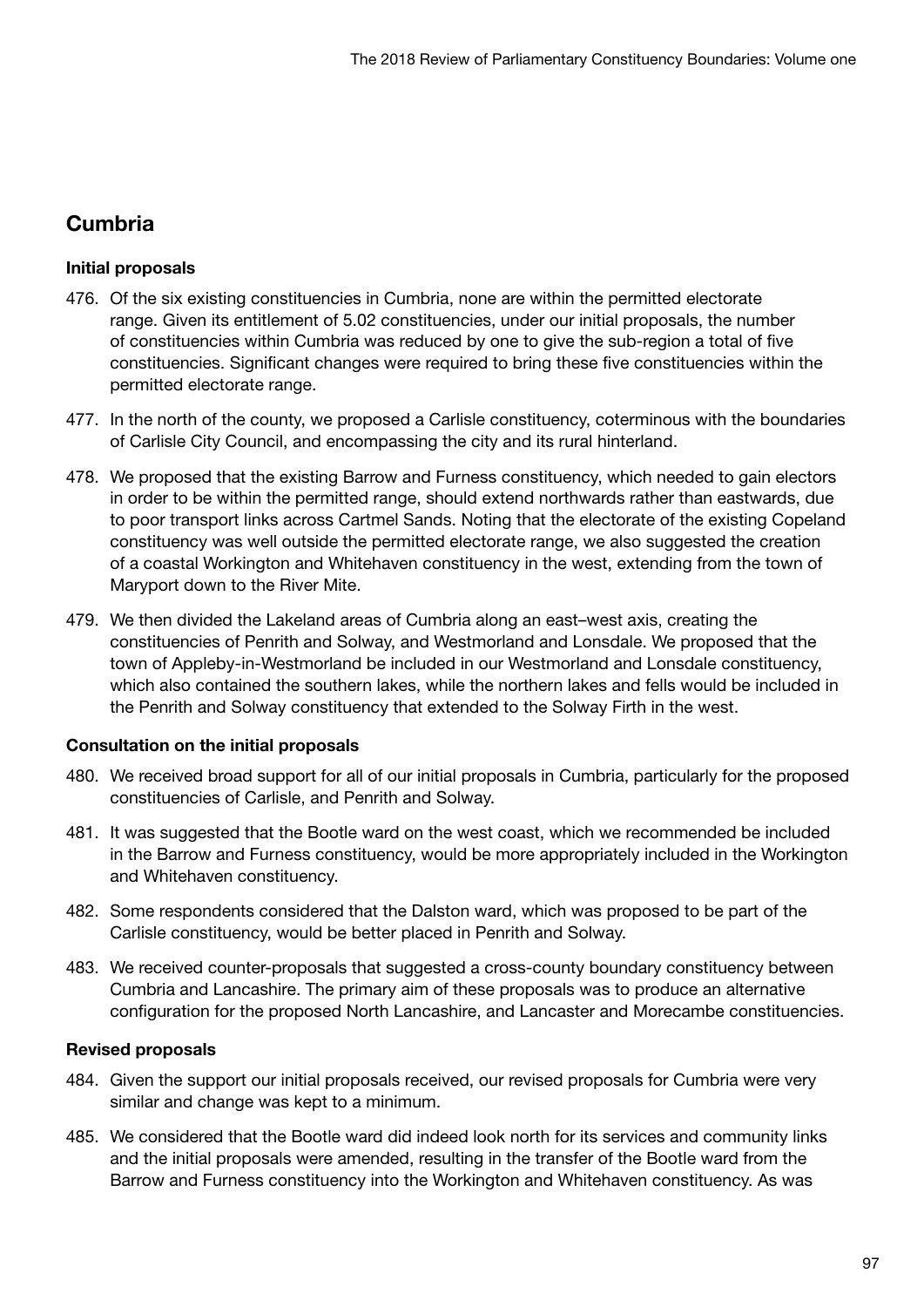also proposed by some representations, the proposed name of the Workington and Whitehaven constituency was changed to the more appropriate West Cumbria.

- 486. We did not consider the case to transfer the Dalston ward from the Carlisle constituency into the Penrith and Solway constituency to be sufficiently strong enough to warrant change, particularly in light of considerable support for the proposed Carlisle constituency and representations that confirmed the integral nature of Dalston to the rest of the City of Carlisle. We therefore retained both constituencies as proposed in the initial proposals.
- 487. We considered that compelling evidence had not been received to propose constituencies that crossed the county boundary into Lancashire.

#### Consultation on the revised proposals

- 488. There were relatively few representations received in reference to constituencies within Cumbria, with many of the proposed constituencies continuing to be broadly supported. Opposition in Cumbria largely focused on the principle of the review itself and we did not receive substantive counter-proposals for the sub-region.
- 489. Our change moving the Bootle ward from the Barrow and Furness constituency to the Workington and Whitehaven constituency  $-$  did not prove to be contentious, nor did the proposal to rename Workington and Whitehaven as West Cumbria.

#### Final recommendations

490. Having considered the evidence received, we are not persuaded to amend the boundaries of any of our proposed constituencies in Cumbria. We do not consider that any further compelling or new evidence has been provided that would justify changing the constitution of our revised proposal constituencies. Our final recommendations in this sub-region are for constituencies of: Barrow and Furness, Carlisle, Penrith and Solway, West Cumbria and Westmorland and Lonsdale. These constituencies are listed in Volume two and shown on the maps in Volume three of this report.

## Lancashire

#### Initial proposals

- 491. Of the existing 16 constituencies within Lancashire, only three (Chorley, South Ribble, and Ribble Valley) have electorates that are within the permitted electorate range, and many of the remaining constituencies have electorates that are significantly lower than the permitted electorate range. In formulating our initial proposals, we noted that Lancashire's entitlement to 14.06 constituencies meant that the county could have been treated on its own, but we proposed the inclusion of three West Lancashire borough wards in a cross-county Southport constituency  $-$  primarily so that the town of Formby would not be divided. The reduction of two constituencies in one county is a significant one, resulting in some difficulty for us in proposing constituencies that match the existing pattern.
- 492. The low electorates of both the Morecambe and Lunesdale, and Lancaster and Fleetwood constituencies meant that we proposed the combination of both Lancaster and Morecambe into one constituency, although this did not include Lancaster University, which is located in the mostly rural University & Scotforth Rural ward. The geographically large ward sizes, but conversely small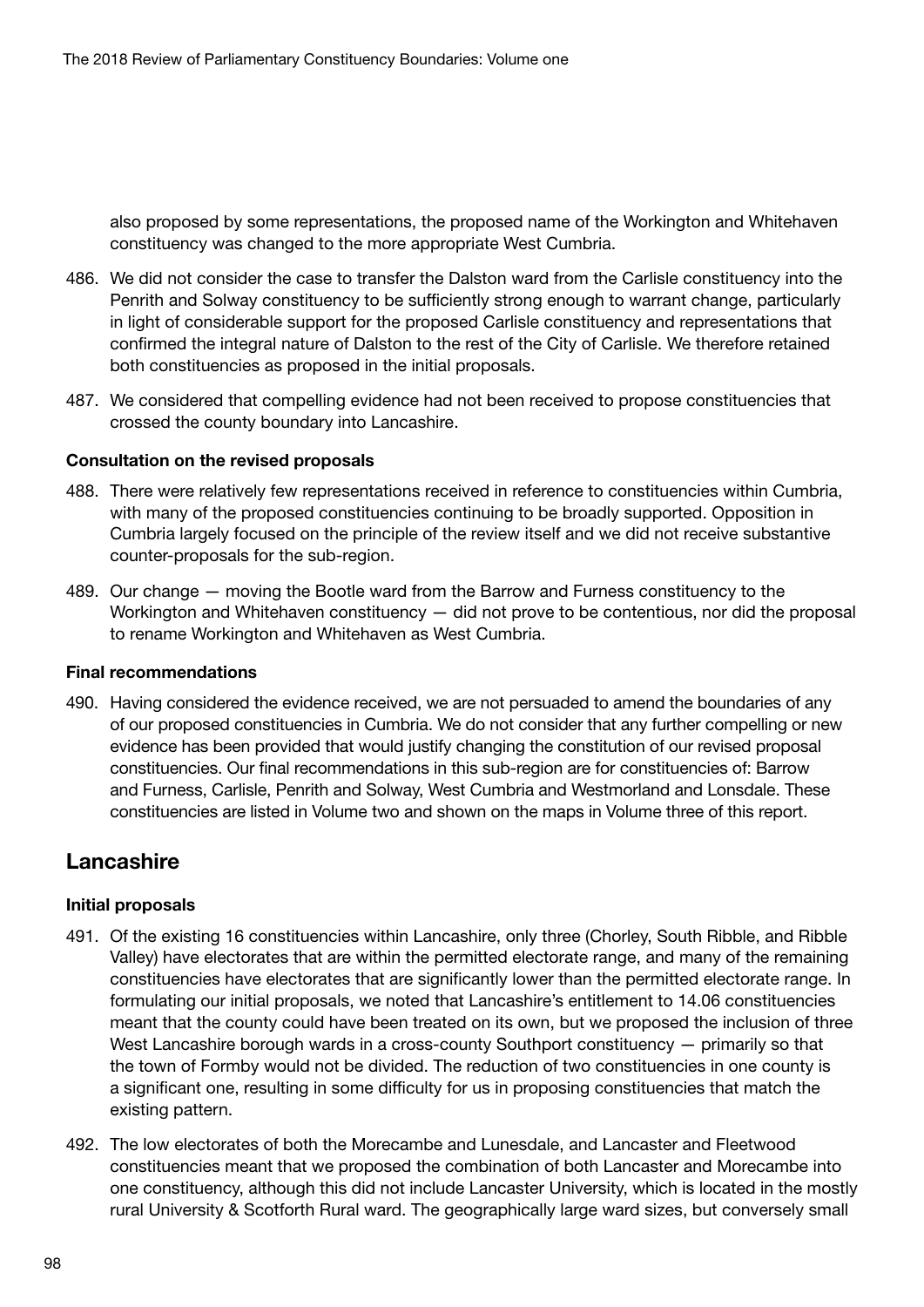ward electorates, led us to include this ward in a constituency that stretched from the Cumbrian border to the estuary of the River Wyre and to the outskirts of the City of Preston, which we proposed to be named North Lancashire.

- 493. On the Fylde, the electorates of Blackpool South, and Blackpool North and Cleveleys were particularly low, and we proposed modifications to both. We proposed that the Kilnhouse, and St. Leonards wards be included in the Blackpool South constituency, the town of Fleetwood be included in the Blackpool North constituency, which we named Blackpool North and Fleetwood, and that the Fylde constituency should include the four wards comprising the town of Poulton-le-Fylde.
- 494. The existing Preston constituency had the fourth-lowest total electorate in the North West. We suggested that the whole of the city area, including Fulwood, could be included in a compact, urban constituency.
- 495. We recommended a minor change to the existing Blackburn constituency the inclusion of the Fernhurst ward from the existing Rossendale and Darwen constituency. In turn, we proposed that Rossendale and Darwen should gain two wards from the existing Hyndburn constituency to bring it within the permitted electorate range, and to create a geographically better shaped constituency.
- 496. As a result of these changes, the Hyndburn constituency needed to increase in terms of electors so that it was within the permitted electorate range. We proposed the inclusion of three wards on the eastern side of the constituency from the existing Burnley constituency and, in view of these changes, suggested that the constituency be called Accrington. Burnley meanwhile, in addition to the change mentioned above, would extend northwards to include eight wards from the existing Pendle constituency.
- 497. Although the electorate of the existing Ribble Valley constituency was within the permitted electorate range, as a result of the reduction of two constituencies in the county and of changes made elsewhere, we suggested that the remainder of the existing Pendle constituency be combined with a number of wards from the existing Ribble Valley constituency and included them in a Clitheroe and Colne constituency.
- 498. With respect to the existing West Lancashire constituency, we proposed that this be changed only by the inclusion of the wards of Rufford, and Eccleston and Mawdesley from the existing South Ribble constituency. We further proposed that the wards of North Meols, Hesketh-with-Becconsall, and Tarleton be transferred from the existing South Ribble constituency to our proposed Southport constituency. The South Ribble constituency would then include several wards in the east from the existing Ribble Valley constituency.
- 499. Finally, we suggested that the constituency of Chorley should remain unchanged.

## Consultation on the initial proposals

500. In our initial proposals, the Lancaster and Morecambe constituency was the subject of much opposition — perhaps the most contentious constituency in the North West. It attracted hundreds of individual representations from residents of both Lancaster and Morecambe. The Member of Parliament for Morecambe and Lunesdale submitted several sets of letters as part of a campaign to keep Morecambe and Lancaster separate. We also received petitions from hundreds of Lancaster residents who called on us to reject any proposal that would divide the town of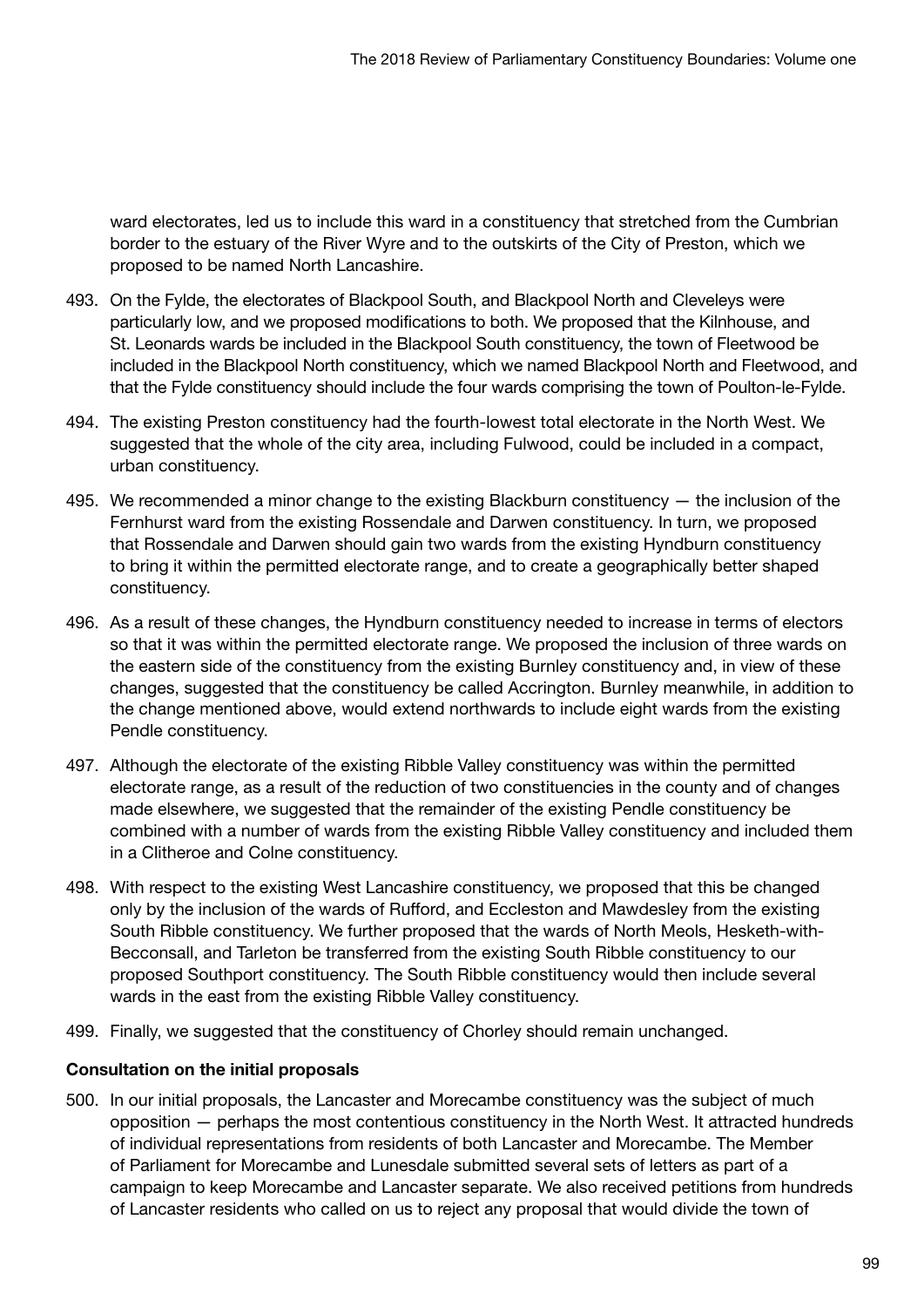Lancaster. The main objection to the Lancaster and Morecambe constituency stemmed from the idea that the two towns had distinct and strongly separate identities. The exclusion of Lancaster University, which is located in the mostly rural University & Scotforth Rural ward, was also a major point of opposition to the proposals. Several respondents, some of whom otherwise supported the initial proposals, considered the separation of Lancaster University from the Lancaster constituency to be unacceptable.

- 501. The North Lancashire constituency did not receive much support from respondents; many commented on the geographical size of the constituency, the lack of community links, and the number of local authorities that were contained within the constituency. The Clitheroe and Colne constituency was widely criticised for its long, narrow shape. The configuration of these constituencies caused some concern among residents of the existing Ribble Valley constituency; they were concerned that the communities within the constituency would be divided between North Lancashire and Clitheroe and Colne, and deprive them of their association with the Ribble Valley and Pendle. This concern was demonstrated by a letter-writing campaign containing 570 signatories, which encouraged us to use the configuration suggested at the revised proposals stage of the abandoned 2013 Review. This configuration included all of the Pendle local authority area in a single constituency.
- 502. Generally, there was less opposition to our initial proposals in the south of Lancashire. The configuration of our Accrington constituency was largely supported, although some suggested that the name Hyndburn would better reflect the areas contained within the constituency. It was also suggested that we should transfer wards between the proposed Accrington constituency and the proposed Burnley constituency. It was argued that Coal Clough with Deerplay ward, which we had placed in Accrington, would be better suited in the Burnley constituency and should be moved there; to compensate for this, Accrington would in turn receive the Rosegrove with Lowerhouse ward from the Burnley constituency. The majority of respondents in Burnley supported our proposals. There were, however, a number of respondents in the town of Nelson who were opposed to being included in a Burnley constituency.
- 503. The proposed South Ribble constituency was largely supported, although there were calls for the Bamber Bridge East ward, which had been included in the Clitheroe and Colne constituency, to be included in the South Ribble constituency alongside its partner ward Bamber Bridge West. There were also a number of suggestions that the Eccleston and Mawdesley ward should be included in the South Ribble constituency (where it is currently located) rather than West Lancashire.
- 504. On the Fylde, the principal issue of contention was the division of the town of St. Annes. Under the initial proposals, it was suggested that the St. Leonards and Kilnhouse wards should be transferred out of the Fylde constituency and be moved into a Blackpool South constituency. This proposal was met with widespread opposition. As well as the division of the community, many respondents in St. Annes remarked that they felt no affinity with Blackpool, and did not share many common interests with its people. Furthermore, it was noted that Blackpool Airport represented a very clear division between the town and Blackpool. A number of counter-proposals were submitted which sought to bring St. Annes back into the Fylde constituency. They varied in approach and scale: some restricted changes to relatively few constituencies, while others suggested changes that had a large impact on the rest of Lancashire.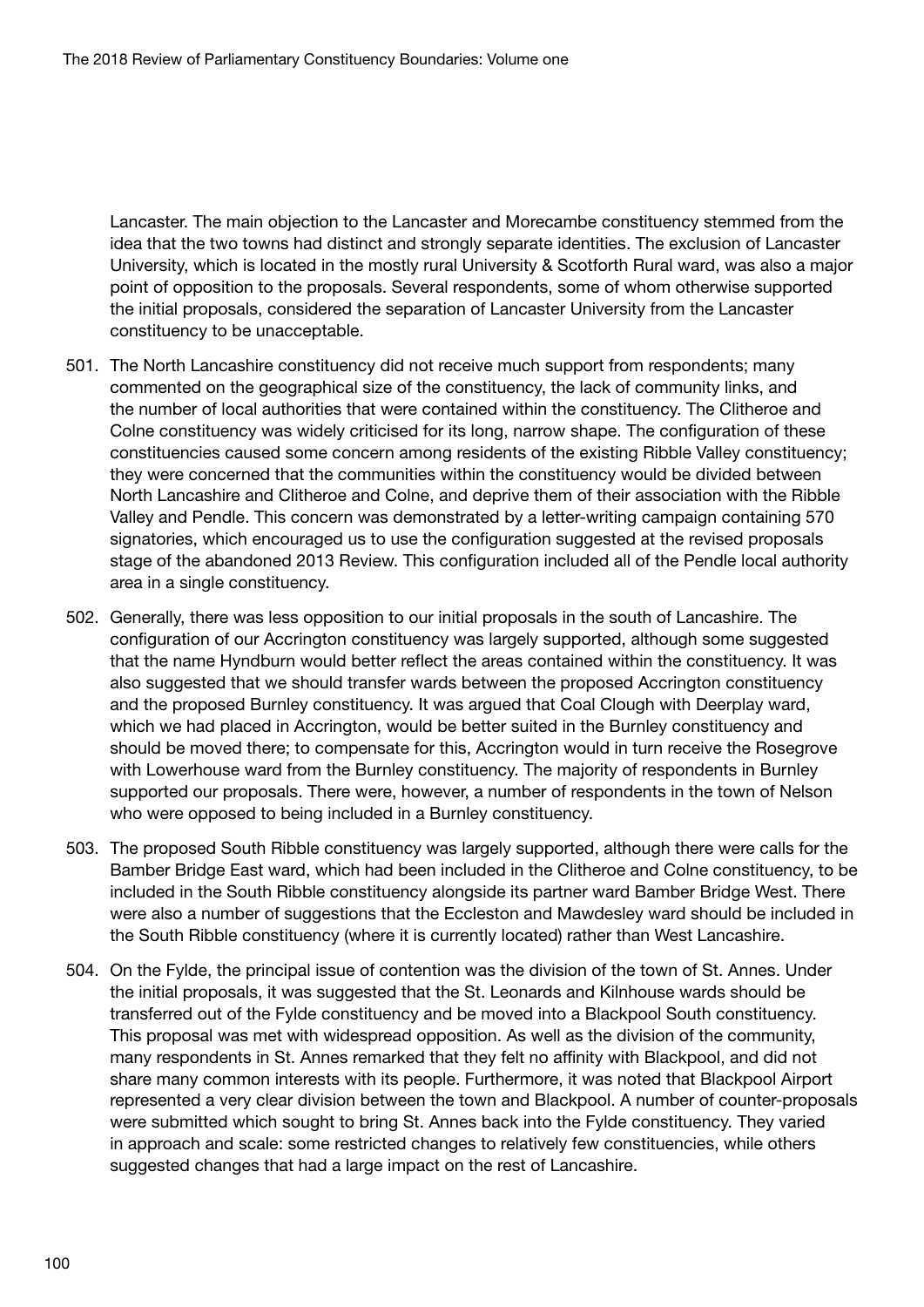505. We noted that, at all stages of consultation, there were relatively few representations received in reference to the proposed constituencies of Blackburn, Blackpool North and Fleetwood, Chorley, Preston, Rossendale and Darwen, with most representations broadly in support of our proposals.

## Revised proposals

- 506. We empathised with the strong sense of identity that was illustrated in many representations from those located in Morecambe, and the genuinely held concerns they had regarding our proposal to place them in a constituency with Lancaster. However, we considered that many representations, from respondents in both Morecambe and Lancaster, provided evidence demonstrating the ease and frequency with which they travelled, worked, and used leisure facilities and other services across both areas. We also noted that counter-proposals which proposed to split the two areas moved areas of Lancaster, including the Bulk ward, into a Morecambe constituency. This suggestion was strongly opposed by residents of Lancaster, who considered that it would result in an unacceptable division of their community. We agreed with this assessment and, having considered all of the additional evidence, we did not consider the case to place Lancaster and Morecambe in separate constituencies to be sufficiently persuasive.
- 507. We did, however, consider configurations that would have included the University & Scotforth Rural ward in the Lancaster and Morecambe constituency. Our assistant commissioners were persuaded of the university's importance to Lancaster and by representations suggesting that the Bolton & Slyne ward was a logical fit for the North Lancashire constituency. They recommended that the university should be included in the proposed Lancaster and Morecambe constituency, if additionally the Halton-with-Aughton ward was transferred to it, and the Bolton & Slyne ward was transferred to the proposed North Lancashire constituency. We noted that this configuration resulted in the Lancaster and Morecambe constituency having a geographically irregular shape, and made it appear somewhat artificial. While we understood the concerns that many had regarding the exclusion of the university from the constituency, we agreed with the point made that student populations are often transient, and noted that many students would reside off campus, where they were likely to be electors in the proposed constituency. The arguments were finely balanced, but we did not find the evidence in support of the university being included in a Lancaster constituency, at the expense of the Bolton & Slyne ward, to be sufficiently persuasive. While recognising some of the merits of the arguments put to us by the assistant commissioners, we rejected their recommendations and made no revision to the initial proposals for Lancaster and Morecambe.
- 508. We noted the concerns about the large geographical area covered by the proposed North Lancashire constituency but were able to compare it with other similarly sized constituencies in Cumbria, noting that large constituencies were a natural consequence of sparsely populated areas. The legislation sets a maximum cap on the geographical size that a constituency can be: the North Lancashire constituency was comfortably within that maximum. We did not consider the evidence and counter-proposals submitted to be persuasive enough to warrant a change to our initial proposals for this constituency.
- 509. Our recommendation not to modify the proposed North Lancashire constituency meant that any changes to proposals in the boroughs of Ribble Valley and Pendle would have to be minimal. We did not suggest significant modifications to the configuration of the Clitheroe and Colne constituency, as was suggested by a number of counter-proposals. Our assistant commissioners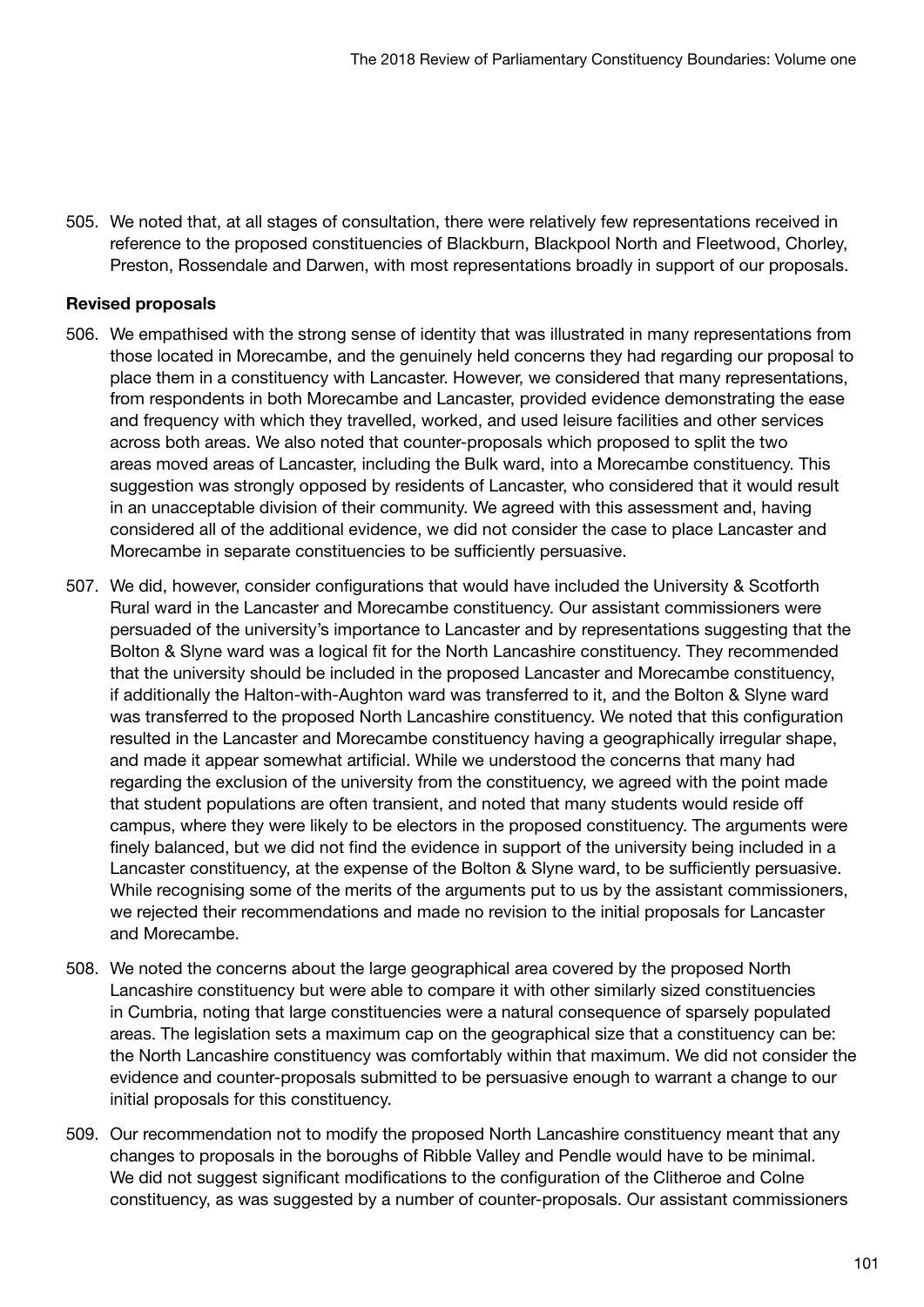noted that there were a number of representations that considered it was not possible to travel easily across the proposed constituency, and decided to visit the area to investigate further. Beginning in Preston town centre, and primarily using the A59 to travel through the constituency, the assistant commissioners observed that, while it was not possible to travel across the whole constituency on major trunk roads without exiting into the proposed North Lancashire constituency, it was possible to remain in the constituency using alternative routes available around Pendle Hill. Due to the proposed constituency containing numerous wards from both the Pendle and Ribble Valley local authority areas, we recommended that the constituency should be renamed Pendle and Ribble Valley.

- 510. As part of their investigation in the Ribble Valley, the assistant commissioners also travelled to Bamber Bridge. They noted that the transfer of the Bamber Bridge East ward into the South Ribble constituency was desirable, as it unified the town in one constituency and had no knockon effects. We agreed with this assessment and recommended that this ward transfer should be included in our revised proposals.
- 511. Uniting Bamber Bridge in the South Ribble constituency meant that we would not be able to include the Eccleston and Mawdesley ward in the South Ribble constituency, as a number of representations had suggested, because it would have led to the electorate of the constituency being outside the permitted electorate range. We did consider, however, that the ward could also be appropriately included in the Chorley constituency, noting that the ward is located within the Chorley local authority. There were multiple benefits to making this move: first, the West Lancashire constituency would now be wholly contained within West Lancashire borough; second, Chorley borough would now only be divided between two constituencies (rather than three, as in the initial proposals); and, third, that there were existing ties with the rest of the Chorley constituency. For these reasons, we recommended that the Eccleston and Mawdesley ward should be transferred out of South Ribble and into the Chorley constituency as part of the revised proposals.
- 512. We were persuaded by the argument that the Rosegrove with Lowerhouse ward had superior community links with Accrington, and agreed with the view that residents within the Coal Clough with Deerplay ward would look more to Burnley for their services. We therefore recommended that these two wards be exchanged between the Accrington and Burnley constituencies as part of the revised proposals. We also noted that many representations supported the view that the name Accrington would effectively represent the constituency, and suggested that this remain unchanged.
- 513. We investigated the counter-proposals that addressed the division of Lytham St. Annes between constituencies. One of them proposed an alternative arrangement of constituencies that would result in the Fylde local authority area being wholly contained in a single constituency. This proposal would also transfer the two wards of Breck and Carleton into the Blackpool North and Fleetwood constituency, and would additionally include the Warbreck ward in the Blackpool South constituency. We noted that this would divide the town of Poulton-le-Fylde between constituencies but were persuaded by the evidence illustrating the division of St. Annes, as well as noting the physical division between the Kilnhouse and St. Leonards wards and Blackpool, due to the presence of the airport. We therefore recommended that the constituencies of Blackpool North and Fleetwood, Blackpool South, and Fylde should be revised in accordance with this counter-proposal.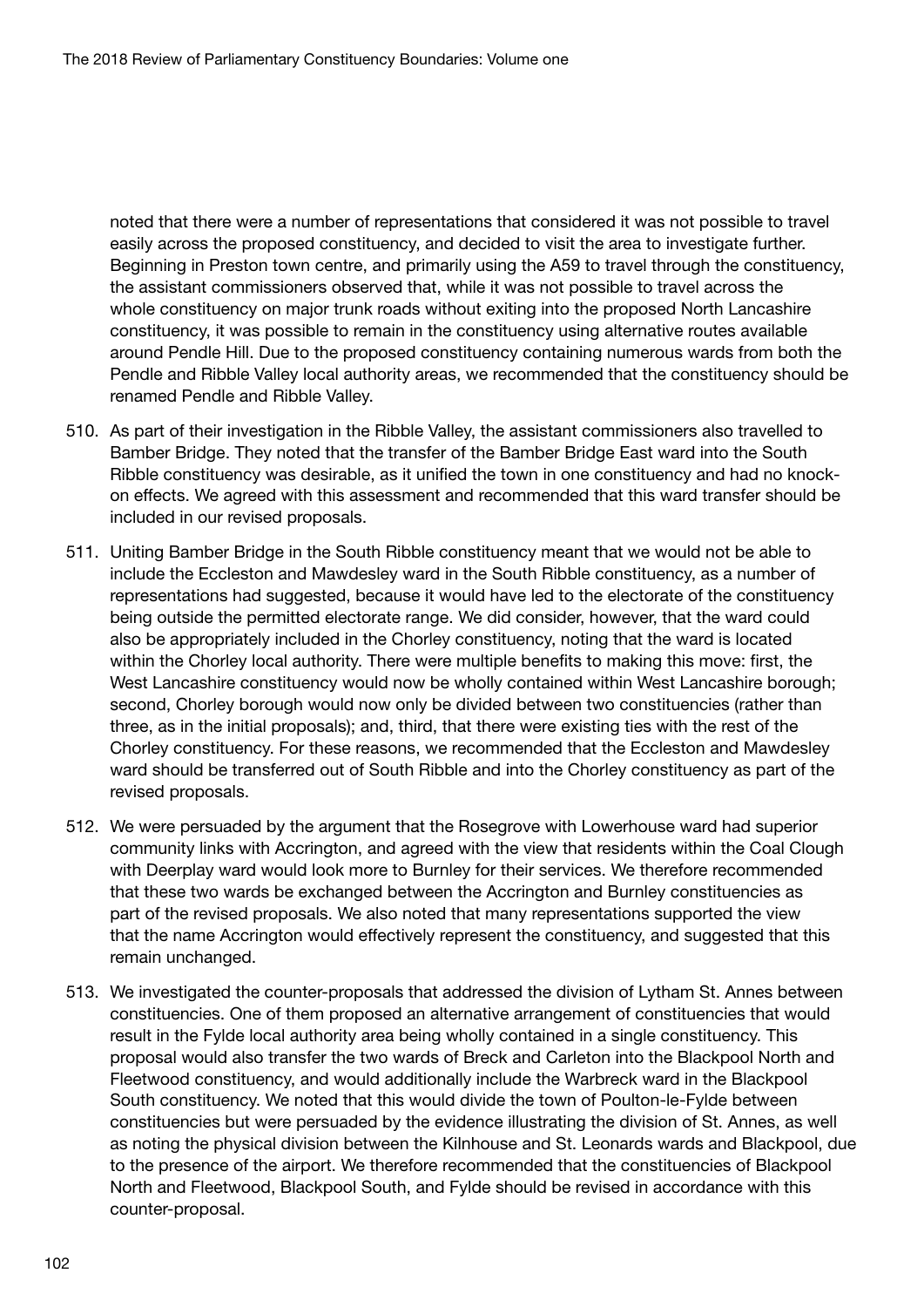514. We noted that relatively few representations were received in reference to the proposed constituencies of Blackburn, Chorley, Preston, Rossendale and Darwen, with most representations broadly in support of the initial proposals. Aside from the division of the area of Bamber Bridge between constituencies, as described earlier in this section, the proposed South Ribble constituency, also proved uncontentious.

## Consultation on the revised proposals

- 515. The revised proposals attracted much less comment than the initial proposals, with our small changes in the south and west of the county being largely supported. However, the constituencies of Lancaster and Morecambe, North Lancashire, and Pendle and Ribble Valley continued to attract significant opposition.
- 516. The proposed Lancaster and Morecambe constituency was again the subject of a campaign which sought to keep Morecambe in a separate constituency to Lancaster. With more than 890 individual comments submitted, this campaign was smaller than those seen in previous consultations, but it still accounted for the vast majority of the representations received in Lancashire. The campaign largely reiterated views that had been expressed in previous stages of the consultation, such as the view that Lancaster and Morecambe have completely separate identities. Included in this campaign were a number of comments from residents in areas such as Carnforth and Silverdale, who strongly opposed their inclusion in the North Lancashire constituency, citing their lack of community links to other areas in the constituency, and their preference to remain in a Morecambe and Lunesdale constituency.
- 517. As in the previous consultations, there was also some support for our Lancaster and Morecambe constituency, primarily from those residing in Lancaster, although a number of these respondents continued to have reservations over the exclusion of the university from the constituency. We received a counter-proposal which sought to include the university in the constituency by moving either the Bolton & Slyne or Overton wards into North Lancashire.
- 518. The Pendle and Ribble Valley constituency, which we had formerly called Clitheroe and Colne, also drew significant objections. Respondents argued that the constituency was an irregular shape and had a lack of community focus.
- 519. Opponents of these constituencies instead favoured a counter-proposal which had originally been submitted during the consultation on our initial proposals. This counter-proposal advocated the creation of a Morecambe and Lunesdale constituency, which was similar to the existing constituency, but also included parts of Lancaster city centre. It included Ribble Valley and Hyndburn West, and Pendle constituencies, which largely matched the boundaries of the Ribble Valley and Pendle local authorities. It also proposed a Lancaster and Wyre constituency which stretched from the centre of Lancaster in the north to the centre of Preston in the south.
- 520. We had received some support for the name of the Accrington constituency in the previous stages of consultation; in the latest consultation, however, we noted that there were a significant number of representations still calling for the retention of the name Hyndburn. The rationale given noted that the existing constituency in the area is called Hyndburn, the local authority is Hyndburn district and the name Accrington does not reflect all of the main population centres in the area.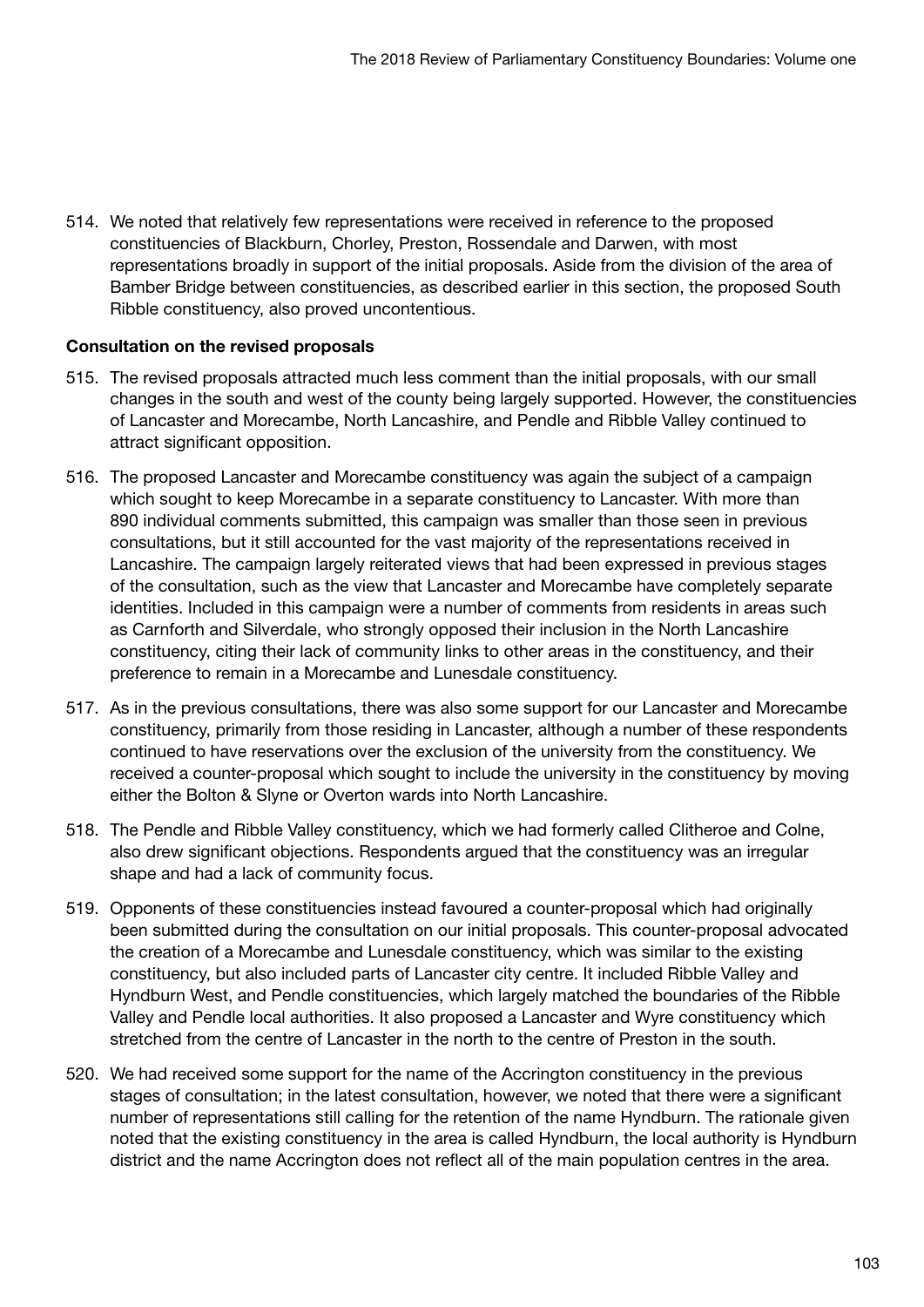- 521. The transfer of the St. Leonards and Kilnhouse wards from Blackpool South into Fylde, thus reuniting St. Annes in one constituency, was almost unanimously supported. Some representations did, however, express opposition to the consequential division of Poulton-le-Fylde between constituencies to enable these changes to be made.
- 522. We received no significant support or objection in relation to the remainder of constituencies within Lancashire.

#### Final recommendations

- 523. Having carefully considered the evidence received in relation to Lancashire, we are not persuaded to modify the configuration of the revised proposals in this sub-region. We consider that the reduction of two constituencies in Lancashire, and the fact that only three of the existing constituencies have electorates that are within the permitted electorate range, with many existing constituencies being significantly lower than the permitted range, means that a large degree of change across the county is inevitable.
- 524. We note that the main counter-proposal for constituencies in the north of Lancashire had already been submitted in earlier stages of the consultation, and we still do not consider this counter-proposal to be superior to our current recommendations, nor do we feel that sufficiently persuasive new evidence has been received to modify our proposals. While the counter-proposal does have its merits, we consider that the current proposals provide a better balance of the statutory factors for constituencies across Lancashire.
- 525. The proposed Lancaster and Morecambe constituency has proven contentious since the initial proposals, attracting much opposition across all of the consultation periods. Despite this significant opposition, we are not recommending a change to the configuration of this constituency as part of our final recommendations. When formulating our revised proposals, we carefully considered the question of whether there were any connections between Lancaster and Morecambe, acknowledging that, in the discontinued 2013 Review, the assistant commissioners concluded that the two had separate and distinct identities. On reflection, and based on some of the evidence submitted during this review, we concluded that residents of the two areas had intrinsic links to each other through their work, shared services and institutions. Furthermore, we noted that the main counter-proposal supported by some residents of Morecambe recommended a Morecambe and Lunesdale constituency which contained parts of Lancaster city centre within its boundaries. This proposal seemed to contradict the sought aim of Morecambe maintaining separate Parliamentary representation to Lancaster; and it also had the effect of dividing communities within Lancaster. We recognise that the arguments here are finely balanced, but we do not consider that any of the counter-proposals we received provide a superior balance of the statutory factors. While popular in Morecambe, a separate Morecambe and Lunesdale constituency would lead to a disproportionate amount of change across the rest of Lancashire and produce unsatisfactory constituencies elsewhere, particularly in the south of the county.
- 526. We carefully considered the case for the inclusion of the university in the Lancaster and Morecambe constituency, and we are not satisfied that persuasive new evidence has been received to change this proposal. We further note that the counter-proposal, which suggested we move either the Bolton & Slyne or Overton wards into North Lancashire in order to accommodate the university, resulted in a constituency that does not meet the statutory requirements for the number of electors, and therefore can not be recommended.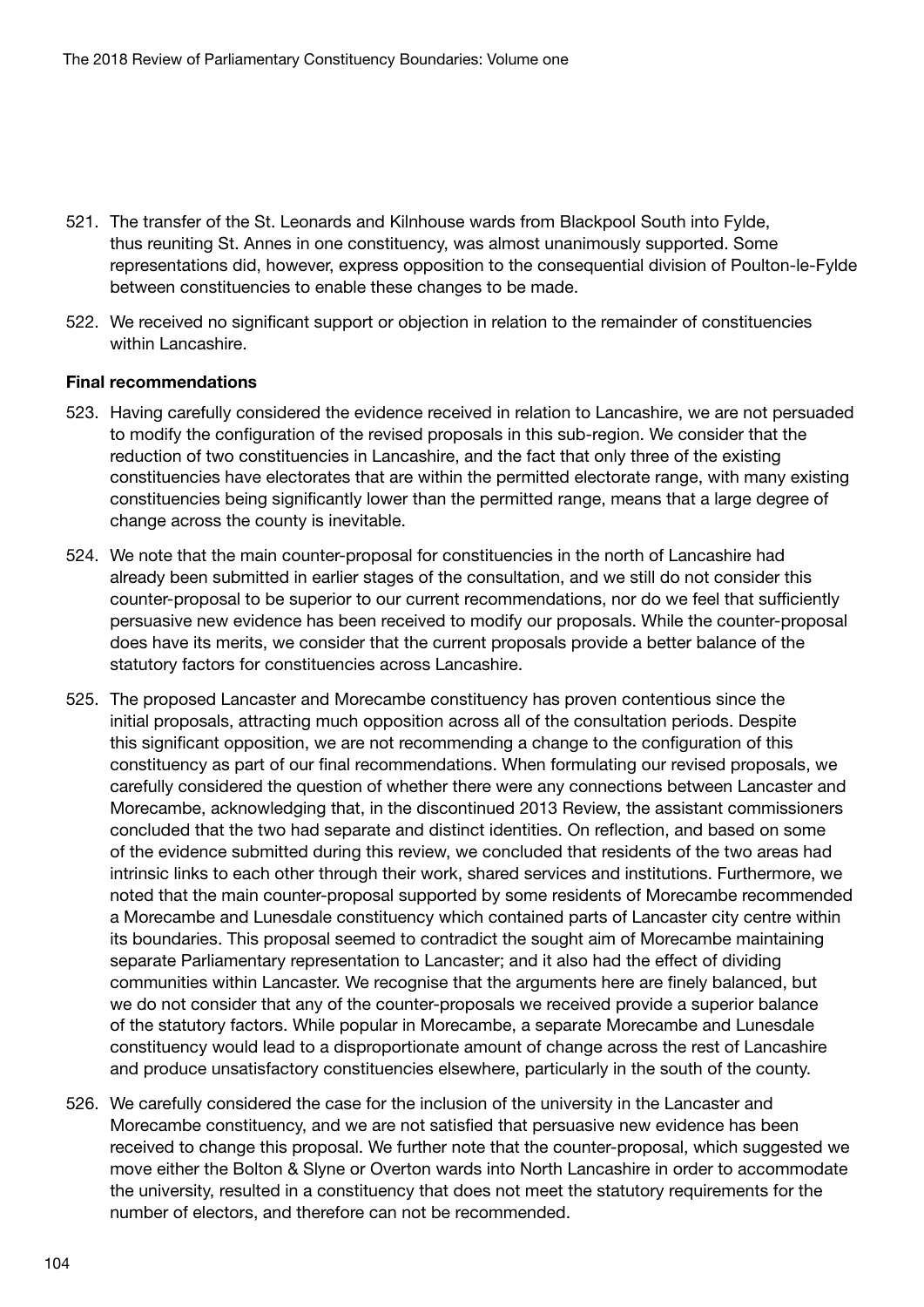- 527. Objections to the North Lancashire, and Pendle and Ribble Valley constituencies were considered during our formulation of the revised proposals, and we have not received persuasive evidence to suggest we should depart from these proposals. We consider that the arguments put forward by the residents of Carnforth and Silverdale are similar to those heard in previous stages of the consultation. While we recognise the strength of feeling against the current proposals from these areas, we do not consider that the counter-proposal which included these areas in a Morecambe and Lunesdale constituency provided a better overall solution for Lancashire. We recognise that the arguments put forward about the lack of community links with other areas in the constituency could be put forward by many of the other settlements that are proposed to be included in the North Lancashire constituency; given the large geographical size of many of these wards and the low electorates of each, it is inevitable that any constituency configuration in this part of the region would cover a large area. We note that there are existing constituencies elsewhere in the region and in other regions across the country that exceed the acreage of this constituency. We do not consider the presence of four local authorities in the proposed North Lancashire constituency to be ideal, but note that there are existing constituencies with a similar arrangement.
- 528. We acknowledge that the proposed Pendle and Ribble Valley constituency has an irregular shape, and that counter-proposals that instead created constituencies of Ribble Valley and Hyndburn West, and Pendle would be supported by several respondents. However, given our decisions elsewhere in Lancashire, and the broad support for the boundaries of our Preston constituency, we do not consider that persuasive evidence has been received to recommend these proposals. We note that our assistant commissioners visited this area to assess the viability of this proposed constituency, and concluded that travel across the constituency was not a significant issue.
- 529. The transfer of the Eccleston and Mawdsley ward into Chorley, and the unification of the Bamber Bridge wards in South Ribble, did not attract much comment. The few representations we did receive in relation to these changes were largely supportive, and in light of this, we do not recommend any changes to these proposals.
- 530. Following careful consideration of the representations received in relation to our Accrington constituency, we note the evidence that suggests Hyndburn is a more appropriate name for the constituency. Accrington, as a name, had been supported in previous stages of the consultation, and while there had been suggestions to rename the constituency Hyndburn, the naming of the constituency had not proven to be especially contentious. We are now minded to change the name in light of continuing calls for us to recognise the areas outside Accrington in the proposed constituency, as well as the desire to be consistent with our naming policy of constituencies across England.
- 531. The division of Poulton-le-Fylde is regrettable and has raised a small amount of concern, but we did anticipate this reaction and reached the conclusion that the division of St. Annes was more problematic. We considered that Blackpool Airport was a significant physical division between the Kilnhouse and St. Leonards wards and Blackpool. We also noted that moving the Carleton and Breck wards out of the Flyde and into Blackpool North and Fleetwood constituency would allow them to be placed in a constituency located within the Wyre local authority, in which they are currently placed. Therefore, we do not recommend any further changes to the Blackpool North and Fleetwood, Blackpool South, and Fylde constituencies.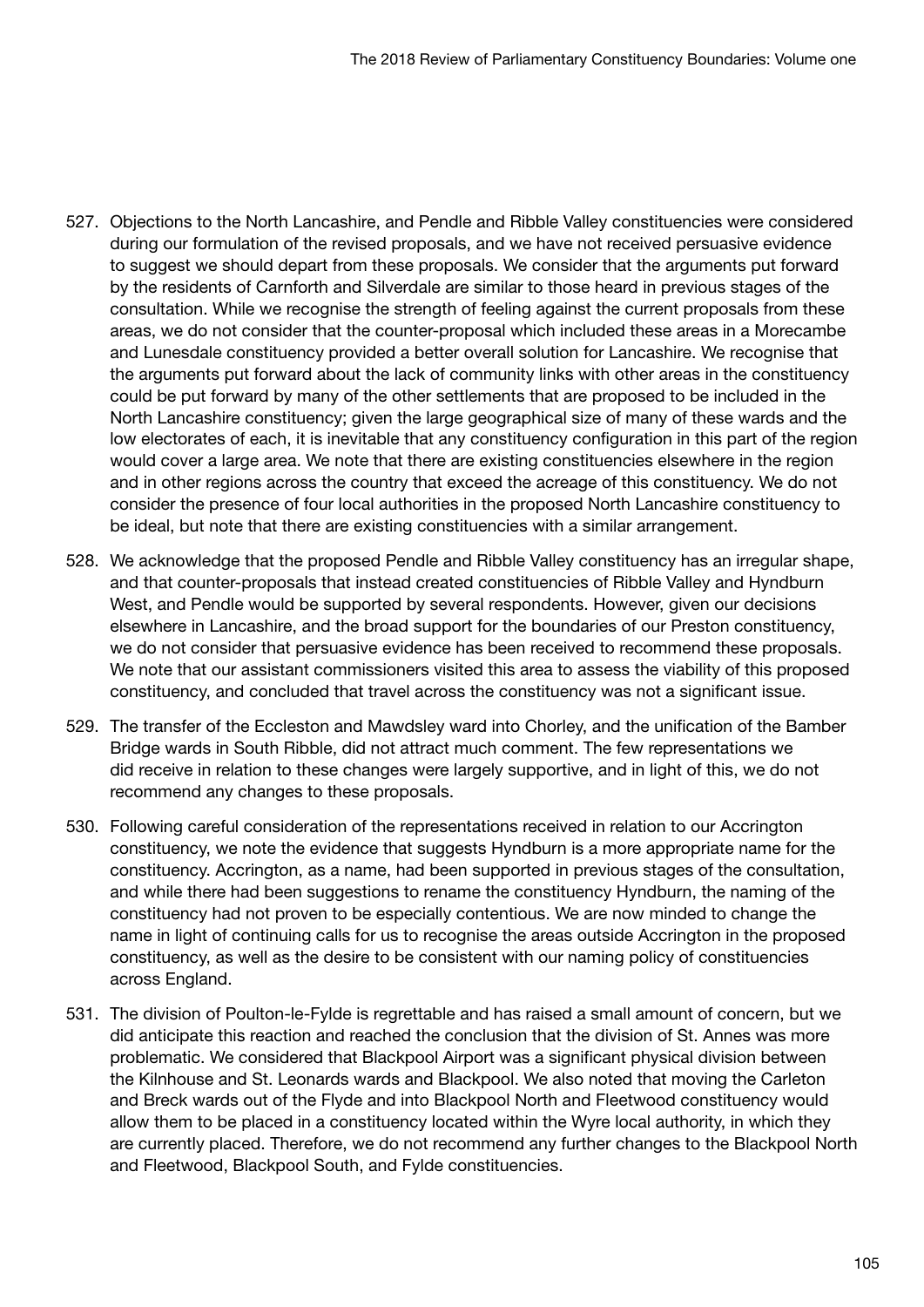532. Our final recommendations in this sub-region are for constituencies of: Blackburn, Blackpool North and Fleetwood, Blackpool South, Burnley, Chorley, Fylde, Hyndburn, Lancaster and Morecambe, North Lancashire, Pendle and Ribble Valley, Preston, Rossendale and Darwen, South Ribble, and West Lancashire. These constituencies are listed in Volume two and shown on the maps in Volume three of this report.

# Merseyside (less the Wirral)

# Initial proposals

- 533. Of the 11 constituencies within this sub-region, four have electorates that are currently within the permitted electorate range. Under our initial proposals, we proposed to reduce the number of constituencies within this sub-region by one, to 10, due to its entitlement to 9.94 constituencies, and retained unchanged the four constituencies of Knowsley, Garston and Halewood, St Helens South and Whiston, and St Helens North, which are currently within the permitted electorate range.
- 534. We proposed that the wards comprising the existing Liverpool, Walton constituency should be redistributed among the Liverpool Riverside, Liverpool West Derby, and Bootle constituencies. This redistribution brought the Liverpool West Derby, and Liverpool Riverside constituencies within the permitted electorate range. We also proposed the transfer of the Greenbank ward from Liverpool Riverside to Liverpool Wavertree.
- 535. Elsewhere we suggested crossing the Merseyside and Lancashire county boundary by incorporating into the proposed Southport constituency the three West Lancashire borough wards of North Meols, Hesketh-with-Becconsall, and Tarleton, thereby allowing the town of Formby to remain undivided and allowing for more of the town of Crosby to be contained within the reconfigured Sefton Central constituency.

- 536. The initial proposals for Merseyside generated a relatively small number of representations and few counter-proposals. In addition, a significant number of representations expressed objections to the principle of the review, rather than to specific proposals.
- 537. There was a large degree of support for the retention of the Knowsley, Garston and Halewood, St Helens South and Whiston, and St Helens North constituencies. However, a few respondents did express concerns at the continued division of the town of Prescot between the Knowsley, and St Helens South and Whiston constituencies.
- 538. Few representations were received in reference to the Liverpool Riverside, Liverpool West Derby, and Liverpool Wavertree constituencies. The transfer of the Greenbank ward from Liverpool Riverside to Liverpool Wavertree proved to be somewhat contentious with some residents arguing that the St. Michael's and Greenbank wards were inextricably linked and should remain in the same constituency; others argued that the placement of Greenbank ward would make no tangible difference to the residents and that they could be placed in either constituency.
- 539. There was some concern over the proposal to redistribute the wards of the historic Liverpool, Walton constituency. Most of the objection was centred on the redistribution of Liverpool,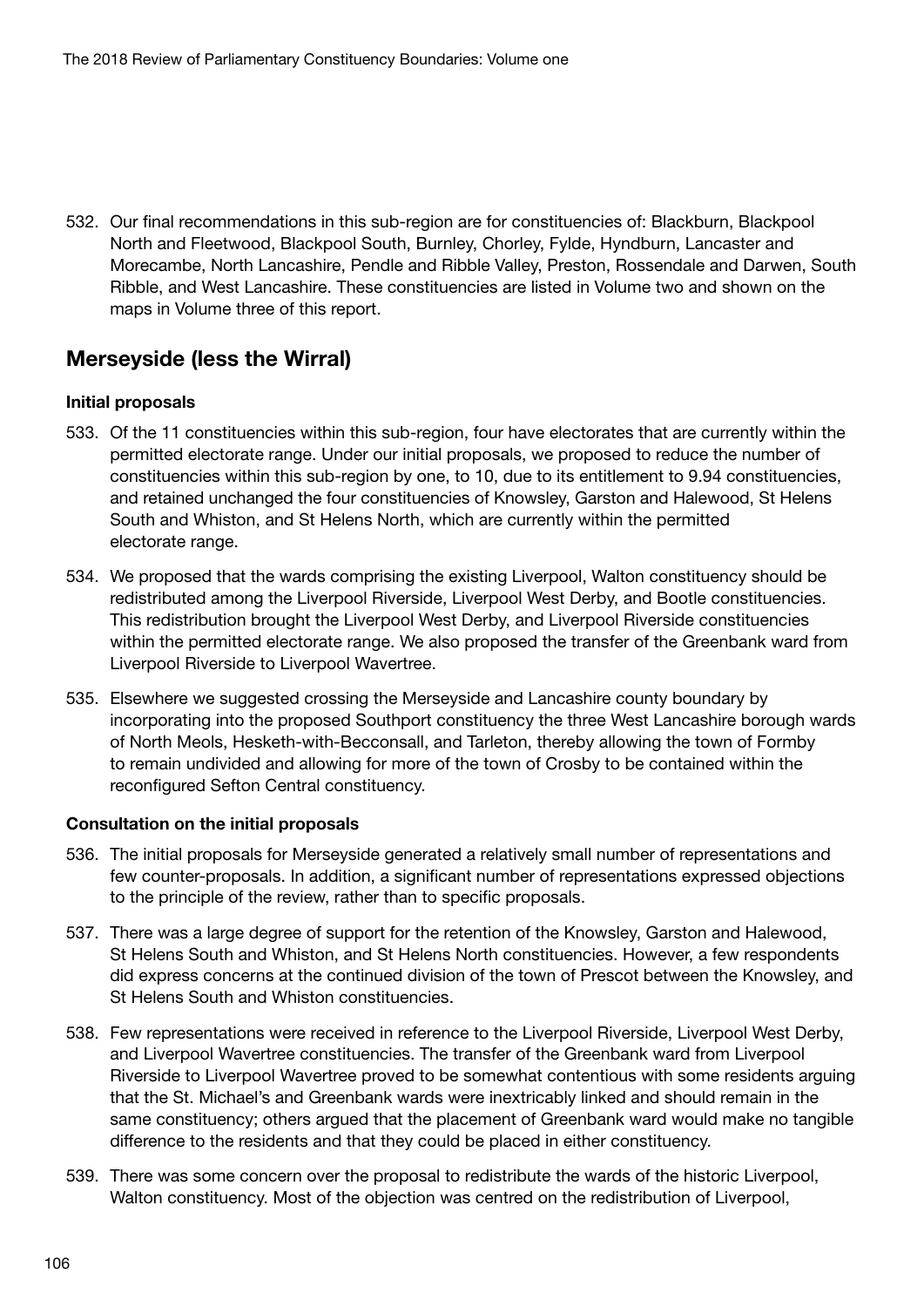Walton's wards into neighbouring constituencies outside the city boundaries, in particular the Bootle constituency. It was felt that Liverpool, Walton would lose its identity under the proposed boundary changes. Liverpool, Walton is almost entirely residential while Bootle encompasses the dock area, thus having different needs.

540. The cross-county boundary Southport constituency received a mixture of support and opposition. It was noted that the three Lancashire wards looked more towards Southport than towns in Lancashire and that many residents of these wards regard Southport as their local town. The proposal was also widely supported because it kept the town of Formby united. Opposition to the proposal centred around the belief that the rural communities of the Lancashire wards had different needs to the town of Southport, and residents were also uneasy about belonging to a constituency divided between two local authorities.

# Revised proposals

- 541. We considered the debate surrounding the placement of the Greenbank ward, the preservation of Liverpool, Walton and the continued division of the town of Prescot. Ultimately, we did not consider the objections to our initial proposals compelling enough to necessitate a revision.
- 542. We noted that there was a counter-proposal for Merseyside which did not require a crosscounty constituency in Southport. However, we considered that the knock-on effects of this proposal were too severe, namely the division of Formby and subsequent mass reconfiguration of constituencies in Lancashire.
- 543. In light of the support for the initial proposals, we recommended that these proposals for all 10 proposed constituencies should remain unchanged. We considered that the counter-proposals received for this sub-region would result in further division of communities and lead to changes in existing constituencies which could otherwise be left unchanged. Furthermore, the initial proposals were largely supported. We therefore decided not to modify the initial proposals in the Merseyside sub-region.

## Consultation on the revised proposals

- 544. Given that the proposals for Merseyside were not revised, much of the feedback we received at this stage was similar to that seen in the previous stages of consultation. The number of representations received in Merseyside was relatively low and much of the debate was centred on the principle of the review itself, with a significant number of representations objecting to change in any form.
- 545. The inclusion of the three West Lancashire borough wards of Hesketh-with-Becconsall, North Meols, and Tarleton in a Southport constituency were opposed to a greater degree than in previous stages of the consultation. Respondents from within the existing Southport constituency considered that the rural nature of these three wards contrasted with the urban nature of the Southport constituency, and that therefore their inclusion would be inappropriate.
- 546. The proposed redistribution of the wards that comprise the existing Liverpool, Walton constituency to other constituencies continued to draw objections, as did the proposed transfer of the Liverpool City wards of County and Warbreck to the Bootle constituency. We did not receive any substantive counter-proposals for these constituencies, nor for any other constituencies in the Merseyside sub-region.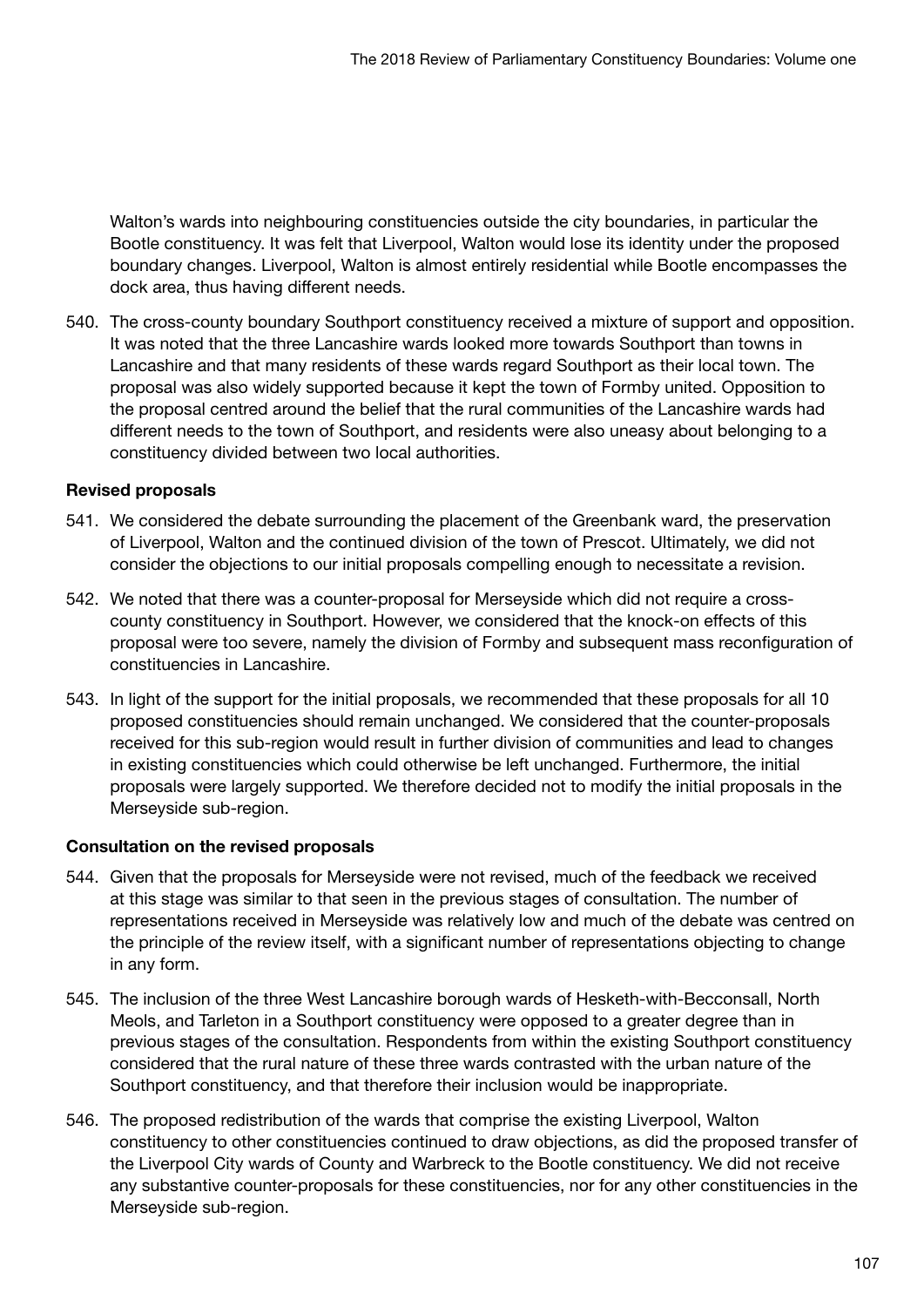## Final recommendations

547. Having considered the evidence received, we are not persuaded to amend the boundaries of any of our proposed constituencies in Merseyside. We do not consider that any further compelling or new evidence has been provided that might justify changing the composition of our revised proposal constituencies. Our final recommendations in this sub-region are for constituencies of: Bootle, Garston and Halewood, Knowsley, Liverpool Riverside, Liverpool Wavertree, Liverpool West Derby, Sefton Central, Southport, St Helens North, and St Helens South and Whiston. These constituencies are listed in Volume two and shown on the maps in Volume three of this report.

# Greater Manchester, the Wirral, and Cheshire (Cheshire East, Cheshire West and Chester, and Halton and Warrington)

548. Under the initial proposals, we recommended three cross-county boundary constituencies in this sub-region. We proposed two constituencies that contain electors from both Cheshire and Greater Manchester: one that combined the towns of Altrincham and Knutsford in a constituency, and another that combined Bramhall and Poynton in a constituency. We further recommended that one constituency, Ellesmere Port and Neston, cross the county boundary between Cheshire and the Wirral. We do not propose to modify this sub-region; therefore our final recommendations will continue to propose three cross-county, constituencies. These are detailed later in this section.

# Greater Manchester

# Initial proposals

- 549. Of the 27 existing constituencies within Greater Manchester, 11 have electorates that are currently within the permitted electorate range. Since the electorates of many constituencies in the western and central Greater Manchester areas were within the permitted electorate range, in our initial proposals we sought to retain as many of these constituencies unchanged as possible. This resulted in the Wigan, Makerfield, Leigh, Worsley and Eccles South, Salford and Eccles, Blackley and Broughton, Manchester Gorton, Manchester Withington, and Wythenshawe and Sale East constituencies remaining wholly unchanged. The Manchester Central constituency was amended only by the necessary removal of the Moston ward.
- 550. We proposed that the Bucklow-St. Martins ward be included in our cross-county boundary Altrincham and Tatton Park constituency, and as a result of changes elsewhere, recommended that the two western Sale town wards of Ashton upon Mersey and St. Mary's should be included in the Stretford and Urmston constituency.
- 551. We proposed more significant changes in the boroughs of Bolton and Bury. These included a Farnworth constituency comprising five Borough of Bolton wards and three Borough of Bury wards, a Bolton West constituency that included the Halliwell ward, and a Bolton North East constituency that included the Rumworth and Great Lever wards. Finally, we proposed a Bury constituency that was largely the same as the existing Bury North constituency with the addition of the Radcliffe East ward.
- 552. We further proposed a Prestwich and Middleton constituency, comprising five wards from the Borough of Bury, and five wards from the Borough of Rochdale. The Rochdale constituency was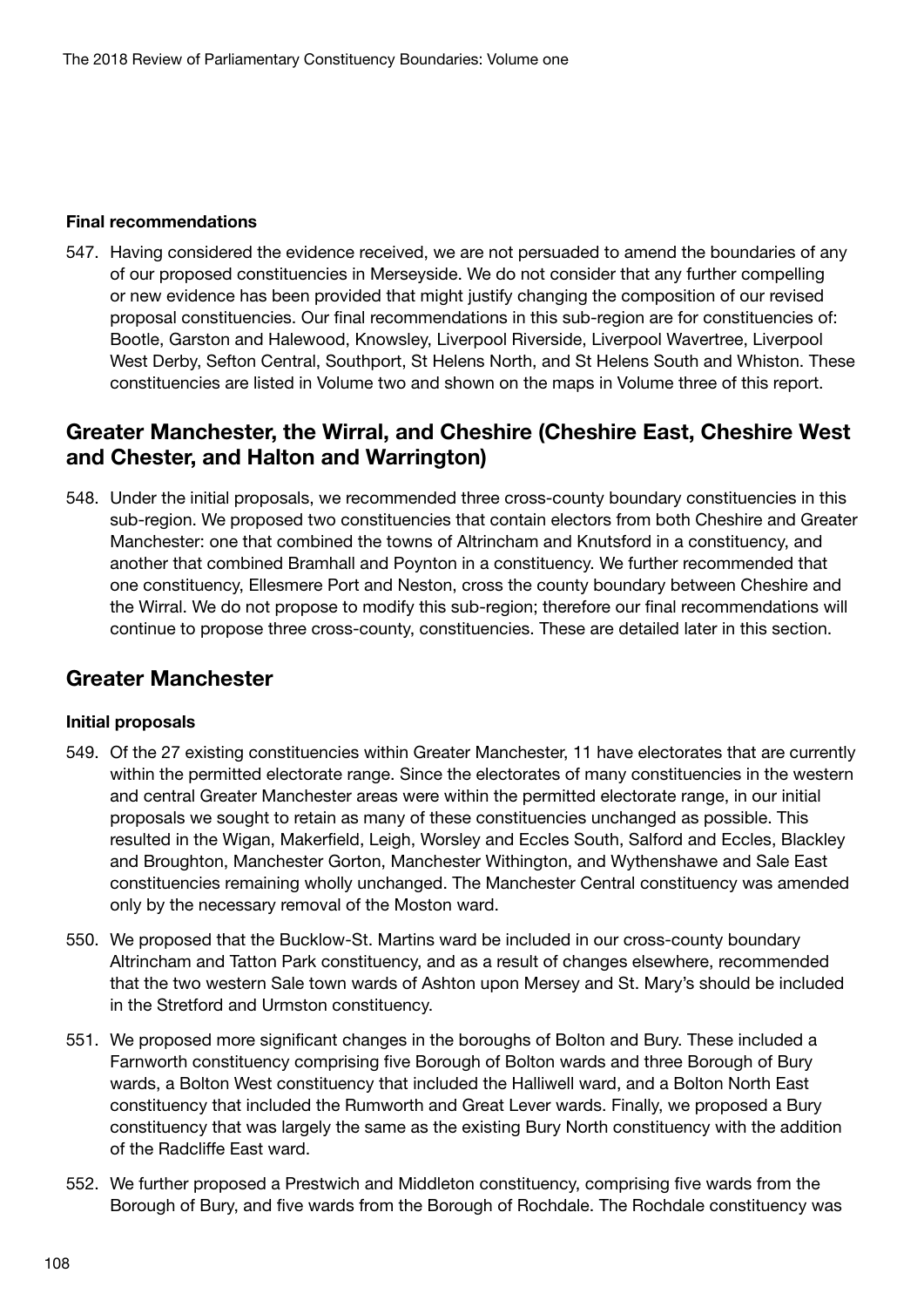significantly reconfigured to include most of the town of Rochdale, including the town centre, and most of the town of Heywood. We proposed a new, moor-based Littleborough and Saddleworth constituency, which contained five wards each from the boroughs of Rochdale and Oldham, and included the Moston ward from Manchester Central in our compact Oldham constituency. Further south from Oldham, we proposed a Failsworth and Droylsden constituency, which contained wards from four existing constituencies in the boroughs of Oldham and Tameside.

- 553. Elsewhere in Tameside, our proposed Ashton-under-Lyne constituency included both the towns of Mossley and Stalybridge, as well as both the Dukinfield and Dukinfield Stalybridge wards, which were previously in different constituencies.
- 554. We proposed two cross-county boundary constituencies that included wards from the boroughs of both Stockport and Tameside: Marple and Hyde, which included four wards from each borough; and Stockport North and Denton, which included three Borough of Tameside wards and five Borough of Stockport wards. Our proposed Stockport South and Cheadle constituency included only Borough of Stockport wards, in a configuration that allowed Cheadle Hulme and Cheadle to remain together.
- 555. We recommended two constituencies that crossed the county boundary between Greater Manchester and Cheshire. We proposed a Bramhall and Poynton constituency that comprised five wards from the Borough of Stockport (including the towns of Bramhall and Hazel Grove) and five wards from Cheshire East (including the towns of Poynton, Disley, and Handforth). The other constituency that crossed the county boundary between Greater Manchester and Cheshire, Altrincham and Tatton Park, is addressed later in this report.

- 556. During the consultation on our initial proposals, our decision to retain the constituencies of Blackley and Broughton, Salford and Eccles, Wigan, Makerfield, Leigh, Manchester Gorton, Manchester Withington, Wythenshawe and Sale East, and Worsley and Eccles South was generally supported, and did not elicit many representations. In respect of the Manchester Central constituency, some respondents considered the transfer of the Moston ward to the Oldham constituency to be inappropriate, given that the ward is administered by Manchester City Council, and the area has little connection to Oldham.
- 557. We received a mixture of support for and opposition to our proposals in the Borough of Bolton. While some respondents supported our proposed constituencies of Bolton West, Bolton North East, and Farnworth, others considered that the Astley Bridge ward should be included in a Bolton West constituency, and the Rumworth and Great Lever wards should be included in a Bolton South East constituency, due to those areas having close ties to Hulton, Harper Green, and Farnworth. In Bury, several respondents considered that the communities of Whitefield and Radcliffe had been divided between constituencies by the initial proposals and supported a counter-proposal that modified the constituencies of Farnworth, Prestwich and Middleton, and Bury, thereby allowing these towns to remain united.
- 558. In the Borough of Oldham, many respondents expressed objections to the proposed Failsworth and Droylsden constituency, considering the inclusion of wards from the Borough of Tameside to be undesirable, and noting that the M60 motorway bisected the constituency. Counter-proposals received for this area included one that contained two constituencies wholly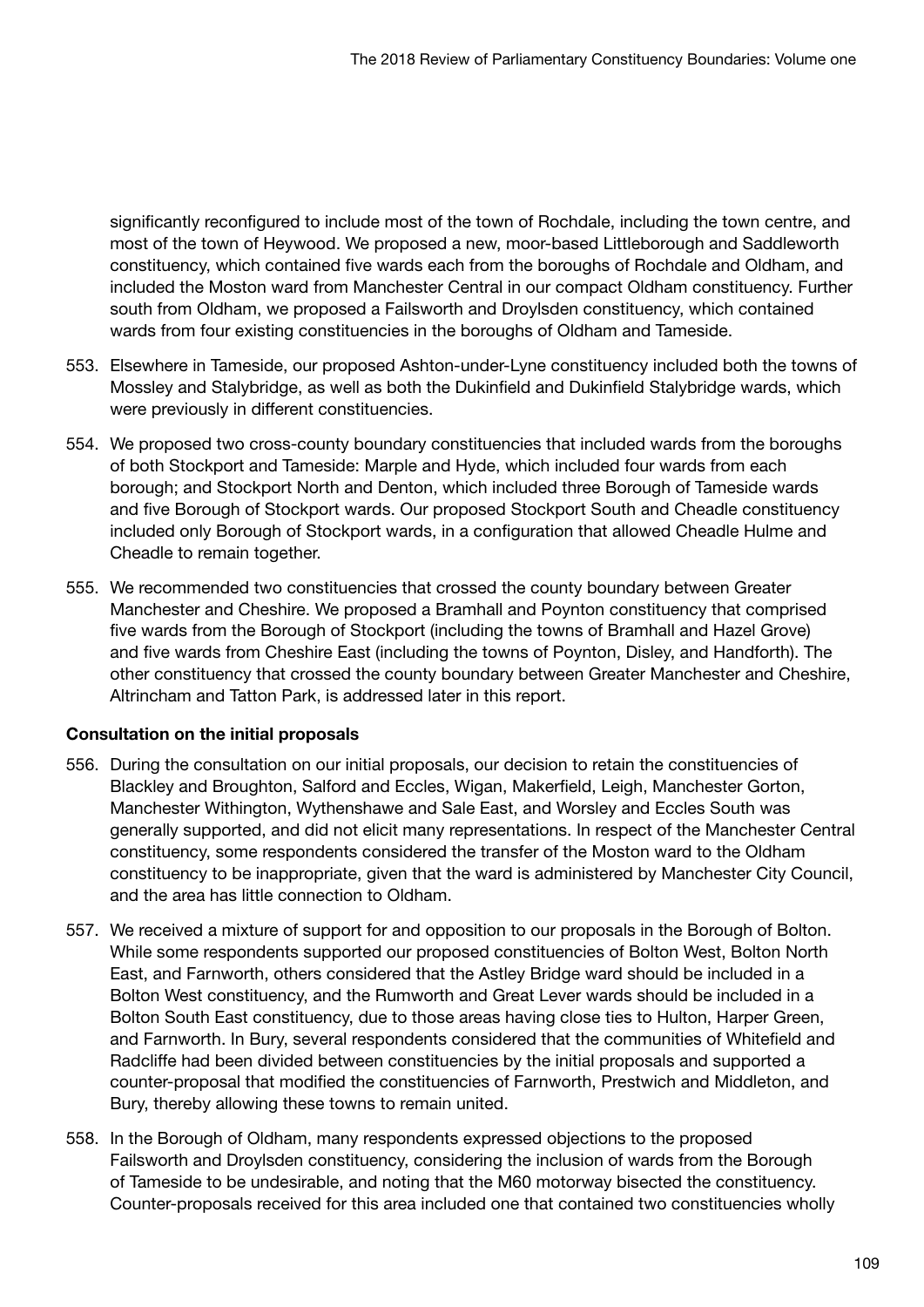within the Borough of Oldham, and another that altered three constituencies in order to restore ties that had been broken. Other respondents opposed the division of Royton between the Oldham, and Littleborough and Saddleworth constituencies. In the Borough of Rochdale, some respondents objected to any modifications to the existing Rochdale, and Heywood and Middleton constituencies, due to both having electorates within the permitted range, and suggested that these constituencies remain unaltered. The cross-borough boundary constituency of Littleborough and Saddleworth was supported by some, but others considered a constituency with two different local authority areas to be undesirable, and also felt that the exclusion of the Saddleworth West and Lees ward from the constituency divided Saddleworth between constituencies.

- 559. We received almost unanimous support, including a letter-writing campaign, for the proposed Stockport North and Denton constituency. Objections to the Stockport South and Cheadle constituency mainly focused on the division of the Heatons North and Heatons South wards between constituencies.
- 560. Many respondents also objected to the Marple and Hyde constituency, considering there to be little commonality between electors in each borough area.
- 561. Some counter-proposals were received that modified the chain of either wholly or minimally changed constituencies (Blackley and Broughton, Leigh, Makerfield, Manchester Central, Manchester Gorton, Manchester Withington, Salford and Eccles, Wigan, Worsley and Eccles South, and Wythenshawe and Sale East) in order to address concerns in other areas.
- 562. We received significant objections to the cross-county boundary Bramhall and Poynton constituency, and noted that many respondents from Poynton did not wish to be included in a constituency with wards outside the county of Cheshire. We received counter-proposals that continued to link the two areas in one constituency, with slight alterations. Further objections to the initial proposals in this area included the division of the towns of Handforth and Wilmslow, with several respondents additionally expressing their wish that these towns be situated in constituencies based wholly in Cheshire.

# Revised proposals

- 563. In light of the evidence received, we decided not to make wholesale changes to our initial proposals for Greater Manchester, but opted to recommend alterations that could be self-contained, and did not adversely affect those constituencies that we suggested should either be minimally or wholly unchanged. Therefore, we recommended that the proposed constituencies of Ashton-under-Lyne, Blackley and Broughton, Bolton North East, Bolton West, Leigh, Makerfield, Manchester Central, Manchester Gorton, Manchester Withington, Marple and Hyde, Rochdale, Salford and Eccles, Stockport North and Denton, Stockport South and Cheadle, Stretford and Urmston, Worsley and Eccles South, and Wythenshawe and Sale East remain unaltered.
- 564. As noted previously, we received a number of objections regarding the proposed Farnworth constituency, namely to the division of the communities of Radcliffe and Whitefield. We were persuaded by evidence received in support of counter-proposals that transferred the Radcliffe East ward from our proposed Bury constituency to our Farnworth constituency (which we subsequently renamed Farnworth and Radcliffe); that transferred the Pilkington Park ward to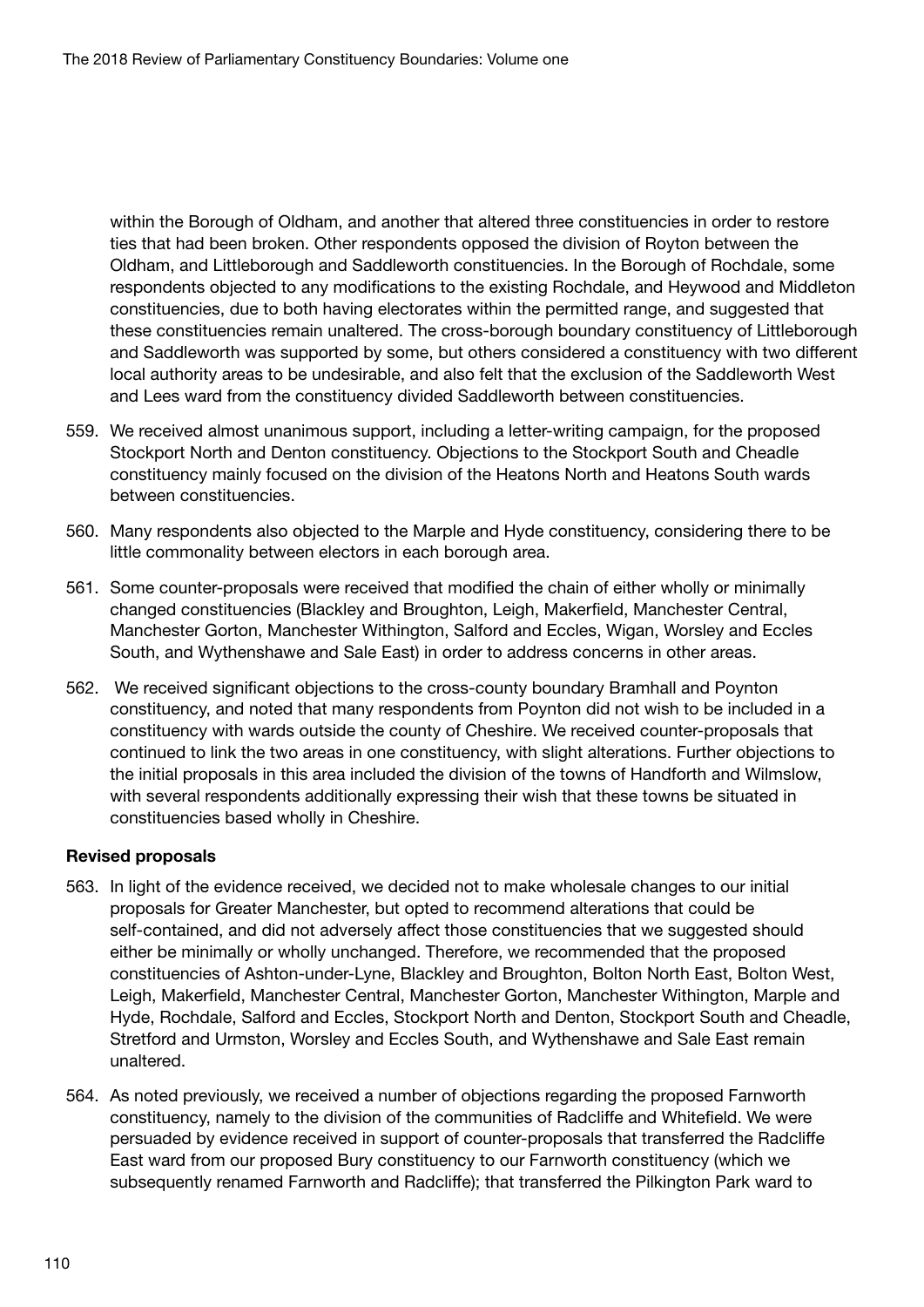a Prestwich and Middleton constituency; and that also transferred the Unsworth ward to a Bury constituency.

- 565. In the boroughs of Oldham and Rochdale, we considered the evidence received that Royton and Saddleworth had both been divided between constituencies to be persuasive, and recommended that the Failsworth and Droylsden, Littleborough and Saddleworth, and Oldham constituencies be modified so that both areas would remain undivided. We did not consider other counterproposals, which suggested that two constituencies should be wholly contained within the Borough of Oldham local authority, to be persuasive, in light of the consequential effects on neighbouring constituencies.
- 566. We considered that persuasive evidence had been received regarding the breaking of local ties in Handforth and Wilmslow, but observed that the counter-proposals submitted had undesirable consequences elsewhere in Greater Manchester and Cheshire. Taking into account the evidence that had been submitted, we recommended a pattern of constituencies in Greater Manchester and Cheshire that allowed the Wilmslow and Handforth areas to be united in a single constituency, that we suggested be called Hazel Grove and Wilmslow. Therefore, in our revised proposals, there would no longer be a Bramall and Poynton constituency.

# Consultation on the revised proposals

- 567. In response to the consultation on our revised proposals, we received relatively few representations in reference to our proposed constituencies of Blackley and Broughton, Bolton North East, Bolton West, Leigh, Makerfield, Manchester Central, Manchester Gorton, Manchester Withington, Rochdale, Salford and Eccles, Worsley and Eccles South, and Wythenshawe and Sale East. In regard to the proposed Manchester Gorton constituency (which is unchanged from its existing configuration), some respondents made reference to local government ward changes, requesting that the proposals be amended to align with these accordingly.
- 568. Despite uniting both Whitefield and Radcliffe in single constituencies in our revised proposals, we received some objections to our proposed Farnworth, Bury, and Prestwich and Middleton constituencies. Many of the objections to these constituencies were to the review in principle, or were generally opposed to the suggestion of cross-borough boundary constituencies.
- 569. In Rochdale, some respondents objected to the division of the Heywood area between the Rochdale, and Prestwich and Middleton constituencies, and to the exclusion of the Balderstone and Kirkholt ward from the Rochdale constituency. Many respondents supported the revisions to the Littleborough and Saddleworth constituency, noting the inclusion of the Saddleworth and Lees ward as a marked improvement. Others, however, continued to oppose the combining of the two areas in a single constituency, noting that the proposed constituency contained electors from both the Rochdale and Oldham local authority areas, and the poor road links across the constituency.
- 570. In response to the revised proposals for constituencies within the Borough of Oldham, some respondents considered the inclusion of both the Royton North and Royton South wards in the Oldham constituency to be an improvement, but other respondents felt that the name of the constituency was not a true reflection of its composition. Some suggested that as the constituency contained the three wards that comprise Chadderton (Chadderton Central, Chadderton North and Chadderton South), the name of the town should feature in the constituency. Others suggested that for similar reasons, the town of Royton should feature in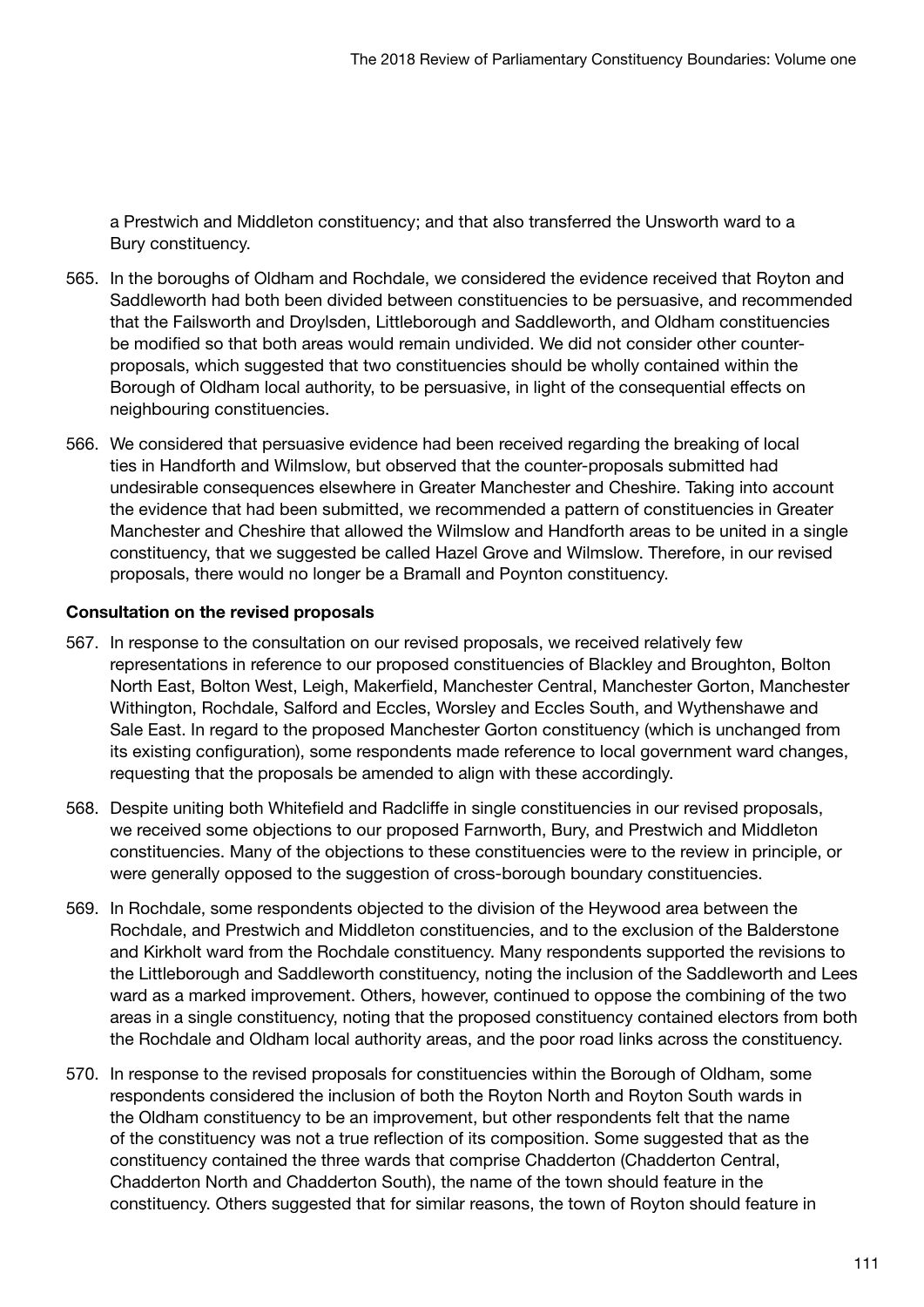the name of the constituency. Other respondents, however, still considered both the Oldham, and Failsworth and Droylsden constituencies to be incoherent, and proposed alternative configurations for these constituencies.

- 571. In respect of our proposed Ashton-under-Lyne constituency, we received several representations from residents of Stalybridge expressing concerns about the inclusion of the town in the constituency, considering that they did not want their town's needs to be considered as an afterthought in comparison to Ashton-under-Lyne. Many of these respondents also expressed the view that the existing Stalybridge and Hyde constituency was long-standing, and that, while Stalybridge had formerly been part of Cheshire, Ashton had formerly been part of Lancashire; many people still recognised this difference. Other comments received in reference to this constituency considered the absence of Stalybridge in the constituency's name to be unacceptable, and suggested its inclusion in the name to reflect the fact that Stalybridge is a sizeable town which covers a large geographical area.
- 572. We received significant objections to the inclusion of the Ashton upon Mersey ward in the Stretford and Urmston constituency, with many respondents considering that the ward was in close proximity to Sale town centre, and others arguing that the area had no connection to either Stretford or Urmston, but rather to the rest of Sale and to Altrincham.
- 573. In response to our request for comment on the new cross-county boundary constituency named Hazel Grove and Wilmslow, we received a mixture of support and opposition. Several respondents, particularly those from areas such as Poynton and Disley in Cheshire, supported the new configuration as it allowed them to remain in their current constituency of Macclesfield. Other respondents were pleased with the unification of all the Wilmslow wards in one constituency, and were content that Alderley Edge, Handforth and Wilmslow were all contained within the same constituency. In contrast, we received further objections to the idea of a cross-county boundary constituency, with many respondents considering there to be no commonality between electors in the Stockport and Cheshire East local authority areas. Others continued to oppose the division of the Heatons North ward and the Heatons South ward, noting that residents within the 'four Heatons' (Heaton Chapel, Heaton Mersey, Heaton Moor, and Heaton Norris) had a shared identity.
- 574. We received three counter-proposals that addressed the issue of the division of Heatons North and Heatons South. One proposal advocated minor adjustments to the revised proposals for the constituencies of Hazel Grove and Wilmslow, Stockport North and Denton, and Stockport South and Cheadle by including both Heatons North and Heatons South wards in a renamed Cheadle constituency, and by transferring the Davenport and Cale Green, and Offerton wards to a Hazel Grove and Wilmslow constituency, and a renamed Stockport and Denton constituency, respectively. Other counter-proposals received suggested the transfer of the Heatons North ward to a Cheadle and the Heatons constituency, and made small alterations to our proposed Stockport North and Denton, and Hazel Grove and Wilmslow constituencies. The author of this counter-proposal subsequently put forward another suggestion, which disagreed with linking the communities of Hazel Grove and Wilmslow, and considered a link between Cheadle and Wilmslow to be more appropriate. In order to do so and avoid major subsequent knock-on effects, the counter-proposal suggested that the Brinnington and Central ward be divided.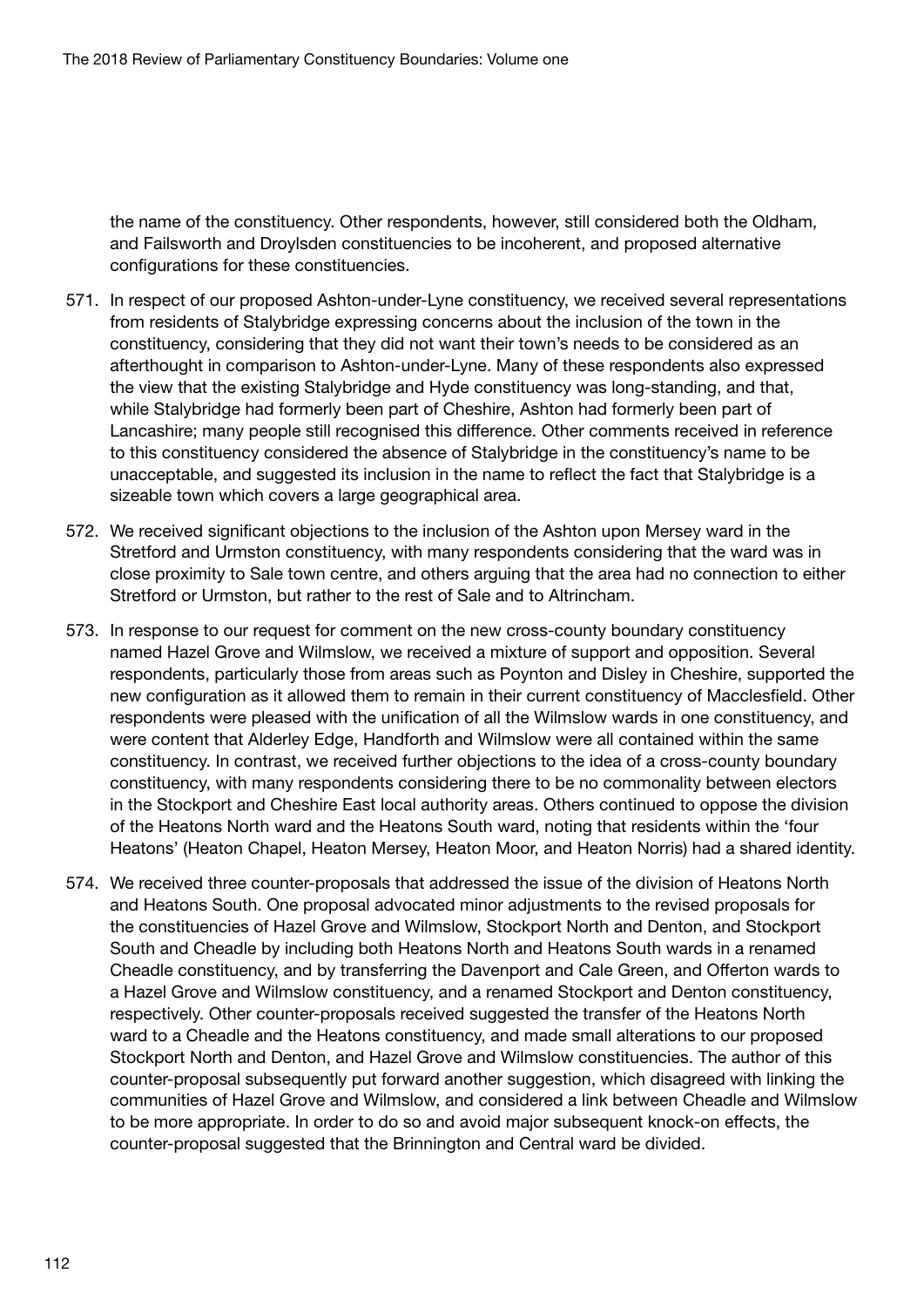## Final recommendations

- 575. In response to the consultation on our revised proposals, we received few representations in reference to our proposed constituencies of Blackley and Broughton, Bolton North East, Bolton West, Leigh, Makerfield, Manchester Central, Manchester Gorton, Manchester Withington, Marple and Hyde, Rochdale, Salford and Eccles, Worsley and Eccles South, and Wythenshawe and Sale East. We have therefore decided not to amend our revised proposals for these constituencies in our final recommendations.
- 576. We note the opposition, as described earlier, to our Farnworth and Radcliffe, Bury, and Prestwich and Middleton constituencies, but also note that no new counter-proposals were put forward for these constituencies. We do not consider that persuasive evidence has been received to amend our revised proposals in this area, and therefore recommend that no amendments are made to these three constituencies.
- 577. In respect of the Rochdale constituency, we are sympathetic to the views that oppose changes to the existing constituency, but we do not consider that persuasive evidence has been received to amend our revised proposals for this constituency. We note that some respondents continue to oppose the Littleborough and Saddleworth constituency, as described earlier. We note that despite this, no alternative counter-proposals have been submitted, and also note support for the inclusion of the Saddleworth West and Lees ward in this constituency. We were also not persuaded by evidence to reconfigure the Oldham, and Failsworth and Droylsden constituencies due to counter-proposals in this area being a significant departure from the revised proposals, and we consider that changes of this scale would require further consultation to fairly assess their suitability. We therefore recommend no amendments to the revised proposals for Rochdale, Littleborough and Saddleworth, and Oldham constituencies in our final recommendations.
- 578. We did, however, consider that persuasive evidence had been received regarding the naming of the Oldham, and Failsworth and Droylsden constituencies. We consider the names of Oldham North, and Oldham South and Droylsden to better reflect the composition of these constituencies, and therefore recommend that these constituencies are named as such in our final recommendations.
- 579. We noted the objections to the Ashton-under-Lyne constituency, which primarily concerned its naming, and the inclusion of Stalybridge in the constituency. We do not consider that persuasive evidence has been received to modify the composition of this constituency, but we agree that Stalybridge is a significant settlement within the constituency, and that this should be reflected in the name. Therefore, we propose that this constituency is named Ashton-under-Lyne and Stalybridge.
- 580. In respect of the Stretford and Urmston constituency, we acknowledge that there are strong objections to the inclusion of the Ashton upon Mersey ward. We do not consider that other configurations of this constituency, and their subsequent knock-on effects, better reflect the statutory factors, and therefore do not recommend any changes to this constituency as put forward in the initial and revised proposals.
- 581. Having carefully examined the counter-proposals for the Hazel Grove and Wilmslow, Stockport North and Denton, and Stockport South and Cheadle constituencies, and having considered the evidence received in relation to the division of the Heatons North and Heatons South wards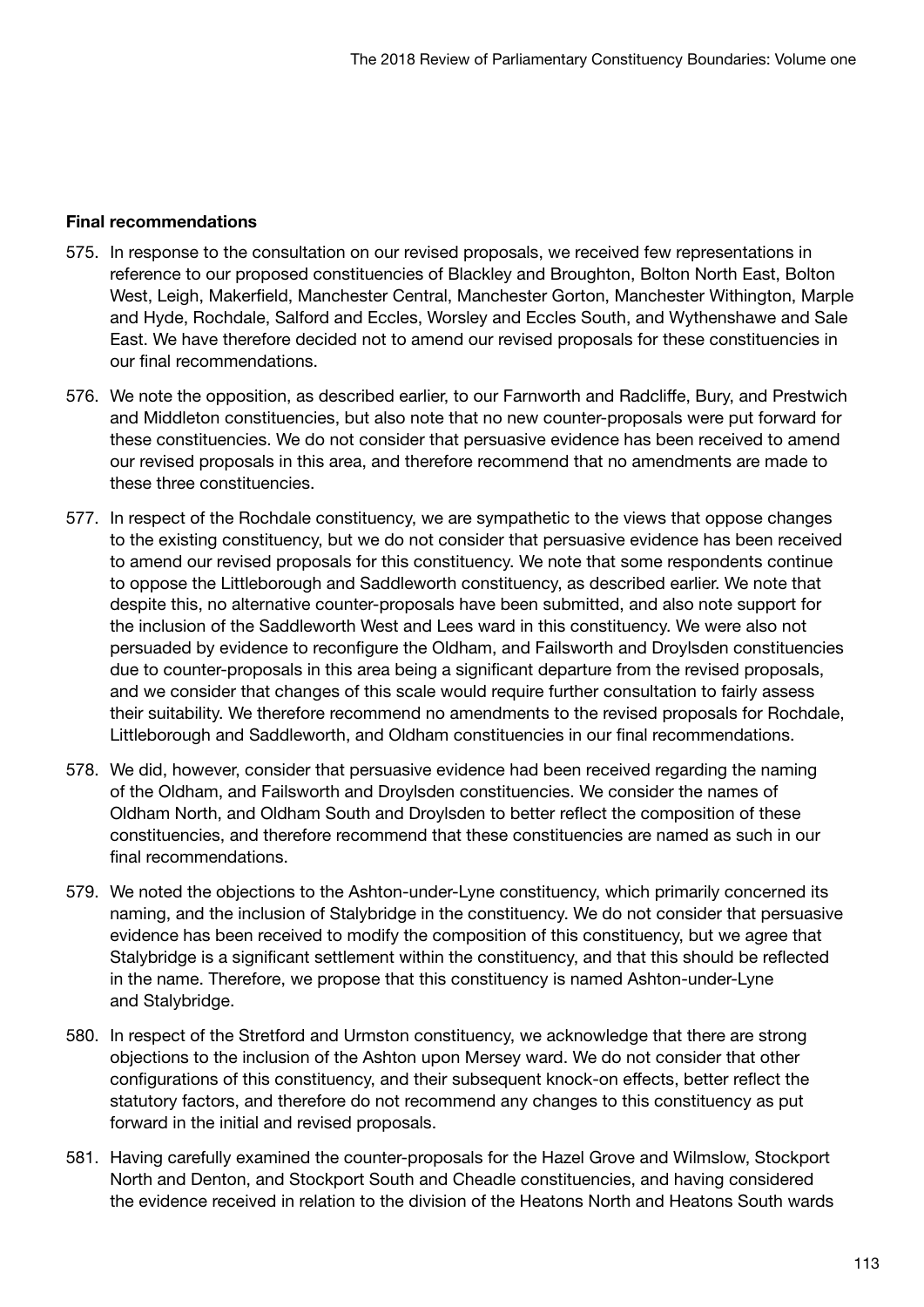between constituencies, we consider that persuasive evidence has been received to modify these three constituencies. We recommend the proposal that unites the Heatons North and Heatons South wards in a renamed Cheadle constituency, and the subsequent transfers of the Davenport and Cale Green ward to a Hazel Grove and Wilmslow constituency, and the Offerton ward to a renamed Stockport East and Denton constituency. We reject the counter-proposal that divides the Brinnington and Central ward, as we do not consider that this meets our exceptional and compelling criteria. We note that the author of this counter-proposal suggested constituency names of Cheadle, and Stockport and Denton; but, given their configuration, we recommend that these constituencies be named Stockport West and Cheadle, and Stockport East and Denton. We also recommend that the proposed Hazel Grove and Wilmslow constituency is named Bramhall and Wilmslow, in order to reflect its main population centres from each local authority area.

582. Our final recommendations for Greater Manchester are for constituencies of: Ashton-under-Lyne and Stalybridge, Blackley and Broughton, Bolton North East, Bolton West, Bury, Farnworth and Radcliffe, Leigh, Littleborough and Saddleworth, Makerfield, Manchester Central, Manchester Gorton, Manchester Withington, Marple and Hyde, Oldham North, Oldham South and Droylsden, Prestwich and Middleton, Rochdale, Salford and Eccles, Stockport East and Denton, Stockport West and Cheadle, Stretford and Urmston, Wigan, Worsley and Eccles South, Wythenshawe and Sale East, and the two cross-county boundary constituencies of Altrincham and Knutsford, and Bramhall and Wilmslow, both of which include parts of both Greater Manchester and Cheshire. The configuration of the proposed Altrincham and Knutsford constituency is covered later in the section addressing Cheshire.These constituencies are listed in Volume two and shown on the maps in Volume three of this report.

# The Wirral

# Initial proposals

- 583. Of the four existing constituencies in the Wirral, none are within the permitted electorate range. Under our initial proposals, the number of constituencies in the Wirral was reduced by one to give the sub-region a total of three constituencies.
- 584. Two of the existing constituencies, Wallasey and Birkenhead, underwent minor changes, largely maintaining their current boundaries and gaining a ward each. The other two — the existing constituencies of Wirral South and Wirral West — saw much more significant change. In our initial proposals we included parts of both of these constituencies in our Bebington and Heswall constituency. Our initial proposals also proposed the inclusion of the Borough of Wirral ward of Eastham in our Ellesmere Port and Neston constituency, a cross-county boundary constituency with Cheshire West and Chester.

- 585. Our initial proposals for the Wirral were largely supported, with the majority of representations supporting the configuration set out in the initial proposals. The counter-proposals we did receive were relatively limited in scope and suggested only minor changes to the overall configuration.
- 586. The opposition we did receive was mostly centred around our proposed Bebington and Heswall constituency. As the constituency did not contain the Bebington ward, it was considered that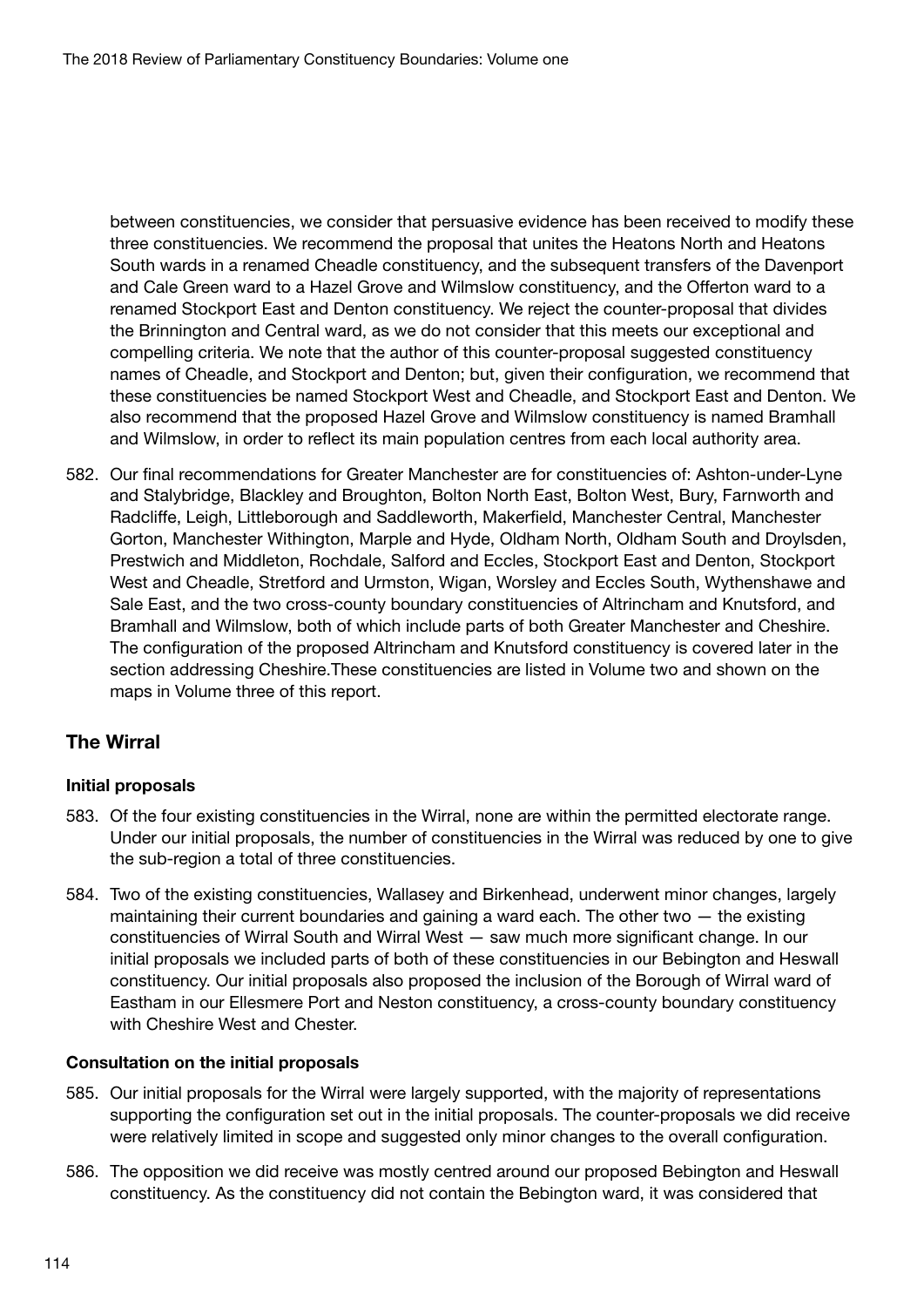the proposed name did not accurately reflect the composition of the constituency. For many this anomaly was the greatest point of contention in the Wirral. A number of representations also noted that our proposed name largely excluded the Deeside towns of Meols, Hoylake and West Kirby. Various suggestions were put forward for a more appropriate name, with many of them including the word 'Wirral' in some form. Popular suggestions put forward included Wirral South, Wirral West and South, Wirral Deeside, and Wirral Deeside and Bromborough.

- 587. The debate surrounding the Bebington anomaly led to suggestions that the configuration of constituencies in the Wirral should also change. We received a counter-proposal which transferred the Bebington ward to the Bebington and Heswall constituency, the Upton ward to Birkenhead, and included the Hoylake and Meols ward in the Wallasey constituency. It was recognised that a small part of West Kirby, included in the Hoylake and Meols ward, would be split from the rest of West Kirby, but this was deemed to be a better outcome than having the Bebington ward outside of Bebington and Heswall.
- 588. Another large point of contention in the Wirral was the proposal to cross the county boundary between the Wirral and Cheshire. Such a move was necessary in order to ensure that the Wirral constituencies were within the permitted electorate range and, of the options available, we considered that including the Eastham ward in the Ellesmere Port and Neston constituency was the best way to do this. A number of representations made it clear that, as a part of the Wirral, Eastham ward should be represented by a Wirral MP.

# Revised proposals

- 589. In light of the representations received, we decided to make two amendments to the initial proposals for the Wirral. We agreed with the concerns over the composition of the proposed Bebington and Heswall constituency. Rather than simply renaming the constituency, we decided that the configuration of the constituency should change. We considered that the counter-proposal submitted had been too radical in its approach. It did have support from a number of residents within the Upton ward, but this support was not universal and we noted that there was an opposing argument which supported the inclusion of the Upton ward in the Wallasey constituency. A number of representations also recognised that including the Hoylake and Meols ward in Wallasey had far greater implications than the counter-proposal suggested. In the interest of preserving local ties, and changing as little as possible, we decided that the Bebington ward should be included in the Bebington and Heswall constituency, and that the Bromborough ward should be transferred from the proposed Bebington and Heswall constituency to the Birkenhead constituency. We considered this to be a much simpler solution to the problem, although we recognised that it was still not possible to maintain the close affinity between the Bebington and Bromborough communities within a single constituency.
- 590. We also recognised that there were strong objections to our proposals from residents of the Eastham ward, but we did not consider that any persuasive counter-proposals had been received which allowed the Eastham ward to be included in a Wirral constituency. We were minded therefore to recommend that the Eastham ward should remain in the Ellesmere Port and Neston constituency, as set out in our initial proposals.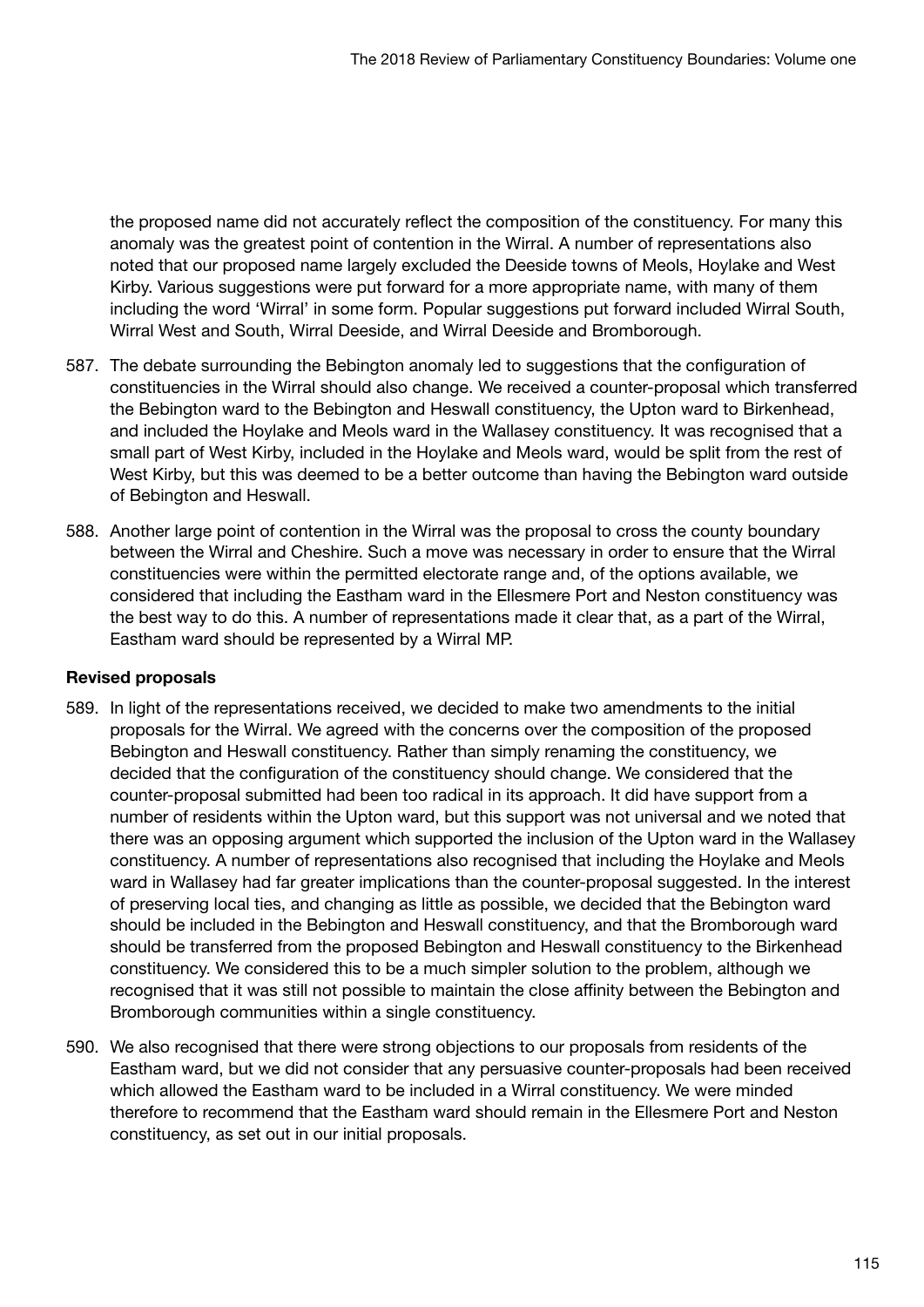## Consultation on the revised proposals

- 591. Despite the inclusion of the Bebington ward, the naming of the proposed Bebington and Heswall constituency continued to be the main issue in the Wirral. Many respondents still maintained that this name was not inclusive for other areas contained within the constituency. A number of representations again suggested that 'Wirral' should feature in its name in some form.
- 592. Aside from the naming of the Bebington and Heswall constituency, and the unavoidable placement of the Eastham ward in the Ellesmere Port and Neston constituency, our revised proposals for the Wirral were largely supported. Any other opposition in the Wirral focused on the principle of the review itself.

## Final recommendations

- 593. Having considered the evidence received, we are not persuaded to amend the boundaries of any of our proposed constituencies in the Wirral. We do, however, consider that persuasive evidence has been received to revise the name of the Bebington and Heswall constituency. We appreciate that our proposed name is still considered inaccurate and exclusive. In order to better reflect the composition of the constituency, we propose that this constituency be named Wirral West and Bebington.
- 594. Our final recommendations for Wirral are for constituencies of: Birkenhead, Wallasey, and Wirral West and Bebington. These constituencies are listed in Volume two and shown on the maps in Volume three of this report.

# Cheshire (Cheshire East, Cheshire West and Chester, Halton and Warrington)

# Initial proposals

- 595. Of the 11 existing constituencies within Cheshire, two have electorates that are currently within the permitted electorate range. Under our initial proposals, we proposed to reduce the number of constituencies within this sub-region from 11 to 10, due to its entitlement to 10.34 constituencies.
- 596. In our initial proposals, we proposed that three constituencies could remain largely unchanged, with realignments to ensure they reflected recent changes to local government ward boundaries. The Crewe and Nantwich, and Congleton constituencies had electorates already within the permitted electorate range and the City of Chester came into range once the entirety of the Chester Villages ward, which is currently divided between constituencies, was included in the proposed constituency.
- 597. A number of constituencies within Cheshire only required the addition of a single ward to bring them into the permitted electorate range. Ellesmere Port and Neston was also adjusted to reflect local government changes but, unlike the three effectively unchanged constituencies, this was not sufficient to bring the electorate within the permitted electorate range. We therefore proposed that the Eastham ward from the Borough of Wirral be included in this constituency. We did not consider that the Eastham ward would be adversely affected by this move as it has strong links with Ellesmere Port, and forms part of the urban continuum between the town and Bebington.
- 598. We noted that the current electorate figure for the Halton constituency was very close to the minimum required; the addition of a single ward, Halton Lea, brought the number of electors within range. We also proposed a single ward change in the Borough of Warrington: the Latchford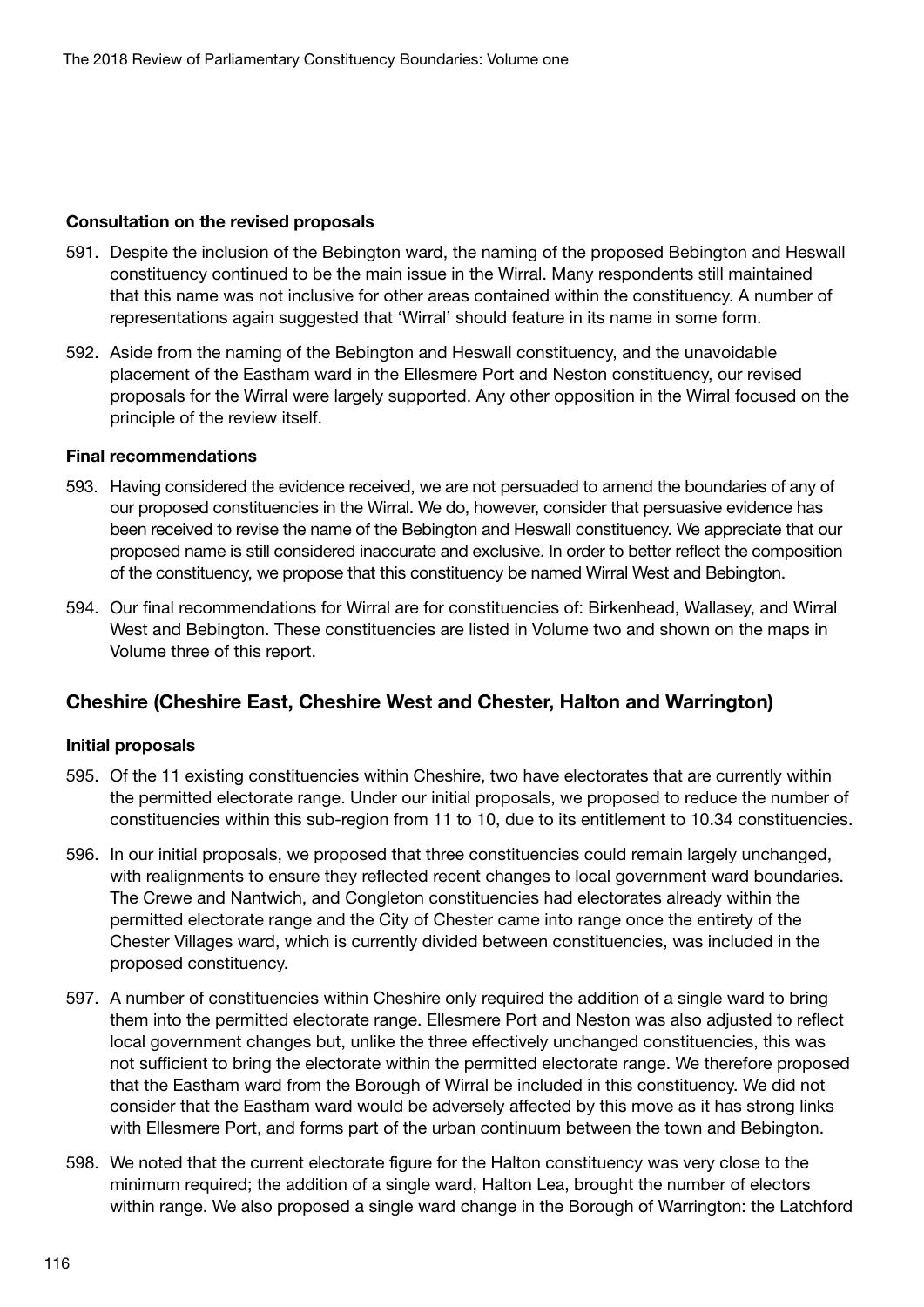East ward would be transferred from Warrington South to the Warrington North constituency. This would bring both the Warrington constituencies into the permitted electorate range and allow them to be wholly contained in the local authority area.

- 599. The reduction in constituencies, and the need for us to cross the Greater Manchester and Cheshire county boundary, led to significant changes for the remaining constituencies. In Weaver Vale we proposed a configuration that led to the constituency extending considerably further south, to the border with Wales; the Halton Lea ward and the wards containing the town of Northwich would no longer be included in the constituency. To compensate for this loss, the constituency would then gain the Marbury ward from the existing Tatton constituency, and wards from the existing Eddisbury constituency, including Farndon and Gowy. In return, Eddisbury received the wards comprising the town of Northwich, and was renamed Eddisbury and Northwich to reflect this. In addition to the town of Northwich, Eddisbury also included the Shakerley, and Witton and Rudheath wards from the existing Tatton constituency to form a constituency that extended further north.
- 600. On the border of Greater Manchester we proposed two constituencies that crossed the Greater Manchester and Cheshire county boundary: Bramhall and Poynton, and Altrincham and Tatton Park. The existing Macclesfield constituency would no longer include the areas in the north, around Poynton and Disley, but instead extend to the north west to include the area around Wilmslow and Alderley Edge, as well as the Chelford ward from the existing Tatton constituency. The remaining Tatton wards of High Legh, Knutsford, and Mobberley would then be included in a new cross-county boundary constituency with eight Borough of Trafford wards, including the town of Altrincham.

- 601. In Cheshire, the reaction to our initial proposals was mixed. In areas that underwent little change there was significant support for the initial proposals. This was true for the constituencies of Crewe and Nantwich, Congleton, Halton, Warrington North, and Warrington South.
- 602. The initial proposals for the Halton constituency which, with the exception of the addition of the Halton Lea ward, were otherwise unchanged — did not attract many representations. One of the few representations we did receive suggested that either the Beechwood ward or Windmill Hill ward would be more appropriate for inclusion in the constituency than Halton Lea. It was also suggested that Widnes and Runcorn would be a better name for the constituency as it was more recognisable, and there were wards from Halton borough that were not included in the constituency.
- 603. As in Halton, it was suggested we had moved the wrong ward between the two Warrington constituencies. Latchford East ward, it was argued, was the wrong ward to have been transferred between Warrington North and Warrington South. One representation claimed that the Bewsey and Whitecross ward had much stronger community links to other wards in Warrington North than it did to those in Warrington South and would therefore be the more appropriate ward to move. Furthermore, it was noted that moving Latchford East into Warrington North would cut across the natural boundary of the River Mersey.
- 604. The proposed City of Chester constituency elicited almost unanimous support. The proposal to include the villages of Mickle Trafford, Bridge Trafford, Picton, Rowton and Waverton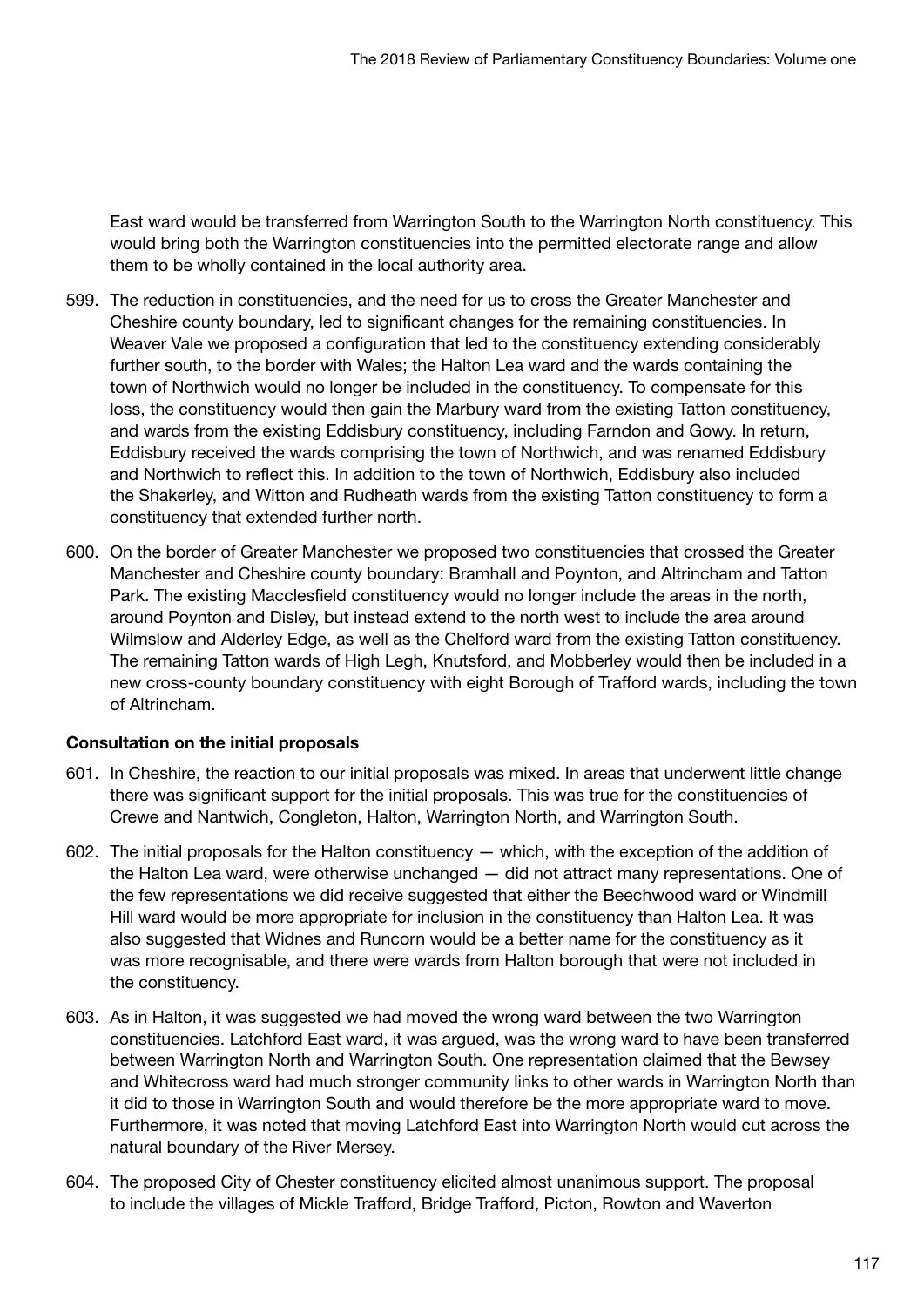within the constituency was particularly popular. Support for the initial proposals was also evident in representations that called on us to reject a counter-proposal which would transfer the Dodleston and Huntington ward from the proposed City of Chester constituency to an Eddisbury constituency.

- 605. Opposition to the initial proposals was much stronger in the areas affected by significant changes and by the redistribution of wards from the existing Tatton constituency; namely Weaver Vale, Eddisbury and Northwich, Macclesfield, and Altrincham and Tatton Park. We received numerous counter-proposals recommending changes to these areas.
- 606. Counter-proposals for the constituencies of Weaver Vale and Eddisbury sought to minimise change and tackle what was perceived to be a division, within our initial proposals, between the urban north and rural south. It was suggested that the initial proposal for Weaver Vale was flawed because the centres of population were all located in the northern part of the proposed constituency and that, consequently, the southern half would be isolated. The counter-proposals also disapproved of the degree of change present in the initial proposals. One representation noted that only 61.0% of the electors of Eddisbury and 58.3% of the electors of Weaver Vale would remain in the same constituency. Most of the counter-proposals for Eddisbury and Weaver Vale suggested configurations that were more akin to the current configuration. Although the details of each proposal differed slightly, they universally disagreed with our proposal, on the grounds that it was too radical a change.
- 607. The cross-county boundary constituency of Altrincham and Tatton Park did not receive much support. Residents within both Cheshire and Greater Manchester were concerned about how the different needs of the two areas would affect their representation if they were placed together. One counter-proposal considered Altrincham and Tatton Park to be a poor place to base a crosscounty boundary constituency, noting that the boroughs of Trafford and Cheshire East had few connections and were separated by the River Bollin. A Macclesfield constituency was proposed which orientated westward towards Knutsford and which included the three Cheshire wards included in our proposed Altrincham and Tatton Park constituency. As a consequence, there would be no crossing point in this area between Greater Manchester and Cheshire East. The crossing point between Greater Manchester and Cheshire would instead occur further east with the creation of a Cheadle and Wilmslow constituency. Some representations also commented on the name of the proposed constituency. It was noted that Tatton Park was a National Trust property. It did not therefore seem to be a sensible name, given that there were more populous areas within the constituency. With this in mind, some respondents suggested the alternative name of Altrincham and Knutsford.

## Revised proposals

- 608. We did not consider that alternative arrangements for the Halton constituency, such as the suggestion that the Windmill Hill ward should be added to the existing constituency, better reflected the statutory factors. As such, we recommended that the composition of the constituency should not change from the initial proposals. We were however, persuaded by the suggestion that the constituency would be more appropriately named Widnes and Runcorn.
- 609. We then reflected on whether the Bewsey and Whitecross, or Latchford East ward would be more appropriately situated in the Warrington North constituency. We considered that transferring the Bewsey and Whitecross ward into Warrington North would cause the Penketh and Cuerdley,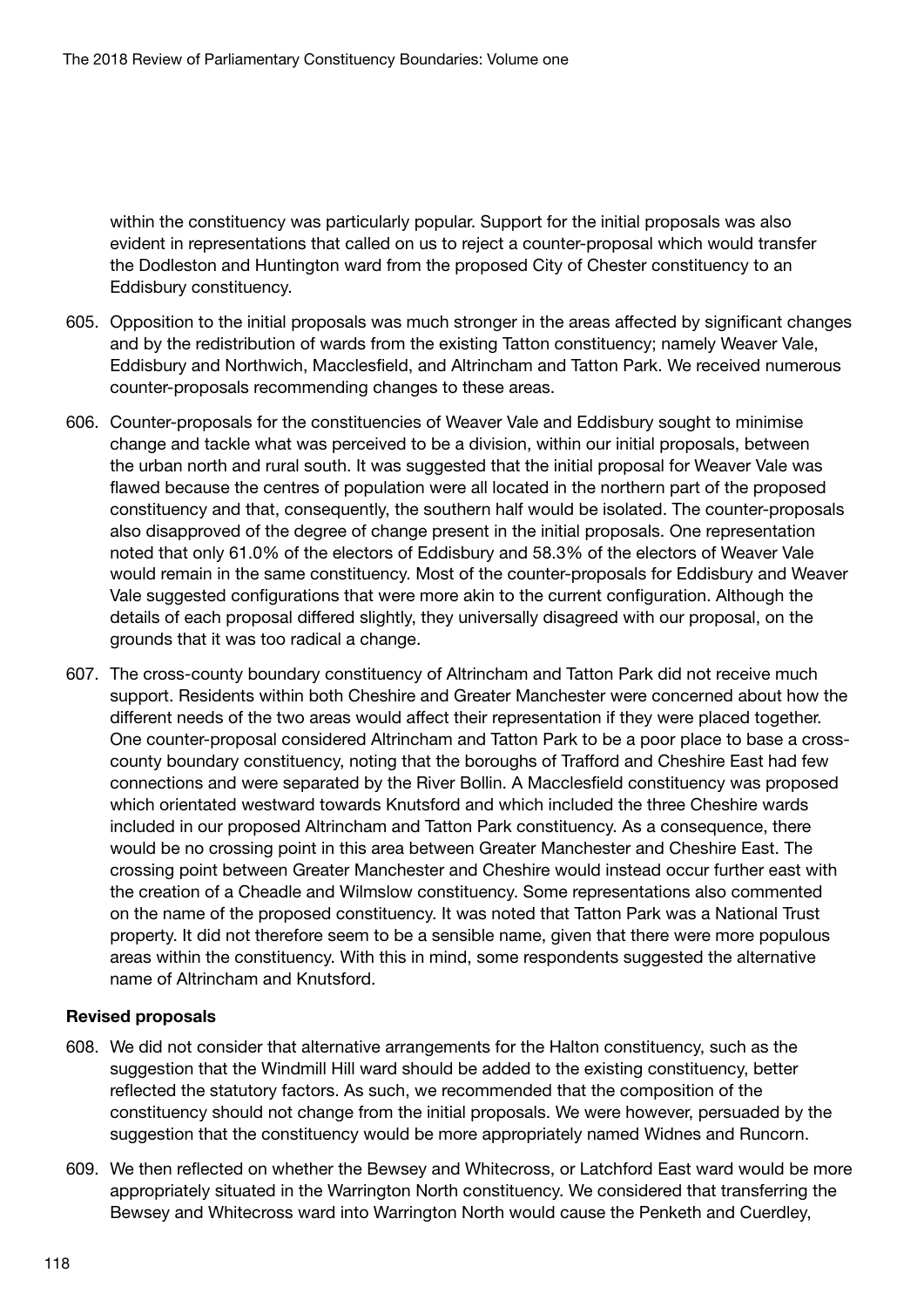Great Sankey North, Great Sankey South, and Whittle Hall wards to become detached from the remainder of the constituency. Consequently, we did not consider Bewsey and Whitecross to be a viable alternative to Latchford East. We therefore recommended that the initial proposals for constituencies within the Borough of Warrington should remain unchanged.

- 610. We considered the counter-proposals for Weaver Vale and Eddisbury. By looking at these proposals, we were able to find a solution which was less radical than the initial proposals and produced constituencies that much better reflected the existing configuration in Cheshire. We therefore recommended changes to the composition of both constituencies. As part of these changes, we suggested a minor alteration to the Crewe and Nantwich, and Ellesmere Port and Neston constituencies: the Audlem ward was transferred from Eddisbury into Crewe and Nantwich, and the Elton ward was moved from Ellesmere Port and Neston into Weaver Vale.
- 611. We accepted that the River Bollin formed an identifiable division between Greater Manchester and Cheshire; however, we considered that it was not an insurmountable obstacle and that an Altrincham and Tatton Park constituency, as set out in the initial proposals, was viable. We were not persuaded by counter-proposals which sought to cross the county boundary elsewhere, as these resulted in wholesale alterations to constituencies in Greater Manchester, which remained unchanged under the initial proposals. We did, however, agree that Altrincham and Knutsford was a more appropriate name for the constituency.
- 612. In light of the support received for the constituencies of City of Chester, Congleton, Warrington North, and Warrington South, we recommended that our initial proposals for these constituencies should remain unchanged.

# Consultation on the revised proposals

- 613. In Cheshire, the effort to preserve more of the existing configuration in the revised proposals was generally seen as an improvement on the radical solution we initially proposed. The reconfiguration of the Eddisbury and Weaver Vale constituencies, and the new cross-county boundary constituency of Hazel Grove and Wilmslow were particularly well received. Nonetheless, there were still areas of disagreement within Cheshire; the need to have two constituencies crossing the county boundary into Greater Manchester limited our options and meant that many of the concerns shared in previous consultations were raised once again.
- 614. The cross-county boundary constituency of Altrincham and Knutsford continued to be contentious, with many respondents arguing that the urban character of Altrincham did not fit with the small market town of Knutsford. Residents of the High Legh, Mobberley and Knutsford wards made it clear that they would have preferred to be placed in a Macclesfield constituency. We did receive a counter-proposal that was able to link Macclesfield and Knutsford, but this was only achieved by making a number of radical changes elsewhere. For example, the proposal suggested that we should make changes to the Wythenshawe and Sale East constituency which, under our revised proposals, is currently unchanged from the existing constituency. It also suggested that the Poynton East ward be included in the High Peak constituency, thus crossing the regional boundary into the East Midlands. We did not receive any further new suggestions as to how Macclesfield and Knutsford could be linked.
- 615. In Eddisbury and Weaver Vale, our general move to be closer to the existing configuration was not felt by all to be the most desirable outcome. Indeed, it was argued that our revised proposals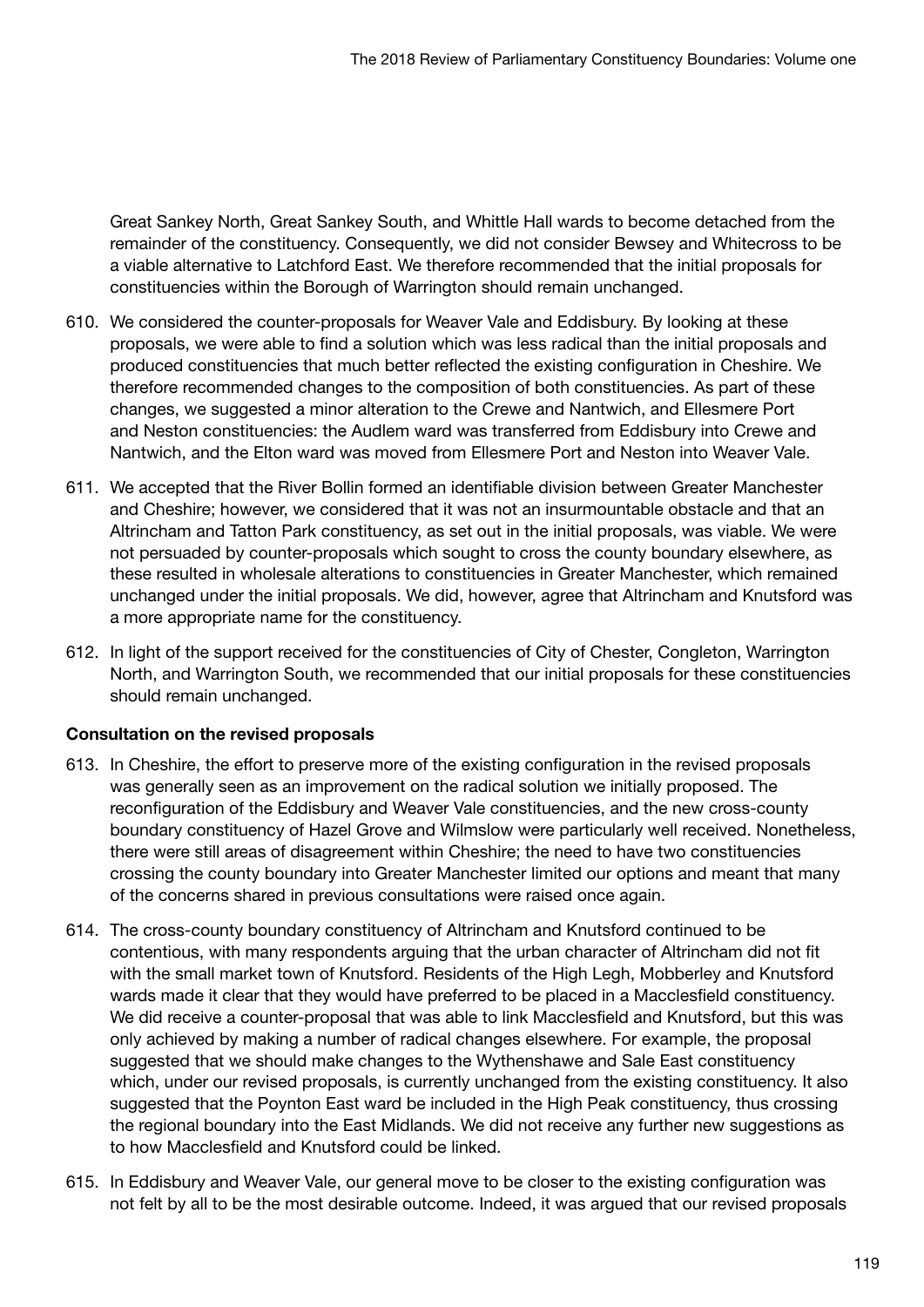only served to perpetuate problems with the existing configuration, such as the division of Northwich between constituencies. Our proposed transfer of the Audlem ward from the Eddisbury constituency to Crewe and Nantwich, a departure from the existing configuration, was also opposed. The opinion was that there was no commonality between the Audlem ward and the rest of the constituency. There were very few representations from the Audlem ward at this stage of the consultation, but in previous consultations, opinion was more evenly divided. We received only one counter-proposal for this part of Cheshire; the prime focus of this counter-proposal was to unite the town of Northwich. In doing so, it advocated a Northwich constituency which was centred on the town and stretched east to the communities of Middlewich and west to Kingsley. The Eddisbury constituency would then border Ellesmere Port by including the wards of Elton, Frodsham, Helsby and Gowy; it would also retain the Audlem ward, and the Crewe and Nantwich constituency would remain unchanged.

- 616. There were relatively few representations received in reference to the Halton, Warrington North, and Warrington South constituencies. Renaming Halton as Widnes and Runcorn did not attract many representations; the few representations that did reference the change were generally supportive of what they considered to be a more recognisable name. Meanwhile the representations from Warrington largely focused on the principle of the review itself and we did not see much in the way of new evidence. We received a counter-proposal (a reaffirmation of a proposal received in previous stages of the consultation) that wished to divide a ward in the Borough of Warrington in order to reflect local government ward changes.
- 617. The proposed Macclesfield constituency which, except for the inclusion of the Chelford ward, is the same as the existing arrangement — attracted broad levels of support. Respondents, particularly from the town of Poynton and the village of Disley, supported the new constituency, considering these proposals to be far preferable to including the areas in a cross-county boundary constituency, as was suggested in the initial proposals.
- 618. The two constituencies of City of Chester and Congleton saw continued support and did not elicit significant opposition.

## Final recommendations

- 619. Having considered the evidence received, and with the exception of the cross-county boundary constituency of Hazel Grove and Wilmslow, which has been discussed earlier in this report, we are not persuaded to amend the boundaries of any of our proposed constituencies in Cheshire.
- 620. We do not recommend the counter-proposal that crosses the regional boundary into the East Midlands in order to link the High Legh and Knutsford areas with Macclesfield. We note that similar counter-proposals that linked Knutsford and Macclesfield were rejected when we formulated our revised proposals, and also note that the Poynton area would be split in this proposal. Additionally, we note the strong support for our proposed Macclesfield constituency, and do not consider that adopting this counter-proposal allows for a better pattern of constituencies.
- 621. The counter-proposal to unite Northwich is a significant departure from the revised proposals and, indeed, the existing arrangements. We do not consider that persuasive evidence had been received to justify this change and therefore have rejected this counter-proposal.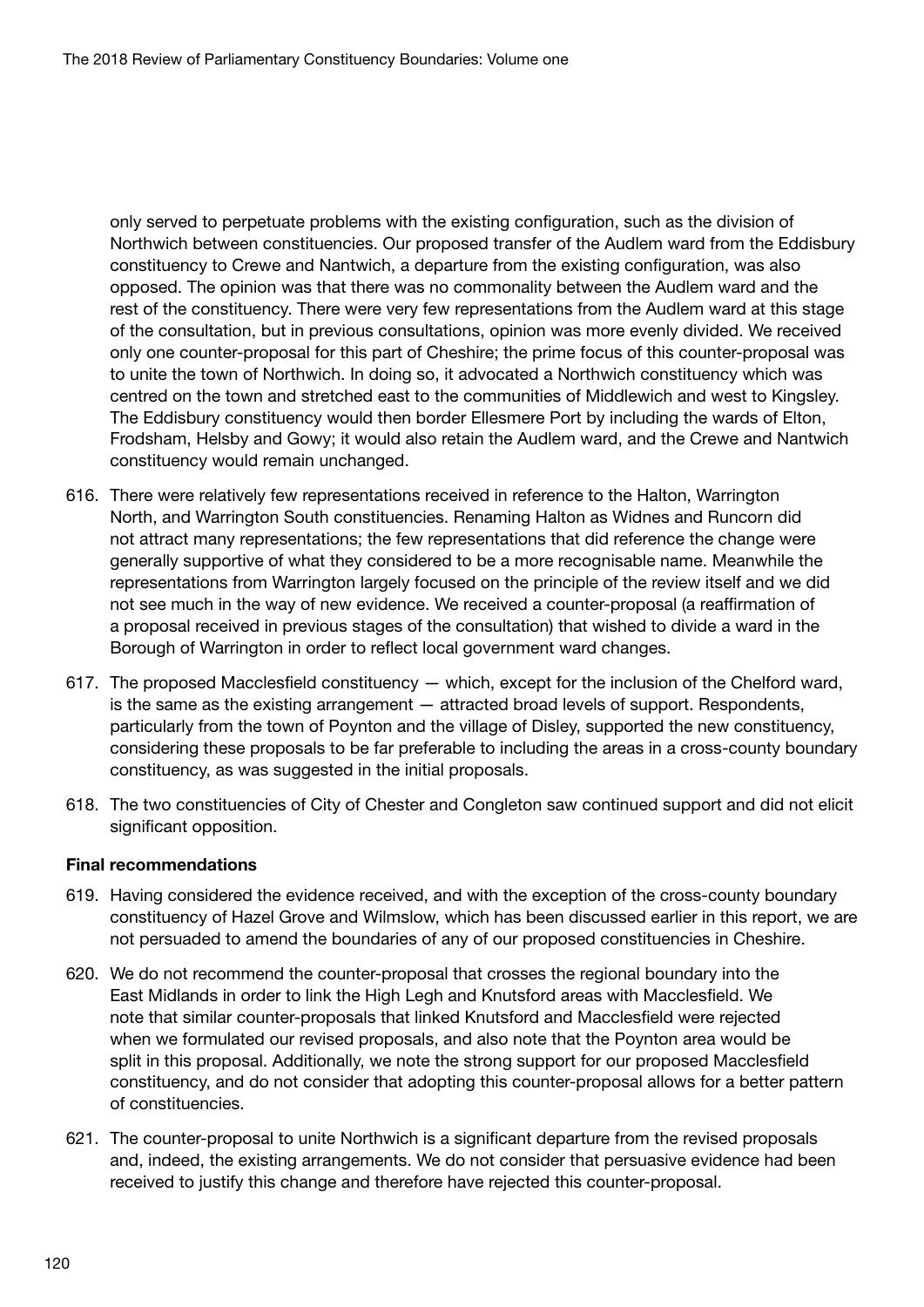- 622. With regards to the counter-proposal that seeks to divide a ward in the Borough of Warrington in order to reflect local government ward changes, we consider that this situation will arise in many areas across the country and that dividing wards in this area does not have any wider beneficial effects. We do not consider that this meets our exceptional and compelling criteria for dividing a ward, and reject this proposal.
- 623. We do not consider that persuasive evidence has been received to depart from revised proposals in respect of the Audlem ward, which we suggested should be included in the Crewe and Nantwich constituency. We note that few representations have been received from the ward itself, and while its inclusion in Crewe and Nantwich has been opposed by residents of Crewe, the evidence received does not persuade us to depart from our previous recommendations in this area.
- 624. Our final recommendations in this sub-region are for constituencies of: Altrincham and Knutsford, Bramhall and Wilmslow, City of Chester, Congleton, Crewe and Nantwich, Eddisbury, Ellesmere Port and Neston, Macclesfield, Warrington North, Warrington South, Weaver Vale and, Widnes and Runcorn. These constituencies are listed in Volume two and shown on the maps in Volume three of this report.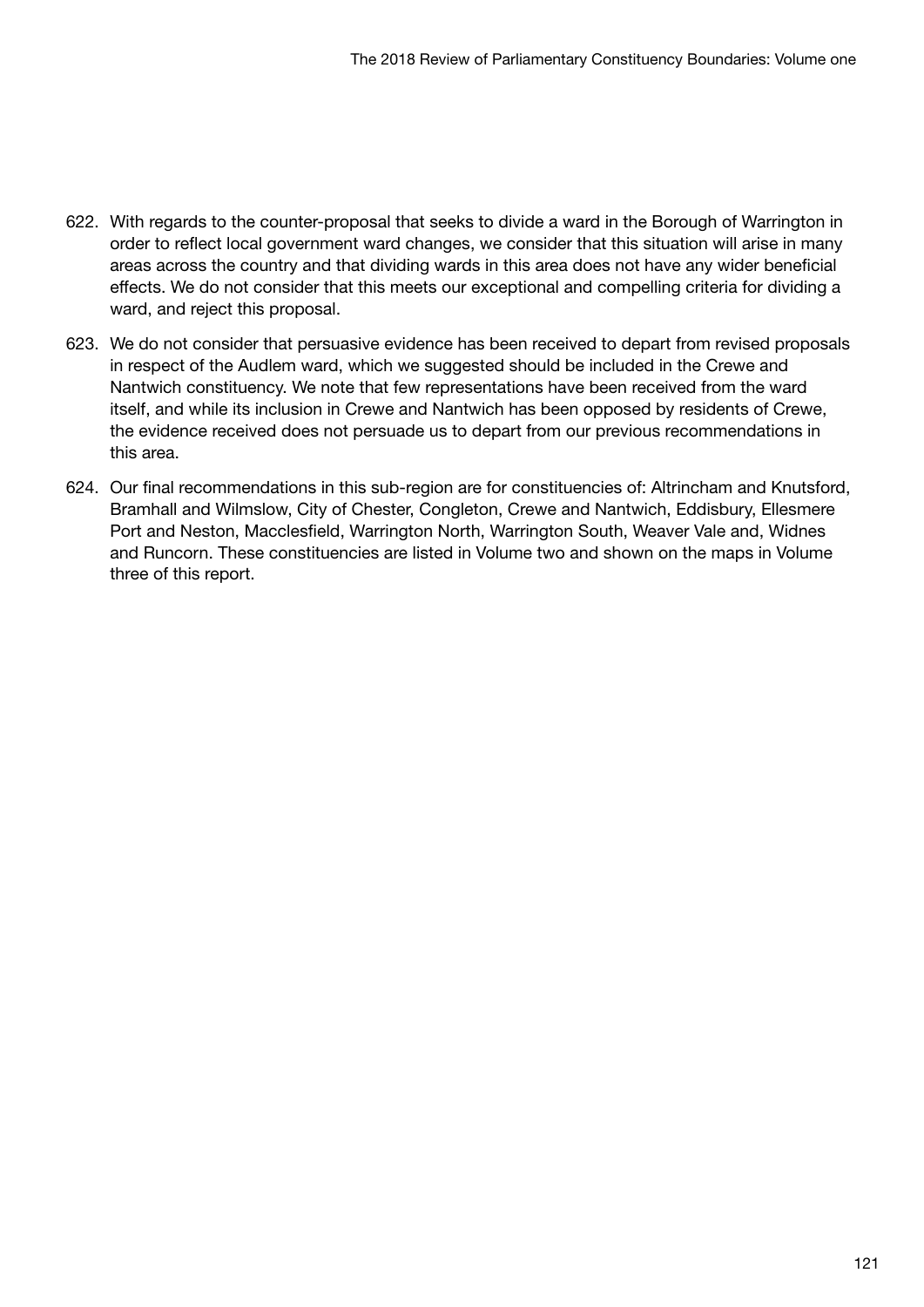The 2018 Review of Parliamentary Constituency Boundaries: Volume one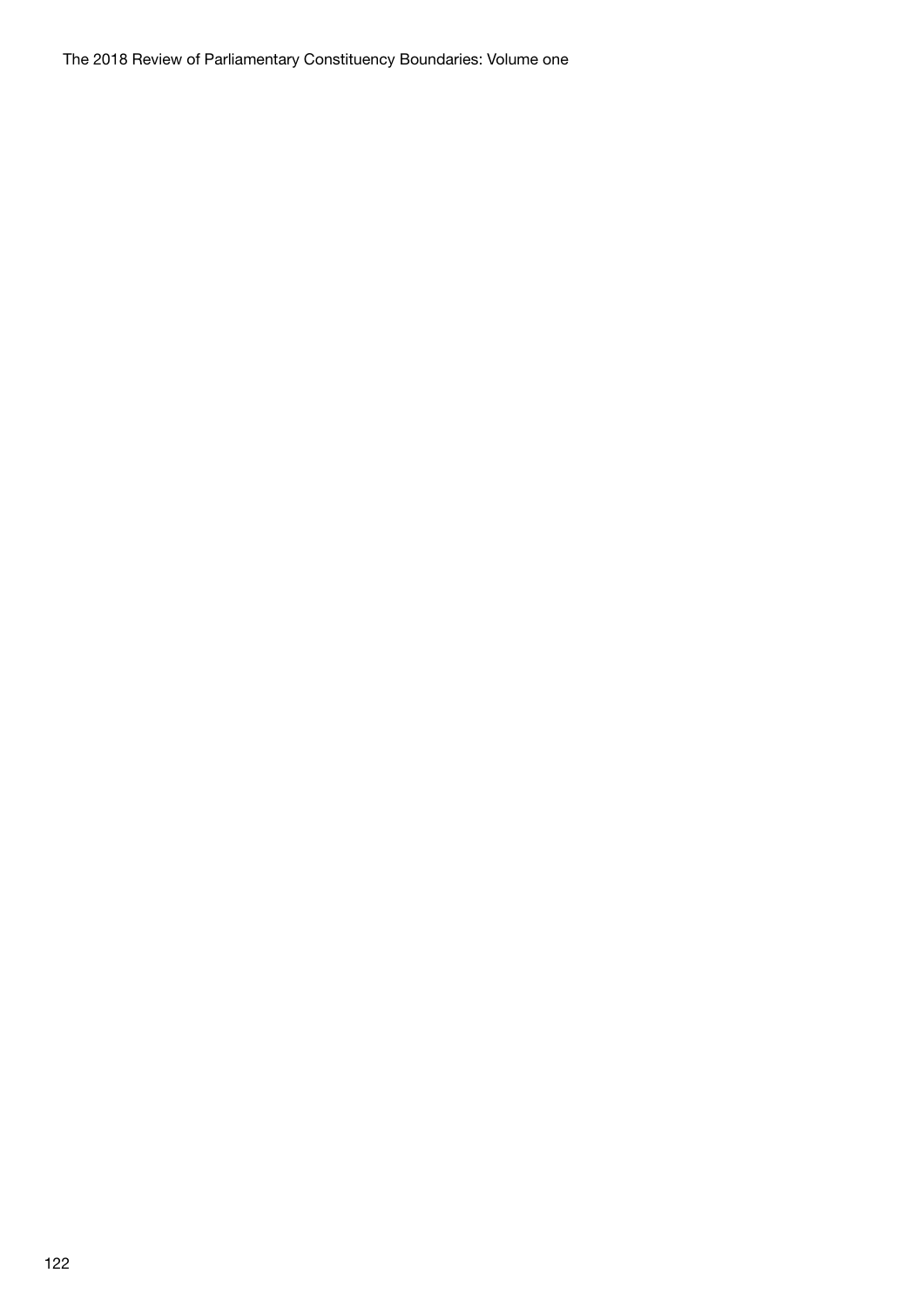# South East

- 625. The South East currently has 84 constituencies. Of these, 40 have electorates within the permitted electorate range. The electorates of 32 constituencies currently fall below the permitted electorate range, while the electorates of 12 constituencies are above. Our proposals reduce the number of constituencies in the region by one, from 84 to 83.
- 626. The South East comprises the counties of Berkshire (including the boroughs and districts of Bracknell, Reading, Slough, West Berkshire, Windsor and Maidenhead, and Wokingham), Buckinghamshire (including the Borough of Milton Keynes), Hampshire (including the boroughs of Portsmouth and Southampton), the Isle of Wight, Kent (including the Borough of Medway), Oxfordshire, Surrey, East Sussex (including the City of Brighton and Hove), and West Sussex, and is covered by a mix of district and county councils, and unitary authorities.
- 627. We appointed three assistant commissioners for the South East Colin Byrne, Stephen Lawes and Alan Nisbett — to assist us with the analysis of the representations received during the first two consultation periods. This included chairing public hearings, which were held in the region in order to hear oral evidence direct from the public. The dates and locations for these hearings were:
	- Guildford: 20–21 October 2016
	- Oxford: 24–25 October 2016
	- Portsmouth: 27–28 October 2016
	- Brighton: 31 October–1 November 2016
	- Maidstone: 3–4 November 2016.

# Sub-division of the region

- 628. In formulating our initial proposals, we noted that the electorate of the South East of 6,172,923 results in it being entitled to 83 constituencies, a reduction of one. The rules that govern how we must allocate constituencies state that two must be allocated to the Isle of Wight and that neither of these is required to have an electorate that is within the permitted electorate range. We then considered how this number of constituencies could be allocated across the region.
- 629. We noted that Buckinghamshire and Milton Keynes has a combined electorate of just over 536,500, which results in an entitlement of 7.18 constituencies. We therefore decided to allocate seven constituencies, the same number as at present, and treat it as a sub-region.
- 630. The electorate of Hampshire and the cities of Portsmouth and Southampton is just over 1,273,500, which results in the area being entitled to 17.03 constituencies. We therefore decided to allocate 17 constituencies to this sub-region, a reduction of one. As mentioned previously, the rules to which we work specify that we must allocate two constituencies to the Isle of Wight, one more than currently, neither of which needs to be constrained by the permitted electorate range.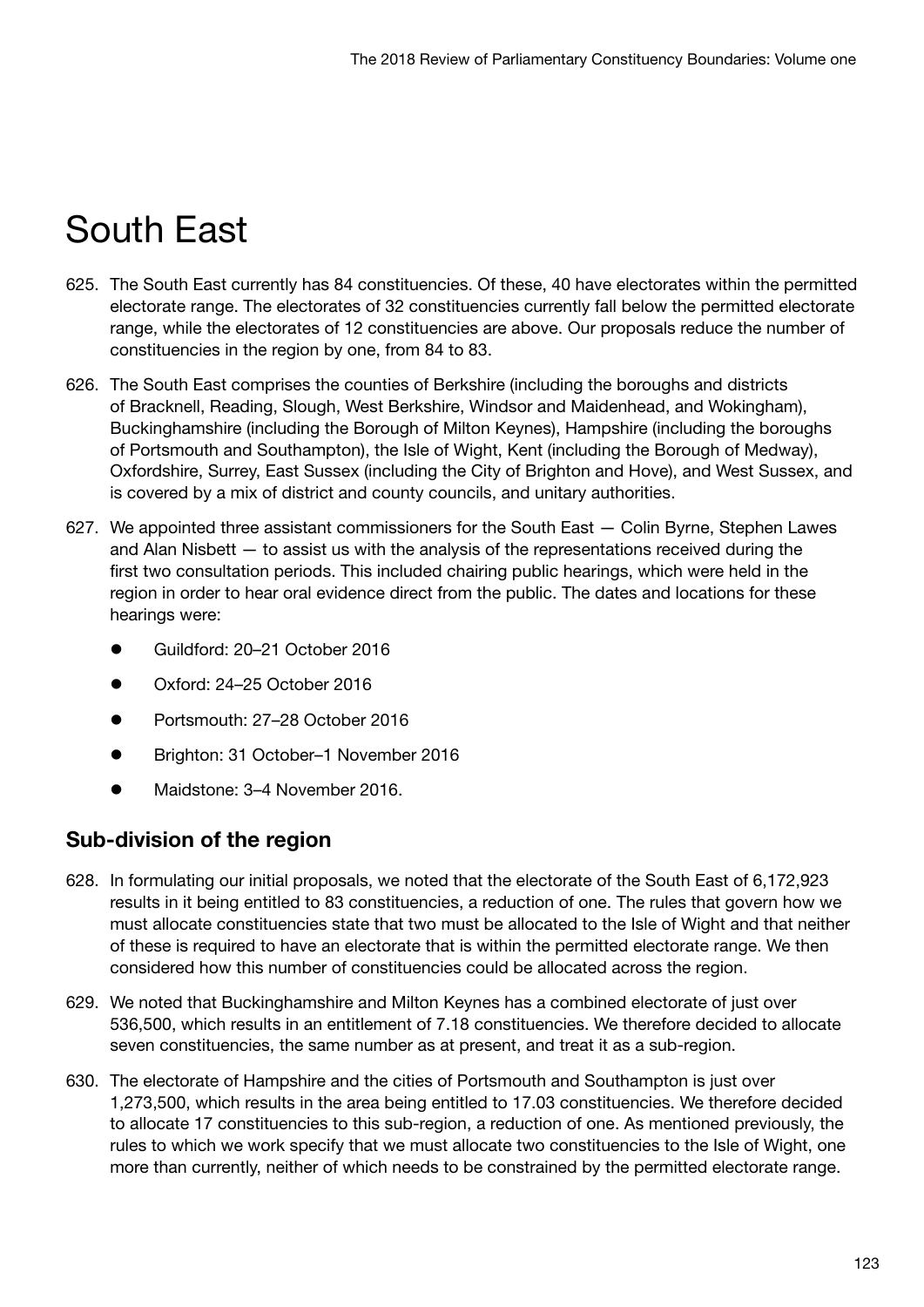- 631. The electorate of Kent and Medway is just over 1,227,000, which results in an entitlement of 16.41 constituencies. We noted that this entitlement of constituencies meant that it was possible to propose a sub-region of Kent with 16 constituencies, a reduction of one, but that it would be necessary to make significant change to some of the constituencies in the county to accommodate this. As the City of Brighton and Hove, with 183,038 electors, cannot be allocated a whole number of constituencies either on its own, or when combined with East Sussex's 383,226 electors, we decided to group Brighton and Hove, East Sussex, Kent, and Medway into one sub-region, with an allocation of 24 constituencies.
- 632. We noted that Berkshire's electorate of just under 587,700 results in an entitlement of 7.86 constituencies. We therefore decided to allocate the county eight constituencies. Oxfordshire's electorate of a little over 461,300 entitles it to 6.17 constituencies. We therefore decided to allocate six constituencies to the county. In Surrey, the electorate of just over 816,500 entitles it to 10.92 constituencies, so we allocated it 11 constituencies. West Sussex has just under 598,550 electors, which results in an entitlement of 8.01 constituencies, so we allocated it eight constituencies. The number of constituencies allocated to these counties is the same as at present, and we treated each as a separate sub-region.
- 633. The use of the sub-regions outlined above was largely supported during consultation on the initial proposals. We did receive some objections to the split of sub-regions with alternative arrangements suggested as:
	- a sub-region which comprised the areas of Brighton and Hove, East and West Sussex, Kent, and Medway
	- a sub-region which comprised the areas of Berkshire and Surrey.
- 634. We also received proposals from some respondents that proposed crossing the regional boundary between the South East and the South West. These proposals largely focused on reconfiguring constituencies in the New Forest and Test Valley areas. We received proposals to cross the boundary between the East Midlands or Eastern regions and the South East, in order to reconfigure constituencies in Milton Keynes. We also received proposals to cross the boundary between the East Midlands and the South East, in order to reconfigure constituencies around Bicester.
- 635. In formulating our revised proposals, we considered that compelling evidence had not been received to propose constituencies that crossed the regional boundaries. We assessed whether West Sussex should be included in a sub-region with East Sussex, Kent, and Medway. We noted that the main proponents of this sub-region considered that it assisted in creating a better pattern of constituencies in Brighton and Hove. However, under our initial proposals the majority of constituencies in West Sussex were subject to minimal change. We were therefore not persuaded to include West Sussex in a larger sub-region. We also investigated the proposals that suggested the grouping of Berkshire and Surrey to form a sub-region. We considered that the formulation of this sub-region enabled us to create a better pattern of constituencies. Therefore, as part of our revised proposals we included one alternative sub-region, combining Berkshire and Surrey. Our revised proposals were, therefore, based on one change from the sub-regions as those of our initial proposals.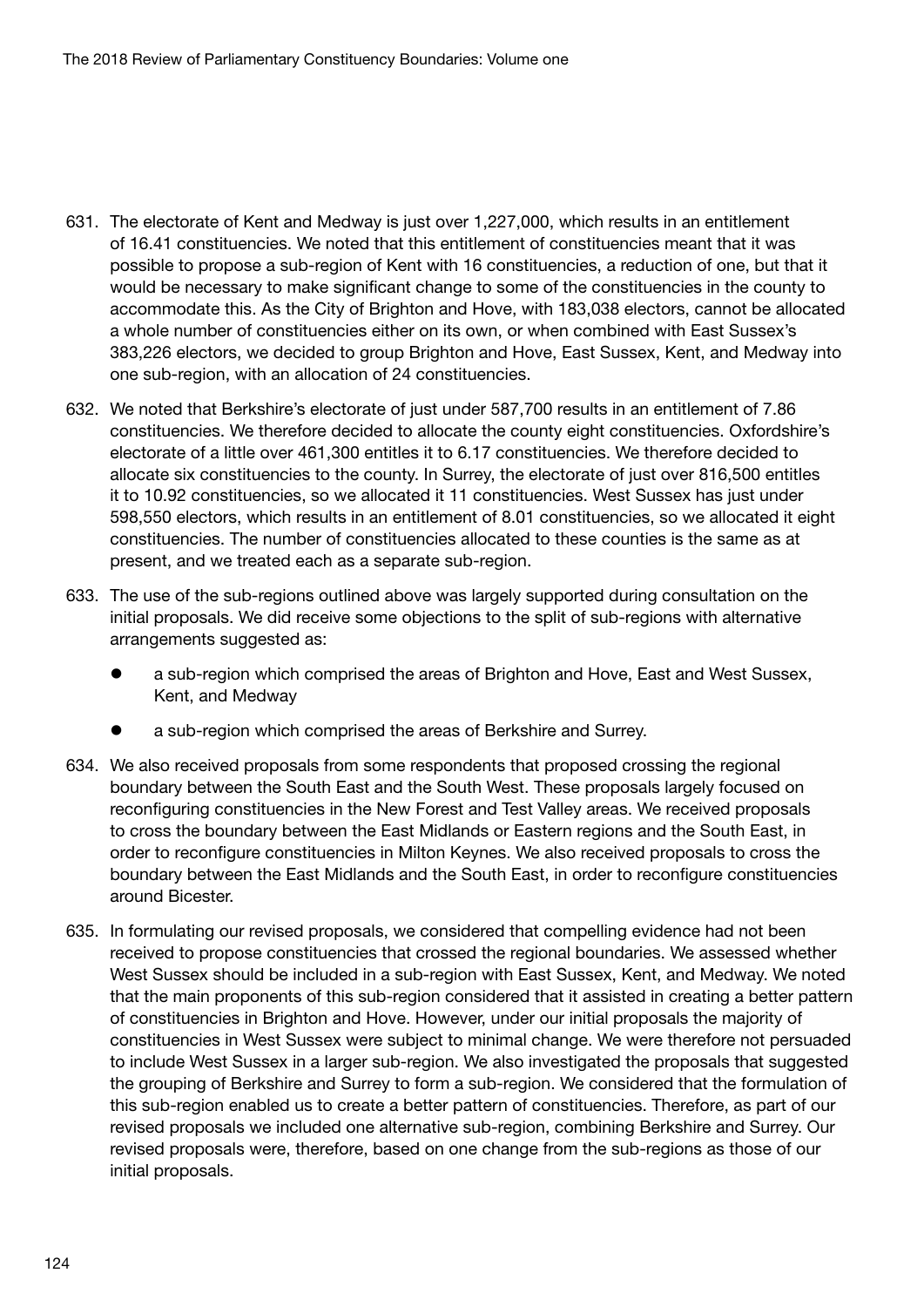- 636. In response to the consultation on the revised proposals, we did not receive any new evidence that would justify either the crossing of the South East regional boundary, or the use of alternative sub-regions. The sub-regions we are therefore basing our recommendations on are:
	- Berkshire and Surrey
	- Brighton and Hove, East Sussex, Kent, and Medway
	- **West Sussex**
	- Buckinghamshire and Milton Keynes
	- Hampshire, Portsmouth, and Southampton
	- Isle of Wight
	- Oxfordshire.

# Berkshire and Surrey

# Initial proposals

- 637. Of the eight existing constituencies in Berkshire, four are currently within the permitted electorate range. Under our initial proposals, we treated Berkshire as a separate sub-region and proposed to retain two existing constituencies: Bracknell and Maidenhead.
- 638. The electorates of the existing constituencies of Reading East, Reading West, and Windsor all fall below the permitted electorate range and the existing constituency of Newbury is above the permitted electorate range. As part of our initial proposals we proposed minimal changes to these constituencies. We proposed that the Maiden Erlegh ward be included in the Reading East constituency, the Mapledurham ward in the Reading West constituency and the Chalvey ward in the Windsor constituency. The transfer of the Chalvey ward was the only change we proposed to the existing Slough constituency. In order to reduce the electorate of the Newbury constituency, we proposed the inclusion of the Aldermaston ward in the Wokingham constituency.
- 639. Of the 11 constituencies in Surrey, the electorates of eight are currently within the permitted electorate range. The existing constituencies of Runnymede and Weybridge, and Spelthorne have electorates below the permitted electorate range. The existing Esher and Walton constituency has an electorate that is above the permitted electorate range. As part of our initial proposals, we treated Surrey as a separate sub-region and retained five existing constituencies: East Surrey, Epsom and Ewell, Guildford, Reigate, and South West Surrey. The remaining three existing constituencies that have electorates within the permitted electorate range, but to which we made changes, were Mole Valley, Surrey Heath, and Woking.
- 640. We proposed that the Oxshott and Stoke D'Abernon ward be included in the Mole Valley constituency to reduce the electorate of the existing Esher and Walton constituency to bring it within the permitted electorate range. We proposed the inclusion of the Chertsey St. Ann's ward from the existing Runnymede and Weybridge constituency in the Spelthorne constituency in order to bring its electorate within the permitted electorate range. This meant that the Runnymede and Weybridge constituency, which already has an electorate below the permitted electorate range,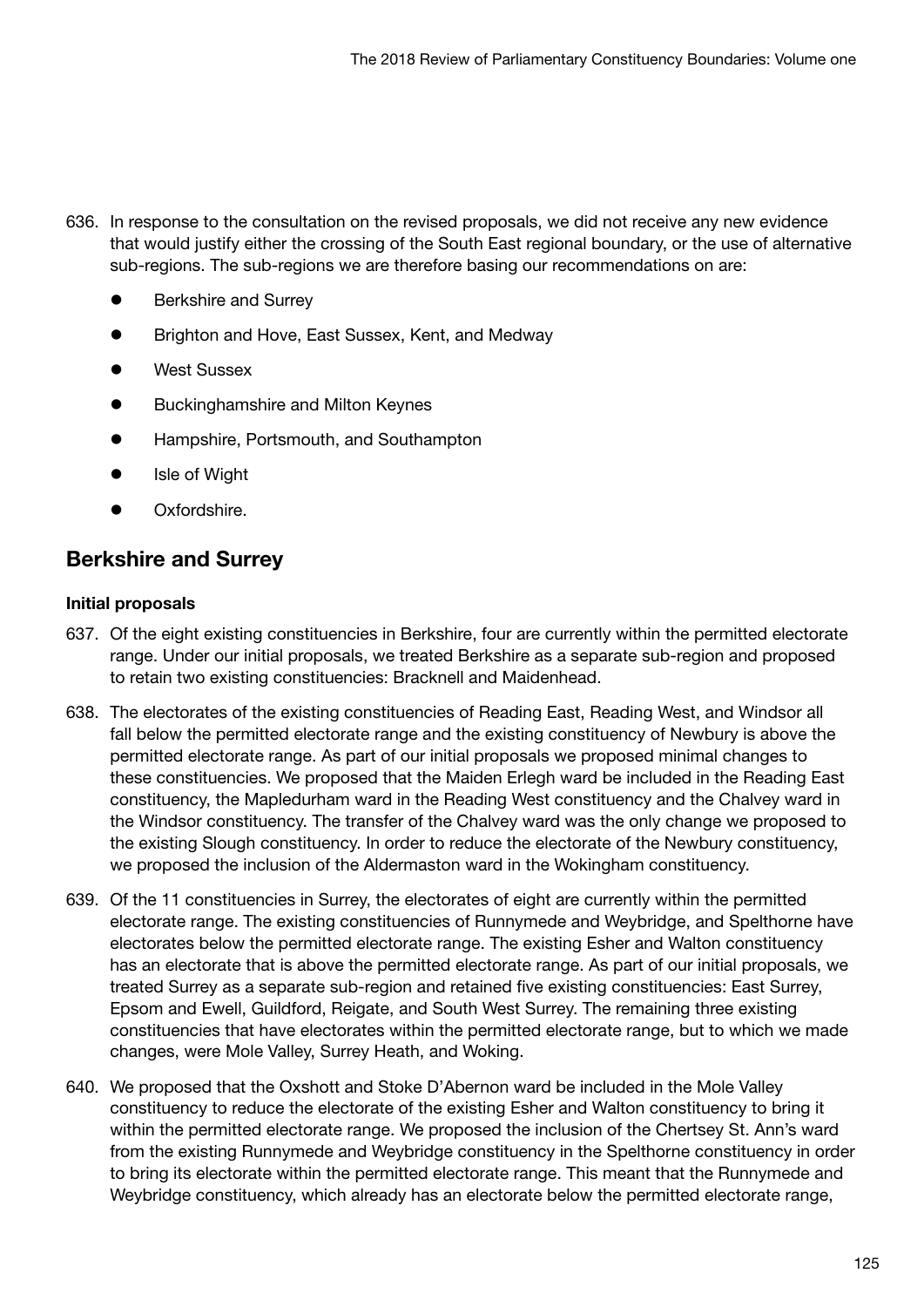would need an addition in order to bring it within the range. We therefore proposed the inclusion of the Byfleet ward in the constituency from the existing Woking constituency. We also proposed the inclusion of the Bisley ward from the existing Surrey Heath constituency, and the Send ward from the existing Mole Valley constituency, in the Woking constituency, to keep the Woking constituency within the permitted electorate range.

- 641. In response to the consultation on the initial proposals, our proposed Berkshire constituencies of Bracknell and Maidenhead, and our proposed Surrey constituencies of East Surrey, Epsom and Ewell, Guildford, Reigate, and South West Surrey were largely supported. The main opposition was to our proposed Slough and Windsor constituencies, with representations focusing on which ward should be added to the Windsor constituency. Many representations argued strongly that the Borough of Slough ward of Chalvey should not be included in the Windsor constituency as it contains the centre of Slough and therefore should remain in a Slough constituency.
- 642. We also received objections to our proposed Wokingham constituency, where the focus was on keeping the existing Wokingham constituency unchanged by leaving the Aldermaston ward in the Newbury constituency and keeping Maiden Erlegh in the Wokingham constituency. In addition, there was further opposition to our Reading East and Reading West constituencies, concerning the boundary between them, and concern that the Mapledurham ward would be detached from the Reading West constituency by the River Thames. In respect to all of our Surrey changes, the main objections were that we had divided Chertsey between constituencies, and were breaking community ties for the Bisley, Byfleet, Oxshott and Stoke D'Abernon, and Send wards.
- 643. We received a number of alternatives to the proposed Newbury, Reading East, Reading West, and Wokingham constituencies, including:
	- that the Aldermaston ward should be included in the Newbury constituency due to its links being with Newbury rather than Wokingham
	- that the Basildon and Bucklebury wards should be added to the Reading West constituency, in order to permit Aldermaston to remain part of the Newbury constituency
	- that the Maiden Erlegh area should remain attached to the wider Earley area of the Wokingham constituency
	- that the Mapledurham ward should be included in the Reading East constituency, as all of its links are with the Caversham area and there is no River Thames crossing at Mapledurham into the Reading West constituency.
- 644. We received representations that one of several Borough of Bracknell Forest wards should be included in the Windsor constituency in place of the Chalvey ward, whose ties lie most closely with Slough, or that we should combine Berkshire and Surrey into a sub-region.
- 645. These counter-proposals and our initial proposals were both supported and opposed by respondents. Having considered the written and oral evidence, our assistant commissioners visited the Bracknell and Surrey Heath constituencies in order to observe the areas for themselves, in relation to the arguments that had been made. Our conclusion, based on the advice provided by our assistant commissioners, was that the Windlesham ward in Surrey Heath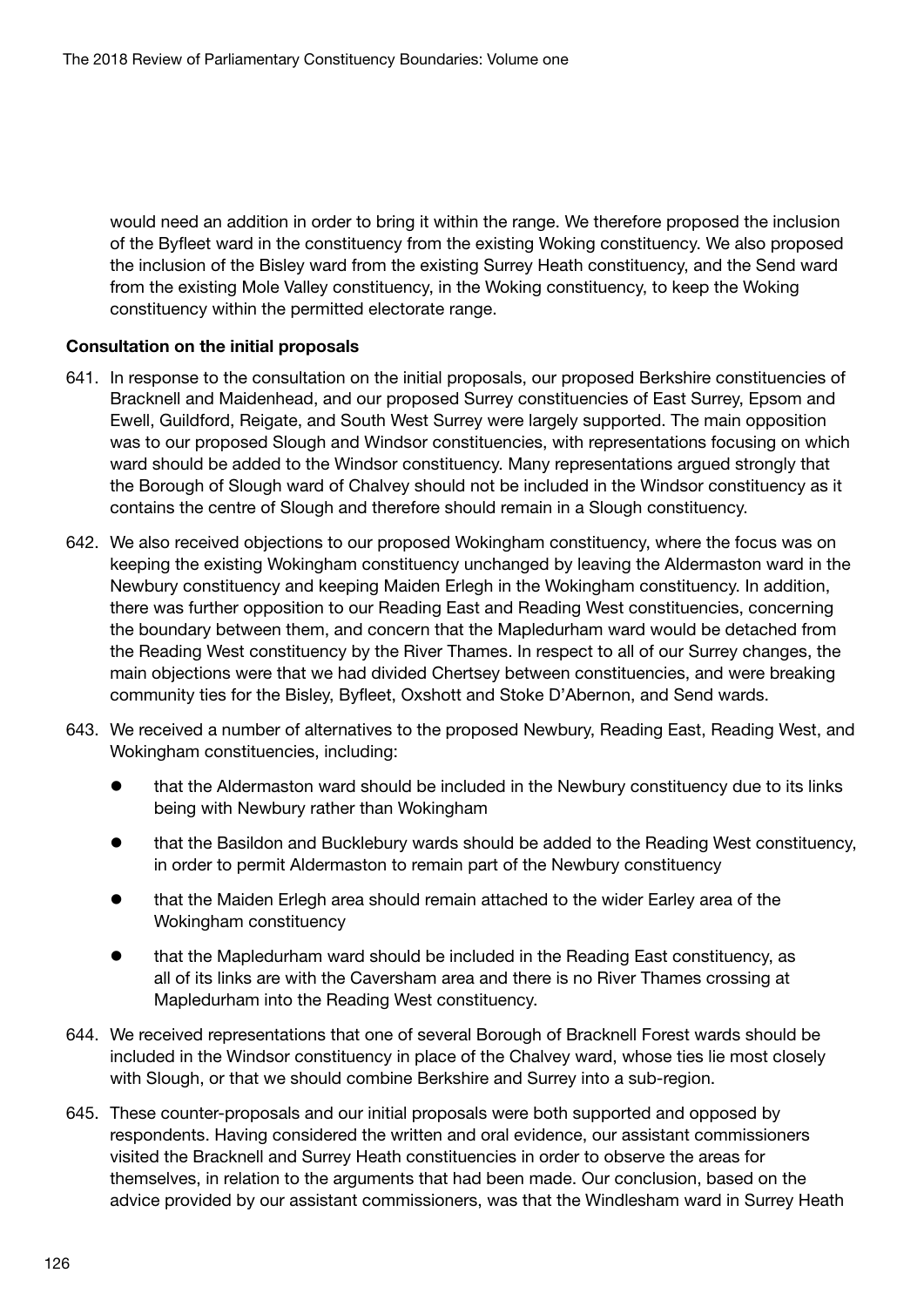constituency was a better fit for the Windsor constituency than either the Chalvey ward or any ward from the Borough of Bracknell Forest, as both of these options would be likely to break local ties by dividing communities.

646. We also received representations that the Thorpe ward should be included in the Spelthorne constituency, allowing the Guildford, Mole Valley, and Woking constituencies to be retained in their existing configurations.

# Revised proposals

647. In light of the representations received, we decided to modify our proposals for Berkshire and Surrey, and combine them in a sub-region in order to help resolve concerns surrounding the inclusion of the Chalvey ward in the Windsor constituency, instead proposing including the Windlesham ward in the constituency. We also felt that ensuring the Mapledurham ward was not detached from the rest of its constituency was important, and that it should be included in the Reading East constituency. We investigated the different counter-proposals received for the Reading constituencies and were persuaded to include the Basildon and Bucklebury wards in the Reading West constituency. We had considered alternatives that included changes to the boundary between the Reading East and Reading West constituencies, by including the Maiden Erlegh ward in the Reading East constituency. However, we were not persuaded by the evidence for these counter-proposals, particularly as, following reconfigurations to constituencies, we were able to retain the existing Wokingham constituency. We also found the evidence regarding some of our proposed constituencies in Surrey persuasive, particularly that the Guildford, Mole Valley, and Woking constituencies be retained in their existing configuration, which we included as part of our revised proposals.

## Consultation on the revised proposals

- 648. In response to the consultation on the revised proposals, we continued to receive both opposition to and support for our proposed constituencies in Berkshire and Surrey.
- 649. We received some objection to the inclusion of the Basildon and Bucklebury wards in the proposed Reading West constituency. These wards are currently in the Newbury constituency and some respondents expressed the view that the wards should remain there, due to the similar rural nature of both wards, as opposed to the mainly urban nature of the Reading West constituency. We note that not making this change would require consequential changes to other constituencies in the sub-region, including Wokingham, which is otherwise unchanged. We received limited counter-proposals that suggested an alternative configuration of constituencies in Berkshire.
- 650. Many respondents objected to the inclusion of the Windlesham ward from the existing Surrey Heath constituency in the Windsor constituency, suggesting that a Borough of Bracknell Forest ward should be included instead, in order to avoid crossing the Berkshire/Surrey boundary and dividing Windlesham civil parish. The Windlesham ward was originally proposed by our assistant commissioners as an alternative to including the urban ward of Chalvey in the very different Windsor constituency. We investigated some of the wards suggested by objectors — Bullbrook, Crown Wood, and Priestwood and Garth — and noted that they are urban or suburban wards, close to the centre of Bracknell, and in our view were unsuitable for inclusion in the Windsor constituency for similar reasons to Chalvey.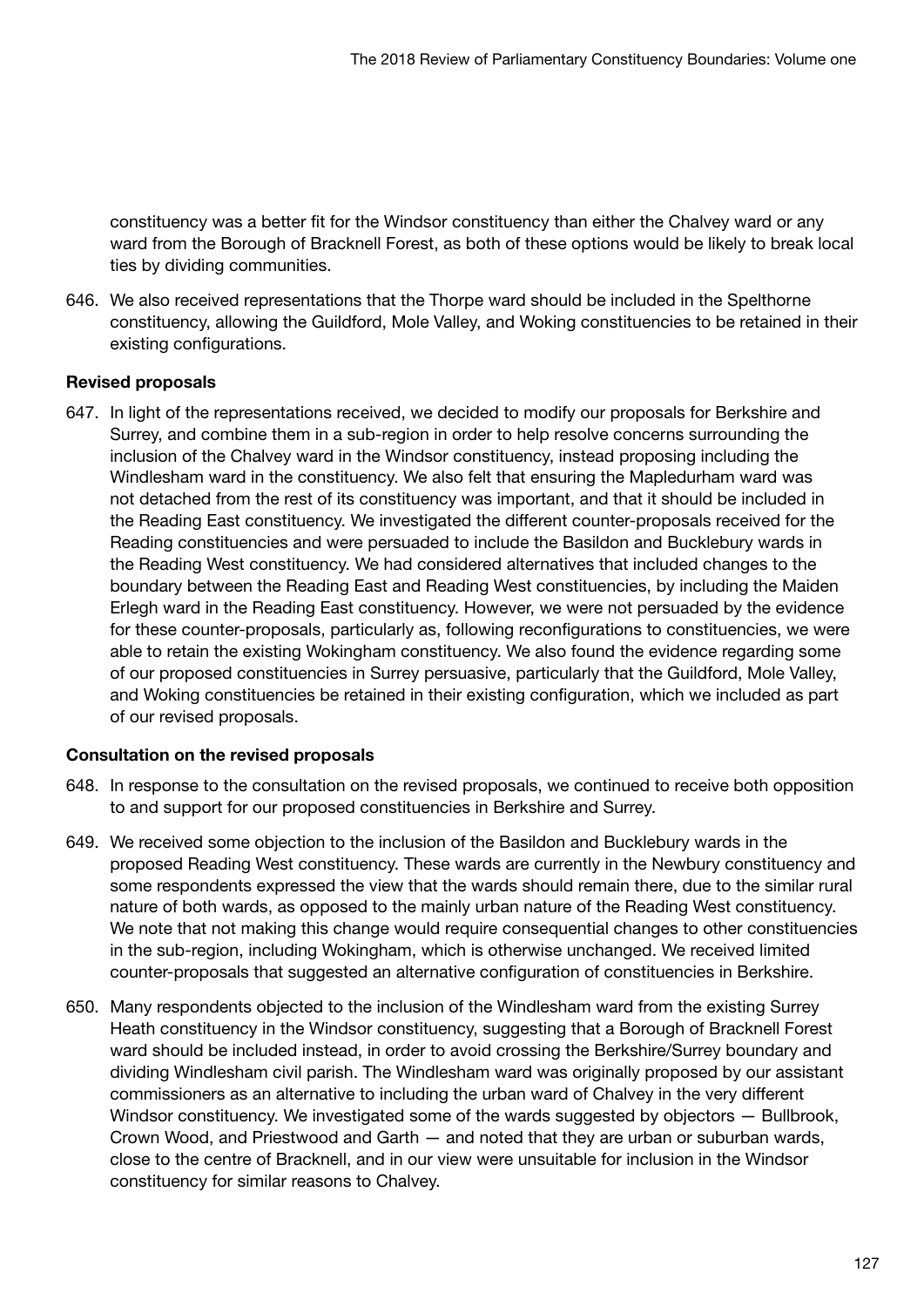- 651. A further suggestion, Crowthorne ward, was proposed but we noted that it has very poor transport links to Windsor. We considered that taking it out of the Bracknell constituency would split the Crowthorne community, which includes parts of the Little Sandhurst and Wellington, and Wokingham Without wards. It would also almost completely detach the southern part of the constituency from the main area of Bracknell, with the Wokingham Without ward being the sole link between Bracknell and the wards of Central Sandhurst, College Town, Finchampstead North, Finchampstead South, Little Sandhurst and Wellington, and Owlsmoor. Given the opposition received, we visited the Bracknell and Windlesham areas to observe the different counterproposals. We observed that the Borough of Bracknell Forest wards suggested are all very close to the centre of Bracknell and that, despite crossing the Berkshire/Surrey county boundary, Windlesham was more similar in nature to the Windsor constituency than any of the Bracknell wards that had been proposed by respondents.
- 652. We also received objections to the inclusion of the Thorpe ward in the proposed Spelthorne constituency. The concerns raised were that it is detached from the rest of the constituency by the River Thames, but only limited alternatives within the permitted electorate range were suggested, all of which we considered caused more disruption to existing Surrey constituencies than the revised proposals.

## Final recommendations

- 653. Having considered the evidence received, we are not persuaded to further amend the boundaries of any of our proposed constituencies in Berkshire and Surrey. We do not consider that any further compelling or new evidence has been provided that might justify changing the constitution of our revised proposal constituencies.
- 654. We note the objections to our proposal to include the Basildon and Bucklebury wards in the Reading West constituency. Having investigated the alternatives, we considered that the counterproposals did not better reflect the statutory criteria, particularly as they required changes to the existing Wokingham constituency, which would otherwise be retained unchanged, and did not reflect the evidence we had received regarding the Maiden Erlegh ward.
- 655. We acknowledge the opposition to our proposed cross-county boundary constituency of Windsor, particularly the inclusion of the Windlesham ward in the constituency. As outlined above, we investigated the counter-proposals and were not persuaded by them. We recognise the concerns about the inclusion of Windlesham in the constituency, but we considered that the inclusion of either a Borough of Bracknell Forest ward or the Borough of Slough ward of Chalvey would divide communities. We did observe from our visit to the area that the Windlesham ward was similar in nature to adjacent wards in Berkshire, such as the Sunningdale ward.
- 656. Our final recommendations in this sub-region are for constituencies of: Bracknell, East Surrey, Epsom and Ewell, Esher and Walton, Guildford, Maidenhead, Mole Valley, Newbury, Reading East, Reading West, Reigate, Runnymede and Weybridge, Slough, South West Surrey, Spelthorne, Surrey Heath, Windsor, Woking, and Wokingham. These constituencies are listed in Volume two and shown on the maps in Volume three of this report.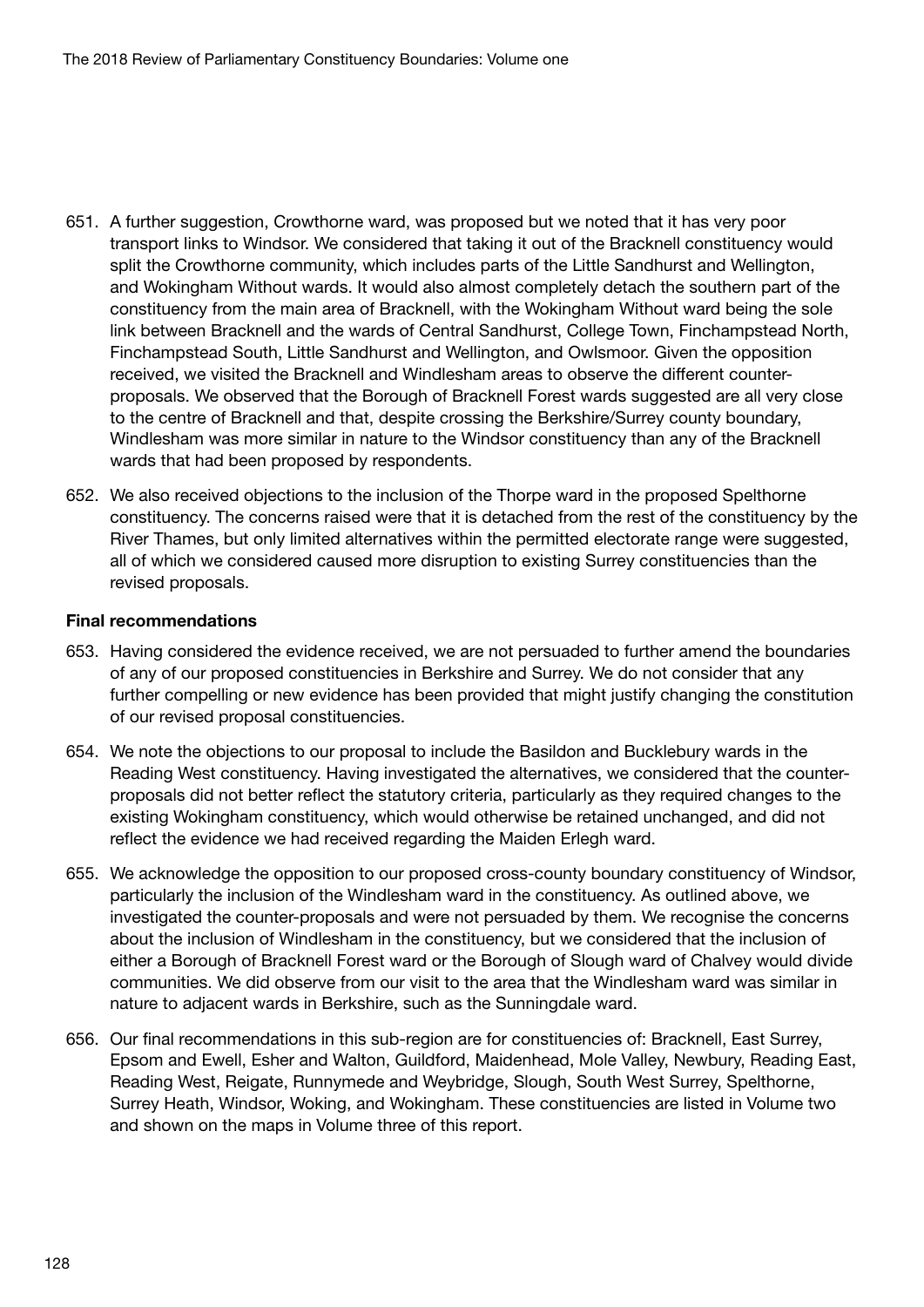# Brighton and Hove, East Sussex, Kent, and Medway

# Initial proposals

- 657. Of the 25 existing constituencies in the sub-region, only eight are currently within the permitted electorate range: Bexhill and Battle, Dartford, Dover, Eastbourne, Hastings and Rye, Rochester and Strood, Sittingbourne and Sheppey, and Tonbridge and Malling. Three of the existing constituencies (Ashford, Folkestone and Hythe, and Wealden) have electorates that are above the permitted electorate range and 14 of the existing constituencies are below the permitted electorate range. Our initial proposals changed all but three of the existing constituencies: Eastbourne, Hastings and Rye, and Sittingbourne and Sheppey. We proposed only minor changes to the Dartford, Folkestone and Hythe, Gillingham and Rainham, and Rochester and Strood constituencies.
- 658. In the City of Brighton and Hove, we proposed three constituencies: Brighton Central and Hove, Brighton North, and Brighton East and Newhaven. This last proposed constituency crossed the boundary into the District of Lewes. In East Sussex, although it was within the permitted electorate range, we proposed a substantially altered Bexhill and Battle constituency that included wards from Rother and Wealden districts, and a new Lewes and Uckfield constituency that included Lewes and Wealden district wards. We proposed a High Weald constituency, which crossed the county boundary between East Sussex and Kent and included wards from the East Sussex districts of Rother and Wealden, and the Kent districts of Ashford and Tunbridge Wells.
- 659. In Kent, we proposed a Chatham and The Mallings constituency, including the towns of East and West Malling to the existing Chatham and Aylesford constituency. Our proposals for the Gravesham constituency made minor changes to bring the Dartford, and Rochester and Strood constituencies within the permitted electorate range. We proposed a Maidstone constituency that only included Maidstone borough wards. We proposed a Sevenoaks constituency made up of wards from Sevenoaks district, and Tonbridge and Malling borough. Our proposed Tonbridge and The Weald constituency included wards from the boroughs of Maidstone, and Tonbridge and Malling. Our proposed Tunbridge Wells constituency included wards from the boroughs of Tunbridge Wells and Tonbridge and Malling, and the district of Sevenoaks.
- 660. Our proposals for Ashford made changes to the existing configuration but still retained the town of Ashford at its centre. Our proposed Canterbury and Faversham constituency combined City of Canterbury, District of Dover and Borough of Swale wards. The Dover district wards of Little Stour and Ashstone, and Sandwich, were included in our proposal for the Dover constituency. In the Isle of Thanet, we proposed a Thanet East constituency, bringing together the towns of Broadstairs, Margate and Ramsgate. We included the remainder of Thanet district in a constituency with the towns of Herne Bay and Whitstable, proposing to name this the North Kent Coastal constituency.

# Consultation on the initial proposals

661. In response to the consultation on our initial proposals, we received substantial opposition to our Brighton and Hove proposals. The splitting of the Hove area between two constituencies, Brighton North's lack of seafront, the topography making east–west community ties and travel difficult, splitting the 'Deans' areas, and extending the Brighton constituencies as far as Seaford were all cited as reasons for us to reconfigure the pattern of constituencies in this area. We received a range of counter-proposals. Some respondents proposed alternative patterns of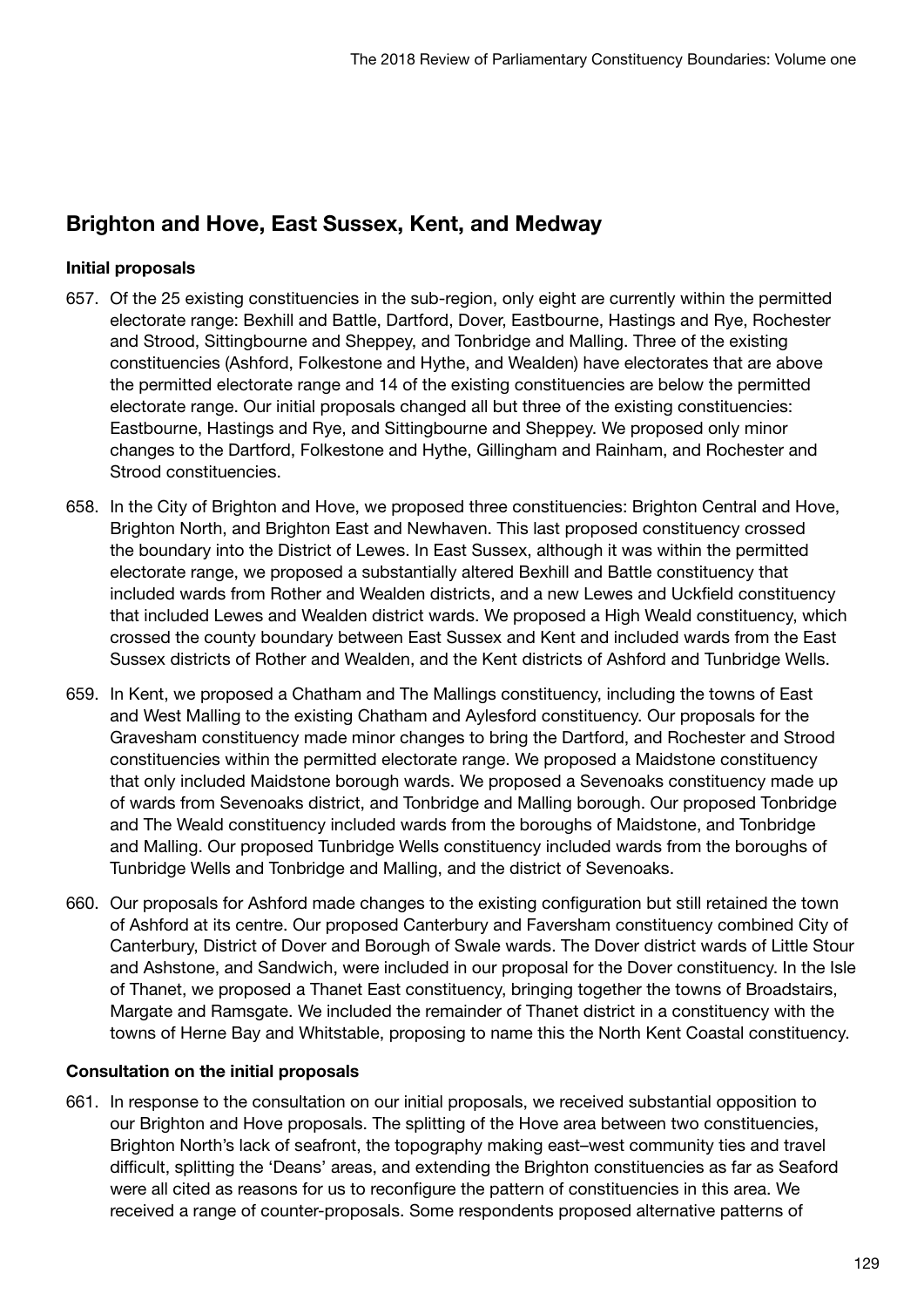constituencies by formulating a larger sub-region with West Sussex, some proposed adding Lewes to Brighton constituencies rather than the Newhaven and Seaford areas, and some proposed to split the Queen's Park and Regency wards between constituencies.

- 662. Our Eastbourne, and Hastings and Rye constituency proposals were largely supported. The degree of change in the rest of East Sussex generated a mix of support for and opposition to our proposals for the High Weald, and Lewes and Uckfield constituencies. Much of the opposition stemmed from these two constituencies being considered too large geographically for effective representation, with little to identify a community of interest in either, other than their largely rural nature. We received counter-proposals to address this. Our proposal for Bexhill and Battle received little support or opposition other than as part of objections to our High Weald proposal.
- 663. Our initial proposals for Kent and Medway were both supported and opposed. A counter-proposal to retain the Higham ward in the Gravesham constituency was supported, as were our proposals for Chatham and The Mallings, Dartford, Gillingham and Rainham, Sevenoaks, and Sittingbourne and Sheppey. Our proposal to include the Lordswood and Capstone ward in the Gillingham and Rainham constituency was also opposed, with concerns that our proposals would break community ties between the Princes Park and Walderslade wards. Similarly, our proposal to include the Wateringbury ward in a Chatham and The Mallings constituency was opposed due to this ward having links with Tonbridge to the west.
- 664. There was opposition to our initial proposals for Tonbridge and The Weald constituency. Respondents felt that it was poorly aligned to both the existing Tonbridge and Malling constituency and Tonbridge and Malling Borough Council. It was also considered in representations that the town of Edenbridge, allocated to the Sevenoaks constituency in our initial proposals, looked towards Tonbridge for schools due to its road and rail links in that direction. A small amendment to our Maidstone proposal was suggested, to add the Park Wood ward, in order to increase the number of urban Maidstone wards in the constituency.
- 665. In east Kent, our proposal to include the Little Stour and Ashstone, and Sandwich wards in the Dover constituency was both supported and opposed. Respondents variously reported that Sandwich has links either south to Dover, or north towards Thanet, and that Little Stour and Ashstone looks towards Canterbury, or Sandwich and Thanet. Our initial proposals for North Kent Coastal, and Thanet East constituencies were both supported and opposed. The opposition to these proposals was focused on where the boundary between these two constituencies should lie, with a view to keeping the existing South Thanet constituency intact.
- 666. We also received opposition to our proposed Ashford constituency. We received a small number of representations stating that the parishes of Egerton and Smarden in the Weald North ward should remain with the Ashford constituency, with which they have local ties.
- 667. We received little significant comment on our initial proposals for the Canterbury and Faversham, and Folkestone and Hythe constituencies.

## Revised proposals

668. In light of the representations received, we decided to modify our initial proposals for Brighton and Hove, East Sussex, Kent, and Medway. Having considered the oral and written evidence, our assistant commissioners visited the City of Brighton and Hove and observed Woodingdean's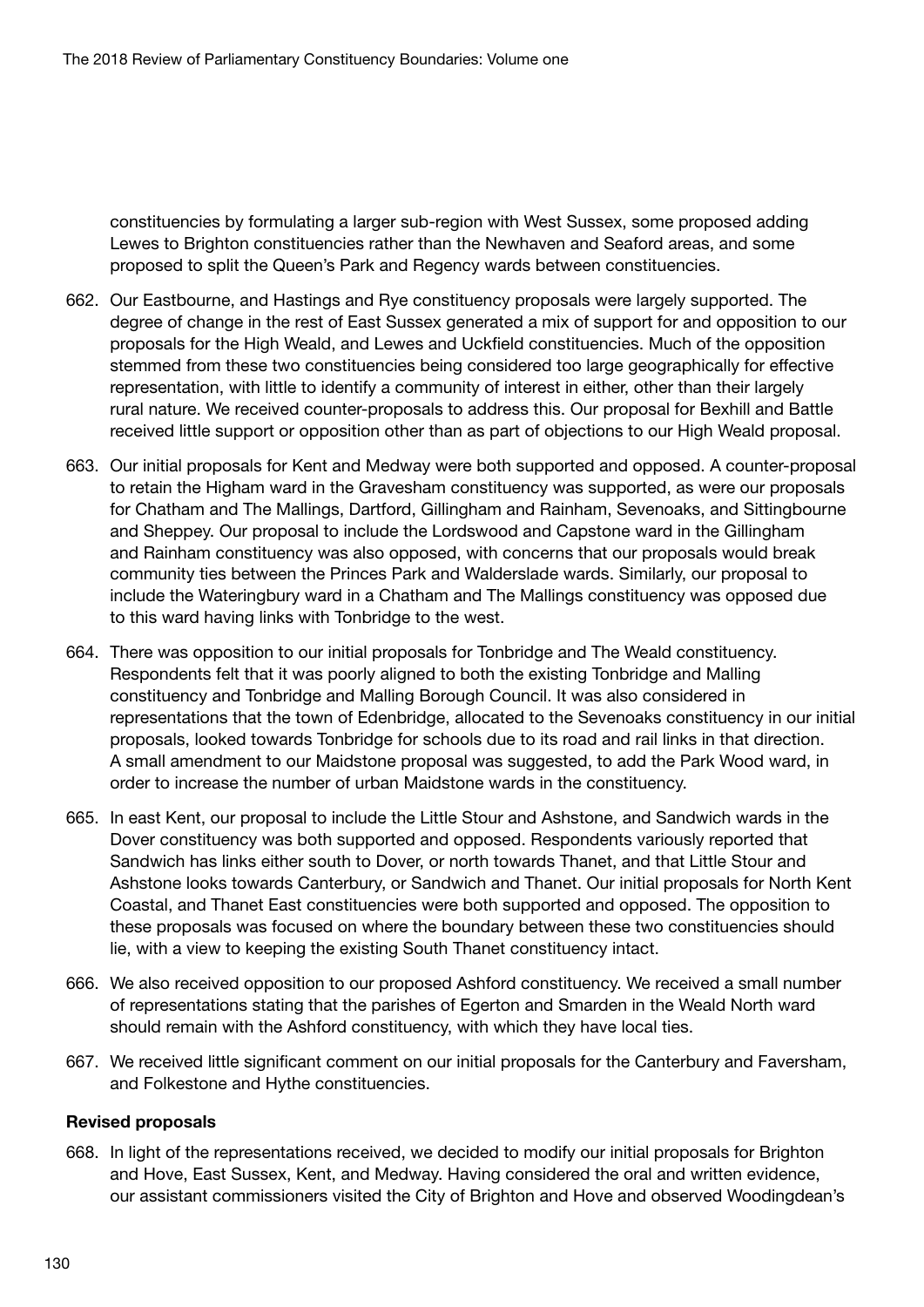links with Rottingdean and Saltdean to be closer than those with Bevendean and Roedean, which appeared to them to be more closely linked with Brighton. The assistant commissioners also observed the difficulties in moving east–west across the city away from the seafront, due to the steep north–south valleys running through the Westdene area, which supported respondents' views that the Hove Park ward should remain part of a Hove constituency.

- 669. To the eastern side of the three Brighton and Hove constituencies, we considered whether a split ward, either in the centre of Brighton as suggested by respondents, or in Newhaven, as suggested by our assistant commissioners, would allow for an improved pattern of constituencies. We recognised that this was a balanced decision and decided on the evidence received up to that point that it did not meet the exceptional and compelling test we set ourselves for such decisions, and instead included the Newhaven Valley ward in our revised proposal for the Lewes and Uckfield constituency. For the City of Brighton and Hove, our revised proposals were for Brighton Pavilion, Brighton Kemptown and Seahaven, and Hove and Regency constituencies.
- 670. We were persuaded by the evidence presented to modify our proposals for Lewes and Uckfield, reducing its area to make it more accessible, and to allow for changes elsewhere in the subregion, notably to make substantial changes to our proposals for the East Sussex and Kent boundary constituencies. We proposed a Tunbridge Wells and Crowborough constituency that crossed the county boundary, to a lesser extent than our initial High Weald constituency. Our revised proposal for Bexhill and Battle was more closely aligned to the existing constituency, adding the Horam ward in the west, and losing the Ticehurst and Etchingham ward in the east. This last ward we included in the Mid Kent and Ticehurst constituency, across the East Sussex and Kent boundary. This proposed constituency was also smaller in area than our initial proposal for High Weald, in order to improve its accessibility.
- 671. We modified our Sevenoaks proposal to include the ward of Ash and New Ash Green, in exchange for the wards of Borough Green and Long Mill, and Downs and Mereworth, which we allocated to our revised Tonbridge constituency. We also further modified our Tonbridge proposal, allocating the more distant wards of Boughton Monchelsea and Chart Sutton, Coxheath and Hunton, Harrietsham and Lenham, Headcorn, Leeds, Loose, Marden and Yalding, North Downs, Staplehurst, and Sutton Valence and Langley to our Mid Kent and Ticehurst proposal. We agreed with the evidence regarding the Park Wood ward, and included it in the Maidstone constituency under our revised proposals.
- 672. We were persuaded by the evidence regarding the Higham ward remaining in the Gravesham constituency. We noted that this modification allowed us to retain Rochester and Strood as a constituency unchanged from its existing configuration. We considered the evidence regarding the Wateringbury ward to be sufficient to transfer it from our initial Chatham and The Mallings proposal to our Tonbridge constituency.
- 673. We considered the evidence in respect of our east Kent proposals and modified them to include the Sandwich ward in the East Thanet and Sandwich constituency, and to move the boundary between that and North Kent Coastal to a break in the urban area of Margate, it not being possible to keep all of Margate, Broadstairs and Ramsgate in a single constituency due to the size of the electorates in these three towns. In order to achieve this, we included the ward of Seasalter in the Canterbury and Faversham constituency, and the Little Stour and Ashstone ward in the Dover and Deal constituency.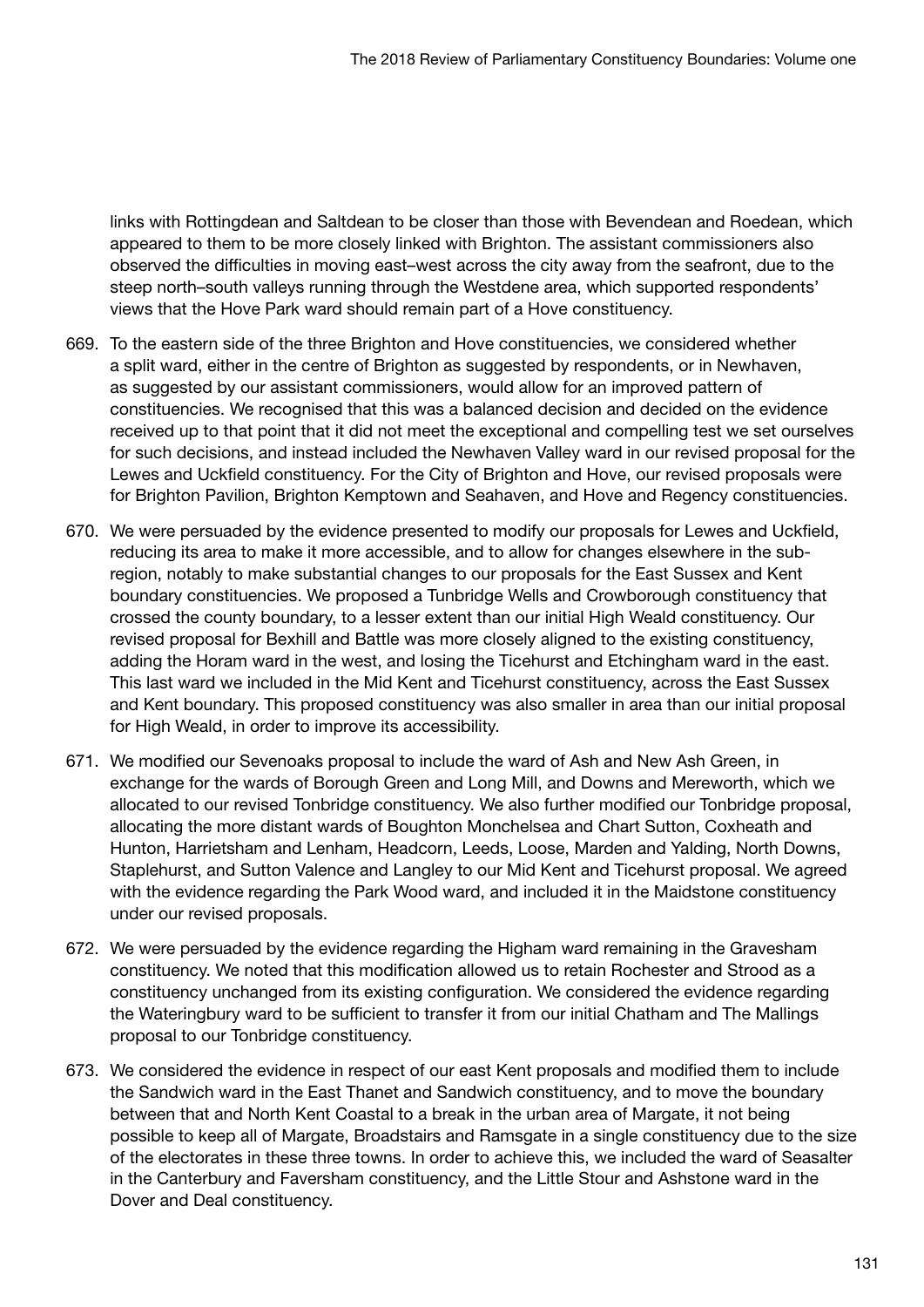- 674. We were not persuaded by the evidence to include the Weald North ward in our proposed Ashford constituency. Although we recognise the local ties between these areas, we considered that we could not include these wards in the constituency except by disrupting other constituencies across the sub-region.
- 675. As our initial proposals for Dartford, Eastbourne, Folkestone and Hythe, Gillingham and Rainham, Hastings and Rye, and Sittingbourne and Sheppey were largely supported, we made no changes to these for our revised proposals.

## Consultation on the revised proposals

- 676. In response to the consultation on our revised proposals, we received opposition and support across the sub-region.
- 677. Our revised proposals for the Brighton and Hove area were largely objected to, for similar reasons to our initial proposals in respect of the Brighton Pavilion constituency losing access to the seafront, and the allocation of the Regency ward, perceived to be a Brighton facing ward, to the Hove and Regency constituency. The splitting of the Queen's Park ward was raised once again and we visited the ward in order to establish where the appropriate place might be for such a split, and to consider if it would produce any regional or sub-regional improvement to the pattern of constituencies. Additional objections arose due to the splitting of Newhaven between the Brighton Kemptown and Seahaven, and Lewes and Uckfield constituencies.
- 678. Our revised proposals for the constituencies of Eastbourne, and Lewes and Uckfield, were both supported and opposed in the East Dean and Friston areas. We also received objections to our proposals for the boundary between our Bexhill and Battle, and Tunbridge Wells and Crowborough constituencies. The inclusion of the Ticehurst and Etchingham ward in a crosscounty boundary constituency was also heavily opposed with respondents supporting it being retained in the existing Bexhill and Battle constituency.
- 679. In response to the consultation on our revised proposals, we received both opposition and support across Kent. We received objections to our proposals for the boundary between the Tonbridge, and Tunbridge Wells and Crowborough constituencies. There was both support for and objection to our revised proposals in north and east Kent. The splitting of Seasalter from Whitstable was strongly opposed, as respondents consider that these form a continuous residential area. Residents of Little Stour and Ashstone felt that their links are with Canterbury and Sandwich, but that there were poor transport links with Dover. Responses about Margate and Ramsgate repeated concerns from earlier consultations. The evidence received regarding the Sandwich ward indicated that it looks both north to Ramsgate, and south to Dover. The overall pattern of constituencies here did also receive some support.

## Final recommendations

- 680. Having considered the evidence received, we are persuaded to modify the pattern of constituencies for Brighton and Hove, East Sussex, Kent, and Medway.
- 681. Having visited the area, we are now persuaded that, by splitting the Queen's Park ward in Brighton and Hove, not only can we avoid breaking local ties in Newhaven in dividing it between two constituencies, we can give all of Brighton and Hove's three constituencies direct access to the seafront, and also improve our proposals across the sub-region. For these reasons, we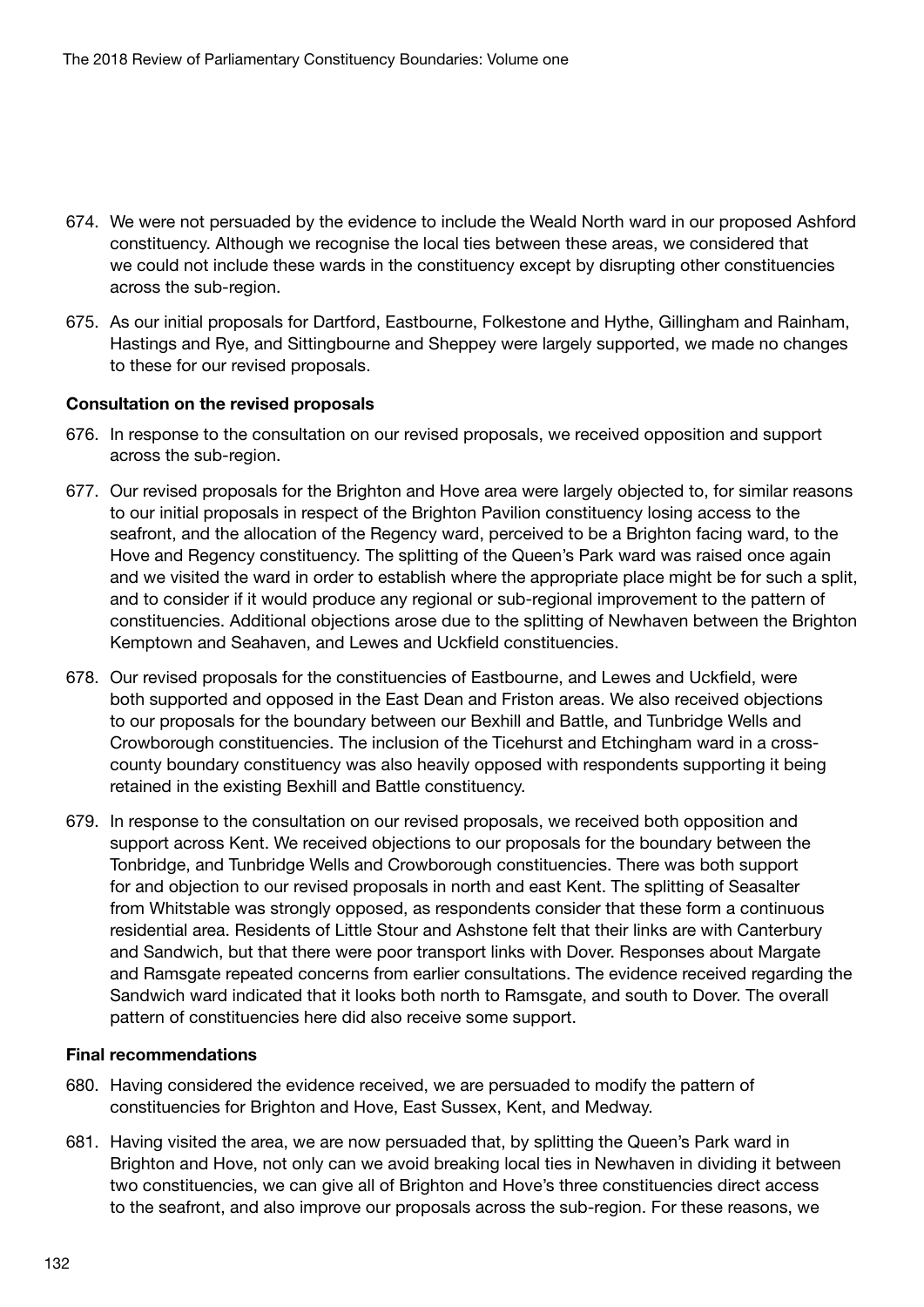consider the argument for doing so is compelling. Splitting the Queen's Park ward also allows us to keep the existing Bexhill and Battle constituency unchanged and avoids crossing the East Sussex and Kent boundary in two places, thereby retaining the Ticehurst and Etchingham ward in the Bexhill and Battle constituency.

- 682. We note that representations received during this consultation in Kent have strongly opposed the division of the Seasalter ward from Whitstable. We are persuaded by the evidence that suggested our revised proposals broke community ties, and so we recommend that the Seasalter ward be allocated to the North Kent Coastal constituency. As a consequence of this, we also recommend that the wards of Garlinge and Westbrook be allocated to the East Thanet constituency. We also note concerns regarding the Little Stour and Ashstone ward, and recommend that it be allocated to the Canterbury and Faversham constituency, and that the Sandwich ward be allocated to the Dover and Deal constituency.
- 683. Therefore, our final recommendations for these constituencies largely revert to the initial proposals, subject to the inclusion of the Little Stour and Ashstone ward in the Canterbury and Faversham constituency, and the Eythorne and Shepherdswell ward in the Dover and Deal constituency. We recognise that the inclusion of the Little Stour and Ashstone ward in the Canterbury and Faversham constituency is untested during public consultation. However, we consider that it reflects the community evidence that the ward has links to Canterbury. We did consider whether to revert to the initial proposals in this part of the sub-region in their entirety but considered that they did not reflect the evidence received that the ward of Eythorne and Shepherdswell has close community ties with Dover.
- 684. We note the objections to our revised proposals for the constituencies of Tonbridge, and Tunbridge Wells and Crowborough. However, our investigations of the alternative constituency patterns found that they would require significant modifications to adjacent constituencies, some of which had been supported during consultation. Therefore, we have decided not to modify either constituency. Having considered the evidence, received we are not minded to modify the boundaries of the other proposed constituencies in the sub-region, apart from the modifications outlined above.
- 685. However, we are persuaded that some modifications should be made to the names of our proposed constituencies based on the evidence put to us during the final consultation. We propose that, as East and West Malling are always referred to in the singular rather than as The Mallings, the constituency including this area should be called Chatham and Malling. As our East Sussex constituency including Lewes also includes several Wealden district wards, this constituency should be named Lewes and West Wealden. We received representations arguing that Mid Kent is not a term recognised within Kent, and we recommend that our Mid Kent constituency, which now does not include the ward of Ticehurst and Etchingham, should be named Weald of Kent.
- 686. Our final recommendations in this sub-region are for constituencies of: Ashford, Bexhill and Battle, Brighton Kemptown and Seahaven, Brighton Pavillion, Canterbury and Faversham, Chatham and Malling, Dartford, Dover and Deal, East Thanet, Eastbourne, Folkestone and Hythe, Gillingham and Rainham, Gravesham, Hastings and Rye, Hove and Regency, Lewes and West Wealden, Maidstone, North Kent Coastal, Rochester and Strood, Sevenoaks, Sittingbourne and Sheppey,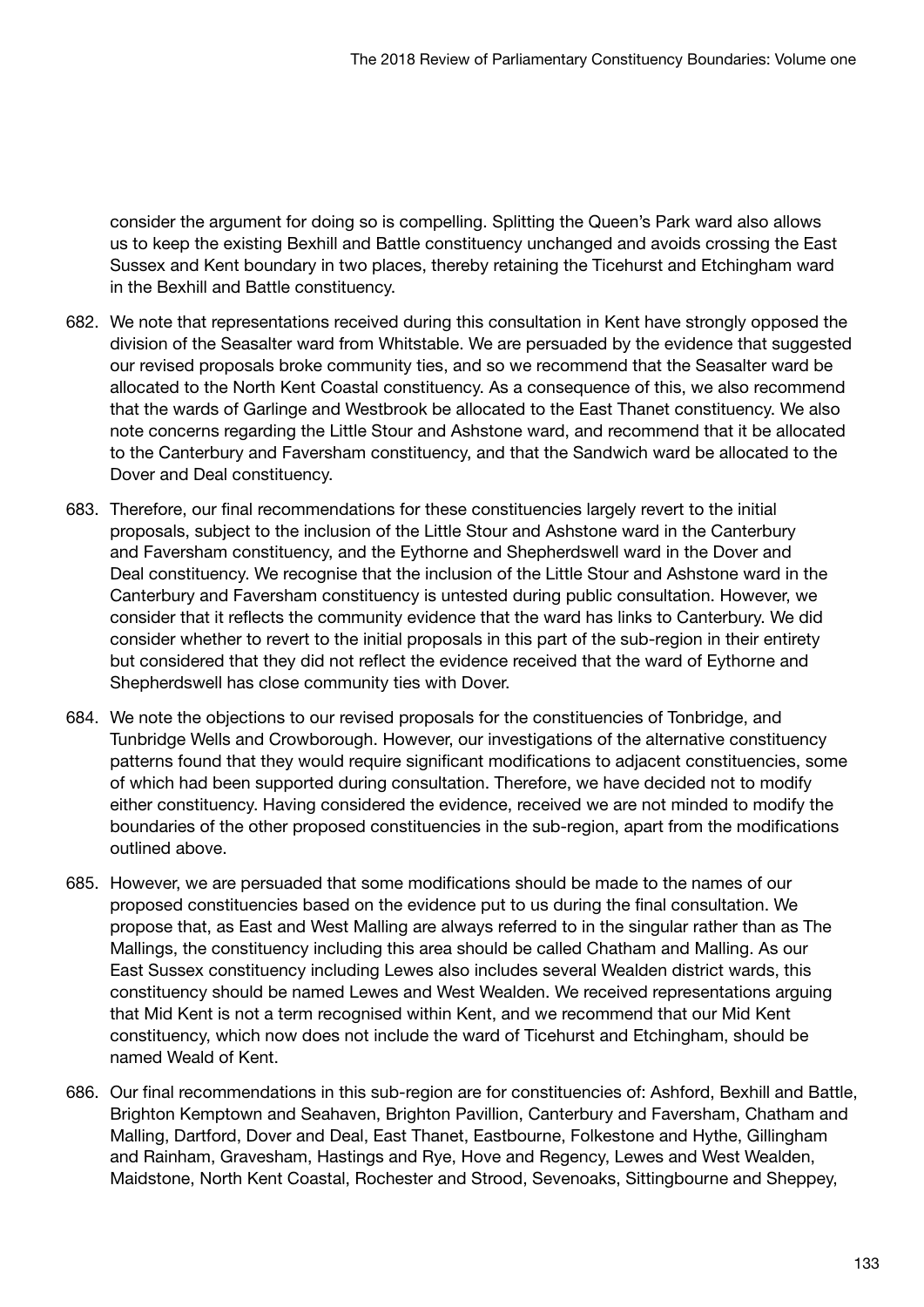Tonbridge, Tunbridge Wells and Crowborough, and Weald of Kent. These constituencies are listed in Volume two and shown on the maps in Volume three of this report.

# West Sussex

## Initial proposals

- 687. Of the eight existing constituencies in West Sussex, five are currently within the permitted electorate range, the electorate of Crawley is below the permitted electorate range, while those of Chichester, and Mid Sussex are above. Under our initial proposals, we proposed to retain the existing constituency of East Worthing and Shoreham completely unchanged, and changes to the Worthing West constituency were limited to those needed to accommodate local government ward boundary changes in the District of Arun. The other changes we proposed across the county as part of our initial proposals were relatively minor.
- 688. In order to bring our proposed Chichester constituency within the permitted electorate range, we proposed the inclusion of the Plaistow ward in the Arundel and South Downs constituency. We also proposed transferring the Bolney ward from the Mid Sussex constituency to Arundel and South Downs. As this left Arundel and South Downs outside the permitted electorate range, we proposed to include the Barnham ward in the Bognor Regis and Littlehampton constituency. To increase the number of electors in the Crawley constituency, we proposed to include the Copthorne and Worth ward from the Horsham constituency.

## Consultation on the initial proposals

- 689. In response to the consultation on our initial proposals, most respondents were supportive of the pattern of constituencies, with a relatively small number of objections. As previously outlined, some representations suggested constituencies that combined West Sussex with Brighton and Hove, or East Sussex. Our investigations of these proposals were that they required significant changes to constituencies in West Sussex that had otherwise been largely unchanged.
- 690. We received some representations that commented on whether the Rusper and Colgate ward should, either in total or just in part, be added to the Crawley constituency, rather than the Copthorne and Worth ward, due in part to the perceived barrier presented by the M23, and development work ongoing in the Rusper and Colgate ward, where it borders Crawley. We noted that the Rusper and Colgate ward also borders Horsham town, which the Copthorne and Worth ward does not.

## Revised proposals

691. Having considered the small number of objections to our initial proposals, and their potential impact on what was a sub-region with only limited changes to existing constituencies, we made no changes for our revised proposals.

## Consultation on the revised proposals

692. In response to the consultation on our revised proposals, we received some support for the pattern of constituencies. There were no large-scale objections, but we did receive some locally focused objections from a small number of representations, such as asking that the Crawley Down and Turners Hill ward or the Hassocks ward be included in the Mid Sussex constituency.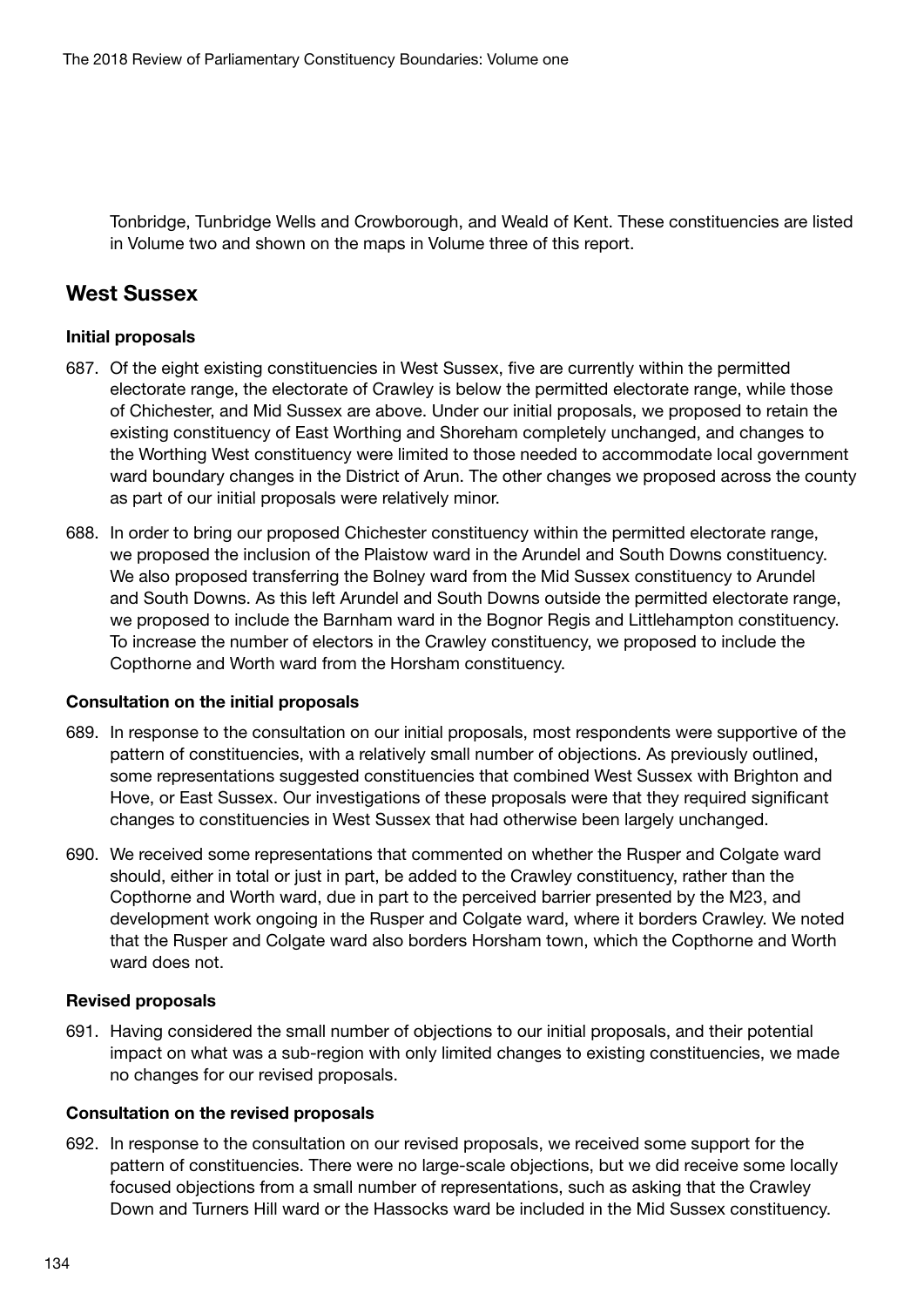Our investigations of these counter-proposals indicated that resolving these would have created undesirable knock-on effects beyond the immediate issue raised by the respondent.

# Final recommendations

- 693. We have considered the evidence received and, as those objections we did receive would have caused substantially more disruption to existing constituencies than our proposals, we are making no changes to the boundaries of our proposed constituencies in this sub-region.
- 694. Our final recommendations for West Sussex are for constituencies of: Arundel and South Downs, Bognor Regis and Littlehampton, Chichester, Crawley, East Worthing and Shoreham, Horsham, Mid Sussex, and Worthing West. These constituencies are listed in Volume two and shown on the maps in Volume three of this report.

# Buckinghamshire and Milton Keynes

# Initial proposals

- 695. Of the seven constituencies in this sub-region, four (Aylesbury, Beaconsfield, Buckingham, and Wycombe) are within the permitted electorate range, the electorates of Milton Keynes North, and Milton Keynes South are above the permitted electorate range, while that of Chesham and Amersham is below. Of the four that are within the permitted electorate range, we were able to retain the Beaconsfield constituency unchanged under our initial proposals.
- 696. As the Borough of Milton Keynes has too many electors for two constituencies, but not enough for three, two of its wards had to be allocated to a neighbouring constituency. We selected the Stony Stratford and Wolverton wards to be included in the Buckingham constituency. In Milton Keynes we proposed constituencies of Milton Keynes Bletchley and Milton Keynes Newport Pagnell. In the proposed Aylesbury constituency, we included the District of Aylesbury Vale wards of Edlesborough, Pitstone & Cheddington, and Wingrave from the existing Buckingham constituency, as well as the whole of the wards of Oakfield & Bierton, and Watermead, which are currently divided between the Buckingham and Aylesbury constituencies.
- 697. To bring the Chesham and Amersham constituency within the permitted electorate range, we proposed the inclusion of the District of Wycombe wards of Lacey Green, Speen and the Hampdens, and Greater Hughenden, while to the Wycombe constituency we proposed the inclusion of the District of Wycombe wards of Bledlow and Bradenham, and Stokenchurch and Radnage.

## Consultation on the initial proposals

698. During the consultation on our initial proposals, we received both support and objection in this sub-region. Much of the opposition focused on including Milton Keynes wards in a Buckingham constituency. The only alternative to this would be to cross the regional boundary, and include Milton Keynes wards in either an East Midlands or Eastern region constituency. We did receive counter-proposals suggesting this but, following our investigations, we considered that none of these provided improved solutions in those regions, and so we found they did not provide exceptional or compelling evidence to do so. We also received some counter-proposals that suggested alternative wards from the Borough of Milton Keynes be included in the Buckingham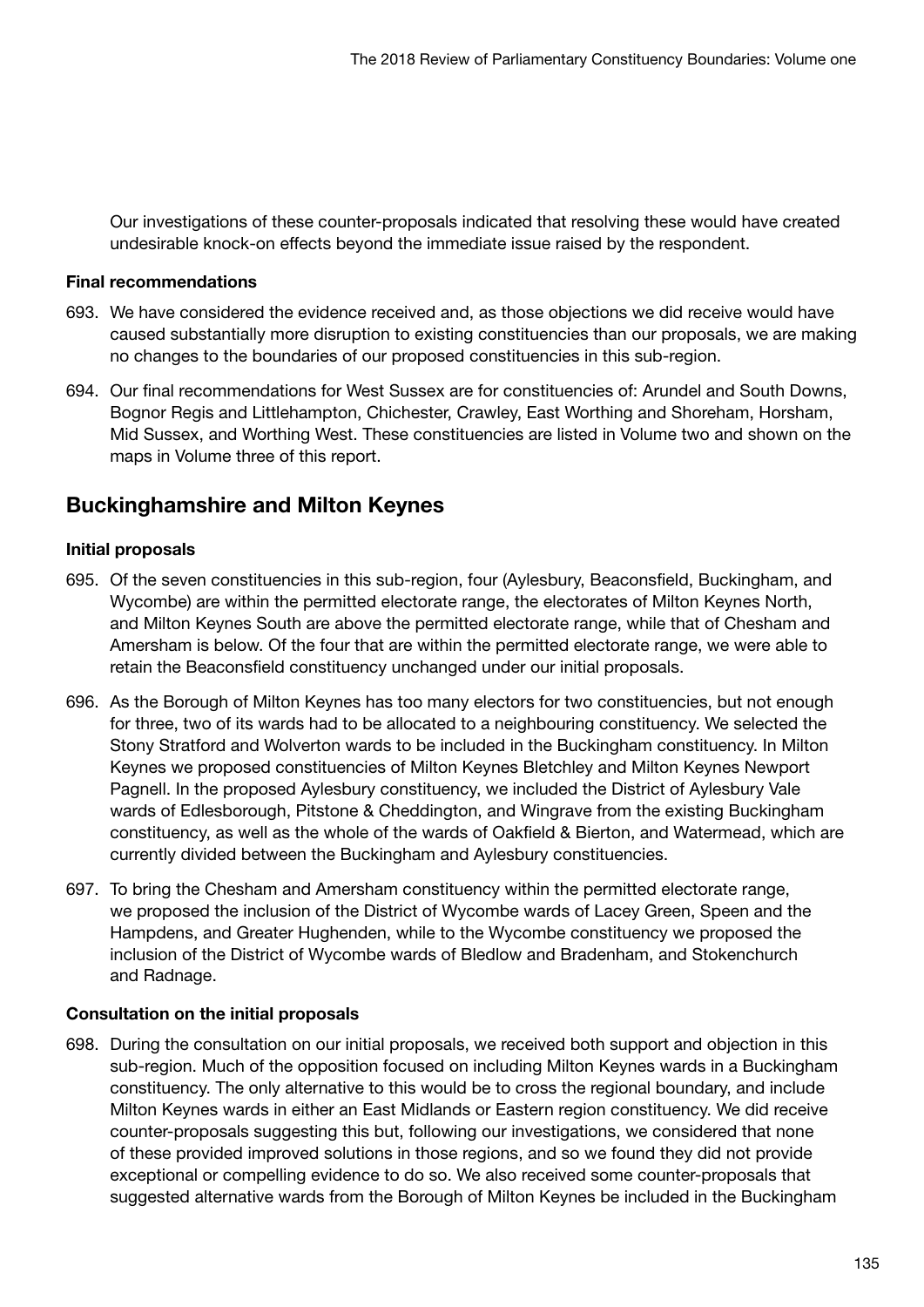constituency. The suggestion was that the Tattenhoe ward should be included in the Buckingham constituency rather than Wolverton. It was argued that the Tattenhoe ward should be included in the Buckingham constituency as it was closer to Buckingham, whereas the Wolverton ward was divided from the constituency by the A5.

699. We received a small number of representations that suggested that the Lacey Green, Speen and the Hampdens ward has links with The Risboroughs ward and to Wycombe, and that The Risboroughs ward has links to Aylesbury, rather than to Chesham and Amersham, or Buckingham, as in our initial proposals. However, a suggested attempt to address this in a counter-proposal relied upon separating the Hazlemere wards between the Chesham and Amersham, and Wycombe constituencies.

## Revised proposals

700. Having considered the evidence received, we decided to revise our initial proposals for Milton Keynes. We were persuaded by the evidence to include the Tattenhoe ward in a constituency with Buckingham in place of Wolverton ward. We investigated the other counter-proposals for the remaining constituencies in this sub-region but we were not persuaded to make any further changes to our initial proposals.

#### Consultation on the revised proposals

701. The responses during the consultation on the revised proposals were similar to those received during the earlier consultation periods. With respect to the Tattenhoe ward, respondents indicated that, although Tattenhoe is on a direct road to Buckingham, it had always been part of Milton Keynes and was a relatively recent development. Respondents suggested that the Wolverton ward, as one of the pre-Milton Keynes villages, had a separate identity as the Wolverton Urban District until 1974. This also included the neighbouring Stony Stratford area. Although these wards are separated by the A5, they are joined by Millers Way and Stratford Road. Both areas had been part of the Buckingham constituency from at least 1918 until 1992. The counter-proposals received suggested that we should revert to the initial proposals for Buckinghamshire in the Milton Keynes area.

#### Final recommendations

- 702. Having considered the evidence received, we have decided to modify our revised proposals. We have decided to revert to our initial proposals, in that the two Milton Keynes wards of Stony Stratford and Wolverton be included in the Buckingham constituency, and that the Tattenhoe ward should be allocated to the Milton Keynes South constituency. We consider that the evidence regarding shared community ties between the Wolverton and Stony Stratford wards was persuasive and that both wards should be included in the Buckingham constituency.
- 703. We have also reflected on the names of the constituencies in the sub-region in light of the reconfiguration outlined above. As part of our final recommendations, we propose that the Buckingham constituency be renamed Buckingham and Milton Keynes West to reflect that the constituency includes parts of Milton Keynes borough, and Milton Keynes South West be renamed Milton Keynes South to reflect the orientation of the constituency.
- 704. Our final recommendations for Buckinghamshire and Milton Keynes are for constituencies of: Aylesbury, Beaconsfield, Buckingham and Milton Keynes West, Chesham and Amersham, Milton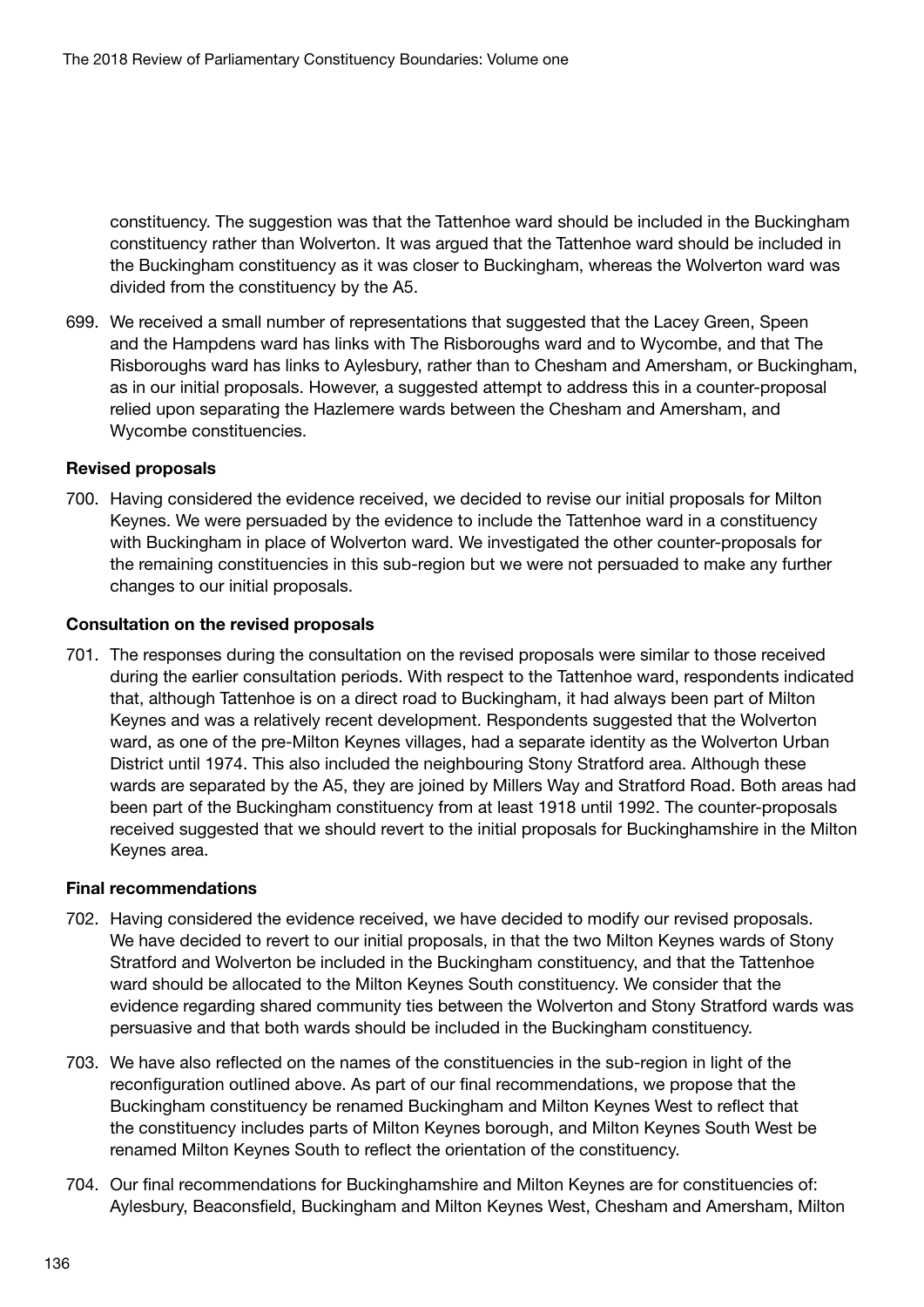Keynes North East, Milton Keynes South, and Wycombe. These constituencies are listed in Volume two and shown on the maps in Volume three of this report.

# Hampshire, Portsmouth, and Southampton

# Initial proposals

- 705. Of the 18 existing constituencies in this sub-region, eight (Basingstoke, Eastleigh, Fareham, Gosport, Meon Valley, New Forest East, North East Hampshire, and North West Hampshire) have electorates within the permitted electorate range. The remaining 10 constituencies all have electorates that are below the permitted electorate range. Our initial proposals reduced the number of constituencies for this sub-region to 17 and we proposed retaining three existing constituencies unchanged: Basingstoke, Eastleigh, and Gosport.
- 706. We proposed the inclusion of the New Forest district ward of Boldre and Sway in the New Forest West constituency, and the Borough of Test Valley wards of Blackwater, and Dun Valley in the New Forest East constituency.
- 707. We proposed including the District of Hart wards of Crookham East, and Crookham West and Ewshot, in the Aldershot constituency. We also proposed including the Alton, Holybourne and Yateley areas in the North East Hampshire constituency.
- 708. We proposed the inclusion of the Borough of Basingstoke and Deane wards of Bramley and Sherfield, Pamber and Silchester, and Sherborne St. John in the North West Hampshire constituency from the existing North East Hampshire constituency. We proposed the inclusion of the District of Test Valley wards of Anna, Amport, and Penton Bellinger in the Test Valley constituency, from the North West Hampshire constituency. This did not add sufficient electors to the Test Valley constituency, so we also proposed the inclusion of the City of Winchester wards of Colden Common and Twyford, and Compton and Otterbourne, and the Borough of Eastleigh wards of Chandler's Ford East, Chandler's Ford West, Hiltingbury East, and Hiltingbury West.
- 709. In the City of Southampton, we were able to propose two constituencies wholly within the city boundary. We proposed including the ward of Bevois in the Southampton Itchen constituency, and the wards of Bassett and Swaythling in the Southampton Test constituency.
- 710. The City of Portsmouth has too few electors for two whole constituencies, requiring us to propose the inclusion of two wards from outside the city. We proposed the inclusion of the Borough of Havant wards of Purbrook and Stakes in the Portsmouth North constituency. We noted that either of the Baffins or Nelson wards could be included in Portsmouth South to bring that constituency within the permitted electorate range, and chose the Nelson ward for our initial proposals, but we actively sought representations on whether either the Nelson ward or the Baffins ward was the most suitable ward for inclusion in the constituency.
- 711. Our proposed Portsmouth North constituency led to a reduction in the number of electors in the Havant constituency. To return the constituency to the permitted electorate range, we proposed including the Borough of Havant wards of Cowplain, Hart Plain, and Waterloo from the existing Meon Valley constituency. We also proposed the inclusion of the City of Winchester ward of Whiteley in the Fareham constituency from the existing Meon Valley constituency.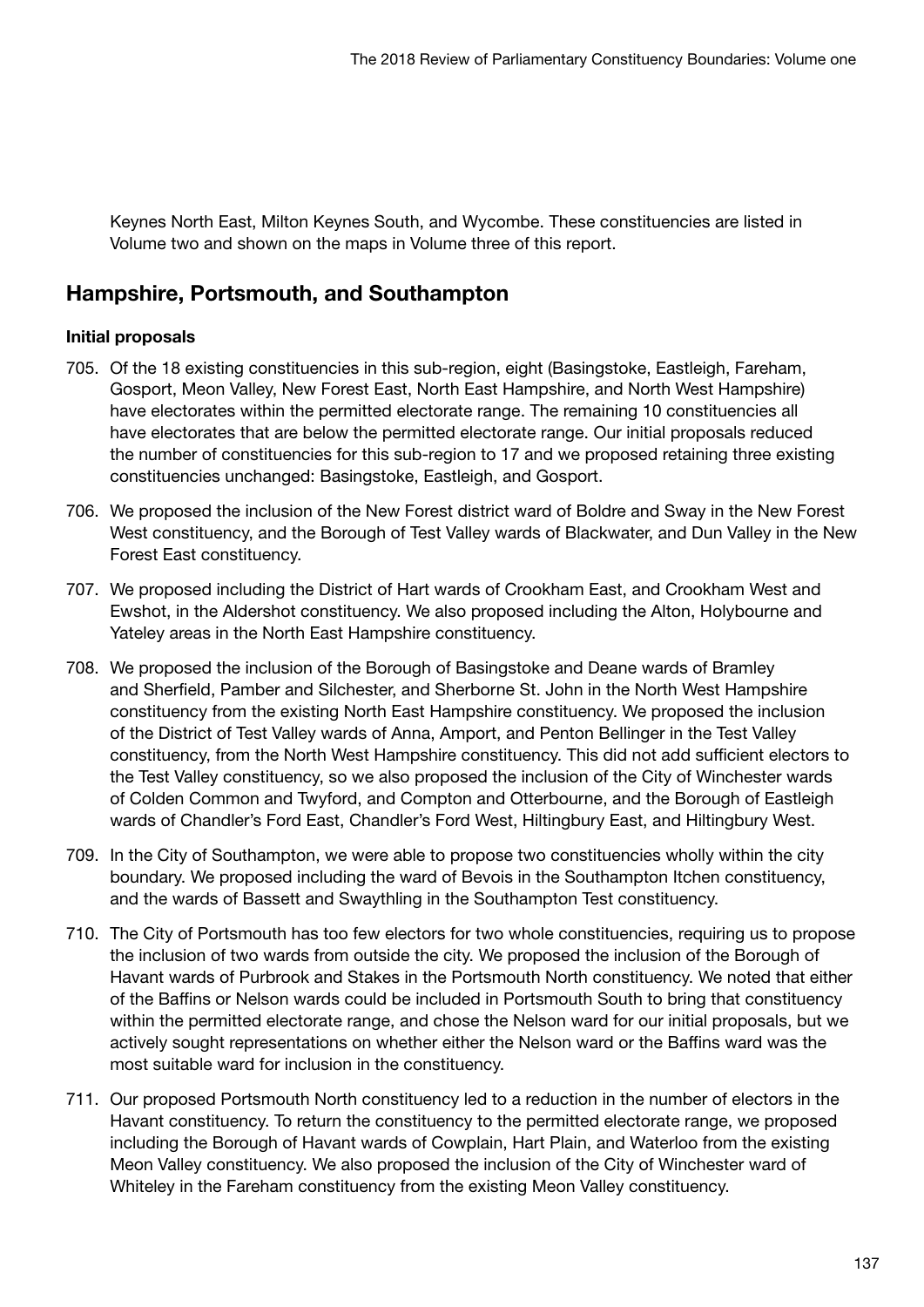712. We proposed that the remaining area of Hampshire be divided between the East Hampshire and Winchester constituencies. We allocated a further 10 City of Winchester wards from the current Meon Valley constituency to the Winchester constituency, including the Bishop's Waltham area, and seven East Hampshire district wards from the current Meon Valley constituency to the East Hampshire constituency, including the Clanfield and Horndean areas.

- 713. Our initial proposals in this sub-region were both supported and opposed. We received some representations that supported the initial proposals for the sub-region in their entirety. Others opposed the proposals more locally and suggested counter-proposals.
- 714. We received opposition to the proposal to include the Dun Valley and Blackwater wards in the New Forest East constituency, with evidence put forward that residents look instead to Romsey, Andover, Salisbury or Winchester, rather than south to the New Forest communities, with the eastwest nature of roads in the area being highlighted. To address this issue, the counter-proposals put forward were to either cross the regional boundary into Wiltshire (for which we saw no justification), or to substitute for these two wards the ward of Chilworth, Nursling and Rownhams. There were also objections to the inclusion of the Compton and Otterbourne ward, and the Colden Common and Twyford ward in the proposed Test Valley constituency, with counterproposals suggesting either splitting the Compton and Otterbourne ward (to keep the polling district containing Compton and Shawford parish with Winchester), or substituting for both wards the two wards of Sparsholt, and Wonston and Micheldever.
- 715. In north-east Hampshire, there was strong local opposition to the inclusion of the two Church Crookham wards in Aldershot, with representations focusing on how the initial proposals separated Church Crookham from Fleet, with which they are said to have closer ties. We received counter-proposals that suggested instead adding the Yateley East ward to the existing Aldershot constituency as this allowed Church Crookham to be included in a constituency with Fleet; however, it would result in splitting the town of Yateley between constituencies. There was also opposition to excluding villages such as Abbotts Ann and Amport, close to Andover, from the North West Hampshire constituency, to where they naturally gravitate, and allocating Alton wards to North East Hampshire, separated from the rest of East Hampshire District Council.
- 716. There was both support for and opposition to our initial proposals for the Portsmouth North and Portsmouth South constituencies, with debate focused on which ward to add to Portsmouth South, and where to expand Portsmouth North beyond the city boundary, to ensure both constituencies fell within the permitted electorate range. As we outlined in our initial proposals, moving either the Baffins ward or Nelson ward would bring Portsmouth South within the permitted electorate range, and we received representations in favour of both options. Further representations opposed the expansion of Portsmouth North to the north east but made no suggestions as to how we might resolve this.
- 717. We also received support for and opposition to our initial proposals for Southampton. Some representations raised concerns about the boundary between the Southampton Test and Southampton Itchen constituencies, with counter-proposals suggesting that the Bevois ward should be included in the Southampton Test constituency and the Swaythling ward should be included in the Southampton Itchen constituency.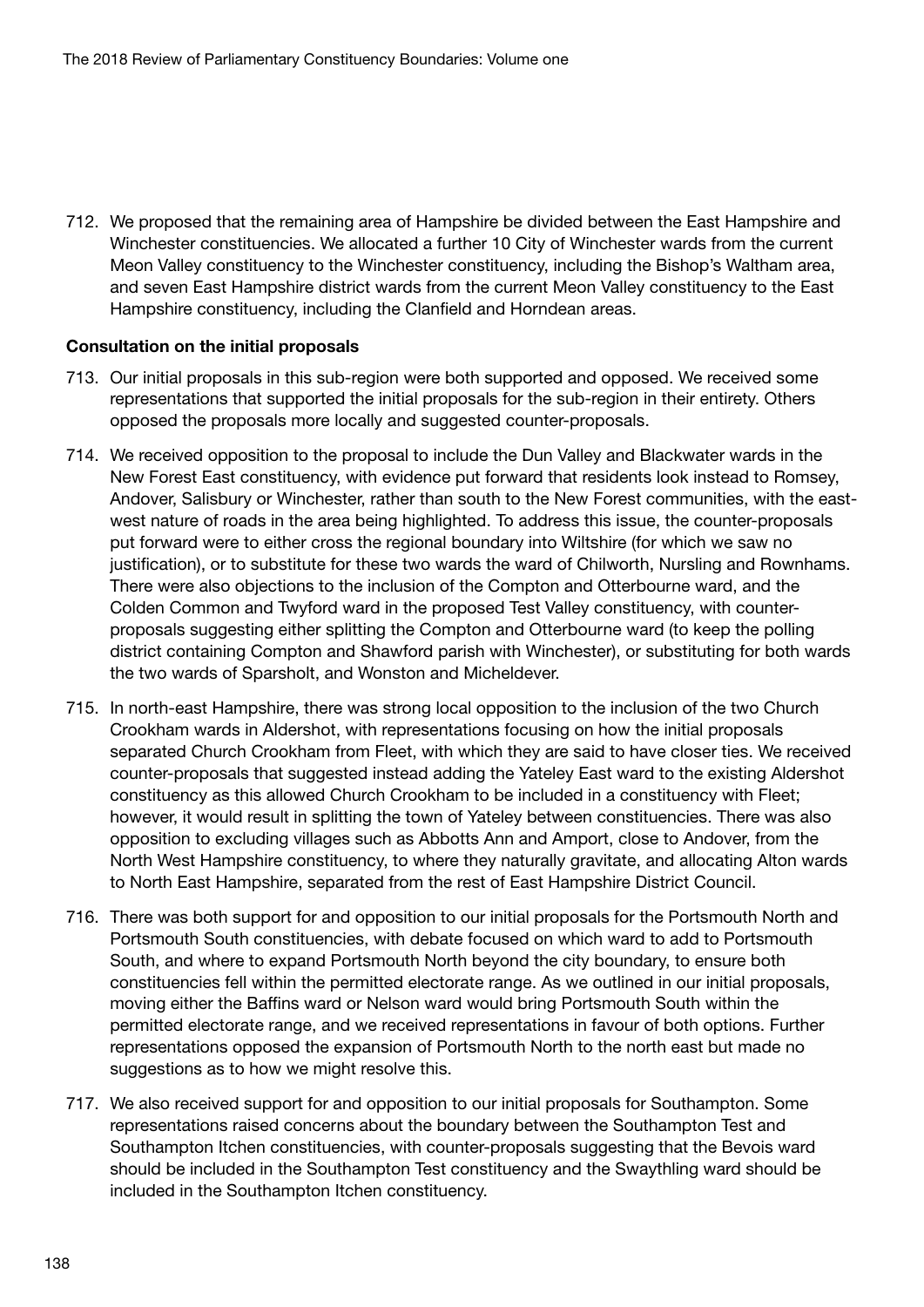# Revised proposals

- 718. Having investigated the different counter-proposals put forward in relation to the New Forest East constituency, we were persuaded by the evidence put forward in favour of retaining the Dun Valley and Blackwater wards in a Test Valley constituency, moving instead the ward of Chilworth, Nursling and Rownhams into New Forest East, given the evidence received regarding closer links between the areas. As it was a finely balanced decision, we invited respondents to comment on this specifically during the consultation on the revised proposals. While recognising the community links between Winchester and areas to its south and west, we noted that the counterproposals suggested in this area would result in cutting other community ties, and therefore kept the initial proposals for the boundaries unchanged in this area.
- 719. We acknowledged the opposition to our initial proposals for the Aldershot and North East Hampshire constituencies. Having considered the counter-proposals received we decided not to modify our initial proposals, as we were concerned that the counter-proposals resulted in the splitting of the town of Yateley between constituencies.
- 720. We also did not propose any further changes to the North West Hampshire constituency under our revised proposals. We noted the comments regarding the exclusion of the villages to the south of Andover from the constituency but our investigations identified that modifying this constituency resulted in significant disruption to the Test Valley and Winchester constituencies, and beyond.
- 721. Having considered the evidence received, we were persuaded to modify our proposed Portsmouth North and Portsmouth South constituencies. We considered that the evidence received indicated that including Baffins ward in the Portsmouth South constituency and Nelson ward in the Portsmouth North constituency better reflected community identities. However, we were not persuaded to modify the northern boundary of our proposed Portsmouth North constituency.
- 722. Additionally, we considered the counter-proposals for the constituencies in the City of Southampton, taking evidence from our assistant commissioners, who visited the city. We were not persuaded by the alternative proposals, particularly as we considered that the River Itchen provided a clear boundary in the north of the city. Our assistant commissioners observed that the only bridge in the area was a single track road, and the alternative would have divided the Flowers Estate area of the city and the University of Southampton, which straddle the boundaries of the Bassett, Portswood, and Swaythling wards.

## Consultation on the revised proposals

723. In response to the consultation on the revised proposals, we received representations that were similar to those received during earlier stages. We received representations that commented on a number of our proposed constituencies but did not provide any alternative counter-proposals. We noted the concerns regarding the separation of the areas to the south of Andover from the North West Hampshire constituency but counter-proposals were not received that would resolve these concerns without significant consequential modifications to neighbouring constituencies. Similar objections were received to the exclusion of areas to the west and south of the Winchester constituency and the exclusion of Church Crookham from the Aldershot constituency. However,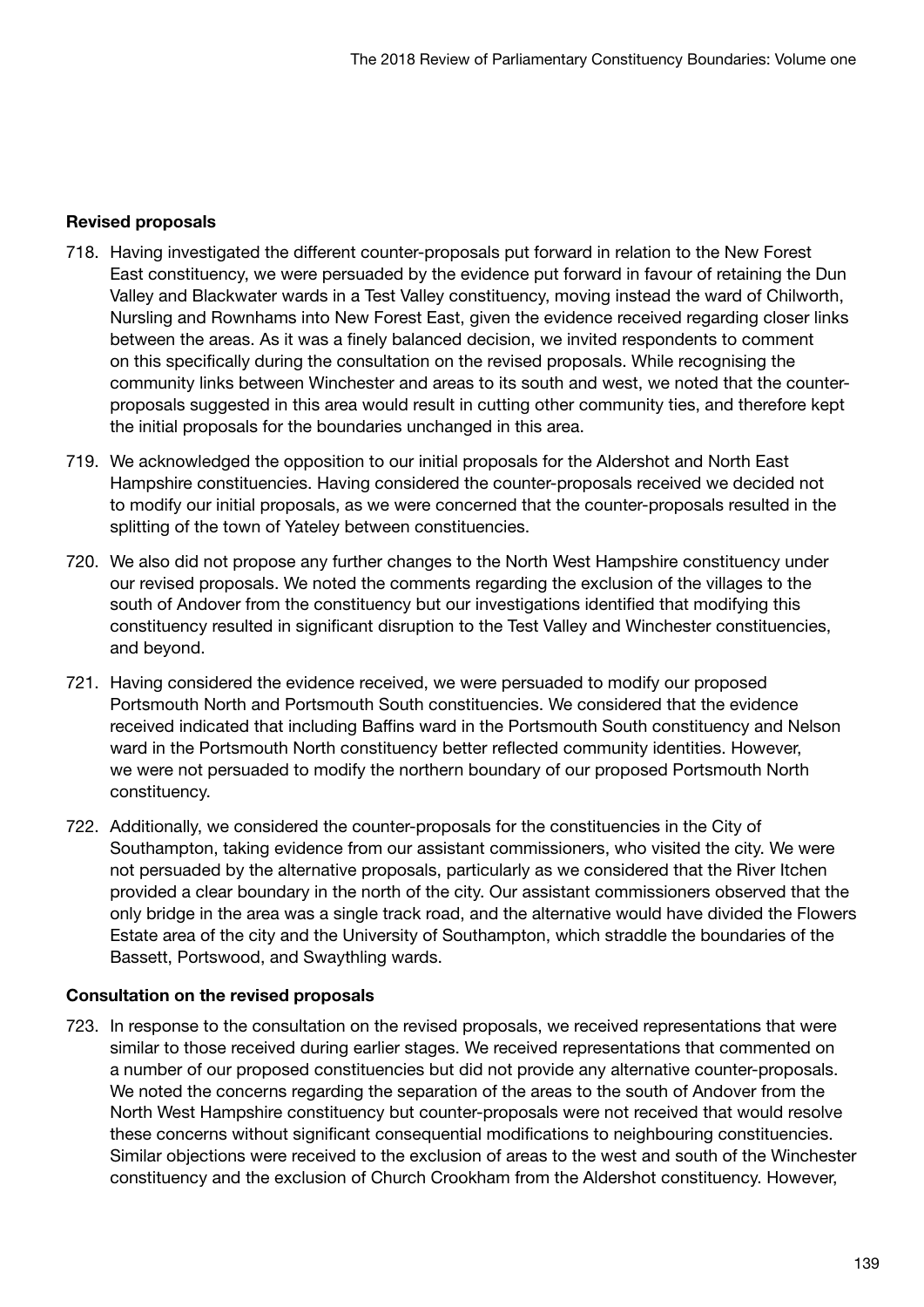again in both cases we considered that the consequential modifications required to address these concerns were too substantial or resulted in the breaking of community ties elsewhere.

724. As outlined in the section above, we specifically sought representations on whether it was appropriate for the Chilworth, Nursling and Rownhams ward to be included in the New Forest East constituency. We received representations that considered the Chilworth, Nursling and Rownhams ward to be detached from the New Forest East constituency, with all the connecting roads passing through neighbouring constituencies. It was also highlighted that this ward is more built-up, whereas the alternative wards of Blackwater and Dun Valley are more rural, and so more like the neighbouring Chandler's Ford and North Baddesley areas.

## Final recommendations

- 725. Having considered the evidence, we have concluded that the only change appropriate for Hampshire is to revert to our initial proposals for New Forest East and Test Valley constituencies due to the strength of evidence received at this stage. We consider that the evidence regarding the inclusion of the Chilworth, Nursling and Rownhams ward in the Test Valley constituency is persuasive, particularly given that the road links are stronger towards the town of Romsey than they are to the settlements in the New Forest East constituency. We consider that no further compelling evidence has been received to modify our revised proposals in the remainder of the sub-region.
- 726. Our final recommendations for Hampshire, Portsmouth, and Southampton are for constituencies of: Aldershot, Basingstoke, East Hampshire, Eastleigh, Fareham, Gosport, Havant, New Forest East, New Forest West, North East Hampshire, North West Hampshire, Portsmouth North, Portsmouth South, Southampton Itchen, Southampton Test, Test Valley, and Winchester. These constituencies are listed in Volume two and shown on the maps in Volume three of this report.

# Isle of Wight

# Initial proposals

727. The Isle of Wight sub-region is unique in England in that we are required to allocate two constituencies, and that neither are required to be within the permitted electorate range. Our initial proposals were for Isle of Wight East and Isle of Wight West constituencies, each with a similar number of electors, 53,268 and 52,180 respectively.

- 728. During consultation on our initial proposals, most of the opposition to our proposals for the Isle of Wight was about the principle of splitting the island. This is a statutory requirement under the legislation, so these views had to be set aside. The east–west split of the island received both support and opposition, with a small number of responses suggesting a north–south split.
- 729. We received some representations that commented on the boundary between our Isle of Wight East and Isle of Wight West constituencies. A representation suggested that the Wootton Bridge electoral division looked more towards Ryde than towards Newport and Cowes, and another suggested the Wootton Bridge electoral division has close ties with the Fishbourne electoral division, and therefore should be included in the Isle of Wight East constituency.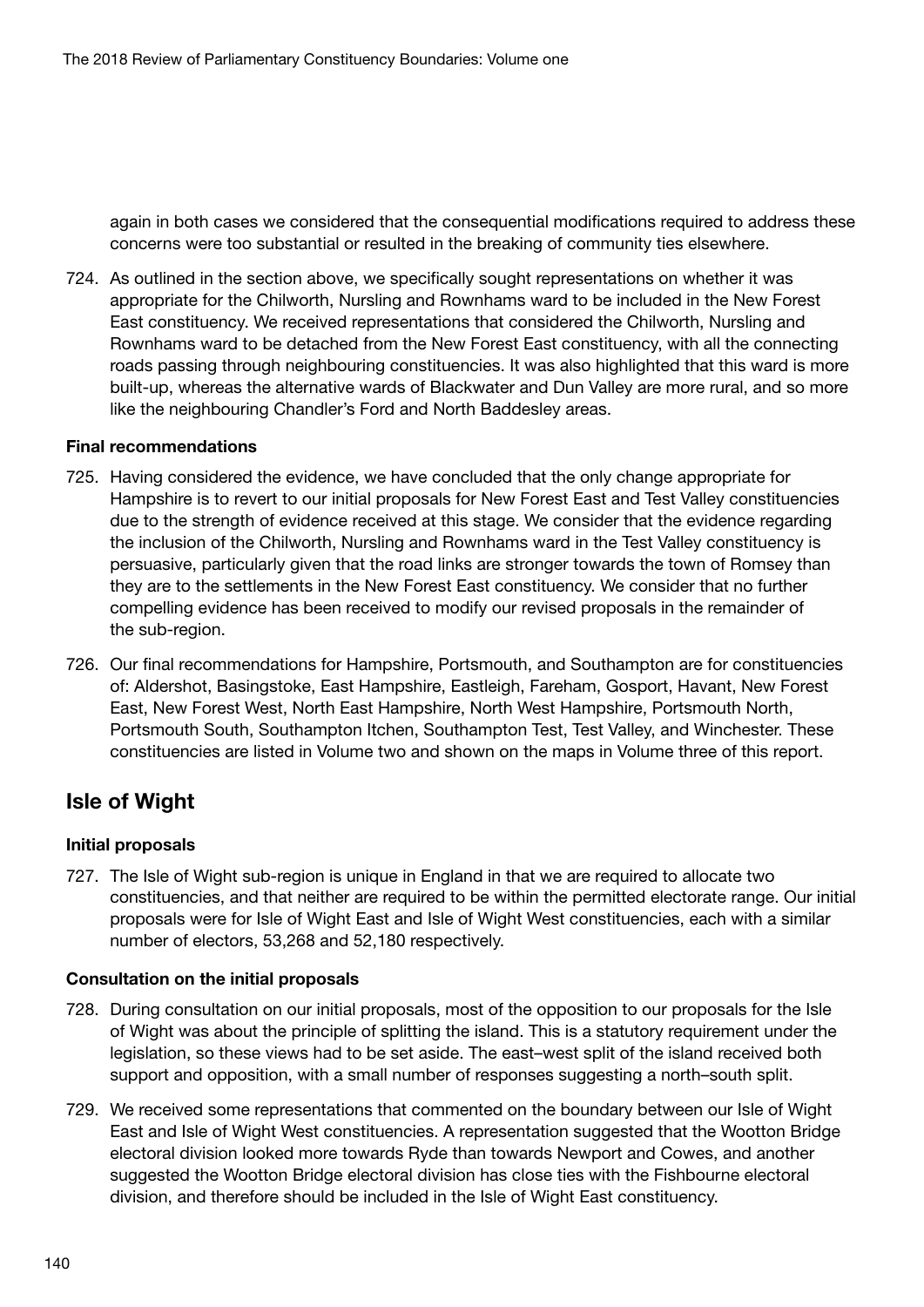# Revised proposals

730. In formulating our revised proposals, we were persuaded by the evidence to modify the constituencies by including the Wootton Bridge electoral division in the Isle of Wight East constituency rather than Isle of Wight West.

# Consultation on the revised proposals

731. We again received a mixture of support for and opposition to our revised proposals during the final consultation. Some representations indicated a desire locally that the East Cowes electoral division be included in Isle of Wight East, as its ties are with Ryde to the east. Respondents indicated that the River Medina was a divider in this area, which separates East Cowes from West Cowes. Our investigations of this proposal indicated that this modification would also require the Whippingham and Osborne electoral division to be included in the Isle of Wight East constituency due to the road links in the area. We noted that this pattern of constituencies would bring the electorate of the two island constituencies further away from the parity we sought at the initial proposal stage, 43,459 for Isle of Wight West and 61,989 for Isle of Wight East.

# Final recommendations

- 732. Having considered the evidence, we have decided that the East Cowes, and Whippingham and Osborne electoral divisions should be included in the Isle of Wight East constituency. We consider that this change better reflects the evidence we received about community ties.
- 733. Our final recommendations for the Isle of Wight are for constituencies of: Isle of Wight East, and Isle of Wight West. These constituencies are listed in Volume two and shown on the maps in Volume three of this report.

# **Oxfordshire**

# Initial proposals

- 734. Of the six existing constituencies in Oxfordshire, two are above the permitted electorate range (Banbury and Wantage) and one (Oxford East) is below. The remaining three constituencies (Henley, Oxford West and Abingdon, and Witney) are within the range. The initial proposals retained the existing Witney constituency unchanged.
- 735. We proposed the inclusion of the District of Cherwell wards of Ambrosden and Chesterton, Fringford, and Launton in the Henley and Thame constituency. We also proposed the inclusion of the South Oxfordshire district ward of Wallingford in this constituency. Bicester town remained in a Banbury and Bicester constituency. We proposed the inclusion of the wards of Garsington & Horspath, Wheatley, and the whole of the divided ward of Sandford & the Wittenhams in the Oxford West and Abingdon constituency. We also proposed the inclusion of the City of Oxford wards of North, and St. Margaret's in the Oxford East constituency. As the existing Wantage constituency boundary divided the Vale of White Horse district ward of Thames, we included all of this ward in the Wantage constituency.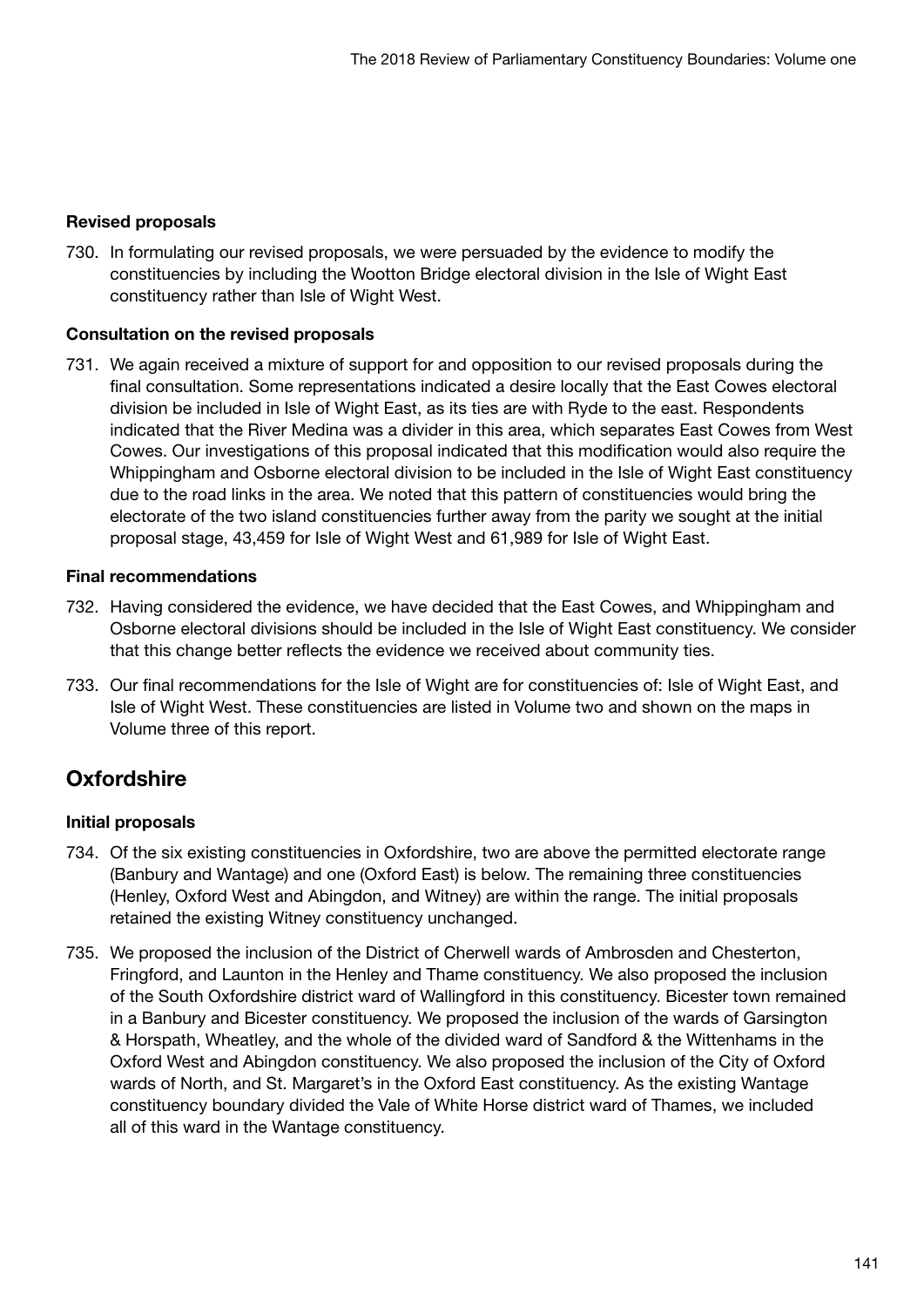### Consultation on the initial proposals

- 736. The initial proposals for Oxfordshire received a mixture of support and opposition during the first two consultations. The main objection was to separating the villages and suburbs closest to Bicester away from the town. Representations considered that this could be resolved by either crossing the region boundary into South Northamptonshire, or by a more disruptive rearrangement of north Oxfordshire, neither of which we considered to be justified by the evidence presented. In particular, the cross-region counter-proposal suggested provided no assistance in developing a good arrangement of constituencies in South Northamptonshire. We also received objections to moving the Wallingford ward out of the Wantage constituency, across the natural boundary that is the Thames, and some objections to the boundaries of the two Oxford constituencies.
- 737. In developing the revised proposals, the assistant commissioners visited Oxford, the towns and villages to the south and east, and Wallingford, to observe the nature of the wards in these areas. In Oxford they compared the nature of the Wolvercote, Summertown, St. Margaret's, North, and Jericho and Osney wards. They observed that the Jericho and Osney ward is of a very similar nature to the central Oxford wards.
- 738. The assistant commissioners also observed the rural nature of the wards of Wheatley, Garsington & Horspath, and Sandford & the Wittenhams. They felt that this demonstrated why we should not transfer them to the much more urban Oxford East constituency, as had been suggested by a counter-proposal, or to the Oxford West and Abingdon constituency, as in our initial proposals. They also observed that these wards have poor road links to Abingdon, having better road links with the Henley and Thame constituency which, due to its geographical extent, should more appropriately be called East Oxfordshire. During their visit, the assistant commissioners also observed the restricted crossing of the River Thames at Wallingford.

# Revised proposals

- 739. Having visited the areas, our assistant commissioners recommended we revise the pattern of constituencies in this sub-region. We considered that the wards of Wheatley, Garsington & Horspath, and Sandford & the Wittenhams should be included in our proposed East Oxfordshire constituency. We considered that these wards share community ties with the East Oxfordshire constituency. We also proposed that the Wallingford ward be included in the Wantage constituency, noting the links between this ward and Didcot and its poor road links across the River Thames. We proposed that the Jericho and Osney, and North wards be included in a renamed Oxford constituency, noting that these wards are more closely linked with the centre of the city. Finally, we proposed that the City of Oxford ward of St. Margaret's and the District of Cherwell ward of Kirtlington be included in a revised Abingdon and Oxford North constituency. We considered that this better reflected community ties, as the St. Margaret's ward is part of the Summertown area in the north of the city, and the Kirtlington ward has close ties with the Kidlington area.
- 740. We acknowledged the objections to the division of Bicester between constituencies and did investigate alternative patterns of constituencies. However, our investigations indicated that addressing this issue resulted in the breaking of community ties elsewhere in the sub-region, as well as preventing the retention of the existing constituency of Witney. For these reasons, we proposed no further changes to our initial proposals in Oxfordshire.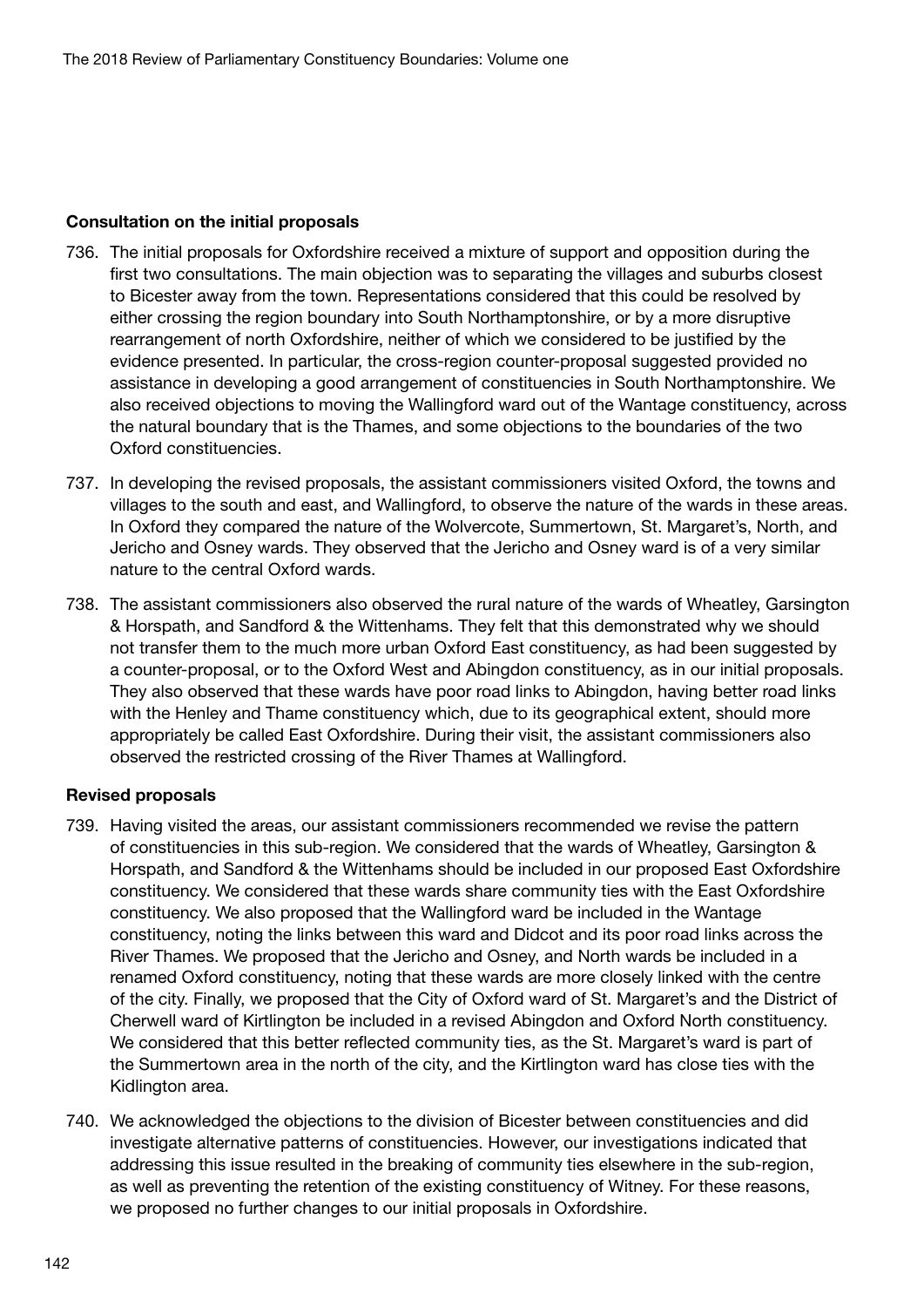### Consultation on the revised proposals

741. During the consultation on the revised proposals, we received similar opposition to that received during earlier consultations regarding the separation of Bicester villages and suburbs from the town. The representations received highlighted that Bicester had and would continue to grow beyond its southern boundary and that more of the new development should be included in the Banbury constituency. We also received some opposition to our revised Abingdon and Oxford North constituency. We noted that some representations were concerned with what they considered to be the artificial pairing of Abingdon with areas to the north of Oxford, with their only link being the A34 road.

### Final recommendations

- 742. Having considered the evidence, we have decided not to make any further changes to the boundaries of the revised proposals in this sub-region. We did not consider that new or compelling evidence had been received regarding the issues raised across the county. We acknowledge the concerns regarding the growth of Bicester and with our Abingdon and Oxford North constituencies, but consider that modifications to address either of these issues would result in significant consequential changes to constituencies in the sub-region that were already broadly supported.
- 743. Our final recommendations for Oxfordshire are for constituencies of: Abingdon and Oxford North, Banbury, East Oxfordshire, Oxford, Wantage, and Witney. These constituencies are listed in Volume two and shown on the maps in Volume three of this report.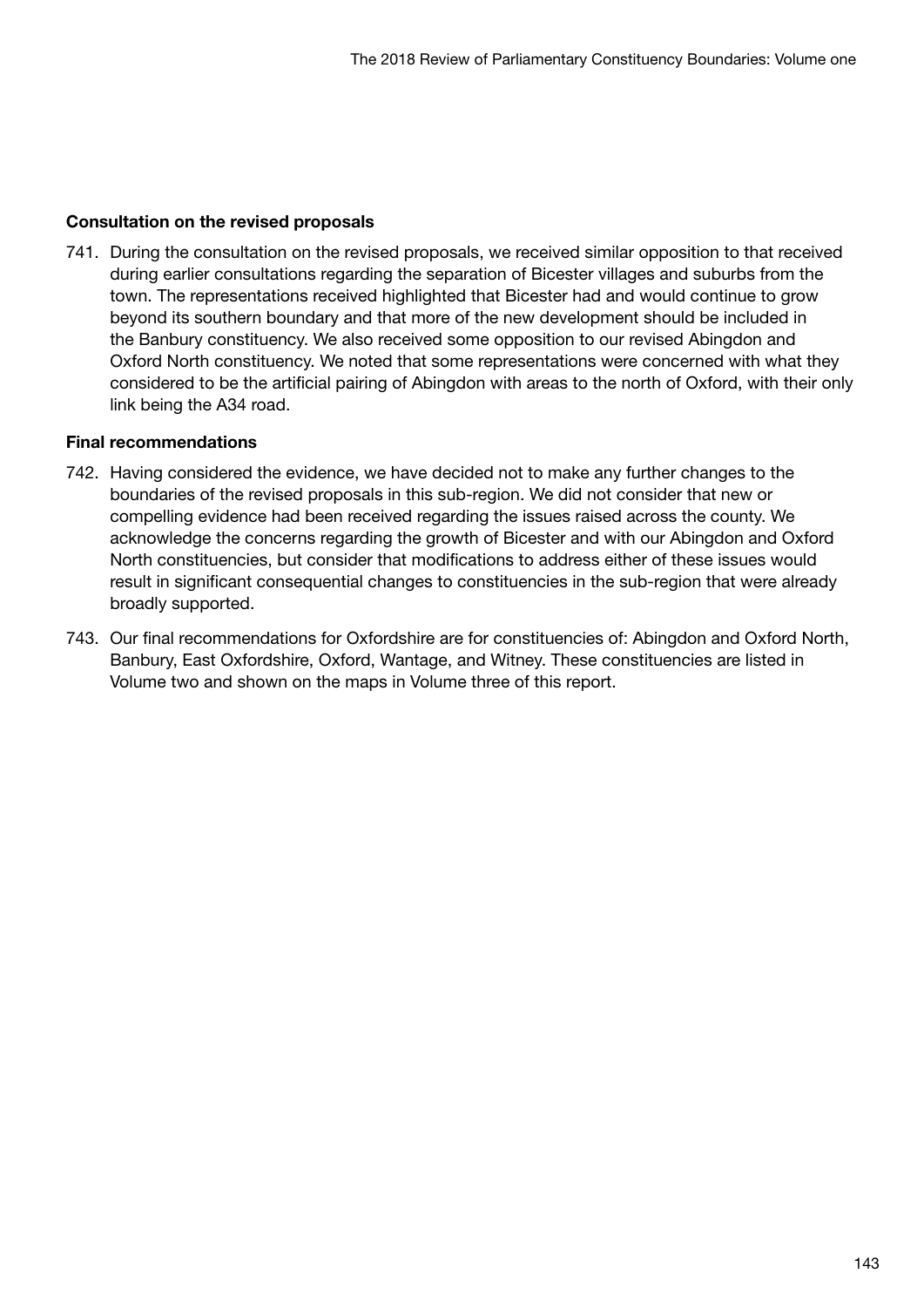The 2018 Review of Parliamentary Constituency Boundaries: Volume one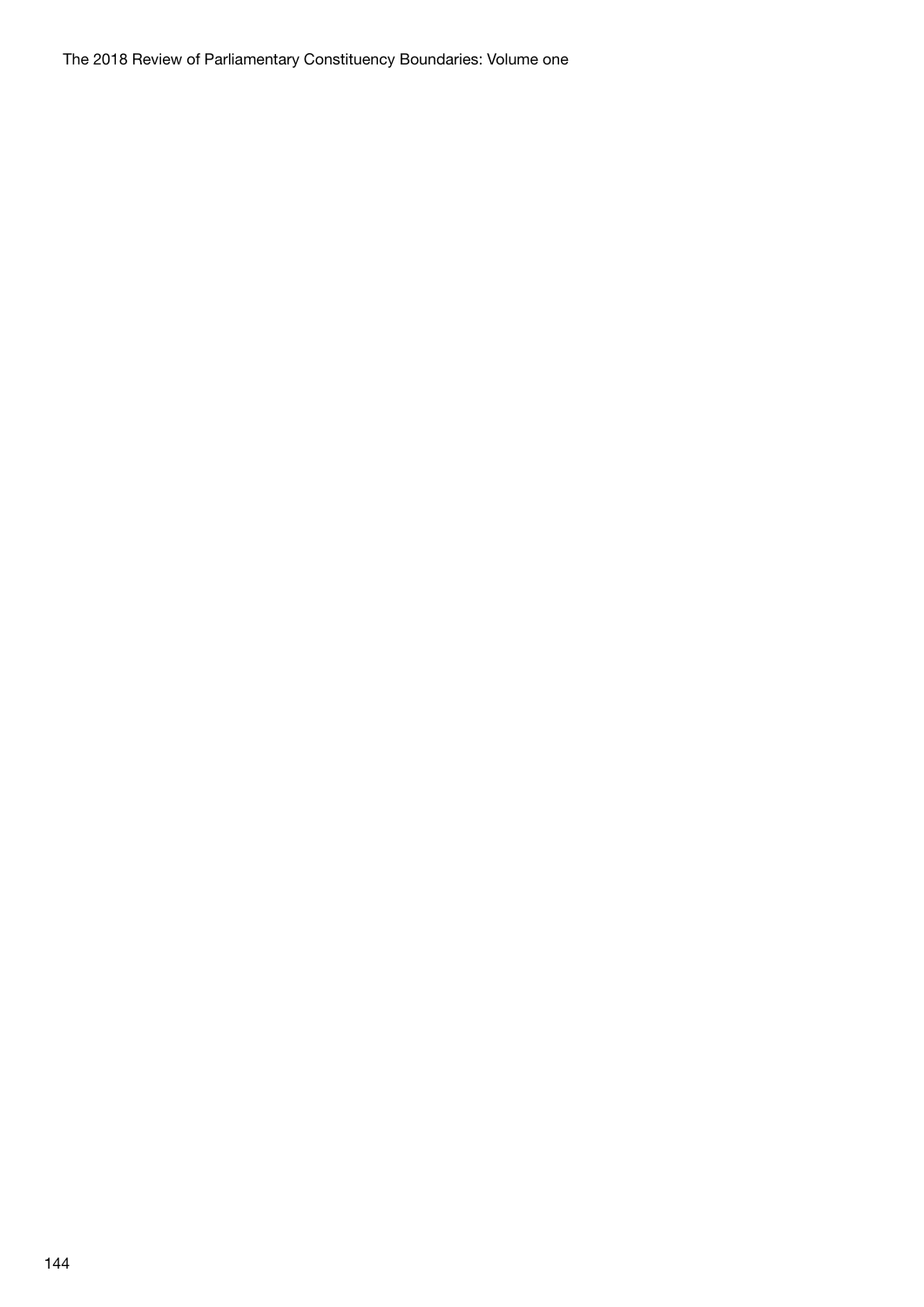# South West

- 744. The South West currently has 55 constituencies. Of these constituencies, 23 have electorates within the permitted electorate range. The electorates of 28 constituencies currently fall below the permitted electorate range while the electorates of four constituencies are above. Our proposals reduce the number of constituencies in the region by two, from 55 to 53.
- 745. The South West comprises the counties of Cornwall (including the Isles of Scilly), Devon (including the City of Plymouth and the unitary authority of Torbay), Dorset (including the unitary authorities of Bournemouth and Poole), Gloucestershire (including the unitary authority of South Gloucestershire), Somerset (including the unitary authorities of North Somerset, and Bath and North East Somerset), Wiltshire, Bristol, and Swindon, and is covered by a mix of district and county councils, and unitary authorities. As the South West region includes the county unitary authorities of Cornwall and Wiltshire, we have used the term 'ward' throughout in reference to the electoral divisions in these authorities.
- 746. We appointed two assistant commissioners for the South West Anita Bickerdike and Catherine  $Elliott - to$  assist us with the analysis of representations received during the first two public consultation periods. This included chairing public hearings, which were held in the region in order to hear oral evidence direct from the public. The dates and locations of these hearings were as follows:
	- z Exeter: 7–8 November 2016
	- z Truro: 10–11 November 2016
	- z Poole: 14–15 November 2016
	- Bristol: 17–18 November 2016.

# Sub-division of the region

- 747. In formulating our initial proposals, we noted that the electorate of the South West of 3,930,770 results in it being entitled to 53 constituencies, a reduction of two. We then considered how this number of constituencies could be allocated across the region.
- 748. The County of Cornwall (including the electorate of the Isles of Scilly), has an electorate of 393,874 which results in an entitlement of 5.27 constituencies to that county. This meant that it was not possible to develop a proposal for five constituencies within the county boundary that were all within the permitted electorate range. Given that Cornwall shares a boundary with Devon, we decided to group both counties (and the unitary authorities of Plymouth and Torbay) together to form a sub-region, and allocated to it 17 constituencies. Consequently, our initial proposals included one constituency that crossed the boundary between Cornwall and Devon. Under the statutory rules within which we are required to work, this is unavoidable. We created the initial proposals for this sub-region in which the boundary for these two counties is crossed only once.
- 749. We identified that the electorate of neither the County of Dorset (including the unitary authorities of Bournemouth and Poole) nor the County of Wiltshire were such that we could develop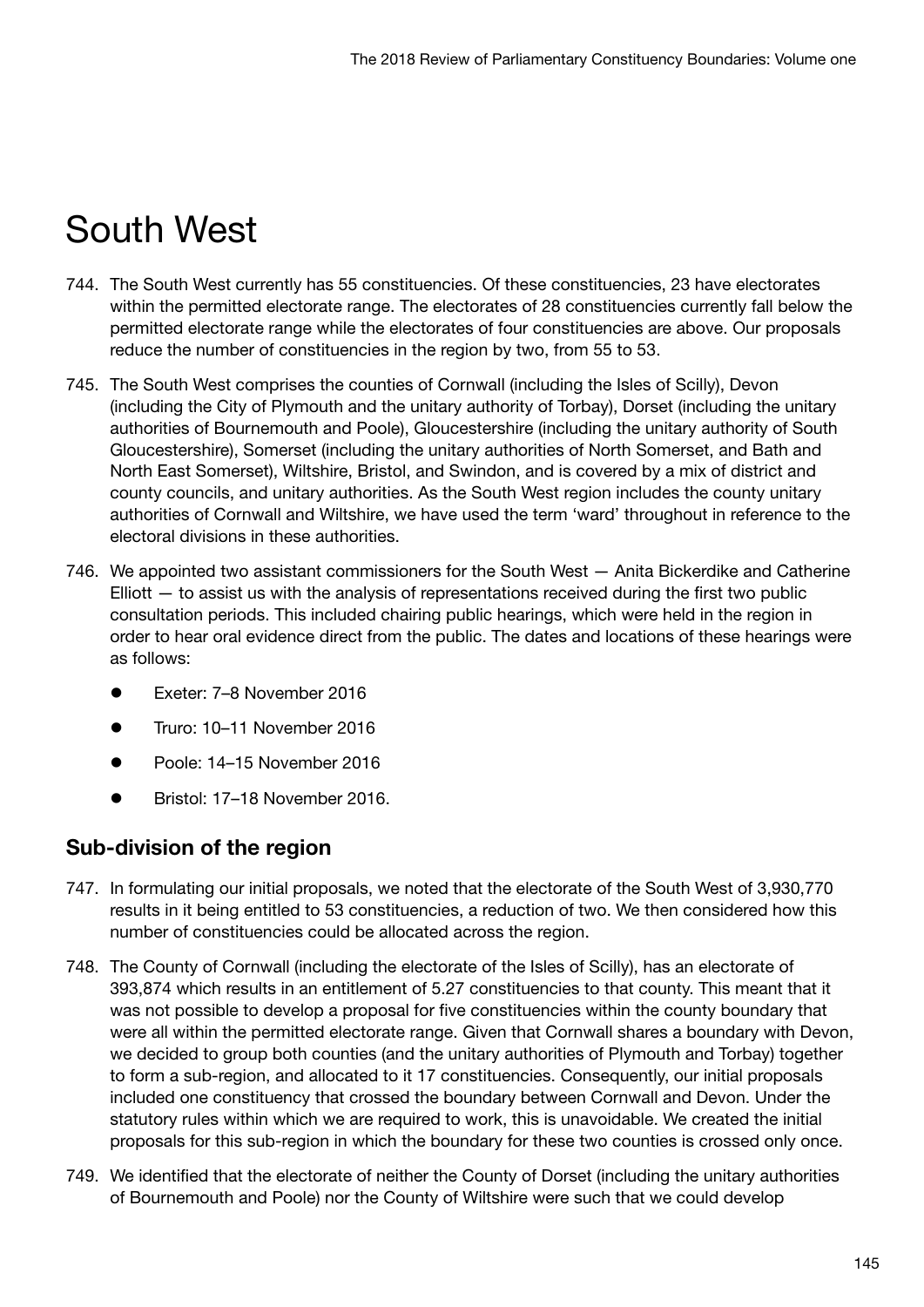proposals in which a whole number of constituencies with electorates within the permitted electorate range were contained within the respective county boundaries. Therefore, we combined these areas into one sub-region and allocated it 12 constituencies.

- 750. We proposed that the County of Somerset be considered as a sub-region on its own and allocated to it five constituencies, noting that four of the five existing constituencies have an electorate within the permitted electorate range.
- 751. We noted that the unitary authority of Bath and North East Somerset has an electorate of just over 129,000, which is insufficient for the allocation of two constituencies. Therefore, as part of our initial proposals, we combined the County of Somerset with Bath and North East Somerset and allocated seven constituencies to this sub-region. In formulating our initial proposals we proposed one constituency that crossed the boundary between these authorities, namely the North East Somerset constituency.
- 752. The electorate of the County of Gloucestershire is such that it could be considered on its own and was allocated six constituencies. However, the unitary authority of South Gloucestershire has an electorate of just over 202,000, which is insufficient for the allocation of three constituencies. Therefore, as part of our initial proposals we combined the County of Gloucestershire with South Gloucestershire to form a sub-region and allocated it nine constituencies in which the boundary between the two authorities was crossed once.
- 753. The electorates of the unitary authorities of Bristol, North Somerset, and Swindon are such that they can be allocated four, two and two constituencies, respectively. We decided not to combine these authorities with any neighbouring authority, therefore each were classed as individual subregions under the initial proposals.
- 754. The use of the sub-regions outlined above was largely supported during consultation on the initial proposals with a number of representations considering our grouping of local authorities to be sensible. However, we did receive some objection to the sub-regions we proposed.
- 755. Most notably, we received significant opposition to our proposal to combine Cornwall in a sub-region with Devon, including one constituency that crossed the River Tamar. Many respondents wanted Cornwall to be treated as a stand-alone sub-region and that it be allocated five constituencies, which, as stated above, would not enable us to comply with the statutory rules within which we are bound to work. We also received some objections to our proposal to combine Bournemouth, Dorset, Poole, and Wiltshire to form a sub-region, with concerns raised about the cross-county boundary constituency of Warminster and Shaftesbury.
- 756. We also received a counter-proposal which proposed a sub-region comprising North Somerset, Bath and North East Somerset, and Somerset. We also received some suggestions to cross the regional boundary of the South West with suggestions for constituencies that contained parts of Wiltshire with parts of Hampshire in the South East region.
- 757. In formulating our revised proposals, we considered that compelling evidence had not been received to propose constituencies that crossed the regional boundaries. We acknowledged the passionate views expressed by those opposing our proposals to combine Cornwall and Devon to form a sub-region. However, there is no valid lawful alternative to a cross-county boundary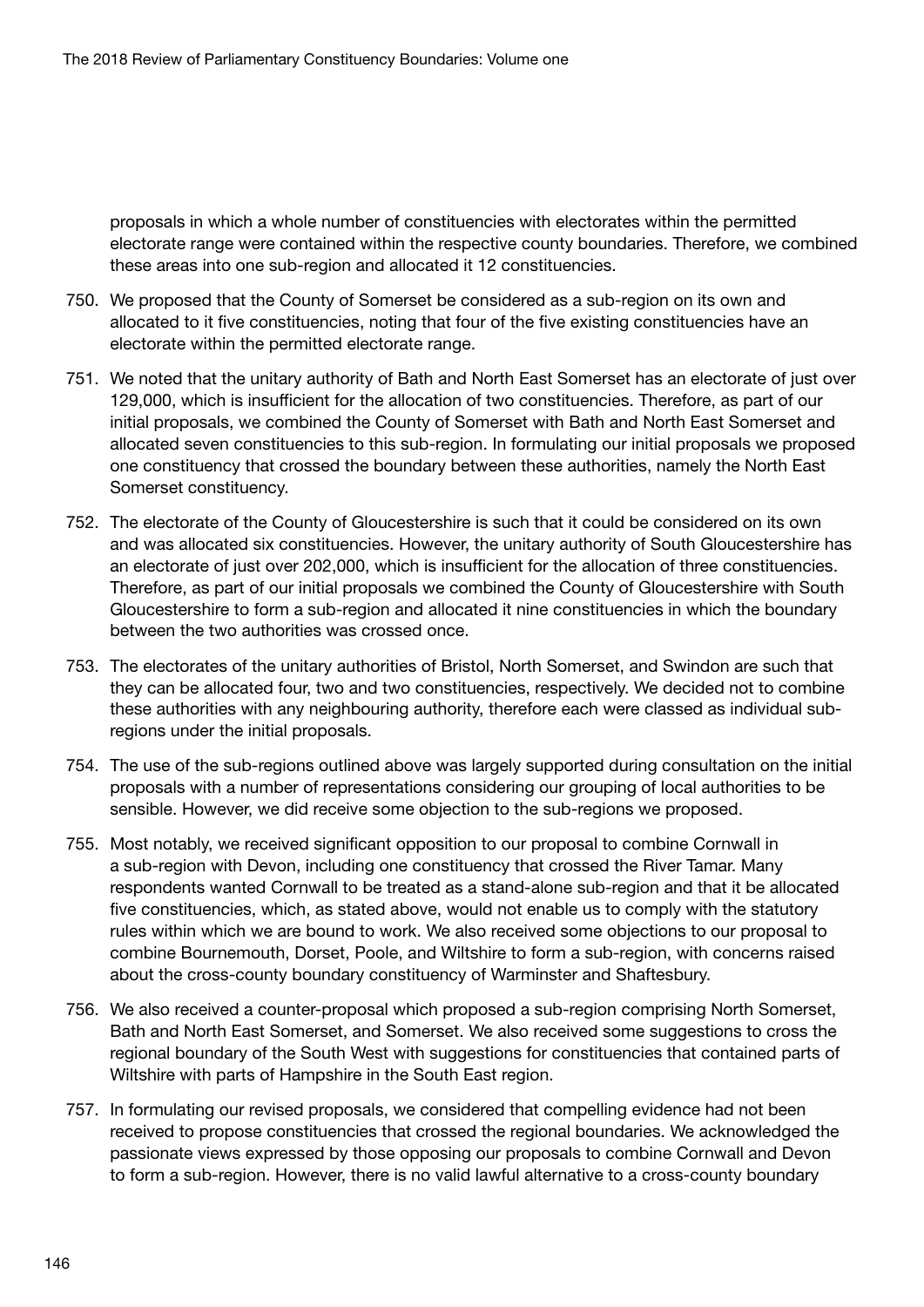constituency that would comply with the statutory rules. Our revised proposals were, therefore, based on the same sub-regions as those of our initial proposals.

- 758. In response to the consultation on the revised proposals we did not receive any new evidence that would justify either the crossing of the South West regional boundary, or the use of alternative sub-regions.
- 759. We again noted the objections to combine Cornwall and Devon to form a sub-region. As outlined above this is unavoidable in formulating a pattern of constituencies that complies with the statutory rules. Therefore, we have decided not to modify our proposed sub-regions as part of the final recommendations.
- 760. The sub-regions we are therefore basing our recommendations on are:
	- Bath and North East Somerset, and Somerset
	- Bournemouth, Dorset, Poole, and Wiltshire
	- **Bristol**
	- Cornwall, Devon, Isles of Scilly, Plymouth, and Torbay
	- Gloucestershire, and South Gloucestershire
	- **North Somerset**
	- Swindon.

# Bath and North East Somerset, and Somerset

# Initial proposals

- 761. Of the seven existing constituencies in this sub-region, four currently have electorates within the permitted electorate range. Of the remaining three constituencies, two (Bath, and North East Somerset) have electorates that fall below the permitted electorate range, and one (Bridgwater and West Somerset) is above.
- 762. As part of our initial proposals we retained the two existing constituencies of Taunton Deane and Yeovil completely unchanged. We brought the Bath constituency within the permitted electorate range by including the wards of Bathavon North, Bathavon South, and Peasedown, and proposed limited changes to the other constituencies in Somerset. We proposed that the constituency of Somerton and Frome transfer the Ammerdown, and Coleford and Holcombe wards to the North East Somerset constituency to bring Somerton and Frome within the permitted electorate range. An additional four wards, including the town of Shepton Mallet, from the existing Wells constituency were also transferred into the North East Somerset constituency. As a consequence of this move, we transferred the wards of Huntspill and Pawlett, and Puriton and Woolavington from the Bridgwater and West Somerset constituency to the Wells constituency bringing both constituencies within the permitted electorate range.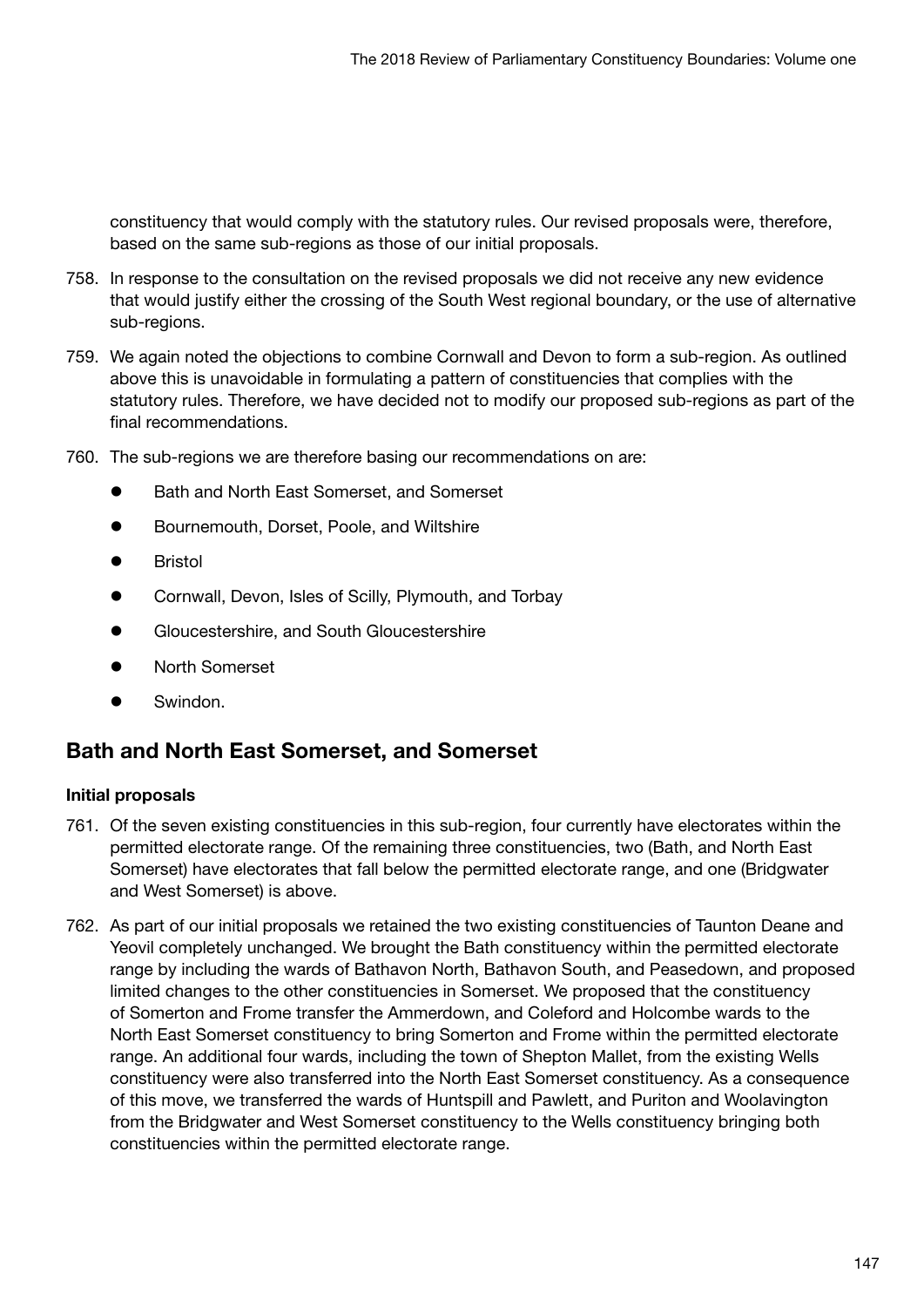### Consultation on the initial proposals

- 763. We received general support for the initial proposals for Bath, North East Somerset and Somerset with some respondents supporting all seven of the proposed constituencies. In relation to the proposed Bath constituency, residents of the Peasedown ward welcomed being included within the Bath constituency noting that they look to Bath for employment and cultural activities. We received a counter-proposal that suggested dividing the Bathavon West ward to include the N-BW5A and N-BW5B polling districts in the Bath constituency. The respondent noted that these polling districts contained students from Bath Spa University, and splitting the ward would result in all of the student accommodation for the university being included in one constituency.
- 764. We received a mix of support for and opposition to the inclusion of the town of Shepton Mallet in the North East Somerset constituency. Those in opposition argued that this proposal broke historical and community ties between Shepton Mallet and its existing constituency of Wells.
- 765. We received some counter-proposals that sought to address the concerns of Shepton Mallet not being included in a constituency with Wells. We noted a counter-proposal that included Shepton Mallet in a Wells constituency and proposed a number of changes to the North East Somerset, and Bridgwater and West Somerset constituencies. As part of this counter-proposal it was suggested that the Sedgemoor district ward of Huntspill and Pawlett be included in the Bridgwater and West Somerset constituency, even though there is no direct road connection across the River Parrett between the Huntspill and Pawlett ward and the town of Bridgwater, without going through the neighbouring ward of Puriton and Woolavington, which would not be in the same constituency.
- 766. A small number of representations objected to the inclusion of the Sedgemoor district wards of Huntspill and Pawlett, and Puriton and Woolavington in the Wells constituency. Respondents were concerned that a new Member of Parliament might not understand the specific interests of these communities, and therefore Parliamentary representation could suffer.
- 767. The boundaries of our proposed Yeovil constituency were supported; however, we received comments about the name of the constituency. A petition was submitted proposing that the constituency should be renamed Yeovil and South Somerset. It was argued that the constituency contained other towns and villages as well as Yeovil, and the name change would reassure residents that the focus was not merely on the town of Yeovil.

# Revised proposals

- 768. In light of representations received, we did not propose any changes to the constituency boundaries from the initial proposals for our revised proposals. We noted the concerns regarding the inclusion of Shepton Mallet in the North East Somerset constituency; however, we considered that the counter-proposals did not better reflect the statutory criteria and required a number of changes to surrounding constituencies that had otherwise been supported.
- 769. We considered that the evidence to rename the constituency of Yeovil to Yeovil and South Somerset had merit even though this constituency boundary was unchanged from its existing arrangement. We considered that this alternative name would better reflect the main town of Yeovil in the constituency name and also the local authority (South Somerset) covered by the constituency. Accordingly, we included the constituency name of Yeovil and South Somerset as part of our revised proposals.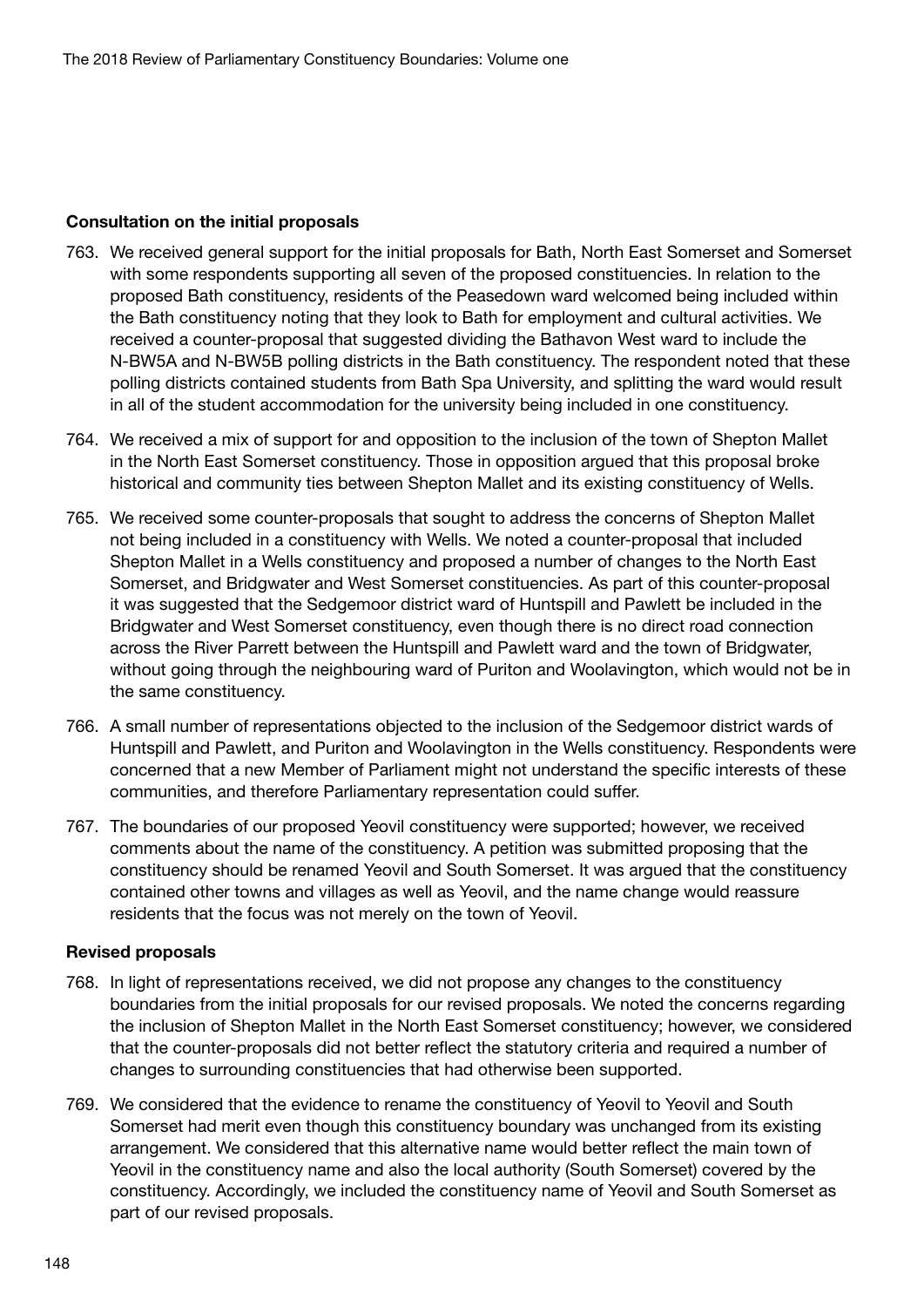### Consultation on the revised proposals

- 770. There was general support for the revised proposals, with a respondent commenting that our proposals were logical with minimal disruption to the sub-region. However, we did receive some objections. We received opposition to the town of Frome remaining in its current constituency of Somerton and Frome. Residents of Frome asserted that they look to Bath, east Somerset and/or Wiltshire, not south towards Somerton. Representations noted that their geographical and cultural associations are with the neighbouring areas of Radstock, Midsomer Norton, Bath and also into west Wiltshire, Trowbridge and Warminster. Alternatively, it was suggested that Frome may be conjoined with its neighbouring Mendip district towns of Shepton Mallet, Wells and Glastonbury.
- 771. We also received a submission in opposition to the change of constituency name from Yeovil to Yeovil and South Somerset, contending that the name is tautological, as Yeovil is part of South Somerset and the largest town in that district. This representation requested that the current constituency name of Yeovil be retained.

# Final recommendations

- 772. We considered that no new and compelling evidence was received to modify our revised proposals for this sub-region. We noted the objection from the residents of the town of Frome; however, to include Frome in one of the surrounding constituencies would result in consequential knock-on effects within this sub-region. We also considered that these changes could not be justified given the level of support we received for our proposed constituencies.
- 773. In relation to the proposed name change of the Yeovil and South Somerset constituency; on balance, taking into consideration the strength of evidence received during previous public consultations, we are not persuaded to modify the name for this constituency. We therefore retain the constituency name Yeovil and South Somerset as per our revised proposals.
- 774. Our final recommendations in this sub-region are for constituencies of: Bath, Bridgwater and West Somerset, North East Somerset, Somerton and Frome, Taunton Deane, Wells, Yeovil and South Somerset. These constituencies are listed in Volume two and shown on the maps in Volume three of this report.

# Bournemouth, Dorset, Poole, and Wiltshire

# Initial proposals

- 775. There are currently 13 constituencies in the sub-region comprising the County of Dorset and the unitary authorities of Bournemouth, Poole, and Wiltshire. Four of these constituencies have electorates within the permitted electorate range; the electorates of the remaining nine constituencies fall below the permitted electorate range. Our initial proposals allocated 12 constituencies to the sub-region, a reduction of one from the current arrangement.
- 776. In formulating our initial proposals we considered whether we could leave unchanged any of the four constituencies which have electorates within the permitted electorate range. However, in order to develop proposals in which all the constituency electorates are within the permitted electorate range, and to facilitate the reduction in allocated constituencies by one, we altered the boundaries of all four constituencies.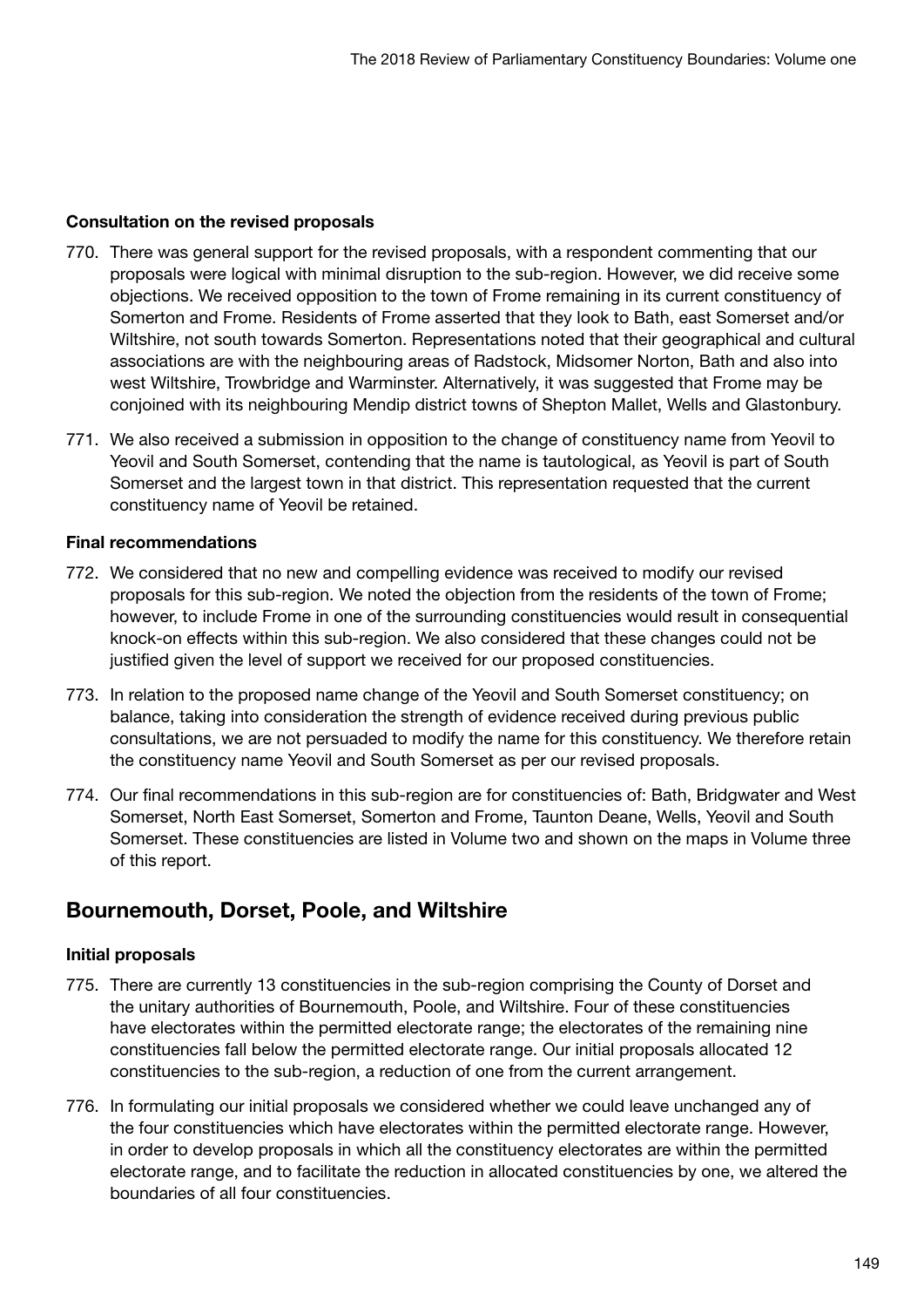- 777. We noted that the existing West Dorset constituency required realignment to reflect the new local government ward and constituency boundaries. We included all of the divided West Dorset district ward of Puddletown wholly within the West Dorset constituency, and the whole of the divided West Dorset district ward of Broadmayne & Crossways in our proposed South Dorset constituency. This provided a connection between the Weymouth and Portland borough area of the South Dorset constituency and the Purbeck district area. We also included the three Purbeck district wards of Bere Regis, St. Martin, and Wareham in the South Dorset constituency to bring it within the permitted electorate range.
- 778. We considered the option of not making any changes to the existing Bournemouth East constituency, and only minor changes to the existing Bournemouth West, Christchurch, and Poole constituencies to bring the electorates within the permitted electorate range. However, we noted that doing so would mean that the changes required to be made to the existing Mid Dorset and North Poole constituency would have resulted in that constituency containing parts of three districts (East Dorset, North Dorset and Purbeck) and the unitary authority of Poole. We considered that this was unnecessary would mean greater change to the existing pattern of constituencies.
- 779. We proposed that the Christchurch borough be included in a constituency with five wards from north of the Bournemouth borough and that this constituency be named Bournemouth North and Christchurch. We proposed a Bournemouth South constituency containing 10 wards from south of the Bournemouth borough. We also proposed a Poole constituency that included 11 Poole borough wards including the whole of the wards of Alderney, Branksome East, and Branksome West, which are divided between the existing Bournemouth West, and Poole constituencies.
- 780. As part of our initial proposals we created a Broadstone, Ferndown and Kinson constituency containing three wards from Bournemouth borough, four wards from East Dorset district, and five wards from Poole borough. As a result of this change, we also created a new constituency called Blandford and Wimborne. This constituency contained 12 wards from East Dorset district, including the town of Wimborne Minster, seven wards from North Dorset district, including the town of Blandford Forum, and three wards from Purbeck district.
- 781. The remaining 12 North Dorset district wards, including the town of Shaftesbury, were included in a cross-county boundary constituency with 12 wards from the Wiltshire unitary authority, including the towns of Warminster and Westbury. Our proposed name for this constituency was Warminster and Shaftesbury.
- 782. We increased the electorate of the existing Salisbury constituency by including all of the divided Wiltshire wards of Bulford, Allington and Figheldean, and Fovant and Chalke Valley. We also transferred the Durrington and Larkhill ward from the existing Devizes constituency into the Salisbury constituency.
- 783. To bring our Devizes constituency within the permitted electorate range we also included the five wards that make up the town of Calne, noting that Calne had previously been included in a Devizes constituency.
- 784. In order to compensate for the transfer of Calne from the existing North Wiltshire constituency to Devizes, we included the eight wards comprising the town of Chippenham, together with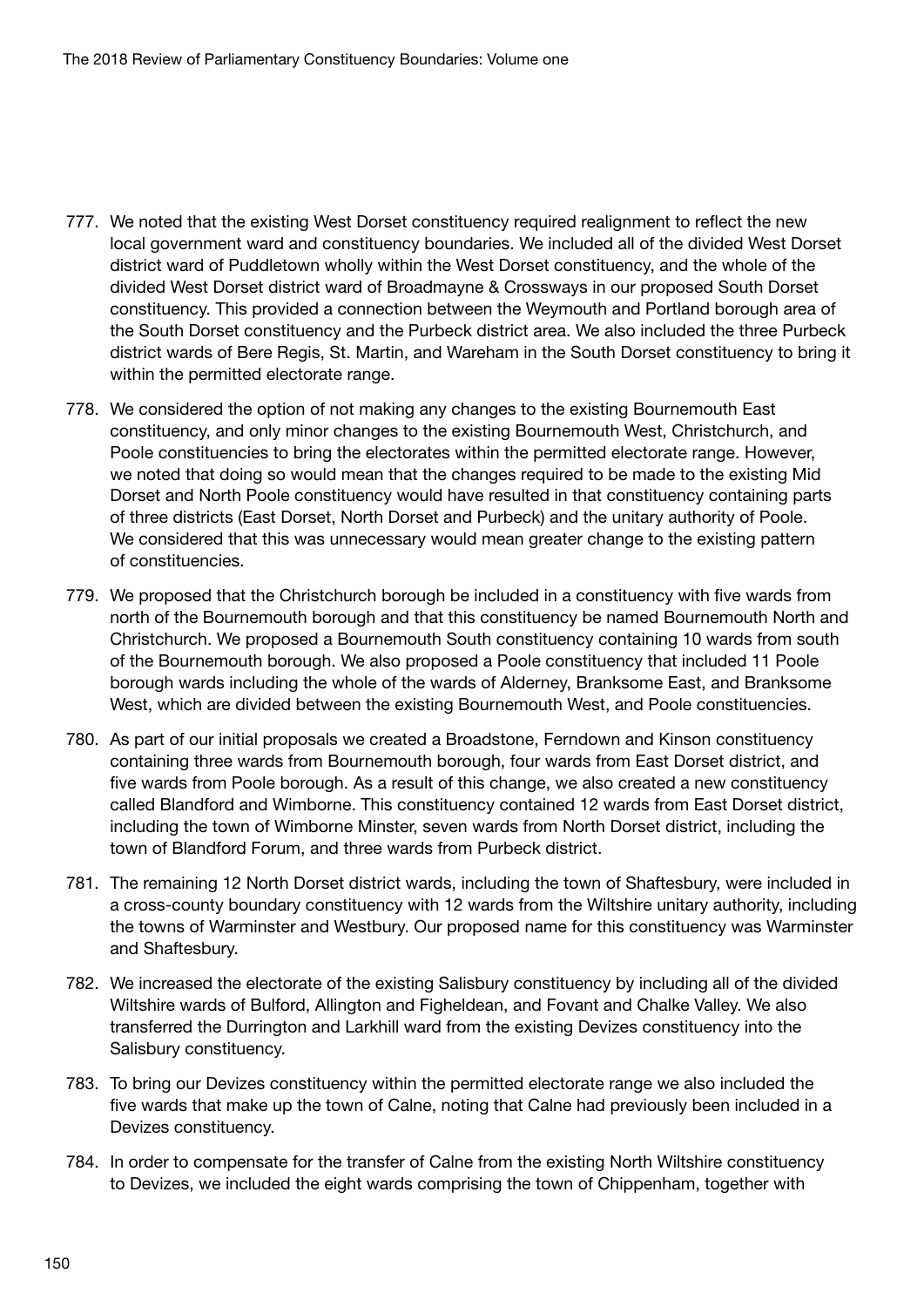the two wards of Corsham Pickwick, and Corsham Town to form a constituency which we named Chippenham.

785. We proposed that the remaining 21 Wiltshire wards, including the towns of Bradford-on-Avon, Melksham, and Trowbridge, form a constituency that we named Trowbridge.

# Consultation on the initial proposals

- 786. There was little support for our initial proposals in Dorset. In particular, we received significant opposition to our proposals for Bournemouth and Christchurch. It was argued that the initial proposals were far too disruptive to the current pattern of Parliamentary constituencies in this area and there was fervent opposition to the loss of the existing Bournemouth East constituency. A number of counter-proposals suggested that we should retain the existing Bournemouth East constituency unchanged and only make minor amendments to the existing constituencies of Bournemouth West, Christchurch, and Mid Dorset and North Poole, to ensure that their electorates were within the permitted range.
- 787. As noted above, respondents strongly opposed our initial proposals covering Bournemouth and Poole and submitted a number of counter-proposals for the area, including retaining the existing Bournemouth East constituency. In considering these counter-proposals, it would be necessary to propose a Mid Dorset constituency that would contain parts of four local authorities (something we had sought to avoid in formulating the initial proposals). However, this proposal was generally supported in representations.
- 788. We also received objections to our proposed South Dorset constituency, particularly that it included the three Purbeck district wards of Bere Regis, St. Martin, and Wareham. One counterproposal suggested that the West Dorset district ward of Chickerell & Chesil Bank should be included in the South Dorset constituency, instead of the three Purbeck wards which had ties with the Mid Dorset constituency. Respondents highlighted the close proximity and links that Chickerell & Chesil Bank has with Weymouth. Under the initial proposals, the Chickerell & Chesil Bank ward had been included in a West Dorset constituency which had otherwise only been modified to reflect changes to local government boundaries.
- 789. An alternative counter-proposal also included the Chickerell & Chesil Bank ward in the South Dorset constituency citing this ward's close links with Weymouth. To bring the West Dorset constituency within the permitted electorate range, four North Dorset district wards were included in this proposed constituency. Consequently, the transfer of all four wards would mean that other changes were required to the proposed Warminster and Shaftesbury constituency. A further counter-proposal suggested that only two North Dorset wards be transferred to the West Dorset constituency. Under this counter-proposal no further changes to the proposed Warminster and Shaftesbury constituency were required. The assistant commissioners noted that under both counter-proposals the District of North Dorset would be divided between three constituencies.
- 790. In Wiltshire, we received a counter-proposal which included the towns of Chippenham and Trowbridge in the same constituency. However, this resulted in an awkward arrangement which linked these two areas and excluded Melksham (with Melksham being included in another constituency). We noted that travel by road from Chippenham to Trowbridge requires passing through Melksham and that the towns in this area would be on the periphery of their constituencies.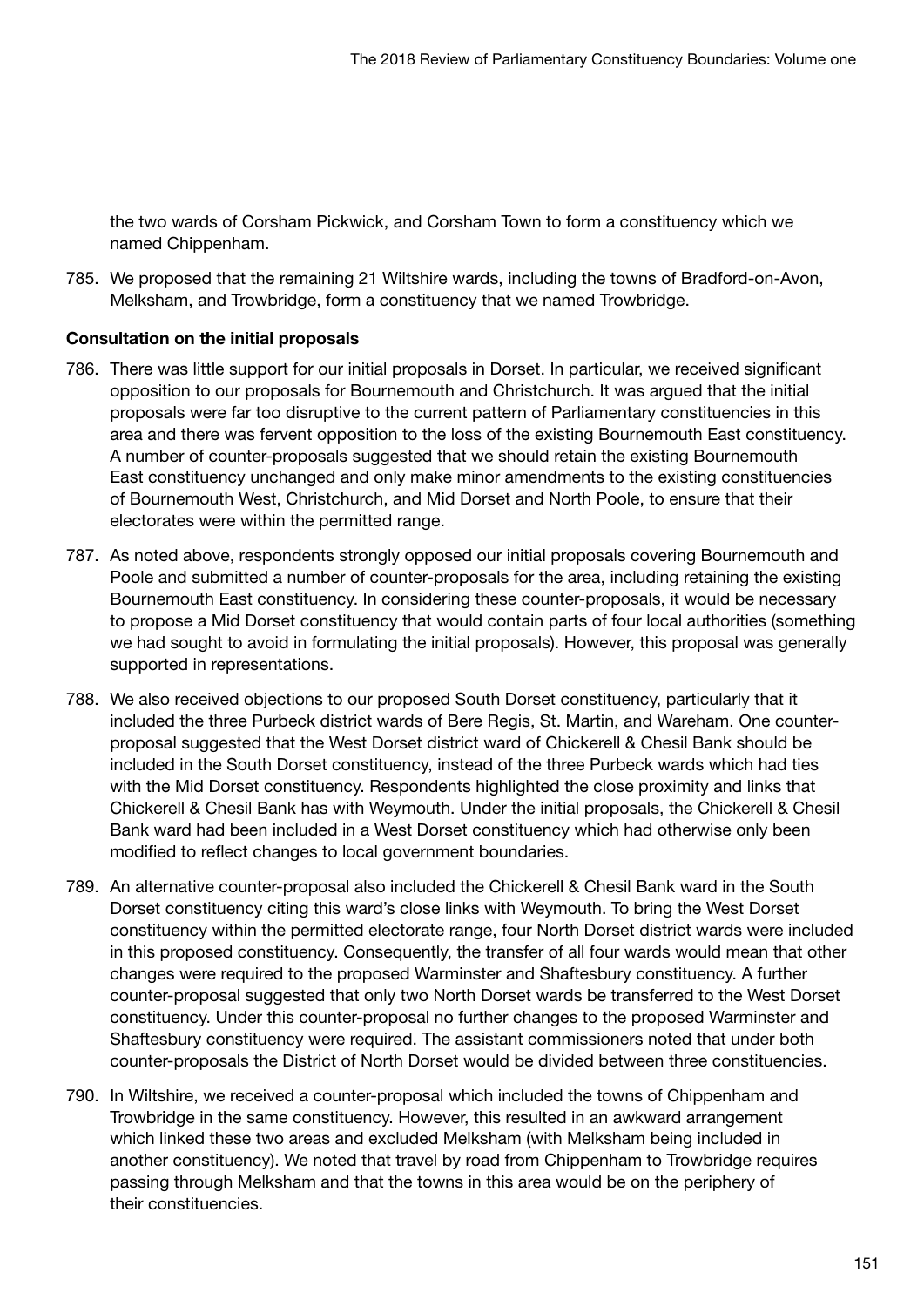791. We also received opposition to the division of the town of Corsham between our proposed constituencies of Chippenham and Trowbridge. A counter-proposal suggested the inclusion of the Box and Colerne ward in the Chippenham constituency and the Corsham Pickwick and Corsham Town wards in the Trowbridge constituency, thereby including the majority of Corsham town in the same constituency. Our initial proposals for other constituencies in Wiltshire were generally supported.

### Revised proposals

- 792. The opposition to the initial proposals in the Bournemouth, Poole, Christchurch, and East Dorset constituencies, and near unanimous support for counter-proposals proposing alternative configurations, persuaded our assistant commissioners to look again at the configuration of this area. They recommended that we revert back to the current boundaries for the Bournemouth East constituency, thereby retaining this constituency unchanged. They also recommended a Bournemouth West constituency that retained its current composition, with a minor modification uniting the Branksome West and Branksome East wards. Our assistant commissioners recommended a Poole constituency that was similar to the existing constituency, with the inclusion of the wards of Canford Heath East and Canford Heath West and the loss of the Branksome West ward to Bournemouth West. We agreed with their recommendations.
- 793. Due to the reconfiguration of the constituencies in this area, a Broadstone, Ferndown and Kinson constituency and Blandford and Wimborne constituency (as proposed under the initial proposals) were no longer proposed. We expunged the Broadstone, Ferndown and Kinson constituency and created a constituency named Mid Dorset to replace the Blandford and Wimborne constituency.
- 794. To the east of the new Mid Dorset constituency, the whole of the West Moors & Holt ward, and the Verwood East, and Verwood West wards were included in the proposed Christchurch constituency.
- 795. We considered whether to include the Purbeck district ward of Wareham in this constituency or alternatively into a South Dorset constituency. We noted that Wareham's ties were with Lytchett Matravers and Lytchett Minster, and not with South Dorset. Therefore we retained the wards of Wareham, Bere Regis, and St. Martin in a Mid Dorset constituency. This revision left the South Dorset constituency under the permitted electorate range, so we transferred the Chickerell & Chesil Bank ward from the proposed West Dorset constituency to the South Dorset constituency, and moved the Blackmore and Lydden Vale wards from the proposed Warminster and Shaftesbury constituency to the West Dorset constituency. This was the only proposed amendment to the Warminster and Shaftesbury constituency.
- 796. In Wiltshire, we were persuaded by the evidence received to revise the constituency boundary between the proposed constituencies of Trowbridge and Chippenham. We included the ward of Box and Colerne in a Chippenham constituency and the Corsham Pickwick and Corsham Town wards in the Trowbridge constituency. We also recommended that these constituencies be renamed North Wiltshire and West Wiltshire respectively.
- 797. We considered that no changes were necessary for the proposed Devizes and Salisbury constituencies. These were the only constituencies in this sub-region not to be altered in our revised proposals.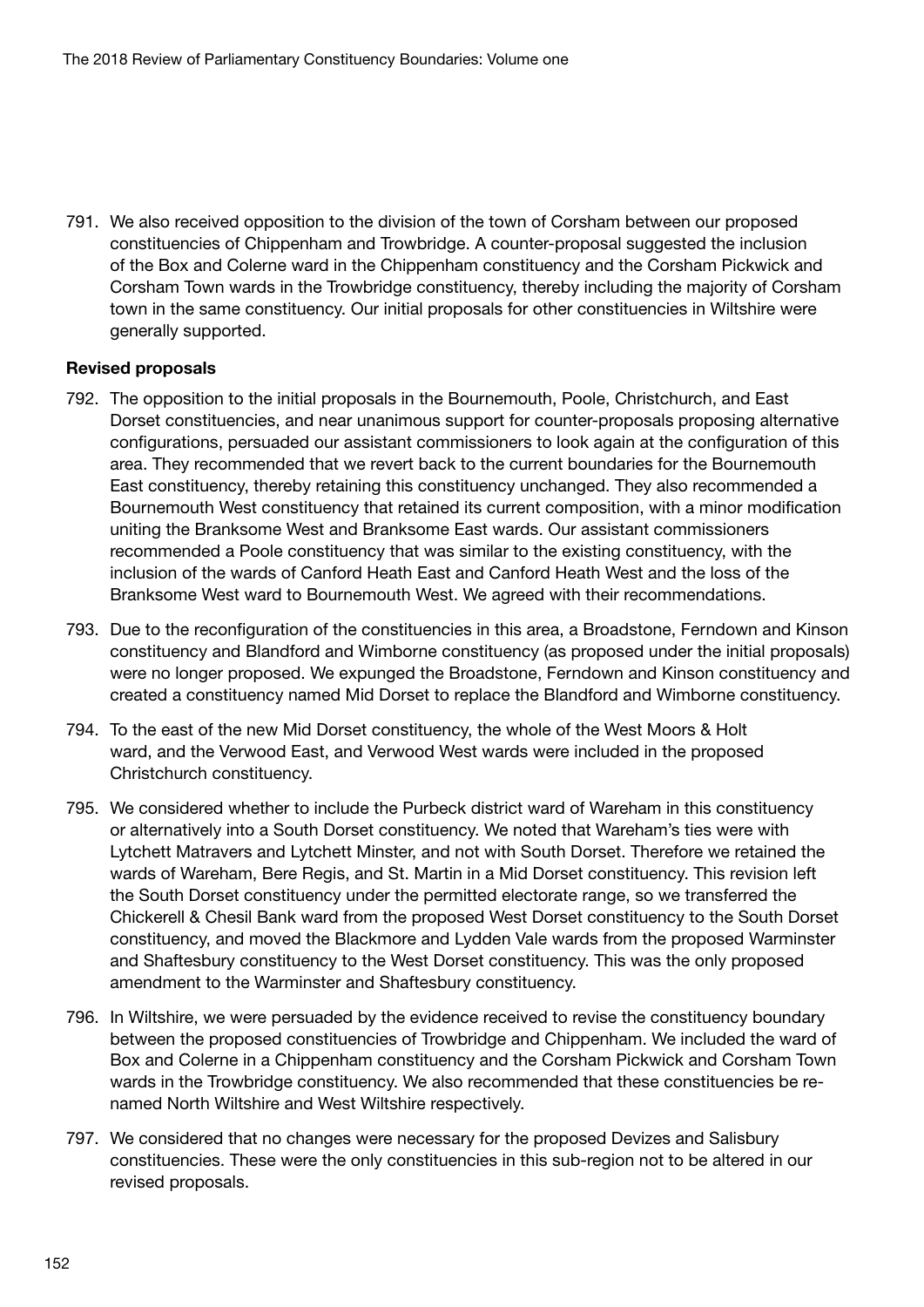### Consultation on the revised proposals

- 798. The revised proposals for Dorset were warmly welcomed, in particular for both Bournemouth constituencies. Respondents approved of the minimum change approach taken to this area, in particular to the Bournemouth East constituency retaining its current boundary, and bringing together the Branksome East and Branksome West wards into a single constituency (Bournemouth West). Residents were pleased that the local community would remain connected to similar, nearby communities such as Littledown, Boscombe and Southbourne, and that the economic developmental needs of Bournemouth would be represented by only two Members of Parliament. Furthermore, respondents supported Bournemouth University remaining within one constituency (Bournemouth West). A counter-proposal was put forward to change the name of this constituency to Bournemouth West and Bourne Valley to reflect the inclusion of three wards from Poole borough in the proposed Bournemouth West constituency.
- 799. Limited opposition was received in relation to the town of Verwood being divided between the proposed Mid Dorset, and Christchurch constituencies. A respondent suggested that the whole of Verwood be included in the Christchurch constituency. This proposal would have resulted in both constituencies falling outside the permitted electorate range.
- 800. Our revised proposals for the South Dorset and West Dorset constituencies drew little comment. One respondent was disappointed that our revised proposals crossed the Dorset and Wiltshire county boundary, but understood this was required in order to configure a pattern of constituencies that was within the permitted electorate range. This respondent suggested that the proposed Warminster and Shaftesbury constituency be renamed Blackmore Vale and Deverill Valley to reflect this constituency's rural nature.
- 801. We received support for the revised West Wiltshire and North Wiltshire constituencies, particularly in the Chippenham area. Our proposals for Corsham also received support as they would unify the town of Corsham (which was divided under the initial proposals). Many residents were pleased that the towns of Corsham, Melksham and Trowbridge were included within a single constituency. We received some objections from the parishioners of Box Parish as they considered that the revised proposals divided the Box Hill and Rudlow area (in the West Wiltshire constituency) from the rest of the parish located in the North Wiltshire constituency. We noted that the parish spans across two wards, Box and Colerne, and Corsham Without and Box Hill, as a consequence of relatively recent changes to local government ward boundaries. While we were sympathetic to the arguments, we noted that bringing the two wards together into one constituency would require a number of consequential changes to other constituencies in Wiltshire.
- 802. We received some support for the constituency names of West Wiltshire and North Wiltshire although we also received some suggestions for alternative names. Some representations suggested the constituency name North Wiltshire be renamed Chippenham and North Wiltshire, and also suggested the constituency of West Wiltshire be renamed Trowbridge and West Wiltshire. In both cases respondents considered these names better reflected the main towns and geographical nature of the constituencies. In relation to the constituency of Devizes, we received a suggestion to rename this constituency East Wiltshire.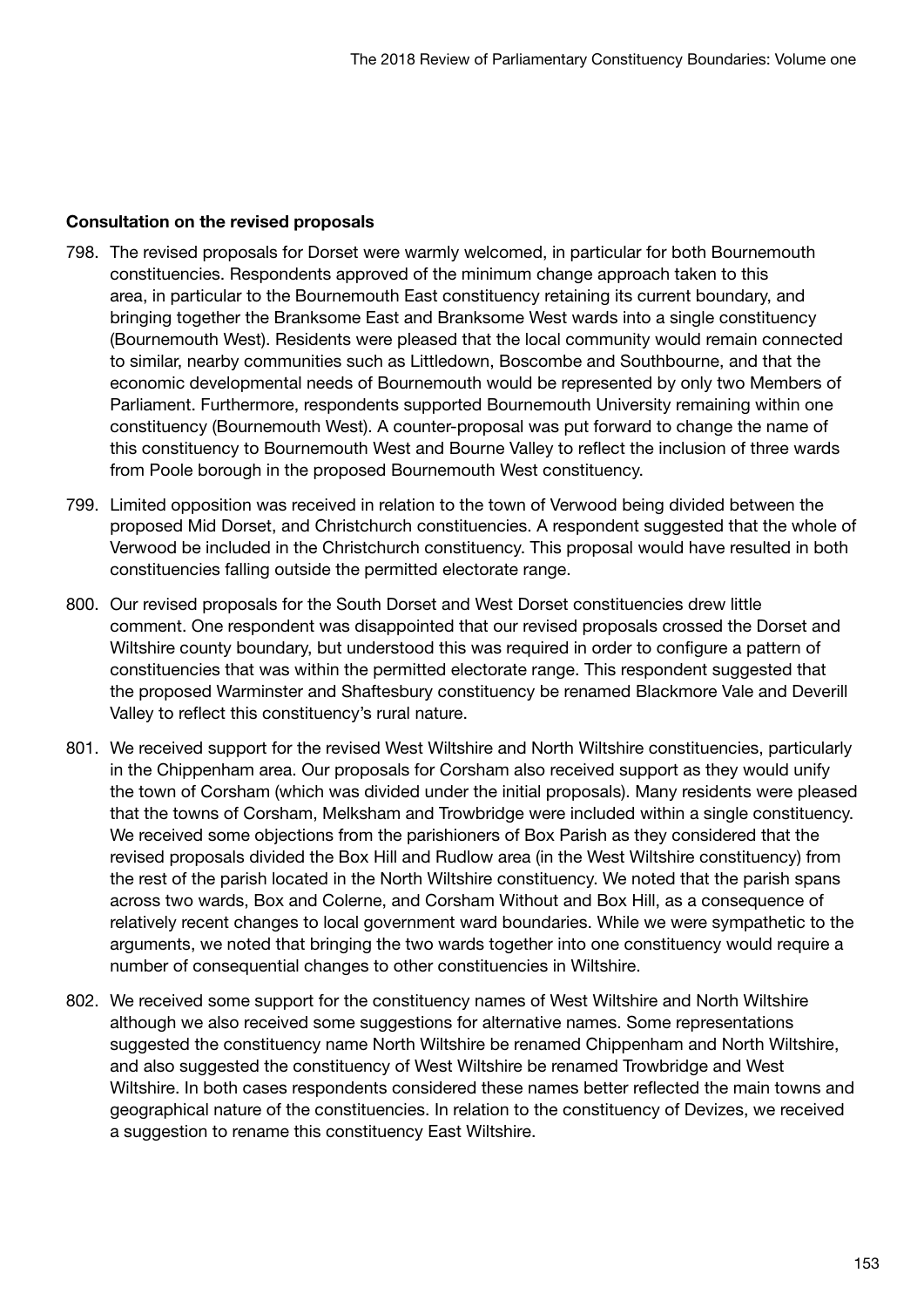### Final recommendations

- 803. Given that our revised proposals were generally well received, we were not persuaded to modify the pattern of constituencies in this sub-region. Our revised boundaries better aligned with communities in Bournemouth, Poole, Christchurch, and Wiltshire. We noted the evidence presented regarding the breaking of some community ties in this sub-region; for example, from the residents of Box Parish and town of Verwood; however, we consider this was not compelling enough to warrant further changes to constituencies due to consequential knock-on effects across this sub-region.
- 804. Having considered the evidence received for this sub-region, we recommend that modifications are made to three constituency names. We recommend that the North Wiltshire, West Wiltshire and Devizes constituencies be renamed Chippenham and North Wiltshire, Trowbridge and West Wiltshire, and Devizes and East Wiltshire, respectively. We consider that these names reflect the conurbations in each constituency and the geographical area of the local authorities.
- 805. Our final recommendations for Bournemouth, Dorset, Poole, and Wiltshire are for constituencies of: Bournemouth East, Bournemouth West, Chippenham and North Wiltshire, Christchurch, Devizes and East Wiltshire, Mid Dorset, Poole, Salisbury, South Dorset, Trowbridge and West Wiltshire, Warminster and Shaftesbury, West Dorset. These constituencies are listed in Volume two and shown on the maps in Volume three of this report.

# Bristol

### Initial proposals

- 806. There are currently four constituencies within this sub-region, which covers the unitary authority of Bristol. The Bristol South and Bristol North West constituencies have electorates within the permitted electorate range, therefore we were able to leave the boundaries of these two constituencies unchanged as part of our initial proposals.
- 807. We proposed minimal changes to the existing Bristol East and Bristol West constituencies, to ensure that the electorates of both fall within the permitted electorate range. At present, the electorate of the Bristol East constituency falls below the permitted electorate range, while the Bristol West constituency is above the permitted electorate range. Accordingly, we enlarged the Bristol East constituency to include the Easton ward that is currently located in the Bristol West constituency. We did not propose any further changes to either constituency.

### Consultation on the initial proposals

- 808. We received general support for our initial proposals in this sub-region. However, there were some objections to the inclusion of the Easton ward in the Bristol East constituency. It was argued that the Easton and Lawrence Hill wards should be included within one constituency to recognise their close ties.
- 809. A respondent suggested that the Easton and Lawrence Hill wards should be included in the Bristol East constituency, with the Henleaze ward being transferred from the Bristol North West constituency to the Bristol West constituency, and the Frome Vale ward transferred from the Bristol East constituency to the Bristol North West constituency. The assistant commissioners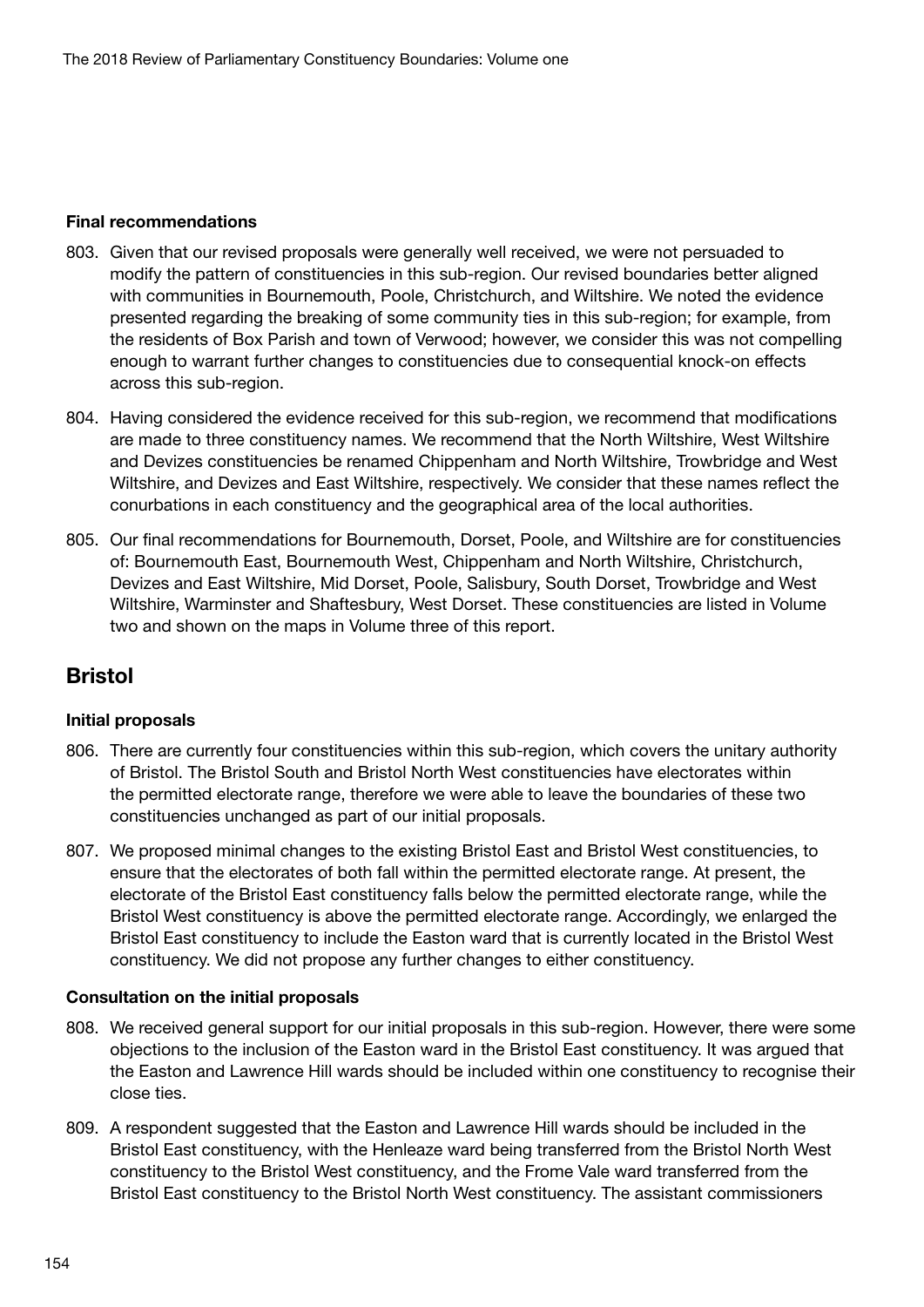noted that the M32 forms the constituency boundary between the Bristol East and Bristol North West constituencies, with no direct road access between the Frome Vale ward and the rest of the Bristol North West constituency, which is also separated by the open space of Stoke Park.

- 810. Alternatively, it was proposed that both the Easton and Lawrence Hill wards should remain in the Bristol West constituency, with the Bishopston ward transferred from the Bristol West constituency to the Bristol North West constituency, and the Lockleaze ward transferred from the Bristol North West constituency to the Bristol East constituency. As with the aforementioned counter-proposal, the assistant commissioners noted the lack of a road link between the Lockleaze ward and the rest of the Bristol East constituency.
- 811. A respondent also proposed that both the Easton and Lawrence Hill wards should be included in the Bristol East constituency. It was suggested that the Stockwood ward be transferred from the Bristol East constituency to the Bristol South constituency, and the Southville ward be transferred from the Bristol South constituency to the Bristol West constituency. The assistant commissioners noted that the River Avon formed a clear natural boundary between the Bristol South and Bristol West constituencies.

# Revised proposals

812. Our assistant commissioners considered the representations received and were not minded to recommend any changes to the initial proposals in this sub-region. They noted that the counterproposals would not better reflect the statutory criteria, particularly in cases where changes to the existing constituencies of Bristol South and Bristol North West were proposed. Therefore, our revised proposals were identical to our initial proposals.

# Consultation on the revised proposals

813. Our revised proposals for Bristol were again broadly supported during consultation, particularly in that we had proposed limited changes to the existing pattern of constituencies. However, some representations raised similar concerns as during the consultation on the initial proposals. For example, we received a counter-proposal which sought to avoid the Easton and Lawrence Hill wards being included in different constituencies. The respondent noted the areas' distinctive shared community, identity and character with the other local communities in these wards such as Russell Town, Barton Hill and St. Jude's. We also received a suggestion to amend the constituency name of Bristol North West to Bristol North and Avonmouth to better reflect the configuration of the constituency.

# Final recommendations

- 814. We noted that our proposed pattern of constituencies in the Bristol sub-region was generally supported during all consultations. We consider that the counter-proposals received resulted in more change than is necessary to create four constituencies within the permitted electorate range. Therefore, as no new or compelling evidence has been received to modify our proposals, we confirm our revised proposals for this sub-region as final.
- 815. Our final recommendations for Bristol are for constituencies of: Bristol East, Bristol North West, Bristol South, Bristol West. These constituencies are listed in Volume two and shown on the maps in Volume three of this report.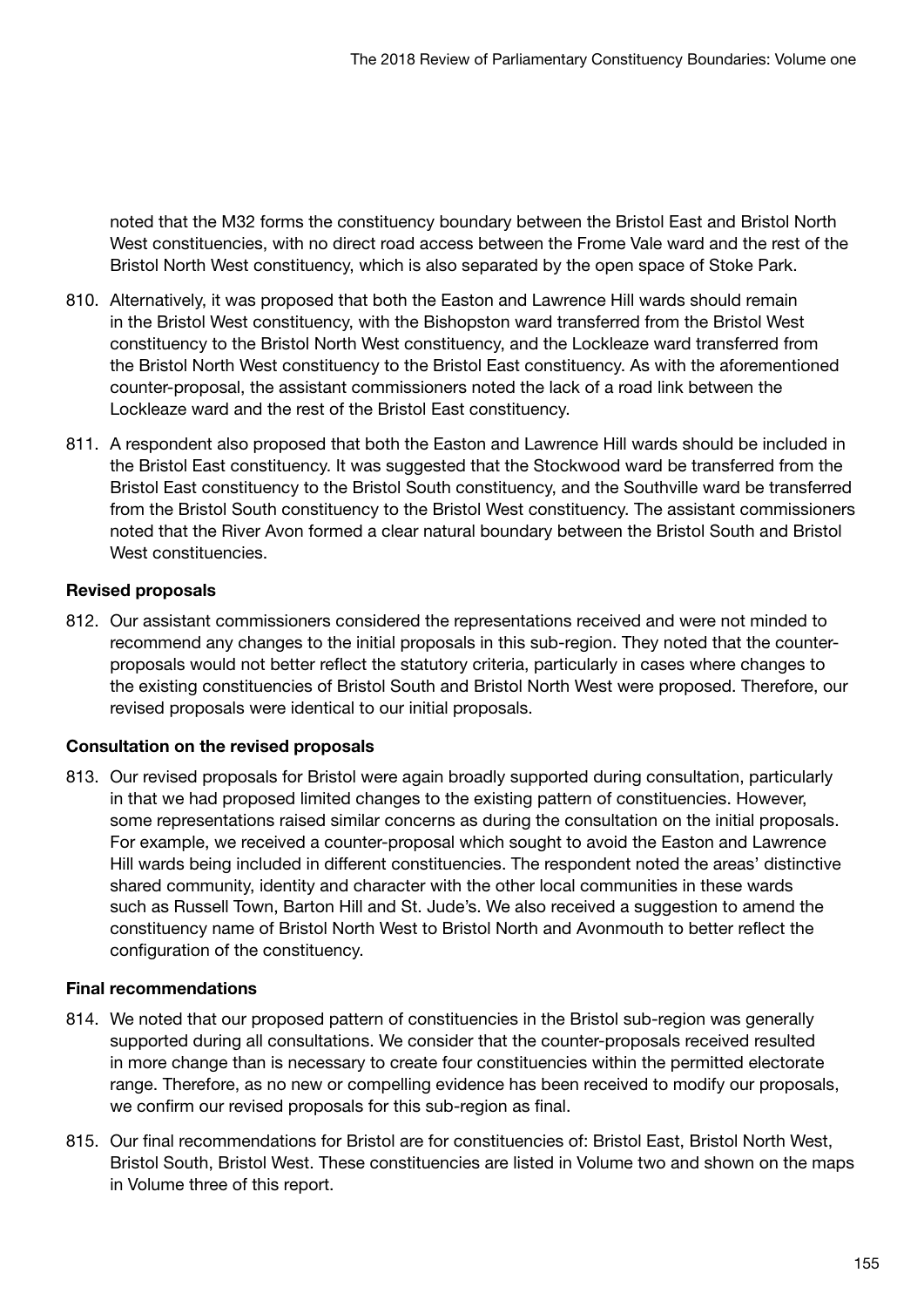# Cornwall, Devon, Isles of Scilly, Plymouth, and Torbay

### Initial proposals

- 816. This sub-region comprises the County of Devon and the unitary authorities of Cornwall, Isles of Scilly, Plymouth, and Torbay. There are currently 18 constituencies in the sub-region. Of these, only seven (East Devon, Exeter, North Devon, St Austell and Newquay, Tiverton and Honiton, Torbay, and Torridge and West Devon) have electorates within the permitted electorate range. The remaining 11 constituencies fall below the permitted electorate range.
- 817. Our initial proposals allocated 17 constituencies to this sub-region, a reduction of one from the current arrangement.
- 818. In order to develop initial proposals in which all the constituency electorates were within the permitted electorate range, and to facilitate the reduction in constituencies outlined above, it was necessary to alter the boundaries of three existing constituencies: East Devon, St Austell and Newquay, and Torridge and West Devon. The Tiverton and Honiton constituency was altered to realign local government ward and constituency boundaries. Our initial proposals left the existing constituencies of Exeter, North Devon, and Torbay unchanged.
- 819. As noted earlier in this report, it is not possible to propose a whole number of constituencies with electorates within the permitted electorate range within the County of Cornwall and the Isles of Scilly. Consequently, a key consideration when developing proposals in this sub-region was identifying the most appropriate point at which to propose the necessary cross-county boundary constituency between Cornwall and Devon. We decided that the most suitable point at which to cross the boundary is in the north of both counties, rather than traversing the River Tamar between Plymouth and Saltash, at which point the river, notwithstanding the bridge, presents a far more significant boundary between the two counties. We named this constituency Bideford, Bude and Launceston, reflecting the names of the three largest towns in the constituency. This constituency stretches along the South West Coastal Path from Port Isaac Bay to Bideford Bar and comprises nine wards that are currently included in the North Cornwall constituency and 18 wards that are currently in the existing Torridge and West Devon constituency. The A39 provides a strong communication link along the north coast of the constituency, linking Bideford in Devon with Bude and Camelford in Cornwall.
- 820. Due to the small electorate in the existing St Ives constituency, we expanded the boundary along the coast to incorporate the entirety of St Ives Bay and the town of Hayle, with which there are close geographical and communication links. Similarly, due to the small electorate of the existing Camborne and Redruth constituency, exacerbated by the transfer of Hayle to St Ives, we also extended this boundary along the south coast to incorporate the towns of Falmouth and Penryn. Our proposed name for this constituency was Falmouth and Camborne.
- 821. To replace the loss of the town of Falmouth from the existing Truro and Falmouth constituency, we included the town of Newquay in a constituency that continues to cross the county from the northern coast to the southern coast. Our proposed name for this constituency was Truro and Newquay.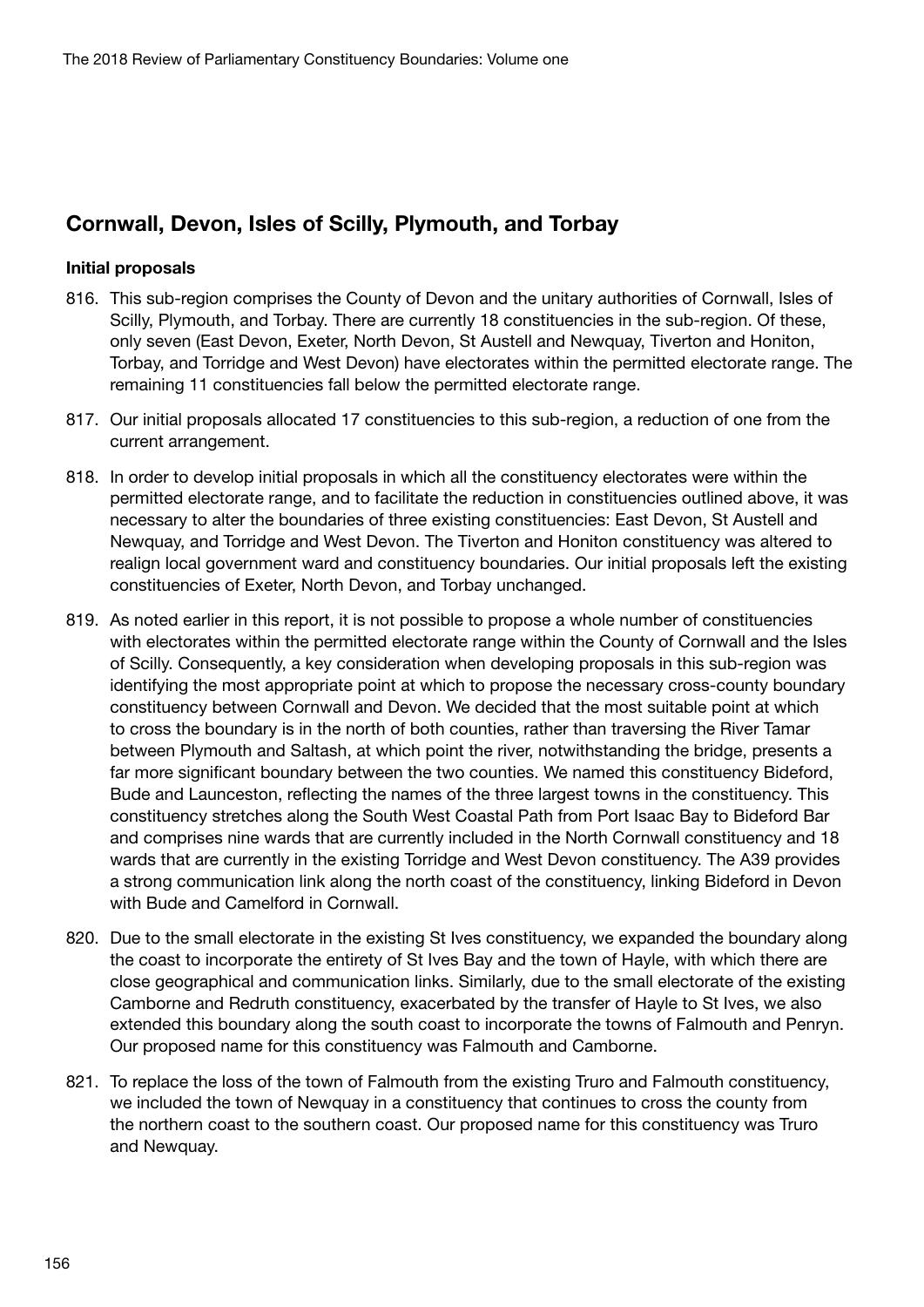- 822. To replace the loss of the town of Newquay from the existing St Austell and Newquay constituency, we included nine wards from the existing North Cornwall constituency, including the towns of Bodmin and Wadebridge into one constituency and named it Bodmin and St Austell.
- 823. We extended the South East Cornwall constituency to include the wards of Altarnun, and Stokeclimsland, from the existing North Cornwall constituency and proposed no change to the name of this constituency.
- 824. In Devon, our initial proposals did not alter the existing constituencies of Exeter, North Devon, and Torbay. Additionally, a number of our proposed constituencies in the south and east of the county were largely similar to the existing constituencies, apart from the transfer of a small number of wards to ensure that electorates fell within the permitted electorate range. As a result, the major changes we proposed were confined to the Central Devon, South West Devon, and Torridge and West Devon constituencies.
- 825. In Plymouth, we transferred the Peverell ward from the existing constituency of Plymouth, Sutton and Devonport to the Plymouth, Moor View constituency. To replace the Peverell ward, we transferred the Plymstock Dunstone, and Plymstock Radford wards to the existing Plymouth, Sutton and Devonport constituency. We named the two constituencies, which were wholly within the City of Plymouth, Plymouth North, and Plymouth South respectively.
- 826. We included 10 West Devon borough wards, including the town of Tavistock, which are currently in the Torridge and West Devon constituency, in a constituency together with the remaining wards in the existing South West Devon constituency. We named this constituency Tavistock and Ivybridge.
- 827. We transferred the two Teignbridge district wards of Ambrook and Ipplepen from the Newton Abbot constituency to the existing Totnes constituency to bring its electorate within the permitted electorate range. To compensate for the loss of these two wards, we transferred the two Teignbridge district wards of Chudleigh, and Kenn Valley from the existing Central Devon constituency to Newton Abbot.
- 828. The Tiverton and Honiton constituency is within the permitted electorate range. However, we amended this constituency by including all of the East Devon district ward of Feniton and Buckerell to reflect the changes made to this ward boundary. Apart from this change to the existing East Devon constituency, there did not need to be any other changes made. However, we noted that we had to include the five remaining Torridge district wards not included in the proposed Bideford, Bude and Launceston constituency in a revised Central Devon constituency, to compensate for the transfer of the Teignbridge district wards of Chudleigh, and Kenn Valley to the Newton Abbot constituency. This would have resulted in the Central Devon constituency containing parts of five different districts. We considered that this was unnecessary and decided to include the East Devon district ward of Exe Valley in the proposed East Devon constituency. This meant that the proposed Central Devon constituency would continue to contain parts of four Devon districts (Mid Devon, Teignbridge, Torridge, and West Devon).

# Consultation on the initial proposals

829. In response to the consultation on our initial proposals for Devon, there was strong support for the proposed East Devon and Exeter constituencies, with respondents noting that our initial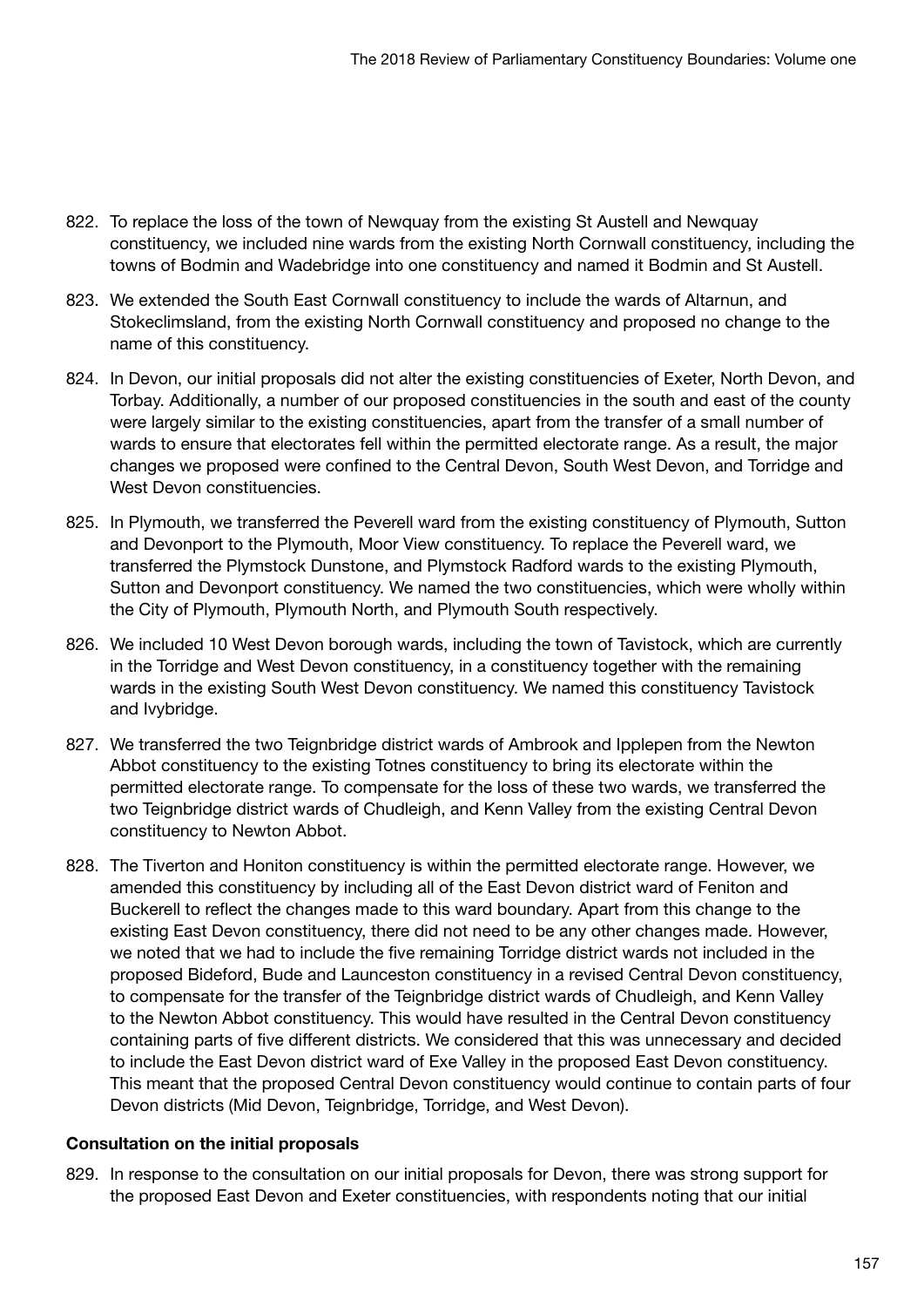proposals were minimum change options for both constituencies, with Exeter's constituency boundary unaltered. Conversely, we also received a counter-proposal to include the Exeter city ward of St. Loyes in the Exeter constituency. The respondent argued that the St. Loyes ward had strong links with the rest of the Exeter constituency. This counter-proposal was supported by other respondents stating that the rate of housing development in East Devon may necessitate a change at the next review.

- 830. There were objections to the inclusion of the Teignbridge district ward of Chudleigh in the Newton Abbot constituency. A respondent was concerned that Hennock Parish (part of the Chudleigh ward), would lose its rural identity as a result of these proposals. Alternative configurations included transferring the Chudleigh ward into a Central Devon constituency to recognise its ties to that constituency.
- 831. We received suggestions for alternative constituency names in relation to the three constituencies covering the City of Plymouth. The addition of 'Plympton' to the name of our proposed Tavistock and Ivybridge constituency was suggested as a more accurate representation of the electorate of this constituency. Respondents also requested that we revert to the existing names of the remaining Plymouth constituencies: Plymouth Moor View, and Plymouth Sutton and Devonport.
- 832. As part of our initial proposals we suggested constituencies in Cornwall that generally crossed the county from the north coast to the south coast, rather than constituencies that followed the coastline. There was some support for our proposed constituencies; however, we received passionate arguments against the creation of a so-called 'Devonwall' cross-county boundary constituency, namely to our proposed Bideford, Bude and Launceston constituency. Many of those who opposed this proposal did not submit a counter-proposal to create five constituencies wholly within Cornwall and the Isles of Scilly, each with an electorate within the permitted electorate range. It was argued that Cornwall is a separate entity from England and should be treated in the same way as Northern Ireland, Scotland and Wales in terms of the review.
- 833. Turning south to the proposed Bodmin and St Austell, and Truro and Newquay constituencies, respondents opposed the division of the 'China Clay District' between two constituencies. The consensus was that as much of this area as possible should be in the same constituency as the town of St Austell. It was suggested that the St. Stephen-In-Brannel ward be included in the Bodmin and St Austell constituency and the St. Columb Major ward included in the Truro and Newquay constituency to recognise the close ties between St. Columb Major and the town of Newquay. Although this counter-proposal would not unite the whole of the 'China Clay District' within a single constituency, it was a viable solution that could be achieved within the statutory rules. We noted further evidence asserting that the St. Columb Major ward has economic and community links with the Truro and Newquay constituency, in particular with the town of Newquay.
- 834. Submissions also commented that the village of Portreath is closely linked to the Redruth area; however, it was noted that including the whole of the ward of Mount Hawke and Portreath in the Falmouth and Camborne constituency was not possible without making a number of changes to neighbouring constituencies. Splitting the Mount Hawke and Portreath ward was also proposed. However, our assistant commissioners considered that this would not satisfy our exceptional and compelling circumstances test.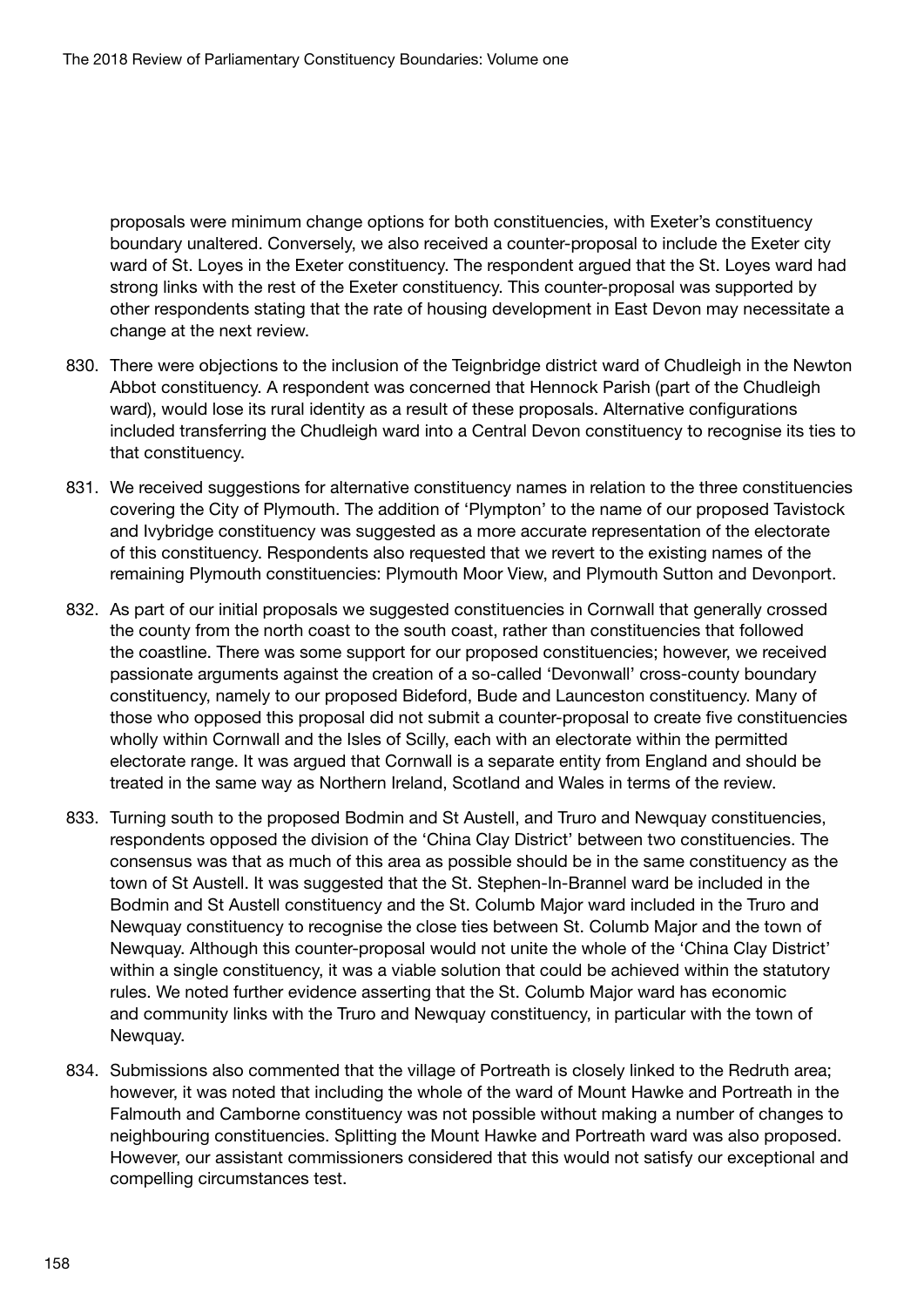835. A number of respondents suggested that the proposed Falmouth and Camborne constituency should be renamed Falmouth, Camborne and Redruth to recognise the three largest towns in the constituency.

# Revised proposals

- 836. Given the mix of support for and opposition to the initial proposals for the Exeter and East Devon constituencies, in particular with respect to the St. Loyes ward, the assistant commissioners visited the area to test evidence received during the public consultations. They noted that the St. Loyes ward was indeed very similar to other wards within Exeter and was separated from the rest of the East Devon constituency by the M5 motorway; however, the assistant commissioners also highlighted the fact that the Exeter city ward of Topsham would become an orphan ward if St. Loyes ward were to be transferred to the Exeter constituency. Due to the strength of evidence presented we agreed with the recommendation of the assistant commissioners to include the St. Loyes ward in the Exeter constituency as part of the revised proposals. We noted that the arguments between change and respecting the existing boundaries were finely balanced.
- 837. In relation to the Truro and Newquay, and Bodmin and St Austell constituencies, we were persuaded by the evidence put forward to unite the 'China Clay District' within a single constituency. Therefore we transferred the St. Columb Major, and St. Stephen-In-Brannel wards between constituencies (Truro and Newquay, and Bodmin and St Austell respectively), thereby respecting the community ties these two wards have with their neighbouring areas.
- 838. As part of our revised proposals, we proposed that the constituency names for the Plymouth area be changed to Plymouth Moor View, and Plymouth Sutton and Devonport, thereby reverting to the original constituency names. We also changed the constituency name for Tavistock and Ivybridge to Plympton, Tavistock and Ivybridge to better represent the identity of the electorate, and the constituency name of Falmouth and Camborne to Falmouth, Camborne and Redruth to recognise the three largest towns in the constituency.

# Consultation on the revised proposals

- 839. In response to the consultation on the revised proposals we received further opposition to the cross-county boundary constituency of Bideford, Bude and Launceston. Many of the representations requested that we treat Cornwall as a separate sub-region, contending that the unique needs of the Cornish electorate would not be adequately served by a cross-county boundary Member of Parliament. However, as outlined in earlier sections of the report, classifying Cornwall as a separate entity would result in at least one constituency outside of the permitted electorate range, thereby not adhering to the statutory rules. We did not receive any counter-proposals that suggested an alternative crossing of the river Tamar.
- 840. In relation to the Exeter, and East Devon constituencies, we received a mix of opposition, to and support for the revised proposals. Opponents considered the transfer of the St. Loyes ward as unnecessary and unjustified. As noted above, during our consultation on our initial proposals, some respondents drew to our attention to the future housing growth in the area. In response to the consultation on the revised proposals, respondents made the point that future housing growth could also be used to argue for the St. Loyes ward to remain in its current constituency of East Devon. As a consequence of expected housing growth in both Exeter and East Devon, the feeling was that St. Loyes ward will be used like game of political 'ping pong', having to move between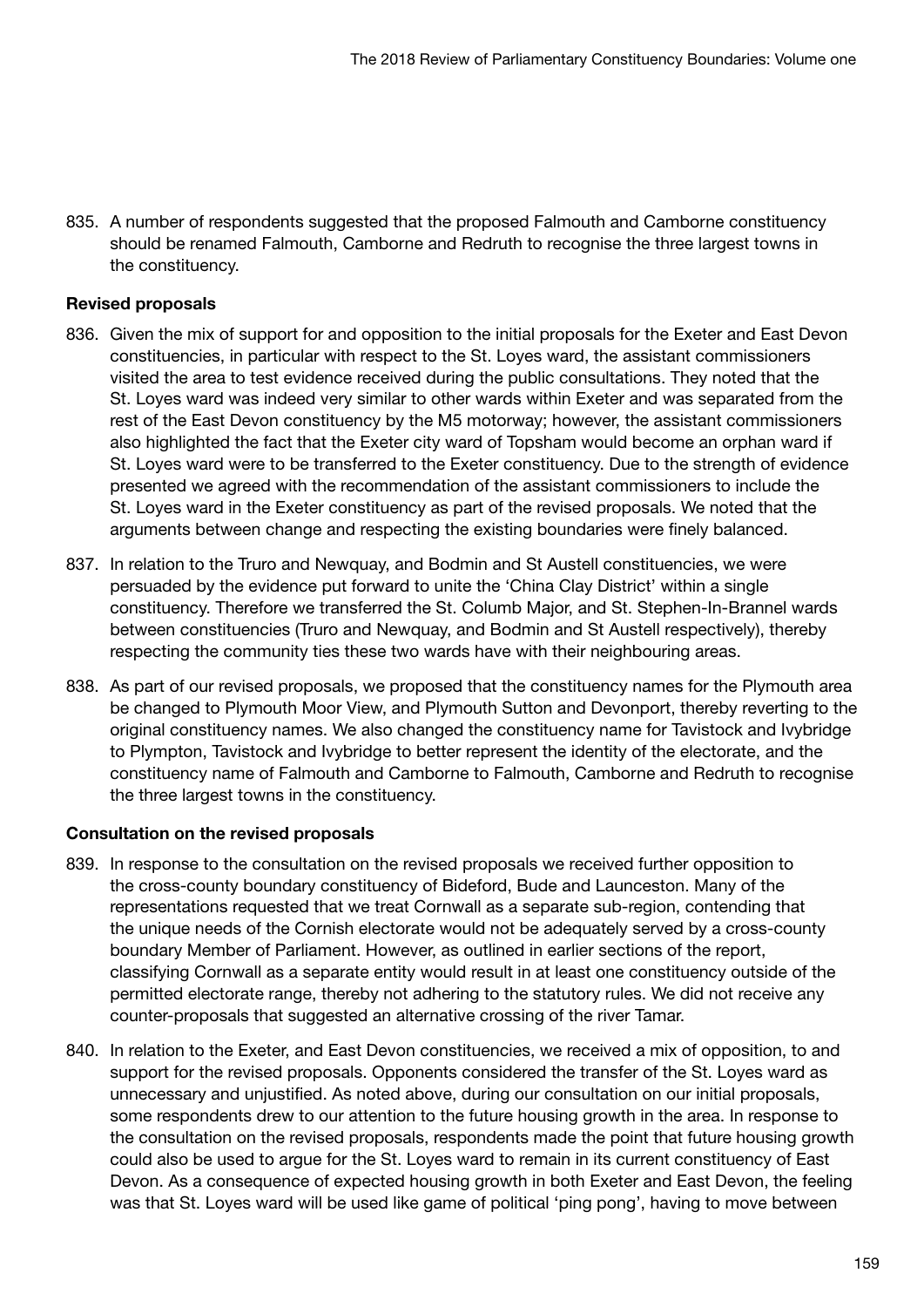the two constituencies at each review. Concern was also raised with respect to the Topsham ward becoming an orphan ward. We received a counter-proposal which included the St. Loyes ward back into the East Devon constituency, as per our initial proposals. This proposal would be that it would minimise disruption to the electors within these constituencies, Exeter would be an unchanged constituency and the Topsham ward would not be an orphan ward.

841. We received some opposition to our proposed Totnes constituency. A small number of representations requested that the town of Brixham be transferred from its existing constituency of Totnes to Torbay. Respondents regarded Torbay as spanning the three towns of Torquay, Paignton and Brixham and that they should all be included in the same constituency.

#### Final recommendations

- 842. We considered that the evidence received regarding the inclusion of the St. Loyes ward in either the Exeter or East Devon constituencies is finely balanced. Having considered the evidence, we recommend that the St. Loyes ward is retained in the East Devon constituency, as per the existing arrangement. We consider that this proposal addresses concerns regarding unnecessary change to existing communities and avoids the Topsham ward becoming an orphan ward. This modification would also result in the existing Exeter constituency being retained completely unchanged.
- 843. We are sympathetic to the arguments against a cross-county boundary constituency between Cornwall and Devon (the Bideford, Bude and Launceston constituency). However, our options for Cornwall are limited due to statutory rules, which make it impossible to create a sub-region for Cornwall alone (see above). We consider that no new or compelling evidence has been received to modify this proposed constituency that would address the local concerns and at the same time reflect the statutory criteria. Having considered the suggestions for alternative constituency names we have decided not to modify any of the revised proposal constituency names in this sub-region.
- 844. Our final recommendations for Cornwall, Devon, Isles of Scilly, Plymouth and Torbay are for constituencies of: Bideford, Bude and Launceston, Bodmin and St Austell, Central Devon, East Devon, Exeter, Falmouth, Camborne and Redruth, Newton Abbot, North Devon, Plymouth Moor View, Plymouth Sutton and Devonport, Plympton, Tavistock and Ivybridge, South East Cornwall, St Ives, Tiverton and Honiton, Torbay, Totnes, and Truro and Newquay. These constituencies are listed in Volume two and shown on the maps in Volume three of this report.

# Gloucestershire, and South Gloucestershire

### Initial proposals

845. There are currently nine constituencies within this sub-region, which covers the County of Gloucestershire and the unitary authority of South Gloucestershire. Three of those constituencies (Tewkesbury, The Cotswolds, and Cheltenham) have electorates within the permitted electorate range; the electorates of two constituencies are above the range, and the electorates of the remaining four fall below the range. Our initial proposals allocated nine constituencies to this subregion and proposed changes to all nine of the existing constituencies.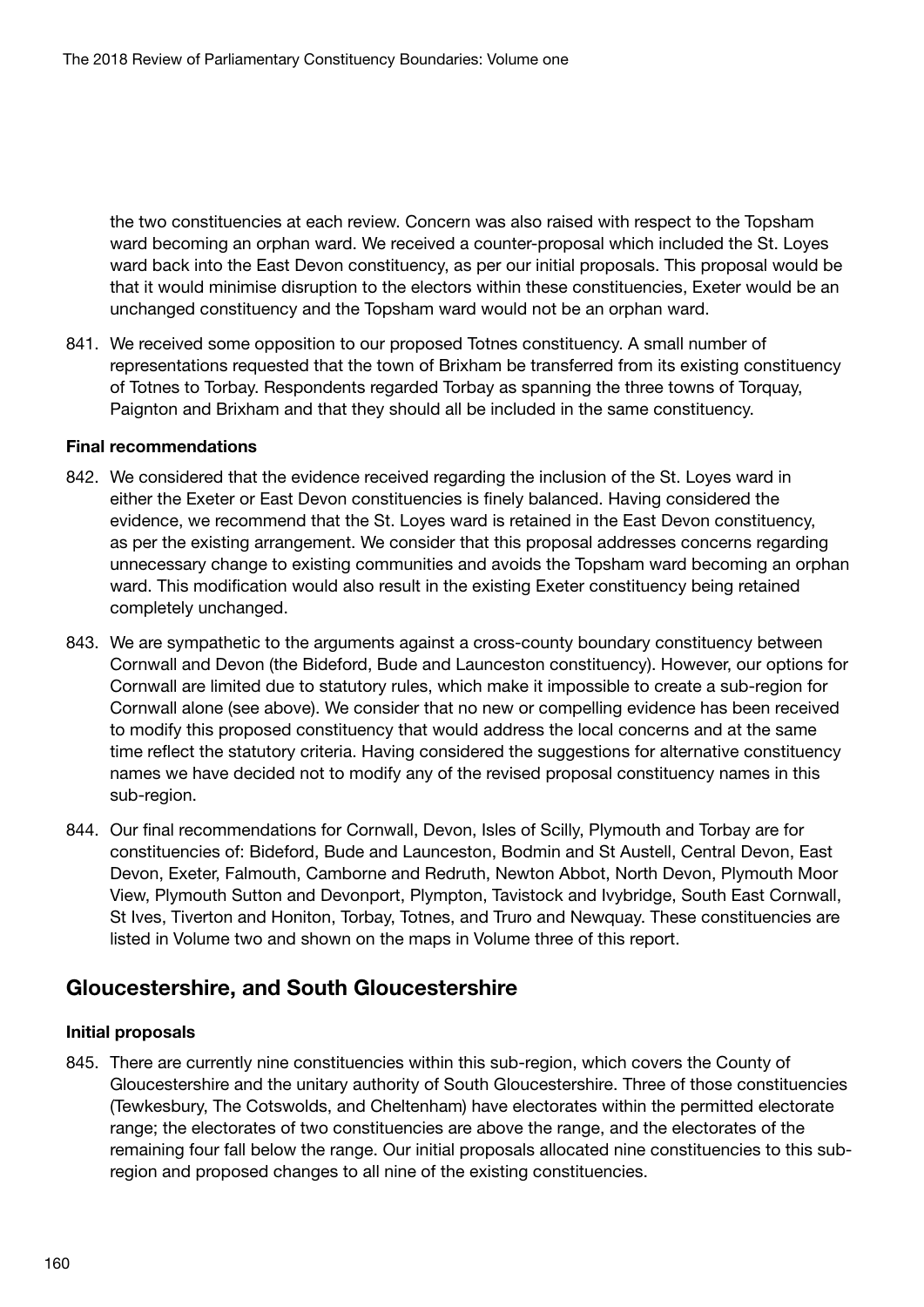- 846. We considered whether we could leave unchanged any of the three constituencies which have electorates within the permitted electorate range. However, in order to develop proposals in which all the constituency electorates are within the permitted electorate range, it was necessary to alter the boundaries of all nine of the existing constituencies.
- 847. The electorate of the existing Forest of Dean constituency is below the permitted electorate range. Extending this constituency to increase its electorate is particularly problematic given the geographical constraints created by the border with Wales and the regional border to the north and west, the River Severn to the east and the desirability of retaining Gloucester city centre within a single constituency. As part of our initial proposals we included the Tewkesbury borough ward of Coombe Hill in the constituency to bring it within the permitted electorate range. We also changed the name of this constituency from the Forest of Dean to West Gloucestershire.
- 848. We noted that moving the Coombe Hill ward from the Tewkesbury constituency to the West Gloucestershire constituency resulted in the Tewkesbury constituency having two detached parts. Consequently, we included the Cheltenham borough ward of Springbank in the Tewkesbury constituency, to provide a link to both parts of the constituency. As this resulted in a Tewkesbury constituency with an electorate above the permitted electorate range, we included the Gloucester city ward of Longlevens in the Gloucester constituency. The transfer of the Springbank ward to the Tewkesbury constituency was the only change we proposed to the existing Cheltenham constituency.
- 849. The electorate of the City of Gloucester was too large to form a single constituency. As mentioned above, we included the Longlevens ward in the Gloucester constituency. In addition, we also transferred the two Gloucester city wards of Quedgeley Fieldcourt and Quedgeley Severn Vale to the Stroud constituency to bring the Gloucester constituency within the permitted electorate range.
- 850. Due to the small electorate of the existing Kingswood constituency, we included in this constituency the South Gloucestershire district ward of Boyd Valley. Similarly, due to the small electorate of the existing Filton and Bradley Stoke constituency, we also added to it the South Gloucestershire district ward of Frampton Cotterell.
- 851. Having included the wards of Boyd Valley, and Frampton Cotterell in other constituencies, the existing Thornbury and Yate constituency needed to gain electors from the Stroud district. To bring this constituency within the permitted electorate range we included five Stroud district wards, including the towns of Cam and Dursley, from the existing Stroud constituency, and two wards (Kingswood and Wotton-under-Edge) from the existing The Cotswolds constituency. As a result of these changes, our proposed name for this constituency was Dursley, Thornbury and Yate.
- 852. As part of our initial proposals we also included the Stroud district ward of Nailsworth in The Cotswolds constituency to ensure it fell within the permitted electorate range. We also proposed that the remaining 21 Stroud district wards were included in our proposed Stroud constituency together with the Gloucester city wards of Quedgeley Fieldcourt and Quedgeley Severn Vale.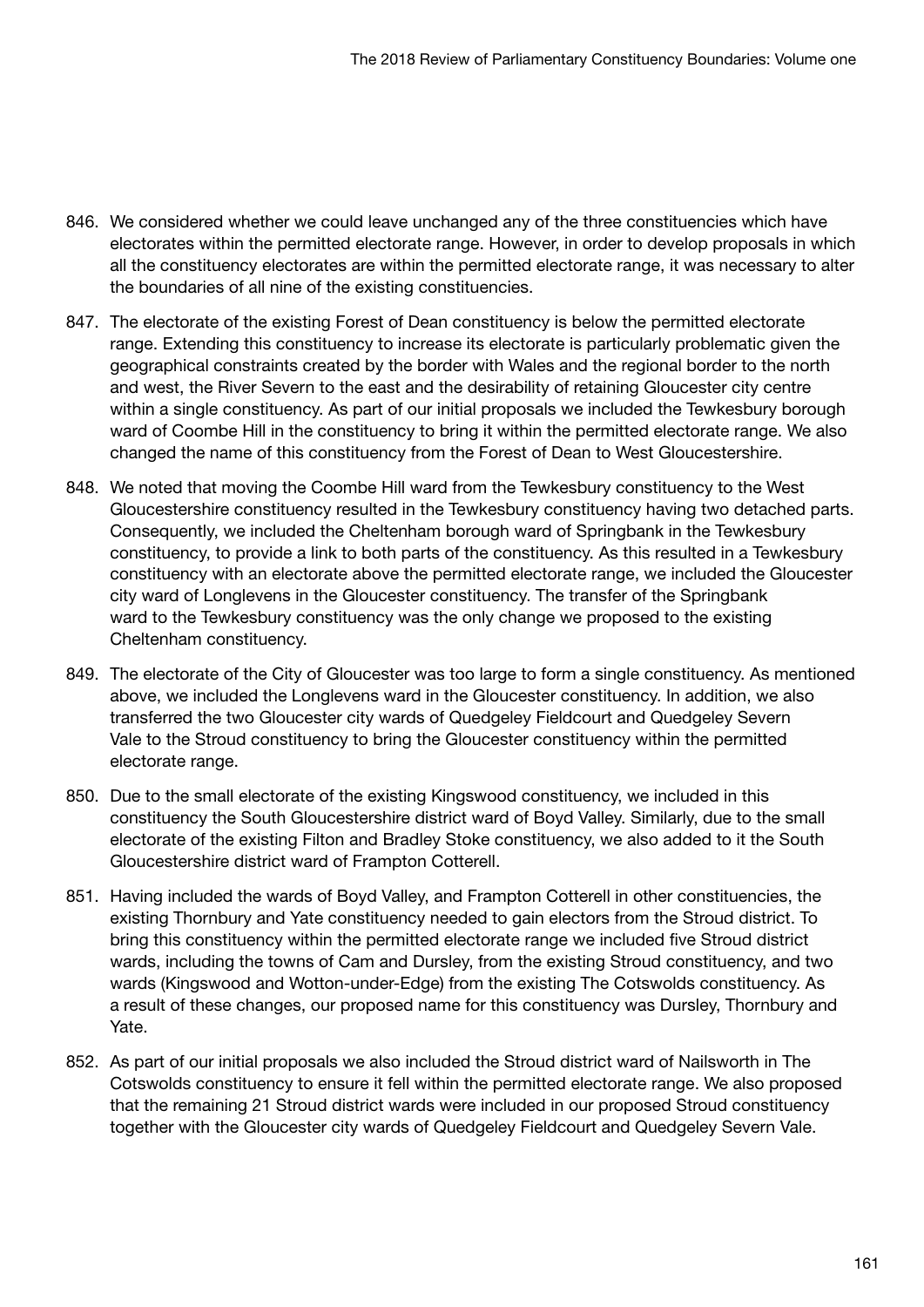### Consultation on the initial proposals

- 853. In response to the consultation on our initial proposals we received some support for our proposed pattern of constituencies. However, there was significant opposition to the proposed Cheltenham and Stroud constituencies.
- 854. The proposed change of constituency name from the Forest of Dean to West Gloucestershire was not popular. We received a well-supported petition and submissions in opposition of our proposal. Residents believed that the current name for this constituency is intrinsic to the identity of this constituency, in particular to its heritage and geographical nature.
- 855. In Cheltenham, respondents opposed the inclusion of the Springbank ward in the Tewkesbury constituency. The consensus was that the Springbank community looked to Cheltenham for amenities and local services. A counter-proposal was submitted to retain the Springbank ward in the Cheltenham constituency. In order to provide for a Tewkesbury constituency that was not detached, the counter-proposal divided the Coombe Hill ward between the Tewkesbury and West Gloucestershire constituencies. In order to compensate for this amendment, this counter-proposal also proposed consequential changes to other constituencies in the sub-region.
- 856. We also received an alternative counter-proposal which suggested changes to the constituencies of Gloucester, Tewkesbury, Stroud, and The Cotswolds and proposed a modified Thornbury and Yate constituency. However, this proposal did not include the Bisley and Painswick wards in a Stroud constituency and also would have resulted in the Cotswold district being divided between constituencies. In Stroud, respondents objected to the towns of Cam and Dursley not being included in a Stroud constituency.
- 857. In Gloucester, we received some support for our initial proposals, particularly the inclusion of the Elmbridge and Longlevens wards in the constituency. However, opposition was received to removing the Quedgeley Fieldcourt and Quedgeley Severn Vale wards from the Gloucester constituency, with respondents stating that the topography of the Quedgeley area was more aligned to Gloucester.

### Revised proposals

- 858. We received ardent submissions against many of our proposals in this sub-region during previous public consultations; therefore, our assistant commissioners investigated alternative configurations to constituencies in Gloucestershire, and South Gloucestershire for our revised proposals.
- 859. In the north of this sub-region, the proposed constituency name of West Gloucestershire was unpopular. Accordingly, our revised proposals changed this constituency name back to Forest of Dean.
- 860. We noted the strong opposition to including the Springbank ward in a Tewkesbury constituency (including a petition of 192 signatures). Our assistant commissioners visited Gloucestershire in order to observe the area for themselves. Having considered the evidence received, we agreed with the assistant commissioners' recommendation to modify our proposal in the Cheltenham constituency by placing the Springbank ward back into Cheltenham, thereby satisfying the objections from the Springbank ward and returning Cheltenham to an unchanged constituency.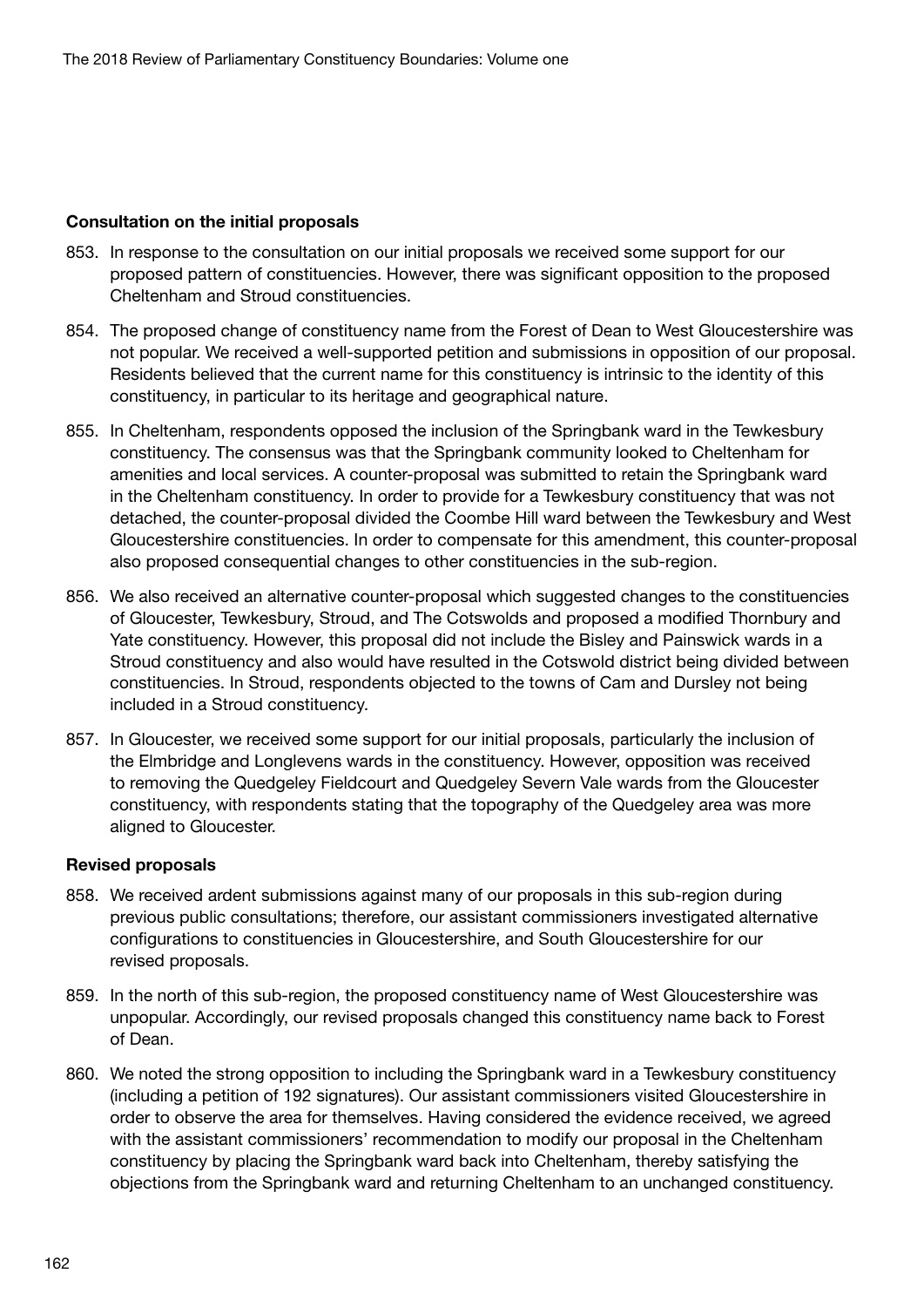- 861. As a consequence of reverting to the existing constituency for Cheltenham, modifications were required to the Tewkesbury constituency as part of the revised proposals. Accordingly, we divided Coombe Hill ward (currently in the Tewkesbury constituency) between the constituencies in order for the Tewkesbury constituency to be contiguous with the local authority area. The ELH and UCK polling districts were included in the Tewkesbury constituency providing for access from one end of the constituency to the other via the M5 motorway. The remaining polling districts in the Coombe Hill ward were included in the Forest of Dean constituency. We considered that in this instance, the test of exceptional and compelling circumstances had been met in order to propose dividing the Coombe Hill ward between constituencies.
- 862. We also proposed further changes to the Tewkesbury constituency. We transferred the Tewkesbury borough wards of Isbourne and Winchcombe to The Cotswolds constituency. We considered these wards to be a more natural fit to The Cotswolds. Our assistant commissioners observed as part of a tour of this area that these wards had a lot in common with other wards in The Cotswolds constituency, in particular the similarities in housing stock and tourism, and that they were both largely within the Cotswolds Area of Outstanding Natural Beauty.
- 863. We included the Gloucester city wards of Elmbridge and Longlevens in the Tewkesbury constituency to bring it within the permitted electorate range. We noted that under the revised proposals the District of Tewkesbury would be divided between three constituencies. We considered this necessary to achieve the best overall solution for the sub-region, while also reflecting the evidence received during the consultation.
- 864. As the Elmbridge ward had been transferred from the Gloucester constituency to the Tewkesbury constituency, we were able to return the Gloucester city wards of Quedgeley Fieldcourt and Quedgeley Severn Vale to the Gloucester constituency. These changes allowed for the inclusion of the three Stroud district wards of Berkeley, Minchinhampton, and Nailsworth into the Stroud constituency, resulting in the District of Stroud being divided between two constituencies.
- 865. We considered the evidence with respect to including the wards of Cam East, Cam West, and Dursley in a Dursley, Thornbury and Yate constituency and concluded that this configuration, balanced with the aforementioned revisions we proposed under our revised proposals, was the most appropriate for this constituency.
- 866. We did not propose any changes to the initial proposals for the South Gloucestershire constituencies of Kingswood, and Filton and Bradley Stoke.

# Consultation on the revised proposals

867. In response to the consultation on the revised proposals, our proposal to split the Coombe Hill ward between the constituencies of Tewkesbury and the Forest of Dean did not attract any significant support or objection. We received some counter-proposals suggesting an alternative solution to splitting this ward; however, they did not meet the statutory criteria. The first counterproposal resulted in knock-on effects leaving The Cotswolds, Forest of Dean, and Gloucester constituencies outside of the permitted electorate range. The second counter-proposal resulted in the Tewkesbury, and Gloucester constituencies falling outside of the permitted electorate range, as well as leaving the Elmbridge ward detached from its proposed constituency.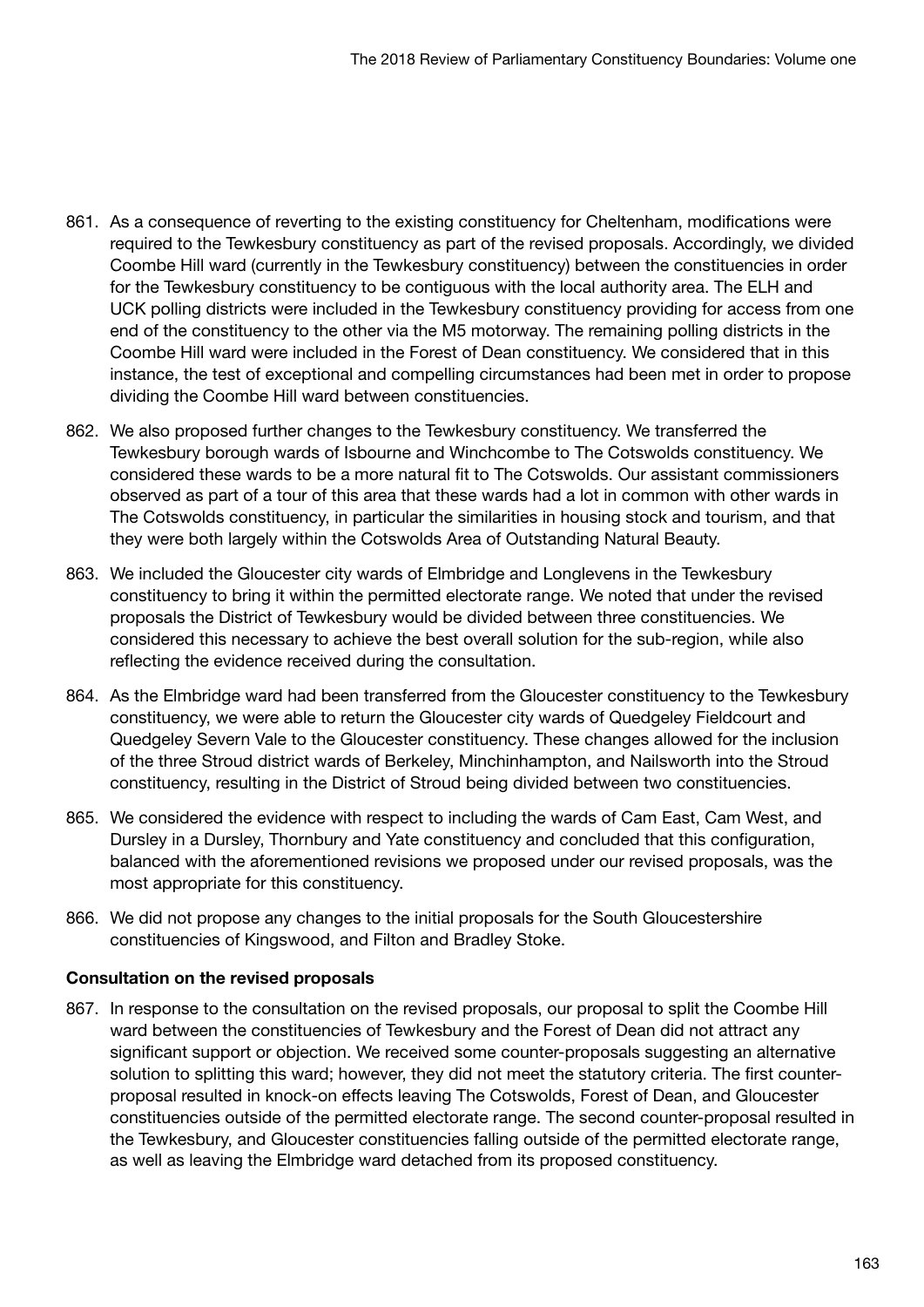- 868. Many respondents objected to the City of Gloucester wards of Elmbridge and Longlevens being included in the Tewkesbury constituency. Residents of these wards asserted that they identified with Gloucester not with Tewkesbury, stating that the distance from these wards to Gloucester city would be much less than that to the centre of Tewkesbury. The alternative to this proposal would result in the Quedgeley wards not being included in the Gloucester constituency and would require consequential changes to most of the revised proposals in the sub-region.
- 869. As with our previous consultations, during the consultation on the revised proposals, respondents objected to the towns of Cam and Dursley being included in the Dursley, Thornbury and Yate constituency, contending that these proposals broke close ties with the town of Stroud and with the neighbouring Coaley and Uley ward currently in the Stroud constituency. These representations supported the towns of Cam and Dursley being included in a constituency with the town of Stroud, emphasising the historical connection between Stroud and other market towns in the vicinity, especially Nailsworth, Stonehouse, Dursley and Cam and the rural communities that link them. We noted that the alternatives to the revised proposals would require significant changes to nearly all constituencies across the sub-region.
- 870. Turning to South Gloucestershire, the proposed Dursley, Thornbury and Yate constituency continued to attract opposition and we received many counter-proposals for this area. We received objections to the Kingswood Parish (located within the Kingswood ward) being included in a Dursley, Thornbury and Yate constituency and suggested alternatively being transferred to either the Stroud or The Cotswolds constituencies. Our investigations indicated that placing the Kingswood ward in the Stroud constituency would result in this ward being detached from this constituency. Furthermore, including this ward in The Cotswolds constituency may result in dividing the community of Kingswood and/or any community ties between the Kingswood ward and the Wotton-Under-Edge ward.
- 871. We received support for the inclusion of the Berkeley and Nailsworth wards in the Stroud constituency. The inclusion of the ward of Minchinhampton into the Stroud constituency was also supported with residents welcoming this arrangement due to its geographical proximity to Stroud and its shared identity — historically, culturally and socially.

### Final recommendations

- 872. After due consideration of the evidence received, we were not persuaded to modify the constituency names or boundaries for any of our revised proposals for the Gloucester, and South Gloucester sub-region.
- 873. Under our revised proposals, dividing the Coombe Hill ward between the Forest of Dean, and Tewkesbury constituencies provided a practical solution to a more cohesive Tewkesbury constituency. This reconfiguration enabled the Springbank ward to be returned to the Cheltenham constituency, thereby resulting in the Cheltenham constituency retaining its existing constituency boundary.
- 874. In relation to the Gloucester constituency, we noted the concerns of the residents of the Elmbridge ward in opposition to its inclusion in the Tewkesbury constituency. However, we also considered the strength of evidence to retain the Quedgeley wards in the Gloucester constituency together with evidence obtained from our assistant commissioners during a visit to this area. On balance we considered that our revised proposal provided for fewer electors being disrupted,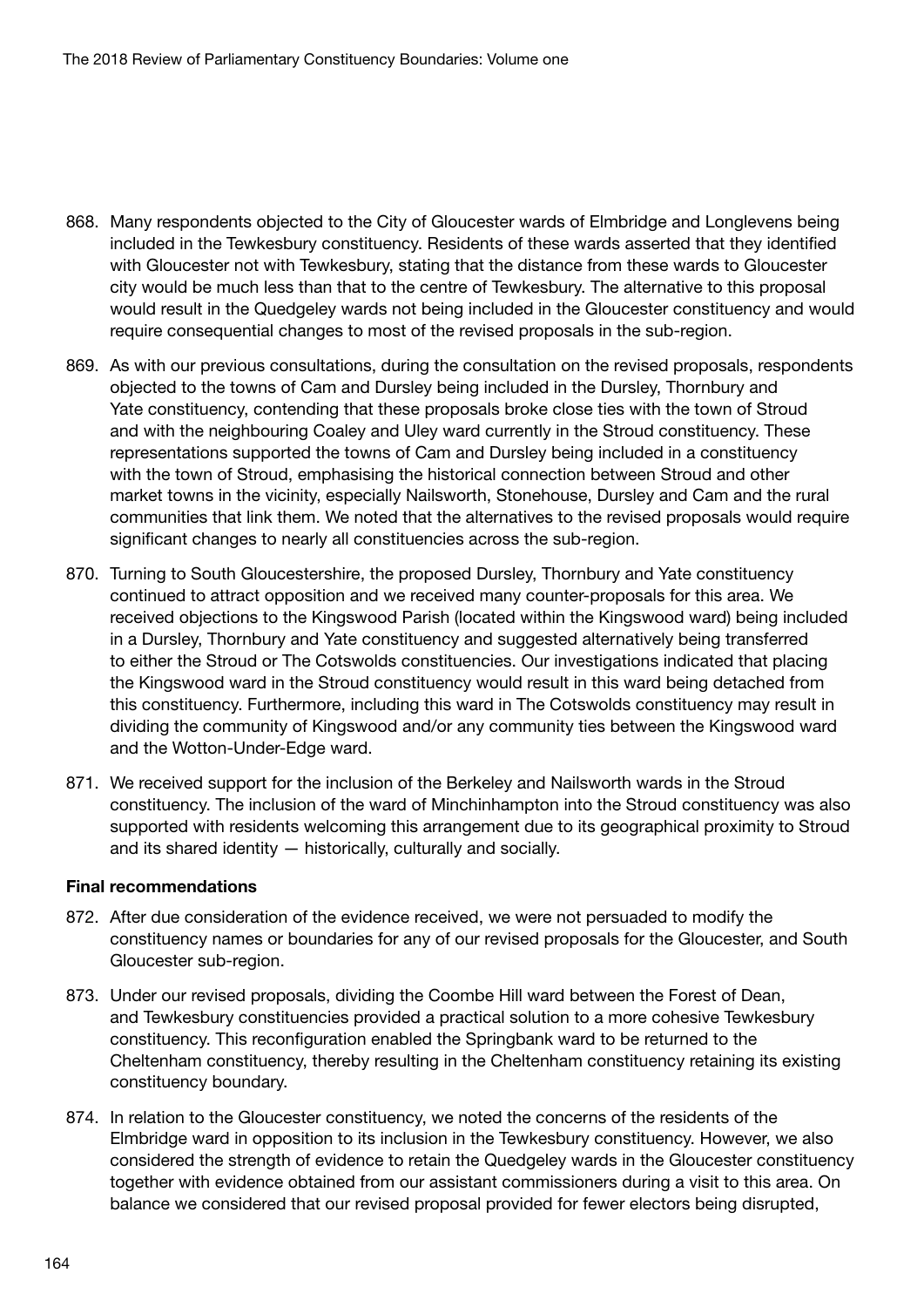would result in Longlevens ward no longer being an orphan ward, and maintains the community ties between the Quedgeley wards and Gloucester.

- 875. We noted that objections were again received to the towns of Cam and Dursley not being included in the Stroud constituency. We investigated the counter-proposals received and identified that they would require significant changes to nearly all of the constituencies in the sub-region, many of which we have received support. Therefore, we are not minded to modify our proposed Stroud constituency. We have also considered the evidence regarding the inclusion of Kingswood ward in either the Stroud or The Cotswolds constituencies. As noted above, including the ward in the Stroud constituency would result in it being detached and therefore we do not recommend this change. We are also not persuaded to include the ward in The Cotswolds constituency, as we consider compelling evidence has not been received to suggest the modification would better reflect community ties, and may break community ties between Kingswood and Wotton-under-Edge. Furthermore, including the Kingswood ward in The Costswolds constituency would result in Stroud borough being divided between three constituencies and it would be an orphan ward. Having considered all of the evidence received, we decided not to modify our revised proposals for the sub-region.
- 876. Our final recommendations for Gloucestershire, and South Gloucestershire are for constituencies of: Cheltenham, Dursley, Thornbury and Yate, Filton and Bradley Stoke, Forest of Dean, Gloucester, Kingswood, Stroud, Tewkesbury, The Cotswolds. These constituencies are listed in Volume two and shown on the maps in Volume three of this report.

# North Somerset

# Initial proposals

877. There are currently two constituencies within this sub-region, which covers the unitary authority of North Somerset. These are North Somerset, and Weston-super-Mare, both of which have electorates within the permitted electorate range. We did not consider it necessary to propose any changes to these constituencies as part of our initial proposals.

# Consultation on the initial proposals

878. We received general support for our initial proposals; however, we did receive a small number of submissions in opposition. A respondent considered the North Somerset constituency was a collection of disparate small towns and villages and suggested an alternative cross-river constituency with Bristol. Another counter-proposal suggested including the Winford ward from the North Somerset constituency, and the Blagdon and Churchill ward from the Weston-super-Mare constituency in a North East Somerset constituency, therefore requiring the creation of different sub-regions.

# Revised proposals

879. In light of the representations received, we were not persuaded to modify our proposals given there was no need to modify the existing constituencies.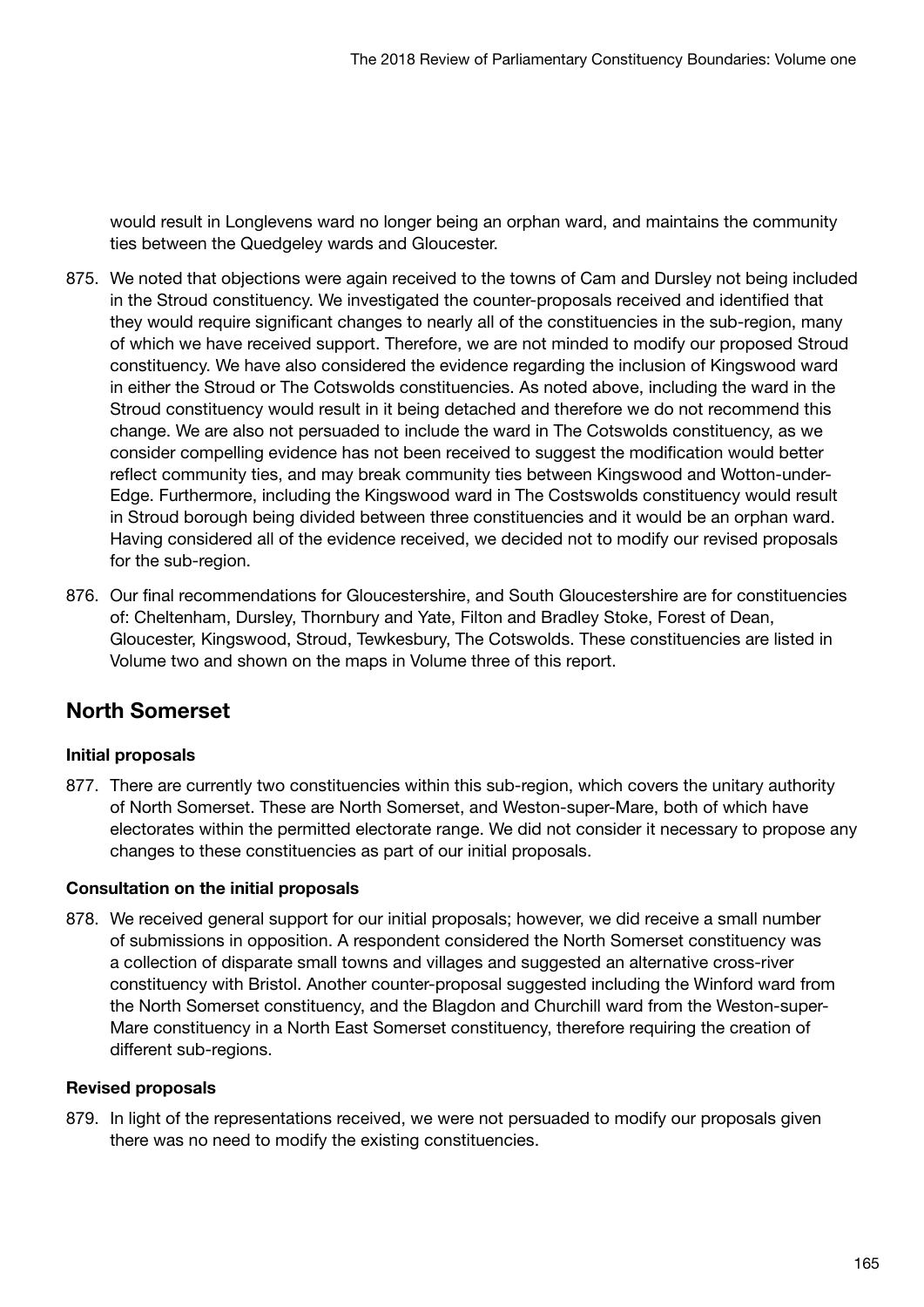#### Consultation on the revised proposals

880. In response to the consultation on our revised proposals we received support for the pattern of constituencies in this sub-region. We received little opposition and no new counter-proposals.

#### Final recommendations

881. Having considered the evidence received, we were not persuaded that the current boundaries for these constituencies should be amended, particularly given that these constituencies have received support over the public consultation periods. Our final recommendations in this subregion are for constituencies of: North Somerset, and Weston-super-Mare. These constituencies are listed in Volume two and shown on the maps in Volume three of this report.

# Swindon

### Initial proposals

- 882. There are currently two constituencies in this sub-region comprising the unitary authority of Swindon. Only the North Swindon constituency has an electorate within the permitted electorate range. We were unable to leave this constituency unchanged because changes were required to the South Swindon constituency.
- 883. In formulating our initial proposals we noted that two wards in Swindon borough are divided between the existing North Swindon, and South Swindon constituencies following a review of local government ward boundaries. We also noted that the majority of both wards are in the North Swindon constituency. We considered that to include the divided Mannington and Western ward wholly in North Swindon would isolate the two wards of Lydiard and Freshbrook, and Shaw from the remainder of the South Swindon constituency. Therefore, we included the whole of the Mannington and Western ward in the proposed South Swindon constituency and the whole of the Covingham and Dorcan ward in the proposed North Swindon constituency. This resulted in both the South Swindon and North Swindon constituencies having electorates within the permitted electorate range.

#### Consultation on the initial proposals

- 884. Our initial proposals for the Swindon constituencies were largely supported with respondents citing that they were pleased with the minimal disruption to community ties under this proposal.
- 885. Limited objection was received to the initial proposals; for example, to the inclusion of the whole ward of Covingham and Dorcan in the North Swindon constituency. Counter-proposals suggested either dividing a ward or resulted in constituencies not within the permitted electorate range. Some counter-proposals suggested an entirely new pattern of constituencies in Swindon.

### Revised proposals

886. We considered that we had not received persuasive evidence to warrant an amendment to the initial proposals; therefore, we proposed the same constituency boundaries for North Swindon and South Swindon in our revised proposals.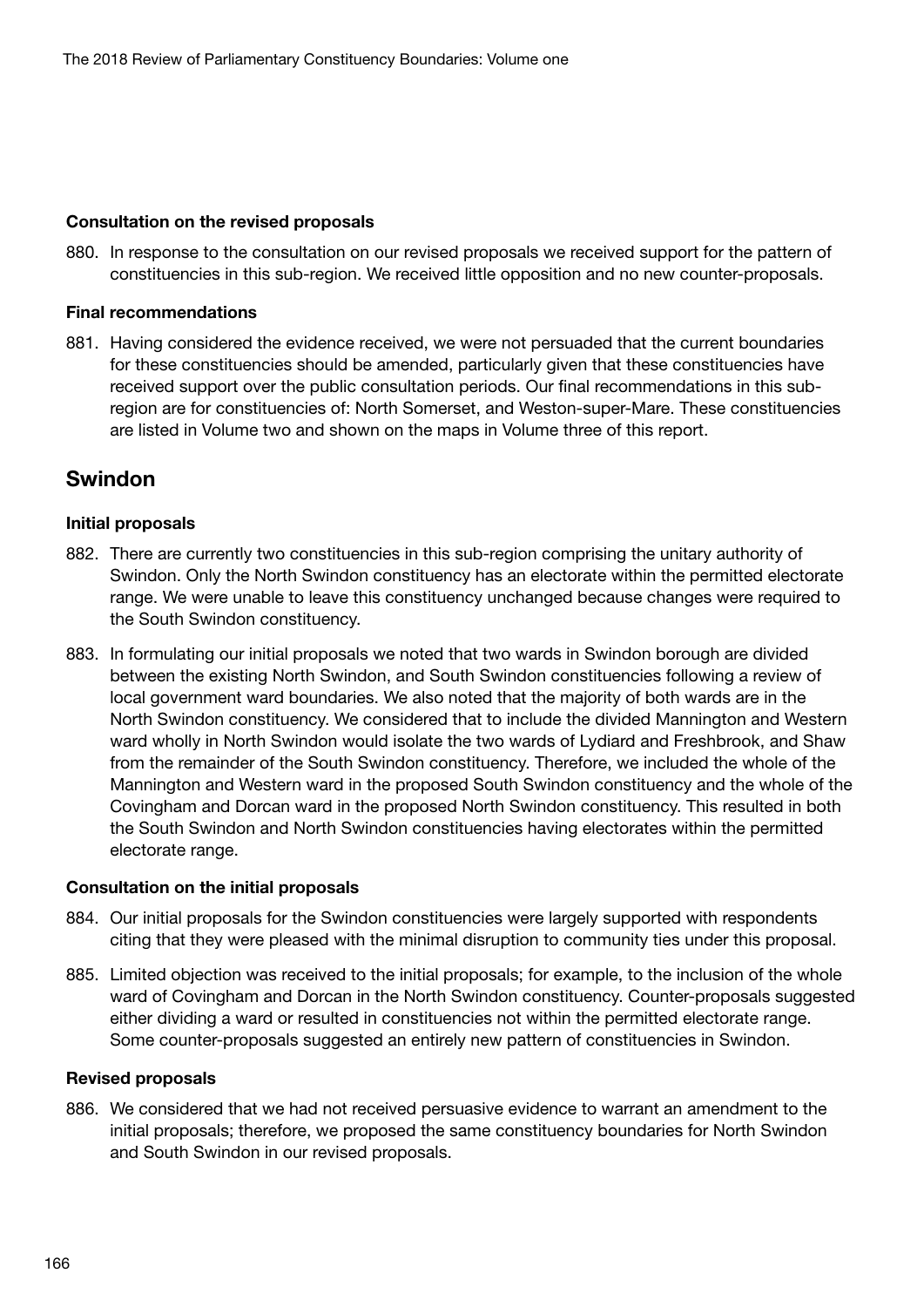### Consultation on the revised proposals

887. In response to the consultation on our revised proposals, we received one counter-proposal suggesting that the current boundary for South Swindon, and North Swindon should be followed in the west, and the communities of Nythe and Covingham along the Parish Council boundaries should be included in the South Swindon constituency. The other representations received commenting on this sub-region largely supported our revised proposals.

### Final recommendations

- 888. We have again considered the evidence received in relation to North Swindon and the South Swindon constituencies. We consider that persuasive evidence has not been received to modify the revised proposals and that both constituencies have received broad levels of support.
- 889. Our final recommendations for the Swindon sub-region are for constituencies of: North Swindon and South Swindon. These constituencies are listed in Volume two and shown on the maps in Volume three of this report.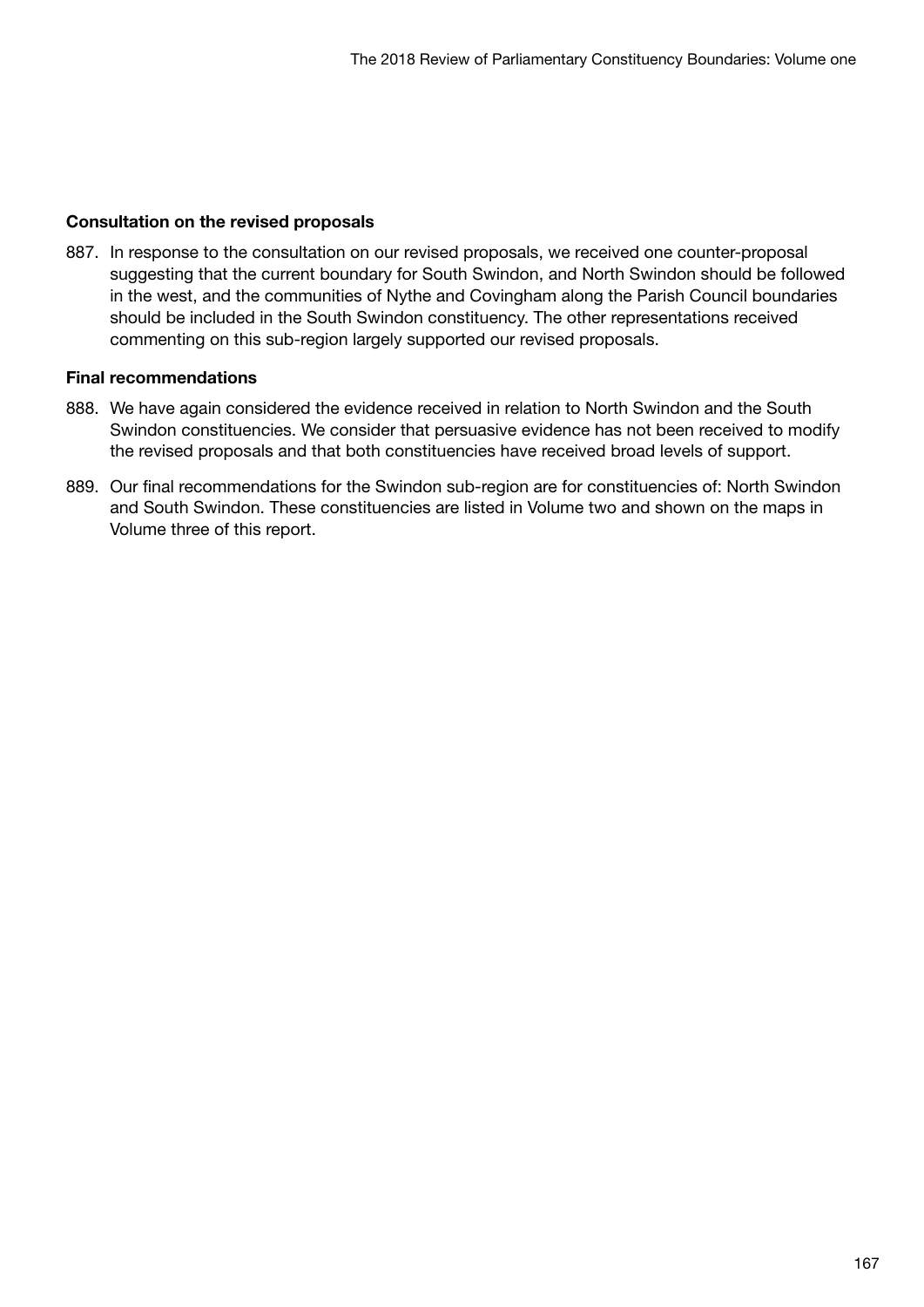The 2018 Review of Parliamentary Constituency Boundaries: Volume one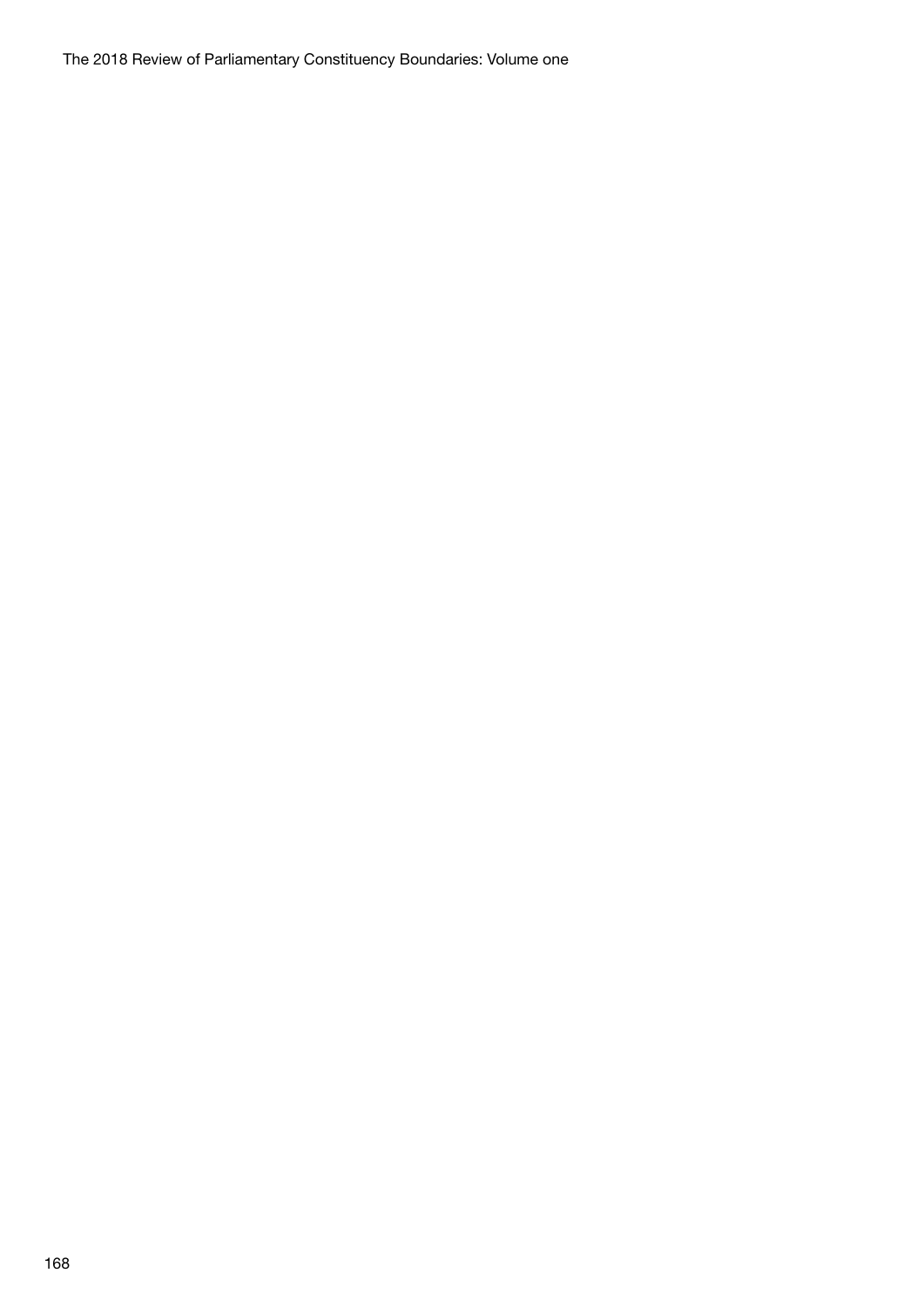# West Midlands

- 890. The West Midlands region currently has 59 constituencies. Of these constituencies, 15 have electorates within the permitted electorate range. The electorates of 43 constituencies currently fall below the permitted electorate range, while the electorate of just one constituency is above. Our proposals reduce the number of constituencies in the region by six from 59 to 53.
- 891. The West Midlands comprises Herefordshire, Worcestershire, Shropshire (including Telford and The Wrekin), Warwickshire, Staffordshire (including the City of Stoke-on-Trent) and the cities and boroughs that comprise the former metropolitan county of West Midlands: Birmingham, Coventry, Dudley, Sandwell, Solihull, Walsall and Wolverhampton. The region is covered by a mix of district and county councils, and unitary authorities.
- 892. We appointed two assistant commissioners for the West Midlands Margaret Gilmore and David Latham — to assist us with the analysis of the representations received during the first two consultation periods. This included chairing public hearings, which were held in the region in order to hear oral evidence direct from the public. The dates and locations of these hearings were:
	- Birmingham: 3–4 November 2016
	- Shrewsbury: 7–8 November 2016
	- Royal Leamington Spa: 10–11 November 2016
	- Stafford: 14–15 November 2016.

# Sub-division of the region

- 893. In formulating our initial proposals, we noted that the electorate of the West Midlands of 3,989,920 results in the region being entitled to 53 constituencies, a reduction of six. We then considered how this number of constituencies could be allocated across the region.
- 894. We noted that Staffordshire and the City of Stoke-on-Trent has an electorate of just over 815,000 and results in an entitlement of 10.90 constituencies. We decided to allocate 11 constituencies to the county and treat it as a sub-region. Of the other counties, only the former metropolitan county of West Midlands had an electorate that would allow for it to be treated as a sub-region, without it being paired with a neighbouring county. However, we noted that the very large ward electorates in the seven metropolitan boroughs that comprised the former metropolitan county of the West Midlands, and particularly in the City of Birmingham and the Borough of Dudley, meant that the creation of constituencies with an electorate within the permitted electorate range, using whole wards, would be challenging.
- 895. We considered that the other counties would need to be paired with a neighbouring county and that these pairings would be decided so as to achieve the construction of constituencies containing whole wards across the rest of the region. We looked at alternative divisions of the region that attempted to create constituencies that each had an electorate within the permitted electorate range and that did not divide wards. We also looked at alternative divisions that divided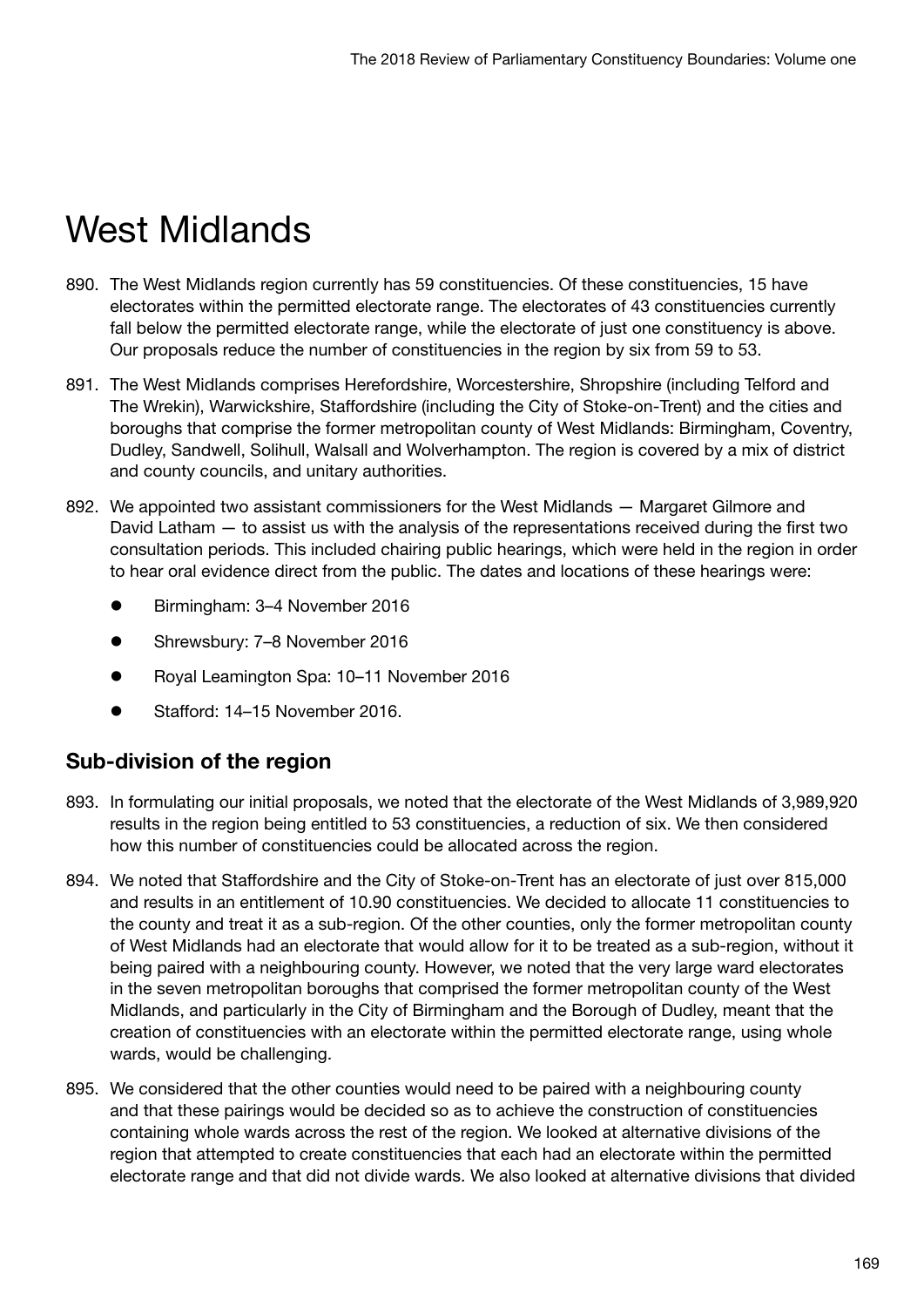wards in the former metropolitan county of West Midlands. We considered that all of these alternatives had a number of drawbacks.

- 896. We therefore decided that the rest of the region the counties of Herefordshire, Shropshire (including Telford and The Wrekin), Warwickshire, the former metropolitan county of West Midlands, and Worcestershire — would be combined to form a second sub-region. This subregion was allocated 42 constituencies.
- 897. While there was support for the decision to treat Staffordshire (including Stoke-on-Trent) as a sub-region, the use of the remainder of the region as a sub-region was largely objected to during consultation on the initial proposals. There were objections to the creation of a constituency that contained part of the county of Warwickshire and part of the county of Worcestershire; to the inclusion of wards from Herefordshire and Shropshire in the same constituency; to the inclusion of wards from the Borough of Solihull in a constituency with a neighbouring area; and to the inclusion of wards from the City of Birmingham and the Borough of Dudley in the same constituency. We did receive some suggestions for alternative sub-regions, with alternative arrangements suggested such as:
	- a sub-region which comprised the areas of the City of Coventry and Warwickshire
	- a sub-region which comprised the area of the Borough of Solihull.
- 898. We did not receive any substantial proposals that suggested crossing the regional boundary between the West Midlands and the neighbouring regions of the East Midlands, North West, South East or South West in the initial proposals consultation. In formulating our revised proposals, we also considered that compelling evidence had not been received to justify crossing the regional boundaries. However, we considered that persuasive evidence had been received to propose alternative sub-regions. Our revised proposals were, therefore, based on alternative sub-regions to those of our initial proposals.
- 899. In response to the consultation on the revised proposals we did not receive any new evidence that would justify either the crossing of the West Midlands regional boundary, or the use of alternative sub-regions. The sub-regions we are therefore basing our recommendations on are:
	- **Coventry and Warwickshire**
	- **Solihull**
	- Herefordshire, Shropshire, Telford and Wrekin, the former metropolitan county of West Midlands (less Coventry and Solihull), and Worcestershire
	- Staffordshire and Stoke-on-Trent.

# Coventry and Warwickshire

### Initial proposals

900. Of the three existing constituencies in the City of Coventry, only the Coventry North East constituency has an electorate within the permitted electorate range. In our initial proposals, we proposed to make no changes to the Coventry North East constituency and to make changes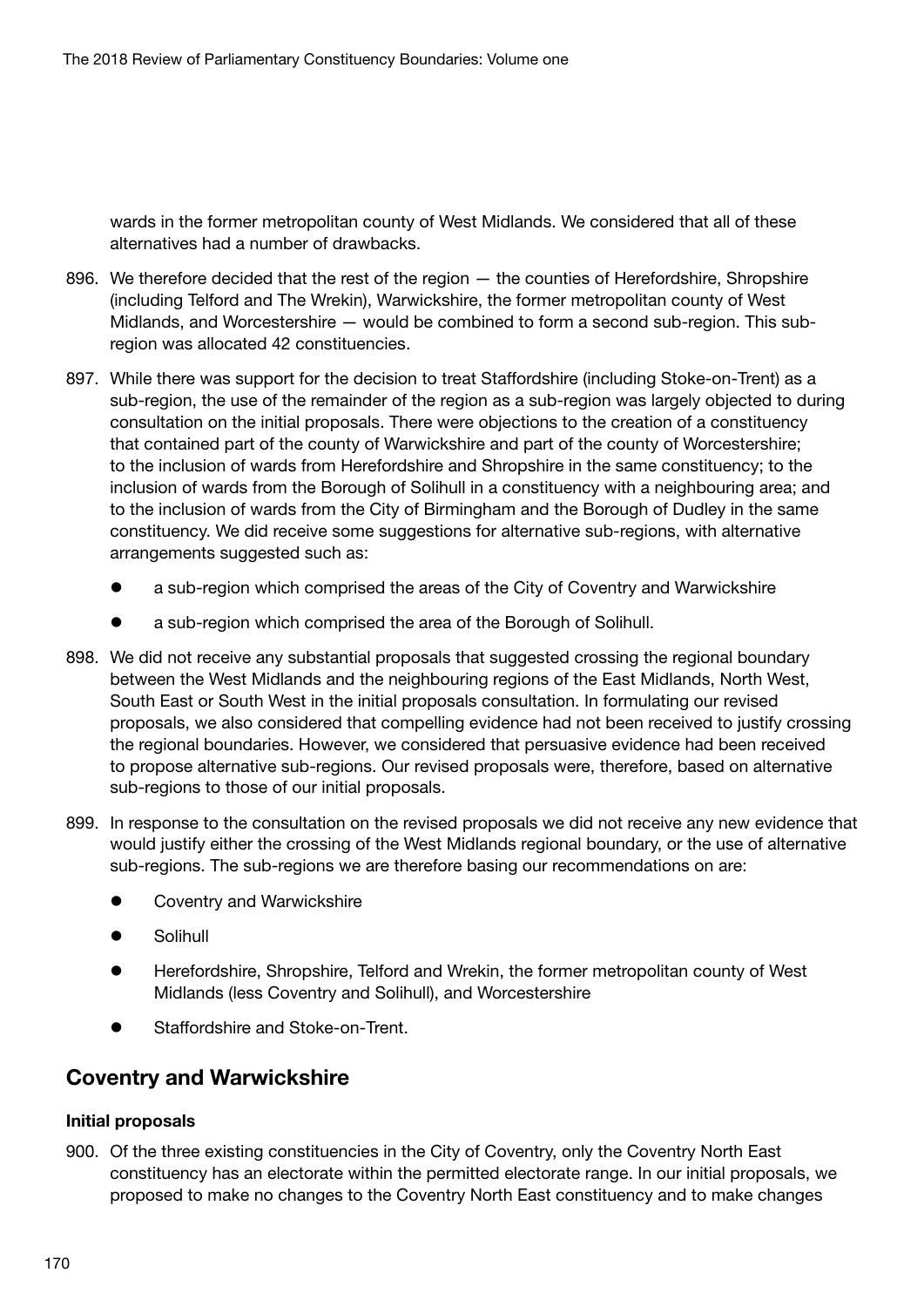to the other two constituencies. The Coventry South constituency was formed of seven City of Coventry wards, and the proposed Coventry West and Meriden constituency included the two Borough of Solihull wards of Knowle, and Meriden.

- 901. In Warwickshire, none of the six existing constituencies had an electorate within the permitted electorate range. The shape of the county limited the scope for change in the north and east of the county. In our initial proposals we included the two Borough of North Warwickshire wards of Arley and Whitacre, and Hartshill in the North Warwickshire constituency, thereby uniting the whole of the District of North Warwickshire in one constituency. The electorate of the Nuneaton constituency was brought within the permitted electorate range with the inclusion of the Borough of Nuneaton and Bedworth ward of Bulkington, and the three Borough of Rugby wards of Revel and Binley Woods, Wolston and the Lawfords, and Wolvey and Shilton. The Rugby constituency included seven wards of the District of Stratford-on-Avon and was renamed Rugby and Southam.
- 902. We proposed the division of the existing constituency of Warwick and Leamington, by including the towns of Royal Leamington Spa and Kenilworth in a Kenilworth and Leamington constituency. The five remaining District of Warwickshire wards, including the town of Warwick, were included in a constituency with 21 wards from the District of Stratford-on-Avon, including the town of Stratford-upon-Avon, that we named Warwick and Stratford-on-Avon. We also proposed that seven wards from the south of Warwickshire should be included in a cross-county boundary constituency with wards from Worcestershire, called Evesham and South Warwickshire, and the District of Stratford-on-Avon ward of Tanworth-in-Arden in a proposed Shirley and Solihull South constituency, across the county boundary with the former metropolitan county of the West Midlands.

# Consultation on the initial proposals

- 903. In response to the consultation on the initial proposals, our proposed constituencies of North Warwickshire, and Nuneaton, received some support. However, there was widespread opposition to all of the other proposed constituencies. The main focus of opposition was to our proposed Kenilworth and Leamington, and Warwick and Stratford-on-Avon constituencies, with representations focusing on the close ties between the neighbouring towns of Warwick and Royal Leamington Spa, which many respondents said should be included in the same constituency.
- 904. We received a number of alternatives to the proposed constituencies in Warwickshire including:
	- that the town of Kenilworth should be included in a Coventry South and Kenilworth constituency due to the links this town has with the south of the City of Coventry, as typified by the University of Warwick campus, which straddles the boundary
	- that the town of Bedworth should be included in a Coventry constituency due to the links this town has with the north of the City of Coventry, as typified by the Coventry to Nuneaton rail upgrade between the two areas, known as the NUCKLE transportation route
	- that the Stratford-on-Avon constituency should only contain wards from Stratford-on-Avon district.
- 905. These counter-proposals were generally supported by respondents in the public consultation periods.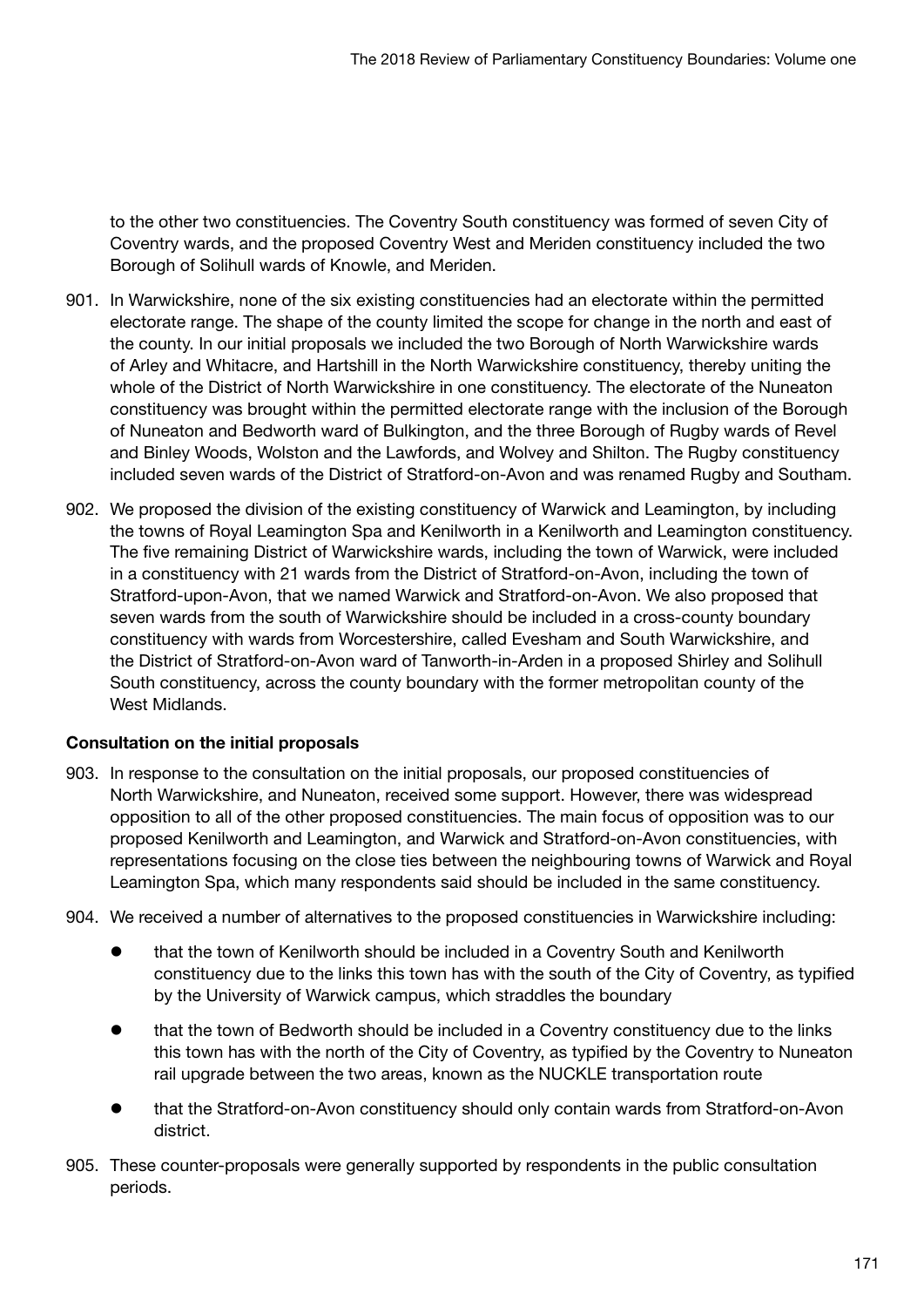### Revised proposals

- 906. Having reviewed the written and oral evidence, our assistant commissioners considered that the connections between the towns of Warwick and Royal Leamington Spa were strong and that they should be in the same constituency, although this would require consequential changes to the pattern of constituencies in the sub-region. They also concluded that the town of Kenilworth had strong links with south Coventry and that it should be included in a Coventry South and Kenilworth constituency. This also had the benefit that the District of Stratford-on-Avon would be divided by two constituencies, rather than four as in our initial proposals. We agreed with our assistant commissioners and endorsed the revised proposals for the Warwick and Leamington, and Coventry South and Kenilworth constituencies.
- 907. We noted the counter-proposals for this area and agreed that the District of Warwick ward of Radford Semele should be included in a Rugby and Southam constituency to compensate for the inclusion of the District of Stratford-on-Avon ward of Kineton in the Stratford-on-Avon constituency.
- 908. Although we had made no changes to the Coventry North East constituency in our initial proposals, we decided that the constituency should be altered to allow for the adoption of the counter-proposals that suggested a more practical division of the City of Coventry into three constituencies, two of which would be wholly contained within Coventry (Coventry East and Coventry North West). We rejected suggestions that the town of Bedworth should be included in a Coventry constituency. We therefore made no revisions to the proposed Nuneaton and North Warwickshire constituencies, rejecting a suggestion that Bedworth should be included in the name of the latter constituency.
- 909. We considered that there was no need to include part of Warwickshire in any neighbouring county, although we noted that this would have ramifications for constituencies elsewhere in the West Midlands region.
- 910. Our revised proposals for Coventry and Warwickshire were, therefore, markedly different to those put forward in our initial proposals, including the names of many of the constituencies.

### Consultation on the revised proposals

- 911. In response to the consultation on the revised proposals, we received support for our proposed constituencies of Warwick and Leamington, Stratford-on-Avon and North Warwickshire. However, there was a degree of opposition to the revised proposals for Coventry South and Kenilworth, Nuneaton, and Rugby and Southam.
- 912. We received some objections to the inclusion of the Radford Semele ward in the Rugby and Southam constituency, and to the inclusion of the Borough of Rugby wards of Revel and Binley Woods, and Wolston and the Lawfords wards in the proposed Nuneaton constituency. Respondents stated that the Radford Semele ward had close ties with the town of Royal Leamington Spa. The Revel and Binley Woods, and Wolston and the Lawfords wards are currently in the Rugby constituency and respondents wanted both wards to remain in the constituency, as both wards are much closer to the town of Rugby, than to the town of Nuneaton. We noted that to make these changes would require consequential changes to other constituencies in the sub-region, including those which are otherwise unchanged.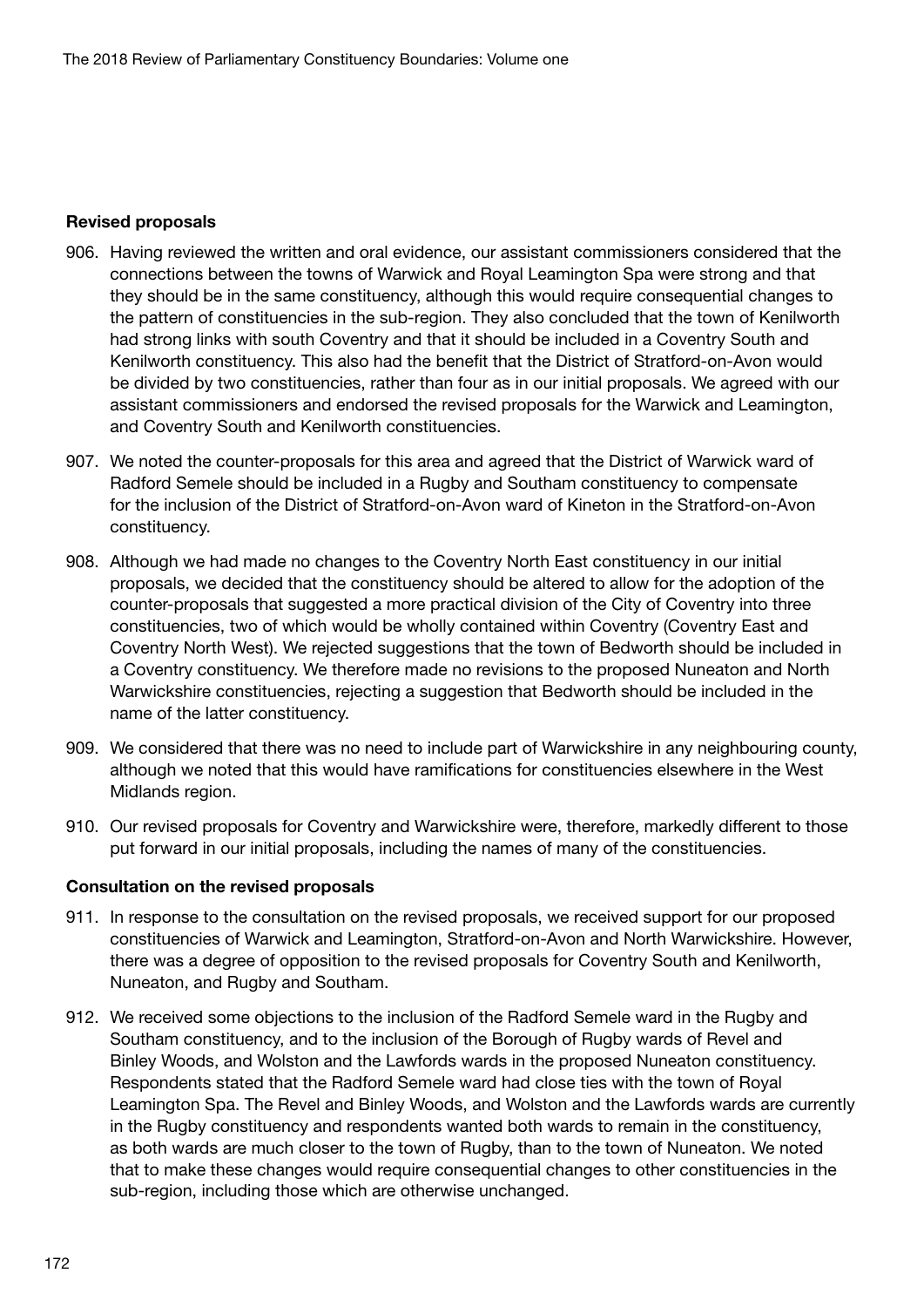913. There was objection to the inclusion of the town of Kenilworth in our proposed Coventry South and Kenilworth constituency. Representations suggested that Kenilworth has a rural outlook, which is the opposite to the urban nature of Coventry. Alternative proposals were submitted for the three Coventry constituencies, but we considered that these did not provide for a satisfactory configuration of constituencies in the city.

# Final recommendations

- 914. Having considered the evidence received, we were mindful of the ties between the Radford Semele ward and the town of Royal Leamington Spa, but it would not be possible to include the ward in the Warwick and Leamington constituency without removing another ward, which would result in further changes elsewhere. The combined electorate of the Revel and Binley Woods, and Wolston and the Lawfords wards is 10,609; to remove the wards from the Nuneaton constituency and include them in the Rugby and Southam constituency would not be possible as the electorate of both constituencies would fall outside of the permitted electorate range. We also considered that our proposals for the City of Coventry were superior to the alternatives that had been submitted. We do not consider that any additional compelling or new evidence has been provided that might justify further amending the boundaries of any of our proposed constituencies in Coventry and Warwickshire.
- 915. Our final recommendations in this sub-region are for constituencies of: Coventry East, Coventry North West, Coventry South and Kenilworth, North Warwickshire, Nuneaton, Rugby and Southam, Stratford-on-Avon, Warwick and Leamington. These constituencies are listed in Volume two and shown on the maps in Volume three of this report.

# Solihull

# Initial proposals

916. Of the existing two constituencies in the Borough of Solihull, the Solihull constituency is currently within the permitted electorate range and the Meriden constituency has an electorate that is above the permitted range. We proposed a different pattern of constituencies in Solihull, by including the two wards of Knowle and Meriden in a proposed Coventry West and Meriden constituency. We also included the City of Birmingham ward of Sheldon in a proposed Chelmsley Wood and Solihull North constituency, and the Stratford-on-Avon district ward of Tanworth-in-Arden in a proposed Shirley and Solihull South constituency.

# Consultation on the initial proposals

917. In response to the consultation on our initial proposals we received very little support for our proposed constituencies in Solihull and opposition to the proposals that included the wards of Knowle and Meriden in the Coventry West and Meriden constituency. It was claimed that these two wards had no ties with Coventry and that our proposals broke strong ties between the neighbouring villages of Dorridge and Knowle. We received a number of counter-proposals for Solihull, including those that created two constituencies wholly within the borough boundary and which included the Blythe ward in the Solihull constituency and the Elmdon ward in the Meriden constituency. There was also opposition to the inclusion of the District of Stratford-on-Avon ward of Tanworth-in-Arden in the proposed cross-county boundary constituency of Shirley and Solihull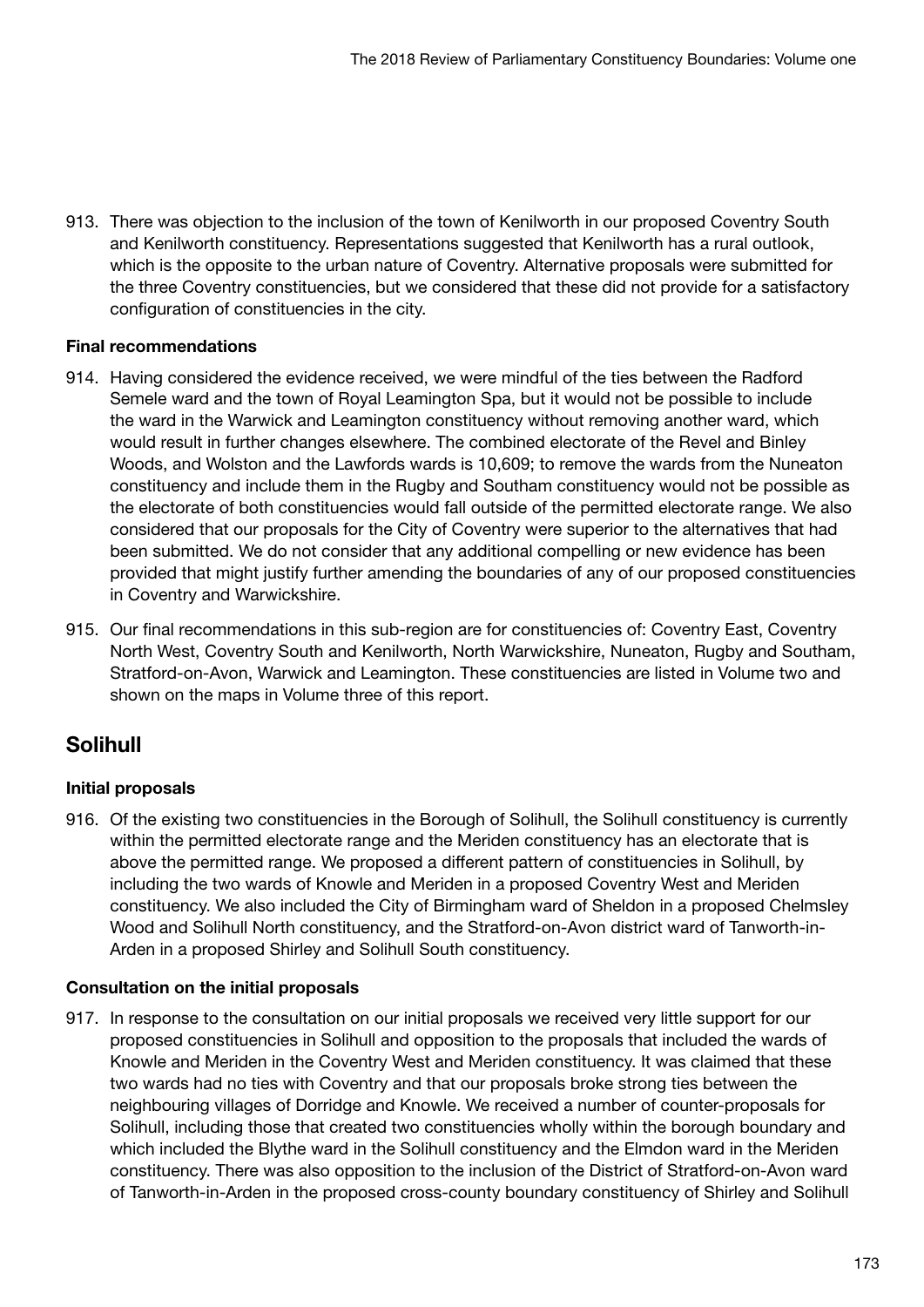South. Among the counter-proposals was a suggestion to divide a Solihull borough ward between constituencies, so as to minimise change to the existing constituencies.

#### Revised proposals

- 918. In light of the representations received, we decided to modify our initial proposals for Solihull. We considered that the evidence demonstrating that Solihull should have two constituencies wholly contained within the borough boundary was persuasive, and could be accommodated within our revised proposals for the neighbouring sub-region of Coventry and Warwickshire (see above).
- 919. We were persuaded by the evidence to include the Blythe ward in the Solihull constituency and the Elmden, Knowle and Meriden wards in the Meriden constituency, thereby ensuring that both constituencies would have an electorate within the permitted electorate range. We rejected the counter-proposals that suggested splitting wards in Solihull; we were able to create acceptable constituencies without splitting wards and did not consider that the suggestions for the splitting of a ward in the Borough of Solihull met our exceptional and compelling threshold.

#### Consultation on the revised proposals

920. In response to the consultation on our revised proposals, we received support for both constituencies in Solihull. There remained claims that the City of Birmingham ward of Sheldon had close ties with Solihull, which we had recognised in our initial proposals, but no valid counter-proposals were put forward that suggested alternative divisions of Solihull between two constituencies.

#### Final recommendations

- 921. Having considered the evidence received, we noted the significant level of support for our revised proposals and decided to make no further changes to the boundaries of our revised proposals for Solihull.
- 922. Our final recommendations in this sub-region are for constituencies of: Meriden, and Solihull. These constituencies are listed in Volume two and shown on the maps in Volume three of this report.

# Herefordshire, Shropshire, Telford and Wrekin, the former metropolitan county of West Midlands (less Coventry and Solihull), and Worcestershire

923. Under the initial proposals we proposed four cross-county boundary constituencies: a Bridgnorth, Wellington and The Wrekin constituency which crossed the county boundaries of Shropshire, and Telford and Wrekin; a Ludlow and Leominster constituency which crossed the county boundaries of Herefordshire and Shropshire; a Malvern and Ledbury constituency which crossed the county boundaries of Herefordshire and Worcestershire; and an Evesham and South Warwickshire constituency which crossed the county boundaries of Warwickshire and Worcestershire. As noted previously in this report, while we do propose to modify this sub-region, our final recommendations will continue to propose four cross-county boundary constituencies. These are detailed later in this section.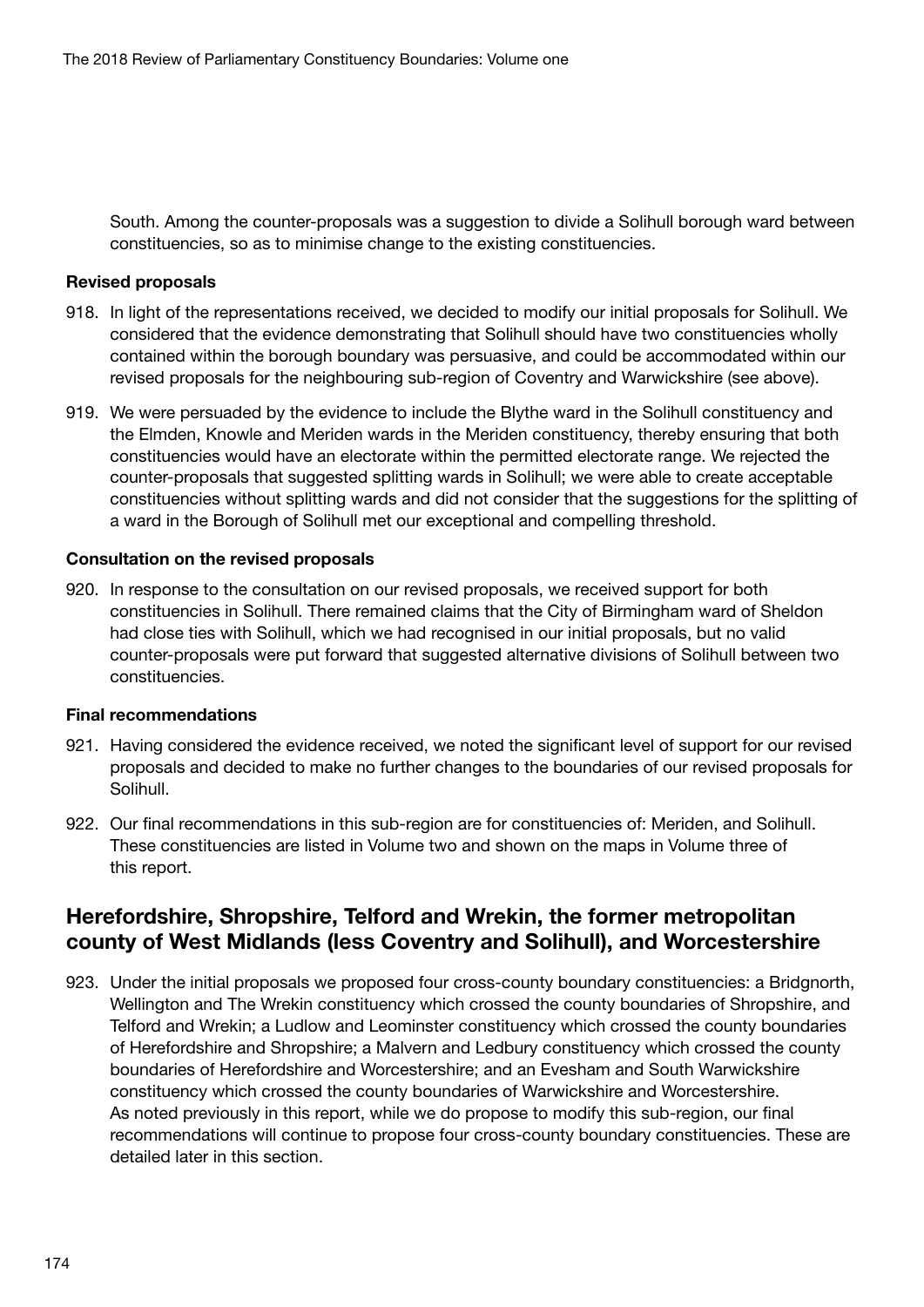# Herefordshire, Shropshire, Telford and Wrekin, and Worcestershire

### Initial proposals

- 924. Of the existing five constituencies in Shropshire, and Telford and Wrekin, only two (North Shropshire, and Shrewsbury and Atcham) are currently within the permitted electorate range; the other three constituencies all have electorates below the permitted electorate range. Both the existing constituencies in Herefordshire (Hereford and South Herefordshire, and North Herefordshire) have an electorate that is below the permitted electorate range. In Worcestershire, four of the existing constituencies have electorates that are within the permitted electorate range, and the other two constituencies (Redditch and Worcester) both have electorates that are below the permitted electorate range.
- 925. Under our initial proposals we proposed to retain the existing constituency of North Shropshire completely unchanged. We also proposed that the existing Shrewsbury and Atcham constituency, which could be left unchanged, would include the Chirbury and Worthen ward, and we decided to change the name to Shrewsbury as the previous Borough of Shrewsbury and Atcham no longer exists.
- 926. Our proposed Telford constituency included the Telford and Wrekin wards of Donnington, and Hadley & Leegomery, which are close to the centre of Telford town and are currently located within The Wrekin constituency. We proposed a Bridgnorth, Wellington and The Wrekin constituency, which included nine Shropshire wards, including the towns of Bridgnorth, Broseley and Much Wenlock. The remaining 11 Shropshire wards were included in a geographically large, crosscounty boundary Ludlow and Leominster constituency with 15 wards from Herefordshire.
- 927. We proposed to bring the electorate of the Hereford and South Herefordshire constituency within the permitted electorate range by including the Backbury, Credenhill, and Hagley wards from the current North Herefordshire constituency, as we considered that these wards were close to the City of Hereford. We included the seven remaining Herefordshire wards, including the town of Ledbury, in a cross-county boundary constituency of Malvern and Ledbury, which also included the whole of the District of Malvern Hills and the District of Wychavon ward of Ombersley. We included the District of Wychavon wards of Drakes Broughton, and Norton and Whittington in our proposed Worcester constituency.
- 928. The electorate of the existing Redditch constituency was below the permitted electorate range. We therefore proposed that the constituency contain the whole of the Borough of Redditch and eight wards of the District of Bromsgrove, including the town of Alvechurch. We also proposed that the existing Wyre Forest constituency, which could be left unchanged, should include the District of Wychavon ward of Hartlebury. We proposed a Bromsgrove and Droitwich constituency, which included the remaining wards from the District of Bromsgrove and seven District of Wychavon wards. The remaining Wychavon district wards, including the towns of Evesham and Pershore, were included in a cross-county boundary constituency with seven wards from Stratford-on-Avon district in an Evesham and South Warwickshire constituency.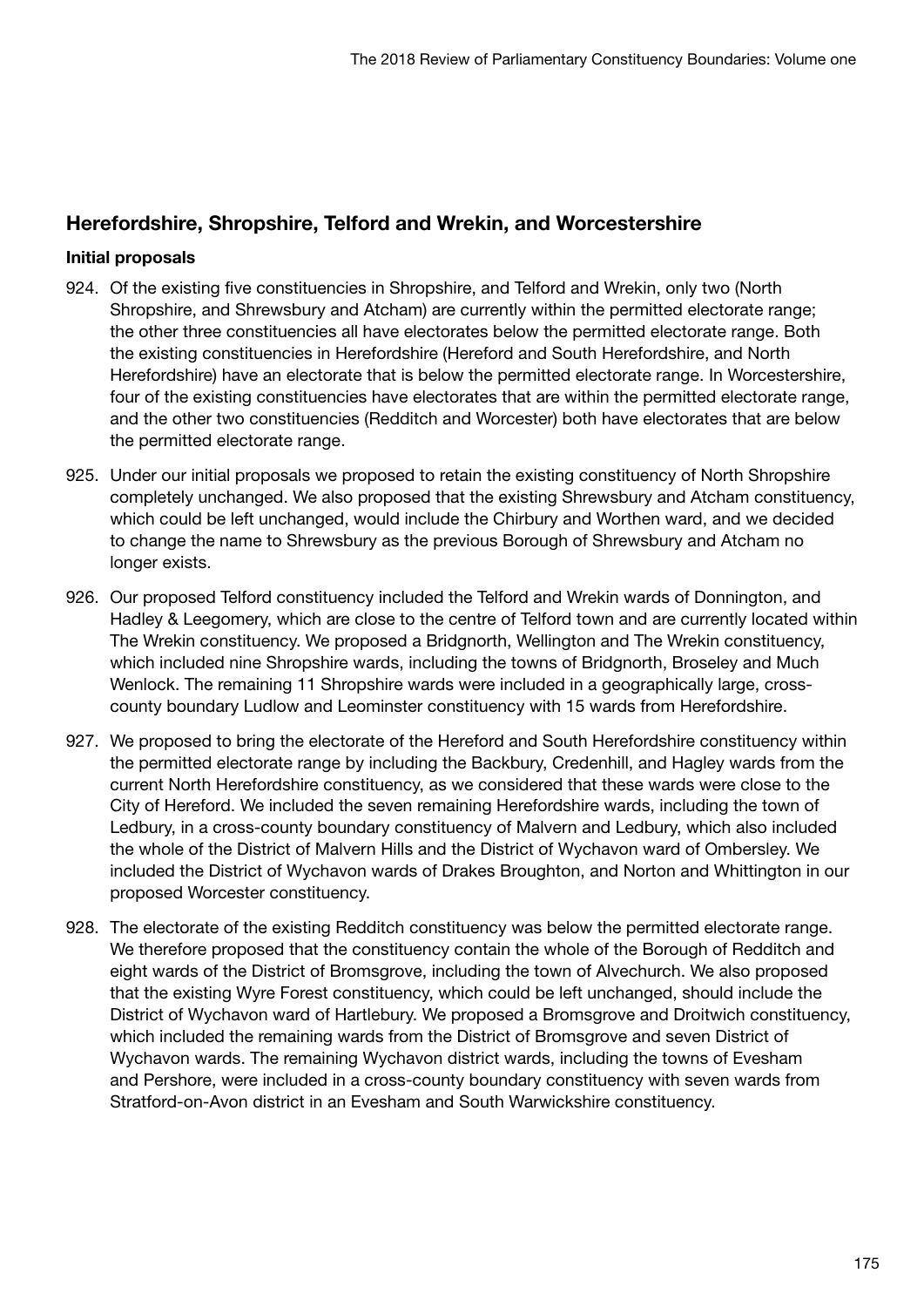### Consultation on the initial proposals

- 929. In response to the consultation on our initial proposals, our decision to retain the North Shropshire constituency completely unchanged was largely supported. There was also some support for the Hereford and South Herefordshire, Shrewsbury, and Telford constituencies. However, there were objections to nearly every other constituency that we had proposed in this sub-region.
- 930. We received some opposition to the inclusion of the Chirbury and Worthen ward in our proposed Shrewsbury constituency, and an alternative division of the District of Telford and Wrekin was suggested. Although there was some support for the proposed Bridgnorth, Wellington and The Wrekin constituency, there were objections to the inclusion of the Shropshire ward of Much Wenlock in the constituency. Some objection to the name of the constituency was also received with it being suggested that the inclusion of Wellington in the constituency name was unnecessary as it already had strong historical links to the name The Wrekin. There were objections to the geographical size of the proposed Ludlow and Leominster constituency, but also suggestions that the constituency should include the Much Wenlock ward.
- 931. The inclusion of the Herefordshire ward of Old Gore in our proposed Malvern and Ledbury constituency was objected to on the grounds of the ward's links with the town of Ross-on-Wye, which we included in the proposed Hereford and South Herefordshire constituency. We received counter-proposals suggesting the inclusion of the Bromyard Bringsty, Bromyard West, and Hampton wards in the Malvern and Ledbury constituency, instead of in Ludlow and Leominster as we had initially proposed, thereby including the Old Gore ward in the Hereford and South Herefordshire constituency. We received some support for the inclusion of the Backbury and Hagley wards in the Hereford and South Herefordshire constituency.
- 932. While there was some support for our initial proposals in the north of Worcestershire, there were objections to the division of the District of Wychavon between five of our proposed constituencies, and to the proposal for an Evesham and South Warwickshire constituency that crossed the county boundary. There were many objections to the inclusion of the Drakes Broughton ward in the Worcester constituency and a number of different suggestions as to which were the most suitable wards for inclusion in the constituency, with the District of Wychavon wards of Ombersley, and Lovett and North Claines being suggested as appropriate additions. There was, however, support for the inclusion of the Norton and Whittington ward in the Worcester constituency. There were objections to the inclusion of the District of Wychavon ward of Hartlebury as an orphan ward in our proposed Wyre Forest constituency, but there was also some support.
- 933. There was opposition to the inclusion of District of Bromsgrove wards in the Redditch constituency. It was suggested that the District of Bromsgrove ward of Tardebigge should not be included in the constituency, with Cofton ward being included in Redditch instead. There were a number of objections from the town of Alvechurch to its inclusion in the Redditch constituency, with the suggestion that the town should remain in a Bromsgrove constituency, where it is currently located. There was also a counter-proposal to retain the District of Wychavon ward of Inkberrow in the Redditch constituency as well as a suggestion that Redditch should be renamed North Worcestershire.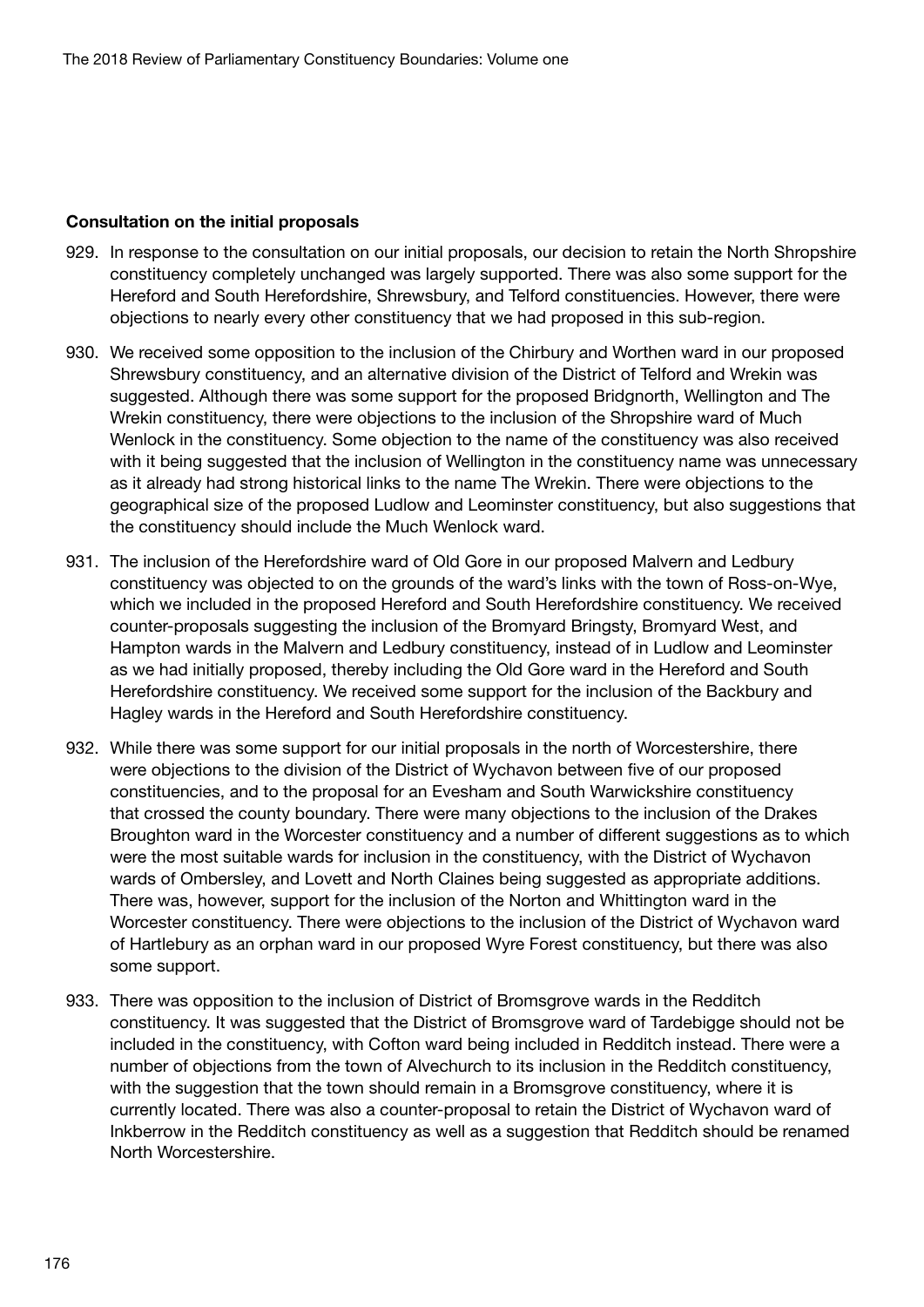#### Revised proposals

- 934. We noted that the North Shropshire and Telford constituencies had been mostly supported and therefore decided not to amend these constituencies further when formulating our revised proposals. The evidence with regard to the inclusion of the Chirbury and Worthen ward in the proposed Shrewsbury constituency was noted, but we made no revisions as we considered that the ward had sufficient ties with Shrewsbury along the A488, and its inclusion in the Ludlow and Leominster constituency would make this geographically large constituency even larger. We considered that persuasive evidence had been received to include the Much Wenlock ward in the Ludlow and Leominster constituency, to reflect the ties of the ward to neighbouring wards in that constituency. We noted that this would leave the Broseley ward without a direct road connection across the River Severn, but considered that this was not a reason to reject the change.
- 935. The inclusion of the Much Wenlock ward in the Ludlow and Leominster constituency allowed us to include three more Herefordshire wards, including the three wards comprising the town of Bromyard, in a revised Malvern and Ledbury constituency, thereby reducing the geographical size of the proposed Ludlow and Leominster constituency. We agreed with the evidence that it was unnecessary to divide Wychavon district between five constituencies. We proposed that it should only be divided between three, with the Hartlebury and Ombersley wards being included in a revised Bromsgrove and Droitwich constituency. This would recognise the close ties between these two wards and also with the town of Droitwich Spa. We noted that this also would allow for the existing Wyre Forest constituency to be wholly unchanged and that its boundaries would continue to be coterminous with those of the District of Wyre Forest.
- 936. Our revisions to the Bromsgrove constituency meant that it would not now be within the permitted electorate range. Our assistant commissioners visited the District of Bromsgrove wards of Rubery North and Rubery South to observe for themselves the links that had been suggested between the town of Rubery and the neighbouring City of Birmingham ward of Longbridge. They considered the links were such that it would be reasonable to accept a counter-proposal to include the two wards in a cross-county boundary Birmingham Northfield constituency.
- 937. We agreed with the evidence that we should only include the District of Wychavon ward of Norton and Whittington in our proposed Worcester constituency. We considered that this would better reflect the rules and help to minimise change in the county. This revision also allowed for the inclusion of the Drakes Broughton ward in a revised and renamed Evesham constituency, thereby recognising the ward's ties with the towns of Evesham and Pershore, which would not include any wards from the county of Warwickshire (see above). We also accepted the evidence presented and considered that the Bromsgrove district ward of Tardebigge should be included in our proposed Bromsgrove and Droitwich constituency, to recognise its close ties with the town of Bromsgrove. As a result of this change, we decided to include the Bromsgrove district ward of Cofton in our Redditch constituency. We noted the objections to the inclusion of the town of Alvechurch in the Redditch constituency but considered that it was necessary to include a number of District of Bromsgrove wards in the constituency as its electorate was particularly low. We decided not to include the District of Wychavon ward of Inkberrow in the Redditch constituency, as had been suggested, and neither did we consider that a change of name for the constituency was necessary. We therefore made no revisions to the proposed Redditch constituency.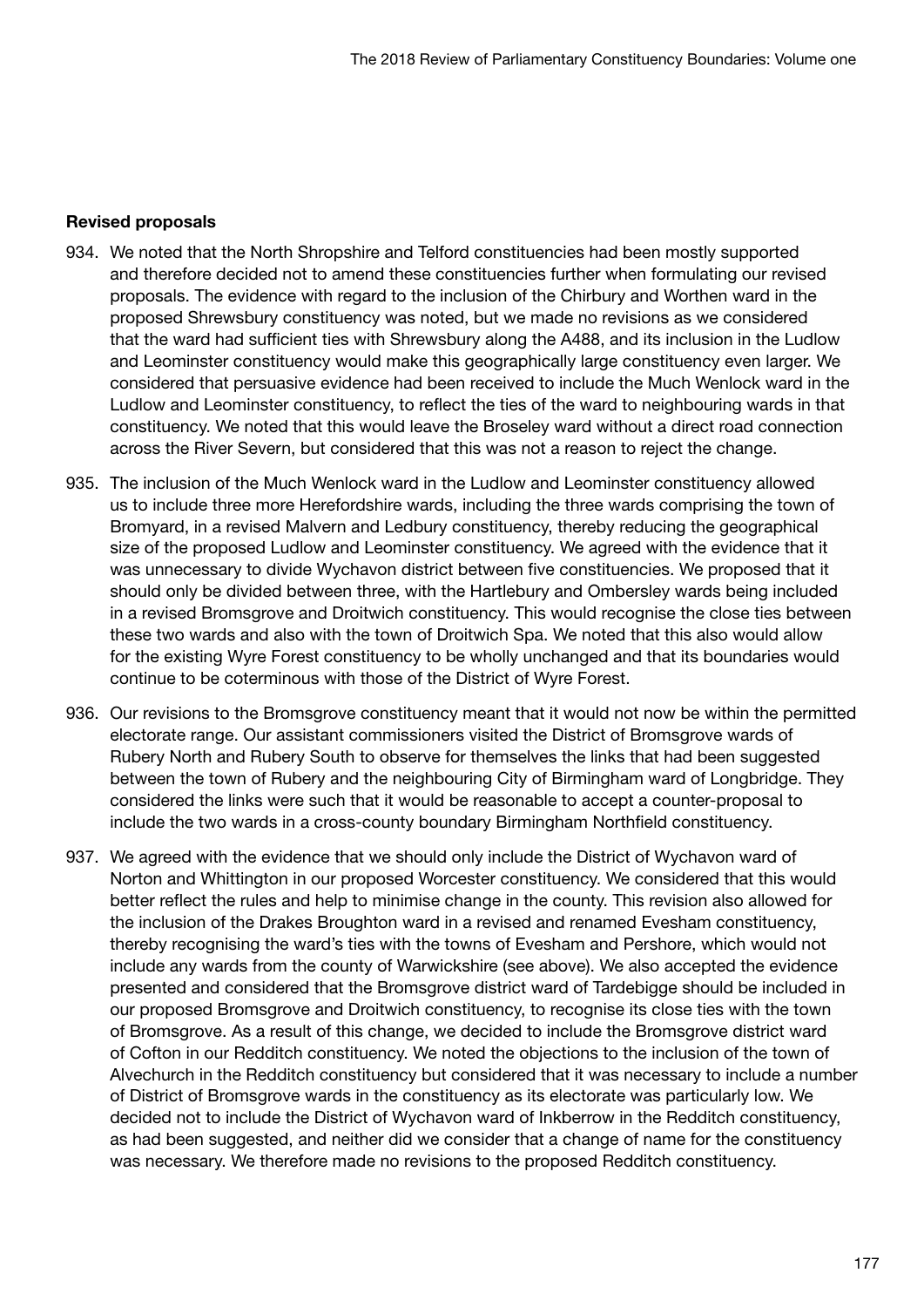#### Consultation on the revised proposals

- 938. The revised recommendations attracted a degree of support in Herefordshire, Shropshire, and Telford and Wrekin, and there was also support for the revised constituencies of Telford, Wyre Forest, and Worcester, although there was still some objection to the inclusion of the Wychavon district ward of Norton and Whittington in the Worcester constituency (at least one neighbouring ward has to be included in Worcester to bring it within the permitted electorate range).
- 939. A counter-proposal suggested that the two wards of Rubery North and Rubery South should continue to be included in a Worcestershire constituency, rather than in a cross-county boundary constituency with City of Birmingham wards. This counter-proposal also included the Much Wenlock ward in a Bridgnorth and The Wrekin constituency. It was submitted that the proposed Ludlow and Leominster constituency is too large geographically, but we noted that the counterproposal actually increased its geographical area. The counter-proposal included the District of Wychavon ward of Hartlebury in the Evesham constituency and the town of Alvechurch in the Redditch constituency. There continued to be considerable objection to the inclusion of eight District of Bromsgrove wards in the proposed Redditch constituency, but no counter-proposal was received that would ensure a Redditch constituency within the permitted electorate range.
- 940. There also continued to be objections to the inclusion of the District of Herefordshire ward of Old Gore in the Malvern and Ledbury constituency, which cited the ward's links with the town of Ross-on-Wye. There had, however, been some support for this proposal in the initial proposals, and it was noted that to include the Old Gore ward in the Hereford and South Herefordshire constituency would place it outside of the permitted electorate range.
- 941. The inclusion of five District of Malvern Hill wards in the proposed Evesham constituency continued to be opposed, with it being argued that the wards' ties were closer with the town of Malvern than with Evesham. Similarly, the inclusion of the wards of Much Wenlock, Brown Clee, Cleobury Mortimer, and Highley in the Ludlow and Leominster continued to be opposed, but we considered that no significant new evidence had been submitted.

#### Final recommendations

- 942. Having fully considered the evidence we recommend no changes to the revised proposals in this sub-region. We consider that the counter-proposal that included the District of Wychavon ward of Hartlebury in the Evesham constituency and retained the town of Alvechurch in the Redditch constituency was too disruptive, was counter to the evidence that had been received, and we rejected it. We also considered that no significant new evidence had been submitted that would lead us to recommend further revisions to the proposals for the two constituencies of Evesham, and Ludlow and Leominster.
- 943. Our final recommendations in this part of the sub-region are for constituencies of: Bridgnorth and The Wrekin, Bromsgrove and Droitwich, Evesham, Hereford and South Herefordshire, Ludlow and Leominster, Malvern and Ledbury, North Shropshire, Redditch, Shrewsbury, Telford, Worcester, Wyre Forest. These constituencies are listed in Volume two and shown on the maps in Volume three of this report.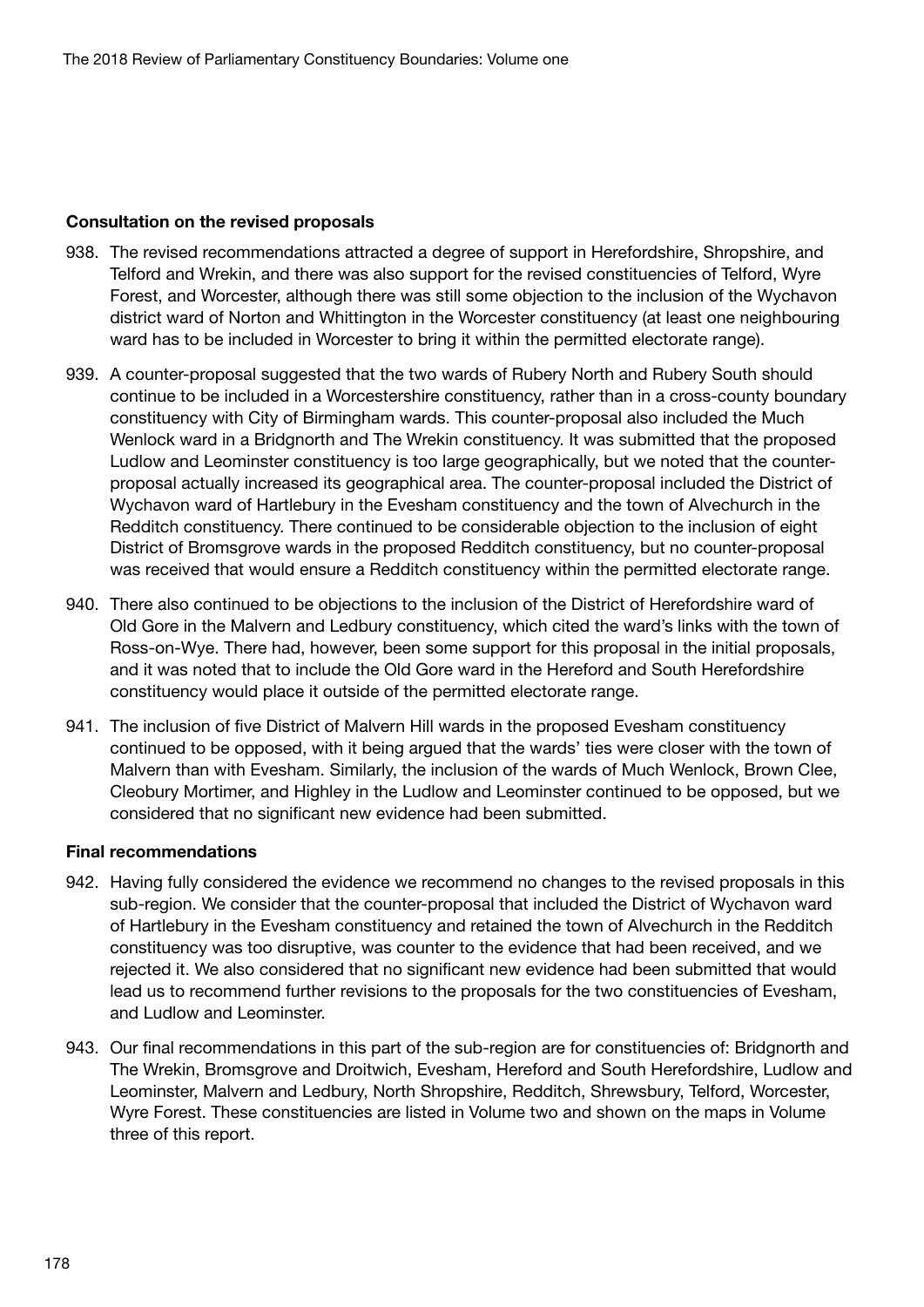## The former metropolitan county of West Midlands (less Coventry and Solihull)

#### Initial proposals

- 944. In the former metropolitan county of West Midlands (which comprises the cities of Birmingham, Coventry and Wolverhampton, and the boroughs of Dudley, Sandwell, Solihull, and Walsall), and in the City of Birmingham in particular, we found it challenging to construct constituencies in view of the large ward electorates. The ward sizes in the City of Birmingham ranged from just over 14,000 to over 19,000 electors, with the majority of the wards having electorates in excess of 17,000. Although the ward electorates in the other metropolitan boroughs of the West Midlands are not quite so large, they are nonetheless still large when compared with more rural areas, especially in the Borough of Dudley.
- 945. In our initial proposals, although the electorate of the existing Birmingham Hall Green constituency was within the permitted electorate range, we amended the constituency as a result of changes required to other constituencies. The Birmingham Hodge Hill and Sutton Coldfield constituencies had electorates within the permitted electorate range and we proposed no change to these two constituencies, which contained only City of Birmingham wards. In total, in our initial proposals, four constituencies would contain three City of Birmingham wards and one ward from another borough: the proposed Birmingham Edgbaston, Birmingham Ladywood, and Birmingham Perry Barr constituencies each contained one ward from the Borough of Sandwell, and the Birmingham Erdington constituency contained one ward from the Borough of Walsall. The proposed Birmingham Selly Oak and Halesowen constituency contained three City of Birmingham wards and three Borough of Dudley wards. Five constituencies (including the proposed constituencies of Birmingham Brandwood, Birmingham Northfield, and Birmingham Yardley) would contain only City of Birmingham wards and five would contain three of the four wards from an existing Birmingham constituency. We included the City of Birmingham ward of Sheldon in the proposed Chelmsley Wood and North Solihull constituency.
- 946. In the Borough of Walsall, we included the two wards of Bloxwich East, and Bloxwich West, in the existing Aldridge-Brownhills constituency, which we renamed Aldridge, Brownhills and Bloxwich. The proposed Walsall Central constituency included two wards from the existing Walsall North constituency (Birchills Leamore, and Blakenall) and six wards from the existing Walsall South constituency, including the wards of Paddock, Palfrey, Pleck and St. Matthew's. We proposed a Wolverhampton West constituency that contained six of the seven wards from the existing Wolverhampton South West constituency and the two wards of Bushbury North, and Oxley, from the existing Wolverhampton North East constituency. The proposed Wednesfield and Willenhall constituency contained five, three and one ward, from the existing Wolverhampton North East, Walsall North, and Wolverhampton South West constituencies, respectively. The proposed Wolverhampton South and Coseley constituency contained five City of Wolverhampton and three Borough of Dudley wards.
- 947. In the Borough of Dudley, the proposed Dudley West, and Stourbridge constituencies contained only Borough of Dudley wards (both from three existing constituencies). The proposed Dudley East and Tipton constituency contained three Borough of Dudley wards, and five wards from the Borough of Sandwell (four from the existing West Bromwich West constituency, and one from the existing West Bromwich East constituency). In the Borough of Sandwell, the proposed Warley constituency included only Borough of Sandwell wards (from three different existing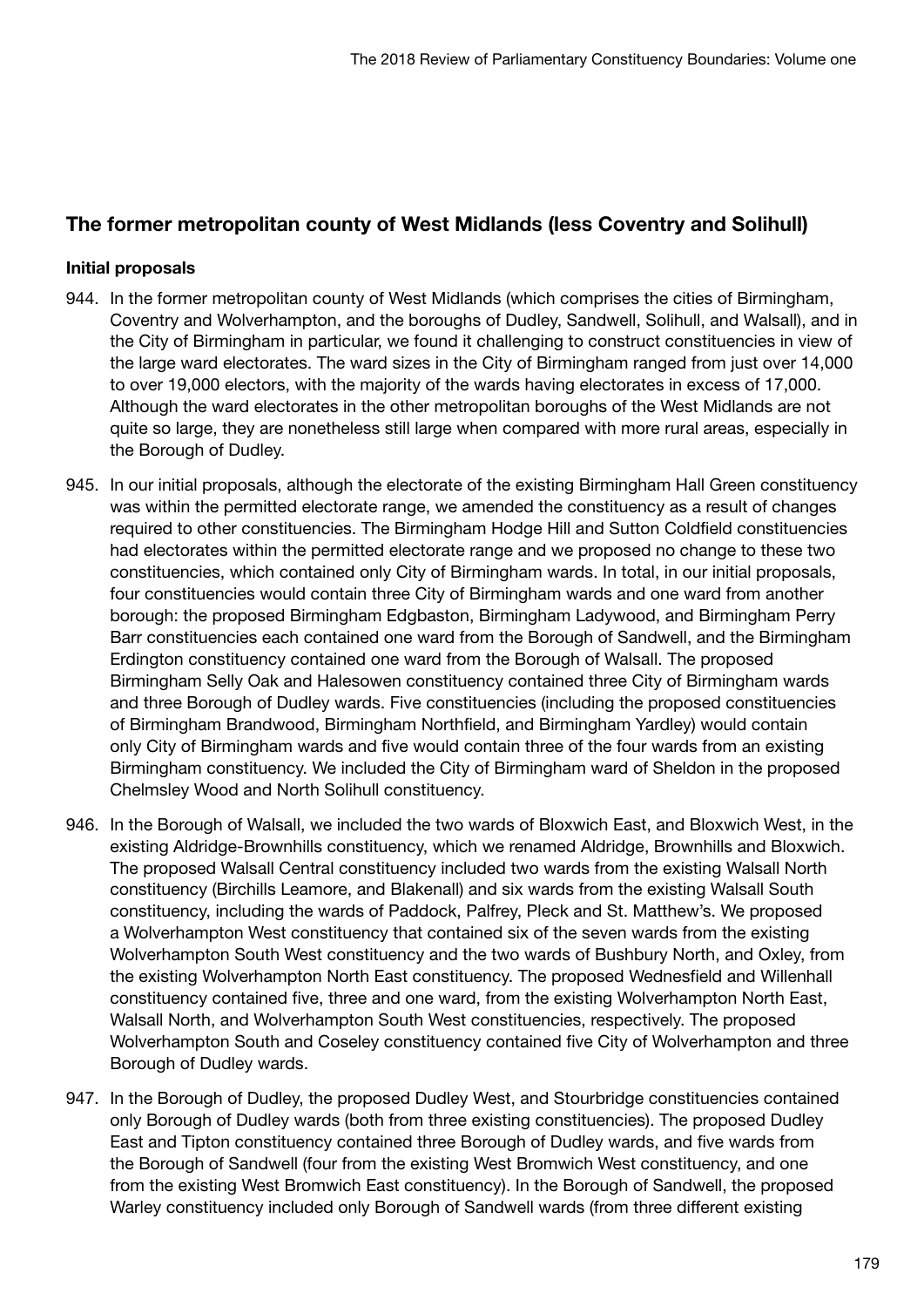constituencies) and the proposed West Bromwich constituency also contained only Borough of Sandwell wards (also from three different existing constituencies).

#### Consultation on the initial proposals

- 948. There was some support for the initial proposals with representations approving the shape of many of the Birmingham constituencies, which included parts of both inner city and suburban areas. However, there was considerable opposition to the proposals for constituencies across the city. The proposed Birmingham Selly Oak and Halesowen constituency was opposed, with there being particular objection to the inclusion of City of Birmingham and Borough of Dudley wards in the same constituency. It was also claimed that the constituency was divided by the M5 motorway running through it, and that the Halesowen area was also divided. It was suggested that Dudley is part of the Black Country, that Birmingham is not, and that there were rivalries between the two areas.
- 949. There were objections to the inclusion of the City of Birmingham ward of Tyburn in the proposed Birmingham Ladywood constituency and to the elongated shape of the constituency, which traversed the M6 motorway and extended westwards across the width of Birmingham into the Borough of Sandwell with the inclusion of the Soho and Victoria ward, although there was some support for the inclusion of this ward in the constituency. The inclusion of the Borough of Walsall ward of Pheasey Park Farm in the Birmingham Erdington constituency received some support, but also opposition (including a campaign), because of its rural feel. There was support for the Sutton Coldfield constituency, which had been unchanged in the initial proposals, but there were requests for the constituency to be called Royal Sutton Coldfield.
- 950. We received a number of counter-proposals that proposed the splitting of wards, with numerous wards being suggested as suitable candidates for splitting to better reflect local ties, with various alternative configurations to a number of constituencies. One counter-proposal suggested the splitting of the City of Birmingham ward of Brandwood and Springfield, and the Borough of Dudley ward of Brierley Hill, and proposed further alterations to the Birmingham Erdington, Birmingham Ladywood, and Birmingham Perry Barr constituencies. One representation suggested that the initially proposed Birmingham Perry Barr constituency should be retained, although a consequence of this would be the inclusion of the Ladywood ward, which contains much of Birmingham city centre, in a predominantly Sandwell-based constituency. Another counter-proposal that suggested that Birmingham should contain nine whole constituencies split five wards (and one in the Borough of Walsall) in achieving this. Further counter-proposals suggested the splitting of up to five wards between constituencies.
- 951. Although we are open to suggestions for the splitting of wards to achieve a better pattern of constituencies in any given area, and to better meet the statutory criteria, our aim is to attempt to construct constituencies by splitting as few wards as we reasonably can, and we drew attention in our Guide to the review that any evidence regarding the splitting of a ward must be both exceptional and compelling.
- 952. We did receive some counter-proposals that did not split wards. However, one of these included the City of Birmingham ward of Hall Green in a Solihull constituency, and another counterproposal that did not split wards created constituencies that crossed the county boundaries between Staffordshire and the former metropolitan county of West Midlands, and Worcestershire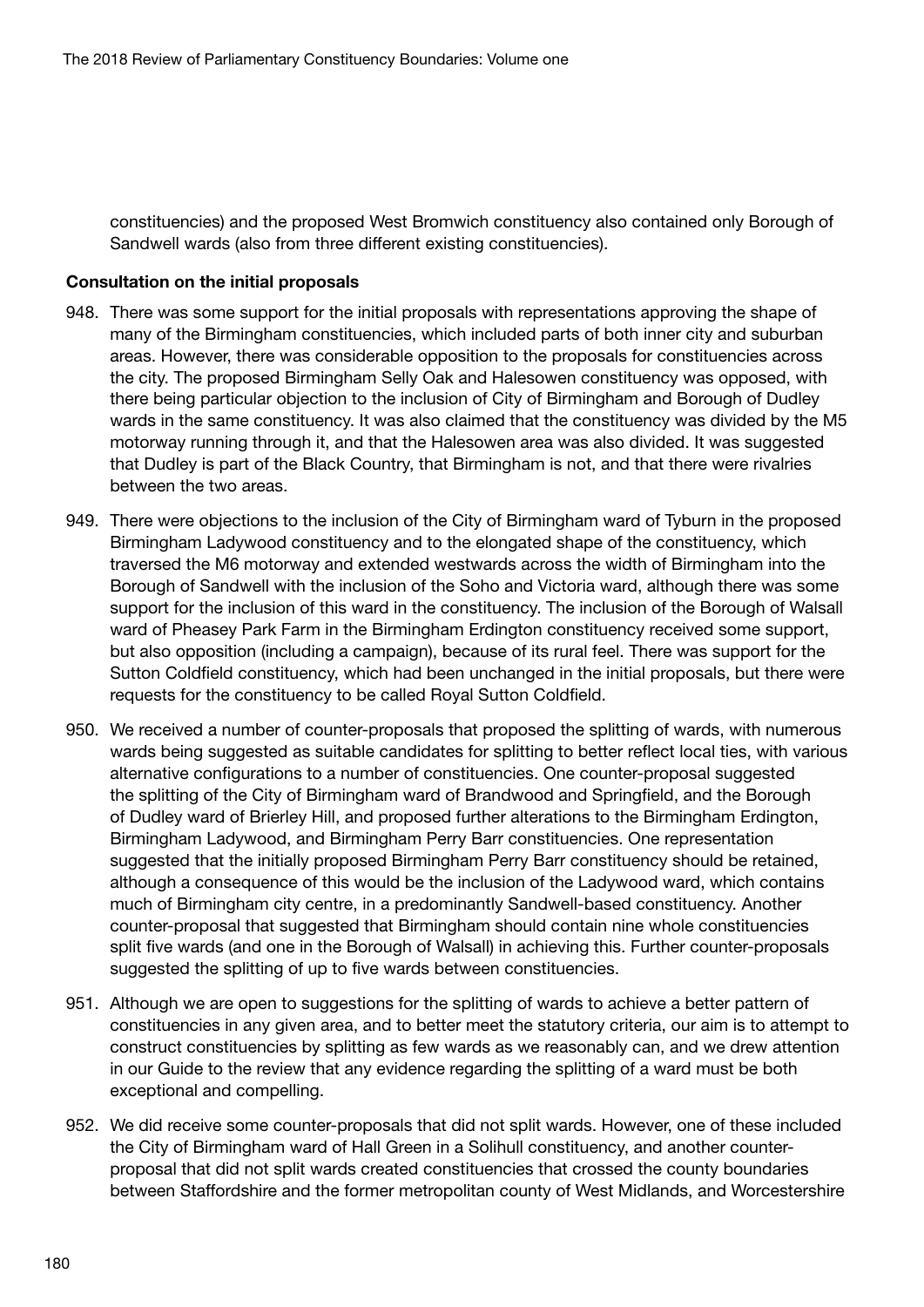and the West Midlands. We had previously decided that Staffordshire could be considered on its own without being grouped with another county.

- 953. In the City of Wolverhampton, there was support for the three proposed constituencies of Wednesfield and Willenhall, Wolverhampton South and Coseley, and Wolverhampton West, although there was some opposition to the name of the Wednesfield and Willenhall constituency. The representations suggested that as the Wolverhampton ward of St. Peter's, which included Wolverhampton city centre, was included in the Wednesfield and Willenhall constituency, the constituency name should reflect this and be changed to Wolverhampton East and Willenhall.
- 954. In Walsall, there was support for the Aldridge, Brownhills and Bloxwich, and Walsall Central constituencies. However, as mentioned previously, there was significant opposition to the inclusion of the Borough of Walsall ward of Pheasey Park Farm in the proposed Birmingham Erdington constituency.
- 955. In the Borough of Dudley, there was significant opposition to the Birmingham Selly Oak and Halesowen constituency, as mentioned previously, and objection to the inclusion of the ward of Hayley Green and Cradley South in the Stourbridge constituency, with it being argued that Hayley Green is a distinct part of Halesowen and that the initial proposals divided the town. A counter-proposal was received which split the Dudley ward of Brierley Hill between the proposed Dudley, and Stourbridge constituencies. It was noted that this would allow for the four wards that comprised the town of Halesowen to be contained within a single constituency.
- 956. In the Borough of Sandwell, as mentioned previously, there was some support for the inclusion of the Soho and Victoria ward in the proposed Birmingham Ladywood constituency, despite the constituency being largely opposed in the representations. A number of counter-proposals were received for a different configuration of the Sandwell constituencies, including one which suggested that four Borough of Sandwell wards be split between constituencies.

#### Revised proposals

- 957. The assistant commissioners had recommended in the revised proposals, with regard to constituencies in Solihull and Worcestershire, the inclusion of the Rubery North and Rubery South wards in the cross-county boundary constituency of Birmingham Northfield, and the City of Birmingham ward of Sheldon in the Birmingham Yardley constituency. They acknowledged that the consequences of these revisions would require further substantial revision to the remainder of the constituencies in Birmingham. They also considered that this would continue to be a challenging task in view of the large ward electorates throughout Birmingham.
- 958. Having reviewed all the representations and counter-proposals for this part of the sub-region, the assistant commissioners considered that no one counter-proposal provided a suitable solution and they decided to adopt elements of different counter-proposals. They therefore decided to recommend changes to most of the constituencies that had been proposed in the initial proposals and to propose a pattern of constituencies that, they considered, provided a much better fit to the existing constituencies and a better reflection overall of the statutory factors. All but two of the City of Birmingham wards would be contained within the Birmingham constituencies.
- 959. Although there was support for the proposed inclusion of the Oscott ward in a Birmingham Erdington constituency, the assistant commissioners considered that there was sufficient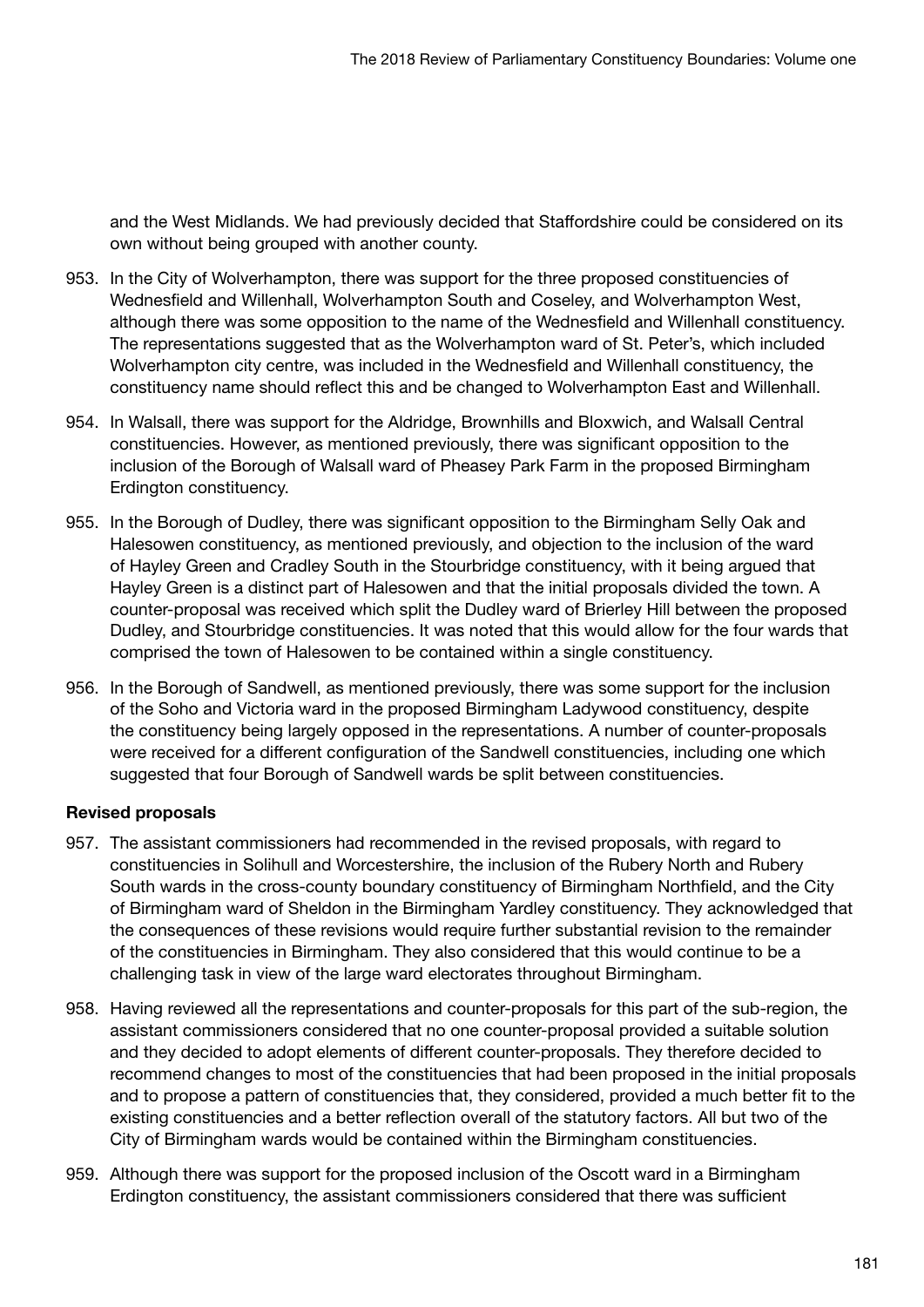evidence to alter the initial proposals to include the Oscott ward in a Walsall and Oscott constituency. The other City of Birmingham ward not contained within a Birmingham constituency is Handsworth Wood, which they recommended be included in the West Bromwich constituency.

- 960. The Selly Oak ward was added to the existing Birmingham Edgbaston constituency, thereby uniting student areas within the Selly Oak and Edgbaston wards in one constituency, which was renamed Birmingham Edgbaston and Selly Oak to reflect both historical constituency names. The Moseley and Kings Heath ward was included in the renamed Birmingham Brandwood constituency, and the Acocks Green and Hall Green wards were transferred from the Birmingham Yardley constituency that we had initially proposed, and included in a reconfigured Birmingham Hall Green constituency; we noted the evidence submitted of the ties between the Acocks Green and Hall Green wards. There was further significant revision of the Birmingham Yardley constituency that we had proposed in our initial proposals, with the transfer of the Stechford and Yardley North ward to the Birmingham Hodge Hill constituency and the inclusion instead of the Sheldon, Bordesley Green and Nechells wards. We acknowledged that this would divide the Yardley area between constituencies, but considered that it was acceptable in order to achieve a better result across Birmingham as a whole.
- 961. There was significant support for our initial proposals to retain the Stockland Green ward in the Birmingham Erdington constituency, in which we also included the Tyburn ward due to the opposition received regarding it being included in Birmingham Ladywood under our initial proposals. We renamed this constituency Birmingham Erdington and Perry Barr. In addition to the Borough of Sandwell ward of Soho and Victoria, we included in the revised Birmingham Ladywood constituency the wards of Aston, and Lozells and East Handsworth.
- 962. We noted the support for the Sutton Coldfield constituency, but did not agree with the proposals for the constituency to be called Royal Sutton Coldfield, as no other constituency in the UK has a Royal prefix in the constituency name. We also note that neither the official town council, nor the city wards covering the town, are prefixed by the term 'Royal'.
- 963. In the City of Wolverhampton, there had been support for the proposed Wednesfield and Willenhall, Wolverhampton South and Coseley, and Wolverhampton West constituencies and we did not further revise these, except to rename Wednesfield and Willenhall as Wolverhampton East and Willenhall as it contained Wolverhampton city centre.
- 964. Although they did not consider it necessary to split wards in the City of Birmingham, the assistant commissioners were persuaded by the evidence in the representations to split wards in the Black Country. We agreed that the evidence was exceptional and compelling in that splitting wards would more closely match the existing pattern of constituencies and have a closer regard to the local authority boundaries and the statutory criteria overall.
- 965. In the Borough of Sandwell, we revised the Warley and West Bromwich constituencies, with the latter including the City of Birmingham ward of Handsworth Wood and part of the split Borough of Sandwell ward of Greets Green and Lyng (which the assistant commissioners had visited to observe for themselves the local ties). The West Bromwich constituency would also include part of the split Borough of Sandwell ward of St. Pauls, in order to ensure that all constituencies were within the permitted electorate range, with the remainder of this ward being included in the Warley constituency, which would also include the Borough of Dudley ward of St. Thomas's.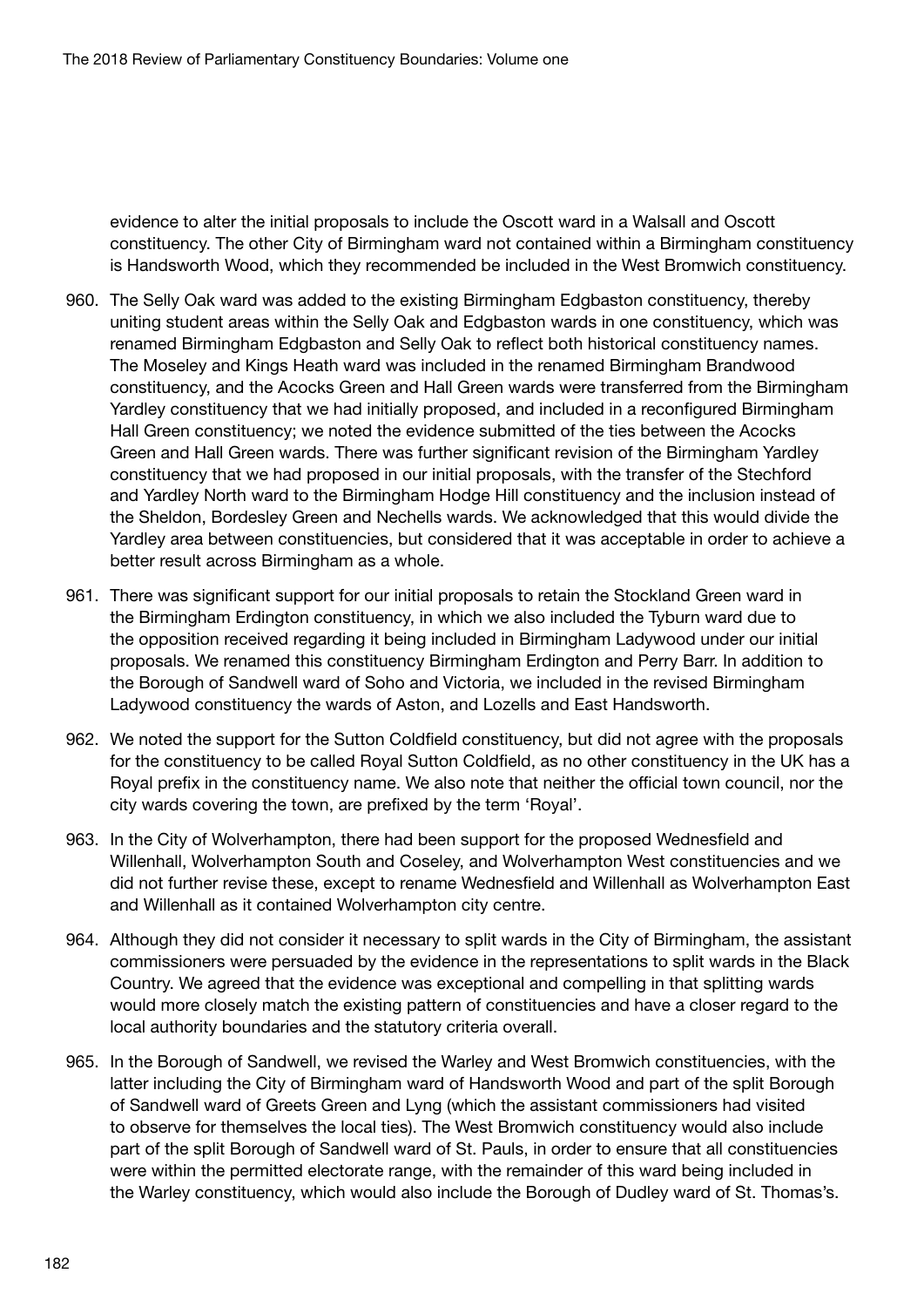The remainder of the split Greets Green and Lyng ward would be included in a Darlaston and Tipton constituency.

- 966. In the Borough of Walsall, we proposed no change to the Aldridge, Brownhills and Bloxwich constituency that we had initially proposed. Although there was support for the Walsall Central constituency, as mentioned previously, there was significant opposition to the inclusion of the Borough of Walsall ward of Pheasey Park Farm in the proposed Birmingham Erdington constituency. This ward, and the Oscott ward, were subsequently included in a renamed Walsall and Oscott constituency. A consequence of this revision was the transfer of the three wards of Bentley and Darlaston North, Darlaston South, and Pleck from the Walsall Central constituency that we had proposed initially, to the Darlaston and Tipton constituency, which would also include the Wednesbury North and Wednesbury South wards.
- 967. In the Borough of Dudley, the assistant commissioners visited the ward of Brierley Hill, and considered that to split the ward along the railway line, as suggested in a counter-proposal, was a satisfactory solution as it would allow the four wards that comprised Halesowen town to be included in a Halesowen and Rowley Regis constituency. We agreed and considered that the evidence for doing so, and for being able to avoid the division of Halesowen, was exceptional and compelling. This constituency would also include the Hayley Green and Cradley South ward. Having recommended that three Dudley wards be included in the Wolverhampton South and Coseley constituency, which they did not consider should be revised, the assistant commissioners included seven Borough of Dudley wards in the Dudley constituency, including part of the split Brierley Hill ward, and seven Borough of Dudley wards in a revised Stourbridge constituency, which would include the remainder of the split Brierley Hill ward.

#### Consultation on the revised proposals

- 968. In response to our revised proposals, in the City of Birmingham, we received a counterproposal that included the Moseley and Kings Heath ward in our revised Birmingham Hall Green constituency, to be called Birmingham Moseley and Sparkbrook, and the Hall Green ward in our revised Birmingham Brandwood constituency, to be called Birmingham Hall Green. It was claimed that the Moseley and Kings Heath ward was more of an inner city ward than was the Hall Green ward. We noted that in Birmingham, although there had been some opposition to the transfer of the Acocks Green ward from the Birmingham Yardley constituency and to the composition of the constituency in general, there had been a degree of support for most of our proposals in the city.
- 969. However, we received further proposals that questioned whether the name of the Birmingham Brandwood constituency was suitable. It was suggested that few people knew where Brandwood was, that Brandwood lacked an urban centre and that locally the name refers to a cemetery. It was suggested that the inclusion of Bournville (home to the Cadbury's confectionery complex) in a constituency name would be appropriate, as would Kings Heath, which was an historic constituency name in Birmingham.
- 970. The largest number of objections in the whole West Midlands region related to the revised proposals as they affected the existing Birmingham Yardley constituency. Many representations objected to the inclusion of the City of Birmingham wards of Acocks Green in the Birmingham Hall Green constituency, Stechford and North Yardley in the Birmingham Hodge Hill constituency, and the consequential inclusion of the Nechells ward in the Birmingham Yardley constituency. It was argued that the existing Birmingham, Yardley constituency was a coherent whole and that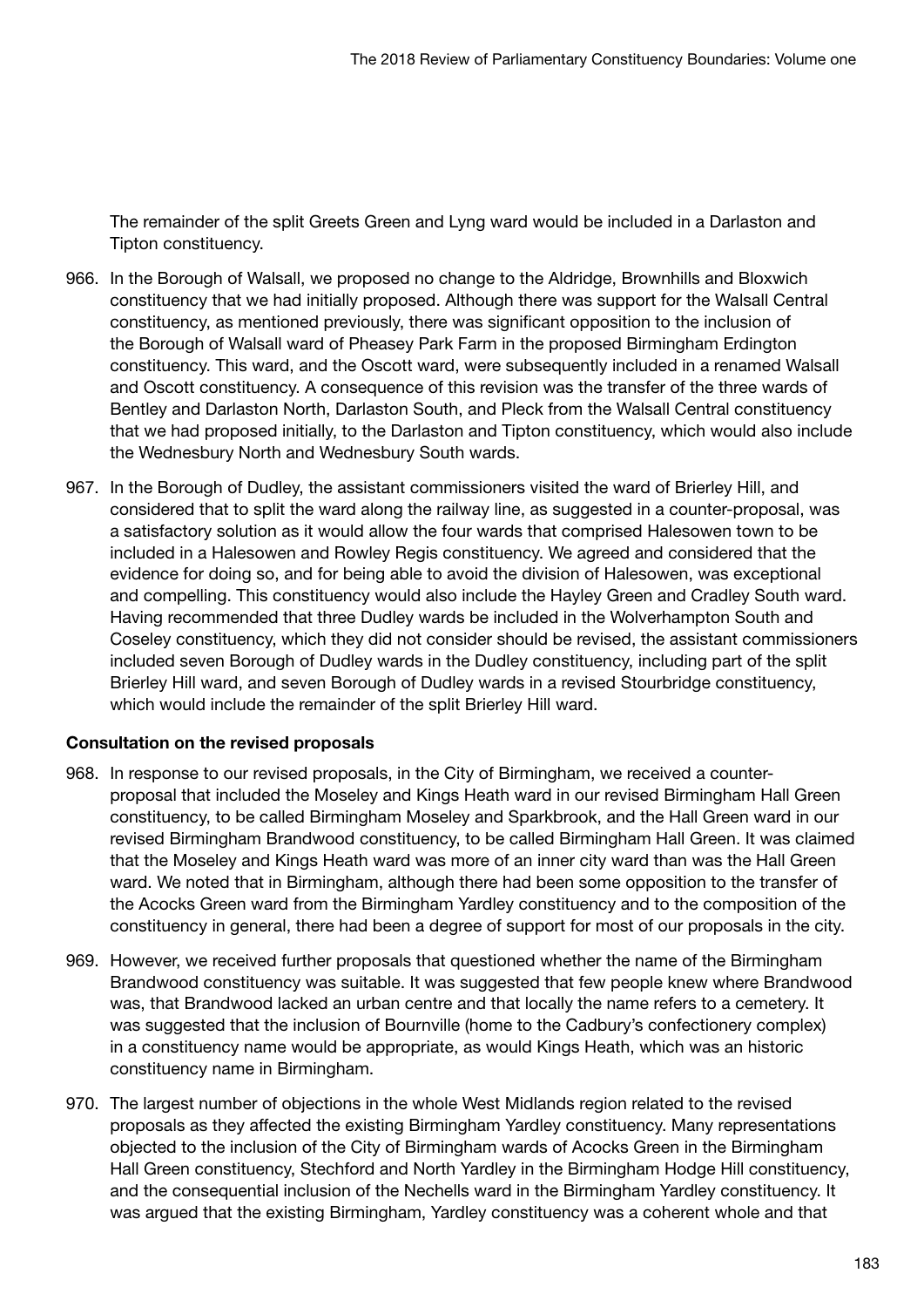there were no ties between the Nechells and Sheldon wards at opposite ends of the constituency. We also received a counter-proposal that redistributed wards between the Birmingham Hodge Hill and Birmingham Yardley constituencies and split the Hodge Hill ward between the two constituencies in order to better reflect the existing constituencies. It was noted that relatively few representations were received from residents in the Hodge Hill and Bordesley Green wards, either in support for or objection to our revised proposals, both of which would be affected by this counter-proposal if it were to be adopted.

- 971. The second largest group of objections in the region concerned the proposed constituencies in the Borough of Dudley. The inclusion of the St. Thomas's ward in the revised Warley constituency was opposed as it was considered that it would result in the division of the centre of the town of Dudley between constituencies, and that the ward would be an orphan ward in an otherwise Sandwell-based constituency. Another counter-proposal was able to retain the centre of Dudley in one constituency and resulted in fewer boundary crossings, but a consequence was that the town of Stourbridge would have to be divided. A further counter-proposal suggested that the Borough of Dudley wards of Upper Gornal and Woodsetton, and Sedgley should be included in the Dudley constituency, instead of in the Wolverhampton South and Coseley constituency, as in our revised proposals, and exchanged with the Borough of Dudley wards of Castle and Priory, and St. James's, thereby dividing the Borough of Dudley along an east/west axis, rather than north/south.
- 972. In the Borough of Walsall, it was proposed that the two Borough of Walsall wards of Blakenall and Streetly should be exchanged between the revised Aldridge, Brownhills and Bloxwich, and Walsall and Oscott constituencies, to recognise the Blakenhall ward's ties with Bloxwich, and the Streetly ward's ties with Oscott and Birmingham.
- 973. There was also opposition to the inclusion of the Borough of Walsall ward of Pleck in the Darlaston and Tipton constituency in the revised proposals. It was suggested that placing the Pleck ward in Darlaston and Tipton would separate it from the similar wards of Paddock, Palfrey and St. Matthew's, which would continue to be located in the renamed Walsall and Oscott constituency. It was suggested that the ward continue to be included in the Walsall and Oscott constituency, with the Oscott ward being included in a Birmingham constituency. However, it was suggested in representations that Pleck had links with Darlaston.
- 974. We received little comment regarding the constituencies in the Borough of Sandwell, although we did receive a representation inferring that, rather than splitting the Greets Green and Lyng ward between the Darlaston and Tipton, and West Bromwich constituencies, a more suitable candidate for splitting across the two constituencies might be the Wednesbury South ward. We received little by way of representations from the City of Wolverhampton and noted that, in the earlier public consultation periods, there had been a degree of support for our proposals.

#### Final recommendations

975. We recommend no changes to the boundaries of the revised proposals. We note the opposition to the revised Birmingham Yardley constituency, and the counter-proposal that suggests the splitting of the Hodge Hill ward between the Birmingham Hodge Hill and Birmingham Yardley constituencies. However, we do not consider that this counter-proposal provides compelling evidence for us to split a further ward in the West Midlands region. We consider that our proposals offer the only acceptable solution that does not split a ward, and we do not consider that there is a better or more suitable alternative that we could recommend for the Birmingham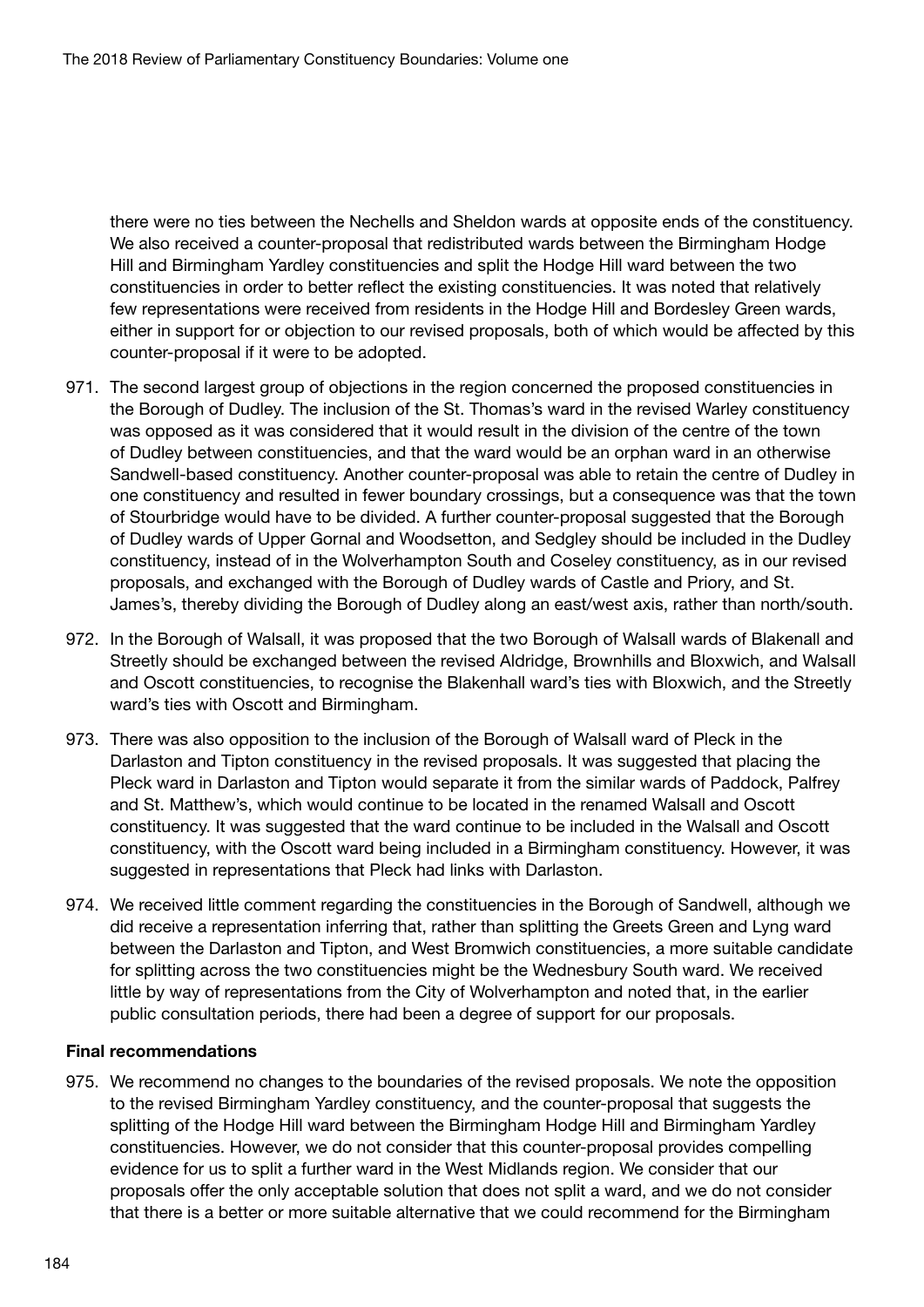Yardley constituency that would fit with our other recommendations. We also considered that little evidence was received from the Bordesley Green area of the constituency that might have assisted us in formulating a different pattern of constituencies.

- 976. We also did not consider that the evidence in the counter-proposal for the revised Birmingham Hall Green and Birmingham Brandwood constituencies was sufficiently persuasive for us to revise our recommendations for the composition of these two constituencies. However, we do accept the evidence that Birmingham Brandwood is not a wholly suitable name for the constituency. We therefore suggest renaming the constituency Birmingham Kings Heath. We consider that this name, which had featured as a Birmingham constituency previously, is more suitable and more likely to be accepted locally.
- 977. We did not consider that the evidence submitted with regard to the constituencies in the Borough of Dudley was sufficiently persuasive for us to further revise our proposals. Although we would have preferred to avoid the unfortunate division of the centre of the town of Dudley between constituencies, we considered that the alternatives did not provide a more acceptable solution.
- 978. In the Borough of Walsall, we considered further the evidence with regard to the Aldridge, Brownhills and Bloxwich, and Walsall and Oscott constituencies, but we did not consider that any revision to the constituencies was warranted. We considered the evidence regarding the inclusion of the Pleck ward in the Darlaston and Tipton constituency and its ties with other wards that were included in the Walsall and Oscott constituency. However, we noted that there was evidence that Pleck also had ties with the wards covering Darlaston. We did not, therefore consider that we should further alter the proposed constituencies in this area.
- 979. Our final recommendations in this part of the sub-region are for constituencies of: Aldridge, Brownhills and Bloxwich, Birmingham Edgbaston and Selly Oak, Birmingham Erdington and Perry Barr, Birmingham Hall Green, Birmingham Hodge Hill, Birmingham Kings Heath, Birmingham Ladywood, Birmingham Northfield, Birmingham Yardley, Darlaston and Tipton, Dudley, Halesowen and Rowley Regis, Stourbridge, Sutton Coldfield, Walsall and Oscott, Warley, West Bromwich, Wolverhampton East and Willenhall, Wolverhampton South and Coseley, Wolverhampton West. These constituencies are listed in Volume two and shown on the maps in Volume three of this report.

# Staffordshire and Stoke-on-Trent

#### Initial proposals

- 980. Of the 12 existing constituencies in the County of Staffordshire and the City of Stoke-on-Trent, four have electorates within the permitted electorate range. We proposed to reduce the number of constituencies in the sub-region by one to 11 and we proposed to make no changes to the constituencies of Burton, Cannock Chase, and South Staffordshire.
- 981. The District of Lichfield wards of Whittington & Streethay, and Hammerwich with Wall are divided between the Lichfield and Tamworth constituencies, with the Lichfield constituency containing the majority of the electors of both wards. As part of the initial proposals, we included the Whittington & Streethay ward in the Tamworth constituency to bring its electorate within the permitted electorate range and considered that this created a strong boundary between the Tamworth and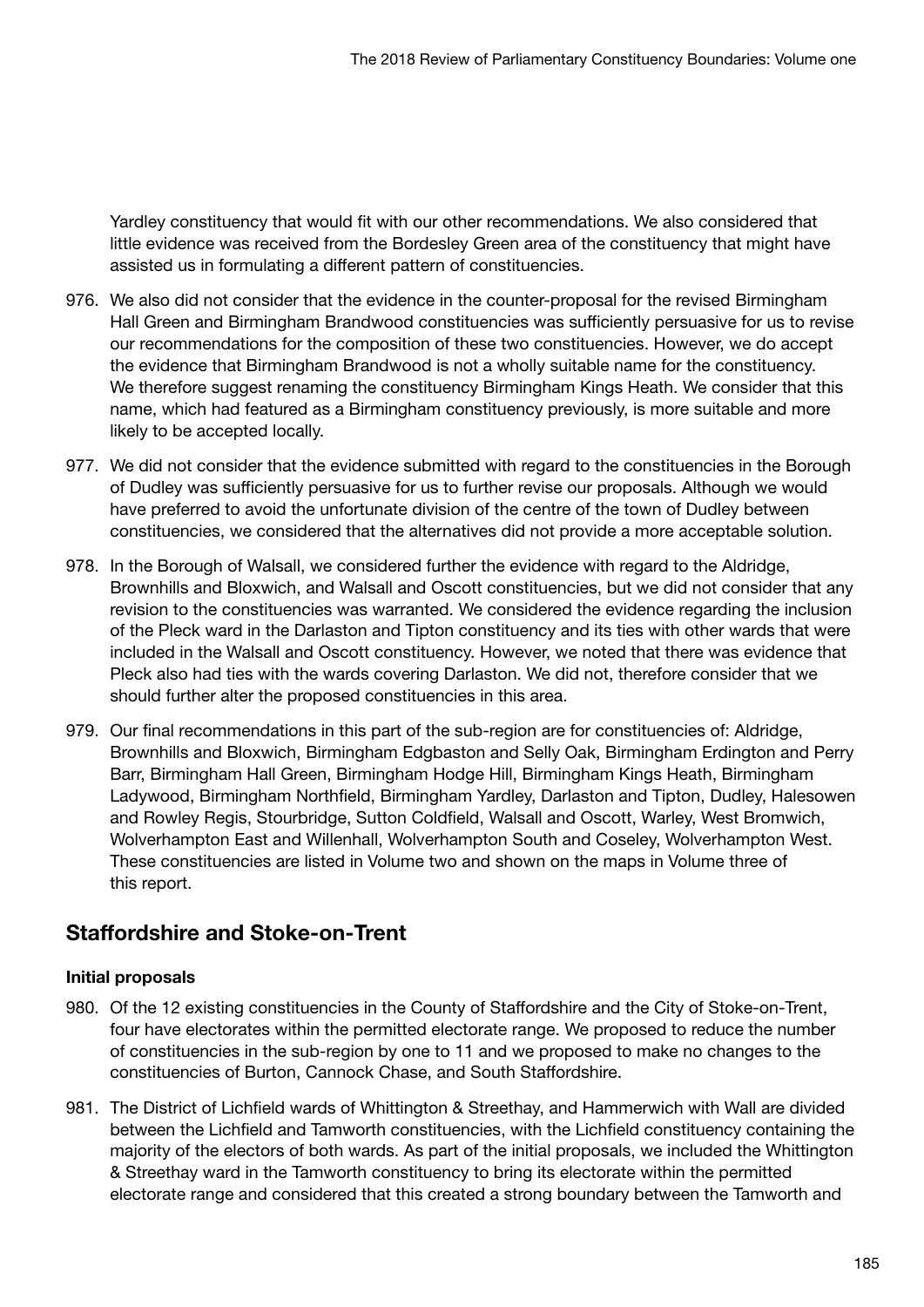Lichfield constituencies. To bring the electorate of the Lichfield constituency within the permitted range, we included in it the ward of Hammerwich with Wall, and the divided Borough of Stafford ward of Haywood & Hixon. The electorate of the existing Stafford constituency was increased by the inclusion of the Stafford borough wards of Milwich, Seighford & Church Eaton, and Gnosall & Woodseaves, the latter from the existing Stone constituency.

- 982. We proposed that the boundaries of the Staffordshire Moorlands constituency would be coterminous with the boundaries of the District of Staffordshire Moorlands local authority, with the inclusion of five wards from the existing Stone constituency. We proposed a Newcastle-under-Lyme constituency comprising 20 Borough of Newcastle-under-Lyme wards, including the five wards that form the town of Kidsgrove.
- 983. The electorate of the City of Stoke-on-Trent is too small for three whole constituencies and too large for two. We therefore proposed a Stoke-on-Trent North constituency that contained 14 wards from the north of the city, and a Stoke-on-Trent South constituency containing 18 wards from the south and east of the city. We proposed a West Staffordshire constituency that included the four remaining Borough of Newcastle-under-Lyme wards, the remaining six Borough of Stafford wards, and the remaining five City of Stoke-on-Trent wards.

#### Consultation on the initial proposals

- 984. In response to consultation on the initial proposals we received support for the constituencies that we had proposed should remain unchanged.
- 985. There was, however, particular opposition to the inclusion of the Whittington & Streethay ward in the Tamworth constituency, with it being submitted that the ward's ties were mostly with the City of Lichfield. A well-supported counter-proposal was received that proposed the Hammerwich with Wall ward should instead be included in the Tamworth constituency. There was also objection to the inclusion of the Haywood & Hixon ward in the proposed Lichfield constituency, with it being suggested that the ward should remain in the Stafford constituency.
- 986. There was a degree of support for the proposed Staffordshire Moorlands, Newcastle-under-Lyme, and Stafford constituencies, but objections to the inclusion of urban Stoke-on-Trent wards in the largely rural West Staffordshire constituency. We received a number of counter-proposals with alternative suggestions for the division of the City of Stoke-on-Trent between constituencies, although there was some support for our proposed constituencies. There was both support for, and objection to, the inclusion of the Borough of Newcastle-under-Lyme wards that formed the town of Kidsgrove in the proposed Newcastle-under-Lyme constituency, with it being submitted that the town's ties were with the north of Stoke-on-Trent.
- 987. Among the counter-proposals, there was support for one which more closely matched the existing pattern of constituencies in the area. It proposed a Stoke-on-Trent North and Kidsgrove constituency that contained 11 City of Stoke-on-Trent wards with the five Kidsgrove town wards, a Stoke-on-Trent Central constituency containing 15 City of Stoke-on-Trent wards, and a Stokeon-Trent South and Stone constituency, which would contain the remaining 11 City of Stoke-on-Trent wards with five Borough of Stafford wards that included the town of Stone.
- 988. The counter-proposal further suggested the inclusion of the Borough of Stafford ward of Eccleshall in the Stafford constituency, and the whole of the town of Newcastle-under-Lyme in a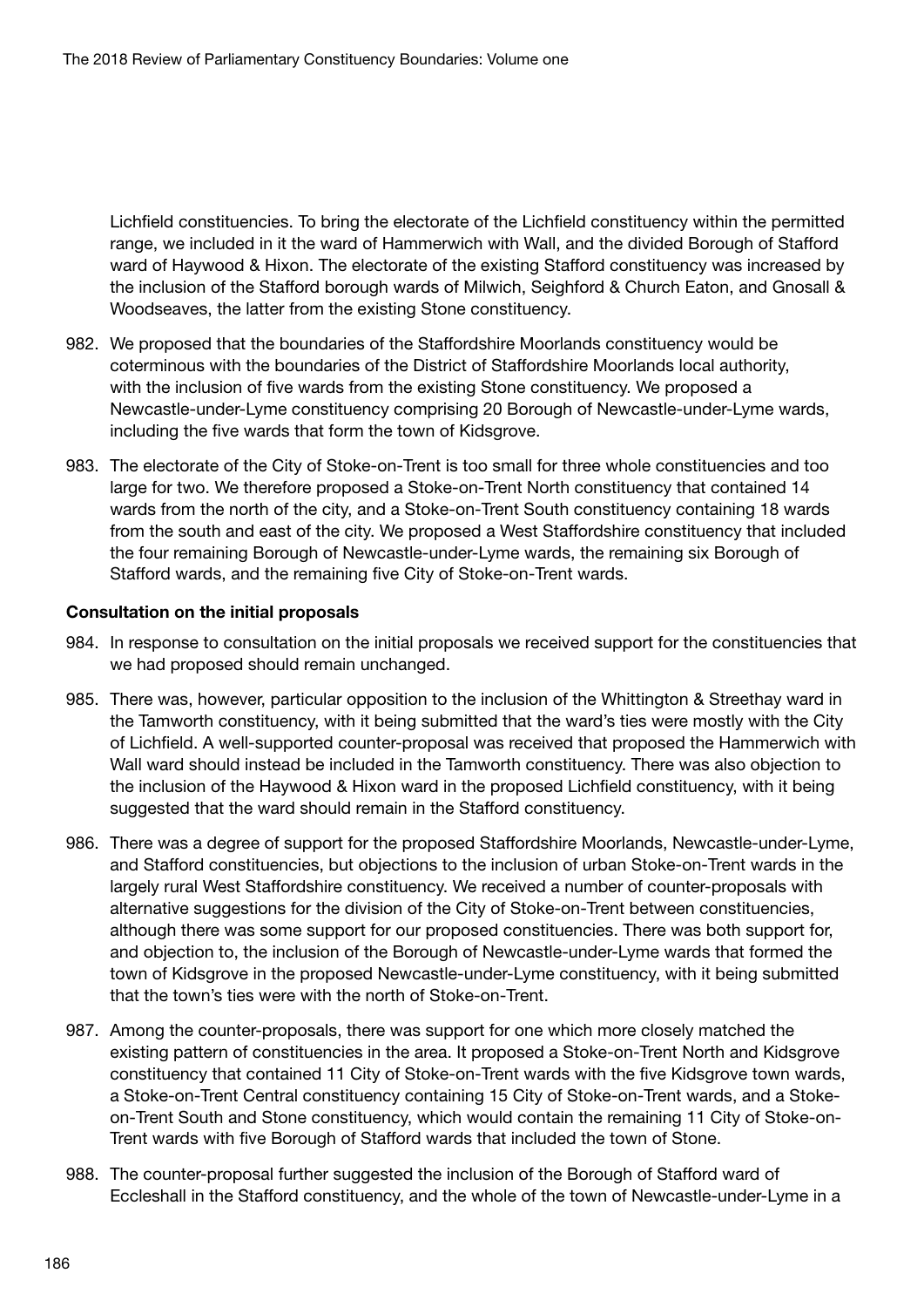Newcastle-under-Lyme constituency, with the four Borough of Newcastle-under-Lyme wards of Audley and Bignall End, Halmerend, Loggerheads and Whitmore, and Madeley. This would result in the Borough of Newcastle-under-Lyme being divided between only two constituencies and the proposed Stoke-on-Trent South and Stone constituency would contain only parts of two districts, and not three as in our proposed West Staffordshire constituency.

989. There was also a counter-proposal that suggested that the name of the Burton constituency should be renamed Burton and Uttoxeter, to recognise the two main population centres in the constituency, and that the Tamworth constituency should be renamed South East Staffordshire, as the existing constituency had been altered in the initial proposals.

#### Revised proposals

- 990. Our assistant commissioners considered that the extensive counter-proposal for the Newcastleunder-Lyme, Stoke-on-Trent, and Stafford constituencies was very persuasive, was a significant improvement on the initial proposals and would satisfy most of the objections that had been received for the constituencies in this area. They therefore recommended its adoption and we agreed to propose these changes as part of the revised proposals.
- 991. Our assistant commissioners visited the Hammerwich with Wall, and Whittington & Streethay wards to observe for themselves the local ties of the wards. They noted that the village of Streethay is geographically close to the City of Lichfield, but also that the Hammerwich with Wall ward contained part of the town of Burntwood, and they considered that it would not be appropriate to divide Burntwood between constituencies. They considered that, as the electorate of the town of Tamworth was outside the permitted electorate range, a ward had to be added to the existing constituency. They did not consider it appropriate to include a ward from neighbouring county of Warwickshire and, while they considered that it would be possible to split the Whittington & Streethay ward and include only the polling district that contained the village of Streethay in the Lichfield constituency, this would mean that the village of Whittington would be separated from Streethay by its inclusion in the Tamworth constituency. We did not consider that the case for splitting the Whittington & Streethay ward was compelling or exceptional.
- 992. The opposition to the inclusion of the Haywood & Hixon ward in the Lichfield constituency was also noted, but the assistant commissioners considered that this was the best option for ensuring that the electorate of the Lichfield constituency was within the permitted electorate range.
- 993. We did not consider there there was any need to alter the name of the Burton constituency as the constituency itself was unchanged; nor was there a need to change the name of the Tamworth constituency, because the changes made to it had been modest.
- 994. We agreed with our assistant commissioners and made no revisions to the constituencies in this part of Staffordshire.

#### Consultation on the revised proposals

995. There was a general level of support in the representations for the revised proposals for constituencies in Stoke-on-Trent, although there was some opposition. The inclusion of the town of Kidsgrove in the Stoke-on-Trent North and Kidsgrove constituency was opposed by some, with it being claimed that Kidsgrove's ties were stronger with the rest of the Borough of Newcastleunder-Lyme than they were with Stoke-on-Trent. There was also some opposition to the inclusion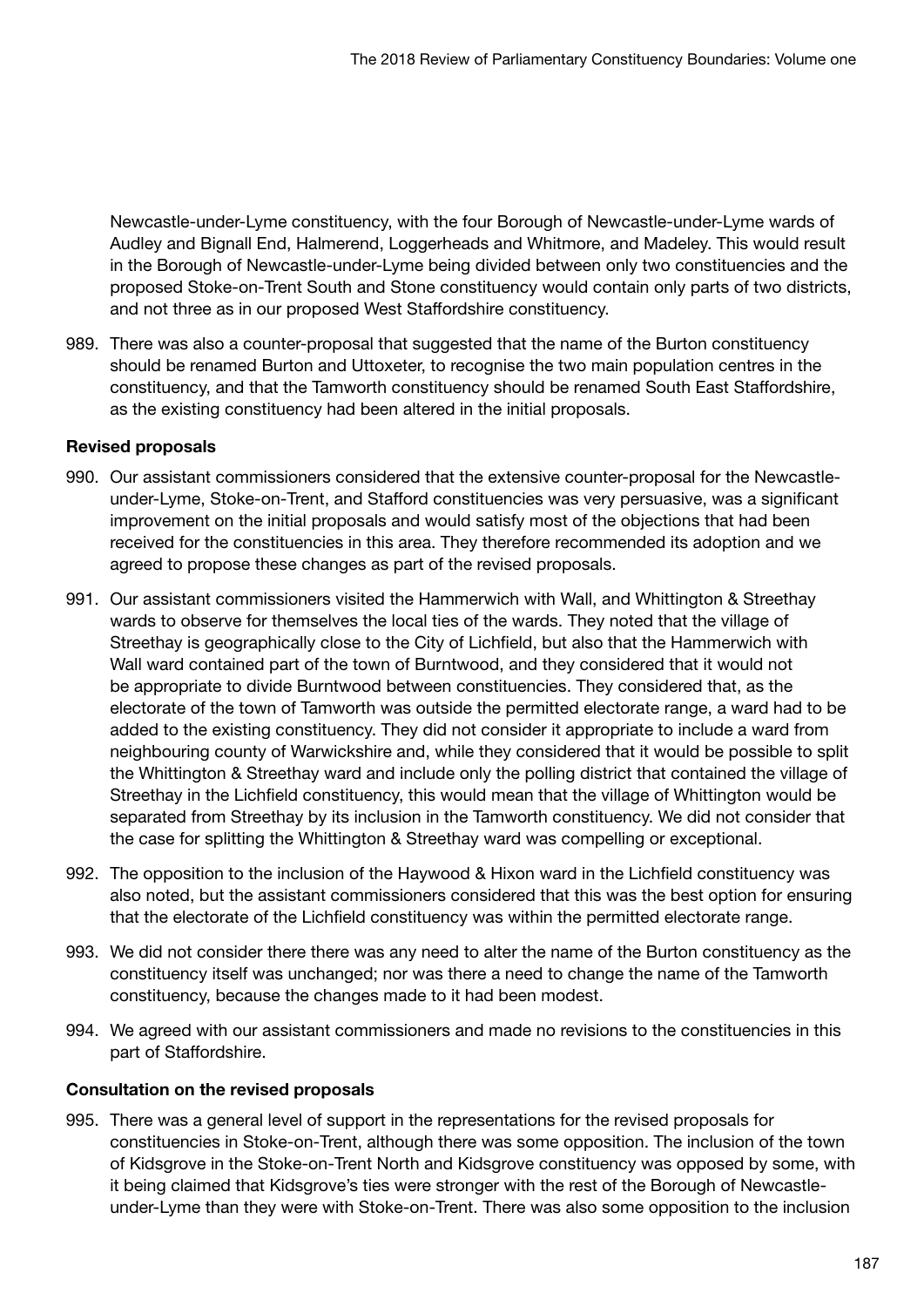of the town of Stone in the Stoke-on-Trent South and Stone constituency, with claims that the town has no links with Stoke-on-Trent.

- 996. There was considerable opposition to our decision not to amend the Lichfield and Tamworth constituencies. It was reiterated in the representations that the village of Streethay lies close to the centre of Lichfield and has very strong ties to the Lichfield constituency. Many suggested that the whole of the Whittington & Streethay ward be included in the Lichfield constituency, although this would mean that the electorate of the Tamworth constituency would be below the permitted electorate range. It was also suggested again that the Whittington & Streethay ward be split, with just the Streethay polling district being included in the Lichfield constituency.
- 997. The inclusion of the Borough of Stafford ward of Haywood & Hixon in the proposed Lichfield constituency also continued to be opposed, with it being suggested that the ward be included in the Stafford constituency. However, the inclusion of the Haywood & Hixon ward in the Stafford constituency rather than in the Lichfield constituency would result in both constituencies being outside the permitted electorate range, and we considered that no workable solution to this had been provided in the counter-proposals.

#### Final recommendations

- 998. We noted the opposition to some of our revised proposals, particularly with regard to the constituencies in the Stoke-on-Trent and Newcastle-under-Lyme constituencies, and also the Lichfield, Tamworth and Stafford constituencies, but we did not consider that any significant new evidence had been submitted that would lead us to consider further amendments. We noted the restated proposal to split the Streethay & Whittington ward, and that some further representations had been made on this issue. However, the arguments had already been considered by our assistant commissioners when considering the revisions to our proposals, and we do not consider that any further compelling arguments have been received at this stage, and we reject the proposal.
- 999. We therefore did not consider that the evidence submitted with regard to the constituencies in Staffordshire was sufficiently persuasive for us to further revise our proposals. Our final recommendations in this part of the sub-region are for constituencies of: Burton, Cannock Chase, Lichfield, Newcastle-under-Lyme, South Staffordshire, Stafford, Staffordshire Moorlands, Stoke-on-Trent Central, Stoke-on-Trent North and Kidsgrove, Stoke-on-Trent South and Stone, and Tamworth. These constituencies are listed in Volume two and shown on the maps in Volume three of this report.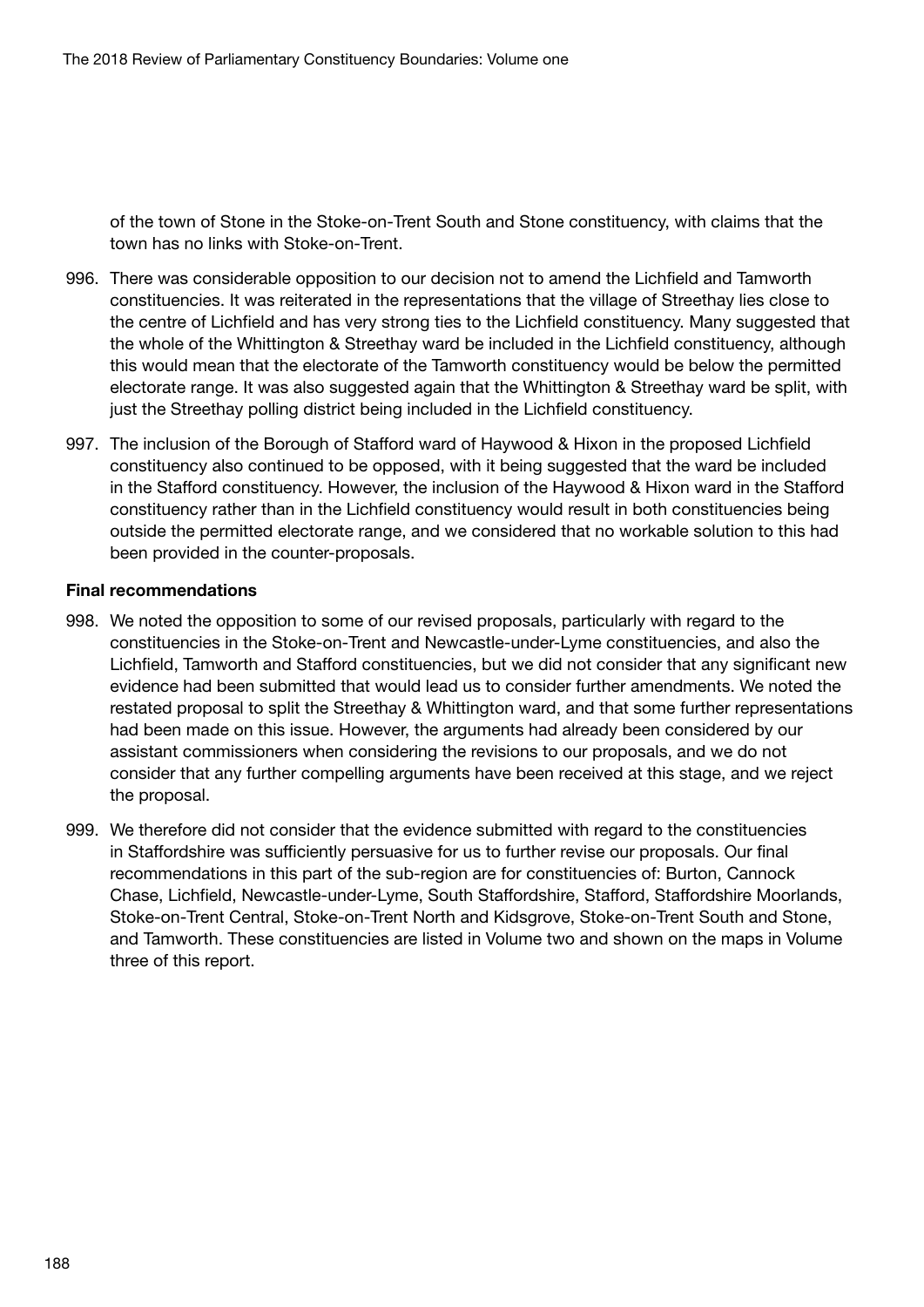# Yorkshire and the Humber

- 1000.Yorkshire and the Humber currently has 54 constituencies. Of these constituencies, 18 have electorates within the permitted electorate range. The electorates of 35 constituencies currently fall below the permitted electorate range, while the electorates of only one constituency is above. Our proposals reduce the number of constituencies in the region by four from 54 to 50.
- 1001.Yorkshire and the Humber comprises the counties of North Yorkshire (including the City of York), South Yorkshire (the City of Sheffield and the boroughs of Barnsley, Doncaster and Rotherham), and West Yorkshire (the cities of Bradford, Leeds and Wakefield, and the boroughs of Calderdale and Kirklees) and the four unitary authorities created from the former county of Humberside (East Riding of Yorkshire, Kingston upon Hull, North Lincolnshire, and North East Lincolnshire). It is covered by a mix of district and county councils, and unitary authorities.
- 1002.We appointed two assistant commissioners for Yorkshire and the Humber John Feavyour and Collette Rawnsley — to assist us with the analysis of the representations received during the first two consultation periods. This included chairing public hearings, which were held in the region in order to hear oral evidence direct from the public. The dates and locations of these hearings were:
	- z Leeds: 13–14 October 2016
	- Sheffield: 17–18 October 2016
	- Northallerton: 20–21 October 2016
	- Kingston upon Hull: 24–25 October 2016.

# Sub-division of the region

- 1003.In formulating our initial proposals, we noted that the electorate of Yorkshire and the Humber of 3,722,035 results in it being entitled to 50 constituencies, a reduction of four. We then considered how this number of constituencies could be allocated across the region.
- 1004.We noted that the electorate of Humberside (including the unitary authority of Kingston upon Hull) of 661,955 results in an entitlement of 8.85 constituencies. We therefore decided to allocate the county nine constituencies, a reduction of one, and treat it as a sub-region.
- 1005.The electorate of North Yorkshire (including the City of York) is 589,885, which results in the area being entitled to 7.89 constituencies. North Yorkshire could be considered on its own and allocated eight constituencies, with a minimal amount of change to the existing constituencies. The electorate of West Yorkshire is 1,517,665, which results in the area being entitled to 20.30 constituencies. This entitlement of constituencies means that the average constituency size in West Yorkshire would be 75,883, which is 2,624 electors within the permitted electorate range. However, the electoral size of the wards in West Yorkshire, particularly in the cities of Leeds and Wakefield and the Borough of Kirklees, made it difficult to construct constituencies in West Yorkshire within the permitted electorate range without dividing towns between constituencies. We therefore decided that we should combine North Yorkshire and West Yorkshire in a sub-region in order to give us more flexibility in the construction of constituencies.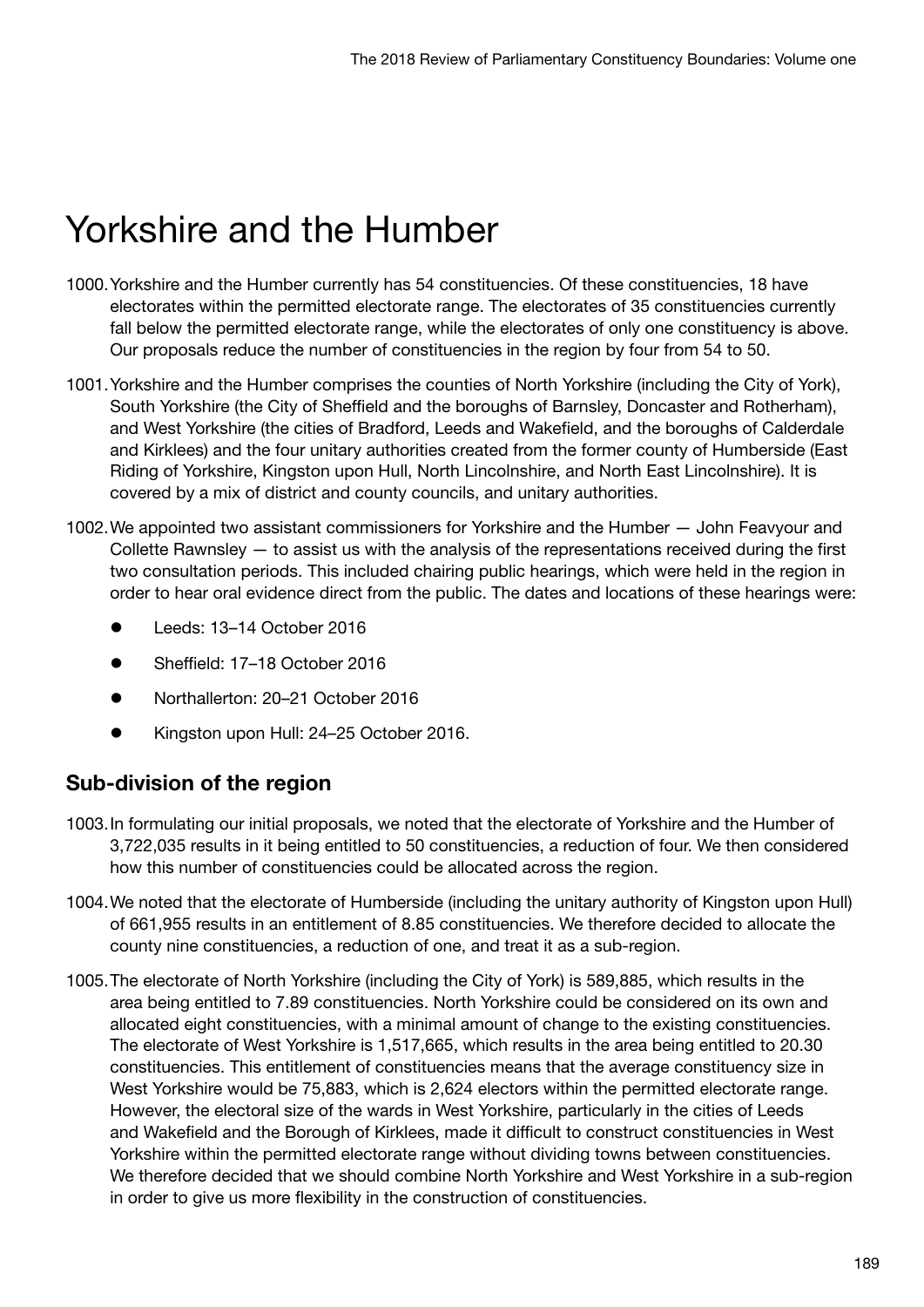- 1006.The electorate of South Yorkshire is 952,530, which results in an entitlement of 12.74 constituencies. We noted that this entitlement of constituencies meant that the average constituency size would be 73,272 — only 2,241 within the permitted electorate range. We noted that the large electorates of wards in the City of Sheffield were such that it would be challenging to create constituencies within the permitted electorate range. We had already decided to treat both North Yorkshire and West Yorkshire as a sub-region. In order to allow us a greater degree of flexibility in constructing constituencies in South Yorkshire, we further decided to include South Yorkshire with the grouping of North Yorkshire and West Yorkshire in a sub-region. This sub-region was allocated 41 constituencies, a reduction of three across the three counties within the sub-region. Sixteen of the constituencies in this sub-region have electorates that are within the permitted electorate range. Of the remaining 28 constituencies, 27 have electorates that are below the permitted electorate range, and just one constituency has an electorate that is above the permitted electorate range.
- 1007.There was some support for the use of the sub-regions outlined above during consultation on the initial proposals. There was also support for the pairing of South Yorkshire and West Yorkshire. However, we did receive some objections to the split of sub-regions with representations suggesting that North Yorkshire should be considered as a sub-region on its own. The alternative arrangements suggested:
	- a sub-region which comprised the area of Humberside
	- a sub-region which comprised the area of North Yorkshire
	- a sub-region which comprised the areas of South Yorkshire and West Yorkshire.
- 1008.We also received proposals from some respondents that proposed crossing the regional boundary between Yorkshire and the Humber, and the East Midlands. These proposals largely focused on reconfiguring constituencies in Grimsby and Cleethorpes by grouping these areas with parts of Lincolnshire in the East Midlands. We also received a proposal to include part of Derbyshire in a Sheffield constituency. We received another proposal to cross the regional boundary between Yorkshire and the Humber and the North East in order to include three wards from the North East region in three separate North Yorkshire constituencies.
- 1009.In formulating our revised proposals we considered that compelling evidence had not been received to lead us to propose constituencies that crossed the regional boundaries. However, we considered that persuasive evidence had been received to propose alternative sub-regions. Our revised proposals were, therefore, not based on the same sub-regions as those of our initial proposals.

1010.The sub-regions we are therefore basing our recommendations on are:

- **Humberside**
- North Yorkshire
- South Yorkshire and West Yorkshire.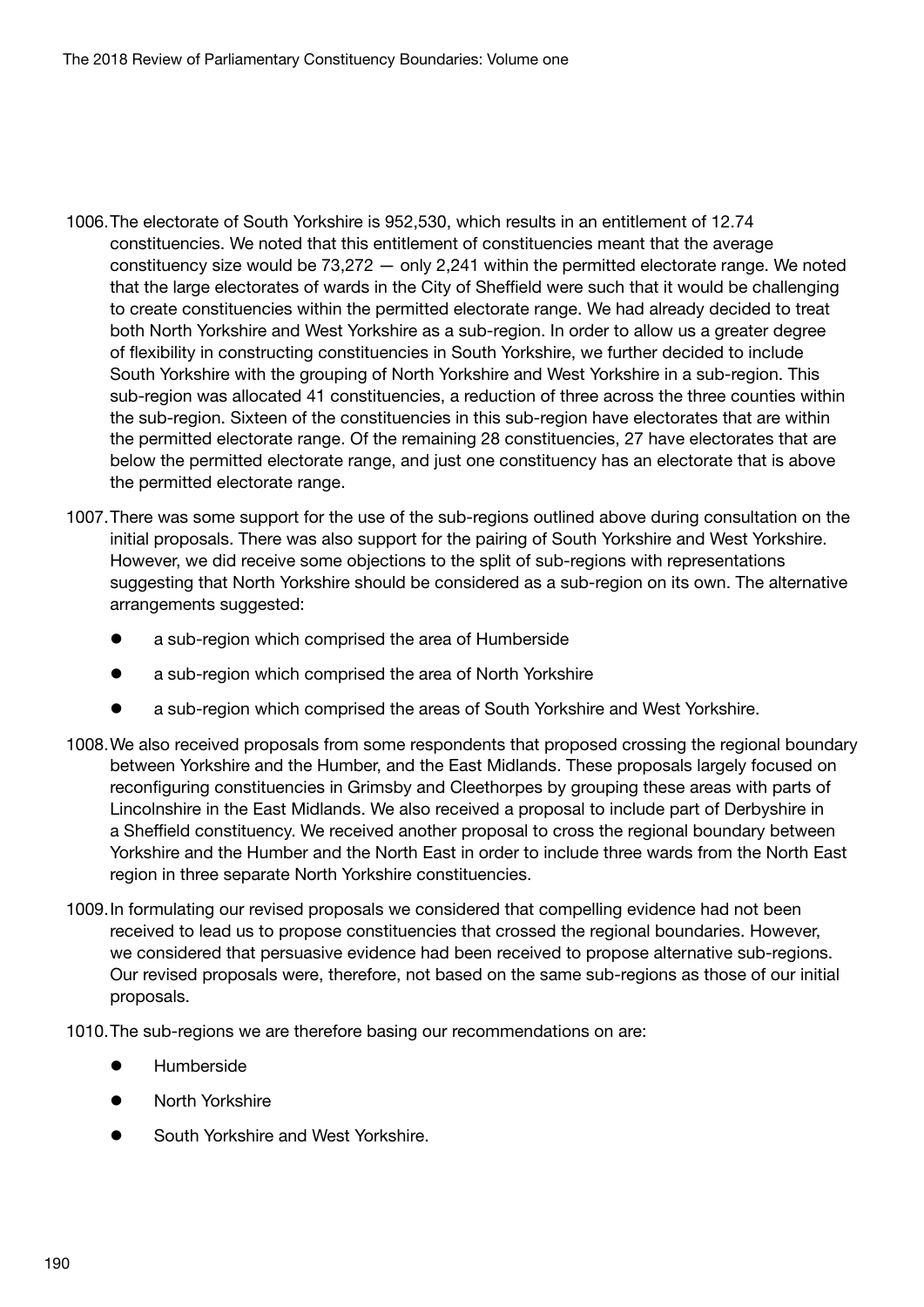## Humberside

#### Initial proposals

- 1011.Of the 10 existing constituencies in Humberside, two constituencies Beverley and Holderness, and East Yorkshire — are currently within the permitted electorate range. Under our initial proposals, we proposed to retain both of these existing constituencies unchanged.
- 1012.The electorates in Kingston upon Hull, Grimsby, and Scunthorpe are particularly low. As part of our initial proposals we proposed two constituencies wholly containing wards from the local authority of the City of Kingston upon Hull (Kingston upon Hull East, and Kingston upon Hull Central), and a Kingston upon Hull West and Haltemprice constituency containing four City of Kingston upon Hull wards and five District of East Riding of Yorkshire wards. Four District of East Riding of Yorkshire wards, three further East Riding wards comprising the town of Goole, and three Borough of North Lincolnshire wards that include the Isle of Axholme were included in our proposed Goole constituency.
- 1013.We proposed that the two Borough of North Lincolnshire wards of Burton upon Stather and Winterton, and Burringham and Gunness be included in the Scunthorpe constituency. The two Borough of North Lincolnshire wards of Broughton and Appleby, and Brigg and Wolds were included in the Grimsby North and Barton constituency, which would also contain a further two Borough of North Lincolnshire wards and six Borough of North East Lincolnshire wards — two wards from the existing Cleethorpes constituency and four wards from the existing Great Grimsby constituency. The remaining wards from the existing Great Grimsby constituency and a further five North East Lincolnshire wards were included in our proposed Grimsby South and Cleethorpes constituency.

#### Consultation on the initial proposals

- 1014.In response to the consultation on the initial proposals, our proposed constituencies of Beverley and Holderness, East Yorkshire, Scunthorpe, and Goole did not generate a large number of representations, although there were suggestions for a change of name to the Goole constituency. The main focus of opposition was to our proposed constituencies covering Kingston upon Hull, and in particular the Grimsby North and Barton, and Grimsby South and Cleethorpes constituencies.
- 1015.Although we received some support for our initial proposals for the proposed Kingston upon Hull constituencies, we received proposals for a number of alternative configurations of wards. Some of these drew attention to the River Hull as being a natural divide within the city, and the desire to keep in one constituency a number of wards that were linked to the university. Our proposals for the Grimsby North and Barton, and Grimsby South and Cleethorpes constituencies drew considerable opposition, particularly from Grimsby. There were passionate calls to retain the whole of Grimsby in one constituency, counter-proposals that included in the constituency the Sidney Sussex ward, and further suggestions that we split the Croft Baker ward. In the second public consultation, these counter-proposals were opposed by respondents from Cleethorpes.
- 1016.The counter-proposals and our initial proposals in Humberside were both supported and opposed by respondents. Having considered the written and oral evidence, our assistant commissioners recommended that we revise some of the proposed constituencies.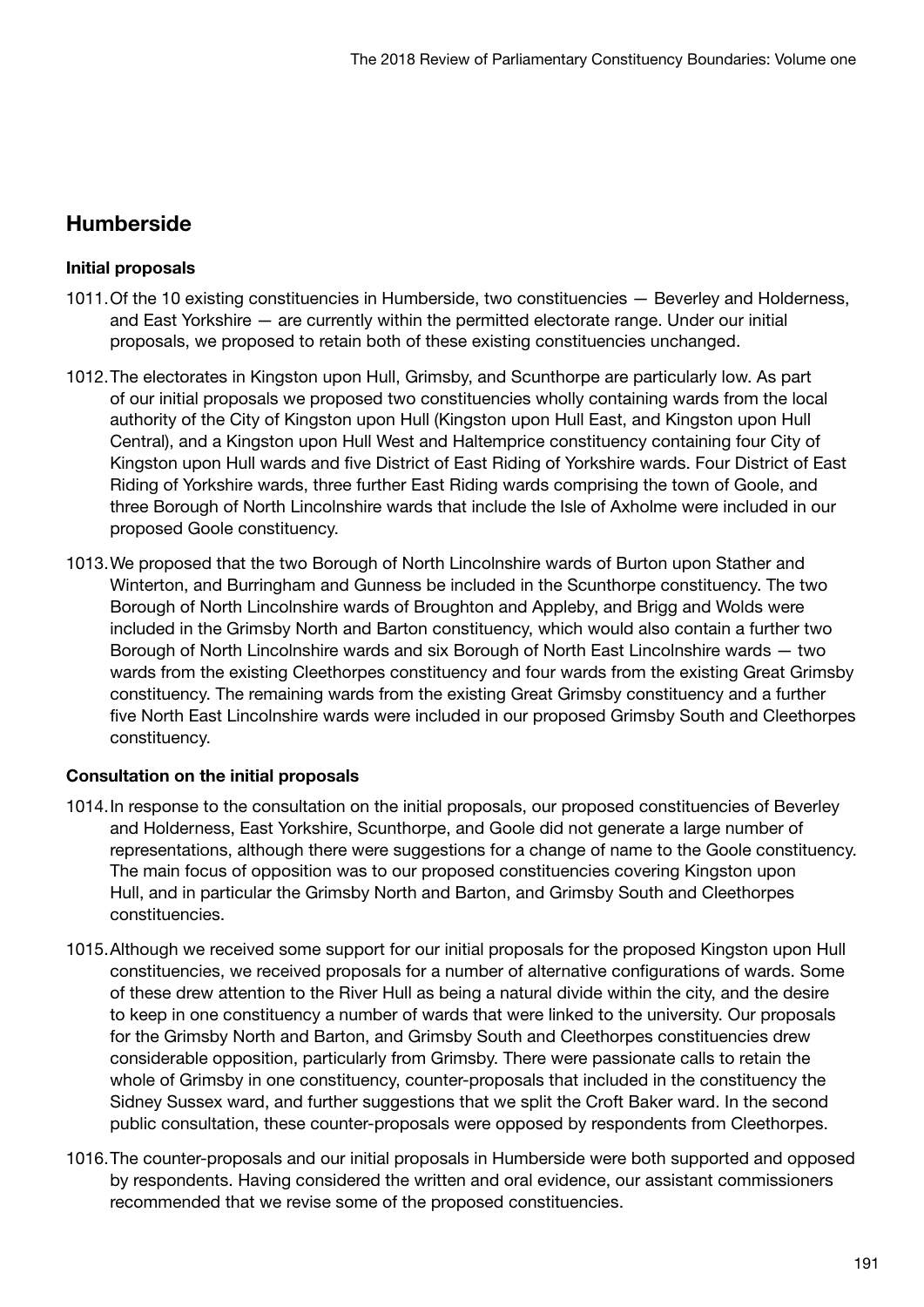#### Revised proposals

- 1017.Our assistant commissioners were persuaded by a counter-proposal for the three constituencies in Kingston upon Hull that closely resembled the existing pattern of constituencies and we therefore decided to revise our proposals for the city. The revised Kingston upon Hull East constituency would be similar to the existing constituency apart from the inclusion of the Myton ward, and the revised Kingston upon Hull North constituency (which included the wards identified as being linked with the university) was similar to the existing constituency apart from the inclusion of the Derringham ward. The remainder of the existing Kingston upon Hull West and Hessle constituency would be combined with five District of East Riding of Yorkshire wards to form the Kingston upon Hull West and Haltemprice constituency.
- 1018.In the Grimsby and Cleethorpes areas we considered that there was no perfect solution that would address the issues. The majority of the representations from Grimsby opposed our proposals, but the counter-proposals affected Cleethorpes, resulting in the division of the community of Humberston. These counter-proposals were opposed by residents from Cleethorpes, who generally supported our proposals. Despite the strongly-felt and expressed opposition from Grimsby, our options were very limited and we were not persuaded that there were exceptional and compelling reasons to split the Croft Baker ward and we decided that there should be no revisions to the boundaries of the proposed Grimsby North and Barton, and Grimsby South and Cleethorpes constituencies. However, we did propose that the constituency names be modified, to reflect the historical and cultural heritage of Grimsby that had been alluded to in many of the representations. We therefore proposed that the constituencies be called Great Grimsby North and Barton, and Great Grimsby South and Cleethorpes.
- 1019.We did not revise our proposals for any other constituency in Humberside (namely Beverley and Holderness, East Yorkshire, and Scunthorpe), although we were persuaded by the evidence to rename the Goole constituency Goole and Axholme to reflect the different areas included in the constituency.

#### Consultation on the revised proposals

- 1020.In response to the consultation on the revised proposals we continued to receive some support for, but also opposition to, our proposed constituencies in Humberside. In particular, there was considerable continuing opposition to the retention of the Great Grimsby North and Barton, and Great Grimsby South and Cleethorpes constituencies that we had proposed initially and had not revised.
- 1021.The opposition regarding Grimsby reiterated the points raised in the previous consultations about the historical and cultural significance of Grimsby and that the town should be retained in a single constituency. However, as detailed above, this would involve the splitting of the Croft Baker ward and would have knock-on effects in Cleethorpes, and there was opposition here to the counterproposals calling for such changes. A number of respondents called for the name of Great Grimsby South and Cleethorpes to be amended to Cleethorpes and Grimsby South, to reflect that Cleethorpes formed the larger part of the constituency.
- 1022.There were relatively few further representations on our revised proposals for the constituencies in Kingston upon Hull, but there was a call for a return to our initial proposals for the city. There was also opposition from residents in the Derringham ward to its inclusion in the Kingston upon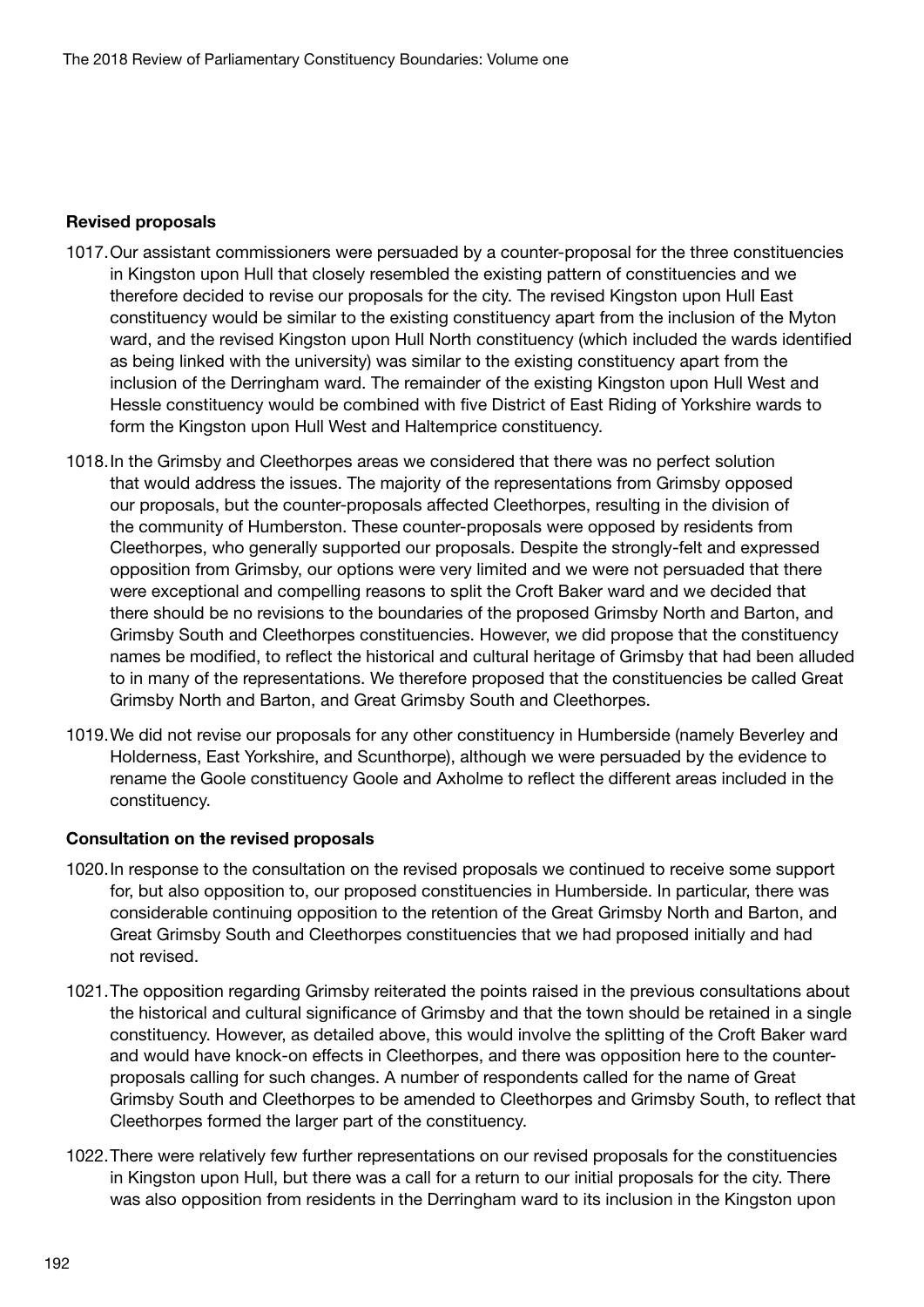Hull North constituency, instead of Kingston upon Hull West and Haltemprice, and suggestions that this constituency be called Haltemprice and Kingston upon Hull West, as the larger part of the constituency would be formed of Haltemprice wards.

1023.We received some objection to the inclusion of the town of Brigg and the rural wards to the east of Scunthorpe in a constituency with Grimsby, in view of the proximity of the wards to Scunthorpe and their distance from Grimsby. Although there was support for the change of name of the Goole constituency to Goole and Axholme, some respondents suggested that we go further and include in the constituency name reference to Haltemprice or Howdenshire, as much of the constituency would contain wards from the existing Haltemprice and Howden constituency.

#### Final recommendations

- 1024.Having considered the evidence received, we are not persuaded to amend the boundaries of any of our proposed constituencies in Humberside. We considered that our options in the Grimsby and Cleethorpes areas were particularly limited, and we did not consider that any further compelling or new evidence had been provided that might justify changing the composition of our revised constituencies or for the splitting of a ward. We do, however, accept that the preeminence of the town of Cleethorpes in the Great Grimsby South and Cleethorpes constituency was such that the constituency should be called Cleethorpes and Great Grimsby South. Further, we accept that the inclusion of such a large area of the existing Haltemprice and Howden constituency in our proposed Goole and Axholme constituency was such that Howden should be reflected in the constituency name, which we changed to Goole, Howden and Axholme.
- 1025.In Kingston upon Hull, we received representations concerning the Derringham ward and other representations that suggested a return to the initial proposals in the city, which we had already decided to revise. In view of the lack of further persuasive evidence we decided not to amend further our constituencies in the city or to change the name of the Kingston upon Hull and Haltemprice constituency.
- 1026.Our final recommendations in this sub-region are for the constituencies of: Beverley and Holderness, Cleethorpes and Great Grimsby South, East Yorkshire, Goole, Howden and Axholme, Great Grimsby North and Barton, Kingston upon Hull East, Kingston upon Hull North, Kingston upon Hull West and Haltemprice, and Scunthorpe. These constituencies are listed in Volume two and shown on the maps in Volume three of this report.

# North Yorkshire (including the City of York)

#### Initial proposals

1027.Of the existing eight constituencies in North Yorkshire, seven are currently within the permitted electorate range, with only the Scarborough and Whitby constituency outside this range with an electorate of 70,708. North Yorkshire could continue to be allocated eight constituencies, with a minimal amount of change to the existing constituencies. However, the electorate of West Yorkshire and the electoral size of the wards in the county made it difficult to construct constituencies within the permitted electorate range without dividing towns between constituencies. We therefore decided, when formulating our initial proposals, to combine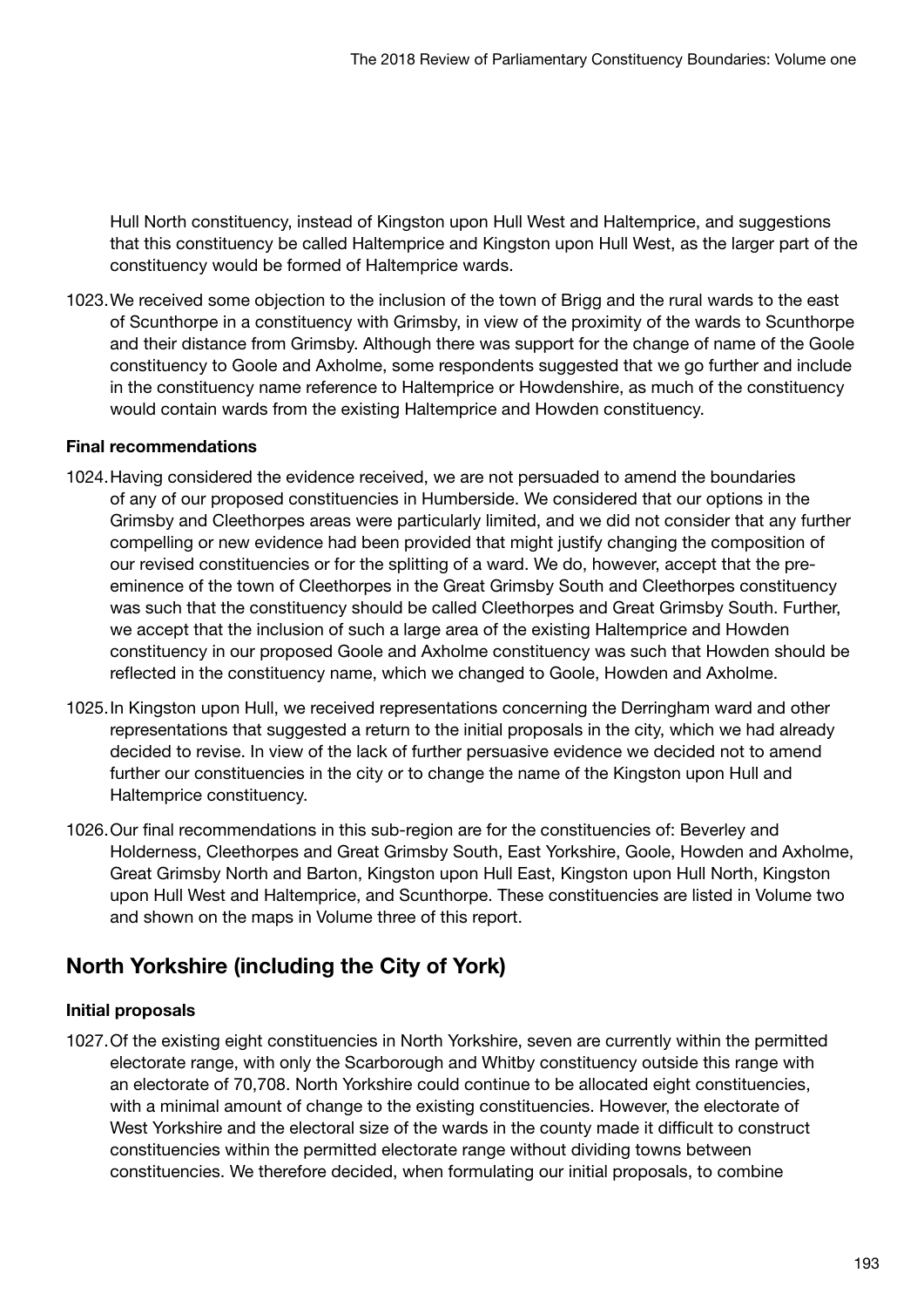North Yorkshire and West Yorkshire in order to give us more flexibility in the construction of constituencies.

- 1028.Under our initial proposals we proposed that the York Central and York Outer constituencies would be similar to the existing constituencies apart from some small modifications to realign ward and constituency boundaries following a local government ward boundary review.
- 1029.In order to increase the electorate of the Scarborough and Whitby constituency, we included the Borough of Scarborough ward of Filey from the existing Thirsk and Malton constituency. To compensate for this change we included the Hambleton district ward of Great Ayton from the Richmond (Yorks) constituency in our proposed Thirsk and Malton constituency. Although the existing Selby and Ainsty constituency did not need to be altered as its electorate fell within the permitted electorate range, we included the District of Selby wards of Byram & Brotherton, and Whitley in our proposed cross-county boundary constituencies of, Normanton, Castleford and Outwood, and Pontefract (respectively). To compensate for these changes, we included the Borough of Harrogate wards of Boroughbridge and Claro in the Selby and Ainsty constituency and, consequently, the Borough of Harrogate ward of Washburn in the Harrogate and Knaresborough constituency, from the existing Skipton and Ripon constituency.

#### Consultation on the initial proposals

- 1030.There was significant opposition to our proposals to cross the county boundary between North Yorkshire and West Yorkshire, with it being argued that North Yorkshire was distinct from the metropolitan counties of West Yorkshire and South Yorkshire, being largely agricultural and rural in nature. It was noted that a consequence of including the Byram & Brotherton, and Whitley wards in cross-county boundary constituencies was that the Selby and Ainsty constituency, which did not need to change as its electorate was already within the permitted electorate range, was now outside this range. It was further noted that to compensate for this we had included the Boroughbridge and Claro wards in the constituency, which led to a further knock-on effect with the inclusion of the Washburn ward from the Skipton and Ripon constituency in the Harrogate and Knaresborough constituency to bring it within the permitted electorate range.
- 1031.We received considerable opposition to, and little support for, the inclusion of the Boroughbridge and Claro wards in the Selby and Ainsty constituency, with respondents citing the proximity of these two wards to Harrogate and that they had little in common with the areas of Selby and Ainsty to the south.
- 1032.Our proposed inclusion of the Borough of Scarborough ward of Filey in the Scarborough and Whitby constituency, rather than in Thirsk and Malton where it is currently located, did not generate many representations, although there was some support due to the ward's proximity to Scarborough and that, like the rest of the Scarborough and Whitby constituency, it was a coastal ward. However, a consequence of this proposal was a need to now bring the Thirsk and Malton constituency within the permitted electorate range, and we proposed that the Great Ayton ward should be included in the constituency. This proposal was particularly unpopular and we received a large number of representations affirming that Great Ayton looked towards Richmond and that the ward was separated from the rest of the Thirsk and Malton constituency by the North York Moors.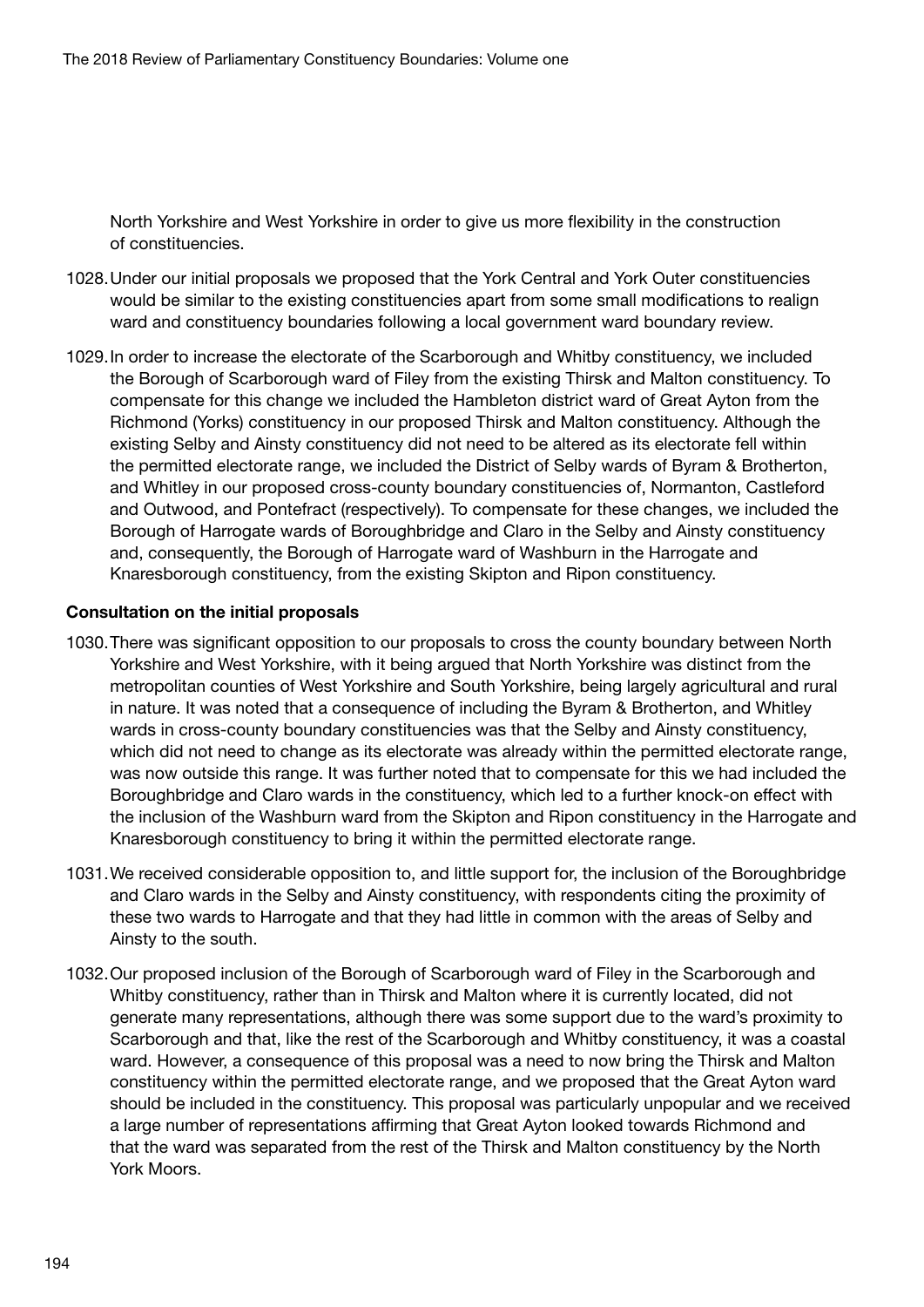1033.Few representations either in support of, or in opposition to, the two City of York constituencies were received, although it was suggested that, rather than there being a 'doughnut' shape of the two constituencies, the boundary between the two constituencies should be north or south, or along the River Ouse.

#### Revised proposals

- 1034.In light of the representations received opposing our initial proposals, many of which were in response to the consequential knock-on effects of crossing the county boundary with West Yorkshire, and as a result of the modifications we made to our initial proposals in West Yorkshire and South Yorkshire, we were able to consider North Yorkshire as a sub-region on its own. This meant that the constituencies of Selby and Ainsty, Harrogate and Knaresborough, and Skipton and Ripon could be unchanged from the existing constituencies and we revised our proposals accordingly. Also, in light of the limited objections to our proposed York Central and York Outer constituencies, we proposed that they should not be further modified. This would mean that both York constituencies would be changed from the existing constituencies only by making some small modifications to realign ward and constituency boundaries following a local government ward boundary review.
- 1035.We considered that the large body of evidence demonstrating that the Great Ayton ward looked towards Richmond (Yorks), and that it had few links with Thirsk and Malton, was particularly persuasive, especially with regard to the North York Moors physically separating Great Ayton from the rest of the Thirsk and Malton constituency. We therefore revised our initial proposals to retain the ward in the Richmond (Yorks) constituency, which would now also be similar to the existing constituency, as it also only reflected changes to ward boundaries following a local government ward boundary review.
- 1036.The inclusion of the Great Ayton ward in the Richmond (Yorks) constituency meant it would be necessary to include another ward in the Thirsk and Malton constituency to bring it within the permitted electorate range. In light of the few representations received, either in support of, or in opposition to, the inclusion of the Filey ward in the Scarborough and Whitby constituency, and despite our initial view that the ward's best fit was with Scarborough and Whitby, we proposed a revision and included the ward in the Thirsk and Malton constituency, where it is currently located. However, the Scarborough and Whitby constituency would need an additional ward to bring it within the permitted electorate range. We therefore accepted a counter-proposal that the District of Ryedale ward of Thornton Dale should be included in the Scarborough and Whitby constituency, noting evidence that the ward had good communication links to Scarborough along the A170.

#### Consultation on the revised proposals

1037.In response to the consultation on our revised proposals we received support for our decision to now treat North Yorkshire as a sub-region on its own, and received a general level of support for the revised changes that we had made to the constituencies of Harrogate and Knaresborough, Richmond (Yorks), Selby and Ainsty, and Skipton and Ripon, which, along with York Central, and York Outer, were either all unchanged from the existing constituencies or altered only to reflect changes to ward boundaries following local government ward boundary reviews.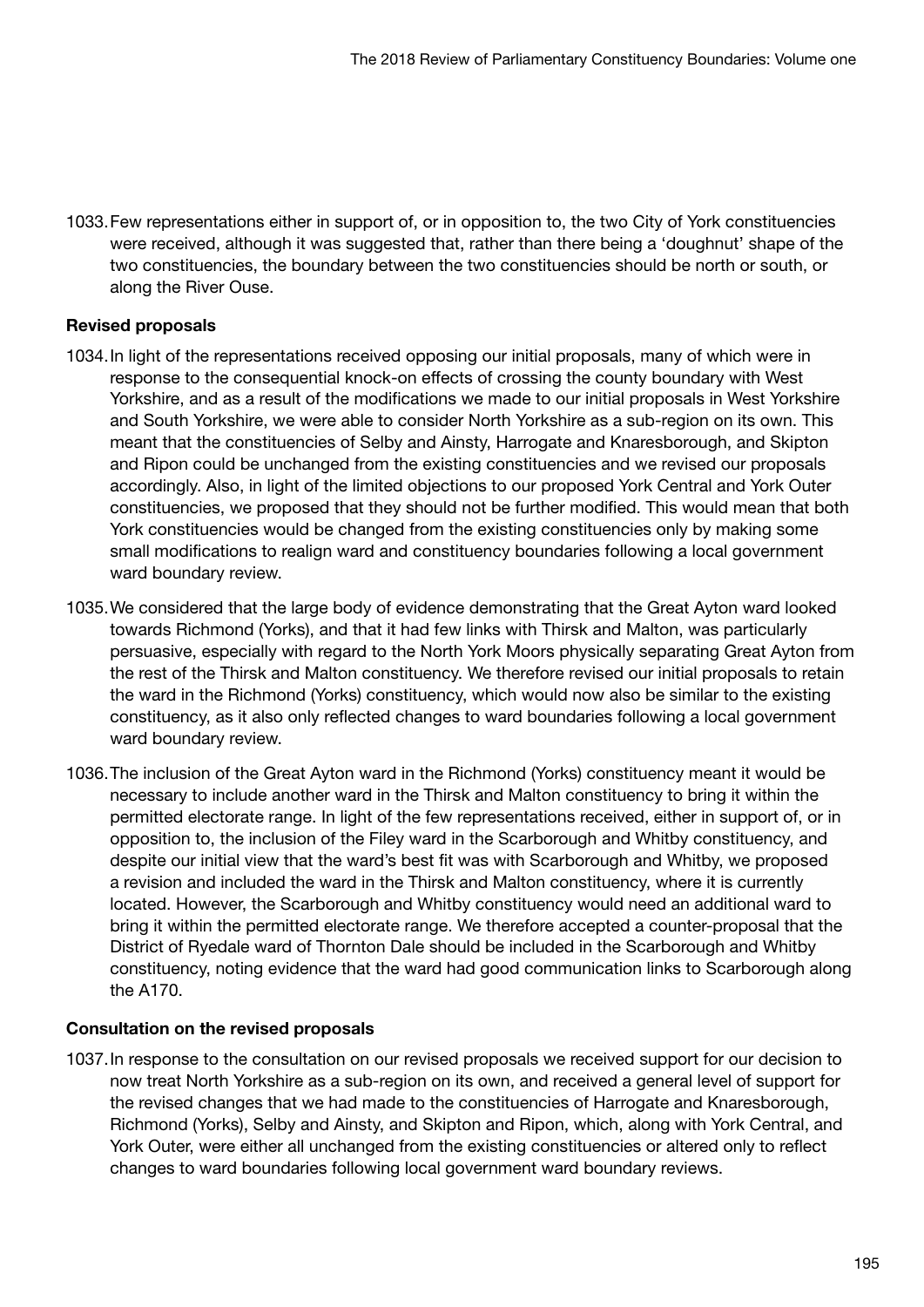1038.We received some opposition to our revised proposals for the Scarborough and Whitby, and Thirsk and Malton constituencies. Respondents suggested that Filey — an urban, sea-facing ward — would be a better fit in the Scarborough and Whitby constituency, as in our initial proposals, and that the rural Thornton Dale ward should instead be in the Thirsk and Malton constituency. However, this would mean that the electorate of the Thirsk and Malton constituency would be outside the permitted electorate range. There was, however, a counter-proposal that it would be possible to include the Great Ayton ward in Richmond (Yorks), the Filey ward in Scarborough and Whitby, and the Thornton Dale ward in Thirsk and Malton if, additionally, the Borough of Scarborough ward of Derwent Valley were to be included in the Thirsk and Malton constituency. However, we had not proposed that the Derwent Valley ward should be in the Thirsk and Malton constituency in either our initial or revised proposals. Additionally, we noted that the Derwent Valley ward is currently included in the existing Scarborough and Whitby constituency.

#### Final recommendations

- 1039.Having considered the evidence received, we are not proposing to make any changes to the boundaries of our revised proposals for North Yorkshire. We note the evidence regarding whether the Filey ward should be included in the Scarborough and Whitby constituency, and whether the Thornton Dale and Derwent Valley wards should be included in the Thirsk and Malton constituency. Although we proposed that Filey should be in Scarborough and Whitby in our initial proposals due to the different pattern of constituencies we proposed at that stage, and we noted the evidence that suggests the ward does look towards Scarborough, the ward is currently in the existing Thirsk and Malton constituency. Also, as we had received very few representations concerning the Derwent Valley ward, and as the ward is in the existing Scarborough and Whitby constituency and we had not proposed at any stage in our proposals that the ward be included in Thirsk and Malton, we did not consider that we should make this further revision at this late stage.
- 1040.We did receive some representations regarding the names of our constituencies in North Yorkshire, including the two City of York constituencies. However, given that most of the names of our proposed constituencies in the sub-region reflect the names of existing constituencies, we have decided not to modify the names of our revised proposal constituencies.
- 1041.Our final recommendations in this sub-region are for the constituencies of: Harrogate and Knaresborough, Richmond (Yorks), Scarborough and Whitby, Selby and Ainsty, Skipton and Ripon, Thirsk and Malton, York Central, and York Outer. These constituencies are listed in Volume two and shown on the maps in Volume three of this report.

## West Yorkshire and South Yorkshire

1042.Under the initial proposals we proposed a sub-region containing the counties of North Yorkshire, South Yorkshire, and West Yorkshire, and four cross-county boundary constituencies: two crossing the county boundary between North Yorkshire and West Yorkshire, and two crossing the county boundary between South Yorkshire and West Yorkshire. We had proposed this combined sub-region because the electoral size of the wards in West Yorkshire, particularly in the cities of Leeds and Wakefield and the Borough of Kirklees, made it difficult to construct constituencies within the permitted electorate range in West Yorkshire without dividing towns between constituencies. Also, the large electorates of wards in the City of Sheffield were such that it would be challenging to create constituencies within the permitted electorate range. In order to allow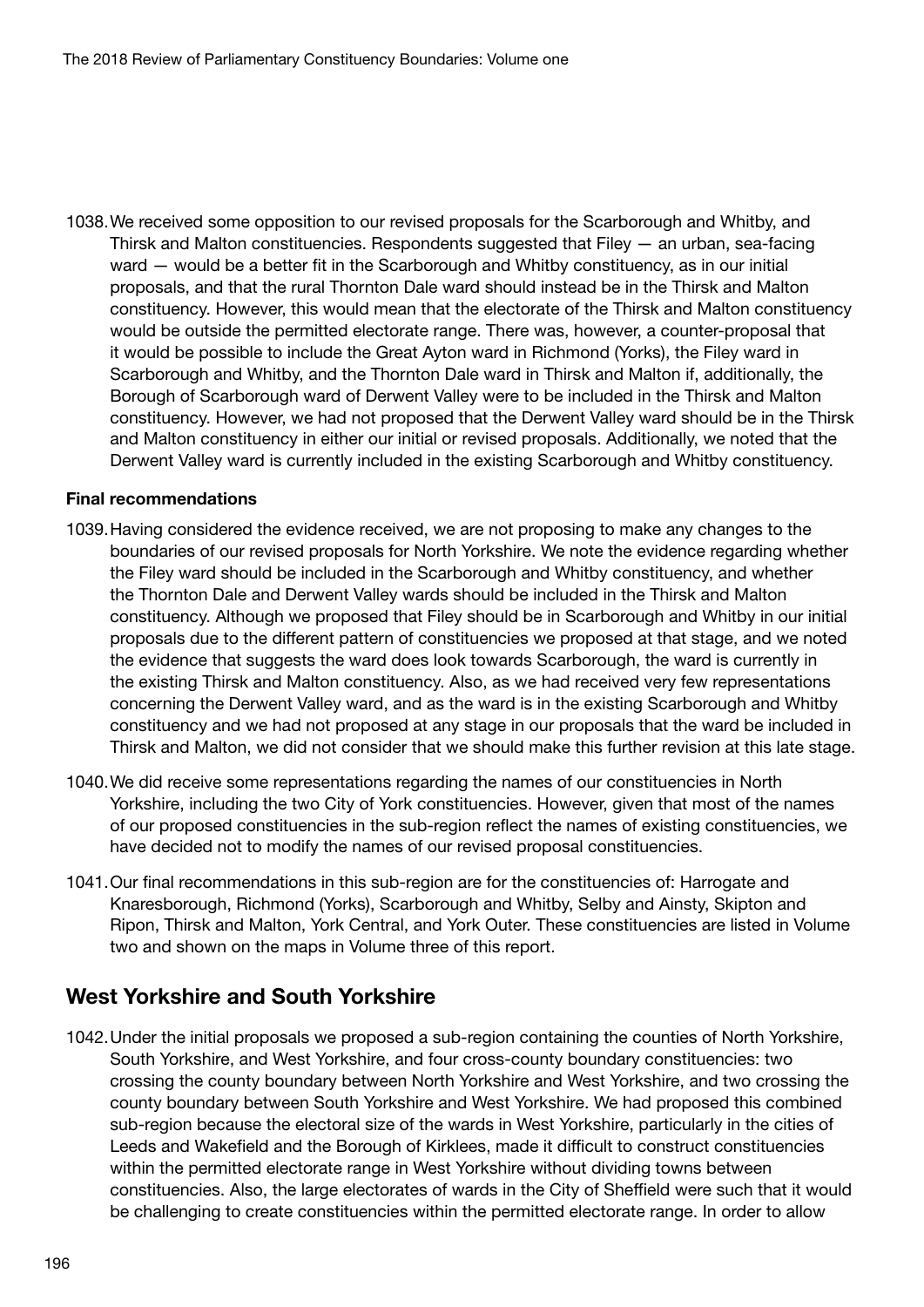us more flexibility in constructing constituencies in South Yorkshire, we had therefore decided to group North Yorkshire, West Yorkshire, and South Yorkshire as a sub-region. In our initial proposals we were able to construct constituencies that did not involve the splitting of any wards.

- 1043.Of the 33 existing constituencies in South Yorkshire and West Yorkshire, 11 have electorates that are within the permitted electorate range. Of the remaining 22 constituencies, Colne Valley has an electorate that is above the permitted electorate range: all the others have electorates that are below the permitted electorate range.
- 1044.Under our initial proposals we proposed just one constituency that would be unchanged (Elmet and Rothwell in West Yorkshire) and only one constituency that was similar to the existing constituency apart from the realignment of local authority wards with constituency boundaries (Dewsbury, also in West Yorkshire).

## West Yorkshire

### Initial proposals

- 1045.In Leeds, we included the City of Leeds ward of Burmantofts and Richmond Hill ward in our proposed Leeds East constituency from Leeds Central and to compensate we included the City of Leeds ward of Farnley and Wortley in the Leeds Central constituency. In order that both the Leeds North West and Leeds North East constituencies would have electorates that were within the permitted electorate range, we included the City of Leeds ward of Headingley in Leeds North East, rather than Leeds North West where it is currently located. To compensate for the inclusion of the Headingley ward in the Leeds North East constituency, we proposed that the City of Leeds wards of Kirkstall and Horsforth be included in the Leeds North West constituency. To further compensate for the inclusion of the Horsforth ward in Leeds North West, we proposed that the two City of Leeds wards of Bramley and Stanningley, and Armley be included in the Pudsey constituency, along with the City of Bradford ward of Tong. We proposed that the wards in the existing Leeds West constituency be redistributed among neighbouring constituencies in order to contribute to reducing the number of constituencies in West Yorkshire by two. The Elmet and Rothwell constituency was unchanged.
- 1046.In the City of Bradford, we proposed that the Shipley constituency should cross the local authority boundary with the addition of the City of Leeds ward of Guiseley and Rawdon to the five City of Bradford wards in the constituency. In order to bring the electorate of the Keighley constituency within the permitted electorate range, we proposed that the constituency should include the City of Bradford ward of Wharfedale. No other changes were proposed to the Keighley constituency. In order to bring the Bradford East constituency within the permitted electorate range, we included the City of Bradford ward of Manningham.
- 1047.In order to reduce the number of constituencies in West Yorkshire we proposed that the City of Bradford wards that comprised the existing Bradford South constituency be redistributed among the neighbouring constituencies. We proposed the inclusion of the two wards of Great Horton and Queensbury in Bradford West; the two wards of Wyke and Wibsey in our proposed Spen constituency; as mentioned previously, the Tong ward in our proposed Pudsey constituency; and the Royds ward in our proposed Halifax constituency. Our proposed Halifax constituency would include eight Borough of Calderdale wards, four of them from the existing Calder Valley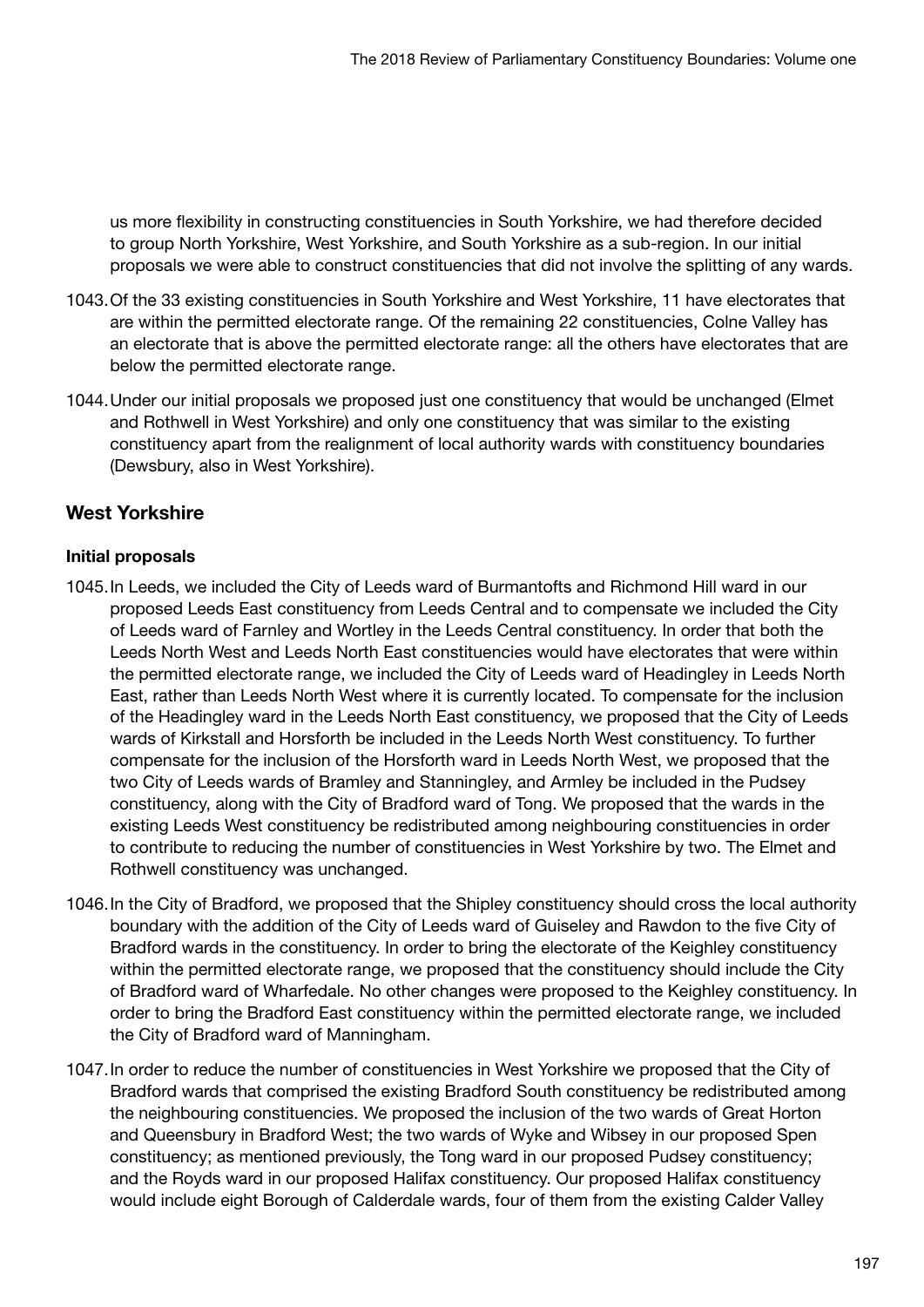constituency. In order to bring both the Halifax and Calder Valley constituencies within the permitted electorate range, we proposed the inclusion of four wards from the existing Halifax constituency in the Calder Valley constituency.

- 1048.We proposed that the Dewsbury constituency should be similar to the existing constituency, save for the re-alignment of local ward and constituency boundaries following a local government ward boundary review. In order to bring the electorate of the Huddersfield constituency within the permitted electorate range, we proposed the inclusion of the Borough of Kirklees ward of Lindley from the existing Colne Valley constituency. To compensate for this change, we proposed to include in Colne Valley the Borough of Barnsley ward of Penistone West, thereby constructing a third constituency that crossed the West Yorkshire county boundary (in this case, with South Yorkshire). We proposed that the Batley and Morley constituency should include the two Kirklees borough wards of Batley East and Batley West, with the three City of Leeds wards of Morley North, Morley South, and Ardsley and Robin Hood.
- 1049.In the City of Wakefield, we had proposed the Normanton, Castleford and Outwood, and Pontefract constituencies that crossed the county boundary with North Yorkshire with the inclusion, respectively, of the two District of Selby wards of Byram & Brotherton, and Whitley in the constituencies. The inclusion of the Byram & Brotherton ward allowed us to construct a constituency that did not divide the town of Castleford. The Pontefract constituency would include three wards from the existing Hemsworth constituency. We proposed that the Wakefield constituency would include the Wakefield South ward from the existing Hemsworth constituency.

#### Consultation on the initial proposals

- 1050.In response to the consultation on our initial proposals, there was support for some of our proposals, but also significant opposition. Also, we received a number of representations that suggested the splitting of numerous wards, especially in Bradford, and a number of counterproposals suggested extensive revisions across much of the county. There were objections to our proposals to construct two constituencies that crossed the county boundary with North Yorkshire as this caused more disruption than was necessary, although in the City of Wakefield local authority, while we noted both support for and objection to our proposals, they did not generate a large number of representations. However, there was a counter-proposal that supported the inclusion of the City of Wakefield ward of Hemsworth in a cross-county boundary constituency with Borough of Barnsley wards and that a new constituency to be called Featherstone be constructed in the City of Wakefield, which, it was claimed, would closely resemble the existing Hemsworth constituency.
- 1051.Our proposals in the Borough of Calderdale were generally not supported and there was a campaign against our proposals in the borough with a call to adopt a pattern of constituencies that more closely matched the existing pattern of constituencies. The inclusion of the City of Bradford ward of Royds in a Calder Valley constituency was opposed.
- 1052.Our proposals for the Huddersfield and Dewsbury constituencies did not generate a significant number of representations. There was some objection to the inclusion of the Borough of Barnsley ward of Penistone West in the cross-county boundary constituency of Colne Valley, although there was also some support for this proposal. It was also suggested in a counter-proposal that the whole of the town of Penistone was located in the Penistone West ward, and that the town was therefore not necessarily divided between the Penistone West and Penistone East wards. An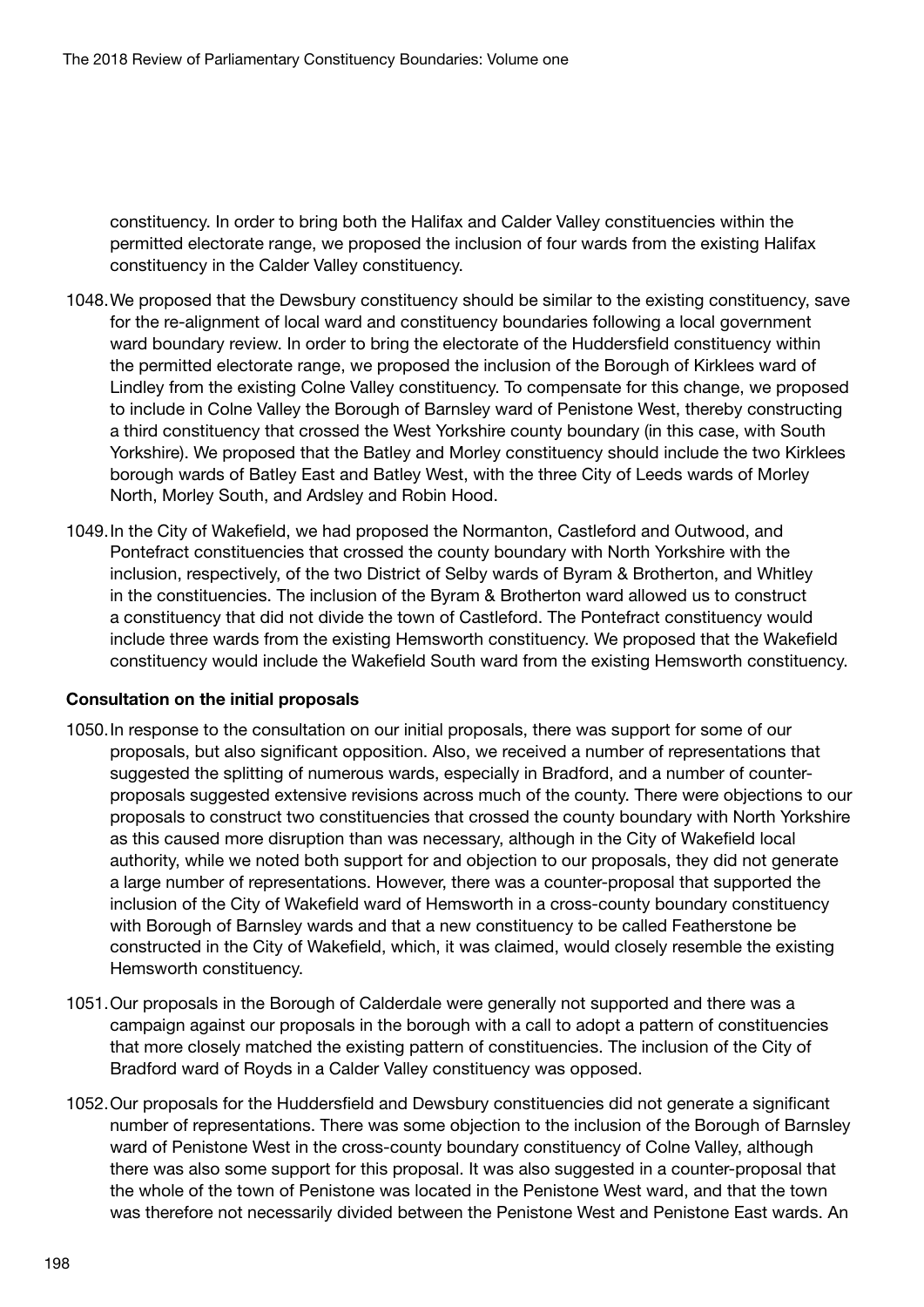alternative that avoided the Colne Valley constituency crossing the boundary with South Yorkshire required alterations to the Dewsbury constituency which, apart from ward re-alignment, was otherwise similar to the existing constituency in our initial proposals.

- 1053.Our proposals in the City of Bradford local authority generated a considerable amount of opposition, although we had made only minor changes to the Keighley constituency; and there was some support for the continued inclusion of Ilkley in the constituency, and also some support for our proposals for Shipley. However, there was objection and a supported counter-proposal called for the creation of a Keighley and Shipley constituency, and an Airedale and Wharfedale constituency, suggesting that the links between Keighley and Shipley were stronger than those between Keighley and Ilkley. Our proposals to include the City of Leeds ward of Guiseley and Rawdon in the Shipley constituency attracted considerable opposition: apart from those who objected to the fact that an orphan City of Leeds ward would be included in a largely City of Bradford constituency, many respondents claimed that our proposals divided the communities of Rawdon and Yeadon between constituencies.
- 1054.Most of the objections to our proposals in Bradford were as a result of the perceived loss of the Bradford South constituency and the consequent redistribution of wards in neighbouring constituencies, in particular, the Tong, Wyke, Wibsey, Royds, and Queensbury wards, with suggestions that these wards were also linked to the Great Horton and Little Horton wards. We received campaigns and a number of counter-proposals which highlighted a strong depth of feeling against our initial proposals and a distinct 'Bradfordian' identity. Most of these called for the re-establishment of a Bradford South constituency, and there were many calls for the splitting of a number of wards. Furthermore, many representations suggested that the redistribution of wards meant that some were located in constituencies with areas with which they had little in common, for example the inclusion of the Wibsey and Wyke wards in the Spen constituency. We noted that a number of the representations suggested changes that would have knock-on effects on other constituencies, but few suggestions were proffered as to how these could be addressed.
- 1055.There was some opposition to our proposals for the Spen, and Batley and Morley constituencies with suggestions that the existing Batley and Spen constituency should remain unchanged. However, our initial proposals for these constituencies did not generate a large number of representations and it was noted that there was also some support for our proposals for the Batley and Morley constituency.
- 1056.Our proposals for the City of Leeds did not generate large numbers of representations, apart from those opposed to the inclusion of the Guiseley and Rawdon ward in the Shipley constituency. Although there were a few limited counter-proposals and some opposition to the inclusion of the Adel and Wharfedale ward in the Leeds North West constituency with some suggesting that the ward be split, the most contentious issues in the Leeds constituencies were the inclusion of the City of Bradford ward of Tong in the Pudsey constituency and the inclusion of the Headingley ward in our proposed Leeds North East constituency, which, it was argued, was a predominantly student area and an inappropriate ward to be included in Leeds North East. However, this view was not unanimous and there was a degree of support, not just for our proposals for Leeds North East and, in particular, the proposed Leeds North West constituency, but across the Leeds constituencies as a whole. Our proposals for the inclusion of the Burmantofts and Richmond Hill ward in the Leeds East constituency was supported.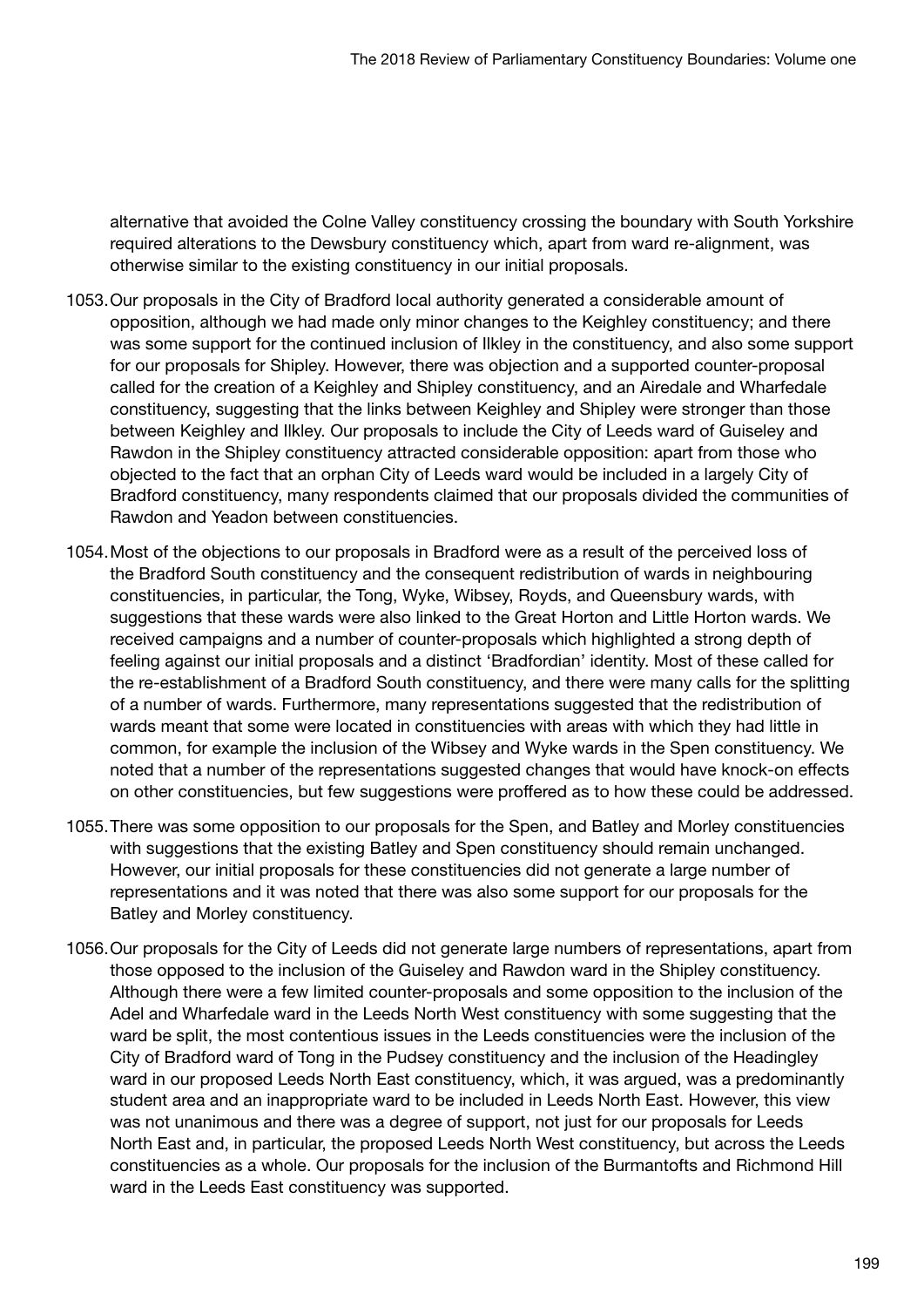#### Revised proposals

- 1057.In light of the representations received, many of which opposed our initial proposals, we made a number of revisions to our initial proposals. The revisions that enabled us to consider North Yorkshire as a sub-region on its own had significant implications for the constituencies in the City of Wakefield. As the Normanton, Castleford and Outwood, and Pontefract constituencies no longer each contained a District of Selby ward, we were able to reconstruct the existing constituency of Normanton, Pontefract and Castleford. We accepted the counter-proposal that suggested the construction of a Featherstone constituency and the inclusion of the towns of Ossett and Outwood in the Wakefield constituency. The three City of Wakefield constituencies would be entirely contained within the City of Wakefield local authority area (although the Hemsworth ward would be included in a cross-county boundary constituency).
- 1058.In Calderdale, we accepted the strong support for the creation of the two constituencies of Lower Calder and Upper Calder. There had been opposition to the inclusion of the City of Bradford ward of Royds in a Calderdale constituency. Although it was not possible to create two constituencies in Calderdale that contained wholly District of Calderdale wards, rather than including the Royds ward in such a constituency we included the City of Bradford ward of Queensbury in a revised Lower Calder constituency as we accepted the evidence that the ward had links to the Shelf area, which was also included in the revised constituency. In the Borough of Kirklees we were not persuaded by the arguments presented with regard to possible changes to the Colne Valley, Huddersfield, and Dewsbury constituencies and therefore made no alteration to these three constituencies.
- 1059.In light of the considerable opposition to our initial proposals for the City of Bradford, notably in the oral evidence presented at the Leeds public hearing, we felt that we had to go some way to address the issues raised, but this would not be easy as the reduction of two constituencies in West Yorkshire was unavoidable. Also, many of the alternative suggestions proposed ward splits and had consequential, but unexplored, consequences on other constituencies in the sub-region.
- 1060.Our assistant commissioners visited wards in the east and south of Bradford in order to observe the areas for themselves. Following their visit they recommended a new configuration of constituencies for the area: Bradford North would contain the City of Bradford wards of Bingley Rural, Bolton and Undercliffe, Eccleshill, Heaton, Manningham, Thornton and Allerton, and Toller; Bradford South would contain the City of Bradford wards of Bowling and Barkerend, City, Clayton and Fairweather Green, Great Horton, Little Horton, Royds, and Wibsey. We included the Tong (instead of Wibsey) ward in our proposed Spen constituency, which we renamed Bradford South East and Spen. There were no other changes to this proposed constituency.
- 1061.It was necessary to include a City of Bradford ward in the Pudsey constituency. We considered that the Bradford Moor ward had closer links with Leeds than either the Eccleshill ward, or the Idle and Thackley ward and included the Bradford Moor ward in Pudsey in place of the Tong ward. To compensate for the inclusion of the Bingley Rural ward in the revised Bradford North constituency, we included the Idle and Thackley ward in the Shipley constituency.
- 1062.We acknowledged the strength of feeling about the inclusion of the City of Leeds ward of Guiseley and Rawdon in the Shipley constituency and the arguments that this resulted in divided communities, but it was necessary to include a City of Leeds ward in the constituency and we did not consider that a persuasive case had been made to warrant the splitting of the Guiseley and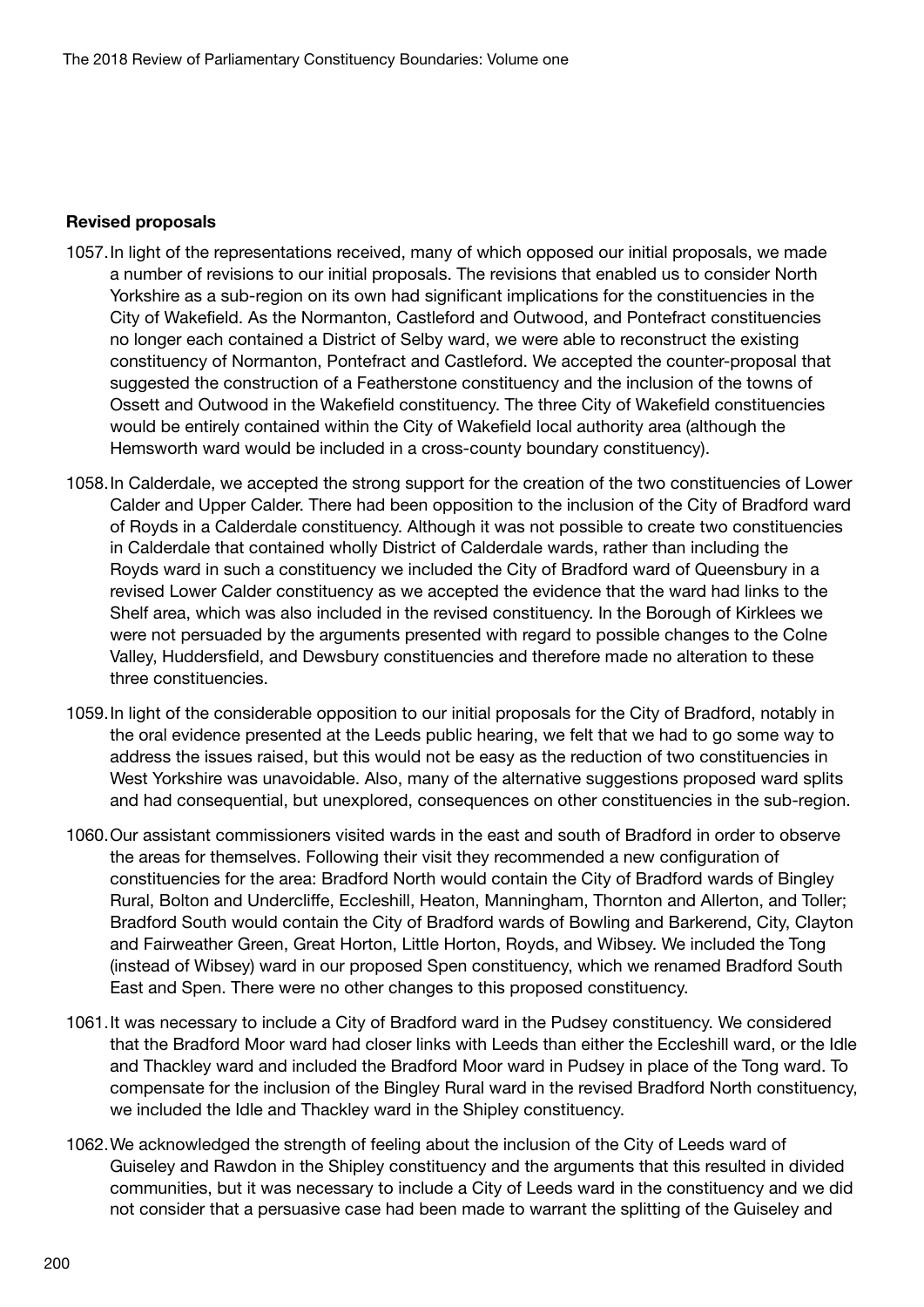Rawdon ward. Having rejected the counter-proposals for the Keighley and Shipley constituencies in order to address the other issues in Bradford, we made no revision to the Keighley constituency and no further revision to the Shipley constituency, other than with regard to the Bingley Rural, and Idle and Thackley wards.

- 1063.In view of a degree of local support that was received with regard to our initial proposals, we made no further revisions to the proposed Batley and Morley constituency.
- 1064.The inclusion of the Guiseley and Rawdon ward in the Shipley constituency was unpopular locally, but we also noted that there was support for the Leeds North West constituency that we had initially proposed. In light of this firm support, and that we had already concluded that the Guiseley and Rawdon ward should remain in our proposed Shipley constituency, we were not persuaded that there was any reason to revise the Leeds North West constituency.
- 1065.Although we acknowledged some opposition to our proposed Leeds North East constituency and, in particular, the inclusion of the Headingley ward, elsewhere throughout the City of Leeds there was a degree of support for our initial proposals and our decision not to split wards in Leeds, although there had been relatively few representations. In light of this support and the lack of any credible counter-proposal that did not split wards or have consequential effects elsewhere throughout the area, we were not persuaded that there was any reason to amend further the Leeds North East, Leeds East, Leeds Central or Elmet and Rothwell constituencies.

#### Consultation on the revised proposals

- 1066.In response to the consultation on our revised proposals we received some support, particularly for the modifications made to the Borough of Calderdale constituencies (although we did receive further counter-proposals for the area that split wards). However, a number of representations suggested that the constituency names of Upper Calder and Lower Calder were not necessarily accurate descriptions, and also that the large town of Halifax, which had been a constituency since 1832, was no longer included in a constituency name.
- 1067.There was both some support for and opposition to most of our revised constituencies in West Yorkshire; for example, there was some limited objection to the continued inclusion of the town of Ilkley in the Keighley constituency, as in the existing constituency. However, we received little new evidence and most of the objections focused on a few specific areas.
- 1068.The reduction of a constituency in Bradford had led to very significant opposition. We were unable to restore the existing pattern of constituencies and, in attempting to meet many of the objections, we proposed an alternative solution for Bradford that did not split any wards with the construction of the Bradford North, Bradford South, and Bradford South East and Spen constituencies. Although many respondents thought that we should continue to explore other options that might involve the splitting of wards, we did receive a cautious welcome from some respondents to our revised proposals for the Bradford constituencies. However, there was very strong opposition to our proposal to include the Bingley Rural ward in the Bradford North constituency. It was argued that this divided the community of Bingley and that both Bingley wards should be included in the Shipley constituency. Many of these representations suggested that, rather than Bingley Rural, the Idle and Thackley ward should be included in the Bradford North constituency rather than in the Shipley constituency, where we had placed it in our revised proposals. We noted that the Idle and Thackley ward was located in the existing Bradford East constituency. We received some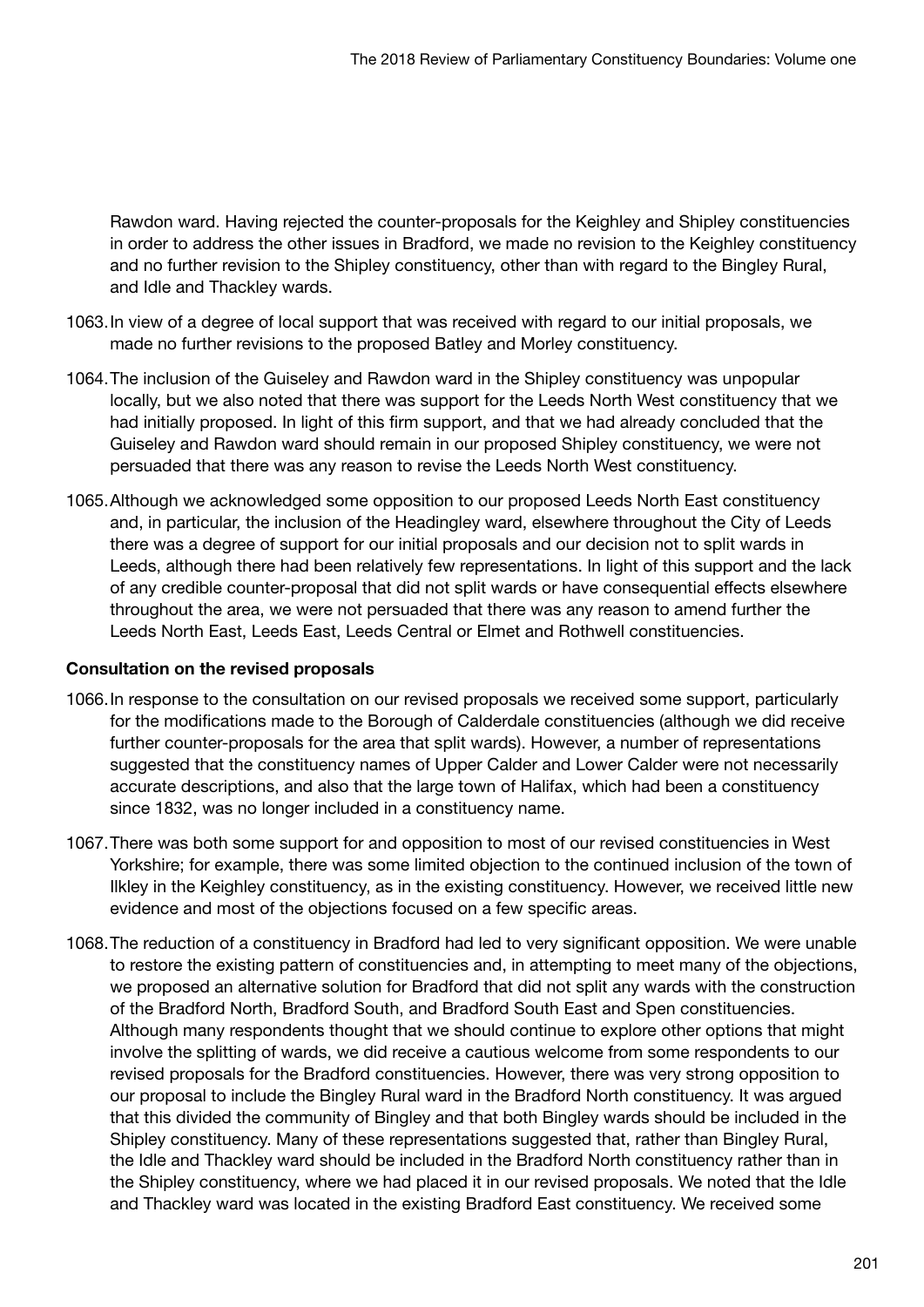objection to the inclusion of the Bradford Moor ward in the Pudsey constituency, the Queensbury ward in the Lower Calder constituency, and the Tong and Wyke wards in the Bradford South East and Spen constituency.

- 1069.The inclusion of the City of Leeds ward of Guiseley and Rawdon in the Shipley constituency continued to attract opposition. Although we accepted that it could be considered that the communities of Rawdon and Yeadon would be divided by our initial and revised proposals, we did not consider that any new evidence or arguments had been presented.
- 1070.Throughout Leeds generally, there were comparatively few representations either in support of or in objection to our revised proposals. There continued to be limited opposition to the inclusion of the Adel and Wharfedale ward in the Leeds North West constituency. However, we did receive some objection to the composition of the Elmet and Rothwell constituency. This was unchanged in our initial proposals from the existing constituency, and we had made no revision to the constituency in our revised proposals.
- 1071.Although there was some support for our revised constituencies in the City of Wakefield, there was some notable objection. Some respondents objected to the construction of a Featherstone constituency, the inclusion of the Wakefield South ward in this constituency rather than in Wakefield, and the inclusion of the Hemsworth ward in the cross-county boundary constituency of Barnsley East and Hemsworth, particularly from the Fitzwilliam and Kinsley areas in the north of the ward.

#### Final recommendations

- 1072.We have considered all the evidence, but did not consider that, in the majority of cases, any significant new evidence had been presented that would lead us to further amend our revised proposals.
- 1073.We had acknowledged that the inclusion of the City of Leeds ward of Guiseley and Rawdon in the Shipley constituency would lead to the division of some communities, caused largely by the configuration of the Guiseley and Rawdon, Horsforth, and Otley and Yeadon wards. We noted that, with an electorate of 17,779, the ward had the largest electorate among all the wards of the Yorkshire and the Humber region, and we had considered it necessary to include the ward in the Shipley constituency to bring its electorate within the permitted electorate range. We did not consider that compelling evidence had been presented to consider the splitting of the ward, or that there was significant new evidence that would lead us to consider including the ward in the Leeds North West constituency.
- 1074.Elsewhere in Leeds, we did not consider that there were sufficient grounds to make any further revisions, and we rejected calls for amendments to the Elmet and Rothwell constituency as its composition had not been changed at any stage during the consultation process and was the same as the existing constituency.
- 1075.We had noted the support for our revised Upper Calder and Lower Calder constituencies, but were persuaded by the evidence that the names of the constituencies were not appropriate. It had been submitted that it was important for a town the size of Halifax to be included in a constituency name and that Lower Calder was not a suitable name for the constituency, as the River Calder continued to run for many miles eastwards through the districts of Kirklees and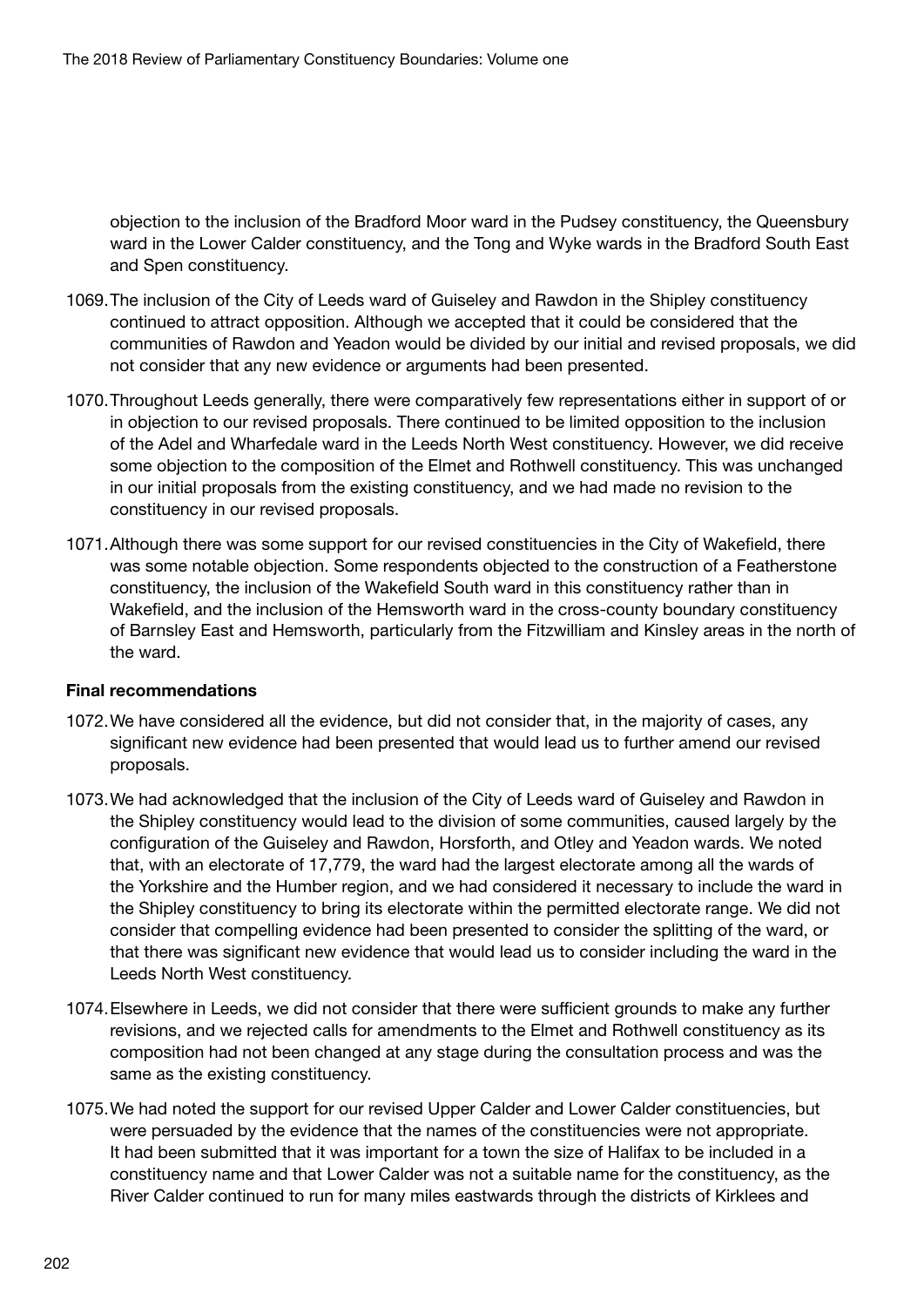Wakefield, and that the constituency also included areas of high ground. We have therefore amended the name of the Lower Calder constituency to South Calderdale and Queensbury, to acknowledge the local authority and the fact that the constituency includes a single ward from the City of Bradford. We also amended the name of the Upper Calder constituency to Halifax and North Calderdale, in order to include the town of Halifax in the constituency name. We do not consider that we have received sufficient evidence to support any amendments to the Keighley, Huddersfield, and Dewsbury constituencies.

- 1076.However, we considered that a more suitable name should be adopted for the Colne Valley constituency as it included the orphan Borough of Barnsley ward of Penistone West. Although the ward of Penistone East would be included in the Barnsley West and Stocksbridge constituency, we accepted the evidence that the town of Penistone was located entirely within the Penistone West ward and that the town's inclusion in the Colne Valley constituency would be appropriate. We therefore revised the name of the Colne Valley constituency to Colne Valley and Penistone.
- 1077.We noted that there had been a degree of support for, and little further opposition to, our proposals for the constituencies containing wards from the City of Bradford. The inclusion of the Bradford Moor ward in the Pudsey constituency had generated some opposition, but we did not consider it sufficient to alter our proposals, and the inclusion of the Tong and Wyke wards in the Bradford South East and Spen constituency had not generated a large number of representations. We did consider a request for a change of name for the latter constituency to Spen and Bradford South East, to recognise the fact that the constituency was primarily comprised of Borough of Kirklees wards, but we did not consider that there was a compelling reason to change the name of the constituency that we had proposed.
- 1078.However, as mentioned previously, there was considerable opposition to the inclusion of the Bingley Rural ward in our revised Bradford North constituency: a substantial number of all the representations we had received to our revised proposals in the whole of the Yorkshire and the Humber region had concerned the Bingley Rural ward. Those objecting said the ward should continue to be included in the Shipley constituency and that not to do so would divide the community of Bingley. It was suggested that the Idle and Thackley ward, rather than being included in the Shipley constituency, should instead be included in Bradford North. We could see the merits of keeping the two Bingley wards in the same constituency, and acknowledged that the Idle and Thackley ward was currently in the existing Bradford East constituency and had links with other wards in our revised Bradford North constituency, such as Eccleshill. We considered that the evidence presented to us was both strong and persuasive and therefore decided to amend our revised proposals to include the Bingley Rural ward in the Shipley constituency and the Idle and Thackley ward in the Bradford North constituency. This amendment did not have any impact on any other constituency.
- 1079.We considered the objections received to the revised proposals for the constituencies in the City of Wakefield. However, we considered that there had to be a crossing of the county boundary and that the inclusion of the Hemsworth ward in the Barnsley East and Hemsworth constituency was the most appropriate solution. We considered that the new Featherstone constituency was not profoundly different from the existing Hemsworth constituency, albeit without the Hemsworth ward, and we considered that it was an appropriate successor to the existing Hemsworth constituency. We considered that our revised Wakefield constituency was a reasonably compact constituency and that there had been some support for our revised proposals. Although we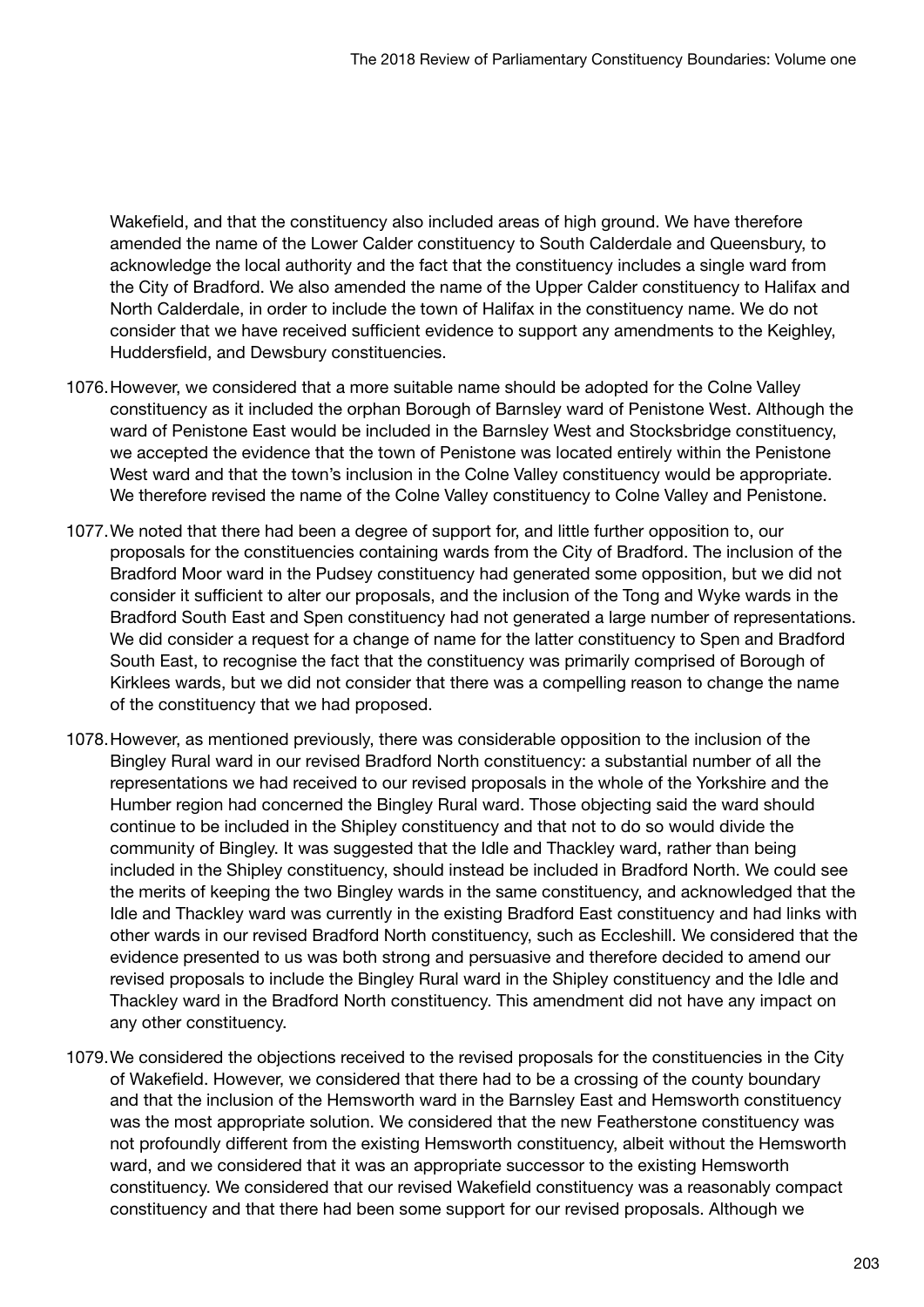considered that the Wakefield South ward had links to Wakefield itself, we also considered that it had links with the rest of the Featherstone constituency, and that the electorate of our revised Wakefield constituency at 76,795 could not accommodate the Wakefield South ward with its electorate of 9,760 without further considerable disruption elsewhere.

- 1080.However, we considered that the Featherstone constituency name was not entirely appropriate and decided to revise the name to Wakefield Rural, which was alluded to in a representation. The constituency is contained wholly within the local authority of the City of Wakefield, and we considered that this was a more accurate description of the constituency and that none of the alternatives were suitable. We therefore recommend only this change to our revised constituencies in the City of Wakefield.
- 1081.Our final recommendations in West Yorkshire are for the constituencies of: Batley and Morley, Bradford North, Bradford South, Bradford South East and Spen, Colne Valley and Penistone, Dewsbury, Elmet and Rothwell, Halifax and North Calderdale, Huddersfield, Keighley, Leeds Central, Leeds East, Leeds North East, Leeds North West, Normanton, Pontefract and Castleford, Pudsey, Shipley, South Calderdale and Queensbury, Wakefield, and Wakefield Rural. These constituencies are listed in Volume two and shown on the maps in Volume three of this report.

## South Yorkshire

#### Initial proposals

- 1082.In order to bring the Barnsley Central constituency within the permitted electorate range, we proposed the inclusion of the two Borough of Barnsley wards of Dodworth and Worsbrough. We also proposed a fourth constituency that crossed the county boundary with West Yorkshire with the inclusion of the two City of Wakefield wards of Hemsworth, and Crofton, Ryhill and Walton in a Barnsley East and Hemsworth constituency. The remainder of this constituency would comprise five wards from the existing Barnsley East constituency as well as the Borough of Barnsley ward of Dearne South, from the existing Wentworth and Dearne constituency. Our proposed Wentworth and Dearne constituency would contain two Borough of Barnsley wards and six Borough of Rotherham wards.
- 1083.We proposed three constituencies that fell primarily within the Borough of Doncaster. The existing Doncaster Central constituency would be changed only by the inclusion of the whole of the divided Stainforth & Barnby Dun ward. We proposed to reconfigure the orientation of the existing Doncaster North and Don Valley constituencies with a Doncaster East constituency comprising four wards from the existing Don Valley constituency and two from the existing Doncaster North constituency, and a Doncaster West constituency containing four wards from the existing Doncaster North constituency, three wards from the existing Don Valley constituency, and the Barnsley borough ward of Dearne North from the existing Wentworth and Dearne constituency.
- 1084.We proposed significant changes to the Borough of Rotherham constituencies although the existing constituencies of Wentworth and Dearne, and Rother Valley were within the permitted electorate range. In addition to the changes already mentioned regarding Wentworth and Dearne, our proposed Rotherham constituency included three wards from the existing Rother Valley constituency and one ward from Wentworth and Dearne (the Wickersley ward). To compensate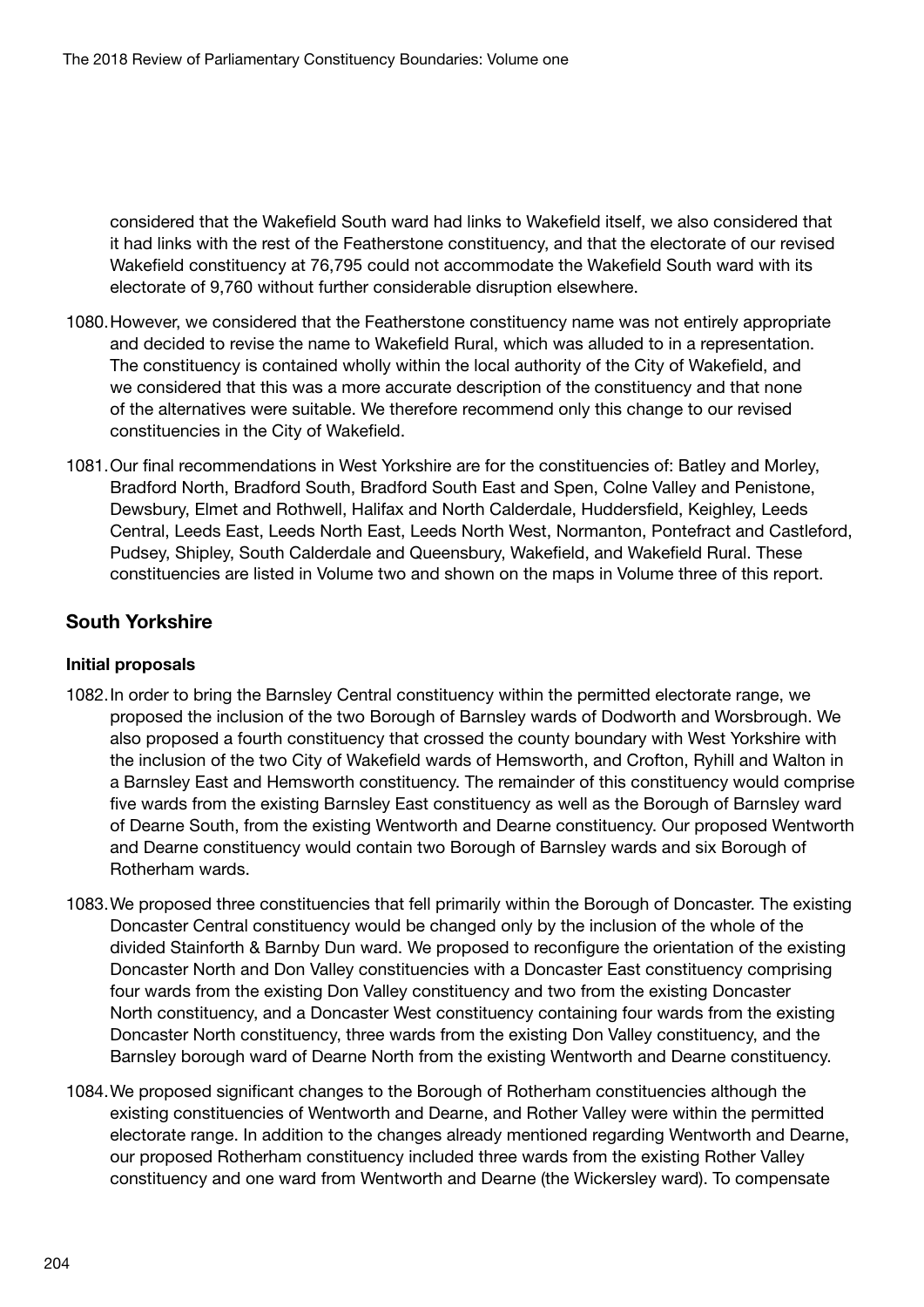for the transfer of wards from Rother Valley, we proposed the inclusion of the two City of Sheffield wards of Beighton and Mosborough in the Rother Valley constituency.

1085.In Sheffield itself, in order to construct constituencies that did not divide wards we proposed significant change. Our proposed Sheffield East constituency included two wards from the existing Sheffield South East constituency, two wards from Sheffield, Brightside and Hillsborough constituency, one Borough of Rotherham ward from the Rotherham constituency (Brinsworth and Catcliffe), and one ward from the Sheffield Heeley constituency (Richmond). Our proposed Sheffield South constituency included three wards from the existing Sheffield Heeley constituency, two wards from Sheffield Central, and one ward from Sheffield South East (the Birley ward). Our proposed Sheffield Central and West constituency included three wards from the existing Sheffield Central constituency, and two wards from the existing Sheffield Hallam constituency. Our proposed Sheffield Hallam and Stocksbridge constituency comprised one ward from the existing Sheffield Heeley constituency (Beauchief and Greenhill), three wards from Sheffield Hallam, and two wards from Penistone and Stocksbridge, one of them a Borough of Barnsley ward (Penistone East). Our proposed Sheffield North and Ecclesfield constituency comprised three wards from the existing Sheffield, Brightside and Hillsborough constituency, two wards from Penistone and Stocksbridge, and the Borough of Rotherham ward of Keppel. In order to reduce by one the number of constituencies in South Yorkshire, we proposed that the wards of the existing Penistone and Stocksbridge constituency be redistributed between our proposed constituencies of Barnsley Central, Colne Valley, Sheffield Hallam and Stocksbridge, and Sheffield North and Ecclesfield.

#### Consultation on the initial proposals

- 1086.In developing our initial proposals in South Yorkshire we did not propose that any wards be split, but we were mindful that our proposals for Sheffield, an area which had proved particularly challenging in constructing constituencies, resulted in five constituencies, three of which had crossed the city boundary. Our initial proposals for the Sheffield constituencies were not supported and we received both numerous and a wide variety of counter-proposals that had identified some half of all the wards in Sheffield as being candidates for splitting. This in itself suggested that there could be exceptional and compelling circumstances for the splitting of wards in Sheffield. There was also a campaign and very considerable opposition against our initial proposals to include the City of Sheffield wards of Mosborough and Beighton in the Rother Valley constituency, with calls for any solution to ensure that these two wards be contained together wholly within a Sheffield constituency.
- 1087.Within the Borough of Rotherham, despite the considerable changes that we had proposed, our initial proposals did not generate a large number of representations, either in support of or in objection to our proposals, although most of the representations received were in opposition. Among the representations we did receive, it was argued that unnecessary change had been forced on the Borough of Rotherham as a consequence of us having to turn to the borough to allow for the construction of constituencies in Sheffield that were within the permitted electorate range. There was opposition to the proposed Rother Valley constituency, which did not need to be changed as the existing constituency was within the permitted electorate range. There was also opposition to the inclusion of the Borough of Rotherham ward of Brinsworth and Catcliffe in our proposed Sheffield East constituency, with it being argued that the parish of Brinsworth was located only two miles from Rotherham town centre. There was further opposition to the inclusion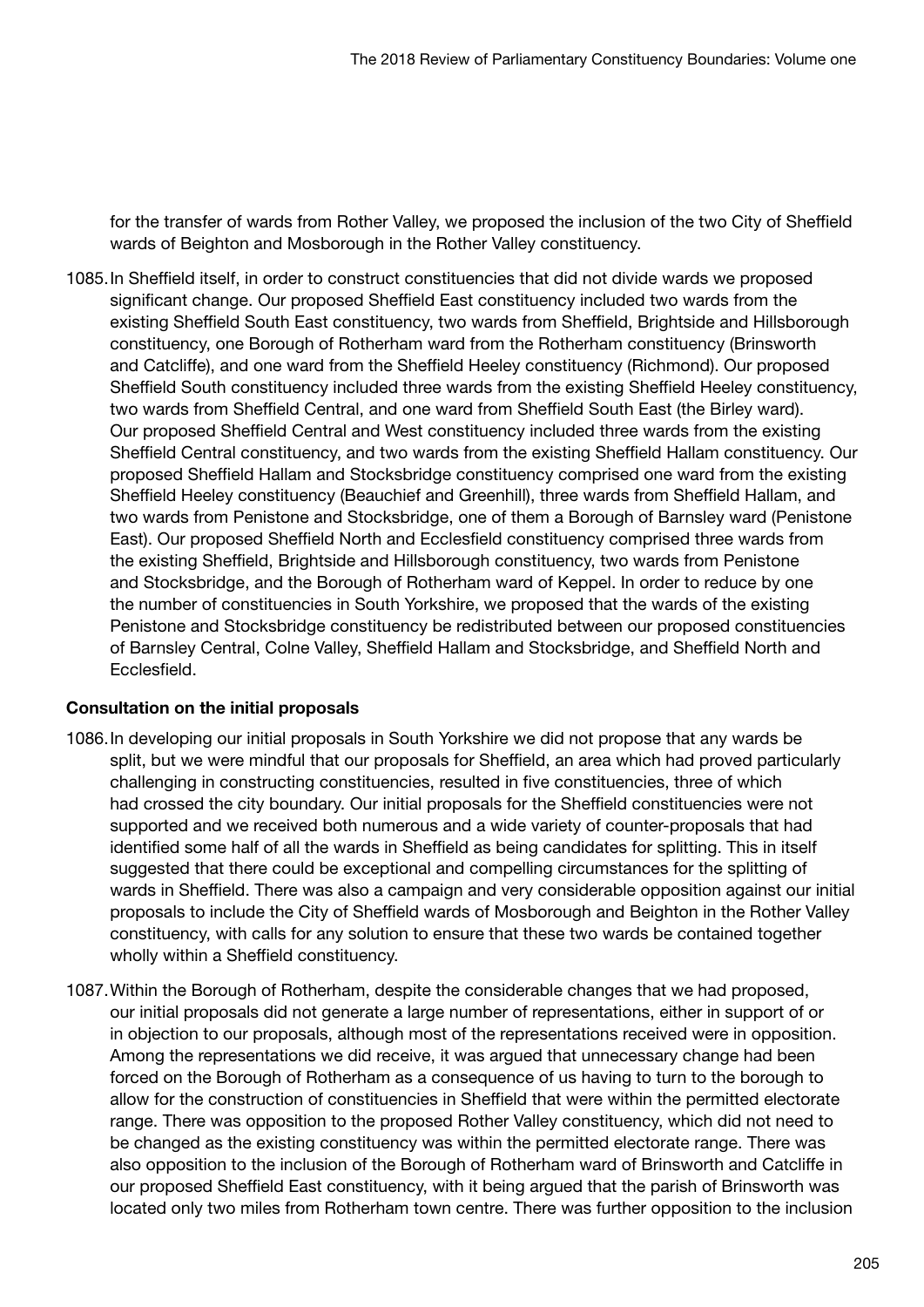of the Keppel ward in our proposed Sheffield North and Ecclesfield constituency, with the eastern areas of the ward, namely Kimberworth and Kimberworth Park in particular, being very much part of Rotherham town.

- 1088.Our proposals for the Wentworth and Dearne constituency were also opposed with a counterproposal suggesting the inclusion of the Barnsley borough ward of Wombwell as it had close ties with the Hoyland Milton ward, and the Borough of Rotherham ward of Hoober, which were both included in the constituency.
- 1089.Our initial proposals in the Borough of Doncaster had significantly reconfigured the existing Doncaster North and Don Valley constituencies, and less so in Doncaster Central. There was a degree of support for these constituencies, which included the Borough of Barnsley ward of Dearne North as an orphan ward in our proposed Doncaster West constituency. However, a number of counter-proposals objected to our proposals, suggesting that they significantly and unnecessarily amended the Doncaster North and Don Valley constituencies. A counter-proposal that proposed minimum change was received and was well-supported, the only difference from the existing pattern of constituencies being the inclusion of the whole of the divided Thorne & Moorends ward in the Don Valley constituency, and the whole of the divided Stainforth & Barnby Dun ward in the Doncaster Central constituency. In recognising that there would have to be at least one constituency that crossed the county boundary between South Yorkshire and West Yorkshire, this counter-proposal included the City of Wakefield ward of South Elmsall and South Kirkby in the Doncaster North constituency. However, we received another counterproposal that retained this ward in a constituency wholly containing City of Wakefield wards. This counter-proposal included the Barnsley borough ward of Royston in a cross-county boundary constituency, rather than the Penistone West ward.
- 1090.There was a significant degree of opposition to our initial proposals as they affected the Borough of Barnsley. As discussed previously, although there was some support, the inclusion of the Penistone West ward in the cross-county boundary constituency of Colne Valley was mostly opposed. However, a counter-proposal suggested that it was inevitable that the Penistone East and Penistone West wards would have to be divided between constituencies and that Penistone East and Dodworth looked towards Barnsley. This counter-proposal also supported the continued link of the City of Sheffield ward of Stocksbridge and Upper Don with Barnsley and proposed a Barnsley West and Stocksbridge constituency that would include the centre of the town of Barnsley. This counter-proposal also supported our proposed second cross-county boundary constituency with the inclusion of the City of Wakefield ward of Hemsworth in a Barnsley East and Hemsworth constituency.
- 1091.In opposition to our initial proposals the view was expressed that we had disproportionately disadvantaged the Borough of Barnsley. The existing pattern of constituencies meant that the Borough of Barnsley was already divided across four constituencies; the initial proposals would result in the Borough of Barnsley being divided across six constituencies and across two counties in two different locations.

#### Revised proposals

1092.There was little support for our initial proposals for constituencies in South Yorkshire. In Sheffield, as mentioned previously, we received numerous counter-proposals that suggested a wide range of alternatives and suggestions for the splitting of wards. In light of the considerable support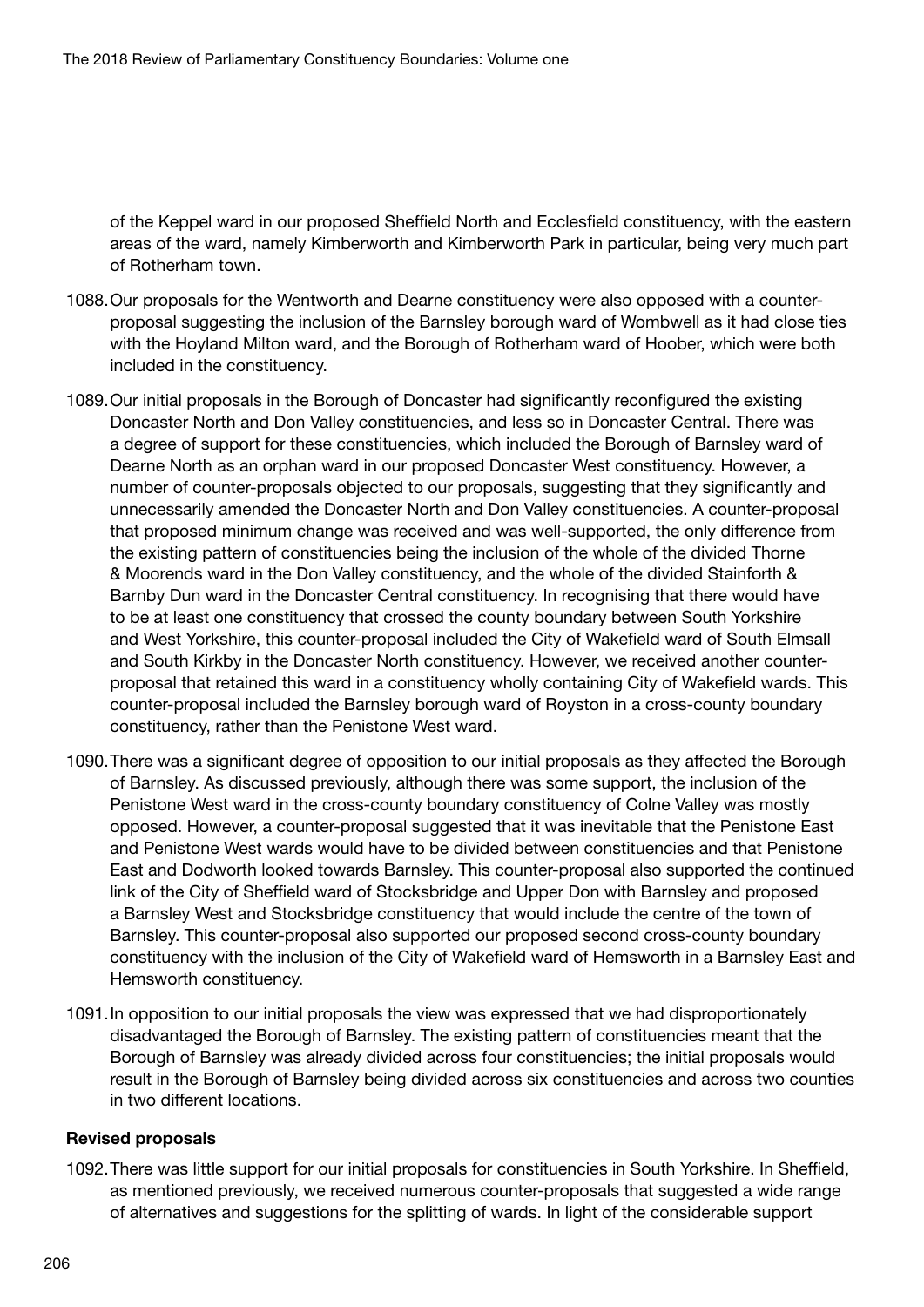for the splitting of wards in Sheffield, the unnecessary and extensive domino effect of our initial proposals throughout the region, and a recognition that our initial proposals would cause significant disruption to the existing pattern of constituencies, our assistant commissioners decided to visit Sheffield. They went to see for themselves a number of wards that had been suggested as suitable candidates for splitting to determine, from their observations, the merits or otherwise of splitting these wards. They concluded that there was sufficiently persuasive evidence to make an exceptional and compelling case to split wards in the area. They noted a counterproposal that had suggested splitting the Burngreave, Central, and Crookes wards between constituencies, and which allowed for a significant reconfiguration of the constituencies in the city that would better match the existing pattern of constituencies. Our assistant commissioners recommended that we adopt this counter-proposal, and we agreed.

- 1093.In adopting the counter-proposal, we addressed the issue of the Mosborough and Beighton wards and included both in the Sheffield South East constituency. Sheffield Central would contain parts of the split Central and Crookes wards, Sheffield Hallam would also contain part of the split Crookes ward, and Sheffield South would contain the remainder of the split Central ward. The Burngreave ward would be split between the Sheffield South East and the Sheffield North and Ecclesfield constituencies. It was not possible to include the City of Sheffield ward of Stocksbridge and Upper Don in a Sheffield constituency.
- 1094.We noted that the Local Government Boundary Commission for England had reviewed the City of Sheffield and that alterations had been made to some of the wards in Sheffield, as specified in the 'Sheffield (Electoral Changes) Order 2015'. In line with our policy (stated in the Guide to the 2018 Review), as we were splitting wards, we would take into account as appropriate any new ward boundaries made after 7 May 2015. The changes to the Burngreave ward and the Crookes ward (which was now called Crookes & Crosspool) had no impact on the polling districts that we proposed should be included in the Sheffield South East and the Sheffield Central constituencies, respectively. Changes made to the Central ward (now called City ward) did have an impact. Although not affecting our revised proposals, the GF polling district of the former Central ward was itself now split, with a portion included in the new City ward and the rest of the polling district being included in the Nether Edge and Sharrow ward. We decided to take this into account and proposed slightly revised Sheffield Central and Sheffield South constituencies.
- 1095.Our decision to split wards in Sheffield and reconfigure the constituencies had positive knockon effects in the Borough of Rotherham, where we were able to reconstruct the existing Rother Valley constituency and revise the Rotherham constituency to include the Brinsworth and Catcliffe, Keppel, and Wingfield wards. Apart from the addition of the Wickersley ward, our revised Rotherham constituency would be similar to the existing constituency.
- 1096.As the electorate of our proposed Wentworth and Dearne constituency would be too low, we included in the constituency the additional Barnsley borough ward of Wombwell, accepting the evidence that highlighted the links of this ward with the Hoyland Milton, Rockingham, and Hoober wards, which we had included in the constituency in our initial proposals.
- 1097.In Doncaster, we were persuaded by the evidence, and the degree of support received, to reconfigure the constituencies to more closely resemble the existing pattern and return to a north–south orientation rather than east–west as in our initial proposals. We did not amend the Doncaster Central constituency that we had initially proposed. Our assistant commissioners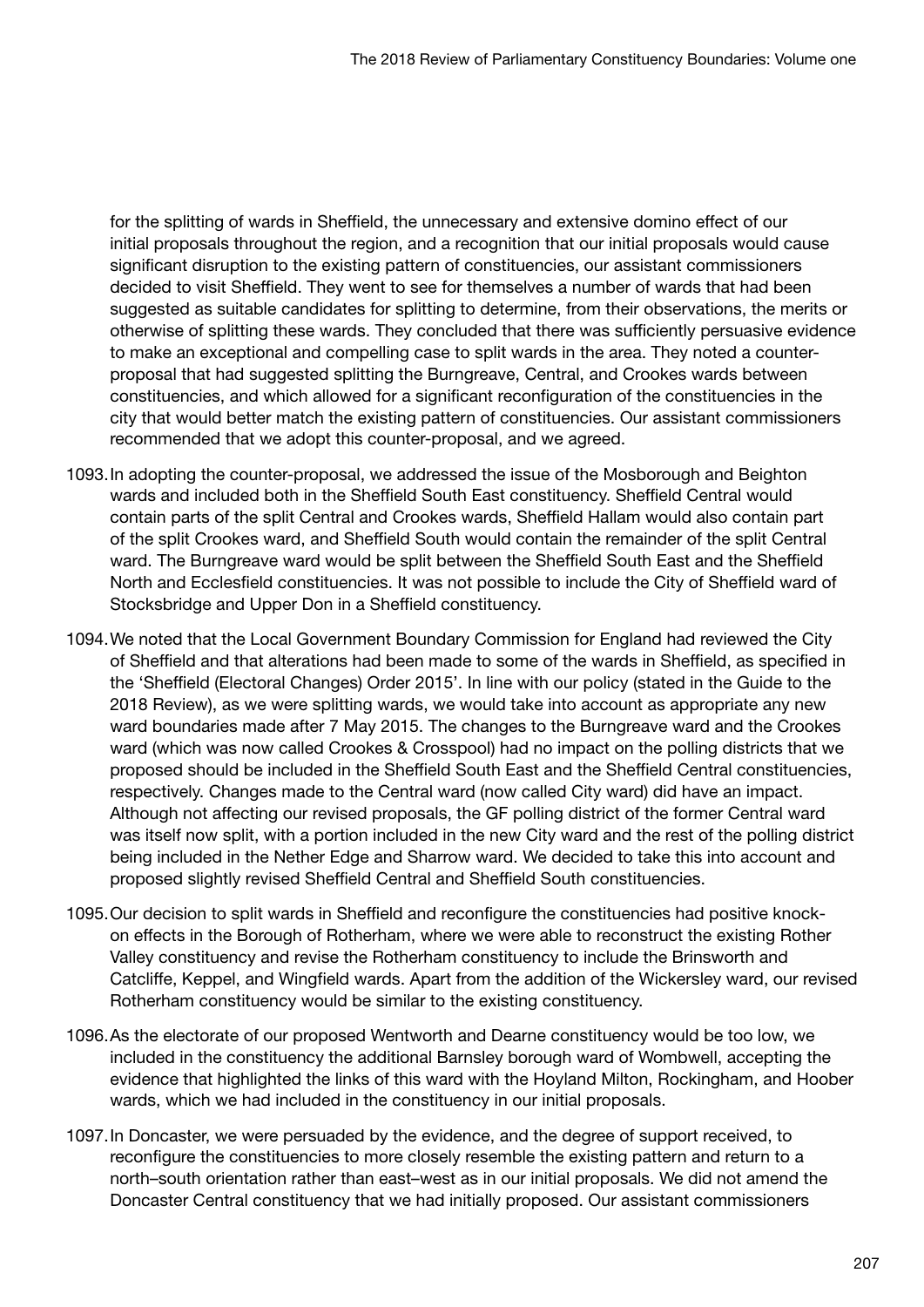were not convinced that a cross-county boundary constituency should be constructed between Doncaster and Wakefield, as proposed by some respondents, and decided to visit a number of wards to observe for themselves the links between wards and the geography of the area. They considered that the City of Wakefield ward of South Elmsall and South Kirkby looked towards Wakefield and should not be included in a Doncaster constituency. Therefore, another ward from outside Doncaster would need to be identified in order to bring the Doncaster North constituency within the permitted electorate range. They visited the Dearne wards and recommended to us that we include the Borough of Barnsley ward of Dearne South in the Doncaster North constituency. We further proposed a Don Valley constituency.

- 1098.We had been persuaded by the evidence, and the visit to the area by our assistant commissioners, to include the City of Wakefield ward of Hemsworth in a cross-county boundary constituency as a best fit with Borough of Barnsley wards and to confirm a Barnsley East and Hemsworth constituency. This was similar to our initial proposals, although due to the changes we had made elsewhere, the initial proposals for the constituency would have to be amended. This meant that we would not have to look elsewhere to cross the county boundary — such as the Royston and/or Darton East wards, which we considered was a less suitable solution. We accepted the reasoning presented in the representations that suggested that the electorate of the City of Sheffield ward of Stocksbridge and Upper Don was concentrated in the north and north-eastern parts of the ward and looked towards Barnsley. We therefore amended the Barnsley Central constituency as in our initial proposals and proposed a Barnsley West and Stocksbridge constituency that would also include the central parts of Barnsley. As mentioned previously, we were not persuaded that we needed to make any changes to the Colne Valley constituency, which would continue to include the Borough of Barnsley ward of Penistone West.
- 1099.We had sympathy with those who, following publication of our initial proposals, expressed concern that the Borough of Barnsley would be divided across six constituencies. However, our revised proposals did reduce the number of constituencies that included Barnsley wards to five, and we did not consider that there were any other options that were more suitable and that also afforded the improvements that we had made elsewhere.

#### Consultation on the revised proposals

1100.Relatively few representations, either in support of, or in objection to, our revised proposals in South Yorkshire as a whole, were received. It was considered that our revised proposals for Sheffield were an improvement on our initial proposals and there was no significant opposition to the splitting of the three wards in Sheffield, although there was a counter-proposal that suggested different splits of the Central and Crookes wards, or the splitting of the Manor Castle ward rather than the Central ward. There was also some limited objection from respondents from the Burngreave ward who suggested that the part of the ward that we had proposed be included in the Sheffield South East constituency did not look towards the constituency. Our assistant commissioners had visited the Burngreave ward and had considered that the ward did have links and similarities with the Darnall ward, which we had included in the Sheffield East constituency in the initial proposals, and in Sheffield South East in our revised proposals. A number of representations suggested alternative names for the Sheffield constituencies that were the same as, or alluded to, the traditional names of the Sheffield constituencies.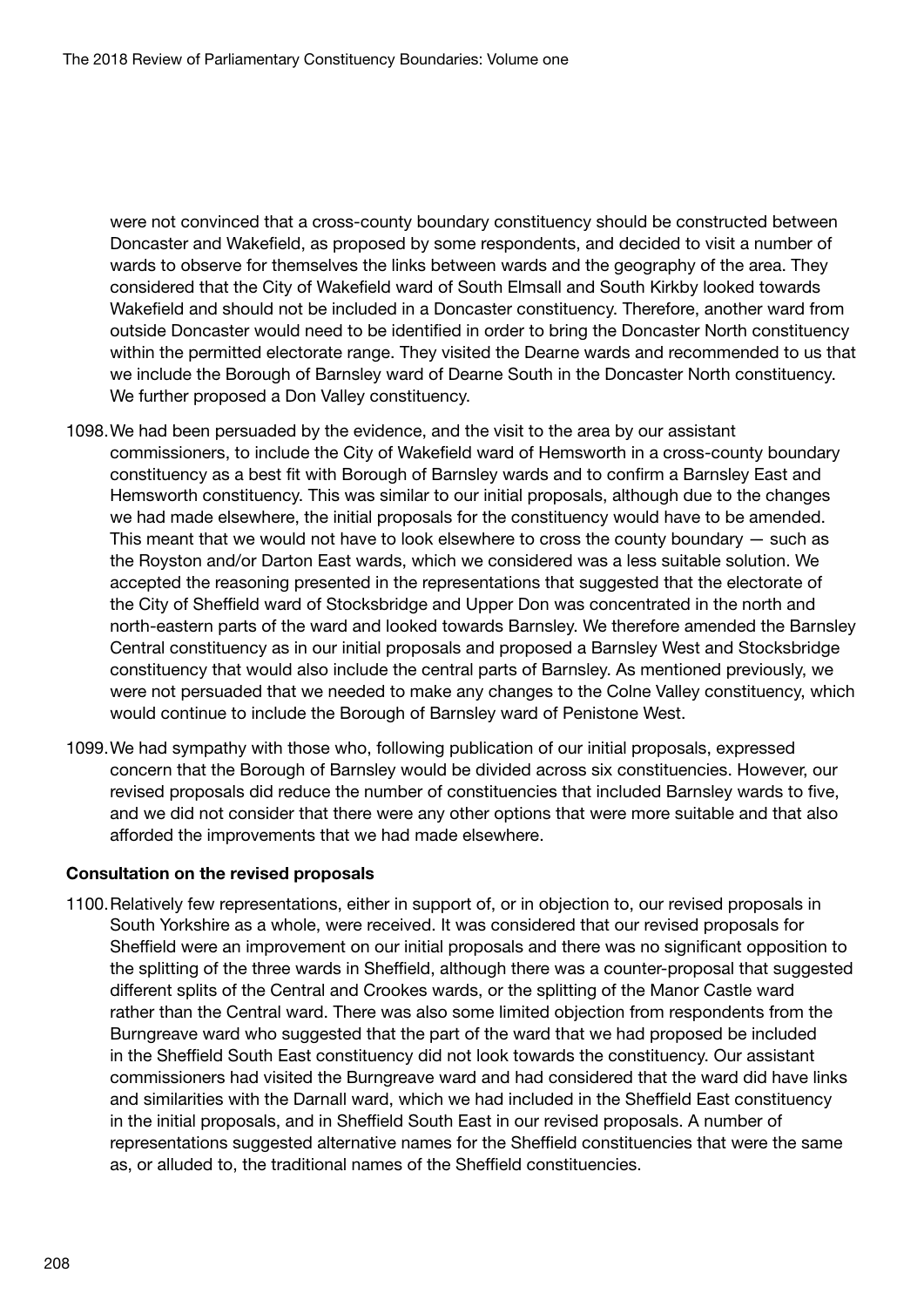- 1101.Very few representations to our revised proposals were received in relation to the boroughs of Rotherham and Doncaster, although there continued to be opposition to our revised proposals as they affected the Borough of Barnsley, and, in particular, the treatment of the Dearne North and Dearne South wards which, in our revised proposals, we had included in the Barnsley East and Hemsworth, and Doncaster North constituencies, respectively.
- 1102.There were general objections to the way the Borough of Barnsley had been divided between five constituencies. However, a counter-proposal that sought to address the issue split a ward in West Yorkshire and resulted in two wards being completely detached from what was proposed to be the Barnsley East constituency. The objections from the two Dearne wards repeated concerns expressed in the previous consultations about the community ties between the wards being broken. This was an area our assistant commissioners had visited to observe the links for themselves. Although they acknowledged the community ties, they recommended to us that it would not be essential for the two wards to be included in the same constituency if that meant they would be better able to recommend more appropriate constituencies overall. We agreed with them. We did receive a representation that asked us to consider renaming the Wentworth and Dearne constituency as it no longer contained either of the two Dearne wards and suggested that the River Dearne barely touched the constituency.
- 1103.There was also some objection (as noted previously) to the inclusion of the City of Wakefield ward of Hemsworth in our revised Barnsley East and Hemsworth constituency, and some further opposition, but no significant new evidence, to the inclusion of the Penistone West ward in the cross-county boundary constituency of Colne Valley.

#### Final recommendations

- 1104.We considered all the evidence in South Yorkshire, but we do not consider that there was significant new evidence that would lead us to further revise the boundaries of constituencies in the county.
- 1105.In constructing our initial proposals, we had found it very challenging to construct appropriate constituencies in Sheffield that did not split wards. When formulating our revised proposals, we considered that the splitting of wards would allow for the construction of more robust constituencies in Sheffield and would avoid unnecessary and disruptive knock-on effects on existing constituencies and throughout the county. We received little by way of representations on our revised proposals, apart from the view that they were an improvement on the initial proposals. However, there was some objection to including part of the Burngreave ward in the Sheffield South East constituency, a counter-proposal that suggested some minor changes to two of the wards we had proposed be split, and an alternative suggestion for the splitting of another ward. Our assistant commissioners had visited Sheffield and we were satisfied that their suggestion that part of the Burngreave ward should be included in Sheffield South East was an appropriate solution. We considered that we should not accept the suggestions for revisions to two of the split wards we had suggested, and an alternative solution for one ward, as we would not be in a position to test these proposals in a public consultation.
- 1106.We received a number of suggestions for alternative names of constituencies in Sheffield. There were calls for a return to the traditional place names, rather than compass point identifiers as in our revised proposals. Apart from these representations, the names of the constituencies in Sheffield had generally not elicited comment. We considered that since there had been such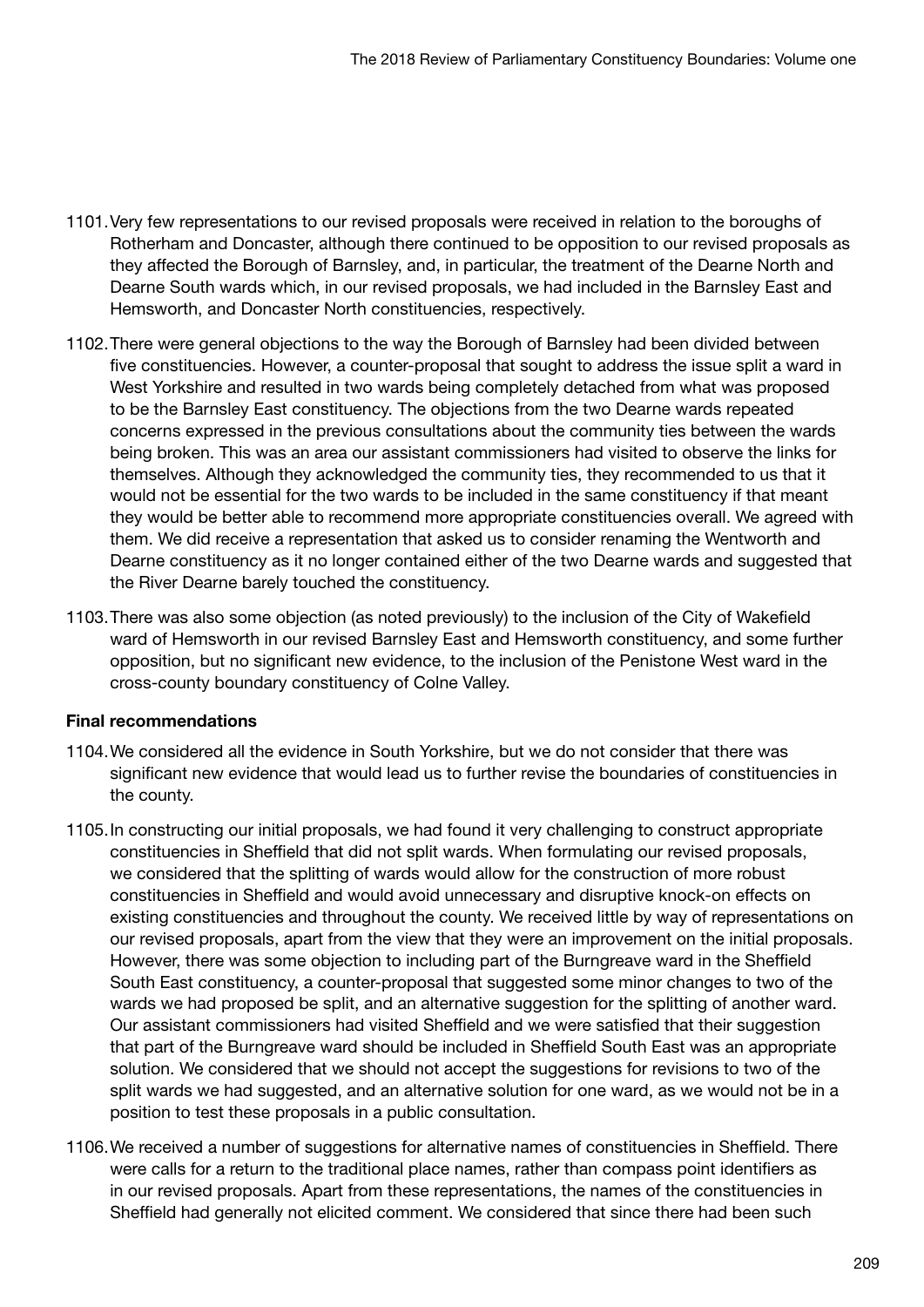substantial change to the existing constituencies in Sheffield, it would be difficult to determine place names for constituencies that accurately reflected the constituency composition, and that any alternative names we suggested could prove to be contentious. In view of the limited comment on place names, we decide to make no changes to either the composition or the names of the constituencies in Sheffield. This meant that there would continue to be a Sheffield Hallam constituency.

- 1107.We received very few representations with regard to our revised proposals in the Borough of Rotherham, apart from a suggestion that the name of the Wentworth and Dearne constituency was no longer appropriate as it did not reflect the composition of the revised constituency. When publishing our revised proposals we had requested suggestions for an alternative name for the Wentworth and Dearne constituency. We therefore accepted the proposal to include one or more of the larger towns in the constituency name. As the constituency still contained much of the existing Wentworth and Dearne constituency, we decided to rename the constituency Wentworth and Hoyland.
- 1108.Our revised proposals for Doncaster did not attract any significant comment (apart from with regard to the Dearne South ward) or new evidence. We therefore decided to make no further change to the three Doncaster constituencies.
- 1109.There continued to be opposition to our proposals for the Borough of Barnsley and, in particular, the treatment of the Dearne North and Dearne South wards. However, our assistant commissioners had thoroughly considered the two wards in question and had visited them. We did not consider that any new significant evidence had been submitted that would lead us to consider further revisions regarding these wards. Within the Borough of Barnsley as a whole, we did not consider that any of the suggestions or counter-proposals offered a superior solution to our revised proposals. We therefore made no further change to constituencies in the Borough of Barnsley.
- 1110.Our final recommendations in South Yorkshire are for the constituencies of: Barnsley East and Hemsworth, Barnsley West and Stocksbridge, Don Valley, Doncaster Central, Doncaster North, Rother Valley, Rotherham, Sheffield Central, Sheffield Hallam, Sheffield North and Ecclesfield, Sheffield South, Sheffield South East, and Wentworth and Hoyland. These constituencies are listed in Volume two and shown on the maps in Volume three of this report.